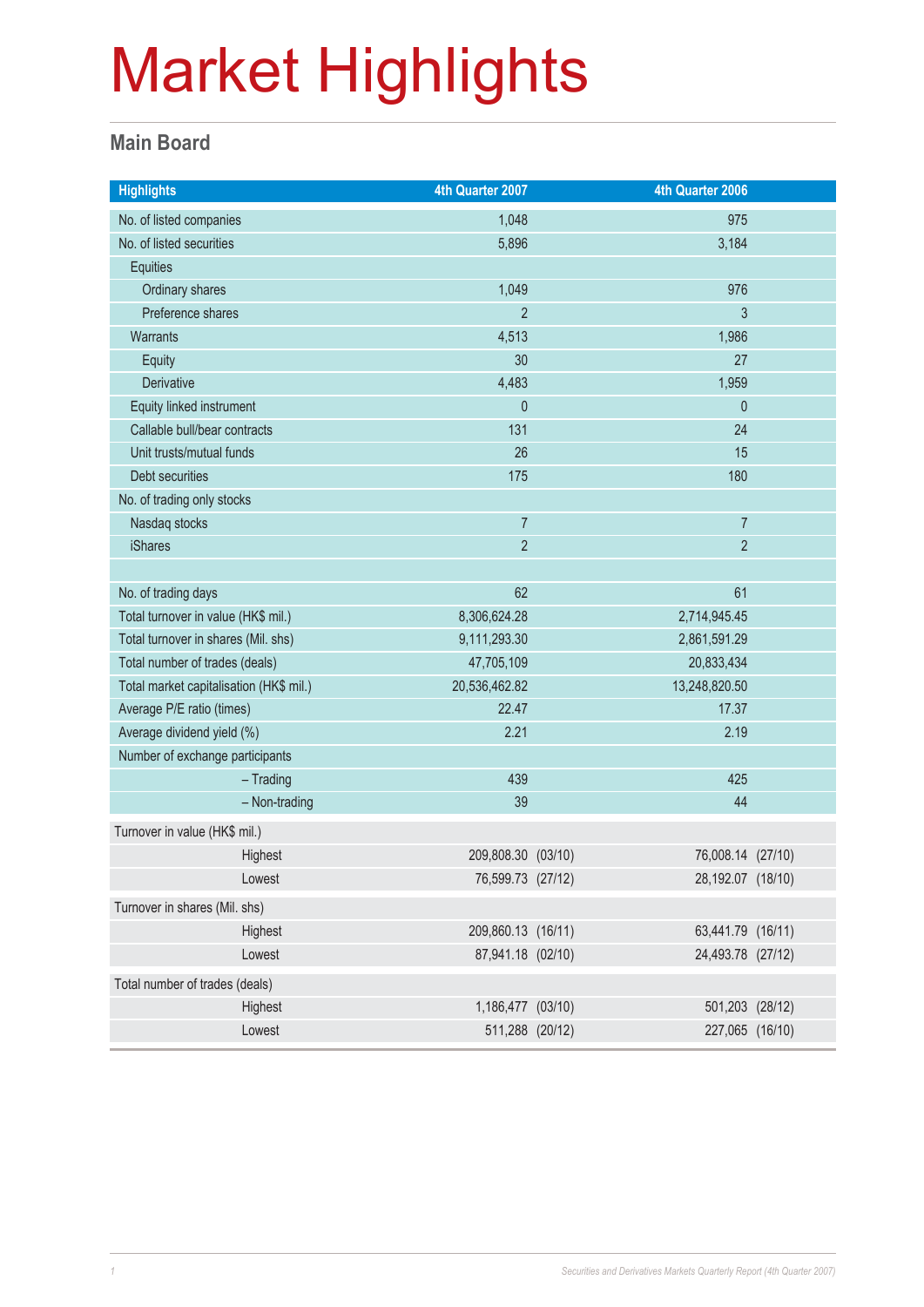### **Growth Enterprise Market (GEM)**

| <b>Highlights</b>                       |         | 4th Quarter 2007 |                | 4th Quarter 2006 |                |
|-----------------------------------------|---------|------------------|----------------|------------------|----------------|
| No. of listed companies                 |         | 193              |                | 198              |                |
| No. of listed securities                |         | 196              |                | 199              |                |
| Equities                                |         | 193              |                | 198              |                |
| Warrants                                |         | 3                |                | $\mathbf{1}$     |                |
|                                         |         |                  |                |                  |                |
| No. of trading days                     |         | 62               |                | 61               |                |
| Total turnover in value (HK\$ mil.)     |         | 33, 143. 14      |                | 10,793.45        |                |
| Total turnover in shares (Mil. shs)     |         | 56,880.89        |                | 13,280.61        |                |
| Total number of trades (deals)          |         | 705,154          |                | 257,886          |                |
| Total market capitalisation (HK\$ mil.) |         | 161,080.97       |                | 88,885.43        |                |
| Average P/E ratio (times)               |         | 44.91            |                | 21.86            |                |
| Average dividend yield (%)              |         | 0.68             |                | 2.17             |                |
| Turnover in value (HK\$ mil.)           |         |                  |                |                  |                |
|                                         | Highest | 1,691.57 (02/11) |                |                  | 404.17 (01/12) |
|                                         | Lowest  |                  | 244.95 (20/12) |                  | 101.24 (28/12) |
| Turnover in shares (Mil. shs)           |         |                  |                |                  |                |
|                                         | Highest | 2,544.62 (26/10) |                |                  | 464.78 (13/11) |
|                                         | Lowest  |                  | 449.65 (18/12) |                  | 129.40 (04/10) |
| Total number of trades (deals)          |         |                  |                |                  |                |
|                                         | Highest |                  | 21,682 (26/10) |                  | 6,173 (10/11)  |
|                                         | Lowest  |                  | 5,341 (28/12)  |                  | 2,952 (28/12)  |
|                                         |         |                  |                |                  |                |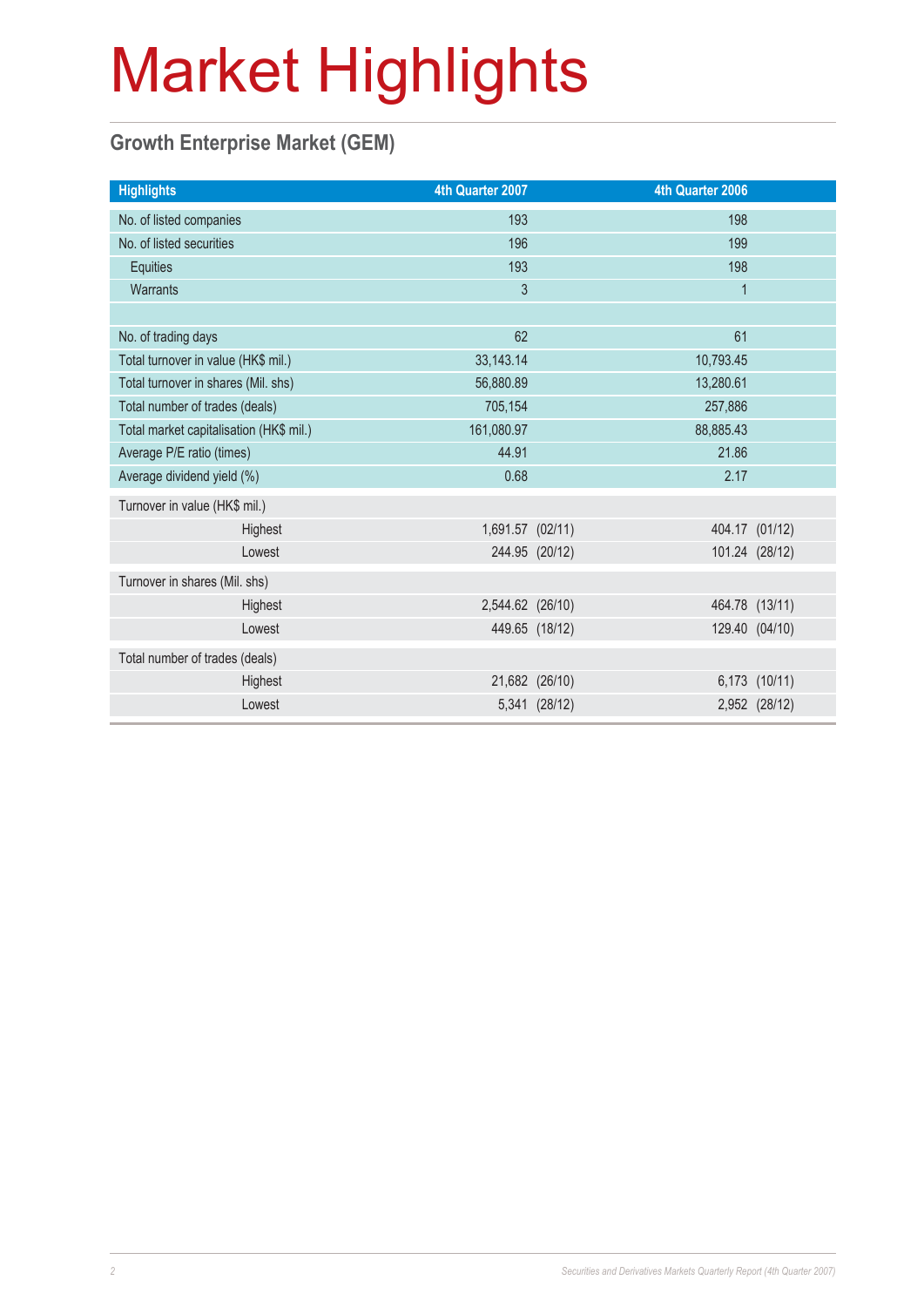### **Derivatives Market Highlights**

| <b>Highlights</b>                                          | 4th Quarter 2007 | 4th Quarter 2006 |
|------------------------------------------------------------|------------------|------------------|
| All futures and options products (excluding stock options) |                  |                  |
| No. of trading days                                        | 61.0             | 61.0             |
| Total contract volume                                      | 11,888,499       | 6,750,291        |
| Equity index products                                      | 11,813,604       | 6,709,521        |
| <b>Equity products</b>                                     | 66,550           | 38,337           |
| Interest rates products                                    | 8,345            | 2,433            |
| Average daily contract volume                              | 194,893          | 110,661          |
| Total open interest as at the quarter end (contracts)      | 465,980          | 495,042          |
| Equity index products                                      | 457,894          | 489,250          |
| Equity products                                            | 5,954            | 4,260            |
| Interest rates products                                    | 2,132            | 1,532            |
| <b>Stock options</b>                                       |                  |                  |
| No. of newly introduced stock options classes              |                  | $\overline{2}$   |
| No. of stock options as at the quarter end                 |                  |                  |
| <b>Class</b>                                               | 47               | 42               |
| <b>Series</b>                                              | 5,986            | 3,756            |
| Total premium (HK\$ mil.)                                  | 54,920.05        | 7,203.85         |
| Call                                                       | 30,778.62        | 4,742.64         |
| Put                                                        | 24, 141. 43      | 2,461.21         |
| Average daily premium (HK\$ mil.)                          | 900.33           | 118.10           |
| Total contract volume                                      | 14,998,891       | 6,110,304        |
| Call                                                       | 7,338,541        | 2,854,729        |
| Put                                                        | 7,660,350        | 3,255,575        |
| Average daily contract volume                              | 245,883          | 100,169          |
| Total open interest as at the quarter end (contracts)      | 5,314,918        | 2,533,807        |
| Call                                                       | 2,297,059        | 1,093,322        |
| Put                                                        | 3,017,859        | 1,440,485        |
| Total number of trades                                     | 337,587          | 127,909          |
| Average daily number of trades                             | 5,534            | 2,097            |
| Total contracts exercised                                  | 2,337,128        | 752,691          |
| Average premium per contract (HK\$)                        | 3,662            | 1,179            |
| Average contract per trade (contracts)                     | 44               | 48               |
| Put volume/call volume                                     | 1.04             | 1.14             |
| Average daily contract volume/open interest                | 4.6%             | 4.0%             |
| All futures and options products                           |                  |                  |
| Total contract volume                                      | 26,887,390       | 12,860,595       |
| Total open interest as at the quarter end (contracts)      | 5,780,898        | 3,028,849        |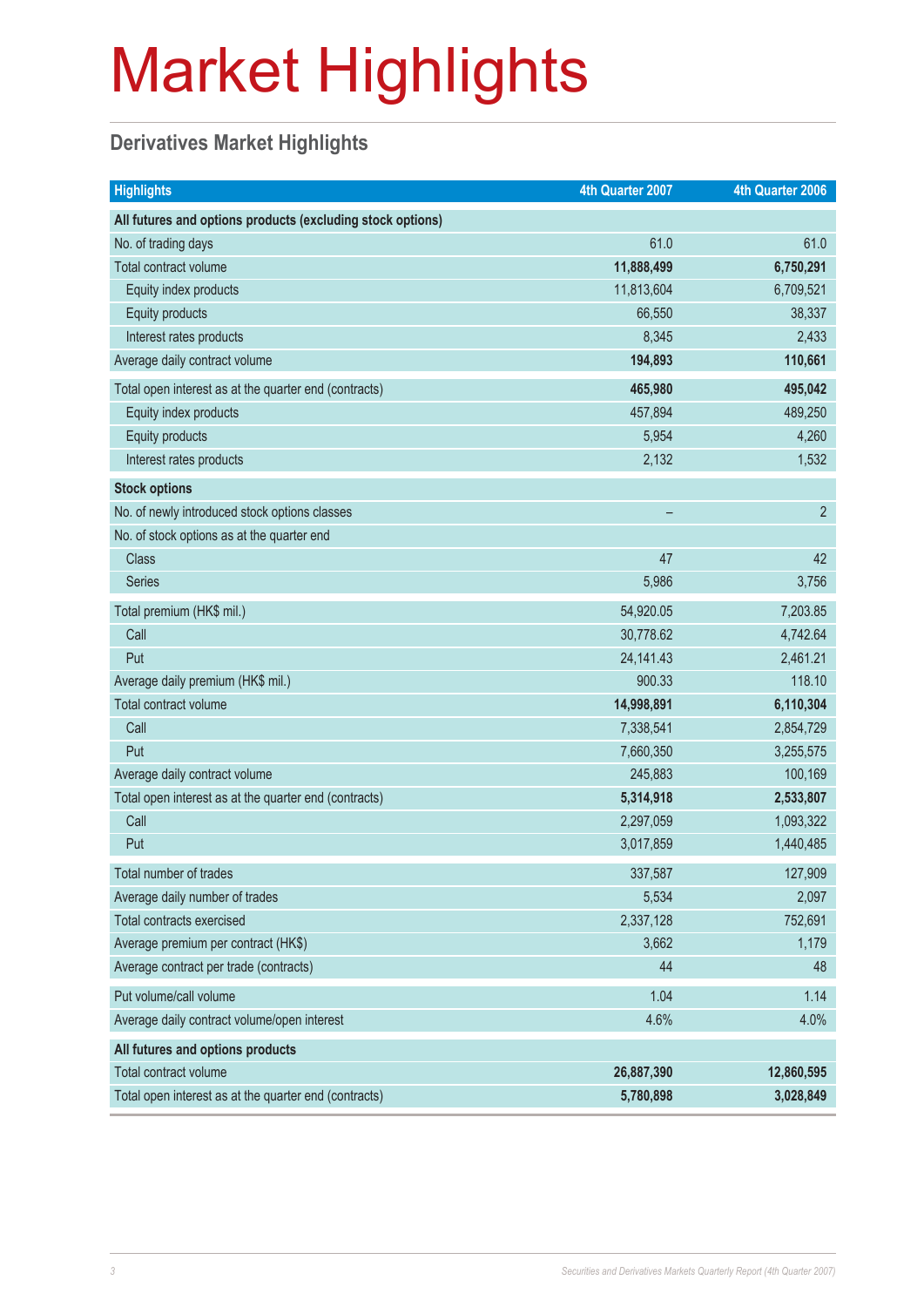### **Clearing and Settlement Statistics**

| <b>Securities Market</b>                                                                                                                                                                                                                                   | 4th Quarter 2007                                  | 4th Quarter 2006                                  |
|------------------------------------------------------------------------------------------------------------------------------------------------------------------------------------------------------------------------------------------------------------|---------------------------------------------------|---------------------------------------------------|
| Average Daily Exchange Trades Handled by CCASS<br>- Number of trades<br>- Value of trades (HK\$bil.)<br>- Share quantity Involved (bil shares)                                                                                                             | 780,804<br>134.5<br>147.9                         | 345,756<br>44.7<br>47.1                           |
| Average Daily Settlement Instructions ("SIs") Settled by CCASS<br>- Number of SIs<br>- Value of SIs (HK\$bil.)<br>- Share quantity involved (bil. Shares)                                                                                                  | 84,422<br>326.5<br>75.0                           | 42,553<br>120.0<br>29.1                           |
| Average Daily Investor SIs ("ISIs") Settled by CCASS<br>- Number of ISIs<br>- Value of ISIs (HK\$mil.)<br>- Share quantity involved (mil. shares)                                                                                                          | 1,054<br>515.9<br>615.6                           | 745<br>362.4<br>108.8                             |
| Average Daily Settlement Efficiency of CNS Stock Positions on Due Day (T+2) (%)                                                                                                                                                                            | 99.72                                             | 99.67                                             |
| Average Daily Settlement Efficiency of CNS Stock Positions on the Day<br>following the Due Day (T+3) (%)                                                                                                                                                   | 99.97                                             | 99.97                                             |
| Average Daily Buy-ins Executed on T+3<br>- Number of brokers involved<br>- Number of buy-ins<br>- Value of buy-ins (HK\$mil)                                                                                                                               | 27<br>21<br>22.2                                  | 15<br>17<br>8.8                                   |
| Shares Deposited in the CCASS Depository<br>- Number of shares (bil shares)<br>- Percentage of total issued shares of the admitted securities<br>- Value of shares (HK\$bil)<br>- Percentage of the total market capitalisation of the admitted securities | 3,570.4<br>74.95<br>10,438.9<br>47.02             | 1,657.6<br>58.79<br>5,754.9<br>40.23              |
| <b>Derivatives Market</b>                                                                                                                                                                                                                                  | 4th Quarter 2007                                  | 4th Quarter 2006                                  |
| Open Interest<br>- Equity Index Futures<br>- Stock Futures<br>- Interest Rates Futures<br>- Equity Index Options<br>- Stock Options                                                                                                                        | 206,756<br>5,954<br>2,132<br>251,138<br>5,314,918 | 185,262<br>4,260<br>1,532<br>303,988<br>2,533,807 |
| <b>Cumulative Stock Options Exercised</b><br>- Share quantity involved (mil. shs)<br>- Value of shares (HK\$bil.)                                                                                                                                          | 2,273<br>72                                       | 682<br>21                                         |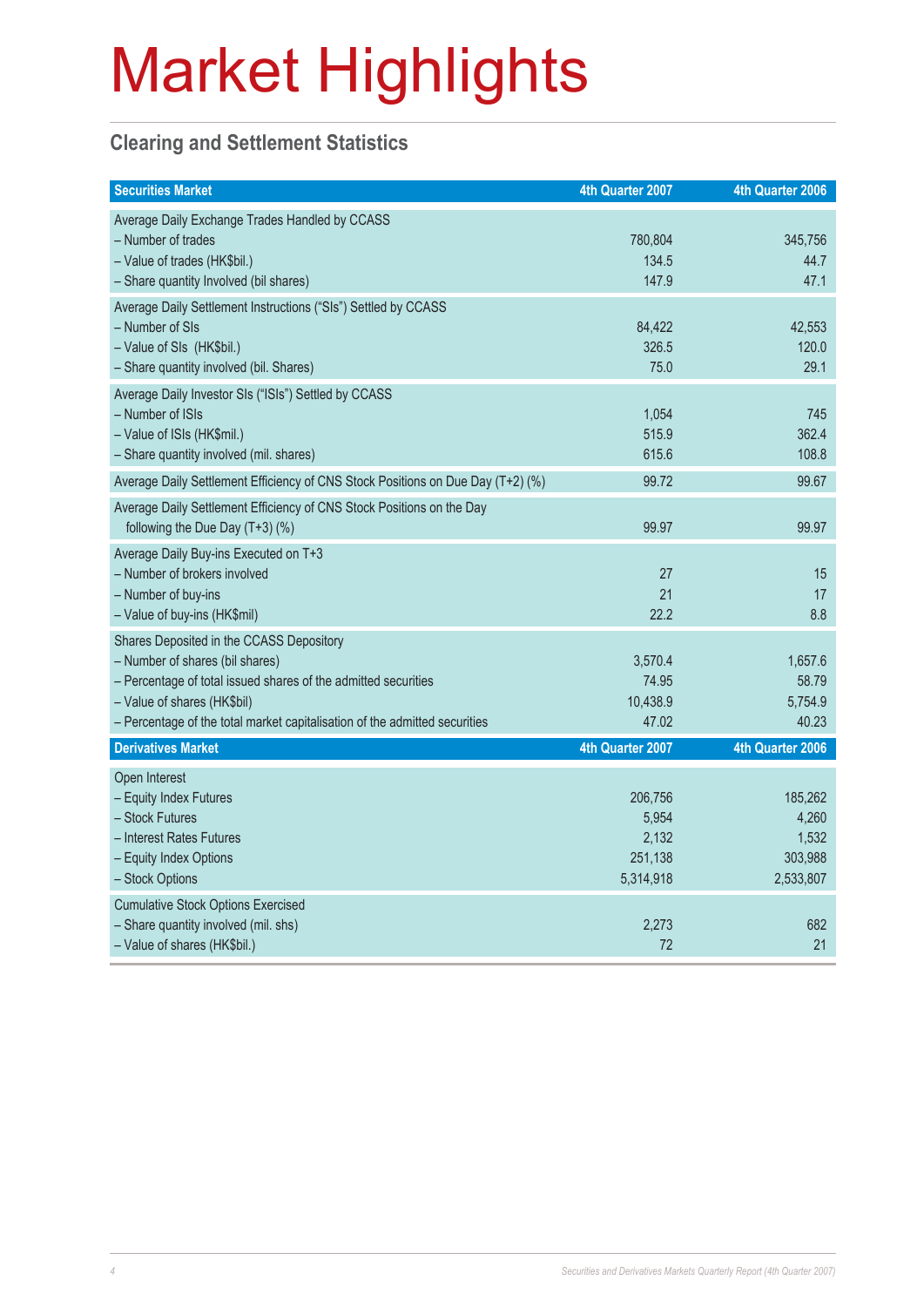### **Equity Turnover**

|      |                | <b>Share</b> | <b>Value</b> |              |
|------|----------------|--------------|--------------|--------------|
|      |                | (Mil. shs)   | (HK\$ mil.)  | No. of deals |
| 2006 | Q4             | 519,564.53   | 2,083,567.32 | 14,887,863   |
| 2007 | Q <sub>1</sub> | 935,083.58   | 2,537,962.63 | 20,382,757   |
|      | Q <sub>2</sub> | 1,577,785.42 | 3,097,018.37 | 26,195,005   |
|      | Q <sub>3</sub> | 1,058,315.84 | 4,831,375.67 | 33,825,488   |
|      | Q4             | 878,390.04   | 6,044,981.78 | 35,765,560   |

### **Equity Trading Statistics**

|      |                | No. of<br>trading days | <b>Average daily</b><br>turnover (HK\$ mil.) | Average<br>value per deal |
|------|----------------|------------------------|----------------------------------------------|---------------------------|
| 2006 | Q4             | 61                     | 34,156.84                                    | 139,951                   |
| 2007 | Q <sub>1</sub> | 62                     | 40,934.88                                    | 124,515                   |
|      | Q <sub>2</sub> | 59                     | 52,491.84                                    | 118,229                   |
|      | Q <sub>3</sub> | 63                     | 76,688.50                                    | 142,832                   |
|      | Q4             | 62                     | 97,499.71                                    | 169,017                   |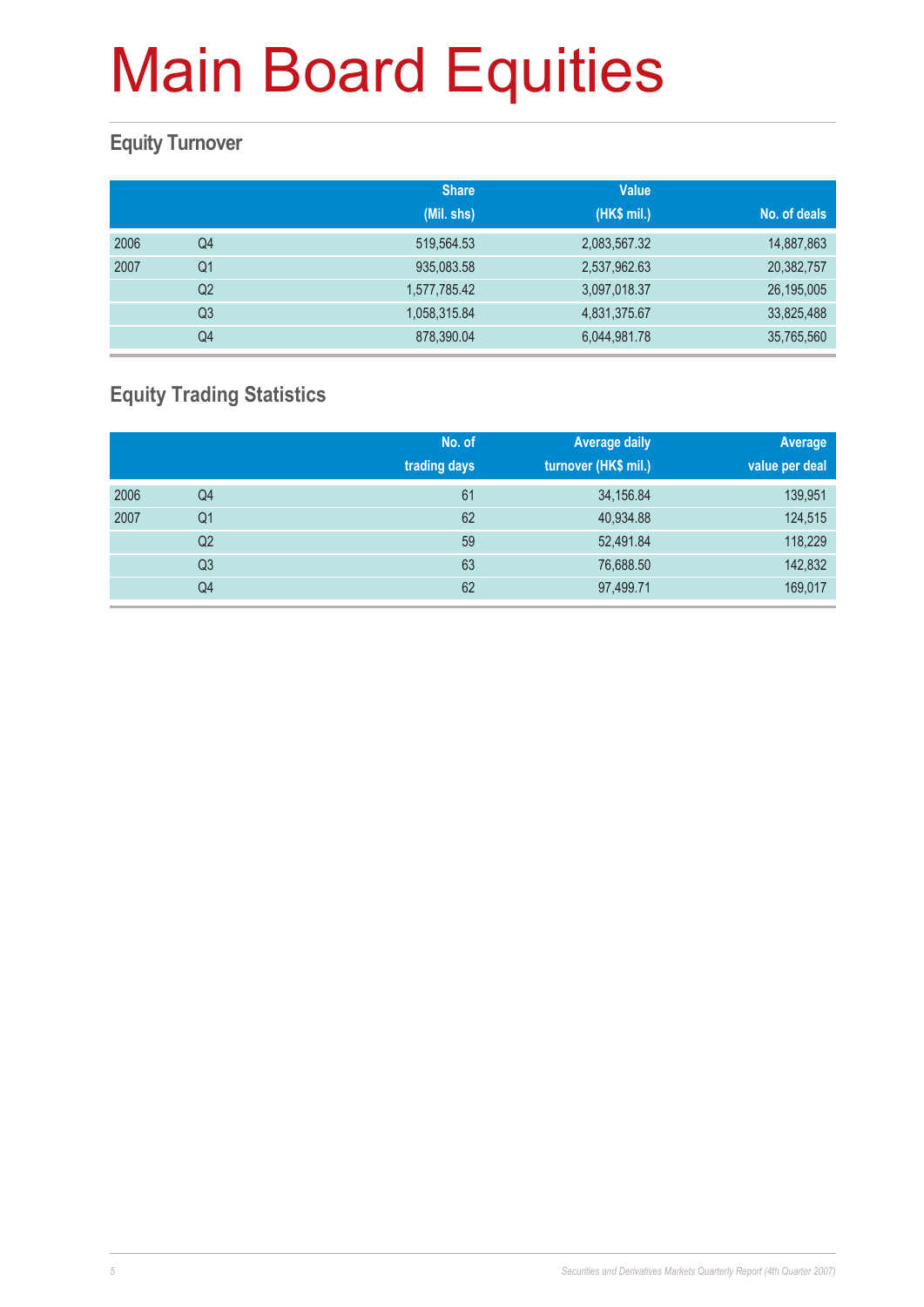#### **20 Most Advanced Stocks**

for 4th quarter 2007

|                |       |                        |                 | <b>Closing price</b> |                          |
|----------------|-------|------------------------|-----------------|----------------------|--------------------------|
| Rank           | Code  | <b>Stock</b>           | End of Dec 2007 | End of Sep 2007      | $%$ up                   |
| 1              | 00745 | <b>WING HONG</b>       | 2.380           | 0.270                | $\mathsf{A}$<br>781.48   |
| $\overline{2}$ | 01176 | <b>NAM FONG INT'L</b>  | 0.360           | 0.075                | 380.00                   |
| 3              | 00147 | <b>GRANEAGLE HOLD</b>  | 4.200           | 0.930                | 351.61                   |
| $\overline{4}$ | 02307 | <b>KAM HING INT'L</b>  | 2.910           | 1.170                | 148.72                   |
| $\overline{5}$ | 00810 | <b>OPES ASIA</b>       | 0.202           | 0.095                | $\overline{A}$<br>112.63 |
| 6              | 00207 | <b>HK PARKVIEW</b>     | 1.780           | 0.850                | 109.41                   |
| $\overline{7}$ | 01047 | <b>NGAI HING HONG</b>  | 1.030           | 0.500                | 106.00                   |
| 8              | 00263 | POLY INV HOLD          | 1.090           | 0.543                | $\overline{A}$<br>100.74 |
| 9              | 01094 | <b>SUNNY GLOBAL</b>    | 0.405           | 0.212                | 91.04                    |
| 10             | 00423 | <b>HKET HOLDINGS</b>   | 5.400           | 2.880                | 87.50                    |
| 11             | 00512 | <b>MAXX BIOSCIENCE</b> | 0.350           | 0.188                | 86.17                    |
| 12             | 00692 | <b>CHING HING</b>      | 1.120           | 0.630                | 77.78                    |
| 13             | 02898 | <b>LONG FAR PHARMA</b> | 2.430           | 1.370                | 77.37                    |
| 14             | 00999 | I.T                    | 2.900           | 1.780                | 62.92                    |
| 15             | 00629 | YUE DA HOLDINGS        | 6.770           | 4.180                | 61.96                    |
| 16             | 00538 | AJISEN (CHINA)         | 13.880          | 8.670                | 60.09                    |
| 17             | 00276 | <b>MONGOLIA ENERGY</b> | 10.200          | 6.430                | 58.63                    |
| 18             | 00526 | <b>MAGICIAN IND</b>    | 0.630           | 0.400                | 57.50<br>$\overline{A}$  |
| 19             | 02005 | LIJUN INT'L            | 1.350           | 0.860                | 56.98                    |
| 20             | 00404 | <b>HSIN CHONG CONS</b> | 2.100           | 1.340                | 56.72                    |
|                |       |                        |                 |                      |                          |

A Adjusted

#### **20 Most Declined Stocks**

for 4th quarter 2007

|                 |       |                        |                 | <b>Closing price</b>    |          |  |
|-----------------|-------|------------------------|-----------------|-------------------------|----------|--|
| <b>Rank</b>     | Code  | <b>Stock</b>           | End of Dec 2007 | End of Sep 2007         | % down   |  |
|                 | 00097 | <b>HENDERSON INV</b>   | 1.690           | 12.900                  | $-86.90$ |  |
| $\overline{2}$  | 00376 | <b>ASIA TELEMEDIA</b>  | 0.205           | 0.830                   | $-75.30$ |  |
| 3               | 00279 | <b>FREEMAN CORP</b>    | 0.043           | 0.120                   | $-64.17$ |  |
| $\overline{4}$  | 02309 | <b>GRANDTOP INT'L</b>  | 0.315           | 0.860                   | $-63.37$ |  |
| 5               | 02324 | <b>SINO KATALYTICS</b> | 0.097           | 0.230                   | $-57.83$ |  |
| $6\phantom{.}6$ | 01063 | <b>SUNCORP TECH</b>    | 0.165           | 0.385                   | $-57.14$ |  |
| $\overline{7}$  | 01141 | <b>XIN CORP</b>        | 0.315           | 0.730                   | $-56.85$ |  |
| 8               | 00913 | <b>UNITY INV HOLD</b>  | 0.060           | 0.137                   | $-56.20$ |  |
| 9               | 00039 | <b>WEALTHMARK INTL</b> | 0.760           | 1.720                   | $-55.81$ |  |
| 10              | 00245 | <b>CHINA SEVENSTAR</b> | 0.270           | 0.570                   | $-52.63$ |  |
| 11              | 00706 | <b>FINTRONICS</b>      | 0.185           | 0.390                   | $-52.56$ |  |
| 12              | 00274 | <b>GLOBAL GREEN</b>    | 1.410           | 2.950                   | $-52.20$ |  |
| 13              | 00218 | <b>SHENYIN WANGUO</b>  | 7.800           | 15.980                  | $-51.19$ |  |
| 14              | 00616 | <b>EASYKNIT ENT</b>    | 0.055           | $\overline{A}$<br>0.112 | $-50.89$ |  |
| 15              | 00112 | <b>CHI CHEUNG</b>      | 2.000           | 4.040                   | $-50.50$ |  |
| 16              | 01228 | <b>TAK SHUN TECH</b>   | 0.101           | $\overline{A}$<br>0.204 | $-50.49$ |  |
| 17              | 01195 | <b>SINOTRONICS</b>     | 0.950           | 1.860                   | $-48.92$ |  |
| 18              | 00340 | <b>CHINA MINING</b>    | 0.640           | 1.240                   | $-48.39$ |  |
| 19              | 01382 | <b>PACIFICTEXTILES</b> | 2.110           | 4.050                   | $-47.90$ |  |
| 20              | 00885 | <b>FOREFRONT GROUP</b> | 0.290           | $\overline{A}$<br>0.547 | $-46.98$ |  |

A Adjusted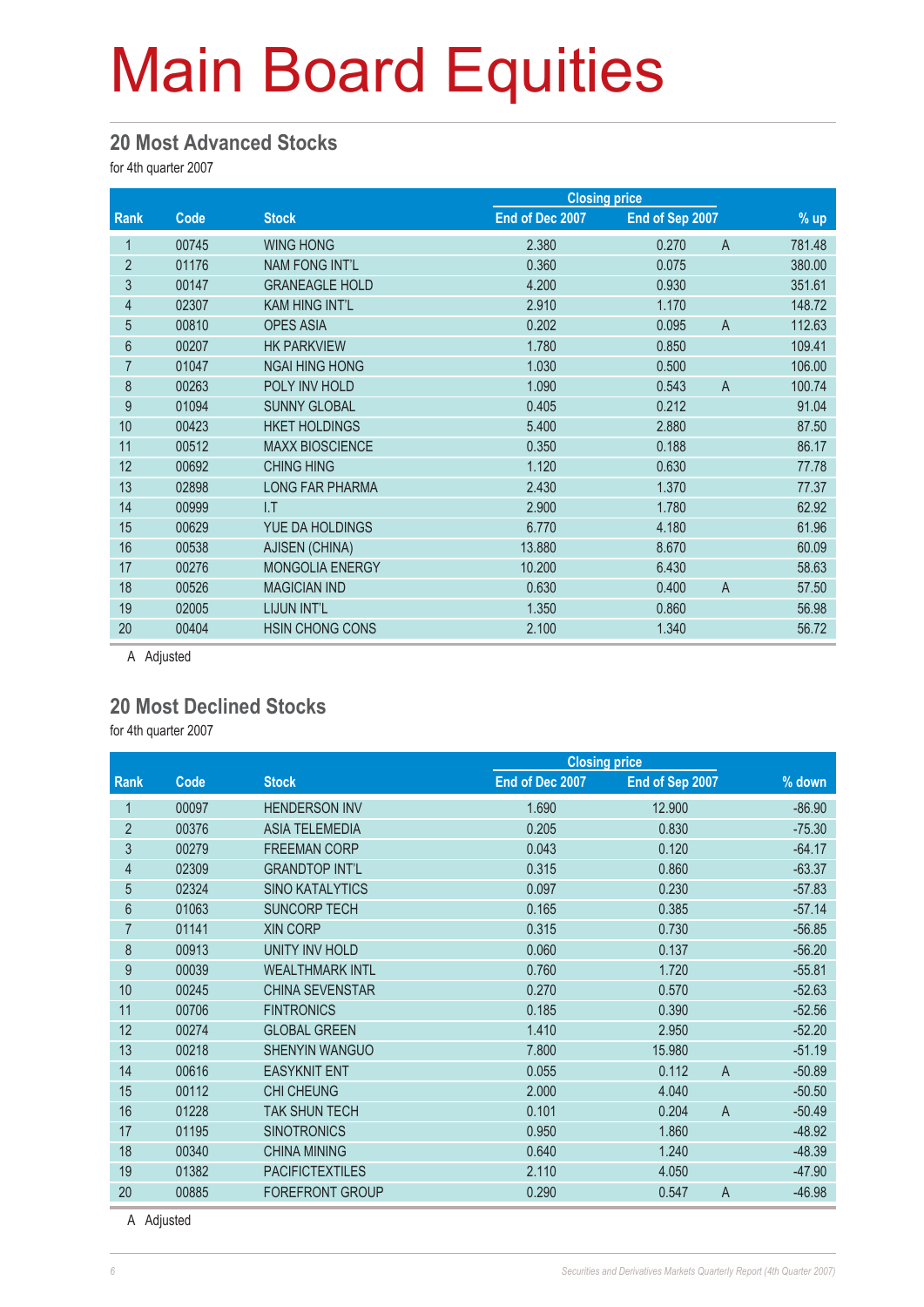#### **20 Most Active Stocks by Value**

for 4th quarter 2007

| <b>Rank</b>    | Code  | <b>Stock</b>         | Turnover (HK\$ mil.) | % of total |
|----------------|-------|----------------------|----------------------|------------|
| 1              | 00857 | <b>PETROCHINA</b>    | 390,397.63           | 6.46       |
| $\overline{2}$ | 00941 | <b>CHINA MOBILE</b>  | 322,515.64           | 5.34       |
| $\mathfrak{S}$ | 02628 | <b>CHINA LIFE</b>    | 321,166.41           | 5.31       |
| 4              | 00005 | <b>HSBC HOLDINGS</b> | 262,092.77           | 4.34       |
| $\overline{5}$ | 00386 | SINOPEC CORP         | 194,875.56           | 3.22       |
| $6\phantom{a}$ | 01398 | <b>ICBC</b>          | 190,418.63           | 3.15       |
| $\overline{7}$ | 03988 | <b>BANK OF CHINA</b> | 183,236.96           | 3.03       |
| 8              | 00939 | <b>CCB</b>           | 175,924.26           | 2.91       |
| 9              | 00388 | <b>HKEX</b>          | 156,681.29           | 2.59       |
| 10             | 00883 | <b>CNOOC</b>         | 141,801.32           | 2.35       |
| 11             | 00728 | CHINA TELECOM        | 132,969.44           | 2.20       |
| 12             | 01088 | <b>CHINA SHENHUA</b> | 125,686.25           | 2.08       |
| 13             | 00016 | <b>SHK PPT</b>       | 121,667.06           | 2.01       |
| 14             | 02318 | <b>PING AN</b>       | 106,184.72           | 1.76       |
| 15             | 03328 | <b>BANKCOMM</b>      | 90,726.58            | 1.50       |
| 16             | 01800 | CHINA COMM CONS      | 90,630.10            | 1.50       |
| 17             | 00013 | <b>HUTCHISON</b>     | 83,815.54            | 1.39       |
| 18             | 01919 | CHINA COSCO          | 81,057.06            | 1.34       |
| 19             | 00001 | <b>CHEUNG KONG</b>   | 79,882.48            | 1.32       |
| 20             | 02600 | <b>CHALCO</b>        | 78,390.19            | 1.30       |
| <b>Total</b>   |       |                      | 3,330,119.88         | 55.09      |

#### **20 Most Active Stock by Shares**

for 4th quarter 2007

| Rank           | Code  | <b>Stock</b>           | <b>Turnover (Mil. shs)</b> | % of total |
|----------------|-------|------------------------|----------------------------|------------|
| 1              | 03988 | <b>BANK OF CHINA</b>   | 40,937.97                  | 4.66       |
| $\overline{2}$ | 00261 | <b>CCT TECH INT'L</b>  | 31,675.12                  | 3.61       |
| 3              | 01398 | <b>ICBC</b>            | 29,930.72                  | 3.41       |
| $\overline{4}$ | 00985 | CHINA SCI-TECH         | 26,770.11                  | 3.05       |
| $\overline{5}$ | 00857 | <b>PETROCHINA</b>      | 23,857.91                  | 2.72       |
| $6\,$          | 00939 | <b>CCB</b>             | 23,522.67                  | 2.68       |
| $\overline{7}$ | 00728 | <b>CHINA TELECOM</b>   | 21,420.23                  | 2.44       |
| 8              | 00273 | <b>WILLIE INT'L</b>    | 17,473.30                  | 1.99       |
| 9              | 00386 | SINOPEC CORP           | 17,182.54                  | 1.96       |
| 10             | 00959 | A-MAX                  | 15,907.11                  | 1.81       |
| 11             | 00202 | <b>INTERCHINA HOLD</b> | 14,625.26                  | 1.67       |
| 12             | 00419 | <b>ASIAN UNION</b>     | 12,751.26                  | 1.45       |
| 13             | 00269 | <b>CHINA TIMBER</b>    | 10,946.61                  | 1.25       |
| 14             | 00279 | <b>FREEMAN CORP</b>    | 10,246.88                  | 1.17       |
| 15             | 00883 | <b>CNOOC</b>           | 10,213.90                  | 1.16       |
| 16             | 00651 | <b>WONSON INT'L</b>    | 8,876.25                   | 1.01       |
| 17             | 02312 | <b>GOLDEN 21-NEW</b>   | 8,855.20                   | 1.01       |
| 18             | 00990 | THEME INT'L            | 8,839.75                   | 1.01       |
| 19             | 00152 | SHENZHEN INT'L         | 8,278.01                   | 0.94       |
| 20             | 03328 | <b>BANKCOMM</b>        | 7,640.38                   | 0.87       |
| <b>Total</b>   |       |                        | 349,951.18                 | 39.84      |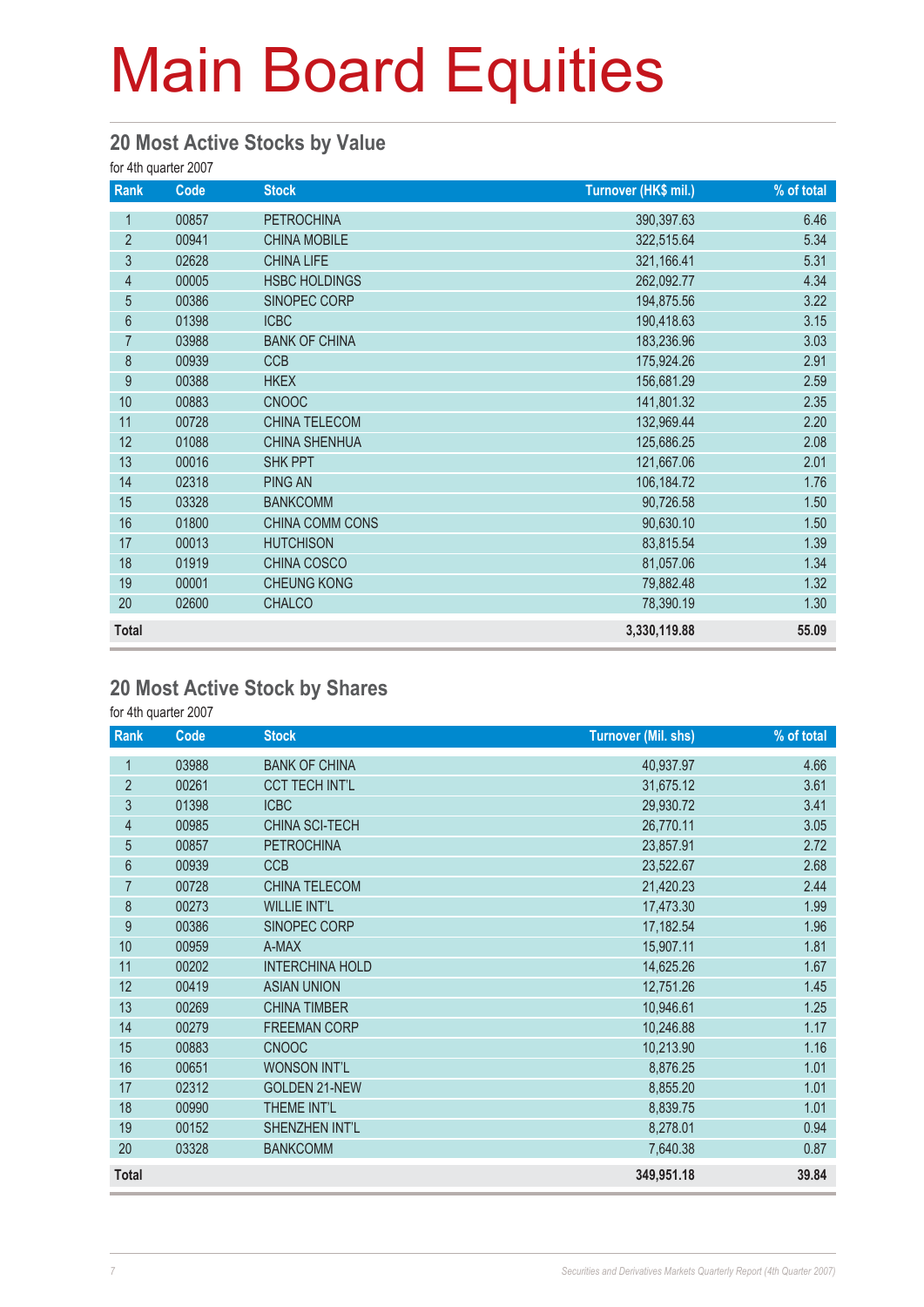### **Market Capitalisation of listed companies for Main Board**

|    | HK\$ mil.     |
|----|---------------|
| Q4 | 13,248,820.50 |
| Q1 | 13,442,185.92 |
| Q2 | 15,704,493.89 |
| Q3 | 19,904,015.04 |
| Q4 | 20,536,462.82 |
|    |               |

### **Market Capitalisation by Classifications**

Quarter-end figures



### **Market Capitalisation by Hang Seng Industry Classification System**\*



Hang Seng Industry Classification System (HSICS) is provided by Hang Seng Indexes Company Limited. Please see the Disclaimer and the Important Notes – dissemination of HSICS Information.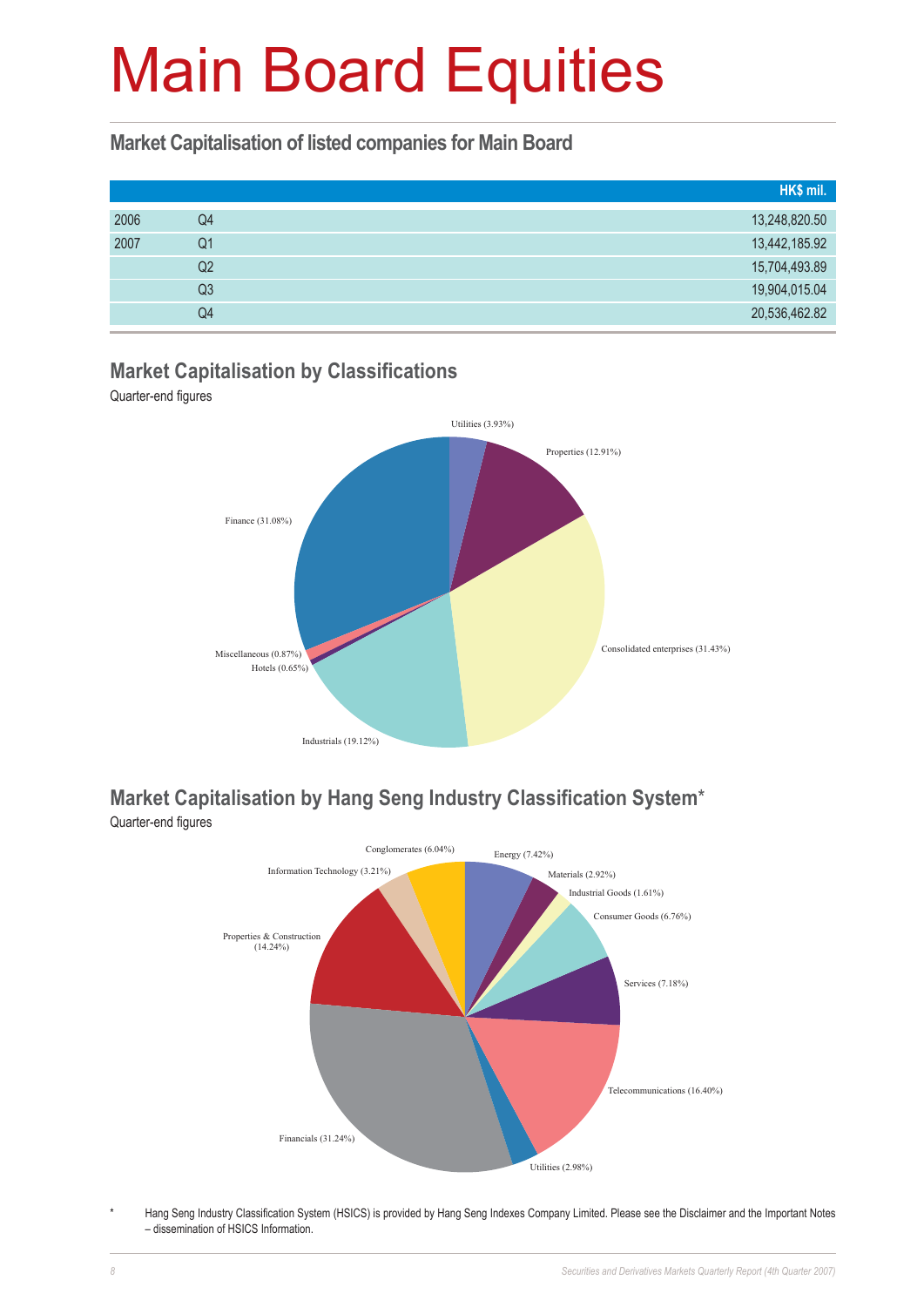#### **50 Leading Companies by Market Capitalisation**

as at the 4th quarter end 2007

| <b>Rank</b>             | Code  | <b>Company</b>                                          | <b>Market capitalisation (HK\$ mil.)</b> | % of market total |
|-------------------------|-------|---------------------------------------------------------|------------------------------------------|-------------------|
| $\mathbf{1}$            | 00941 | China Mobile Ltd.                                       | 2,761,215.31                             | 13.45             |
| $\overline{2}$          | 00005 | <b>HSBC Holdings plc</b>                                | 1,557,820.72                             | 7.59              |
| $\mathfrak{S}$          | 00939 | China Construction Bank Corporation - H Shares          | 1,485,194.85                             | 7.23              |
| $\overline{\mathbf{4}}$ | 00883 | CNOOC Ltd.                                              | 588,136.39                               | 2.86              |
| $\overline{5}$          | 01398 | Industrial and Commercial Bank of China Ltd. - H Shares | 465,116.41                               | 2.26              |
| $6\,$                   | 00016 | Sun Hung Kai Properties Ltd.                            | 424,653.60                               | 2.07              |
| $\overline{7}$          | 02888 | <b>Standard Chartered PLC</b>                           | 408,206.60                               | 1.99              |
| 8                       | 00013 | Hutchison Whampoa Ltd.                                  | 377,095.15                               | 1.84              |
| 9                       | 00001 | Cheung Kong (Holdings) Ltd.                             | 333,990.90                               | 1.63              |
| 10                      | 00011 | Hang Seng Bank Ltd.                                     | 307,615.50                               | 1.50              |
| 11                      | 02628 | China Life Insurance Co. Ltd. - H Shares                | 300,251.41                               | 1.46              |
| 12                      | 00857 | PetroChina Co. Ltd. - H Shares                          | 293,274.71                               | 1.43              |
| 13                      | 03988 | Bank of China Ltd. - H Shares                           | 287,356.55                               | 1.40              |
| 14                      | 03328 | Bank of Communications Co., Ltd. - H Shares             | 250,941.41                               | 1.22              |
| 15                      | 00762 | China Unicom Ltd.                                       | 243,992.25                               | 1.19              |
| 16                      | 00388 | Hong Kong Exchanges and Clearing Ltd.                   | 236,636.63                               | 1.15              |
| 17                      | 02388 | BOC Hong Kong (Holdings) Ltd.                           | 231,015.25                               | 1.12              |
| 18                      | 02318 | Ping An Insurance (Group) Co. of China Ltd. - H Shares  | 214,158.48                               | 1.04              |
| 19                      | 00386 | China Petroleum & Chemical Corporation - H Shares       | 197,674.15                               | 0.96              |
| 20                      | 00066 | MTR Corporation Ltd.                                    | 161,032.14                               | 0.78              |
| 21                      | 00019 | Swire Pacific Ltd.                                      | 160,595.35                               | 0.78              |
| 22                      | 01088 | China Shenhua Energy Co. Ltd. - H Shares                | 158,373.94                               | 0.77              |
| 23                      | 00906 | China Netcom Group Corporation (Hong Kong) Ltd.         | 156,319.52                               | 0.76              |
| 24                      | 02007 | Country Garden Holdings Co. Ltd.                        | 147,567.20                               | 0.72              |
| 25                      | 00101 | Hang Lung Properties Ltd.                               | 146,292.47                               | 0.71              |
| 26                      | 00003 | Hong Kong and China Gas Co. Ltd., The                   | 144,825.30                               | 0.71              |
| 27                      | 00330 | Esprit Holdings Ltd.                                    | 143,608.63                               | 0.70              |
| 28                      | 00012 | Henderson Land Development Co. Ltd.                     | 142,682.50                               | 0.69              |
| 29                      | 01688 | Alibaba.com Ltd.                                        | 139,697.66                               | 0.68              |
| 30                      | 00083 | Sino Land Co. Ltd.                                      | 133,299.90                               | 0.65              |
| 31                      | 00002 | CLP Holdings Ltd.                                       | 128,239.09                               | 0.62              |
| 32                      | 00688 | China Overseas Land & Investment Ltd.                   | 124,821.23                               | 0.61              |
| 33                      | 02038 | Foxconn International Holdings Ltd.                     | 123,318.43                               | 0.60              |
| 34                      | 00144 | China Merchants Holdings (International) Co. Ltd.       | 116,632.57                               | 0.57              |
| 35                      | 00004 | Wharf (Holdings) Ltd., The                              | 112,495.23                               | 0.55              |
| 36                      | 00836 | China Resources Power Holdings Co. Ltd.                 | 111,389.53                               | 0.54              |
| 37                      | 00494 | Li & Fung Ltd.                                          | 108,682.07                               | 0.53              |
| 38                      | 00700 | Tencent Holdings Ltd.                                   | 105,495.45                               | 0.51              |
| 39                      | 00017 | New World Development Co. Ltd.                          | 102,689.32                               | 0.50              |
| 40                      | 01898 | China Coal Energy Co. Ltd. - H Shares                   | 100,613.24                               | 0.49              |
| 41                      | 01880 | Belle International Holdings Ltd.                       | 99,438.90                                | 0.48              |
| 42                      | 00267 | CITIC Pacific Ltd.                                      | 96,333.78                                | 0.47              |
| 43                      | 00006 | Hongkong Electric Holdings Ltd.                         | 95,721.64                                | 0.47              |
| 44                      | 01800 | China Communications Construction Co. Ltd. - H Shares   | 90,542.38                                | 0.44              |
| 45                      | 00683 | Kerry Properties Ltd.                                   | 89,138.17                                | 0.43              |
| 46                      | 00728 | China Telecom Corporation Ltd. - H Shares               | 86,039.94                                | 0.42              |
| 47                      | 03968 | China Merchants Bank Co., Ltd. - H Shares               | 84,784.70                                | 0.41              |
| 48                      | 02689 | Nine Dragons Paper (Holdings) Ltd.                      | 84,678.37                                | 0.41              |
| 49                      | 00023 | Bank of East Asia, Ltd., The                            | 83,974.35                                | 0.41              |
| 50                      | 00293 | Cathay Pacific Airways Ltd.                             | 80,376.51                                | 0.39              |
| <b>Total</b>            |       |                                                         | 14,624,045.76                            | 71.21             |
| <b>Market Total</b>     |       |                                                         | 20,536,462.82                            | 100.00            |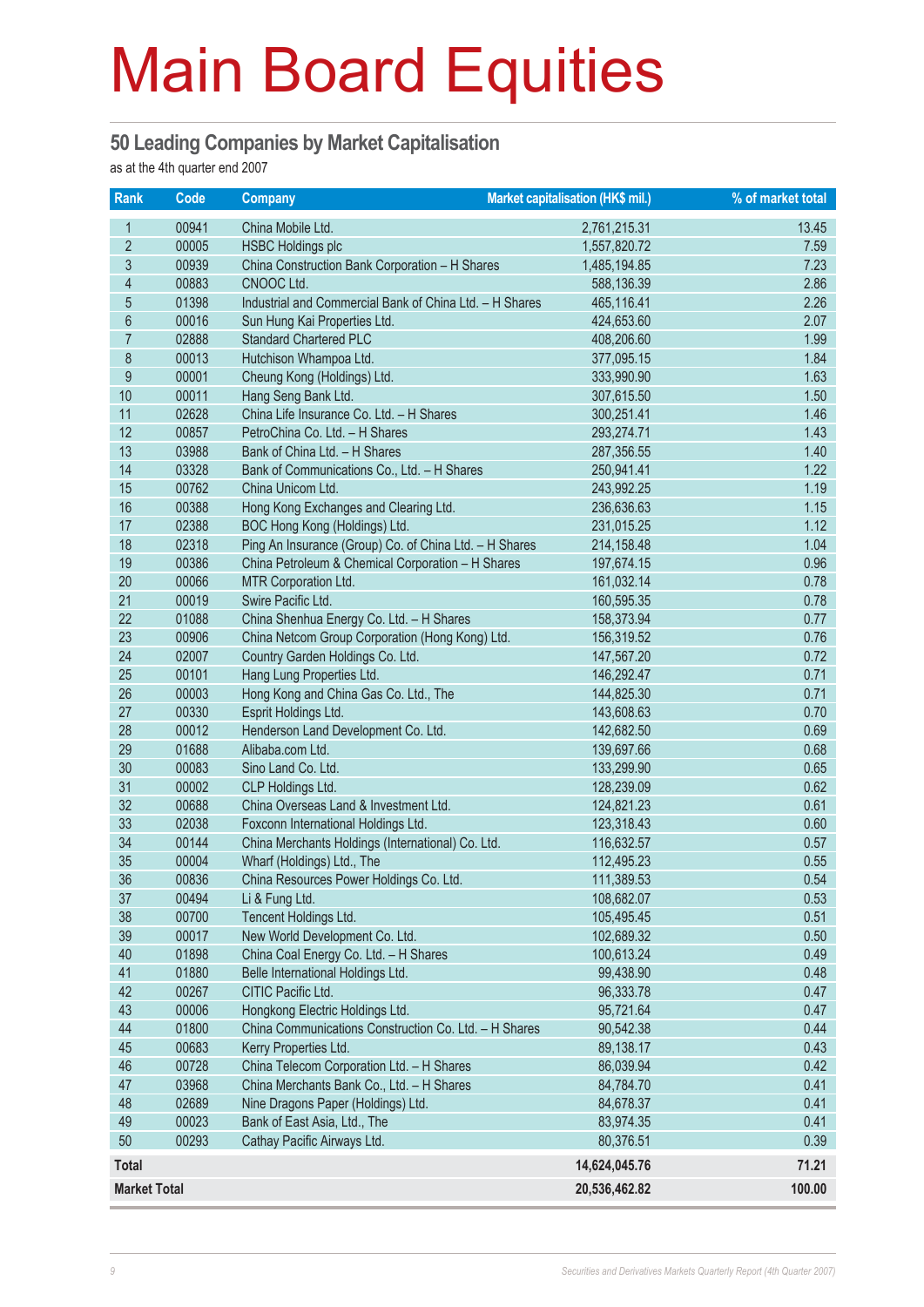### **Short Selling (value)**

|      |    | Short selling turnover (HK\$ mil.) | Equity turnover (HK\$ mil.)* | % of equity total |
|------|----|------------------------------------|------------------------------|-------------------|
| 2006 | Q4 | 117,111.80                         | 2,094,360.46                 | 5.59              |
| 2007 | Q1 | 173,109.51                         | 2,557,016.51                 | 6.77              |
|      | Q2 | 181,661.61                         | 3,149,502.82                 | 5.77              |
|      | Q3 | 385,530.24                         | 4,885,927.33                 | 7.89              |
|      | Q4 | 569,658.22                         | 6,078,123.87                 | 9.37              |

include Main Board and GEM figures

### **Short Selling (share)**

|      |    | <b>Short selling turnover (Mil. shs)</b> | Equity turnover (Mil. shs)* | % of equity total |
|------|----|------------------------------------------|-----------------------------|-------------------|
| 2006 | Q4 | 11,242.28                                | 532,840.17                  | 2.11              |
| 2007 | Q1 | 15,217.70                                | 968,810.35                  | 1.57              |
|      | Q2 | 16,158.38                                | 1,655,012.40                | 0.98              |
|      | Q3 | 27,629.12                                | 1,140,498.01                | 2.42              |
|      | Q4 | 34,333.59                                | 935,266.06                  | 3.67              |

\* include Main Board and GEM figures

#### **New Listing Companies Statistics**

|      |    | No. of newly listed companies | Funds raised (HK\$ mil.) |
|------|----|-------------------------------|--------------------------|
| 2006 | Q4 | 24                            | 194,465.98               |
| 2007 | Q1 | 13                            | 20,003.97                |
|      | Q2 | 19                            | 78,065.11                |
|      | Q3 | 20                            | 60,917.74                |
|      | Q4 | 30                            | 131,456.50               |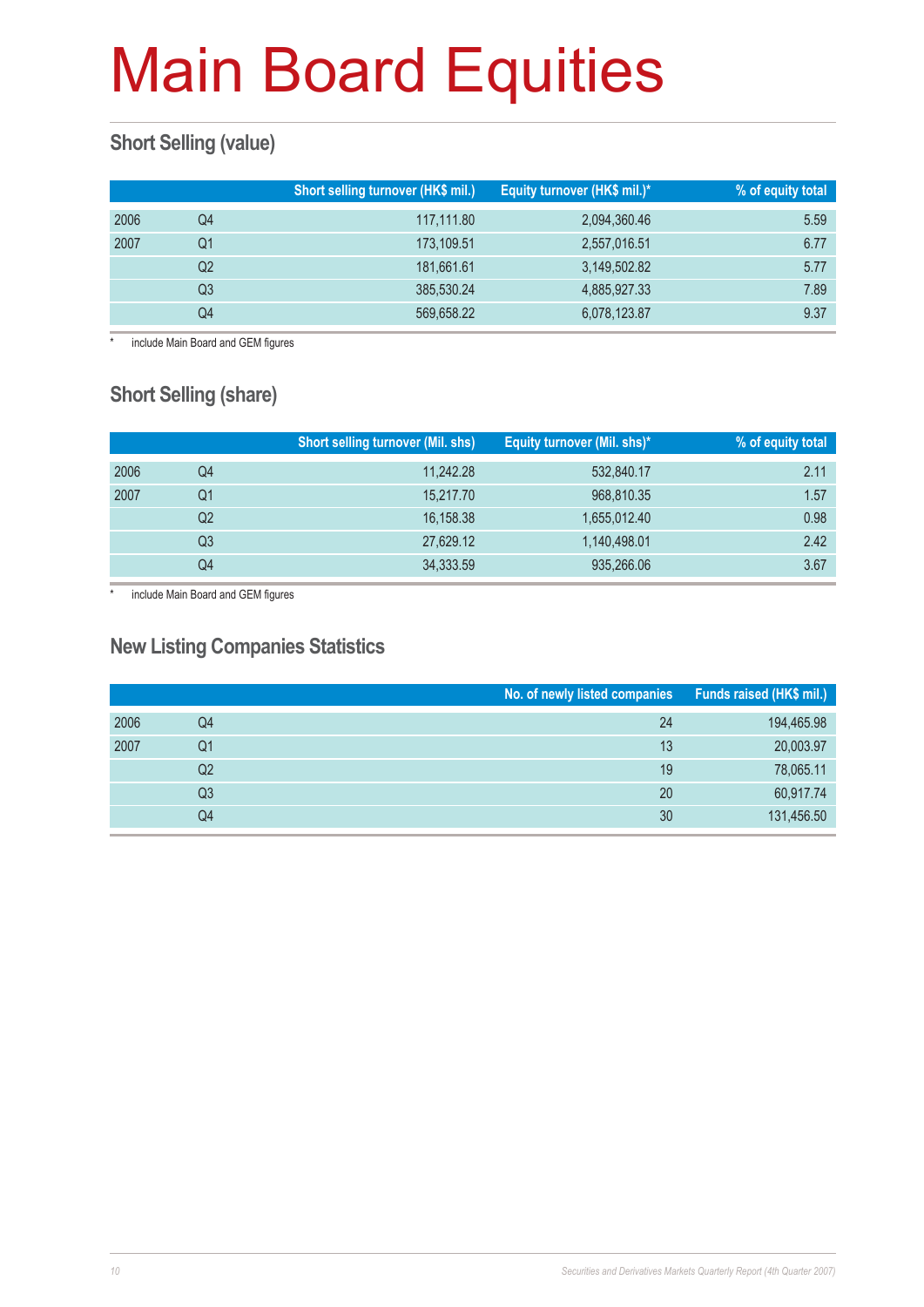#### **Newly Listed Companies**

for 4th quarter 2007

| Code         | <b>Company name</b>                                         |            |               | Listing date No. of issued shares Funds raised (HK\$ mil.) |
|--------------|-------------------------------------------------------------|------------|---------------|------------------------------------------------------------|
| 03868        | Qunxing Paper Holdings Co. Ltd.                             | 2007/10/02 | 1,045,000,000 | 1,845.75                                                   |
| 03999        | DaChan Food (Asia) Ltd.                                     | 2007/10/04 | 1,010,662,000 | 929.92                                                     |
| 00410        | SOHO China Ltd.                                             | 2007/10/08 | 5,232,413,000 | 14,789.21                                                  |
| 03883        | China Aoyuan Property Group Ltd.                            | 2007/10/09 | 2,252,500,000 | 4,186.00                                                   |
| 03888        | Kingsoft Corporation Ltd.                                   | 2007/10/09 | 1,060,389,340 | 883.22                                                     |
| 03818        | China Dongxiang (Group) Co., Ltd.                           | 2007/10/10 | 5,677,150,000 | 6,293.38                                                   |
| 03998        | Bosideng International Holdings Ltd.                        | 2007/10/11 | 7,994,322,000 | 6,928.42                                                   |
| 03833        | Xinjiang Xinxin Mining Industry Co., Ltd. - H Shares        | 2007/10/12 | 759,000,000   | 4,485.00                                                   |
| 01828        | Dah Chong Hong Holdings Ltd.                                | 2007/10/17 | 1,800,000,000 | 4,593.46                                                   |
| 03828        | Ming Fai International Holdings Ltd.                        | 2007/11/02 | 600,000,000   | 527.46                                                     |
| 01688        | Alibaba.com Ltd.                                            | 2007/11/06 | 5,052,356,500 | 13,129.82                                                  |
| 03800        | GCL-Poly Energy Holdings Ltd.                               | 2007/11/13 | 972,419,487   | 1,357.92                                                   |
| 00672        | Zhong An Real Estate Ltd.                                   | 2007/11/13 | 2,000,000,000 | 3,621.81                                                   |
| 00033        | Rainbow Brothers Holdings Ltd.                              | 2007/11/19 | 200,000,000   | 75.00                                                      |
| 00806        | Value Partners Group Ltd.                                   | 2007/11/22 | 1,600,000,000 | 3,143.56                                                   |
| 00368        | Sinotrans Shipping Ltd.                                     | 2007/11/23 | 4,000,000,000 | 11,452.00                                                  |
| 03808        | Sinotruk (Hong Kong) Ltd.                                   | 2007/11/28 | 2,275,199,000 | 9,984.56                                                   |
| 00390        | China Railway Group Ltd. - H Shares                         | 2007/12/07 | 4,207,390,000 | 22,107.92                                                  |
| 00189        | Dongyue Group Ltd.                                          | 2007/12/10 | 2,083,623,000 | 1,131.03                                                   |
| 02002        | China Sunshine Paper Holdings Co. Ltd.                      | 2007/12/12 | 407,500,000   | 645.00                                                     |
| 03337        | Anton Oilfield Services Group                               | 2007/12/14 | 2,093,054,000 | 1,026.11                                                   |
| 00220        | Uni-President China Holdings Ltd.                           | 2007/12/17 | 3,599,445,000 | 4,027.38                                                   |
| 00543        | Pacific Online Ltd.                                         | 2007/12/18 | 950,000,000   | 940.50                                                     |
| 00285        | BYD Electronic (International) Co. Ltd.                     | 2007/12/20 | 2,272,246,000 | 6,689.14                                                   |
| 01893        | China National Materials Co. Ltd. - H Shares                | 2007/12/20 | 1,164,148,115 | 4,821.59                                                   |
| 00422        | Vietnam Manufacturing and Export Processing (Holdings) Ltd. | 2007/12/20 | 907,680,000   | 850.95                                                     |
| 00117        | EYANG Holdings (Group) Co., Ltd.                            | 2007/12/21 | 405,500,000   | 137.15                                                     |
| 00556        | Pan Asia Environmental Protection Group Ltd.                | 2007/12/21 | 800,000,000   | 560.00                                                     |
| 00839        | Anhui Tianda Oil Pipe Co. Ltd. - H Shares                   | 2007/12/24 | 167,570,000   |                                                            |
| 00505        | Xingye Copper International Group Ltd.                      | 2007/12/27 | 622,500,000   | 293.25                                                     |
| <b>Total</b> |                                                             |            |               | 131,456.50                                                 |

#### **Withdrawal of Listed Companies**

for 4th quarter 2007

| <b>Code</b> | <b>Company name</b> | Last trading date Delisted date |  |
|-------------|---------------------|---------------------------------|--|
| <b>NIL</b>  |                     |                                 |  |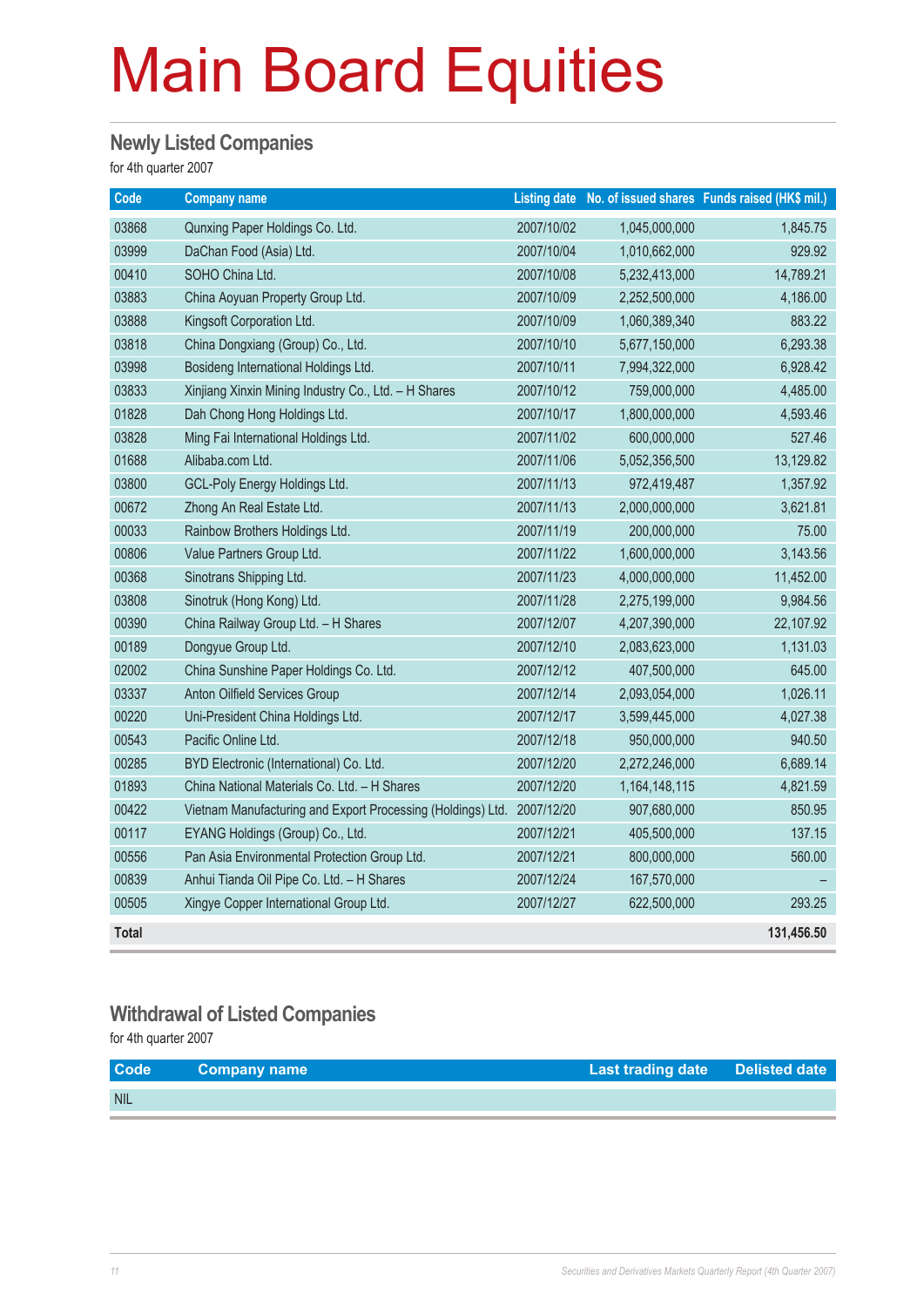#### **Company Name Changes**

for 4th quarter 2007

| Old name                                          | New name                                              | <b>Effective date</b> | <b>Adoption date</b> |
|---------------------------------------------------|-------------------------------------------------------|-----------------------|----------------------|
| Wing Shing International Holdings Ltd.            | China Oil Resources Holdings Ltd.                     | 2007/08/31            | 2007/10/02           |
| Macau Prime Properties Holdings Ltd.              | ITC Properties Group Ltd.                             | 2007/09/12            | 2007/10/15           |
| Anex International Holdings Ltd.                  | China Rise International Holdings Ltd.                | 2007/08/31            | 2007/10/25           |
| Jiaoda Kunji High-Tech Co. Ltd. - H Shares        | Shenji Group Kunming Machine Tool Co. Ltd. - H Shares | 2007/09/10            | 2007/10/26           |
| Everest International Investments Ltd.            | Temujin International Investments Ltd.                | 2007/09/14            | 2007/11/08           |
| World Trade Bun Kee Ltd.                          | China Pipe Group Ltd.                                 | 2007/10/08            | 2007/11/20           |
| CASH Retail Management Group Ltd.                 | Oriental Ginza Holdings Ltd.                          | 2007/10/17            | 2007/11/23           |
| Huali Holdings (Group) Ltd.                       | Overseas Chinese Town (Asia) Holdings Ltd.            | 2007/10/11            | 2007/11/28           |
| Top Form International Ltd. #                     | Top Form International Ltd.                           | 2007/11/21            | 2007/12/03           |
| Dongfang Electrical Machinery Co. Ltd. - H Shares | Dongfang Electric Co. Ltd. - H Shares                 | 2007/10/26            | 2007/12/05           |
| Everbest Energy Holdings Ltd.                     | Dynamic Energy Holdings Ltd.                          | 2007/11/23            | 2007/12/05           |
| MTR Corporation Ltd. #                            | MTR Corporation Ltd.                                  | 2007/12/02            | 2007/12/06           |
| Neo-China Group (Holdings) Ltd.                   | Neo-China Land Group (Holdings) Ltd.                  | 2007/11/06            | 2007/12/10           |
| China Rich Holdings Ltd.                          | Yueshou Environmental Holdings Ltd.                   | 2007/10/26            | 2007/12/12           |
| Chun Wo Holdings Ltd.                             | Chun Wo Development Holdings Ltd.                     | 2007/11/15            | 2007/12/12           |
| Chinese People Gas Holdings Co. Ltd.              | Chinese People Holdings Co. Ltd.                      | 2007/10/12            | 2007/12/13           |
| 139 Holdings Ltd.                                 | GR Vietnam Holdings Ltd.                              | 2007/11/26            | 2007/12/14           |
| Signal Media and Communications Holdings Ltd.     | Macau Investment Holdings Ltd.                        | 2007/10/15            | 2007/12/14           |
| Chitaly Holdings Ltd.                             | Royale Furniture Holdings Ltd.                        | 2007/11/14            | 2007/12/21           |
| Guo Xin Group Ltd.                                | Kai Yuan Holdings Ltd.                                | 2007/10/23            | 2007/12/21           |
| Northern International Holdings Ltd.              | China Properties Investment Holdings Ltd.             | 2007/11/28            | 2007/12/27           |
|                                                   |                                                       |                       |                      |

Change of English name only

# Change of Chinese name only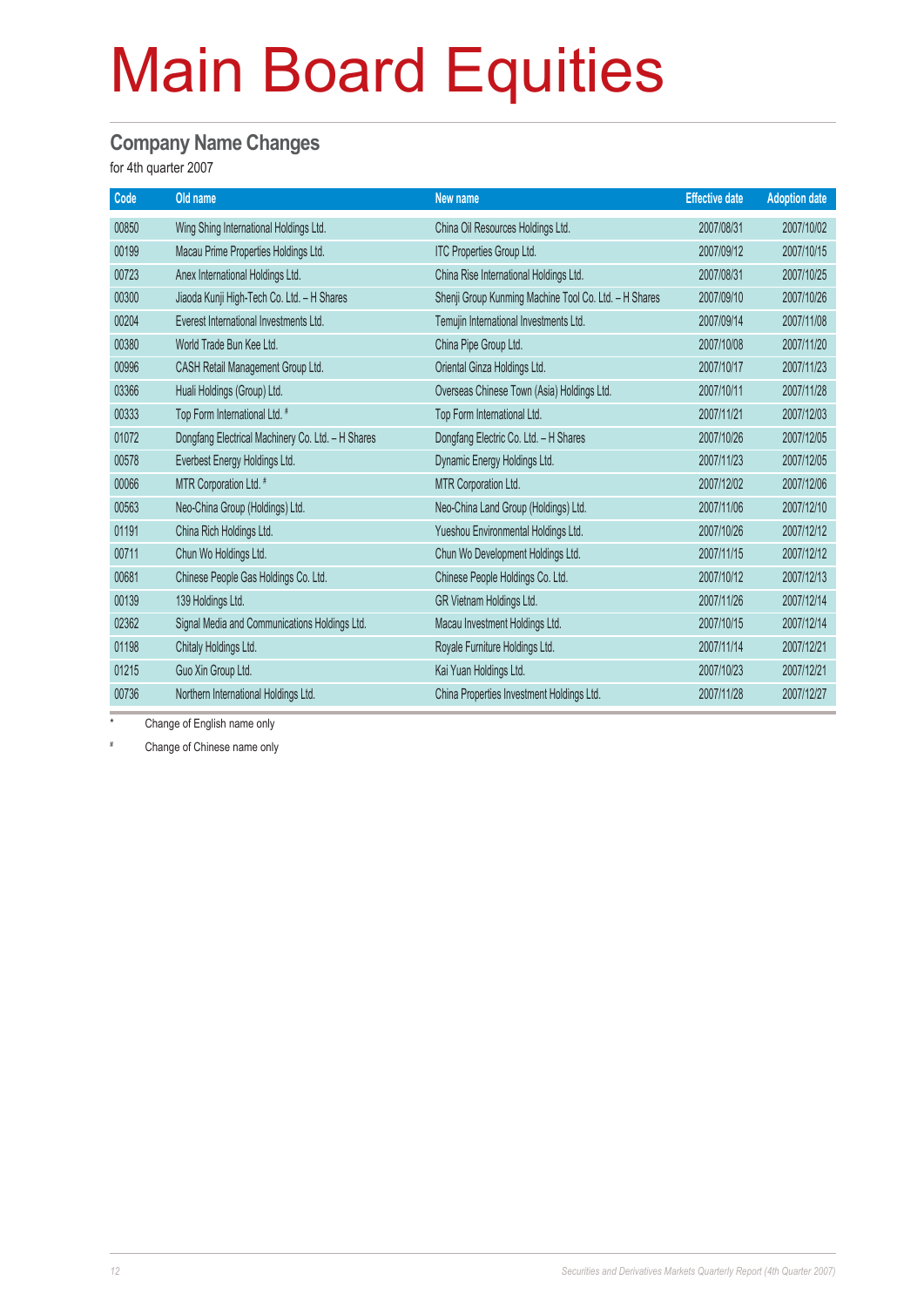#### **Bonus Issues / Bonus Warrants**

for 4th quarter 2007

| Code  | <b>Company</b>                                        | <b>Particulars</b>                  | Ex-date    |
|-------|-------------------------------------------------------|-------------------------------------|------------|
| 00619 | South China Financial Holdings Ltd.                   | 1 2008 wt for 5                     | 2007/10/08 |
| 00372 | <b>ITC Corporation Ltd.</b>                           | 1 for $5$                           | 2007/10/09 |
| 00349 | Industrial and Commercial Bank of China (Asia) Ltd.   | 1 2008 wt for 9                     | 2007/10/10 |
| 01228 | Tak Shun Technology Group Ltd.                        | 4 for 1                             | 2007/10/11 |
| 00617 | Paliburg Holdings Ltd.                                | 3 wts for 7 offer shs               | 2007/10/12 |
| 02312 | Golden 21 Investment Holdings Ltd.                    | 3 for 1                             | 2007/10/18 |
| 00263 | Poly Investments Holdings Ltd.                        | 3 for 1                             | 2007/10/30 |
| 00547 | Sun Innovation Holdings Ltd.                          | 23 wt for 50 offer shs              | 2007/11/02 |
| 00300 | Shenji Group Kunming Machine Tool Co. Ltd. - H Shares | 5 for 10                            | 2007/11/13 |
| 00092 | Champion Technology Holdings Ltd.                     | 1 2009 wt for 5                     | 2007/11/14 |
| 01059 | Kantone Holdings Ltd.                                 | 1 2009 wt for 5                     | 2007/11/14 |
| 00190 | HKC (Holdings) Ltd.                                   | 1 2009 wt for 10                    | 2007/11/20 |
| 00682 | Chaoda Modern Agriculture (Holdings) Ltd.             | 1 for 80                            | 2007/11/22 |
| 00028 | Tian An China Investments Co. Ltd.                    | 1 2009 wt for 1 offer sh            | 2007/11/28 |
| 00724 | Sino-Tech International Holdings Ltd.                 | 1 2010 wt for 5                     | 2007/12/12 |
| 00412 | Heritage International Holdings Ltd.                  | 1 2009 wt for 5 consolidated shares | 2007/12/13 |
| 00599 | E. Bon Holdings Ltd.                                  | 1 for 20                            | 2007/12/20 |

#### **Share Split / Consolidation**

for 4th quarter 2007

| Code  | <b>Company</b>                        | <b>Particulars</b>       | <b>Effective date</b> |
|-------|---------------------------------------|--------------------------|-----------------------|
| 00254 | eCyberChina Holdings Ltd.             | Consolidation 100 into 1 | 2007/10/05            |
| 02362 | Macau Investment Holdings Ltd.        | Consolidation 10 into 1  | 2007/10/16            |
| 00055 | Chung Tai Printing Holdings Ltd.      | Split 1 into 20          | 2007/10/24            |
| 00563 | Neo-China Land Group (Holdings) Ltd.  | Consolidation 4 into 1   | 2007/10/29            |
| 02801 | iShares MSCI China Tracker            | Split 1 into 3           | 2007/10/30            |
| 02823 | iShares FTSE/Xinhua A50 China Tracker | Split 1 into 10          | 2007/10/30            |
| 00745 | Wing Hong (Holdings) Ltd.             | Split 1 into 10          | 2007/11/09            |
| 00810 | Opes Asia Development Ltd.            | Split 1 into 10          | 2007/11/15            |
| 02312 | Golden 21 Investment Holdings Ltd.    | Consolidation 5 into 1   | 2007/11/30            |
| 00547 | Sun Innovation Holdings Ltd.          | Split 1 into 10          | 2007/12/06            |
| 02322 | Sam Woo Holdings Ltd.                 | Split 1 into 10          | 2007/12/11            |
| 00724 | Sino-Tech International Holdings Ltd. | Split 1 into 10          | 2007/12/19            |
| 00412 | Heritage International Holdings Ltd.  | Consolidation 5 into 1   | 2007/12/20            |
| 01004 | Rising Development Holdings Ltd.      | Split 1 into 5           | 2007/12/20            |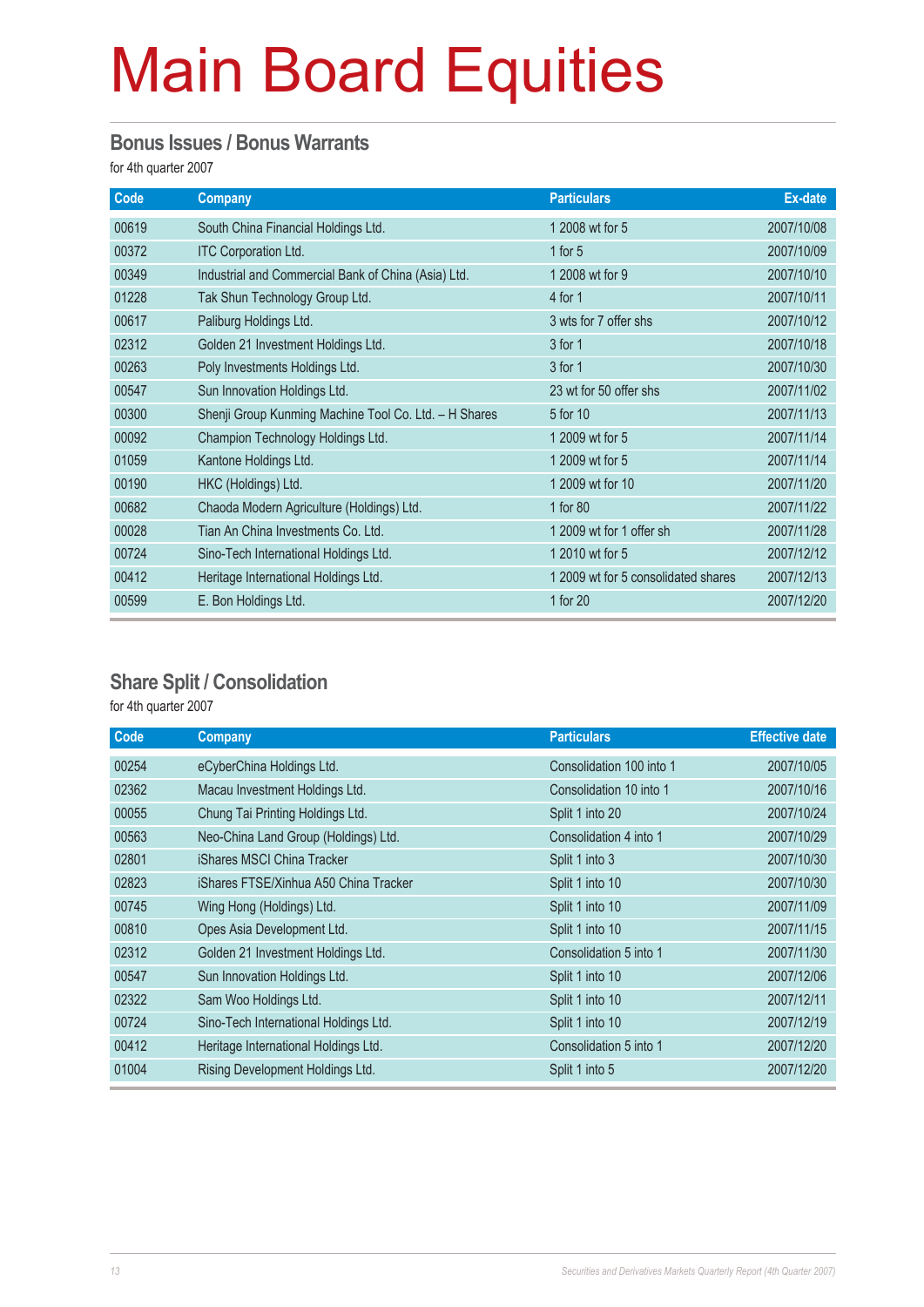#### **Rights Issues & Open Offers**

for 4th quarter 2007

| <b>Month</b> | Code  | <b>Company</b>                         | <b>Ratio</b>                     | Funds raised (HK\$ mil.) |
|--------------|-------|----------------------------------------|----------------------------------|--------------------------|
| Oct          | 01185 | CASIL Telecommunications Holdings Ltd. | Open offer 4 for 10 @\$0.35      | 142.40                   |
|              | 00326 | China Star Entertainment Ltd.          | Rts 1 for 2 @\$0.20              | 168.75                   |
|              | 00412 | Heritage International Holdings Ltd.   | Rts 1 for 2 @\$0.10              | 296.11                   |
|              | 01217 | Sino Technology Investments Co. Ltd.   | Rts 10 for 1 @\$0.04             | 145.34                   |
| <b>Nov</b>   | 00347 | Angang Steel Co. Ltd. - H Shares       | Rts 2.2 for 10 @\$15.91          | 3,115.18                 |
|              | 00617 | Paliburg Holdings Ltd.                 | Open offer 7 for 20 @\$0.21      | 554.56                   |
|              |       |                                        | with bonus 3 wts for 7 offer shs |                          |
|              | 00491 | See Corporation Ltd.                   | Rts 2 for 1 @\$0.12              | 155.10                   |
|              | 00721 | Prime Investments Holdings Ltd.        | Open offer 5 for 1 @\$0.101      | 199.55                   |
|              | 01050 | Karrie International Holdings Ltd.     | Rts 4 for 10 @\$0.75             | 123.69                   |
|              | 00547 | Sun Innovation Holdings Ltd.           | Open offer 1 for 3 @\$1.56       | 57.33                    |
| <b>Dec</b>   | 00433 | Sun Man Tai Holdings Co. Ltd.          | Rts 1 for 2 @\$0.06              | 99.42                    |
|              | 00764 | Riche Multi-Media Holdings Ltd.        | Open Offer 1 for 2 @\$0.30       | 195.19                   |
|              | 01003 | <b>GFT Holdings Ltd.</b>               | Rts 3 for 1 @\$0.038             | 178.36                   |
|              | 00526 | Magician Industries (Holdings) Ltd.    | Open offer 1 for 2 @\$0.10       | 43.44                    |
|              | 00901 | Radford Capital Investment Ltd.        | Rts 3 for 2 @\$0.10              | 109.03                   |
|              | 00028 | Tian An China Investments Co. Ltd.     | Open offer 1 for 5 @\$6.00       | 1,511.12                 |
| <b>Total</b> |       |                                        |                                  | 7,094.57                 |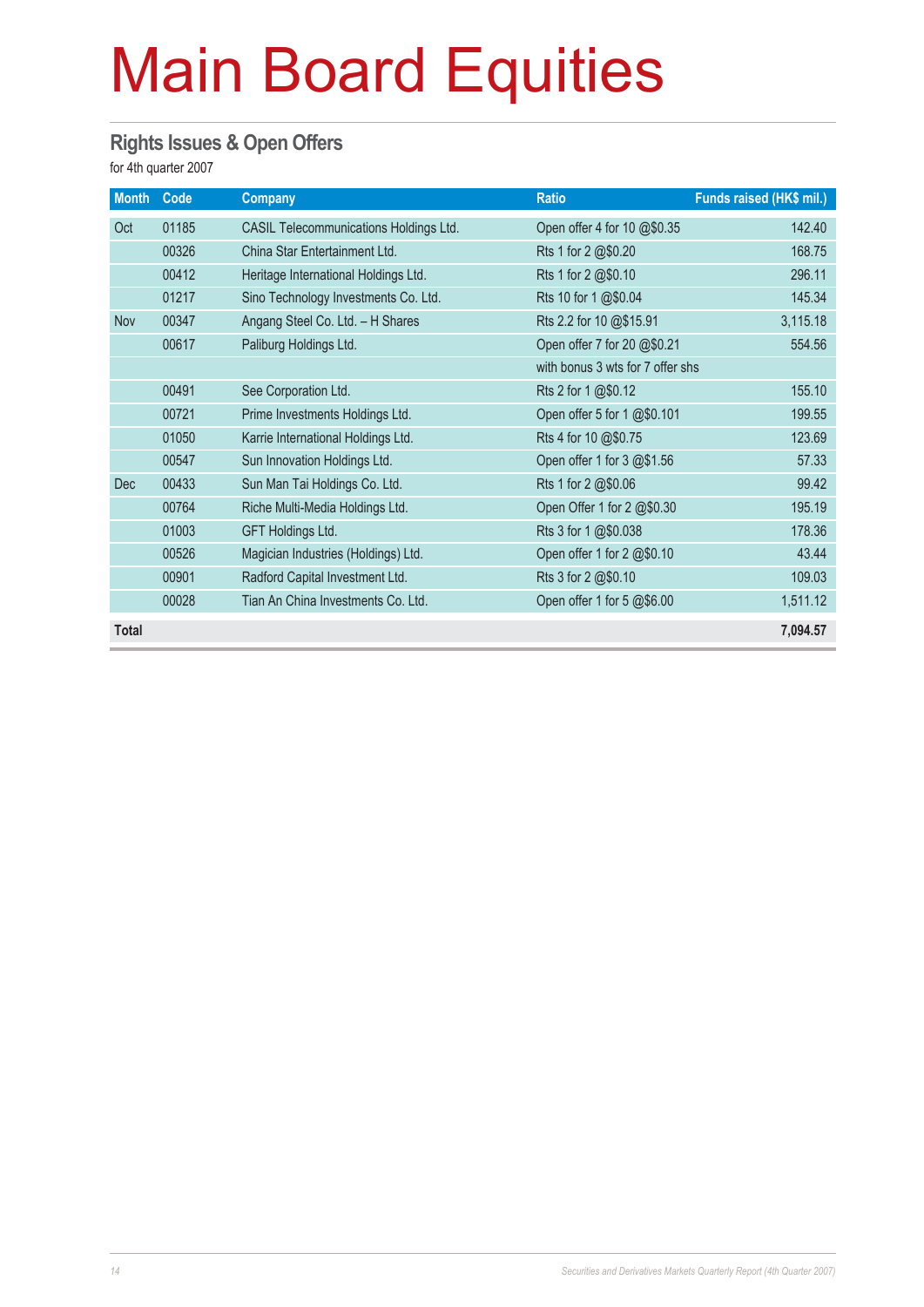#### **Placing\***

|                   |       |                        | No. of new    | <b>Placing price</b> | <b>Funds raised</b> |
|-------------------|-------|------------------------|---------------|----------------------|---------------------|
| <b>Month</b>      | Code  | <b>Company</b>         | shares placed | (HK\$)               | (HK\$ mil.)         |
| 2007              |       |                        |               |                      |                     |
| Jun **            | 00707 | <b>CO-PROSPERITY</b>   | 120,000,000   | 1.320                | 158.40              |
| Aug **            | 00182 | <b>CHINA WINDPOWER</b> | 460,000,000   | 1.200                | 552.00              |
| Sep <sup>**</sup> | 00419 | <b>ASIAN UNION</b>     | 1,200,000,000 | 0.160                | 192.00              |
|                   | 00162 | <b>CGD HOLDINGS</b>    | 49,100,000    | 0.550                | 27.01               |
|                   | 00162 | <b>CGD HOLDINGS</b>    | 48,872,727    | 0.550                | 26.88               |
|                   | 00910 | CH GRAND FOREST        | 539,560,000   | 2.400                | 1,294.94            |
|                   | 00612 | CHINA INV FUND         | 80,000,000    | 0.276                | 22.08               |
|                   | 00985 | CHINA SCI-TECH         | 870,000,000   | 0.220                | 191.40              |
|                   | 00326 | <b>CHINA STAR ENT</b>  | 274,790,000   | 0.210                | 57.71               |
|                   | 00235 | CHINA STRATEGIC        | 88,000,000    | 0.330                | 29.04               |
|                   | 00055 | <b>CHUNG TAI PRINT</b> | 66,400,000    | 0.900                | 59.76               |
|                   | 00412 | <b>HERITAGE INT'L</b>  | 987,000,000   | 0.100                | 98.70               |
|                   | 00559 | <b>HUA YI COPPER</b>   | 80,000,000    | 0.960                | 76.80               |
|                   | 02362 | <b>MACAU INV HOLD</b>  | 125,000,000   | 0.180                | 22.50               |
|                   | 00009 | <b>MANDARIN ENT</b>    | 36,000,000    | 0.570                | 20.52               |
|                   | 03366 | OCT (ASIA)             | 20,000,000    | 3.400                | 68.00               |
|                   | 00263 | POLY INV HOLD          | 53,528,000    | 1.530                | 81.90               |
|                   | 00901 | RADFORD CAPITAL        | 174,000,000   | 0.500                | 87.00               |
|                   | 00575 | <b>REGENT PACIFIC</b>  | 293,339,464   | 1.200                | 352.01              |
|                   | 00482 | <b>SANDMARTIN INTL</b> | 48,000,000    | 1.450                | 69.60               |
|                   | 00650 | SHUN CHEONG            | 23,000,000    | 0.792                | 18.22               |
|                   | 02324 | <b>SINO KATALYTICS</b> | 120,800,000   | 0.180                | 21.74               |
|                   | 01051 | <b>SMART RICH</b>      | 100,000,000   | 0.470                | 47.00               |
|                   | 01063 | <b>SUNCORP TECH</b>    | 61,460,000    | 0.390                | 23.97               |
|                   | 00913 | UNITY INV HOLD         | 500,000,000   | 0.140                | 70.00               |
| Oct               | 01104 | <b>APAC RESOURCES</b>  | 400,000,000   | 1.480                | 592.00              |
|                   | 00392 | <b>BEIJING ENT</b>     | 100,000,000   | 37.100               | 3,710.00            |
|                   | 00718 | <b>BESTWAY INT'L</b>   | 51,000,000    | 0.410                | 20.91               |
|                   | 00108 | <b>BUILDMORE INT'L</b> | 17,800,000    | 1.100                | 19.58               |
|                   | 00380 | <b>CHINA PIPE</b>      | 440,000,000   | 0.120                | 52.80               |
|                   | 00736 | <b>CHINA PPT INV</b>   | 83,875,000    | 0.430                | 36.07               |
|                   | 00836 | <b>CHINA RES POWER</b> | 200,000,000   | 24.300               | 4,860.00            |
|                   | 01838 | <b>CHINAPROPERTIES</b> | 90,327,000    | 4.930                | 445.31              |
|                   | 00113 | <b>DICKSON CONCEPT</b> | 62,000,000    | 7.370                | 456.94              |
|                   | 00628 | DORE HOLDINGS          | 45,000,000    | 2.650                | 119.25              |
|                   | 00038 | <b>FIRST TRACTOR</b>   | 66,990,000    | 3.950                | 264.61              |
|                   | 00027 | <b>GALAXY ENT</b>      | 150,000,000   | 8.580                | 1,287.00            |
|                   | 00686 | <b>GAY GIANO INT'L</b> | 10,000,000    | 2.340                | 23.40               |
|                   | 00286 | G-PROP (HOLD)          | 1,234,197,208 | 0.162                | 199.94              |
|                   | 00139 | <b>GR VIETNAM</b>      | 500,000,000   | 0.210                | 105.00              |
|                   | 00582 | <b>GREENFIELD CHEM</b> | 50,000,000    | 2.500                | 125.00              |
|                   | 00275 | <b>HANNY HOLDINGS</b>  | 501,000,000   | 0.290                | 145.29              |
|                   | 00275 | <b>HANNY HOLDINGS</b>  | 499,000,000   | 0.290                | 144.71              |
|                   | 00190 | <b>HKC (HOLDINGS)</b>  | 686,317,000   | 2.273                | 1,560.00            |
|                   | 00190 | <b>HKC (HOLDINGS)</b>  | 1,997,560,000 | 2.050                | 4,095.00            |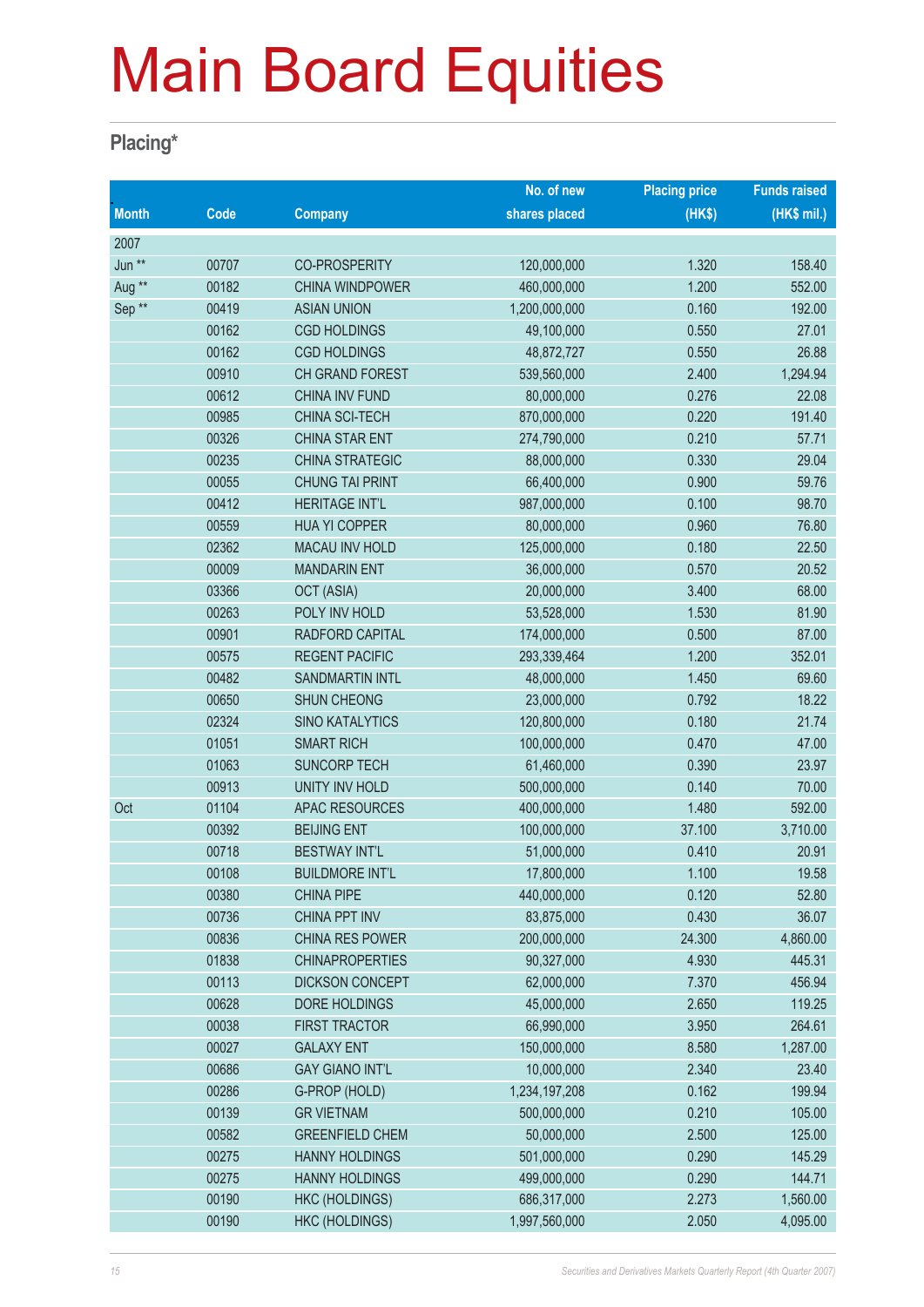|              |       |                        | No. of new    | <b>Placing price</b> | <b>Funds raised</b> |
|--------------|-------|------------------------|---------------|----------------------|---------------------|
| <b>Month</b> | Code  | <b>Company</b>         | shares placed | (HKS)                | $(HK$$ mil.)        |
|              | 00715 | <b>HUTCH HARB RING</b> | 2,244,444,444 | 0.450                | 1,010.00            |
|              | 00202 | <b>INTERCHINA HOLD</b> | 2,700,000,000 | 0.100                | 270.00              |
|              | 00683 | <b>KERRY PPT</b>       | 70,000,000    | 59.233               | 4,146.28            |
|              | 00221 | <b>LEROI HOLDINGS</b>  | 6,670,000,000 | 0.100                | 667.00              |
|              | 00487 | <b>MACAU SUCCESS</b>   | 220,000,000   | 1.062                | 233.64              |
|              | 01062 | <b>NEW CAPITAL</b>     | 62,000,000    | 0.280                | 17.33               |
|              | 00810 | <b>OPES ASIA</b>       | 12,360,000    | 0.980                | 12.11               |
|              | 00767 | PACIFIC PLYWOOD        | 100,000,000   | 0.320                | 32.00               |
|              | 00334 | PROVIEW INT'L          | 125,190,000   | 1.250                | 156.49              |
|              | 00901 | RADFORD CAPITAL        | 92,000,000    | 0.220                | 20.24               |
|              | 00242 | <b>SHUN TAK HOLD</b>   | 140,000,000   | 12.250               | 1,715.00            |
|              | 00716 | SINGAMAS CONT          | 91,684,000    | 4.240                | 388.74              |
|              | 00083 | <b>SINO LAND</b>       | 220,000,000   | 19.576               | 4,306.72            |
|              | 00665 | <b>TAIFOOK SEC</b>     | 38,000,000    | 6.100                | 231.80              |
|              | 00988 | THE SUN'S GROUP        | 25,000,000    | 1.200                | 30.00               |
|              | 00467 | UNITEDENERGY GP        | 1,374,000,000 | 1.760                | 2,418.24            |
|              | 00015 | <b>VANTAGE INT'L</b>   | 188,952,000   | 0.230                | 43.46               |
|              | 00856 | <b>VST HOLDINGS</b>    | 186,000,000   | 3.050                | 567.30              |
|              | 03393 | <b>WASION METERS</b>   | 112,680,000   | 4.560                | 513.82              |
|              | 00109 | WONDERFUL WORLD        | 1,835,100,000 | 0.111                | 203.70              |
|              | 00868 | XINYI GLASS            | 128,372,960   | 10.320               | 1,324.81            |
|              | 01068 | YURUN FOOD             | 75,000,000    | 10.500               | 787.50              |
| Nov          | 00735 | C P NEW ENERGY         | 1,300,000,000 | 0.810                | 1,053.00            |
|              | 00162 | <b>CGD HOLDINGS</b>    | 314,300,000   | 0.680                | 213.72              |
|              | 00985 | CHINA SCI-TECH         | 6,000,000,000 | 0.220                | 1,320.00            |
|              | 00269 | <b>CHINA TIMBER</b>    | 900,000,000   | 0.358                | 321.75              |
|              | 00055 | <b>CHUNG TAI PRINT</b> | 2,220,000,000 | 0.045                | 99.90               |
|              | 01140 | <b>CONCEPTA INV</b>    | 600,000,000   | 1.200                | 720.00              |
|              | 00717 | <b>EMPEROR CAPITAL</b> | 120,240,000   | 0.970                | 116.63              |
|              | 00027 | <b>GALAXY ENT</b>      | 323,384,000   | 8.420                | 2,722.89            |
|              | 00064 | <b>GET NICE</b>        | 507,102,000   | 0.600                | 304.26              |
|              | 00139 | <b>GR VIETNAM</b>      | 680,000,000   | 0.250                | 170.00              |
|              | 00115 | <b>GRAND FIELD GP</b>  | 100,000,000   | 0.310                | 31.00               |
|              | 02309 | <b>GRANDTOP INT'L</b>  | 69,120,000    | 0.800                | 55.30               |
|              | 01044 | <b>HENGAN INT'L</b>    | 60,000,000    | 30.470               | 1,828.20            |
|              | 00859 | <b>HENRY GROUP</b>     | 64,600,000    | 1.200                | 77.52               |
|              | 00166 | <b>NEW TIMES GROUP</b> | 107,000,000   | 1.550                | 165.85              |
|              | 00925 | PEAKTOP INT'L          | 79,000,000    | 0.450                | 35.55               |
|              | 00555 | <b>REX FINANCIAL H</b> | 648,000,000   | 1.520                | 984.96              |
|              | 00755 | <b>SHANGHAI ZENDAI</b> | 600,000,000   | 0.450                | 270.00              |
|              | 00016 | <b>SHK PPT</b>         | 72,500,000    | 150.750              | 10,929.38           |
|              | 00346 | <b>SINOUNION PETRO</b> | 200,000,000   | 1.200                | 240.00              |
|              | 02700 | <b>SMART UNION GP</b>  | 70,000,000    | 1.670                | 116.90              |
|              | 00086 | <b>SUN HUNG KAI CO</b> | 166,000,000   | 11.500               | 1,909.00            |
|              | 00028 | <b>TIAN AN</b>         | 130,000,000   | 9.100                | 1,183.00            |
|              | 00978 | TONIC IND HOLD         | 105,000,000   | 0.218                | 22.89               |
|              | 00913 | UNITY INV HOLD         | 410,118,799   | 0.110                | 45.11               |
|              | 00159 | WAH NAM INT'L          | 71,000,000    | 0.540                | 38.34               |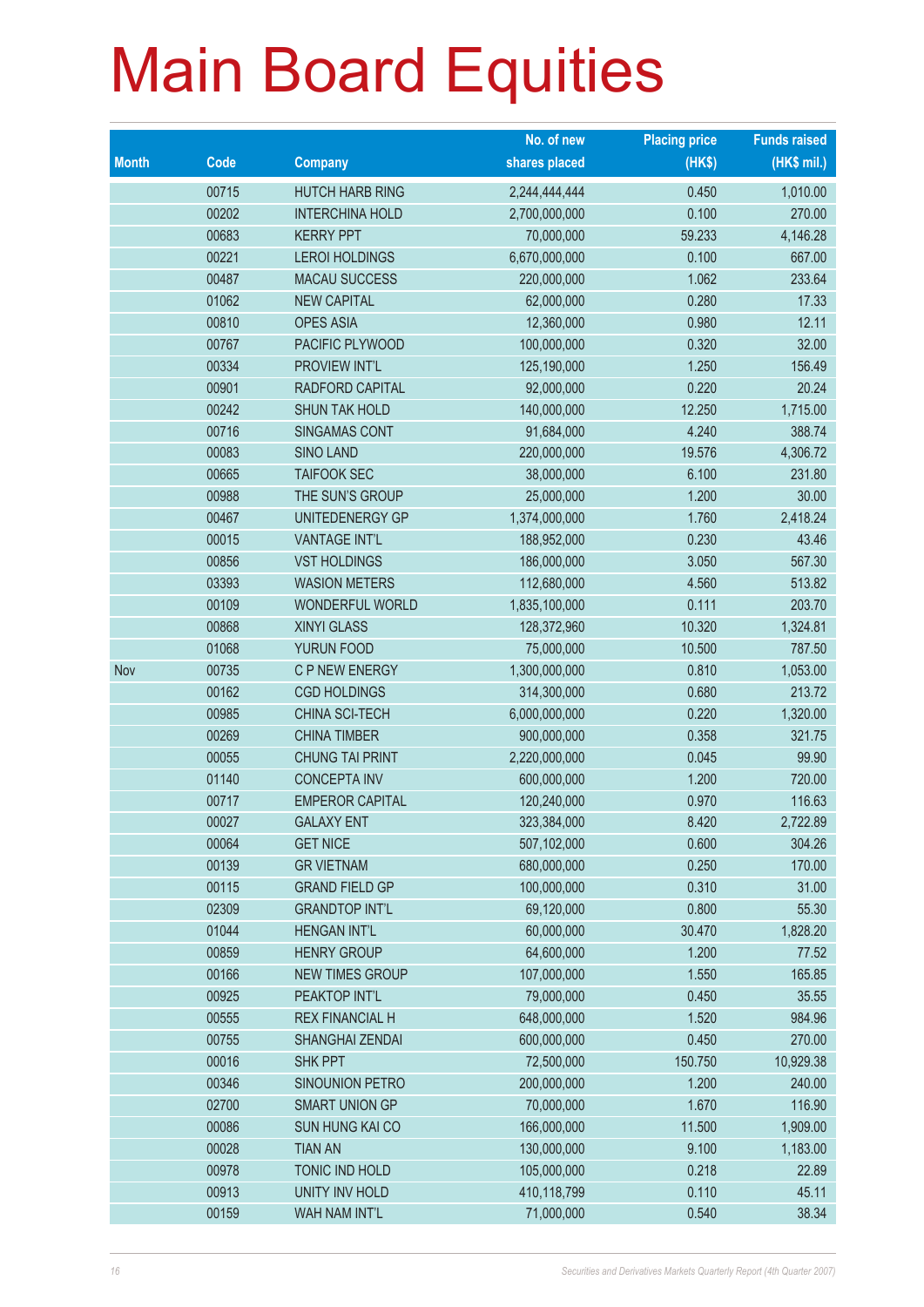|              |       |                       | No. of new    | <b>Placing price</b> | <b>Funds raised</b> |
|--------------|-------|-----------------------|---------------|----------------------|---------------------|
| <b>Month</b> | Code  | Company               | shares placed | (HK\$)               | (HK\$ mil.)         |
|              | 01064 | ZHONG HUA INT'L       | 145,000,000   | 0.250                | 36.25               |
| <b>Dec</b>   | 00193 | <b>CAPITAL ESTATE</b> | 1,500,000,000 | 0.110                | 165.00              |
|              | 00161 | <b>CATIC SHENZHEN</b> | 47,199,999    | 6.000                | 283.20              |
|              | 00115 | <b>GRAND FIELD GP</b> | 140,000,000   | 0.390                | 54.60               |
|              | 00094 | <b>OMNICORP</b>       | 70,000,000    | 2.200                | 154.00              |
|              | 02366 | <b>QJY MEDIA</b>      | 35,000,000    | 4.550                | 159.25              |
|              | 00103 | <b>SHOUGANG CENT</b>  | 100,000,000   | 1.030                | 103.00              |
| <b>Total</b> |       |                       |               |                      | 66,958.60           |

\* Due to the reporting time-lag, placing figures for the quarter are provisional.

Supplementary information update for previous quarters.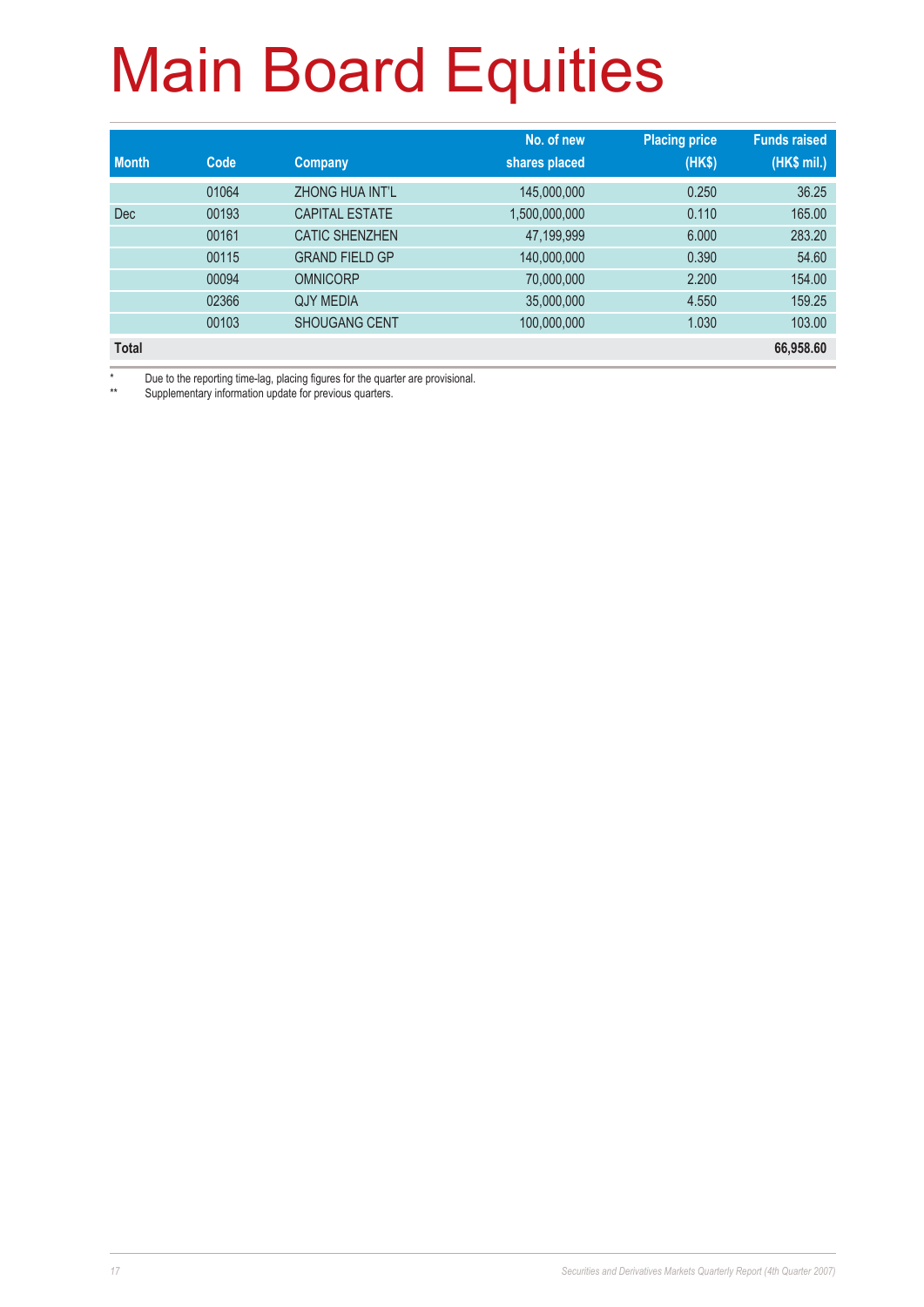### **Warrant Trading Statistics**

|      |                | <b>Equity wts</b><br>(HK\$ mil.) | <b>Derivative wts</b><br>(HK\$ mil.) | <b>Total</b><br>(HK\$ mil.) |
|------|----------------|----------------------------------|--------------------------------------|-----------------------------|
| 2006 | Q4             | 723.21                           | 598,904.13                           | 599,627.34                  |
| 2007 | Q <sub>1</sub> | 606.37                           | 671,882.53                           | 672,488.89                  |
|      | Q <sub>2</sub> | 1.280.41                         | 688,071.82                           | 689,352.23                  |
|      | Q <sub>3</sub> | 1,593.61                         | 1,185,059.06                         | 1,186,652.67                |
|      | Q <sub>4</sub> | 1,618.97                         | 2,148,846.16                         | 2,150,465.13                |

### **Warrant Market Value**

|      |                |               | <b>Equity wts</b> |               | <b>Derivative wts</b> |           | <b>Total</b> |
|------|----------------|---------------|-------------------|---------------|-----------------------|-----------|--------------|
|      |                | <b>Number</b> | (HK\$ mil.)       | <b>Number</b> | (HK\$ mil.)           | Total no. | (HK\$ mil.)  |
| 2006 | Q4             | 27            | 3.991.91          | 1.959         | 456,071.92            | 1,986     | 460,063.84   |
| 2007 | Q1             | 27            | 3.689.16          | 2.396         | 253.156.66            | 2.423     | 256,845.82   |
|      | Q <sub>2</sub> | 28            | 4.204.08          | 2.681         | 330,479.53            | 2,709     | 334,683.61   |
|      | Q <sub>3</sub> | 27            | 9,402.57          | 3.344         | 914,592.42            | 3.371     | 923,994.99   |
|      | Q4             | 30            | 6,873.37          | 4.483         | 696,995.85            | 4.513     | 703,869.22   |

### **New Listing Statistics – Warrants**

|      |                | No. of newly listed<br>equity wts | No. of newly listed<br>derivative wts | <b>Amount raised</b><br>(HK\$ mil.) |
|------|----------------|-----------------------------------|---------------------------------------|-------------------------------------|
| 2006 | Q4             |                                   | 995                                   | 91,669.37                           |
| 2007 | Q1             | 4                                 | 1,107                                 | 105,701.98                          |
|      | Q <sub>2</sub> | 4                                 | 1,198                                 | 105,479.84                          |
|      | Q <sub>3</sub> | 3                                 | 1,743                                 | 210,451.83                          |
|      | Q4             | 6                                 | 2,264                                 | 369,803.02                          |

### **Newly Listed Equity Warrants**

for 4th quarter 2007

|              |                                                              | <b>Initial issued</b> |                     |               | <b>Amount raised</b> |
|--------------|--------------------------------------------------------------|-----------------------|---------------------|---------------|----------------------|
| <b>Code</b>  | <b>Equity warrants</b>                                       | amount (HK\$)         | <b>Listing date</b> | <b>Expiry</b> | (HK\$ mil.)          |
| 00614        | Willie International Holdings Ltd. Warrants 2009             | 300,000,000           | 2007/10/15          | 2009/04/14    | 75.00                |
| 00740        | South China Financial Holdings Ltd. Warrants 2008            | 168,953,936           | 2007/10/23          | 2008/10/22    |                      |
| 00541        | Industrial and Commercial Bank of China (Asia) Ltd. Wts 2008 | 2,532,505,660         | 2007/11/07          | 2008/11/06    |                      |
| 00804        | China Solar Energy Holdings Ltd. Warrants 2009               | 391,029,600           | 2007/11/13          | 2009/11/12    | 25.57                |
| 00314        | HKC (Holdings) Ltd. Warrants 2009                            | 1,663,937,448         | 2007/12/04          | 2009/11/30    |                      |
| 00520        | Kantone Holdings Ltd. Warrants 2009                          | 481,560,898           | 2007/12/14          | 2009/01/08    |                      |
| <b>Total</b> |                                                              |                       |                     |               | 100.57               |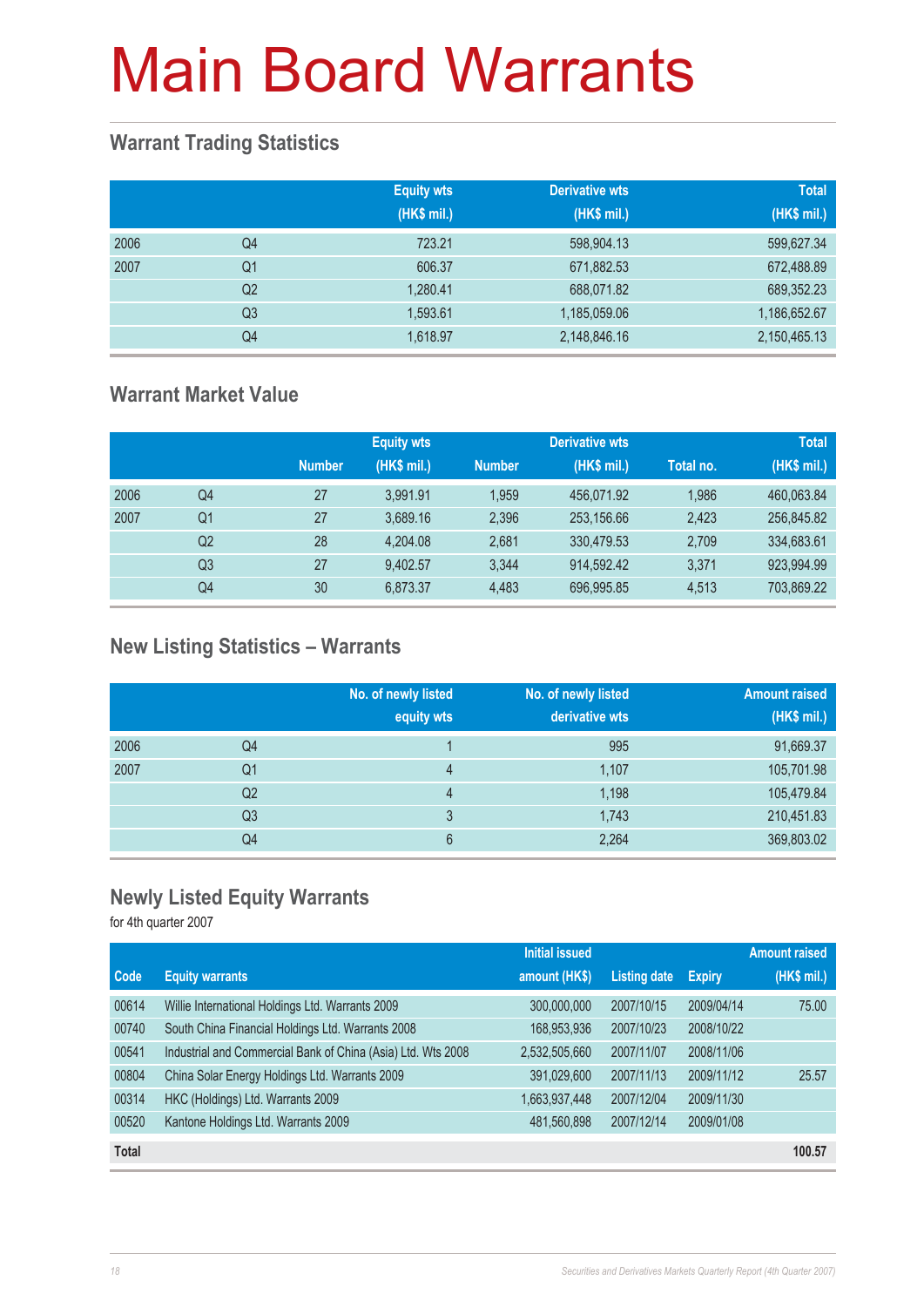#### **Newly Listed Derivative Warrants**

for 4th quarter 2007

|       |                                                              |               |                       |                       | <b>Amount</b> |
|-------|--------------------------------------------------------------|---------------|-----------------------|-----------------------|---------------|
|       |                                                              | No. of        |                       |                       | raised        |
| Code  | <b>Derivative warrants</b>                                   | issue (units) | Listing date Expiry   |                       | $(HK$$ mil.)  |
| 07904 | ABN AMRO Bank N.V. - HKEx European Warrants May 2008 G       | 488,000,000   |                       | 2007/10/02 2008/05/05 | 156.16        |
| 07908 | ABN AMRO Bank N.V. - HKEx European Warrants May 2008 H       | 488,000,000   |                       | 2007/10/02 2008/05/13 | 136.64        |
| 07926 | ABN AMRO Bank N.V. - HKEx European Put Warrants Jun 2008     | 488,000,000   |                       | 2007/10/02 2008/06/30 | 180.56        |
| 07848 | ABN AMRO Bank N.V. - PetroChina European Warrants Jul 2008 A | 688,000,000   | 2007/10/02 2008/07/21 |                       | 185.76        |
| 07886 | ABN AMRO Bank N.V. - PetroChina European Warrants Aug 2008 B | 688,000,000   |                       | 2007/10/02 2008/08/18 | 178.88        |
| 07891 | ABN AMRO Bank N.V. - PetroChina European Warrants Oct 2008 B | 688,000,000   |                       | 2007/10/02 2008/10/20 | 185.76        |
| 07895 | ABN AMRO Bank N.V. - PetroChina European Put Wts Apr 2008    | 688,000,000   |                       | 2007/10/02 2008/04/07 | 172.00        |
| 07776 | BNP Paribas Arbit Issu B.V. - BOC HK European Wts Jul 2008   | 200,000,000   | 2007/10/02 2008/07/03 |                       | 50.00         |
| 07811 | BNP Paribas Arbit Issu B.V. - CC Bank European Wts Dec 2008  | 400,000,000   |                       | 2007/10/02 2008/12/30 | 100.00        |
| 07830 | BNP Paribas Arbit Issu B.V. - CC Bank European Wts Mar 2009  | 500,000,000   | 2007/10/02 2009/03/31 |                       | 125.00        |
| 07831 | BNP Paribas Arbit Issu B.V. - ICBC European Wts Dec 2009     | 500,000,000   | 2007/10/02 2009/12/01 |                       | 125.00        |
| 07832 | BNP Paribas Arbit Issu B.V. - Ping An Euro Wts Jul 2008 B    | 400,000,000   |                       | 2007/10/02 2008/07/03 | 104.00        |
| 09007 | Calyon Fin P (G) Ltd. - ICBC European Warrants Jul 2008      | 100,000,000   |                       | 2007/10/02 2008/07/07 | 79.00         |
| 09022 | Calyon Fin P (G) Ltd. - ICBC European Warrants May 2008      | 100,000,000   | 2007/10/02 2008/05/26 |                       | 78.00         |
| 07836 | Deutsche Bank AG - CC Bank European Warrants Dec 2008 A      | 400,000,000   | 2007/10/02 2008/12/31 |                       | 100.00        |
| 07837 | Deutsche Bank AG - HKEx European Warrants May 2008 B         | 400,000,000   | 2007/10/02 2008/05/05 |                       | 120.00        |
| 07838 | Deutsche Bank AG - HKEx European Warrants May 2008 C         | 400,000,000   |                       | 2007/10/02 2008/05/26 | 100.00        |
| 07839 | Deutsche Bank AG - PetroChina European Warrants Dec 2008 C   | 400,000,000   |                       | 2007/10/02 2008/12/15 | 104.00        |
| 07840 | Deutsche Bank AG - PetroChina European Warrants Dec 2008 D   | 400,000,000   |                       | 2007/10/02 2008/12/22 | 100.00        |
| 07963 | Goldman Sachs SP (Asia) - China Mobile Euro Put Wts Dec 2008 | 200,000,000   | 2007/10/02 2008/12/22 |                       | 50.00         |
| 07927 | Goldman Sachs SP (Asia) - HSCEI European Warrants Apr 2008   | 200,000,000   |                       | 2007/10/02 2008/04/29 | 50.00         |
| 06161 | HK Bank - Air China European Warrants Jun 2008               | 288,000,000   | 2007/10/02 2008/06/06 |                       | 72.00         |
| 06162 | HK Bank - Angang Steel European Warrants May 2008 A          | 280,000,000   |                       | 2007/10/02 2008/05/09 | 123.20        |
| 06168 | HK Bank - China Coal European Warrants Jun 2008 A            | 288,000,000   | 2007/10/02 2008/06/06 |                       | 86.40         |
| 06174 | HK Bank - Sinopec Corp European Warrants May 2008 A          | 280,000,000   |                       | 2007/10/02 2008/05/09 | 240.80        |
| 06175 | HK Bank - Lenovo European Warrants Jun 2008 A                | 288,000,000   |                       | 2007/10/02 2008/06/06 | 273.60        |
| 06179 | HK Bank - Maanshan Iron European Warrants May 2008           | 280,000,000   |                       | 2007/10/02 2008/05/09 | 408.80        |
| 06185 | HK Bank - Shimao Ppt European Warrants Jun 2008              | 288,000,000   |                       | 2007/10/02 2008/06/06 | 118.08        |
| 07570 | J P Morgan SP BV - PetroChina European Warrants Dec 2008     | 388,000,000   |                       | 2007/10/02 2008/12/29 | 97.78         |
| 06197 | J P Morgan SP BV - China Travel European Warrants Dec 2008   | 300,000,000   | 2007/10/02 2008/12/29 |                       | 76.80         |
| 06194 | J P Morgan SP BV - Ch Overseas European Warrants Dec 2008    | 288,000,000   |                       | 2007/10/02 2008/12/29 | 138.82        |
| 07844 | J P Morgan SP BV - Sinopec Corp European Warrants Dec 2008 B | 388,000,000   | 2007/10/02 2008/12/29 |                       | 102.04        |
| 07845 | J P Morgan SP BV - HNC European Warrants Nov 2008 B          | 300,000,000   |                       | 2007/10/02 2008/11/28 | 79.20         |
| 07846 | J P Morgan SP BV - Zijin Mining European Warrants Aug 2008   | 288,000,000   | 2007/10/02 2008/08/29 |                       | 93.02         |
| 06192 | Macquarie Bank Ltd. - CC Bank European Warrants Jun 2008     | 288,000,000   |                       | 2007/10/02 2008/06/27 | 223.78        |
| 06193 | Macquarie Bank Ltd. - CC Bank European Put Warrants Jun 2008 | 288,000,000   |                       | 2007/10/02 2008/06/27 | 228.67        |
| 06186 | Macquarie Bank Ltd. - CNOOC European Warrants May 2008 A     | 400,000,000   |                       | 2007/10/02 2008/05/29 | 113.60        |
| 06187 | Macquarie Bank Ltd. - CNOOC European Warrants Jun 2008 B     | 400,000,000   | 2007/10/02 2008/06/27 |                       | 107.20        |
| 06188 | Macquarie Bank Ltd. - CNOOC European Warrants Jul 2008       | 400,000,000   |                       | 2007/10/02 2008/07/30 | 103.20        |
| 06189 | Macquarie Bank Ltd. - CNOOC European Put Warrants Jun 2008   | 400,000,000   | 2007/10/02 2008/06/27 |                       | 101.60        |
| 07833 | CC Rabobank B.A. - China Life European Warrants Dec 2008     | 200,000,000   |                       | 2007/10/02 2008/12/19 | 150.00        |
| 07834 | CC Rabobank B.A. - ICBC European Warrants Jul 2008 A         | 200,000,000   |                       | 2007/10/02 2008/07/16 | 180.00        |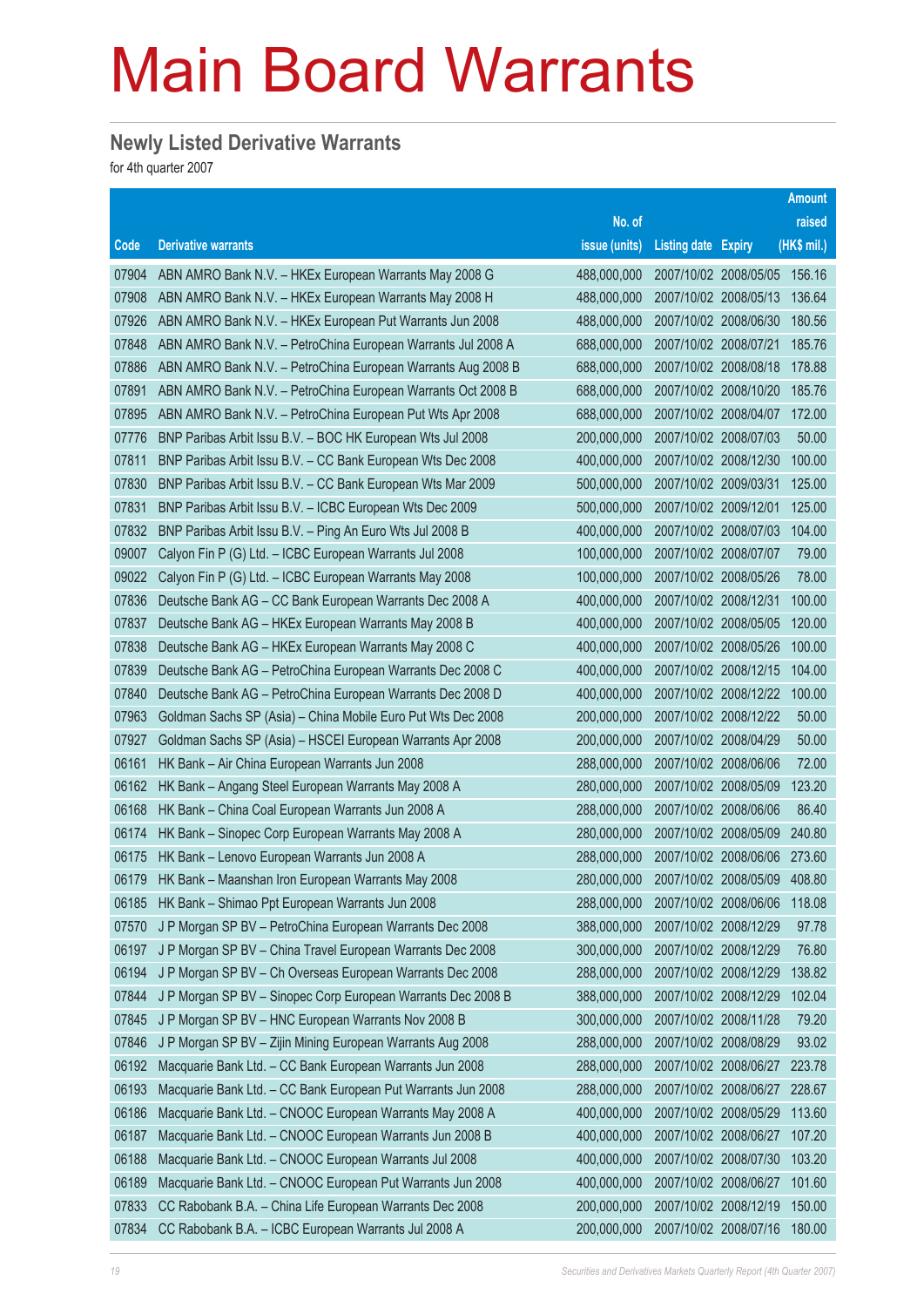|                |                                                                                                                          |                            |                            |                                                       | <b>Amount</b> |
|----------------|--------------------------------------------------------------------------------------------------------------------------|----------------------------|----------------------------|-------------------------------------------------------|---------------|
|                |                                                                                                                          | No. of                     |                            |                                                       | raised        |
| Code           | <b>Derivative warrants</b>                                                                                               | issue (units)              | <b>Listing date Expiry</b> |                                                       | (HK\$ mil.)   |
| 07835          | CC Rabobank B.A. - PetroChina European Warrants May 2008 A                                                               | 500,000,000                |                            | 2007/10/02 2008/05/09                                 | 125.00        |
| 07581          | UBS AG - China Mobile European Put Warrants Dec 2008 D                                                                   | 300,000,000                | 2007/10/02 2008/12/18      |                                                       | 75.00         |
| 07577          | UBS AG - China Life European Put Warrants Oct 2008 D                                                                     | 300,000,000                |                            | 2007/10/02 2008/10/13                                 | 147.00        |
| 07760          | UBS AG - PetroChina European Put Warrants Dec 2008                                                                       | 300,000,000                | 2007/10/02 2008/12/18      |                                                       | 75.00         |
| 07682          | UBS AG - PetroChina European Warrants Dec 2008 C                                                                         | 300,000,000                | 2007/10/02 2008/12/18      |                                                       | 75.00         |
| 07764          | UBS AG - CITIC Resources European Warrants Dec 2009                                                                      | 300,000,000                | 2007/10/02 2009/12/21      |                                                       | 75.00         |
|                | 01317 # BNP Paribas Arbit Issu B.V. - Sinopec Corp Euro Wts Dec 2008                                                     | 1,000,000,000              |                            | 2007/10/02 2008/12/22                                 | 224.00        |
|                | 06156 # BNP Paribas Arbit Issu B.V. - PetroChina Euro Wts Jul 2008 A                                                     | 700,000,000                |                            | 2007/10/02 2008/07/07                                 | 182.00        |
|                | 05823 # BNP Paribas Arbit Issu B.V. - PetroChina Euro Wts Oct 2008 A                                                     | 500,000,000                |                            | 2007/10/02 2008/10/27                                 | 145.00        |
|                | 01333 # Calyon Fin P (G) Ltd. - CHALCO European Warrants Mar 2008                                                        | 200,000,000                | 2007/10/02 2008/03/17      |                                                       | 51.00         |
|                | 06882 # Calyon Fin P (G) Ltd. - China Life European Wts Mar 2008 B                                                       | 300,000,000                |                            | 2007/10/02 2008/03/04                                 | 153.00        |
|                | 06021 # Deutsche Bank AG - Sinopec Corp European Warrants Dec 2008 A                                                     | 1,100,000,000              |                            | 2007/10/02 2008/12/22 272.80                          |               |
|                | 01756 # UBS AG - ICBC European Warrants Mar 2008 B                                                                       | 400,000,000                |                            | 2007/10/02 2008/03/17                                 | 420.00        |
| 09700          | ABN AMRO Bank N.V. - Sinopec Corp European Wts Aug 2008 C                                                                | 788,000,000                |                            | 2007/10/03 2008/08/28                                 | 197.00        |
| 09806          | ABN AMRO Bank N.V. - HKEx European Warrants Jun 2008 E                                                                   | 328,000,000                | 2007/10/03 2008/06/24      |                                                       | 124.64        |
| 09807          | ABN AMRO Bank N.V. - PetroChina European Warrants May 2008 B                                                             | 538,000,000                |                            | 2007/10/03 2008/05/13                                 | 156.02        |
| 09808          | ABN AMRO Bank N.V. - PetroChina European Warrants May 2008 C                                                             | 538,000,000                |                            | 2007/10/03 2008/05/20                                 | 139.88        |
| 09810          | ABN AMRO Bank N.V. - Ping An European Warrants Jun 2008 D                                                                | 788,000,000                |                            | 2007/10/03 2008/06/16                                 | 197.00        |
| 09384          | Barclays Bank plc - BOCL European Warrants Dec 2008                                                                      | 80,000,000                 | 2007/10/03 2008/12/18      |                                                       | 41.60         |
| 09414          | Barclays Bank plc - CNOOC European Put Warrants Nov 2008                                                                 | 30,000,000                 | 2007/10/03 2008/11/28      |                                                       | 31.20         |
| 09834          | Calyon Fin P (G) Ltd. - CC Bank European Warrants Dec 2008 A                                                             | 200,000,000                | 2007/10/03 2008/12/03      |                                                       | 50.20         |
| 09847          | Calyon Fin P (G) Ltd. - Sinopec Corp European Wts Mar 2009                                                               | 200,000,000                | 2007/10/03 2009/03/17      |                                                       | 52.60         |
| 09849          | Calyon Fin P (G) Ltd. - HKEx European Warrants Jul 2008 A                                                                | 500,000,000                |                            | 2007/10/03 2008/07/02                                 | 275.50        |
| 09859          | Calyon Fin P (G) Ltd. - HKEx European Warrants Jul 2008 B                                                                | 500,000,000                |                            | 2007/10/03 2008/07/02 235.00                          |               |
| 09264          | Deutsche Bank AG - Sinopec Corp European Warrants Dec 2008 B                                                             | 400,000,000                |                            | 2007/10/03 2008/12/15                                 | 100.00        |
| 09272          | Deutsche Bank AG - HKEx European Warrants May 2008 D                                                                     | 400,000,000                | 2007/10/03 2008/05/26      | 2007/10/03 2008/05/05                                 | 160.00        |
| 09279          | Deutsche Bank AG - HKEx European Warrants May 2008 E                                                                     | 400,000,000<br>800,000,000 |                            |                                                       | 148.00        |
| 09816<br>09818 | Deutsche Bank AG - PetroChina European Warrants Oct 2008 A<br>Deutsche Bank AG - PetroChina European Warrants Oct 2008 B | 800,000,000                |                            | 2007/10/03 2008/10/20 216.00<br>2007/10/03 2008/10/27 | 200.00        |
| 09154          | Deutsche Bank AG - HSI European Warrants Apr 2008 A                                                                      | 400,000,000                | 2007/10/03 2008/04/29      |                                                       | 100.00        |
| 09187          | Deutsche Bank AG - HSI European Put Warrants Apr 2008 B                                                                  | 400,000,000                | 2007/10/03 2008/04/29      |                                                       | 100.00        |
| 09820          | Deutsche Bank AG - HSI European Warrants Apr 2008 C                                                                      | 400,000,000                | 2007/10/03 2008/04/29      |                                                       | 104.00        |
| 09830          | Deutsche Bank AG - HSI European Put Warrants Apr 2008 D                                                                  | 400,000,000                | 2007/10/03 2008/04/29      |                                                       | 100.00        |
| 09415          | Goldman Sachs SP (Asia) - Sinopec Corp European Wts Dec 2008                                                             | 200,000,000                | 2007/10/03 2008/12/15      |                                                       | 50.00         |
| 09071          | HK Bank - Zijin Mining European Warrants May 2008 B                                                                      | 280,000,000                | 2007/10/03 2008/05/23      |                                                       | 86.80         |
| 09086          | HK Bank - Zijin Mining European Warrants May 2008 C                                                                      | 280,000,000                | 2007/10/03 2008/05/16      |                                                       | 70.00         |
| 09555          | J P Morgan SP BV - China Life European Warrants Jul 2008 A                                                               | 188,000,000                | 2007/10/03 2008/07/31      |                                                       | 94.75         |
| 09632          | J P Morgan SP BV - Sh Petrochem European Warrants Jan 2009                                                               | 188,000,000                | 2007/10/03 2009/01/30      |                                                       | 52.26         |
| 09556          | J P Morgan SP BV - HKEx European Warrants May 2008                                                                       | 288,000,000                |                            | 2007/10/03 2008/05/30                                 | 123.26        |
| 09599          | J P Morgan SP BV - PetroChina European Warrants Jun 2008                                                                 | 300,000,000                | 2007/10/03 2008/06/30      |                                                       | 81.00         |
| 09642          | J P Morgan SP BV - Yanzhou Coal European Warrants Jun 2008 B                                                             | 200,000,000                | 2007/10/03 2008/06/30      |                                                       | 60.00         |
| 09426          | KBC Fin Products Int'l Ltd. - CC Bank Euro Wts Dec 2008 A                                                                | 400,000,000                | 2007/10/03 2008/12/01      |                                                       | 100.00        |
| 09461          | KBC Fin Products Int'l Ltd. - Ch Mobile Eur Put Wts Apr 2008                                                             | 400,000,000                | 2007/10/03 2008/04/08      |                                                       | 100.00        |
| 09516          | KBC Fin Products Int'l Ltd. - Sinopec Euro Wts Jul 2008 A                                                                | 400,000,000                |                            | 2007/10/03 2008/07/03                                 | 100.00        |
|                |                                                                                                                          |                            |                            |                                                       |               |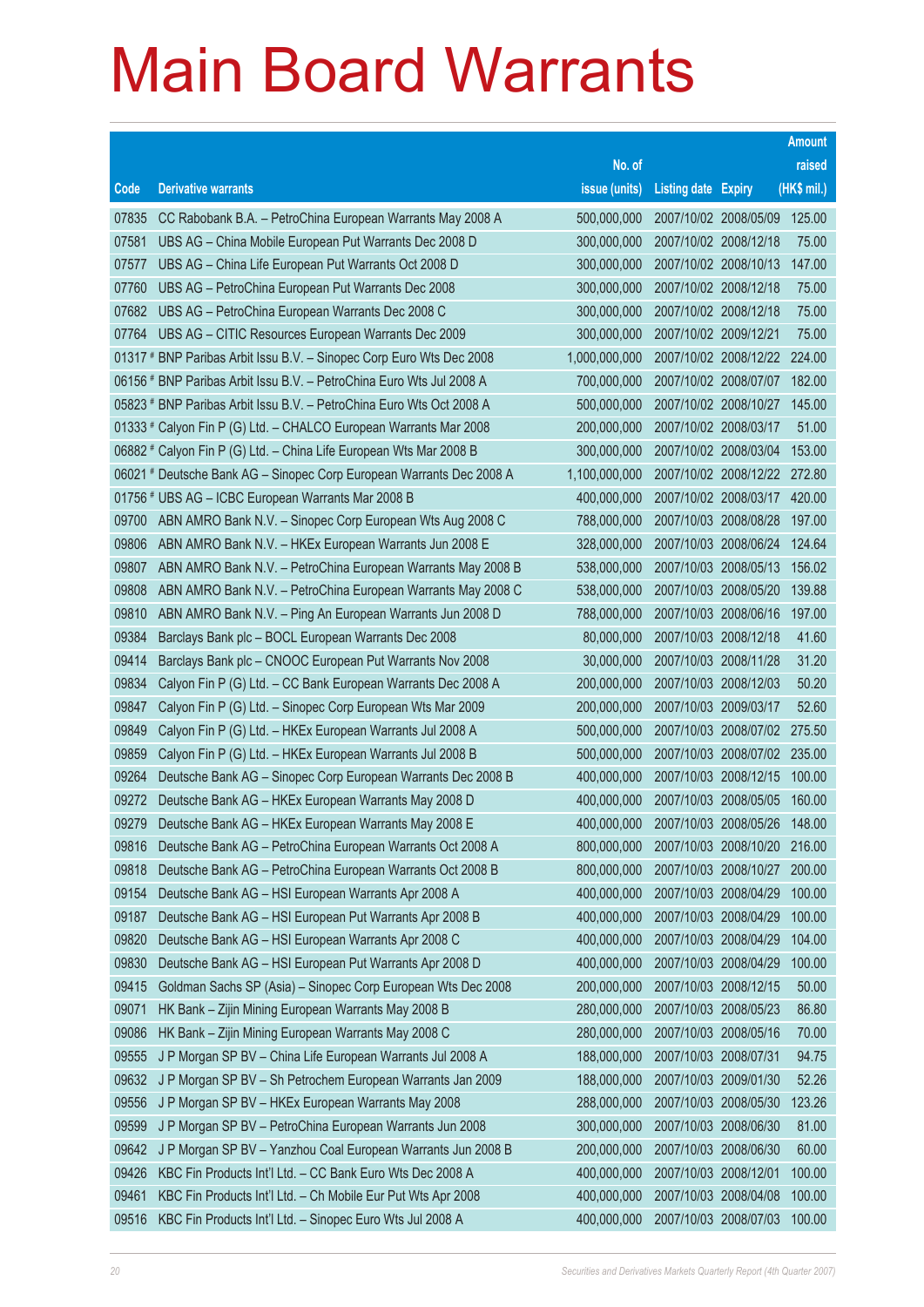|       |                                                                      |               |                            |                       | <b>Amount</b> |
|-------|----------------------------------------------------------------------|---------------|----------------------------|-----------------------|---------------|
|       |                                                                      | No. of        |                            |                       | raised        |
| Code  | <b>Derivative warrants</b>                                           | issue (units) | <b>Listing date Expiry</b> |                       | (HK\$ mil.)   |
| 09517 | KBC Fin Products Int'l Ltd. - Sinopec Euro Wts Aug 2008 A            | 400,000,000   | 2007/10/03 2008/08/01      |                       | 100.00        |
| 09643 | KBC Fin Products Int'l Ltd. - HSCEI European Wts Apr 2008 A          | 400,000,000   | 2007/10/03 2008/04/29      |                       | 100.00        |
| 09650 | KBC Fin Products Int'l Ltd. - HSCEI European Wts Apr 2008 B          | 400,000,000   | 2007/10/03 2008/04/29      |                       | 100.00        |
| 09658 | KBC Fin Products Int'l Ltd. - HSCEI Euro Put Wts Apr 2008 C          | 400,000,000   | 2007/10/03 2008/04/29      |                       | 100.00        |
| 09669 | KBC Fin Products Int'l Ltd. - HSCEI Euro Put Wts Apr 2008 D          | 400,000,000   | 2007/10/03 2008/04/29      |                       | 100.00        |
| 09687 | KBC Fin Products Int'l Ltd. - HSI European Wts Apr 2008 A            | 400,000,000   | 2007/10/03 2008/04/29      |                       | 100.00        |
| 09689 | KBC Fin Products Int'l Ltd. - HSI European Wts Apr 2008 B            | 400,000,000   | 2007/10/03 2008/04/29      |                       | 100.00        |
| 09697 | KBC Fin Products Int'l Ltd. - HSI Euro Put Wts Apr 2008 C            | 400,000,000   | 2007/10/03 2008/04/29      |                       | 100.00        |
| 09698 | KBC Fin Products Int'l Ltd. - HSI Euro Put Wts Apr 2008 D            | 400,000,000   | 2007/10/03 2008/04/29      |                       | 100.00        |
| 09532 | KBC Fin Products Int'l Ltd. - PetroChina Euro Wts Jun 2008 B         | 308,000,000   | 2007/10/03 2008/06/02      |                       | 98.56         |
| 09533 | KBC Fin Products Int'l Ltd. - PetroChina Euro Wts Jul 2008 C         | 318,000,000   | 2007/10/03 2008/07/03      |                       | 98.58         |
| 09551 | KBC Fin Products Int'l Ltd. - PetroChina Euro Wts Jul 2008 D         | 338,000,000   | 2007/10/03 2008/07/15      |                       | 98.02         |
| 09522 | KBC Fin Products Int'l Ltd. - PetroChina Eur Put Wt Apr 2008         | 400,000,000   | 2007/10/03 2008/04/15      |                       | 100.00        |
| 09125 | Macquarie Bank Ltd. - PetroChina European Wts Sep 2008 A             | 400,000,000   | 2007/10/03 2008/09/29      |                       | 127.60        |
| 09152 | Macquarie Bank Ltd. - PetroChina European Wts Sep 2008 B             | 400,000,000   | 2007/10/03 2008/09/29      |                       | 113.60        |
| 09153 | Macquarie Bank Ltd. - PetroChina European Wts Sep 2008 C             | 400,000,000   | 2007/10/03 2008/09/29      |                       | 101.20        |
| 09193 | Macquarie Bank Ltd. - HKEx European Warrants May 2008 A              | 388,000,000   | 2007/10/03 2008/05/29      |                       | 150.93        |
| 09194 | Macquarie Bank Ltd. - HKEx European Warrants May 2008 B              | 388,000,000   | 2007/10/03 2008/05/29      |                       | 122.61        |
| 09091 | UBS AG - CC Bank European Warrants Dec 2010                          | 300,000,000   | 2007/10/03 2010/12/13      |                       | 75.00         |
| 09097 | UBS AG - ICBC European Warrants Dec 2010 A                           | 300,000,000   | 2007/10/03 2010/12/13      |                       | 75.00         |
| 09112 | UBS AG - Ping An European Warrants Dec 2008 B                        | 300,000,000   | 2007/10/03 2008/12/18      |                       | 75.00         |
|       | 03579 # BNP Paribas Arbit Issu B.V. - PetroChina Eur Put Wt Mar 2008 | 800,000,000   | 2007/10/03 2008/03/10      |                       | 52.00         |
|       | 06883 # Calyon Fin P (G) Ltd. - China Life European Wts Mar 2008 C   | 300,000,000   | 2007/10/03 2008/03/04      |                       | 141.00        |
|       | 05542 # Deutsche Bank AG - China Life European Put Wts Feb 2008 C    | 500,000,000   | 2007/10/03 2008/02/25      |                       | 87.50         |
|       | 02133 # HK Bank - PetroChina European Warrants Jan 2008 C            | 100,000,000   | 2007/10/03 2008/01/18      |                       | 165.00        |
|       | 05824 # Macquarie Bank Ltd. - CHALCO European Warrants Feb 2008      | 500,000,000   |                            | 2007/10/03 2008/02/28 | 425.00        |
|       | 09880 # SGA Societe Generale Acceptance N.V. - Ping An Eur Wt Oct 08 | 500,000,000   |                            | 2007/10/03 2008/10/20 | 210.00        |
|       | 01255 # UBS AG - HSBC European Warrants Jan 2008                     | 600,000,000   |                            | 2007/10/03 2008/01/14 | 132.00        |
| 03572 | ABN AMRO Bank N.V. - China Mobile European Wts May 2008 C            | 638,000,000   | 2007/10/04 2008/05/02      |                       | 159.50        |
| 03582 | ABN AMRO Bank N.V. - China Mobile Euro Put Wts Jun 2008 F            | 638,000,000   | 2007/10/04 2008/06/10      |                       | 172.26        |
| 09974 | ABN AMRO Bank N.V. - CC Bank European Warrants Nov 2008 B            | 888,000,000   |                            | 2007/10/04 2008/11/18 | 222.00        |
| 09982 | ABN AMRO Bank N.V. - China Life European Warrants Apr 2008 B         | 198,000,000   | 2007/10/04 2008/04/18      |                       | 93.06         |
| 01279 | ABN AMRO Bank N.V. - China Life European Warrants Apr 2008 A         | 198,000,000   | 2007/10/04 2008/04/28      |                       | 77.22         |
| 02122 | ABN AMRO Bank N.V. - Sinopec Corp European Wts Oct 2008 B            | 888,000,000   | 2007/10/04 2008/10/16      |                       | 222.00        |
| 02132 | ABN AMRO Bank N.V. - ICBC European Warrants Apr 2008 C               | 138,000,000   | 2007/10/04 2008/04/28      |                       | 82.80         |
| 02146 | ABN AMRO Bank N.V. - HKEx European Warrants May 2008 I               | 288,000,000   | 2007/10/04 2008/05/19      |                       | 74.88         |
| 02158 | ABN AMRO Bank N.V. - China Mobile European Wts Apr 2008 G            | 638,000,000   | 2007/10/04 2008/04/07      |                       | 204.16        |
| 02160 | ABN AMRO Bank N.V. - China Mobile European Wts Apr 2008 H            | 638,000,000   | 2007/10/04 2008/04/14      |                       | 165.88        |
| 02163 | ABN AMRO Bank N.V. - China Mobile European Wts Apr 2008 I            | 638,000,000   | 2007/10/04 2008/04/28      |                       | 159.50        |
| 02241 | BNP Paribas Arbit Issu B.V. - Ch Mobile Euro Wts Jul 2008 A          | 400,000,000   | 2007/10/04 2008/07/08      |                       | 100.00        |
| 02244 | BNP Paribas Arbit Issu B.V. - Sinopec Corp Euro Wts Apr 2008         | 1,000,000,000 | 2007/10/04 2008/04/30      |                       | 250.00        |
| 02246 | BNP Paribas Arbit Issu B.V. - Sinopec Corp Euro Wts Jun 2008         | 1,000,000,000 |                            | 2007/10/04 2008/06/02 | 250.00        |
| 02260 | BNP Paribas Arbit Issu B.V. - HSBC European Wts Apr 2008 B           | 300,000,000   | 2007/10/04 2008/04/07      |                       | 159.00        |
| 02247 | BNP Paribas Arbit Issu B.V. - PetroChina Euro Wts Apr 2008           | 1,000,000,000 | 2007/10/04 2008/04/07      |                       | 260.00        |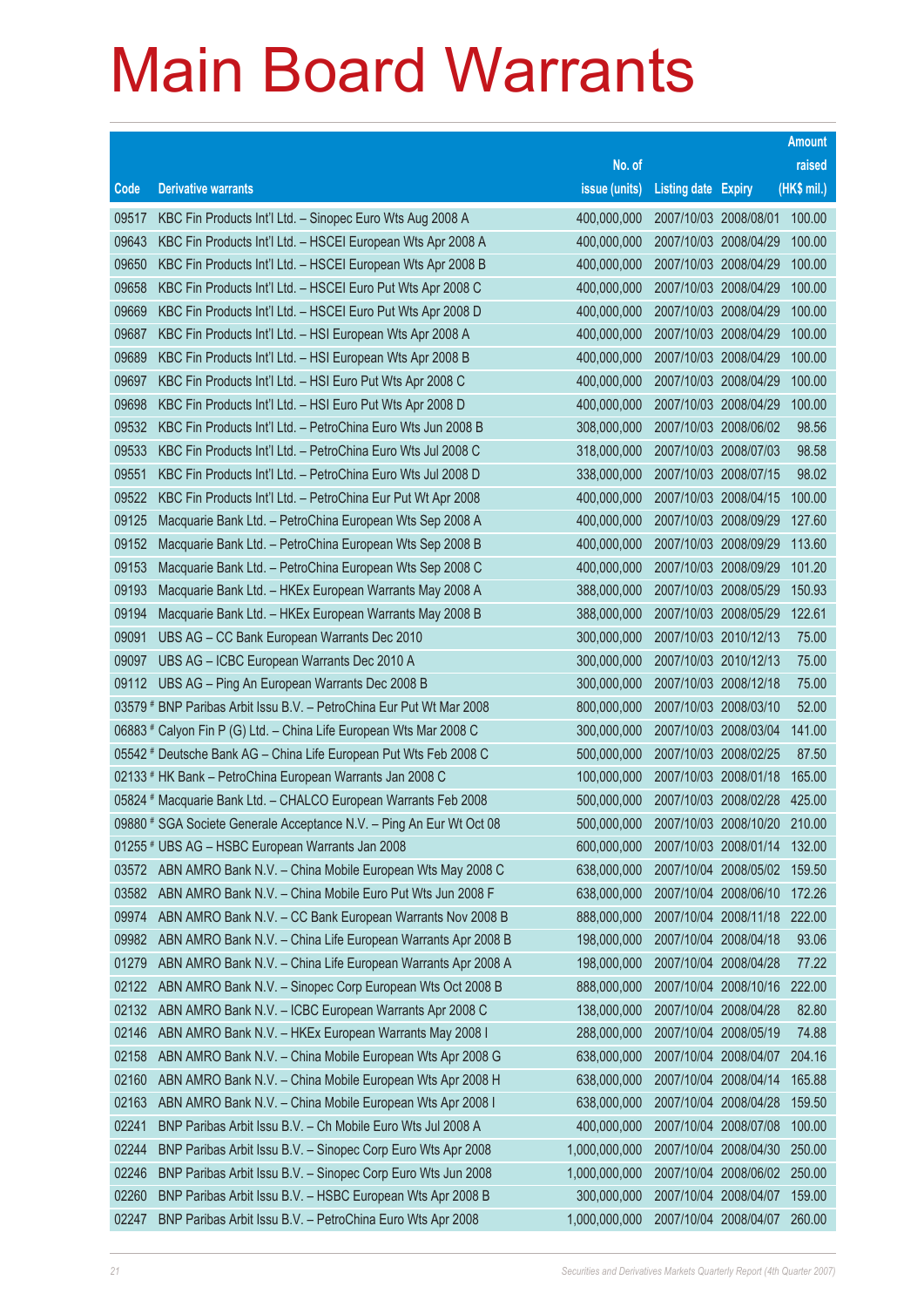|       |                                                              |               |                            |                              | <b>Amount</b> |
|-------|--------------------------------------------------------------|---------------|----------------------------|------------------------------|---------------|
|       |                                                              | No. of        |                            |                              | raised        |
| Code  | <b>Derivative warrants</b>                                   | issue (units) | <b>Listing date Expiry</b> |                              | (HK\$ mil.)   |
| 02251 | BNP Paribas Arbit Issu B.V. - PetroCh Eur Put Wt May 2008 A  | 1,000,000,000 |                            | 2007/10/04 2008/05/08 290.00 |               |
| 02259 | BNP Paribas Arbit Issu B.V. - PetroChina Euro Wts Jun 2008 A | 1,000,000,000 |                            | 2007/10/04 2008/06/05 260.00 |               |
| 09967 | Calyon Fin P (G) Ltd. - PetroChina European Wts Jul 2008 A   | 300,000,000   |                            | 2007/10/04 2008/07/02        | 77.40         |
| 03571 | Calyon Fin P (G) Ltd. - China Tel European Wts Apr 2008 C    | 200,000,000   |                            | 2007/10/04 2008/04/07        | 92.00         |
| 03592 | Deutsche Bank AG - China Mobile European Warrants Oct 2008 B | 800,000,000   |                            | 2007/10/04 2008/10/29        | 200.00        |
| 03594 | Deutsche Bank AG - China Mobile European Warrants Nov 2008   | 800,000,000   |                            | 2007/10/04 2008/11/05        | 200.00        |
| 03617 | Deutsche Bank AG - China Life European Warrants Apr 2008 A   | 400,000,000   |                            | 2007/10/04 2008/04/07        | 232.00        |
| 09860 | HK Bank - PetroChina European Warrants Jun 2008              | 280,000,000   |                            | 2007/10/04 2008/06/05        | 372.40        |
| 03589 | J P Morgan SP BV - Ch Ship Dev European Warrants Dec 2008    | 68,000,000    |                            | 2007/10/04 2008/12/30        | 47.60         |
| 03588 | J P Morgan SP BV - China Mobile European Warrants Jul 2008   | 388,000,000   |                            | 2007/10/04 2008/07/28        | 104.76        |
| 03587 | J P Morgan SP BV - Nine Dragons European Warrants May 2008   | 80,000,000    |                            | 2007/10/04 2008/05/30        | 33.04         |
| 03584 | J P Morgan SP BV - China Coal European Warrants Jun 2008     | 388,000,000   |                            | 2007/10/04 2008/06/30        | 184.30        |
| 03586 | J P Morgan SP BV - Huaneng Power European Warrants Dec 2008  | 188,000,000   |                            | 2007/10/04 2008/12/30        | 47.75         |
| 03585 | J P Morgan SP BV - CR Power European Warrants Dec 2008 A     | 288,000,000   |                            | 2007/10/04 2008/12/30        | 195.55        |
| 03595 | KBC Fin Products Int'l Ltd. - Ch Mobile Euro Wts Apr 2008 B  | 400,000,000   |                            | 2007/10/04 2008/04/07        | 100.00        |
| 02165 | Lehman Brothers Holdings Inc. - Wharf European Wts Jun 2008  | 150,000,000   |                            | 2007/10/04 2008/06/27        | 64.95         |
| 02174 | Lehman Brothers Holdings Inc. - BEA European Wts Jun 2008    | 150,000,000   |                            | 2007/10/04 2008/06/27        | 56.55         |
| 02176 | Lehman Brothers Holdings Inc. - PetroChina Eur Wt Apr 2008 A | 75,000,000    |                            | 2007/10/04 2008/04/25        | 110.18        |
| 02194 | Lehman Brothers Holdings Inc. - CNOOC Euro Wts Apr 2008 A    | 50,000,000    |                            | 2007/10/04 2008/04/25        | 93.00         |
| 02200 | Lehman Brothers Holdings Inc. - CNOOC Euro Wts Jun 2008 A    | 300,000,000   |                            | 2007/10/04 2008/06/27        | 75.60         |
| 02203 | Lehman Brothers Holdings Inc. - CC Bank Euro Wts Apr 2008    | 75,000,000    |                            | 2007/10/04 2008/04/25        | 43.05         |
| 02214 | Lehman Brothers Holdings Inc. - Ch Mobile Eur Wts Apr 2008 A | 75,000,000    |                            | 2007/10/04 2008/04/25        | 102.68        |
| 02229 | Lehman Brothers Holdings Inc. - Ch Comm Cons Eur Wt Apr 2008 | 200,000,000   |                            | 2007/10/04 2008/04/25        | 50.80         |
| 02230 | Lehman Brothers Holdings Inc. - China Coal Eur Wt Apr 2008 A | 200,000,000   |                            | 2007/10/04 2008/04/25        | 74.40         |
| 02232 | Lehman Brothers Holdings Inc. - Ping An Euro Wts Apr 2008 A  | 50,000,000    |                            | 2007/10/04 2008/04/25        | 79.70         |
| 02235 | Lehman Brothers Holdings Inc. - PICC European Wts Apr 2008 A | 200,000,000   |                            | 2007/10/04 2008/04/25        | 61.40         |
| 02240 | Lehman Brothers Holdings Inc. - China Life Eur Wt Apr 2008 A | 175,000,000   |                            | 2007/10/04 2008/04/25        | 92.23         |
| 09947 | Macquarie Bank Ltd. - China Resources European Wts Jun 2008  | 288,000,000   | 2007/10/04 2008/06/30      |                              | 74.30         |
| 09951 | Macquarie Bank Ltd. - CNPC European Warrants Dec 2009        | 288,000,000   |                            | 2007/10/04 2009/12/30        | 72.00         |
| 09962 | Macquarie Bank Ltd. - Ch Merchants European Wts Dec 2009     | 888,000,000   |                            | 2007/10/04 2009/12/30        | 222.00        |
| 09963 | Macquarie Bank Ltd. - Hunan Nonferrous European Wts Nov 2008 | 288,000,000   | 2007/10/04 2008/11/27      |                              | 75.46         |
| 09927 | Macquarie Bank Ltd. - CC Bank European Warrants May 2008     | 288,000,000   |                            | 2007/10/04 2008/05/29        | 153.79        |
| 09934 | Macquarie Bank Ltd. - CITIC Pacific European Wts May 2008 B  | 200,000,000   |                            | 2007/10/04 2008/05/29        | 84.60         |
| 09935 | Macquarie Bank Ltd. - CNOOC European Warrants Sep 2008 D     | 400,000,000   |                            | 2007/10/04 2008/09/29        | 102.80        |
| 09936 | Macquarie Bank Ltd. - Denway Motors European Wts Jun 2008    | 200,000,000   | 2007/10/04 2008/06/27      |                              | 91.80         |
| 09937 | Macquarie Bank Ltd. - MTRC European Warrants Sep 2008        | 200,000,000   |                            | 2007/10/04 2008/09/29        | 52.40         |
| 09866 | Macquarie Bank Ltd. - Cheung Kong European Wts Feb 2009 A    | 400,000,000   |                            | 2007/10/04 2009/02/26        | 102.80        |
| 09876 | Macquarie Bank Ltd. - Henderson Land Dev Euro Wts Apr 2008   | 200,000,000   |                            | 2007/10/04 2008/04/29        | 57.00         |
| 09918 | Macquarie Bank Ltd. - New World Dev European Wts Apr 2008    | 200,000,000   |                            | 2007/10/04 2008/04/29        | 50.40         |
| 09919 | Macquarie Bank Ltd. - SHK Ppt European Warrants Feb 2009     | 400,000,000   |                            | 2007/10/04 2009/02/26        | 102.40        |
| 09921 | Macquarie Bank Ltd. - Wharf European Warrants May 2008 B     | 200,000,000   |                            | 2007/10/04 2008/05/29        | 50.20         |
| 09938 | Macquarie Bank Ltd. - Sinopec Corp European Wts Sep 2008 B   | 400,000,000   |                            | 2007/10/04 2008/09/29        | 101.20        |
| 09939 | Macquarie Bank Ltd. - Sinopec Corp European Wts Sep 2008 C   | 400,000,000   |                            | 2007/10/04 2008/09/29        | 112.80        |
| 09945 | Macquarie Bank Ltd. - PetroChina European Wts Sep 2008 D     | 400,000,000   |                            | 2007/10/04 2008/09/29        | 116.40        |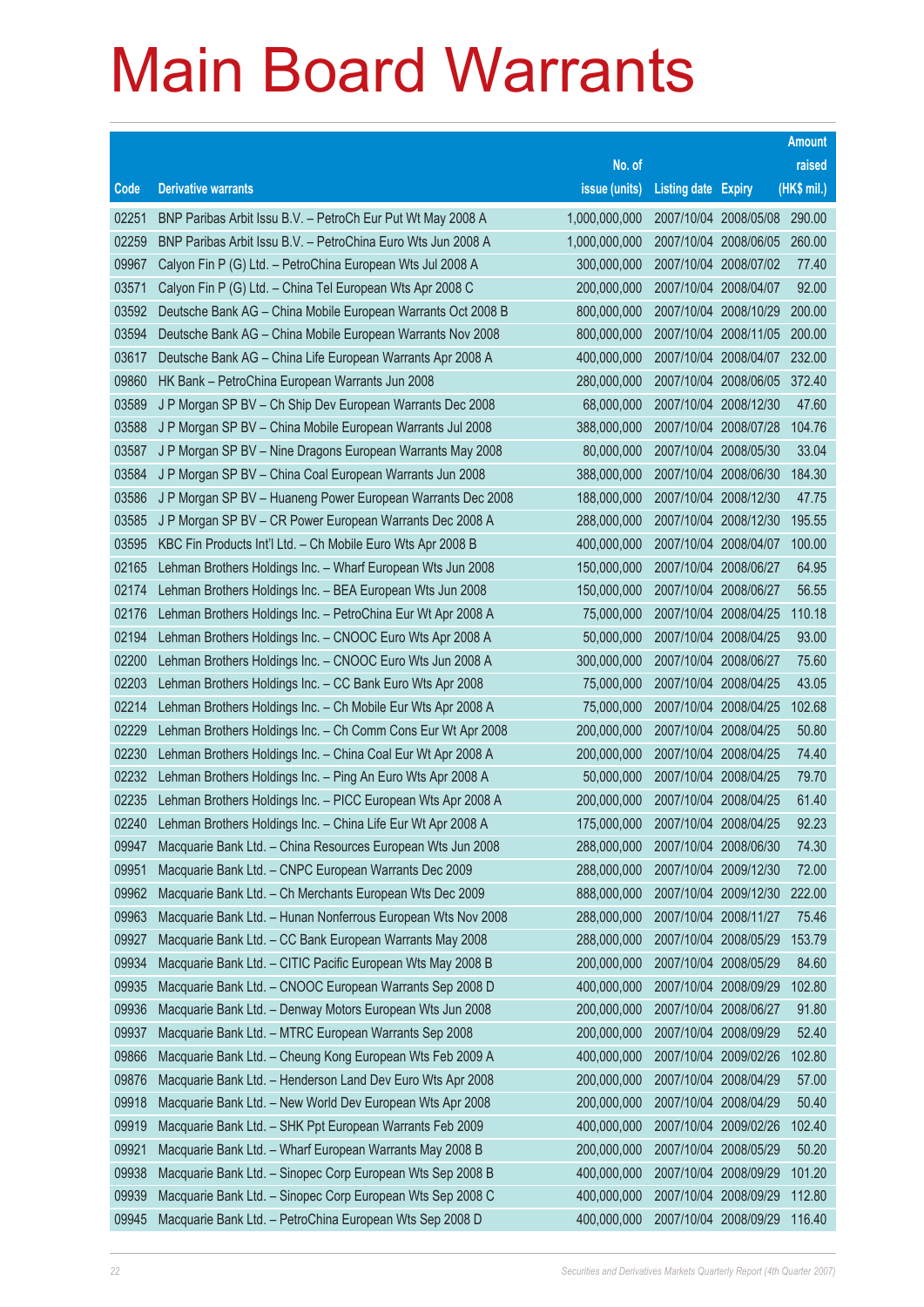|       |                                                                      |               |                            |                       | <b>Amount</b> |
|-------|----------------------------------------------------------------------|---------------|----------------------------|-----------------------|---------------|
|       |                                                                      | No. of        |                            |                       | raised        |
| Code  | <b>Derivative warrants</b>                                           | issue (units) | <b>Listing date Expiry</b> |                       | (HK\$ mil.)   |
| 09944 | Macquarie Bank Ltd. - Sinopec Corp Euro Put Wts Sep 2008 D           | 400,000,000   |                            | 2007/10/04 2008/09/29 | 112.00        |
| 03611 | Macquarie Bank Ltd. - HSCEI European Warrants Apr 2008 A             | 388,000,000   | 2007/10/04 2008/04/29      |                       | 97.00         |
| 03612 | Macquarie Bank Ltd. - HSCEI European Warrants Apr 2008 B             | 388,000,000   | 2007/10/04 2008/04/29      |                       | 97.39         |
| 03615 | Macquarie Bank Ltd. - HSCEI European Put Warrants Apr 2008 C         | 388,000,000   | 2007/10/04 2008/04/29      |                       | 97.00         |
| 03616 | Macquarie Bank Ltd. - HSCEI European Put Warrants Apr 2008 D         | 388,000,000   | 2007/10/04 2008/04/29      |                       | 97.39         |
| 03596 | Macquarie Bank Ltd. - HSI European Warrants Apr 2008 A               | 688,000,000   |                            | 2007/10/04 2008/04/29 | 174.06        |
| 03600 | Macquarie Bank Ltd. - HSI European Warrants Apr 2008 B               | 688,000,000   | 2007/10/04 2008/04/29      |                       | 172.00        |
| 03602 | Macquarie Bank Ltd. - HSI European Put Warrants Apr 2008 C           | 688,000,000   | 2007/10/04 2008/04/29      |                       | 172.00        |
| 03610 | Macquarie Bank Ltd. - HSI European Put Warrants Apr 2008 D           | 688,000,000   |                            | 2007/10/04 2008/04/29 | 172.69        |
| 03540 | Merrill Lynch Int'l & Co. C.V. - PetroChina Eur Wts Sep 2008         | 118,000,000   |                            | 2007/10/04 2008/09/03 | 29.50         |
| 03541 | Merrill Lynch Int'l & Co. C.V. - PetroChina Eur Wts Dec 2008         | 118,000,000   | 2007/10/04 2008/12/03      |                       | 29.50         |
| 03542 | Merrill Lynch Int'l & Co. C.V. - CC Bank Euro Wts May 2008           | 118,000,000   |                            | 2007/10/04 2008/05/07 | 115.64        |
| 03536 | Merrill Lynch Int'l & Co. C.V. - Ch Comm Cons Eu Wt May 2008         | 118,000,000   | 2007/10/04 2008/05/07      |                       | 29.50         |
| 03538 | Merrill Lynch Int'l & Co. C.V. - China Life Eur Wts May 2008         | 118,000,000   | 2007/10/04 2008/05/07      |                       | 64.90         |
| 03543 | CC Rabobank B.A. - BankComm European Warrants Jun 2008               | 500,000,000   | 2007/10/04 2008/06/24      |                       | 125.00        |
| 03544 | CC Rabobank B.A. - HKEx European Warrants May 2008 B                 | 300,000,000   |                            | 2007/10/04 2008/05/05 | 207.00        |
| 03545 | CC Rabobank B.A. - HKEx European Warrants Jun 2008 C                 | 300,000,000   |                            | 2007/10/04 2008/06/06 | 204.00        |
| 03557 | CC Rabobank B.A. - HKEx European Warrants Jul 2008 B                 | 300,000,000   |                            | 2007/10/04 2008/07/07 | 201.00        |
| 03561 | CC Rabobank B.A. - HKEx European Warrants Aug 2008 B                 | 300,000,000   |                            | 2007/10/04 2008/08/08 | 201.00        |
| 03562 | CC Rabobank B.A. - ICBC European Warrants Apr 2008 B                 | 150,000,000   |                            | 2007/10/04 2008/04/10 | 102.00        |
| 03563 | CC Rabobank B.A. - PetroChina European Warrants Apr 2008             | 500,000,000   |                            | 2007/10/04 2008/04/10 | 125.00        |
| 03568 | CC Rabobank B.A. - CC Bank European Warrants Apr 2008 B              | 120,000,000   |                            | 2007/10/04 2008/04/07 | 100.80        |
| 02261 | SGA Societe Generale Acceptance N.V. - BOCL Eur Wts Aug 2008         | 200,000,000   | 2007/10/04 2008/08/29      |                       | 116.00        |
| 02264 | SGA Societe Generale Acceptance N.V. - BOCL Eur Wts Oct 2008         | 200,000,000   | 2007/10/04 2008/10/31      |                       | 112.00        |
| 02269 | SGA Societe Generale Acceptance N.V. - CLife Eur Wt Apr 08 B         | 500,000,000   |                            | 2007/10/04 2008/04/07 | 360.00        |
| 02492 | SGA Societe Generale Acceptance N.V. - CP&CC Eur Wt Jun 08 A         | 100,000,000   |                            | 2007/10/04 2008/06/30 | 166.00        |
| 03423 | SGA Societe Generale Acceptance N.V. - Petch Eur Wt Jul 08 A         | 500,000,000   |                            | 2007/10/04 2008/07/28 | 135.00        |
| 03450 | SGA Societe Generale Acceptance N.V. - Petch Eur Wt Aug 08 A         | 500,000,000   |                            | 2007/10/04 2008/08/25 | 130.00        |
| 03475 | SGA Societe Generale Acceptance N.V. - Ping An Eur Wt Jul 08         | 500,000,000   | 2007/10/04 2008/07/23      |                       | 130.00        |
| 03517 | SGA Societe Generale Acceptance N.V. - HSCEI Eur Wt Apr 08 A         | 200,000,000   | 2007/10/04 2008/04/29      |                       | 50.00         |
| 03531 | SGA Societe Generale Acceptance N.V. - HSCEI Eur Wt Apr 08 B         | 200,000,000   | 2007/10/04 2008/04/29      |                       | 50.00         |
| 03534 | SGA Societe Generale Acceptance N.V. - HSCEI Eu Put Wt Apr 08 E      | 200,000,000   | 2007/10/04 2008/04/29      |                       | 50.00         |
| 03569 | UBS AG - Sinopec Corp European Warrants Dec 2008 C                   | 300,000,000   | 2007/10/04 2008/12/18      |                       | 75.00         |
| 03570 | UBS AG - PetroChina European Warrants Dec 2008 D                     | 300,000,000   | 2007/10/04 2008/12/18      |                       | 75.00         |
|       | 09012 # ABN AMRO Bank N.V. - BankComm European Warrants Dec 2007 A   | 500,000,000   | 2007/10/04 2007/12/17      |                       | 27.50         |
|       | 01376 # ABN AMRO Bank N.V. - PetroChina European Warrants Jan 2008 A | 100,000,000   |                            | 2007/10/04 2008/01/07 | 163.00        |
|       | 05508 # Calyon Fin P (G) Ltd. - BOCL European Warrants Jan 2008      | 300,000,000   | 2007/10/04 2008/01/21      |                       | 45.90         |
|       | 09068 # Calyon Fin P (G) Ltd. - HKEx European Warrants Mar 2008 D    | 500,000,000   |                            | 2007/10/04 2008/03/17 | 280.00        |
| 03722 | ABN AMRO Bank N.V. - Ping An European Warrants May 2008 B            | 788,000,000   |                            | 2007/10/05 2008/05/26 | 197.00        |
| 03723 | ABN AMRO Bank N.V. - Ping An European Warrants Jun 2008 E            | 788,000,000   |                            | 2007/10/05 2008/06/10 | 197.00        |
| 04585 | ABN AMRO Bank N.V. - China Tel European Warrants Dec 2008            | 788,000,000   | 2007/10/05 2008/12/29      |                       | 197.00        |
| 03714 | ABN AMRO Bank N.V. - China Mobile European Wts Apr 2008 J            | 638,000,000   |                            | 2007/10/05 2008/04/14 | 159.50        |
| 03719 | ABN AMRO Bank N.V. - China Mobile European Wts Apr 2008 K            | 638,000,000   |                            | 2007/10/05 2008/04/28 | 159.50        |
| 03720 | ABN AMRO Bank N.V. - China Mobile European Wts Jun 2008 C            | 638,000,000   |                            | 2007/10/05 2008/06/02 | 159.50        |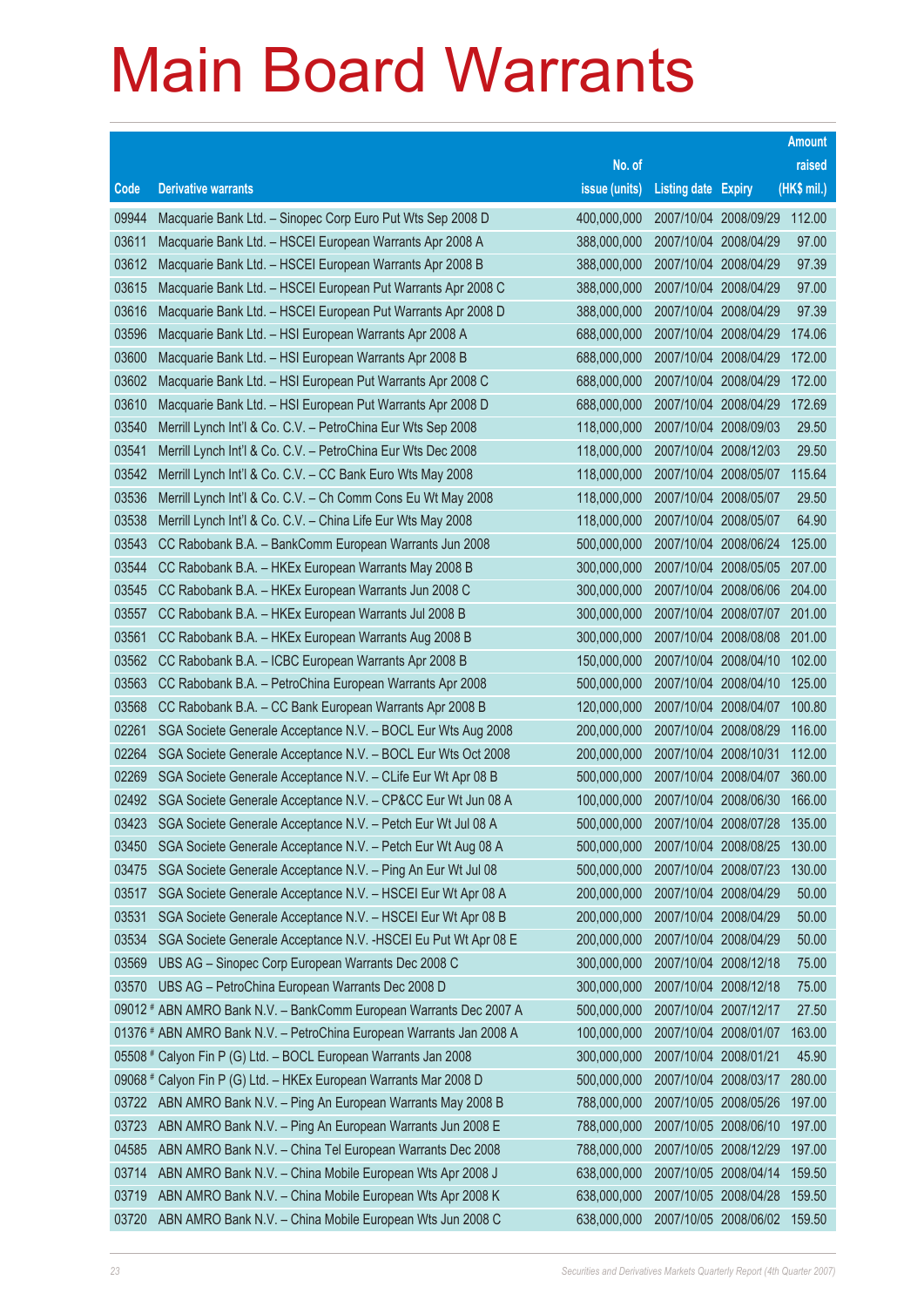|       |                                                              |               |                            |                              | <b>Amount</b> |
|-------|--------------------------------------------------------------|---------------|----------------------------|------------------------------|---------------|
|       |                                                              | No. of        |                            |                              | raised        |
| Code  | <b>Derivative warrants</b>                                   | issue (units) | <b>Listing date Expiry</b> |                              | (HK\$ mil.)   |
| 03721 | ABN AMRO Bank N.V. - China Mobile Euro Put Wts Apr 2008 L    | 638,000,000   | 2007/10/05 2008/04/14      |                              | 178.64        |
| 04622 | Barclays Bank plc - BOCL European Put Warrants Dec 2008      | 50,000,000    | 2007/10/05 2008/12/08      |                              | 19.50         |
| 04661 | Barclays Bank plc - ICBC European Warrants Dec 2008          | 50,000,000    | 2007/10/05 2008/12/08      |                              | 41.00         |
| 03633 | BNP Paribas Arbit Issu B.V. - Ch Comm Cons Eur Wt Jun 2008 A | 400,000,000   | 2007/10/05 2008/06/02      |                              | 100.00        |
| 03640 | BNP Paribas Arbit Issu B.V. - Ch Comm Cons Eur Wt Aug 2008 B | 500,000,000   | 2007/10/05 2008/08/04      |                              | 125.00        |
| 03641 | BNP Paribas Arbit Issu B.V. - China Tel Euro Wts Apr 2008 B  | 300,000,000   | 2007/10/05 2008/04/07      |                              | 153.00        |
| 03652 | BNP Paribas Arbit Issu B.V. - CNOOC European Wts May 2008 A  | 400,000,000   | 2007/10/05 2008/05/05      |                              | 100.00        |
| 04478 | Calyon Fin P (G) Ltd. - China Coal European Wts May 2008 B   | 300,000,000   | 2007/10/05 2008/05/26      |                              | 83.70         |
| 04520 | Calyon Fin P (G) Ltd. - China Life European Wts Apr 2008 B   | 300,000,000   | 2007/10/05 2008/04/07      |                              | 143.70        |
| 04552 | Calyon Fin P (G) Ltd. - China Life European Wts Apr 2008 C   | 300,000,000   | 2007/10/05 2008/04/07      |                              | 108.00        |
| 04561 | Calyon Fin P (G) Ltd. - China Mobile European Wts Sep 2008 B | 200,000,000   | 2007/10/05 2008/09/01      |                              | 52.60         |
| 04576 | Calyon Fin P (G) Ltd. - Foxconn European Warrants Apr 2008 B | 300,000,000   | 2007/10/05 2008/04/07      |                              | 83.10         |
| 03691 | Credit Suisse - BOCL European Warrants Apr 2008 A            | 300,000,000   | 2007/10/05 2008/04/07      |                              | 75.00         |
| 03693 | Credit Suisse - BOCL European Warrants Apr 2008 B            | 300,000,000   | 2007/10/05 2008/04/28      |                              | 75.00         |
| 03694 | Credit Suisse - PetroChina European Warrants Sep 2008        | 688,000,000   | 2007/10/05 2008/09/22      |                              | 172.00        |
| 03618 | HK Bank - China Mobile European Warrants Jun 2008 A          | 1,000,000,000 |                            | 2007/10/05 2008/06/12        | 250.00        |
| 03631 | HK Bank - Huaneng Power European Warrants Jun 2008           | 280,000,000   |                            | 2007/10/05 2008/06/12 296.80 |               |
| 03763 | J P Morgan SP BV - Ch Agri-Ind European Warrants Sep 2009    | 388,000,000   | 2007/10/05 2009/09/30      |                              | 99.72         |
| 03780 | J P Morgan SP BV - Ch Merchants European Warrants Dec 2009   | 388,000,000   | 2007/10/05 2009/12/30      |                              | 97.39         |
| 03781 | J P Morgan SP BV - China Mobile European Warrants Aug 2008   | 388,000,000   | 2007/10/05 2008/08/04      |                              | 100.88        |
| 04468 | J P Morgan SP BV - CIFH European Warrants Feb 2009           | 238,000,000   | 2007/10/05 2009/02/27      |                              | 61.40         |
| 04469 | J P Morgan SP BV - Foxconn European Warrants Jun 2008        | 188,000,000   | 2007/10/05 2008/06/27      |                              | 52.64         |
| 03773 | J P Morgan SP BV - China Life European Warrants Jul 2008 B   | 188,000,000   | 2007/10/05 2008/07/30      |                              | 99.64         |
| 04435 | J P Morgan SP BV - China Shenhua European Warrants Dec 2010  | 388,000,000   | 2007/10/05 2010/12/30      |                              | 98.16         |
| 04470 | J P Morgan SP BV - JX Copper European Warrants Jul 2008      | 188,000,000   | 2007/10/05 2008/07/31      |                              | 119.57        |
| 04453 | J P Morgan SP BV - China Tel European Warrants Dec 2010      | 388,000,000   | 2007/10/05 2010/12/30      |                              | 99.72         |
| 03736 | KBC Fin Products Int'l Ltd. - China Tel Euro Wts Jun 2008    | 158,000,000   | 2007/10/05 2008/06/16      |                              | 97.96         |
| 03748 | KBC Fin Products Int'l Ltd. - China Tel Euro Wts Jul 2008    | 208,000,000   | 2007/10/05 2008/07/03      |                              | 99.84         |
| 03756 | KBC Fin Products Int'l Ltd. - China Tel Eur Put Wts Apr 2008 | 228,000,000   | 2007/10/05 2008/04/07      |                              | 98.04         |
| 03757 | KBC Fin Products Int'l Ltd. - PetroChina Euro Wts Jun 2008 C | 368,000,000   | 2007/10/05 2008/06/16      |                              | 99.36         |
| 03762 | KBC Fin Products Int'l Ltd. - PetroChina Eur Put Wt Jun 2008 | 268,000,000   | 2007/10/05 2008/06/16      |                              | 98.09         |
| 03731 | KBC Fin Products Int'l Ltd. - Ch Mobile Euro Wts Apr 2008 C  | 400,000,000   | 2007/10/05 2008/04/07      |                              | 100.00        |
| 03733 | KBC Fin Products Int'l Ltd. - Ch Mobile Euro Wts Apr 2008 D  | 400,000,000   | 2007/10/05 2008/04/17      |                              | 100.00        |
| 03735 | KBC Fin Products Int'l Ltd. - Ch Mobile Eu Put Wt Jun 2008 B | 400,000,000   | 2007/10/05 2008/06/02      |                              | 100.00        |
| 03729 | KBC Fin Products Int'l Ltd. - China Life Euro Wts Apr 2008 E | 308,000,000   | 2007/10/05 2008/04/07      |                              | 98.56         |
| 03730 | KBC Fin Products Int'l Ltd. - China Life Euro Wts May 2008 A | 338,000,000   | 2007/10/05 2008/05/02      |                              | 98.02         |
| 03696 | Macquarie Bank Ltd. - China Life European Wts Jun 2008 A     | 388,000,000   | 2007/10/05 2008/06/27      |                              | 263.84        |
| 03697 | Macquarie Bank Ltd. - China Life European Wts Jun 2008 B     | 388,000,000   | 2007/10/05 2008/06/27      |                              | 211.85        |
| 03702 | Macquarie Bank Ltd. - China Mobile European Wts Jun 2008 A   | 388,000,000   | 2007/10/05 2008/06/27      |                              | 104.76        |
| 03699 | Macquarie Bank Ltd. - China Life European Put Wts Jun 2008 D | 388,000,000   | 2007/10/05 2008/06/27      |                              | 195.94        |
| 03703 | Macquarie Bank Ltd. - China Mobile European Put Wts Sep 2008 | 388,000,000   | 2007/10/05 2008/09/29      |                              | 99.72         |
| 03704 | Macquarie Bank Ltd. - China Coal European Wts Jun 2008 B     | 388,000,000   | 2007/10/05 2008/06/27      |                              | 159.47        |
| 03706 | Macquarie Bank Ltd. - ICBC European Warrants Jun 2008 A      | 388,000,000   |                            | 2007/10/05 2008/06/27        | 223.49        |
| 03713 | Macquarie Bank Ltd. - PICC P&C European Warrants Nov 2008    | 388,000,000   | 2007/10/05 2008/11/27      |                              | 153.65        |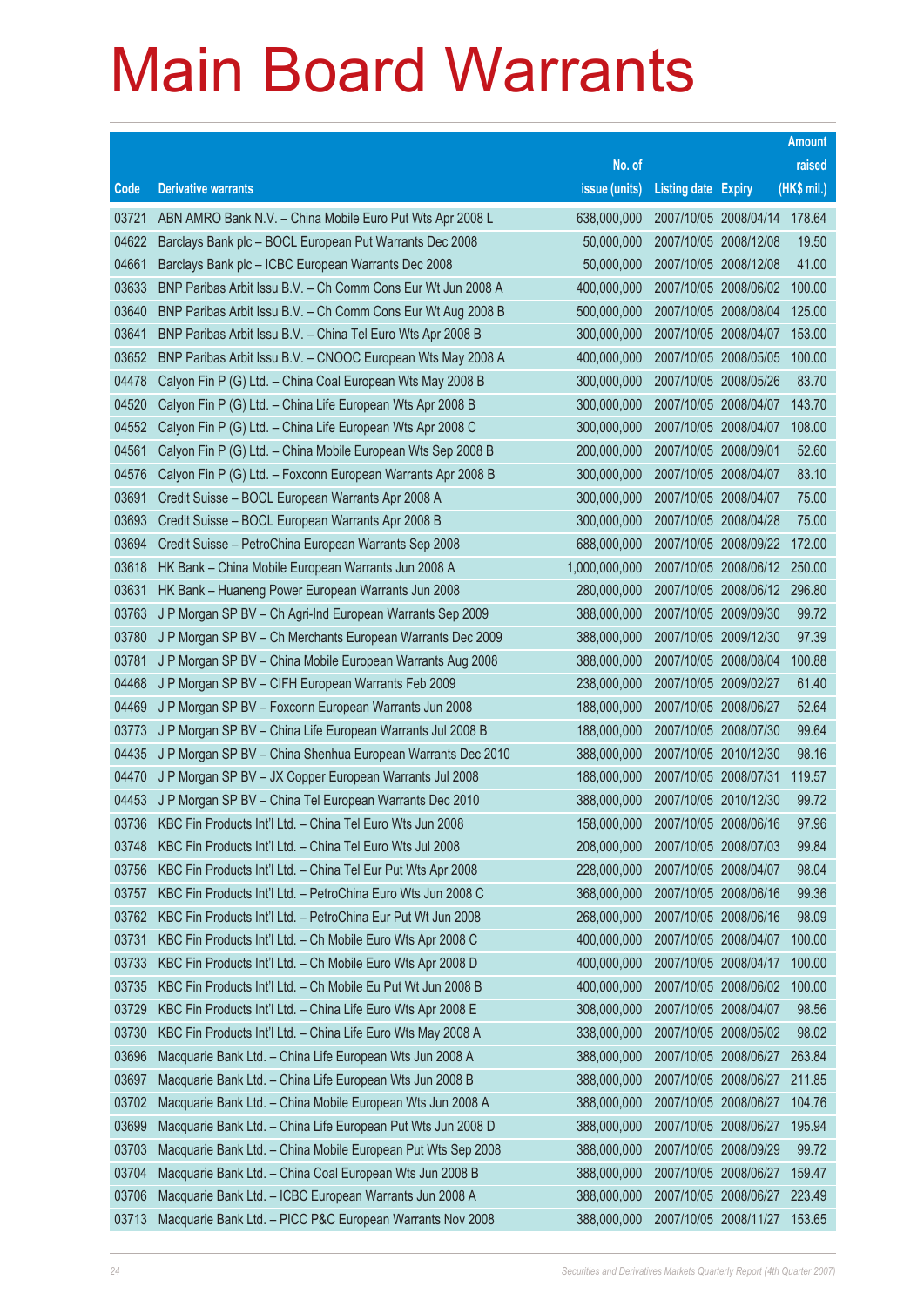|       |                                                                      |               |                            |                              | <b>Amount</b> |
|-------|----------------------------------------------------------------------|---------------|----------------------------|------------------------------|---------------|
|       |                                                                      | No. of        |                            |                              | raised        |
| Code  | <b>Derivative warrants</b>                                           | issue (units) | <b>Listing date Expiry</b> |                              | (HK\$ mil.)   |
| 03710 | Macquarie Bank Ltd. - ICBC European Put Warrants Jun 2008            | 388,000,000   |                            | 2007/10/05 2008/06/27 291.00 |               |
| 03673 | SGA Societe Generale Acceptance N.V. - CCB Euro Wts Jun 2008         | 100,000,000   |                            | 2007/10/05 2008/06/02        | 108.00        |
| 03684 | SGA Societe Generale Acceptance N.V. - CCB Eur Wt Sep 2008 A         | 100,000,000   | 2007/10/05 2008/09/01      |                              | 104.00        |
| 03686 | SGA Societe Generale Acceptance N.V. - CMob Eu Wt May 2008 A         | 500,000,000   | 2007/10/05 2008/05/06      |                              | 111.50        |
| 03689 | SGA Societe Generale Acceptance N.V. - CMob Eu Wt Jun 2008 A         | 500,000,000   |                            | 2007/10/05 2008/06/02        | 116.50        |
| 03690 | SGA Societe Generale Acceptance N.V. - CTel Eu Wt Jun 2008 A         | 50,000,000    | 2007/10/05 2008/06/16      |                              | 34.00         |
| 03663 | UBS AG - China Mobile European Warrants Dec 2008 E                   | 300,000,000   | 2007/10/05 2008/12/18      |                              | 75.00         |
| 03665 | UBS AG - Datang European Warrants Dec 2008                           | 300,000,000   | 2007/10/05 2008/12/18      |                              | 75.00         |
| 03667 | UBS AG - Hunan Nonferrous European Warrants Dec 2008 B               | 300,000,000   | 2007/10/05 2008/12/18      |                              | 75.00         |
| 03669 | UBS AG - China Mobile European Put Warrants Dec 2008 F               | 300,000,000   | 2007/10/05 2008/12/18      |                              | 75.00         |
| 03653 | UBS AG - HSCEI European Warrants Apr 2008 A                          | 300,000,000   | 2007/10/05 2008/04/29      |                              | 81.00         |
| 03660 | UBS AG - HSCEI European Put Warrants Apr 2008 C                      | 300,000,000   | 2007/10/05 2008/04/29      |                              | 75.00         |
| 03655 | UBS AG - HSI European Warrants Apr 2008 A                            | 300,000,000   | 2007/10/05 2008/04/29      |                              | 90.00         |
| 03662 | UBS AG - HSI European Put Warrants Apr 2008 C                        | 300,000,000   | 2007/10/05 2008/04/29      |                              | 75.00         |
|       | 03463 # ABN AMRO Bank N.V. - BOCL European Warrants Dec 2007 B       | 150,000,000   | 2007/10/05 2007/12/31      |                              | 85.50         |
|       | 09031 # Goldman Sachs SP (Asia) - BOCL European Warrants Dec 2007    | 200,000,000   | 2007/10/05 2007/12/31      |                              | 82.00         |
|       | 05575 # Goldman Sachs SP (Asia) - China Mobile European Wts Jan 2008 | 150,000,000   |                            | 2007/10/05 2008/01/28        | 495.00        |
|       | 06509 # KBC Fin Products Int'l Ltd. - BOCL European Wts Feb 2008 B   | 368,000,000   | 2007/10/05 2008/02/13      |                              | 198.72        |
|       | 02100 # KBC Fin Products Int'l Ltd. - China Life Euro Wts Mar 2008 E | 632,000,000   |                            | 2007/10/05 2008/03/05        | 423.44        |
| 07368 | ABN AMRO Bank N.V. - BOCL European Warrants May 2008 A               | 188,000,000   |                            | 2007/10/08 2008/05/16        | 110.92        |
| 07396 | ABN AMRO Bank N.V. - BOC HK European Warrants Jun 2008 A             | 388,000,000   | 2007/10/08 2008/06/11      |                              | 97.00         |
| 07513 | ABN AMRO Bank N.V. - BankComm European Warrants Jul 2008             | 788,000,000   | 2007/10/08 2008/07/04      |                              | 204.88        |
| 07514 | ABN AMRO Bank N.V. - Ch Comm Cons European Wts Jun 2008 B            | 438,000,000   | 2007/10/08 2008/06/16      |                              | 162.06        |
| 07527 | ABN AMRO Bank N.V. - CNOOC European Warrants Apr 2008 B              | 588,000,000   | 2007/10/08 2008/04/11      |                              | 147.00        |
| 07539 | ABN AMRO Bank N.V. - PetroChina European Warrants May 2008 D         | 528,000,000   | 2007/10/08 2008/05/16      |                              | 147.84        |
| 07540 | ABN AMRO Bank N.V. - PetroChina European Warrants Jun 2008 B         | 528,000,000   | 2007/10/08 2008/06/27      |                              | 142.56        |
| 07548 | ABN AMRO Bank N.V. - CM Bank European Warrants Apr 2008 B            | 228,000,000   | 2007/10/08 2008/04/28      |                              | 61.56         |
| 07549 | ABN AMRO Bank N.V. - PetroChina European Warrants May 2008 E         | 528,000,000   | 2007/10/08 2008/05/26      |                              | 137.28        |
| 04706 | BNP Paribas Arbit Issu B.V. - BankComm European Wts Dec 2008         | 400,000,000   |                            | 2007/10/08 2008/12/02        | 100.00        |
| 04713 | BNP Paribas Arbit Issu B.V. - China Life Euro Wts May 2008 B         | 500,000,000   |                            | 2007/10/08 2008/05/02        | 295.00        |
| 04719 | BNP Paribas Arbit Issu B.V. - China Tel Euro Wts Apr 2008 C          | 300,000,000   | 2007/10/08 2008/04/18      |                              | 195.00        |
| 04723 | BNP Paribas Arbit Issu B.V. - ICBC European Wts Mar 2009             | 500,000,000   |                            | 2007/10/08 2009/03/02        | 125.00        |
| 04726 | BNP Paribas Arbit Issu B.V. - Ping An Euro Wts Aug 2008 A            | 400,000,000   | 2007/10/08 2008/08/04      |                              | 104.00        |
| 04714 | BNP Paribas Arbit Issu B.V. - Ch Mobile Euro Wts Jun 2008 C          | 1,000,000,000 | 2007/10/08 2008/06/16      |                              | 270.00        |
| 04715 | BNP Paribas Arbit Issu B.V. - Ch Mobile Euro Wts Jul 2008 B          | 1,000,000,000 | 2007/10/08 2008/07/21      |                              | 260.00        |
| 04717 | BNP Paribas Arbit Issu B.V. - Ch Mobile Eu Put Wt May 2008 B         | 1,000,000,000 |                            | 2007/10/08 2008/05/02        | 280.00        |
| 04775 | BNP Paribas Arbit Issu B.V. - HSI European Wts Apr 2008 A            | 400,000,000   | 2007/10/08 2008/04/29      |                              | 100.00        |
| 04777 | BNP Paribas Arbit Issu B.V. - HSI Euro Put Wts Apr 2008 C            | 400,000,000   | 2007/10/08 2008/04/29      |                              | 100.00        |
| 07546 | Credit Suisse - CNOOC European Warrants Jul 2008 A                   | 688,000,000   | 2007/10/08 2008/07/14      |                              | 172.00        |
| 07547 | Credit Suisse - PetroChina European Warrants Jul 2008                | 688,000,000   | 2007/10/08 2008/07/21      |                              | 172.00        |
| 04696 | Deutsche Bank AG - China Tel European Warrants May 2008              | 200,000,000   | 2007/10/08 2008/05/26      |                              | 182.00        |
| 04692 | Deutsche Bank AG - CC Bank European Put Warrants Mar 2008            | 200,000,000   | 2007/10/08 2008/03/11      |                              | 102.00        |
| 04697 | Deutsche Bank AG - China Tel European Put Warrants May 2008          | 200,000,000   | 2007/10/08 2008/05/26      |                              | 154.00        |
| 04704 | Deutsche Bank AG - HSI European Warrants Apr 2008 E                  | 400,000,000   | 2007/10/08 2008/04/29      |                              | 100.00        |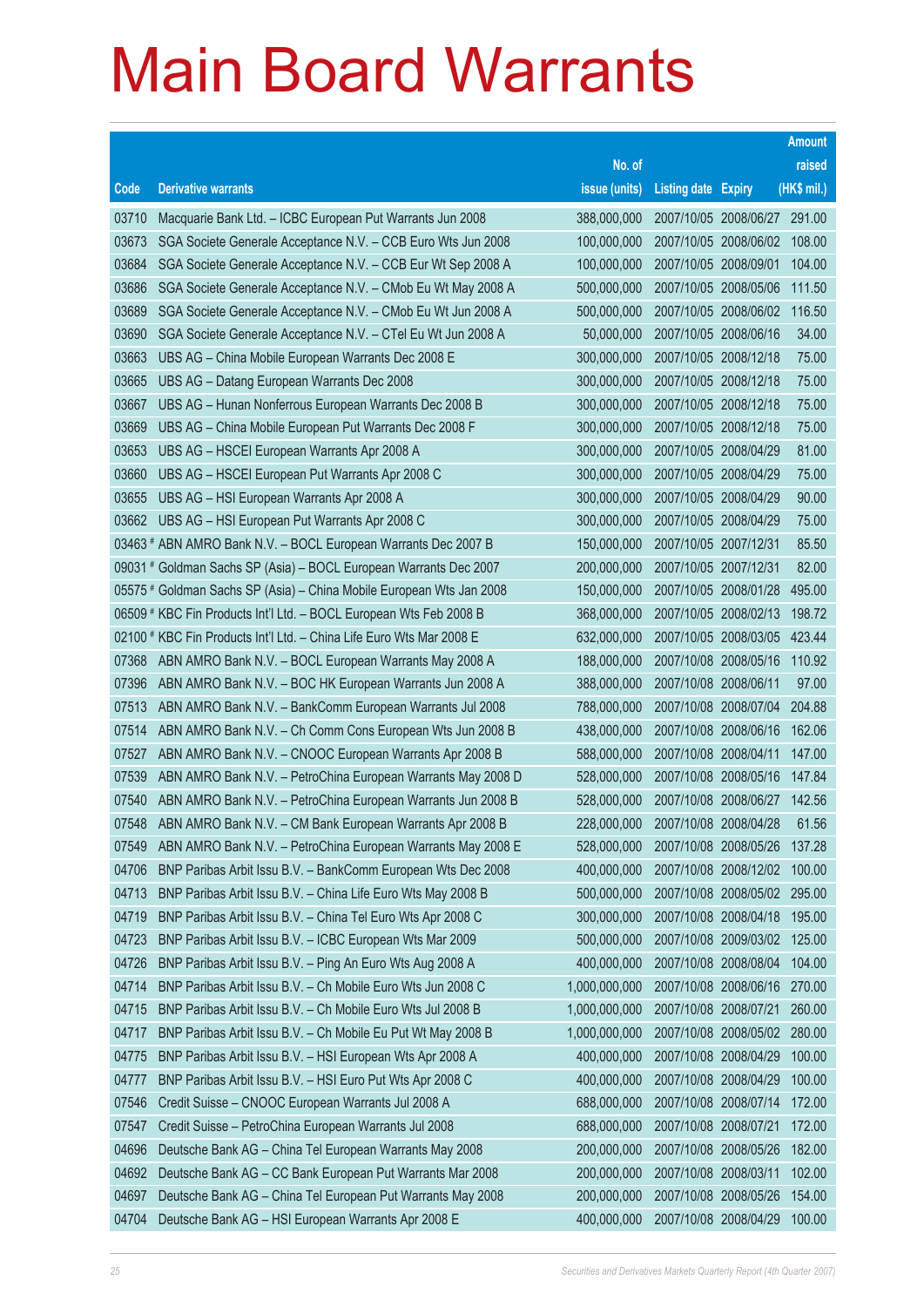|       |                                                                      |               |                              |                       | <b>Amount</b> |
|-------|----------------------------------------------------------------------|---------------|------------------------------|-----------------------|---------------|
|       |                                                                      | No. of        |                              |                       | raised        |
| Code  | <b>Derivative warrants</b>                                           | issue (units) | <b>Listing date Expiry</b>   |                       | (HK\$ mil.)   |
| 04667 | HK Bank - Jiangxi Copper European Warrants Jun 2008 A                | 680,000,000   | 2007/10/08 2008/06/12 720.80 |                       |               |
| 04687 | HK Bank - Jiangxi Copper European Warrants Jun 2008 B                | 680,000,000   |                              | 2007/10/08 2008/06/19 | 183.60        |
| 04688 | HK Bank - Zijin Mining European Warrants Jun 2008 A                  | 280,000,000   |                              | 2007/10/08 2008/06/12 | 70.00         |
| 07543 | J P Morgan SP BV - China Unicom European Warrants Jun 2008           | 188,000,000   | 2007/10/08 2008/06/30        |                       | 51.89         |
| 07545 | J P Morgan SP BV - Shenzhen Invest European Wts Dec 2008             | 150,000,000   |                              | 2007/10/08 2008/12/29 | 41.25         |
| 07558 | KBC Fin Products Int'l Ltd. - HSBC Euro Put Wts Apr 2008 E           | 128,000,000   |                              | 2007/10/08 2008/04/08 | 97.28         |
| 07552 | KBC Fin Products Int'l Ltd. - Sinopec Euro Put Wts Aug 2008          | 400,000,000   |                              | 2007/10/08 2008/08/28 | 100.00        |
| 07557 | KBC Fin Products Int'l Ltd. - CNOOC European Wts Jun 2008 B          | 248,000,000   | 2007/10/08 2008/06/13        |                       | 99.20         |
| 07551 | KBC Fin Products Int'l Ltd. - BOCL European Wts May 2008 A           | 338,000,000   |                              | 2007/10/08 2008/05/02 | 196.04        |
| 07550 | KBC Fin Products Int'l Ltd. - BOCL European Wts Apr 2008 A           | 538,000,000   |                              | 2007/10/08 2008/04/08 | 199.06        |
| 06169 | Macquarie Bank Ltd. - BOCHK European Warrants Jun 2008 B             | 388,000,000   | 2007/10/08 2008/06/27        |                       | 98.16         |
| 06171 | Macquarie Bank Ltd. - China Tel European Warrants Jun 2008 A         | 200,000,000   | 2007/10/08 2008/06/27        |                       | 159.80        |
| 06181 | Macquarie Bank Ltd. - China Tel European Warrants Jun 2008 B         | 200,000,000   |                              | 2007/10/08 2008/06/27 | 130.00        |
| 06183 | Macquarie Bank Ltd. - Ping An European Warrants May 2008             | 388,000,000   |                              | 2007/10/08 2008/05/29 | 98.16         |
| 04859 | SGA Societe Generale Acceptance N.V. - CMob Eu Wt Apr 2008 A         | 500,000,000   |                              | 2007/10/08 2008/04/08 | 125.00        |
| 04880 | SGA Societe Generale Acceptance N.V. - CMob Eur Wts Jul 2008         | 500,000,000   | 2007/10/08 2008/07/07        |                       | 125.00        |
| 04882 | SGA Societe Generale Acceptance N.V. - CMob Eu Wt Sep 2008 A         | 500,000,000   | 2007/10/08 2008/09/01        |                       | 135.00        |
| 04883 | SGA Societe Generale Acceptance N.V. - CMob Eu Put Wt Apr 08         | 500,000,000   |                              | 2007/10/08 2008/04/08 | 125.00        |
| 04901 | SGA Societe Generale Acceptance N.V. - CMob Eu Put Wt Jul 08         | 500,000,000   |                              | 2007/10/08 2008/07/07 | 125.00        |
| 04797 | SGA Societe Generale Acceptance N.V. - CLife Eur Wt Aug 08 A         | 500,000,000   | 2007/10/08 2008/08/04        |                       | 430.00        |
| 04806 | SGA Societe Generale Acceptance N.V. - CLife Eur Wt Aug 08 B         | 500,000,000   |                              | 2007/10/08 2008/08/25 | 450.00        |
| 04934 | SGA Societe Generale Acceptance N.V. - CTel Eur Wts Aug 2008         | 50,000,000    |                              | 2007/10/08 2008/08/27 | 45.00         |
| 04947 | SGA Societe Generale Acceptance N.V. - HSCEI Eur Wt Apr 08 C         | 200,000,000   |                              | 2007/10/08 2008/04/29 | 50.00         |
| 04956 | SGA Societe Generale Acceptance N.V. - HSI Eur Wt Apr 2008 A         | 500,000,000   | 2007/10/08 2008/04/29        |                       | 125.00        |
| 04979 | SGA Societe Generale Acceptance N.V. - HSI Eur Wt Apr 2008 B         | 500,000,000   |                              | 2007/10/08 2008/04/29 | 125.00        |
| 04994 | SGA Societe Generale Acceptance N.V. - HSI Eur Wt Apr 2008 C         | 500,000,000   |                              | 2007/10/08 2008/04/29 | 125.00        |
| 06041 | SGA Societe Generale Acceptance N.V. - HSI Eur Wt Apr 2008 D         | 500,000,000   |                              | 2007/10/08 2008/04/29 | 125.00        |
| 06087 | SGA Societe Generale Acceptance N.V. - HSI Eur Wt Apr 2008 E         | 500,000,000   | 2007/10/08 2008/04/29        |                       | 125.00        |
| 06102 | SGA Societe Generale Acceptance N.V. - HSI Eur Wt Apr 2008 F         | 500,000,000   |                              | 2007/10/08 2008/04/29 | 125.00        |
| 06103 | SGA Societe Generale Acceptance N.V. - HSI Eu Put Wt Apr 08G         | 500,000,000   | 2007/10/08 2008/04/29        |                       | 130.00        |
| 06105 | SGA Societe Generale Acceptance N.V. - HSI Eu Put Wt Apr 08H         | 500,000,000   |                              | 2007/10/08 2008/04/29 | 127.50        |
| 06113 | SGA Societe Generale Acceptance N.V. - HSI Eu Put Wt Apr 081         | 500,000,000   |                              | 2007/10/08 2008/04/29 | 127.50        |
| 06126 | UBS AG - China Tel European Warrants Dec 2009 A                      | 300,000,000   |                              | 2007/10/08 2009/12/14 | 76.50         |
| 06134 | UBS AG - China Tel European Warrants Dec 2009 B                      | 300,000,000   | 2007/10/08 2009/12/14        |                       | 75.00         |
| 06145 | UBS AG - China Tel European Warrants Dec 2010                        | 300,000,000   |                              | 2007/10/08 2010/12/13 | 75.00         |
| 06148 | UBS AG - China Mobile European Warrants Dec 2008 G                   | 300,000,000   |                              | 2007/10/08 2008/12/15 | 75.00         |
|       | 04482 # ABN AMRO Bank N.V. - China Mobile Euro Put Wts Apr 2008 B    | 300,000,000   |                              | 2007/10/08 2008/04/28 | 19.80         |
|       | 05602 # BNP Paribas Arbit Issu B.V. - Ch Comm Cons Eur Wt Mar 2008 C | 500,000,000   |                              | 2007/10/08 2008/03/13 | 135.00        |
|       | 05928 # Citigroup Global Mkt H Inc. - China Netcom Euro Wts Jan 2008 | 230,000,000   | 2007/10/08 2008/01/21        |                       | 49.45         |
|       | 06081 # Deutsche Bank AG - China Tel European Warrants Sep 2010      | 600,000,000   |                              | 2007/10/08 2010/09/30 | 207.00        |
|       | 01372 # Deutsche Bank AG - Ch Comm Cons European Warrants Feb 2008 B | 500,000,000   |                              | 2007/10/08 2008/02/04 | 142.50        |
|       | 06849 # HK Bank - Datang Power European Warrants Apr 2008 A          | 600,000,000   | 2007/10/08 2008/04/30        |                       | 156.00        |
|       | 05685 # SGA Societe Generale Acceptance N.V. - BOCL Eu Wt Jan 2008 B | 200,000,000   |                              | 2007/10/08 2008/01/15 | 73.00         |
|       | 07985 # UBS AG - CLP European Warrants Feb 2008 A                    | 500,000,000   | 2007/10/08 2008/02/11        |                       | 31.50         |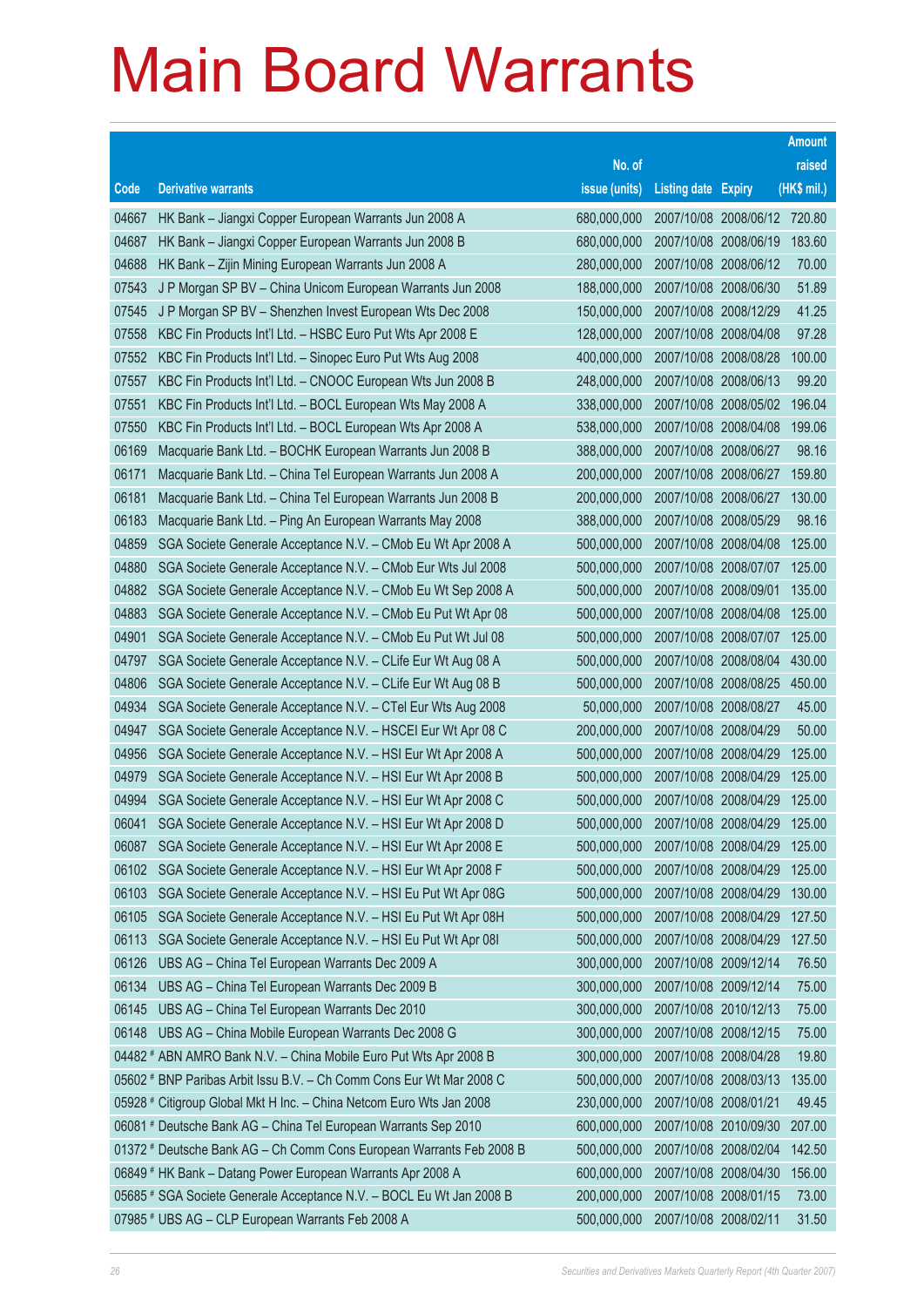|       |                                                              |               |                            |                              | <b>Amount</b> |
|-------|--------------------------------------------------------------|---------------|----------------------------|------------------------------|---------------|
|       |                                                              | No. of        |                            |                              | raised        |
| Code  | <b>Derivative warrants</b>                                   | issue (units) | <b>Listing date Expiry</b> |                              | (HK\$ mil.)   |
| 07619 | ABN AMRO Bank N.V. - BankComm European Warrants Apr 2008     | 768,000,000   |                            | 2007/10/09 2008/04/30 192.00 |               |
| 07622 | ABN AMRO Bank N.V. - China Life European Warrants Apr 2008 C | 198,000,000   |                            | 2007/10/09 2008/04/14        | 116.82        |
| 07623 | ABN AMRO Bank N.V. - China Life European Warrants Apr 2008 D | 198,000,000   | 2007/10/09 2008/04/21      |                              | 99.00         |
| 07612 | ABN AMRO Bank N.V. - BankComm European Warrants Jun 2008 A   | 768,000,000   |                            | 2007/10/09 2008/06/16        | 215.04        |
| 07614 | ABN AMRO Bank N.V. - BankComm European Warrants Jun 2008 B   | 768,000,000   |                            | 2007/10/09 2008/06/23 207.36 |               |
| 07615 | ABN AMRO Bank N.V. - Ch Comm Cons European Warrants Jul 2008 | 400,000,000   | 2007/10/09 2008/07/21      |                              | 100.00        |
| 07616 | ABN AMRO Bank N.V. - Sinopec Corp European Wts Jul 2008 A    | 768,000,000   | 2007/10/09 2008/07/21      |                              | 192.00        |
| 07604 | ABN AMRO Bank N.V. - China Tel European Warrants Oct 2008 A  | 888,000,000   |                            | 2007/10/09 2008/10/20        | 222.00        |
| 07605 | ABN AMRO Bank N.V. - China Mobile European Wts Jun 2008 D    | 600,000,000   |                            | 2007/10/09 2008/06/23        | 150.00        |
| 07611 | ABN AMRO Bank N.V. - China Mobile Euro Put Wts Apr 2008 M    | 600,000,000   | 2007/10/09 2008/04/21      |                              | 192.00        |
| 07765 | Barclays Bank plc - BankComm European Warrants Nov 2008      | 30,000,000    | 2007/10/09 2008/11/28      |                              | 36.00         |
| 07813 | Barclays Bank plc - ICBC European Put Warrants Nov 2008      | 50,000,000    | 2007/10/09 2008/11/28      |                              | 27.00         |
| 07643 | Calyon Fin P (G) Ltd. - BOCL European Warrants Apr 2008 C    | 200,000,000   |                            | 2007/10/09 2008/04/09        | 62.00         |
| 07644 | Calyon Fin P (G) Ltd. - BankComm European Warrants Jun 2008  | 300,000,000   |                            | 2007/10/09 2008/06/30        | 75.60         |
| 07646 | Calyon Fin P (G) Ltd. - China Coal European Wts May 2008 C   | 300,000,000   | 2007/10/09 2008/05/26      |                              | 93.90         |
| 07647 | Calyon Fin P (G) Ltd. - China Life European Wts Apr 2008 D   | 300,000,000   | 2007/10/09 2008/04/09      |                              | 168.60        |
| 07650 | Calyon Fin P (G) Ltd. - CNOOC European Warrants Sep 2008 B   | 300,000,000   |                            | 2007/10/09 2008/09/15        | 80.70         |
| 07651 | Calyon Fin P (G) Ltd. - Ping An European Warrants Jun 2008 B | 300,000,000   |                            | 2007/10/09 2008/06/02        | 77.10         |
| 07665 | Deutsche Bank AG - BOCL European Warrants May 2008 A         | 400,000,000   |                            | 2007/10/09 2008/05/13        | 200.00        |
| 07673 | Deutsche Bank AG - China Life European Warrants Apr 2008 B   | 400,000,000   |                            | 2007/10/09 2008/04/09        | 300.00        |
| 07745 | Deutsche Bank AG - Sinopec Corp European Warrants Dec 2008 C | 400,000,000   |                            | 2007/10/09 2008/12/22        | 100.00        |
| 07761 | Deutsche Bank AG - ICBC European Warrants May 2008           | 400,000,000   |                            | 2007/10/09 2008/05/26        | 312.00        |
| 07677 | Deutsche Bank AG - China Life European Put Warrants Apr 2008 | 400,000,000   |                            | 2007/10/09 2008/04/09        | 232.00        |
| 07713 | Deutsche Bank AG - China Mobile European Put Wts Oct 2008 D  | 400,000,000   |                            | 2007/10/09 2008/10/20        | 100.00        |
| 07559 | Deutsche Bank AG - CNOOC European Warrants Sep 2008 B        | 400,000,000   |                            | 2007/10/09 2008/09/29        | 100.00        |
| 07568 | Deutsche Bank AG - CNOOC European Put Warrants Sep 2008      | 400,000,000   |                            | 2007/10/09 2008/09/29        | 100.00        |
| 07618 | Goldman Sachs SP (Asia) - HSI European Warrants Apr 2008     | 400,000,000   |                            | 2007/10/09 2008/04/29        | 100.00        |
| 07624 | KBC Fin Products Int'l Ltd. - HSCEI European Wts Apr 2008 E  | 400,000,000   | 2007/10/09 2008/04/29      |                              | 100.00        |
| 07625 | KBC Fin Products Int'l Ltd. - HSCEI European Wts Apr 2008 F  | 400,000,000   |                            | 2007/10/09 2008/04/29        | 100.00        |
| 07626 | KBC Fin Products Int'l Ltd. - HSCEI European Wts Apr 2008 G  | 400,000,000   | 2007/10/09 2008/04/29      |                              | 100.00        |
| 07627 | KBC Fin Products Int'l Ltd. - HSCEI European Wts Apr 2008 H  | 400,000,000   | 2007/10/09 2008/04/29      |                              | 100.00        |
| 07628 | KBC Fin Products Int'l Ltd. - HSCEI Euro Put Wts Apr 2008 I  | 348,000,000   |                            | 2007/10/09 2008/04/29        | 90.48         |
| 07641 | KBC Fin Products Int'l Ltd. - HSI Euro Put Wts Apr 2008 H    | 378,000,000   | 2007/10/09 2008/04/29      |                              | 98.28         |
| 07629 | KBC Fin Products Int'l Ltd. - HSI European Wts Apr 2008 E    | 400,000,000   | 2007/10/09 2008/04/29      |                              | 100.00        |
| 07630 | KBC Fin Products Int'l Ltd. - HSI European Wts Apr 2008 F    | 400,000,000   |                            | 2007/10/09 2008/04/29        | 100.00        |
| 07639 | KBC Fin Products Int'l Ltd. - HSI European Wts Apr 2008 G    | 400,000,000   |                            | 2007/10/09 2008/04/29        | 100.00        |
| 07642 | KBC Fin Products Int'l Ltd. - HSI Euro Put Wts Apr 2008 I    | 378,000,000   | 2007/10/09 2008/04/29      |                              | 98.28         |
| 07571 | SGA Societe Generale Acceptance N.V. - CITBK Eur Wt Aug 2008 | 100,000,000   | 2007/10/09 2008/08/25      |                              | 104.00        |
| 07572 | SGA Societe Generale Acceptance N.V. - CNOOC Eur Wt Aug 2008 | 200,000,000   | 2007/10/09 2008/08/25      |                              | 50.00         |
| 07576 | SGA Societe Generale Acceptance N.V. - ICBC Eu Wt Feb 2008 B | 200,000,000   | 2007/10/09 2008/02/11      |                              | 118.00        |
| 07578 | UBS AG - China Comm Serv European Warrants Nov 2008          | 300,000,000   | 2007/10/09 2008/11/24      |                              | 75.00         |
| 07580 | UBS AG - China Coal European Warrants Nov 2008 B             | 300,000,000   | 2007/10/09 2008/11/24      |                              | 96.00         |
| 07583 | UBS AG - China Life European Warrants Oct 2008 B             | 300,000,000   |                            | 2007/10/09 2008/10/13        | 150.00        |
| 07584 | UBS AG - PICC European Warrants Oct 2008 B                   | 300,000,000   | 2007/10/09 2008/10/13      |                              | 78.00         |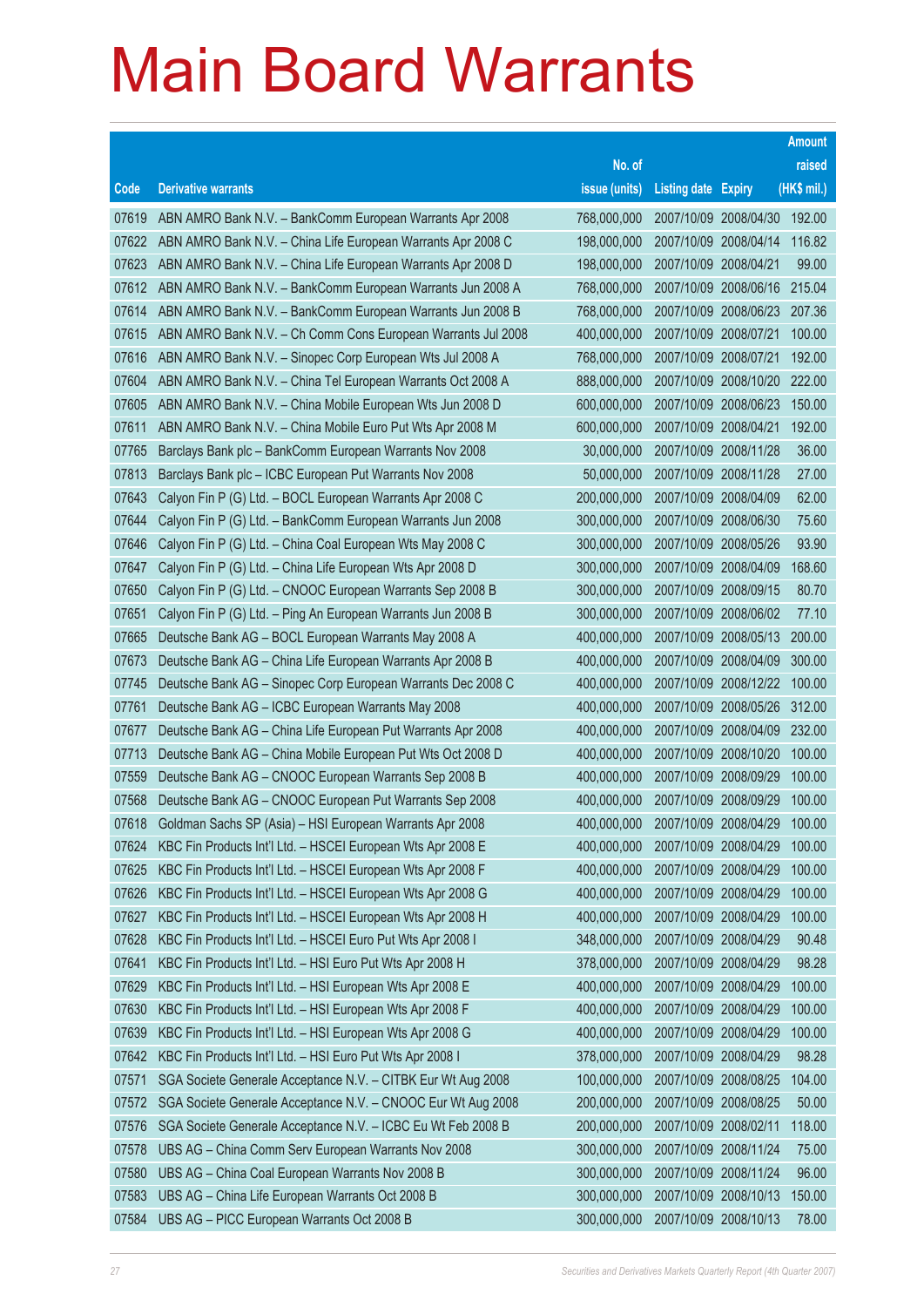|                |                                                                                                                        |                            |                                                | <b>Amount</b>  |
|----------------|------------------------------------------------------------------------------------------------------------------------|----------------------------|------------------------------------------------|----------------|
|                |                                                                                                                        | No. of                     |                                                | raised         |
| Code           | <b>Derivative warrants</b>                                                                                             | issue (units)              | <b>Listing date Expiry</b>                     | (HK\$ mil.)    |
| 07585          | UBS AG - HSCEI European Warrants Apr 2008 B                                                                            | 300,000,000                | 2007/10/09 2008/04/29                          | 75.00          |
| 07602          | UBS AG - HSCEI European Put Warrants Apr 2008 D                                                                        | 300,000,000                | 2007/10/09 2008/04/29                          | 75.00          |
| 07587          | UBS AG - HSI European Warrants Apr 2008 B                                                                              | 300,000,000                | 2007/10/09 2008/04/29                          | 75.00          |
| 07603          | UBS AG - HSI European Put Warrants Apr 2008 D                                                                          | 300,000,000                | 2007/10/09 2008/04/29                          | 75.00          |
|                | 05612 # ABN AMRO Bank N.V. - Ch Comm Cons European Wts Feb 2008 C                                                      | 500,000,000                | 2007/10/09 2008/02/11                          | 127.50         |
|                | 04789 # Macquarie Bank Ltd. - HSI European Put Warrants Mar 2008 J                                                     | 2,000,000,000              | 2007/10/09 2008/03/28                          | 268.00         |
| 09836          | ABN AMRO Bank N.V. - HSBC European Warrants Apr 2008 B                                                                 | 50,000,000                 | 2007/10/10 2008/04/14                          | 15.50          |
| 09948          | ABN AMRO Bank N.V. - CNOOC European Warrants Apr 2008 C                                                                | 588,000,000                | 2007/10/10 2008/04/14                          | 158.76         |
| 09957          | ABN AMRO Bank N.V. - CNOOC European Warrants Apr 2008 D                                                                | 588,000,000                | 2007/10/10 2008/04/21                          | 152.88         |
| 09310          | BNP Paribas Arbit Issu B.V. - Cheung Kong Euro Wts Mar 2009                                                            | 400,000,000                | 2007/10/10 2009/03/02                          | 104.00         |
| 09311          | BNP Paribas Arbit Issu B.V. - China Tel Euro Wts Mar 2009                                                              | 400,000,000                | 2007/10/10 2009/03/02                          | 100.00         |
| 09326          | BNP Paribas Arbit Issu B.V. - JX Copper Euro Wts Apr 2008                                                              | 400,000,000                | 2007/10/10 2008/04/28                          | 156.00         |
| 09347          | BNP Paribas Arbit Issu B.V. - SHK Ppt European Wts Nov 2008                                                            | 400,000,000                | 2007/10/10 2008/11/17                          | 108.00         |
| 09351          | BNP Paribas Arbit Issu B.V. - HSI European Wts Apr 2008 B                                                              | 400,000,000                | 2007/10/10 2008/04/29                          | 100.00         |
| 09352          | BNP Paribas Arbit Issu B.V. - HSI European Wts May 2008 A                                                              | 400,000,000                | 2007/10/10 2008/05/29                          | 100.00         |
| 09360          | BNP Paribas Arbit Issu B.V. - HSI Euro Put Wts Apr 2008 D                                                              | 400,000,000                | 2007/10/10 2008/04/29                          | 100.00         |
| 09365          | BNP Paribas Arbit Issu B.V. - HSI Euro Put Wts May 2008 D                                                              | 400,000,000                | 2007/10/10 2008/05/29                          | 100.00         |
| 09214          | Citigroup Global Mkt H Inc. - China Tel Euro Wts Apr 2008 B                                                            | 180,000,000                | 2007/10/10 2008/04/10                          | 54.00<br>52.50 |
| 09217<br>09218 | Citigroup Global Mkt H Inc. - CNOOC European Wts Jul 2008                                                              | 210,000,000<br>100,000,000 | 2007/10/10 2008/07/28<br>2007/10/10 2008/11/24 | 50.00          |
| 09222          | Citigroup Global Mkt H Inc. - HKEx European Wts Nov 2008 A<br>Citigroup Global Mkt H Inc. - ICBC European Wts Apr 2008 | 90,000,000                 | 2007/10/10 2008/04/10                          | 54.00          |
| 09227          | Citigroup Global Mkt H Inc. - PetroChina Euro Wts Jun 2008                                                             | 210,000,000                | 2007/10/10 2008/06/30                          | 52.50          |
| 09959          | Credit Suisse - CC Bank European Warrants Dec 2008 A                                                                   | 688,000,000                | 2007/10/10 2008/12/29                          | 172.00         |
| 02172          | Credit Suisse - China Mobile European Warrants Jun 2008                                                                | 388,000,000                | 2007/10/10 2008/06/30                          | 97.00          |
| 02188          | Credit Suisse - China Mobile European Put Warrants Jun 2008                                                            | 388,000,000                | 2007/10/10 2008/06/30                          | 97.00          |
| 09654          | Deutsche Bank AG - BankComm European Warrants Oct 2008 B                                                               | 400,000,000                | 2007/10/10 2008/10/27                          | 100.00         |
| 09712          | Deutsche Bank AG - Cheung Kong European Warrants Aug 2008 A                                                            | 400,000,000                | 2007/10/10 2008/08/04                          | 100.00         |
| 09714          | Deutsche Bank AG - Cheung Kong European Warrants Dec 2008 B                                                            | 400,000,000                | 2007/10/10 2008/12/15                          | 100.00         |
| 09783          | Deutsche Bank AG - Ch Comm Cons European Warrants Jun 2008                                                             | 400,000,000                | 2007/10/10 2008/06/23                          | 160.00         |
| 09790          | Deutsche Bank AG - Ping An European Warrants Jul 2008                                                                  | 400,000,000                | 2007/10/10 2008/07/07                          | 104.00         |
| 09369          | Deutsche Bank AG - HSI European Warrants Apr 2008 F                                                                    | 400,000,000                | 2007/10/10 2008/04/29                          | 100.00         |
| 09433          | Deutsche Bank AG - HSI European Warrants Apr 2008 G                                                                    | 400,000,000                | 2007/10/10 2008/04/29                          | 100.00         |
| 09512          | Deutsche Bank AG - HSI European Put Warrants Apr 2008 H                                                                | 400,000,000                | 2007/10/10 2008/04/29                          | 102.00         |
| 09616          | Deutsche Bank AG - HSI European Put Warrants Apr 2008 I                                                                | 400,000,000                | 2007/10/10 2008/04/29                          | 100.00         |
| 09617          | Deutsche Bank AG - HSI European Put Warrants Apr 2008 J                                                                | 400,000,000                | 2007/10/10 2008/04/29                          | 100.00         |
| 09946          | Goldman Sachs SP (Asia) - HSCEI European Put Wts Apr 2008                                                              | 200,000,000                | 2007/10/10 2008/04/29                          | 50.00          |
| 09933          | Goldman Sachs SP (Asia) - HSI European Put Warrants Mar 2008                                                           | 330,000,000                | 2007/10/10 2008/03/28                          | 49.50          |
| 09234          | J P Morgan SP BV - BankComm European Warrants Oct 2008 A                                                               | 388,000,000                | 2007/10/10 2008/10/30                          | 100.49         |
| 09252          | J P Morgan SP BV - Ch Comm Cons European Warrants Jun 2008                                                             | 300,000,000                | 2007/10/10 2008/06/30                          | 95.40          |
| 09258          | J P Morgan SP BV - China Tel European Warrants Feb 2009                                                                | 388,000,000                | 2007/10/10 2009/02/27                          | 97.78          |
| 09273          | J P Morgan SP BV - Ping An European Warrants Jun 2008 A                                                                | 388,000,000                | 2007/10/10 2008/06/30                          | 123.77         |
| 09270          | J P Morgan SP BV - PICC P&C Euro Wts Oct 2008 C                                                                        | 388,000,000                | 2007/10/10 2008/10/03                          | 179.26         |
| 09265          | J P Morgan SP BV - CNOOC European Warrants Jul 2008                                                                    | 388,000,000                | 2007/10/10 2008/07/30                          | 98.55          |
| 09268          | J P Morgan SP BV - Lenovo European Warrants Mar 2009                                                                   | 188,000,000                | 2007/10/10 2009/03/31                          | 52.45          |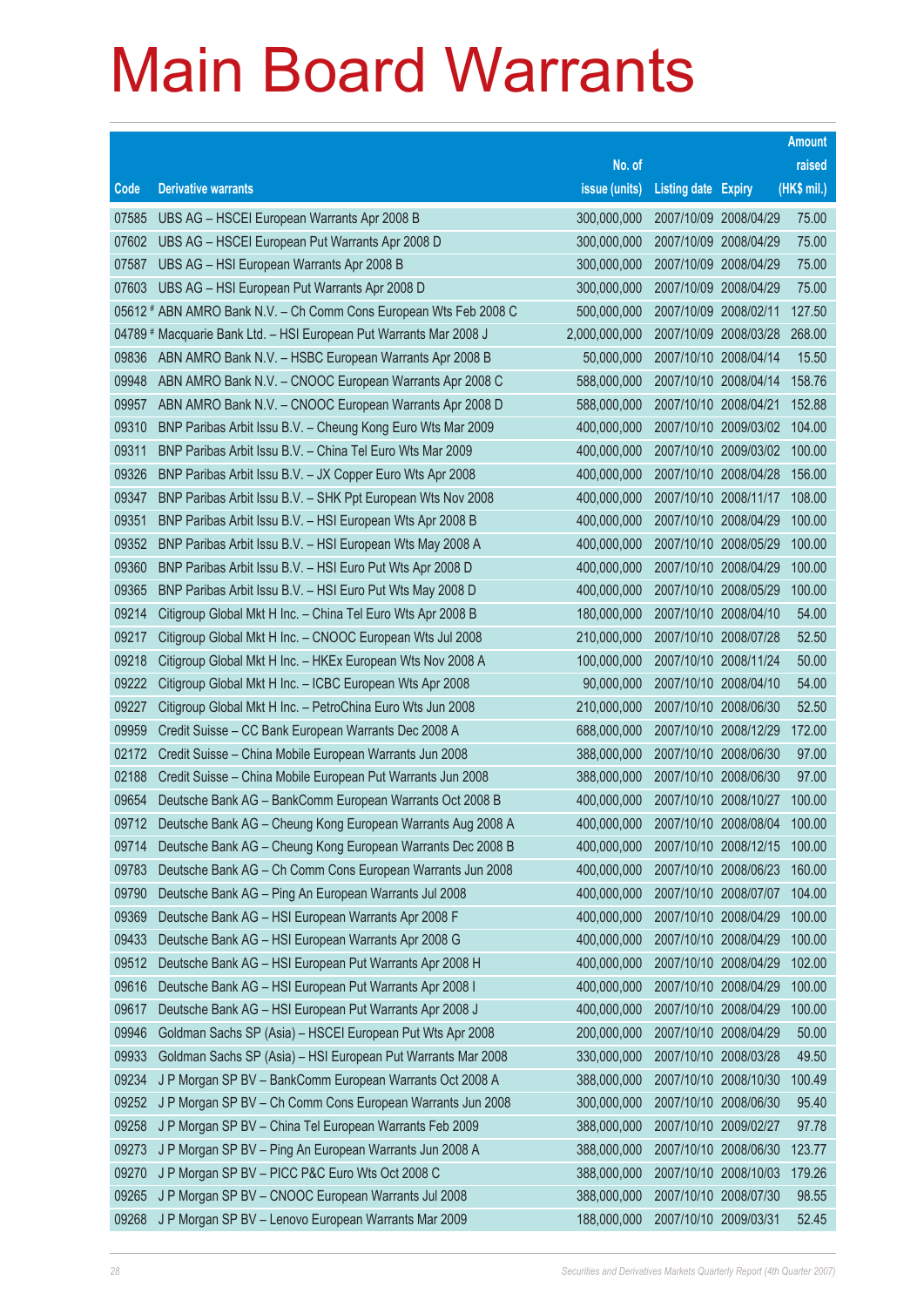|       |                                                              |               |                            |                              | <b>Amount</b> |
|-------|--------------------------------------------------------------|---------------|----------------------------|------------------------------|---------------|
|       |                                                              | No. of        |                            |                              | raised        |
| Code  | <b>Derivative warrants</b>                                   | issue (units) | <b>Listing date Expiry</b> |                              | (HK\$ mil.)   |
| 09254 | J P Morgan SP BV - China Netcom European Warrants Jul 2008   | 150,000,000   |                            | 2007/10/10 2008/07/30        | 68.40         |
| 09904 | KBC Fin Products Int'l Ltd. - CC Bank Euro Put Wts Apr 2008  | 288,000,000   |                            | 2007/10/10 2008/04/10        | 97.92         |
| 09840 | KBC Fin Products Int'l Ltd. - Ch Comm Cons Eur Wt Apr 2008 C | 400,000,000   |                            | 2007/10/10 2008/04/10        | 100.00        |
| 09901 | KBC Fin Products Int'l Ltd. - Ch Comm Cons Eur Wt Apr 2008 D | 400,000,000   |                            | 2007/10/10 2008/04/10        | 100.00        |
| 09827 | KBC Fin Products Int'l Ltd. - BankComm Euro Wts May 2008 A   | 400,000,000   |                            | 2007/10/10 2008/05/02        | 100.00        |
| 07814 | Macquarie Bank Ltd. - BOCL European Warrants Apr 2008        | 388,000,000   |                            | 2007/10/10 2008/04/29        | 124.55        |
| 07815 | Macquarie Bank Ltd. - BankComm European Warrants Dec 2008 B  | 400,000,000   |                            | 2007/10/10 2008/12/30        | 106.40        |
| 07816 | Macquarie Bank Ltd. - BankComm European Warrants Dec 2008 C  | 400,000,000   |                            | 2007/10/10 2008/12/30        | 102.80        |
| 07817 | Macquarie Bank Ltd. - BOCL European Put Warrants Apr 2008    | 388,000,000   |                            | 2007/10/10 2008/04/29        | 173.05        |
| 07818 | Macquarie Bank Ltd. - BankComm European Put Wts Dec 2008 E   | 400,000,000   |                            | 2007/10/10 2008/12/30        | 100.80        |
| 07856 | Macquarie Bank Ltd. - China Mobile European Wts Jun 2008 B   | 400,000,000   |                            | 2007/10/10 2008/06/27        | 102.00        |
| 07888 | Macquarie Bank Ltd. - Huaneng Power European Wts Dec 2008    | 388,000,000   |                            | 2007/10/10 2008/12/30        | 97.78         |
| 07858 | Macquarie Bank Ltd. - China Unicom European Wts Sep 2008     | 388,000,000   |                            | 2007/10/10 2008/09/29        | 99.72         |
| 07903 | Macquarie Bank Ltd. - China Mobile Euro Put Wts Jun 2008 D   | 400,000,000   |                            | 2007/10/10 2008/06/27        | 100.40        |
| 07819 | Macquarie Bank Ltd. - China Life European Wts Jun 2008 C     | 400,000,000   |                            | 2007/10/10 2008/06/27        | 255.60        |
| 07820 | Macquarie Bank Ltd. - China Life European Put Wts Jun 2008 E | 300,000,000   |                            | 2007/10/10 2008/06/27        | 183.30        |
| 07821 | Macquarie Bank Ltd. - China Life European Put Wts Jun 2008 F | 300,000,000   |                            | 2007/10/10 2008/06/27        | 246.90        |
| 07825 | Macquarie Bank Ltd. - CM Bank European Warrants May 2008 A   | 388,000,000   |                            | 2007/10/10 2008/05/29        | 186.24        |
| 07826 | Macquarie Bank Ltd. - CM Bank European Warrants May 2008 B   | 396,800,000   |                            | 2007/10/10 2008/05/29        | 131.34        |
| 07829 | Macquarie Bank Ltd. - ICBC European Warrants Mar 2008        | 400,000,000   |                            | 2007/10/10 2008/03/28 229.20 |               |
| 07828 | Macquarie Bank Ltd. - CM Bank European Put Warrants Jun 2008 | 288,000,000   |                            | 2007/10/10 2008/06/27        | 74.30         |
| 07841 | Macquarie Bank Ltd. - Sinopec Corp European Wts Oct 2008     | 400,000,000   |                            | 2007/10/10 2008/10/30        | 100.80        |
| 07843 | Macquarie Bank Ltd. - PetroChina European Wts Oct 2008 A     | 400,000,000   |                            | 2007/10/10 2008/10/30        | 123.60        |
| 07847 | Macquarie Bank Ltd. - PetroChina European Wts Oct 2008 B     | 400,000,000   |                            | 2007/10/10 2008/10/30        | 112.00        |
| 07850 | Macquarie Bank Ltd. - PetroChina European Wts Oct 2008 C     | 400,000,000   |                            | 2007/10/10 2008/10/30        | 101.60        |
| 07852 | Macquarie Bank Ltd. - SHK Ppt European Warrants Apr 2009     | 400,000,000   |                            | 2007/10/10 2009/04/29        | 101.20        |
| 09066 | Macquarie Bank Ltd. - HSCEI European Warrants Apr 2008 E     | 388,000,000   |                            | 2007/10/10 2008/04/29        | 97.00         |
| 09067 | Macquarie Bank Ltd. - HSCEI European Warrants Apr 2008 F     | 388,000,000   |                            | 2007/10/10 2008/04/29        | 97.00         |
| 09069 | Macquarie Bank Ltd. - HSCEI European Put Warrants Apr 2008 G | 388,000,000   |                            | 2007/10/10 2008/04/29        | 97.39         |
| 09090 | Macquarie Bank Ltd. - HSCEI European Put Warrants Apr 2008 H | 388,000,000   |                            | 2007/10/10 2008/04/29        | 97.00         |
| 07967 | Macquarie Bank Ltd. - HSI European Warrants Apr 2008 E       | 688,000,000   |                            | 2007/10/10 2008/04/29        | 175.44        |
| 07980 | Macquarie Bank Ltd. - HSI European Warrants Apr 2008 F       | 688,000,000   |                            | 2007/10/10 2008/04/29        | 172.69        |
| 07982 | Macquarie Bank Ltd. - HSI European Put Warrants Apr 2008 G   | 688,000,000   |                            | 2007/10/10 2008/04/29        | 172.00        |
| 07922 | Macquarie Bank Ltd. - Jiangxi Copper European Wts Jun 2008 A | 388,000,000   |                            | 2007/10/10 2008/06/27        | 174.21        |
| 07948 | Macquarie Bank Ltd. - PICC P&C European Warrants Dec 2008 C  | 400,000,000   |                            | 2007/10/10 2008/12/30        | 132.40        |
| 07949 | Macquarie Bank Ltd. - PICC P&C European Warrants Dec 2008 D  | 400,000,000   |                            | 2007/10/10 2008/12/30        | 107.60        |
| 07965 | Macquarie Bank Ltd. - Ping An European Put Wts Oct 2008 B    | 400,000,000   |                            | 2007/10/10 2008/10/30        | 102.80        |
| 09106 | SGA Societe Generale Acceptance N.V. - CCCCL Eur Wt Aug 2008 | 400,000,000   |                            | 2007/10/10 2008/08/04        | 160.00        |
| 09114 | SGA Societe Generale Acceptance N.V. - CCCCL Eur Wt Sep 2008 | 400,000,000   |                            | 2007/10/10 2008/09/29        | 164.00        |
| 09145 | SGA Societe Generale Acceptance N.V. - CMB Euro Wts Sep 2008 | 100,000,000   |                            | 2007/10/10 2008/09/22        | 71.00         |
| 09150 | SGA Societe Generale Acceptance N.V. - CMob Eu Wt May 2008 B | 500,000,000   |                            | 2007/10/10 2008/05/28        | 125.00        |
| 09165 | SGA Societe Generale Acceptance N.V. - JIANC Eur Wt Sep 2008 | 100,000,000   | 2007/10/10 2008/09/01      |                              | 103.00        |
| 09195 | SGA Societe Generale Acceptance N.V. - JIANC Eur Wt Nov 2008 | 100,000,000   |                            | 2007/10/10 2008/11/03        | 100.00        |
| 09196 | SGA Societe Generale Acceptance N.V. - Petch Eur Wt Nov 08 B | 300,000,000   |                            | 2007/10/10 2008/11/10        | 75.00         |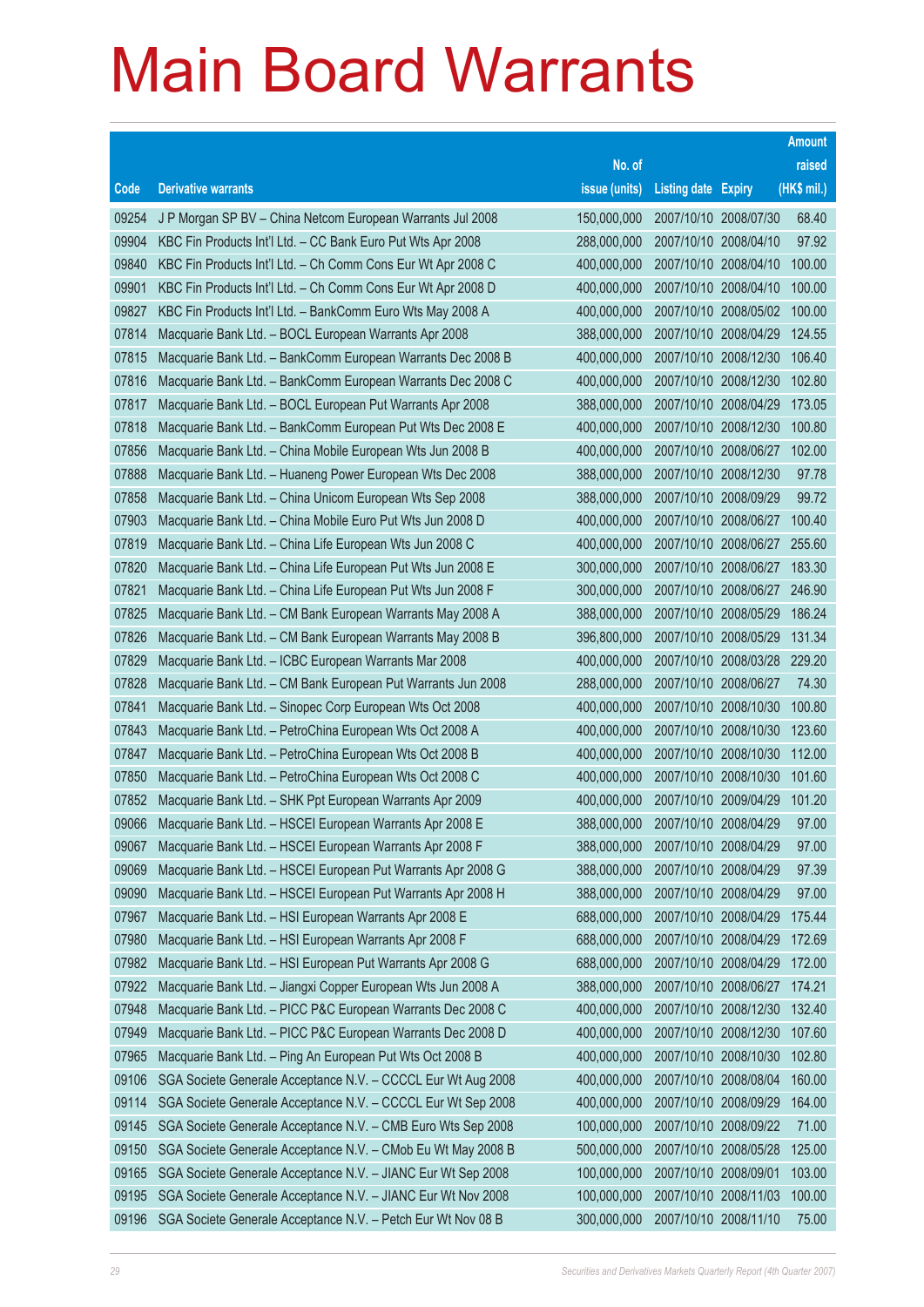|                |                                                                                                                        |                            |                            | <b>Amount</b>    |
|----------------|------------------------------------------------------------------------------------------------------------------------|----------------------------|----------------------------|------------------|
|                |                                                                                                                        | No. of                     |                            | raised           |
| Code           | <b>Derivative warrants</b>                                                                                             | issue (units)              | <b>Listing date Expiry</b> | (HK\$ mil.)      |
| 09151          | SGA Societe Generale Acceptance N.V. - HSI Eur Wt Apr 2008 J                                                           | 500,000,000                | 2007/10/10 2008/04/29      | 125.00           |
| 09157          | SGA Societe Generale Acceptance N.V. - HSI Eu Put Wt Apr 08K                                                           | 500,000,000                | 2007/10/10 2008/04/29      | 125.00           |
|                | 01790 # ABN AMRO Bank N.V. - BOCL European Warrants Jan 2008 A                                                         | 150,000,000                | 2007/10/10 2008/01/07      | 69.00            |
|                | 02118 # ABN AMRO Bank N.V. - Hutchison European Warrants Jan 2008 A                                                    | 80,000,000                 | 2007/10/10 2008/01/28      | 42.40            |
|                | 06012 # Deutsche Bank AG - China Mobile European Warrants Jun 2008 A                                                   | 700,000,000                | 2007/10/10 2008/06/30      | 182.00           |
|                | 07488 # Deutsche Bank AG - CITIC Bank European Warrants Aug 2008                                                       | 500,000,000                | 2007/10/10 2008/08/28      | 51.00            |
|                | 05771 # KBC Fin Products Int'l Ltd. - Ch Comm Cons Eur Wt Feb 2008 B                                                   | 600,000,000                | 2007/10/10 2008/02/04      | 228.00           |
|                | 02101 # KBC Fin Products Int'l Ltd. - China Life Euro Wts Apr 2008 C                                                   | 400,000,000                | 2007/10/10 2008/04/01      | 276.00           |
|                | 09410 # Macquarie Bank Ltd. - HKEx European Warrants Apr 2008 F                                                        | 500,000,000                | 2007/10/10 2008/04/29      | 220.00           |
|                | 06050 # SGA Societe Generale Acceptance N.V. - HSI Eu Put Wt Mar 08U                                                   | 500,000,000                | 2007/10/10 2008/03/28      | 92.00            |
| 02226          | ABN AMRO Bank N.V. - HSBC European Warrants Apr 2008 C                                                                 | 50,000,000                 | 2007/10/11 2008/04/21      | 15.00            |
| 02416          | ABN AMRO Bank N.V. - PetroChina European Warrants Apr 2008                                                             | 558,000,000                | 2007/10/11 2008/04/11      | 156.24           |
| 09802          | Calyon Fin P (G) Ltd. - China Tel European Wts Apr 2008 D                                                              | 300,000,000                | 2007/10/11 2008/04/14      | 141.00           |
| 09803          | Calyon Fin P (G) Ltd. - HSBC European Warrants May 2008                                                                | 300,000,000                | 2007/10/11 2008/05/06      | 213.90           |
| 09990          | Deutsche Bank AG - China Mobile European Warrants Apr 2008 B                                                           | 400,000,000                | 2007/10/11 2008/04/28      | 76.00            |
| 09301          | Deutsche Bank AG - HSCEI European Warrants Apr 2008 A                                                                  | 400,000,000                | 2007/10/11 2008/04/29      | 100.00           |
| 09306          | Deutsche Bank AG - HSCEI European Put Warrants Apr 2008 B                                                              | 400,000,000                | 2007/10/11 2008/04/29      | 104.00           |
| 02144          | Goldman Sachs SP (Asia) - China Life European Wts Jun 2008                                                             | 68,000,000                 | 2007/10/11 2008/06/02      | 49.64            |
| 02216          | Goldman Sachs SP (Asia) - China Mobile European Wts Oct 2008                                                           | 180,000,000                | 2007/10/11 2008/10/27      | 48.60            |
| 02265          | KBC Fin Products Int'l Ltd. - ICBC European Wts Apr 2008 B                                                             | 268,000,000                | 2007/10/11 2008/04/11      | 99.16            |
| 02245          | KBC Fin Products Int'l Ltd. - ICBC European Wts Mar 2008 C                                                             | 165,000,000                | 2007/10/11 2008/03/17      | 99.00            |
| 02414          | KBC Fin Products Int'l Ltd. - ICBC European Put Wts Apr 2008                                                           | 208,000,000                | 2007/10/11 2008/04/11      | 97.76            |
| 02238          | KBC Fin Products Int'l Ltd. - China Life Euro Wts Apr 2008 F                                                           | 350,000,000                | 2007/10/11 2008/04/11      | 199.50           |
| 02239          | KBC Fin Products Int'l Ltd. - HSBC European Wts Apr 2008 C                                                             | 298,000,000                | 2007/10/11 2008/04/11      | 98.34            |
| 09804          | Macquarie Bank Ltd. - Ch Comm Cons European Wts May 2008                                                               | 388,000,000                | 2007/10/11 2008/05/29      | 98.55            |
| 09805          | Macquarie Bank Ltd. - China Netcom European Wts Jun 2008                                                               | 300,000,000                | 2007/10/11 2008/06/27      | 90.30            |
| 02252          | SGA Societe Generale Acceptance N.V. - CLife Eur Wt Apr 08 C                                                           | 500,000,000                | 2007/10/11 2008/04/14      | 490.00           |
| 04444          | SGA Societe Generale Acceptance N.V. - CLife Eur Wt Apr 08 D                                                           | 500,000,000                | 2007/10/11 2008/04/14      | 375.00           |
| 09800          | SGA Societe Generale Acceptance N.V. - CLife Eur Wt Jun 08 A                                                           | 500,000,000                | 2007/10/11 2008/06/16      | 395.00           |
| 09801          | SGA Societe Generale Acceptance N.V. - CP&CC Eur Wt Aug 2008                                                           | 100,000,000                | 2007/10/11 2008/08/18      | 161.00           |
|                | 09737 # ABN AMRO Bank N.V. - HSBC European Warrants Dec 2007                                                           | 62,000,000                 | 2007/10/11 2007/12/03      | 28.21            |
|                | 07811 # BNP Paribas Arbit Issu B.V. - CC Bank European Wts Dec 2008                                                    | 600,000,000                | 2007/10/11 2008/12/30      | 99.00            |
|                | 05746 # KBC Fin Products Int'l Ltd. - HSBC European Wts Jan 2010 A                                                     | 600,000,000                | 2007/10/11 2010/01/20      | 180.00           |
| 04556<br>04557 | ABN AMRO Bank N.V. - Ch Comm Cons European Wts Apr 2008 I<br>ABN AMRO Bank N.V. - Sinopec Corp European Wts May 2008 A | 388,000,000                | 2007/10/12 2008/04/21      | 147.44           |
| 04586          |                                                                                                                        | 788,000,000<br>500,000,000 | 2007/10/12 2008/05/26      | 197.00<br>125.00 |
|                | ABN AMRO Bank N.V. - HSBC European Warrants Dec 2008 B                                                                 |                            | 2007/10/12 2008/12/08      |                  |
| 04663          | ABN AMRO Bank N.V. - Hutchison European Warrants Apr 2008 C                                                            | 88,000,000                 | 2007/10/12 2008/04/28      | 73.04            |
| 04683          | ABN AMRO Bank N.V. - ICBC European Warrants Apr 2008 D                                                                 | 128,000,000                | 2007/10/12 2008/04/21      | 87.04            |
| 02460          | Citigroup Global Mkt H Inc. - Angang Steel Eur Wt Aug 2008 A                                                           | 100,000,000                | 2007/10/12 2008/08/25      | 50.00            |
| 03416          | Citigroup Global Mkt H Inc. - COSCO Pac Euro Wts Apr 2008                                                              | 230,000,000                | 2007/10/12 2008/04/21      | 57.50            |
| 03430          | Citigroup Global Mkt H Inc. - Huaneng Power Euro Wt Jun 2008                                                           | 120,000,000                | 2007/10/12 2008/06/23      | 54.00            |
| 03504          | Citigroup Global Mkt H Inc. - PICC European Wts Jul 2008                                                               | 230,000,000                | 2007/10/12 2008/07/21      | 57.50            |
| 03451          | HK Bank - BOC HK European Warrants Jun 2008                                                                            | 280,000,000                | 2007/10/12 2008/06/30      | 70.00            |
| 03519          | HK Bank - Cathay Pac European Warrants Jun 2008                                                                        | 280,000,000                | 2007/10/12 2008/06/12      | 84.00            |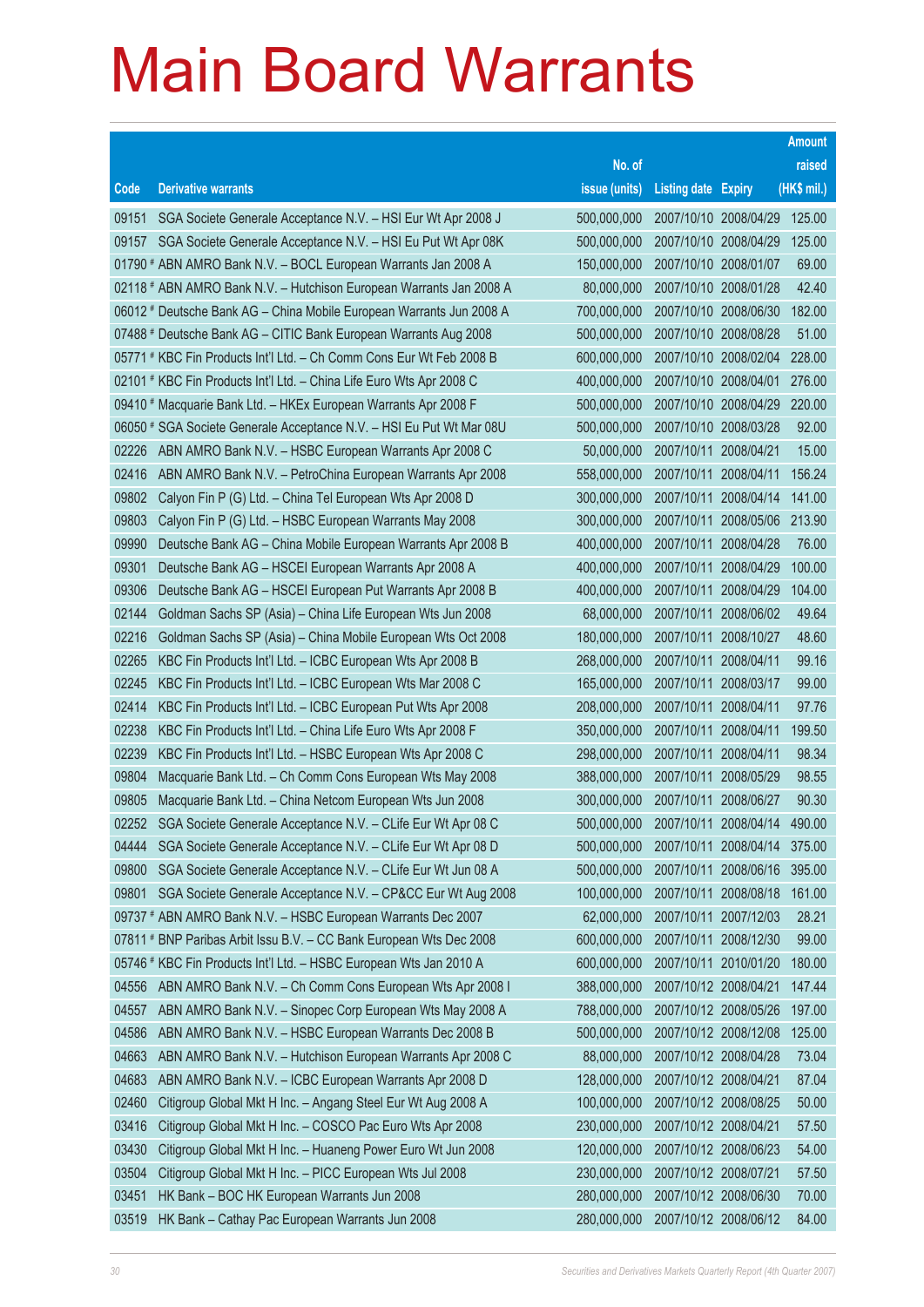|                |                                                                                                                      |                            |                            |                                | <b>Amount</b>    |
|----------------|----------------------------------------------------------------------------------------------------------------------|----------------------------|----------------------------|--------------------------------|------------------|
|                |                                                                                                                      | No. of                     |                            |                                | raised           |
| Code           | <b>Derivative warrants</b>                                                                                           | issue (units)              | <b>Listing date Expiry</b> |                                | (HK\$ mil.)      |
| 03522          | HK Bank - CM Bank European Warrants Jun 2008 A                                                                       | 280,000,000                |                            | 2007/10/12 2008/06/30          | 140.00           |
| 03539          | HK Bank - China Mobile European Warrants Jun 2008 B                                                                  | 1,000,000,000              |                            | 2007/10/12 2008/06/25          | 250.00           |
| 03558          | HK Bank - China Netcom European Warrants Jun 2008                                                                    | 280,000,000                |                            | 2007/10/12 2008/06/25          | 114.80           |
| 03559          | HK Bank - China Overseas European Warrants Jun 2008                                                                  | 280,000,000                | 2007/10/12 2008/06/20      |                                | 75.60            |
| 03598          | HK Bank - China Unicom European Warrants Jun 2008                                                                    | 280,000,000                | 2007/10/12 2008/06/25      |                                | 89.60            |
| 03603          | HK Bank - CNOOC European Warrants Jun 2008                                                                           | 280,000,000                |                            | 2007/10/12 2008/06/25          | 70.00            |
| 03656          | HK Bank - CNPC European Warrants Jun 2008                                                                            | 280,000,000                |                            | 2007/10/12 2008/06/12          | 151.20           |
| 03659          | HK Bank - Esprit European Warrants Jun 2008                                                                          | 280,000,000                | 2007/10/12 2008/06/20      |                                | 70.00            |
| 03675          | HK Bank - HKEx European Warrants Jun 2008                                                                            | 680,000,000                |                            | 2007/10/12 2008/06/20          | 292.40           |
| 03687          | HK Bank - ICBC European Warrants Jun 2008                                                                            | 280,000,000                |                            | 2007/10/12 2008/06/30          | 204.40           |
| 03738          | HK Bank - PICC European Warrants Jun 2008 B                                                                          | 280,000,000                | 2007/10/12 2008/06/30      |                                | 120.40           |
| 03741          | HK Bank - Yanzhou Coal European Warrants Jun 2008                                                                    | 280,000,000                | 2007/10/12 2008/06/30      |                                | 95.20            |
| 04474          | KBC Fin Products Int'l Ltd. - HSBC European Wts Jun 2010                                                             | 368,000,000                | 2007/10/12 2010/06/03      |                                | 99.36            |
| 03767          | KBC Fin Products Int'l Ltd. - HSBC European Wts Apr 2008 D                                                           | 358,000,000                | 2007/10/12 2008/04/14      |                                | 96.66            |
| 04505          | KBC Fin Products Int'l Ltd. - HSBC Euro Put Wts Apr 2008 F                                                           | 258,000,000                | 2007/10/12 2008/04/21      |                                | 196.08           |
| 03744          | KBC Fin Products Int'l Ltd. - BOCL European Wts Apr 2008 B                                                           | 238,000,000                | 2007/10/12 2008/04/14      |                                | 97.58            |
| 03752          | KBC Fin Products Int'l Ltd. - BOCL European Wts Apr 2008 C                                                           | 308,000,000                | 2007/10/12 2008/04/18      |                                | 98.56            |
|                | 04737 # SGA Societe Generale Acceptance N.V. - BOCL Eu Wt Mar 2008 B                                                 | 200,000,000                | 2007/10/12 2008/03/31      |                                | 194.00           |
|                | 09807 # ABN AMRO Bank N.V. - PetroChina European Warrants May 2008 B                                                 | 500,000,000                | 2007/10/12 2008/05/13      |                                | 140.00           |
| 07691          | ABN AMRO Bank N.V. - BOCL European Warrants Apr 2008                                                                 | 168,000,000                | 2007/10/15 2008/04/18      |                                | 87.36            |
| 07698          | ABN AMRO Bank N.V. - BOCL European Warrants May 2008 B                                                               | 168,000,000                | 2007/10/15 2008/05/13      |                                | 73.92            |
| 07700<br>07759 | ABN AMRO Bank N.V. - BankComm European Warrants May 2008 A                                                           | 688,000,000<br>688,000,000 | 2007/10/15 2008/05/20      | 2007/10/15 2008/05/27          | 192.64<br>172.00 |
| 07762          | ABN AMRO Bank N.V. - BankComm European Warrants May 2008 B<br>ABN AMRO Bank N.V. - ICBC European Warrants Dec 2008 A | 1,000,000,000              |                            | 2007/10/15 2008/12/31          | 250.00           |
| 04770          | ABN AMRO Bank N.V. - Ch Comm Cons European Wts Apr 2008 J                                                            | 388,000,000                | 2007/10/15 2008/04/28      |                                | 116.40           |
| 04779          | ABN AMRO Bank N.V. - Ch Comm Cons European Warrants May 2008                                                         | 388,000,000                | 2007/10/15 2008/05/19      |                                | 100.88           |
| 04818          | ABN AMRO Bank N.V. - Hutchison European Warrants Apr 2008 D                                                          | 88,000,000                 | 2007/10/15 2008/04/21      |                                | 88.88            |
| 04823          | ABN AMRO Bank N.V. - ICBC European Warrants Apr 2008 E                                                               | 128,000,000                | 2007/10/15 2008/04/28      |                                | 75.52            |
| 07849          | ABN AMRO Bank N.V. - Sinopec Corp European Wts May 2008 B                                                            | 788,000,000                | 2007/10/15 2008/05/19      |                                | 197.00           |
| 07881          | ABN AMRO Bank N.V. - PetroChina European Warrants May 2008 F                                                         | 488,000,000                |                            | 2007/10/15 2008/05/13          | 122.00           |
| 09317          | ABN AMRO Bank N.V. - China Life European Warrants Nov 2009 A                                                         | 1,500,000,000              |                            | 2007/10/15 2009/11/19          | 375.00           |
| 07671          | BNP Paribas Arbit Issu B.V. - ICBC European Wts May 2009 A                                                           | 1,000,000,000              |                            | 2007/10/15 2009/05/08          | 250.00           |
| 09292          | BNP Paribas Arbit Issu B.V. - China Life Euro Wts Mar 2010                                                           | 5,000,000,000              |                            | 2007/10/15 2010/03/02 1,250.00 |                  |
| 07896          | Credit Suisse - BOCL European Warrants Apr 2008 C                                                                    | 288,000,000                | 2007/10/15 2008/04/21      |                                | 112.32           |
| 07897          | Credit Suisse - Ch Comm Cons European Warrants Apr 2008                                                              | 288,000,000                | 2007/10/15 2008/04/21      |                                | 80.64            |
| 07901          | Credit Suisse - CNOOC European Warrants May 2008                                                                     | 388,000,000                | 2007/10/15 2008/05/05      |                                | 97.00            |
| 07902          | Credit Suisse - CNOOC European Warrants Aug 2008 A                                                                   | 388,000,000                | 2007/10/15 2008/08/04      |                                | 97.00            |
| 07935          | Credit Suisse - Hutchison European Warrants Jun 2009                                                                 | 288,000,000                | 2007/10/15 2009/06/29      |                                | 72.00            |
| 07645          | Deutsche Bank AG - CC Bank European Warrants Dec 2008 B                                                              | 600,000,000                | 2007/10/15 2008/12/01      |                                | 102.00           |
| 07670          | Deutsche Bank AG - MTRC European Warrants Jun 2008                                                                   | 400,000,000                | 2007/10/15 2008/06/10      |                                | 152.00           |
| 07981          | Deutsche Bank AG - China Life European Warrants Jun 2008 B                                                           | 600,000,000                |                            | 2007/10/15 2008/06/02          | 492.00           |
| 07983          | Deutsche Bank AG - China Life European Warrants Jun 2008 C                                                           | 600,000,000                |                            | 2007/10/15 2008/06/16          | 432.00           |
| 09096          | Deutsche Bank AG - ICBC European Warrants Mar 2009 A                                                                 | 800,000,000                |                            | 2007/10/15 2009/03/02          | 149.60           |
| 09020          | Deutsche Bank AG - ICBC European Warrants Jul 2008                                                                   | 400,000,000                |                            | 2007/10/15 2008/07/02          | 440.00           |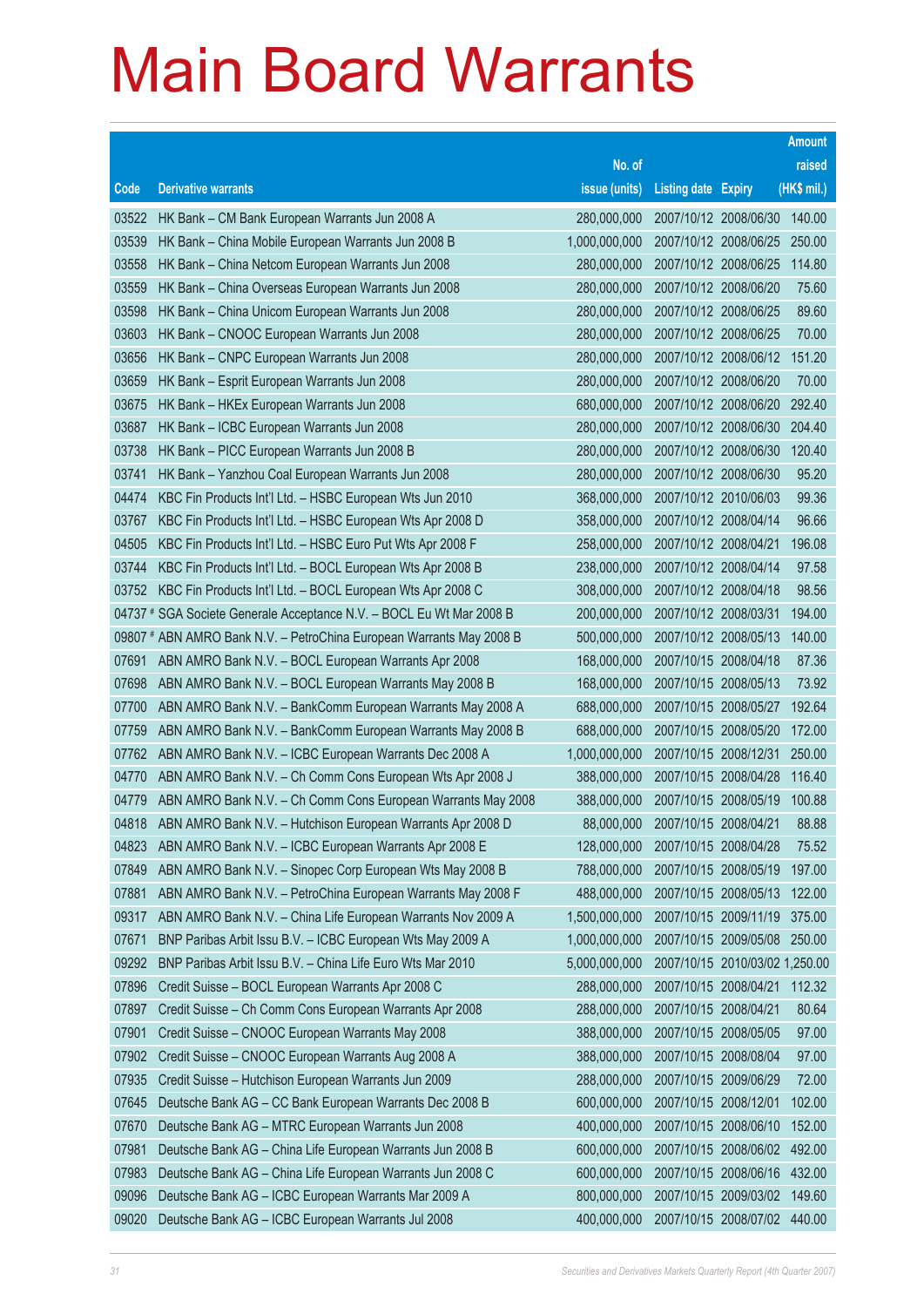|                |                                                                                                                 |                            |                                                |                              | <b>Amount</b>    |
|----------------|-----------------------------------------------------------------------------------------------------------------|----------------------------|------------------------------------------------|------------------------------|------------------|
|                |                                                                                                                 | No. of                     |                                                |                              | raised           |
| Code           | <b>Derivative warrants</b>                                                                                      | issue (units)              | <b>Listing date Expiry</b>                     |                              | (HK\$ mil.)      |
| 07938          | J P Morgan SP BV - HSBC European Warrants Feb 2010                                                              | 388,000,000                | 2007/10/15 2010/02/26                          |                              | 97.78            |
| 07601          | KBC Fin Products Int'l Ltd. - ICBC European Wts Apr 2008 C                                                      | 348,000,000                |                                                | 2007/10/15 2008/04/15        | 167.04           |
| 07606          | KBC Fin Products Int'l Ltd. - ICBC European Wts Apr 2008 D                                                      | 408,000,000                |                                                | 2007/10/15 2008/04/15        | 146.88           |
| 07600          | KBC Fin Products Int'l Ltd. - HSBC European Wts Apr 2008 G                                                      | 238,000,000                | 2007/10/15 2008/04/16                          |                              | 97.58            |
| 07599          | KBC Fin Products Int'l Ltd. - China Life Euro Wts Apr 2008 G                                                    | 400,000,000                | 2007/10/15 2008/04/15                          |                              | 100.00           |
| 07607          | KBC Fin Products Int'l Ltd. - China Life Eur Put Wt Apr 08 H                                                    | 400,000,000                |                                                | 2007/10/15 2008/04/15        | 100.00           |
| 07672          | CC Rabobank B.A. - BOCL European Warrants Apr 2008 B                                                            | 200,000,000                | 2007/10/15 2008/04/30                          |                              | 170.00           |
| 07674          | CC Rabobank B.A. - BOCL European Warrants Aug 2008 A                                                            | 200,000,000                | 2007/10/15 2008/08/28                          |                              | 180.00           |
| 07675          | CC Rabobank B.A. - Ch Comm Cons European Warrants May 2008                                                      | 150,000,000                | 2007/10/15 2008/05/30                          |                              | 67.50            |
| 07679          | CC Rabobank B.A. - Ch Mobile European Warrants Oct 2008 A                                                       | 150,000,000                | 2007/10/15 2008/10/10                          |                              | 45.00            |
| 07680          | CC Rabobank B.A. - Sinopec Corp European Warrants Oct 2008                                                      | 200,000,000                | 2007/10/15 2008/10/30                          |                              | 50.00            |
| 07681          | CC Rabobank B.A. - Sinopec Corp European Warrants Dec 2008 B                                                    | 200,000,000                | 2007/10/15 2008/12/01                          |                              | 50.00            |
| 07683          | CC Rabobank B.A. - China Tel European Warrants Jun 2009                                                         | 300,000,000                | 2007/10/15 2009/06/30                          |                              | 75.00            |
| 07685          | CC Rabobank B.A. - HSBC European Warrants Apr 2008 C                                                            | 120,000,000                | 2007/10/15 2008/04/30                          |                              | 108.00           |
| 07689          | CC Rabobank B.A. - HSBC European Warrants Jun 2008 D                                                            | 120,000,000                | 2007/10/15 2008/06/30                          |                              | 108.00           |
| 07690          | CC Rabobank B.A. - PetroChina European Warrants May 2008 B                                                      | 500,000,000                | 2007/10/15 2008/05/05                          |                              | 125.00           |
| 09113          | CC Rabobank B.A. - PetroChina European Warrants Sep 2008                                                        | 500,000,000                |                                                | 2007/10/15 2008/09/30        | 165.00           |
| 09159          | CC Rabobank B.A. - China Life European Warrants Jul 2008 C                                                      | 200,000,000                |                                                | 2007/10/15 2008/07/07 250.00 |                  |
| 09245          | CC Rabobank B.A. - China Life European Warrants Jul 2008 D                                                      | 200,000,000                |                                                | 2007/10/15 2008/07/07        | 200.00           |
| 09247<br>07887 | CC Rabobank B.A. - ICBC European Warrants Dec 2009<br>Standard Bank PLC - China Life European Warrants Apr 2008 | 500,000,000<br>200,000,000 | 2007/10/15 2009/12/31<br>2007/10/15 2008/04/21 |                              | 125.00<br>182.00 |
| 07890          | Standard Bank PLC - China Life European Warrants Jun 2008                                                       | 200,000,000                |                                                | 2007/10/15 2008/06/23        | 226.00           |
| 07892          | Standard Bank PLC - China Life European Warrants Jul 2008                                                       | 200,000,000                | 2007/10/15 2008/07/21                          |                              | 198.00           |
| 06030          | SGA Societe Generale Acceptance N.V. - BOCL Eur Wts May 2008                                                    | 200,000,000                | 2007/10/15 2008/05/05                          |                              | 108.00           |
| 06042          | SGA Societe Generale Acceptance N.V. - CCCCL Eur Wt Jun 08 B                                                    | 400,000,000                |                                                | 2007/10/15 2008/06/02        | 148.00           |
| 06064          | SGA Societe Generale Acceptance N.V. - CP&CC Eur Wt Jun 08 B                                                    | 500,000,000                |                                                | 2007/10/15 2008/06/02 103.00 |                  |
| 06182          | SGA Societe Generale Acceptance N.V. - CTel Eur Wts May 2008                                                    | 100,000,000                |                                                | 2007/10/15 2008/05/26        | 100.00           |
| 07358          | SGA Societe Generale Acceptance N.V. - CNOOC Eur Wt May 08 A                                                    | 500,000,000                | 2007/10/15 2008/05/26                          |                              | 137.50           |
| 07364          | SGA Societe Generale Acceptance N.V. - CNOOC Eur Wt Jun 2008                                                    | 500,000,000                |                                                | 2007/10/15 2008/06/16        | 125.00           |
| 07511          | SGA Societe Generale Acceptance N.V. - Petch Eur Wt Apr 08 B                                                    | 500,000,000                | 2007/10/15 2008/04/28                          |                              | 145.00           |
| 07526          | SGA Societe Generale Acceptance N.V. - Petch Eur Wt May 2008                                                    | 500,000,000                |                                                | 2007/10/15 2008/05/13        | 127.50           |
| 07541          | SGA Societe Generale Acceptance N.V. - CMob Eu Wt Apr 2008 B                                                    | 500,000,000                | 2007/10/15 2008/04/07                          |                              | 90.00            |
| 07542          | SGA Societe Generale Acceptance N.V. - HSBC Eu Wt Apr 2008 B                                                    | 500,000,000                |                                                | 2007/10/15 2008/04/28        | 555.00           |
| 07565          | SGA Societe Generale Acceptance N.V. - HSBC Eu Wt May 2008 A                                                    | 300,000,000                |                                                | 2007/10/15 2008/05/05        | 375.00           |
| 07567          | SGA Societe Generale Acceptance N.V. - HSBC Eu Wt May 2008 B                                                    | 500,000,000                |                                                | 2007/10/15 2008/05/05        | 495.00           |
| 07573          | SGA Societe Generale Acceptance N.V. - HSBC Eu Wt May 2008 C                                                    | 500,000,000                |                                                | 2007/10/15 2008/05/05        | 340.00           |
| 07575          | SGA Societe Generale Acceptance N.V. - HSBC Eu Wt Jun 2008 A                                                    | 500,000,000                |                                                | 2007/10/15 2008/06/02        | 435.00           |
| 07598          | SGA Societe Generale Acceptance N.V. - HSCEI Eur Wt Apr 08 D                                                    | 200,000,000                | 2007/10/15 2008/04/29                          |                              | 50.00            |
| 04851          | UBS AG - Ch Comm Cons European Warrants Nov 2008                                                                | 300,000,000                |                                                | 2007/10/15 2008/11/24        | 102.00           |
| 04897          | UBS AG - Sinopec Corp European Warrants Dec 2008 D                                                              | 300,000,000                | 2007/10/15 2008/12/15                          |                              | 75.00            |
| 04913          | UBS AG - HKEx European Warrants Nov 2008 C                                                                      | 300,000,000                |                                                | 2007/10/15 2008/11/24        | 102.00           |
| 06010          | UBS AG - MTRC European Warrants Oct 2008                                                                        | 300,000,000                | 2007/10/15 2008/10/22                          |                              | 75.00            |
| 06017          | UBS AG - PetroChina European Warrants Dec 2008 E                                                                | 300,000,000                | 2007/10/15 2008/12/15                          |                              | 75.00            |
| 07636          | UBS AG - ICBC European Warrants Dec 2010 B                                                                      | 300,000,000                | 2007/10/15 2010/12/13                          |                              | 81.00            |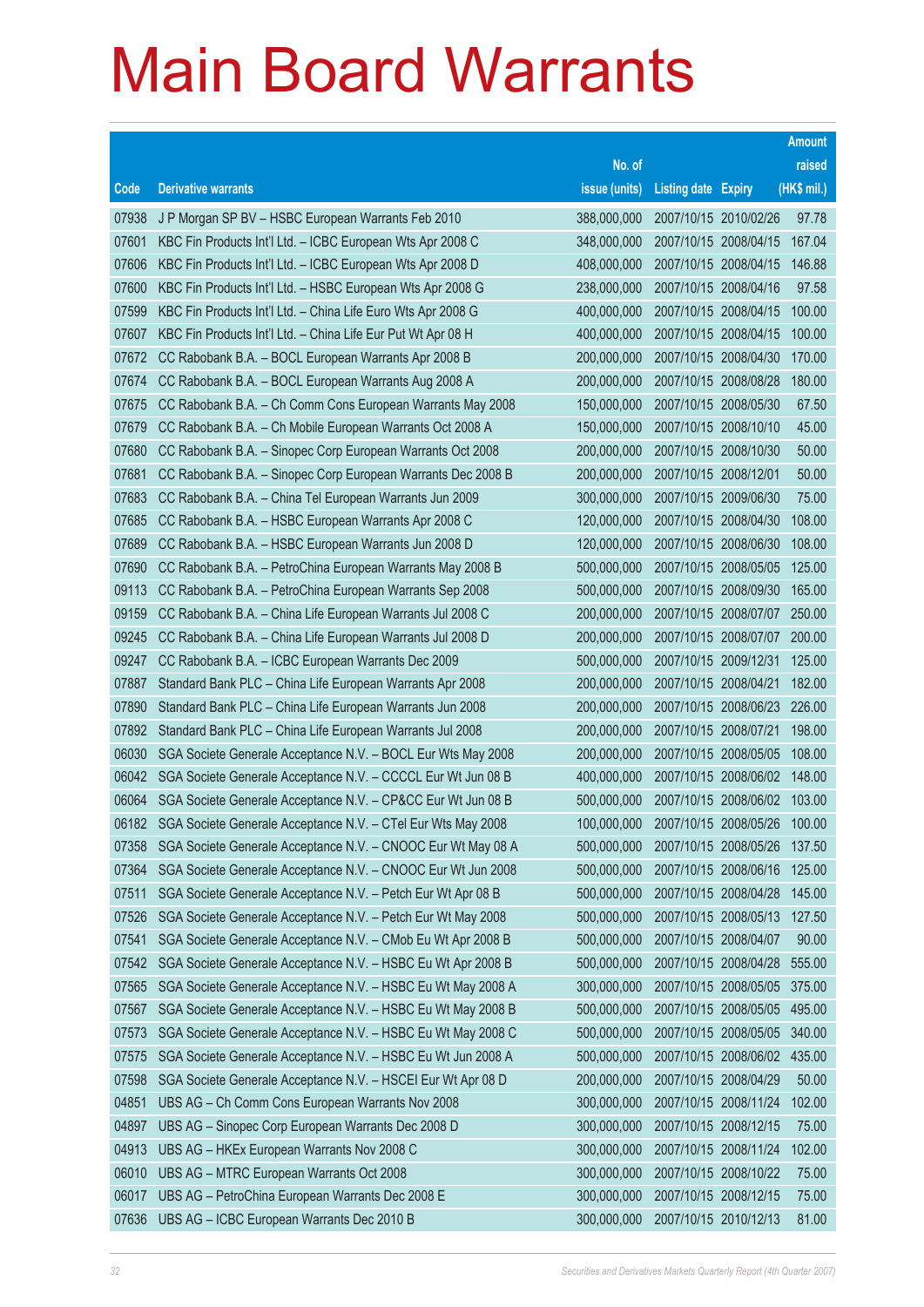|                |                                                                                                                        |                            |                            |                                                | <b>Amount</b>   |
|----------------|------------------------------------------------------------------------------------------------------------------------|----------------------------|----------------------------|------------------------------------------------|-----------------|
|                |                                                                                                                        | No. of                     |                            |                                                | raised          |
| Code           | <b>Derivative warrants</b>                                                                                             | issue (units)              | <b>Listing date Expiry</b> |                                                | (HK\$ mil.)     |
| 07637          | UBS AG - ICBC European Warrants Dec 2010 C                                                                             | 300,000,000                | 2007/10/15 2010/12/13      |                                                | 75.00           |
|                | 04723 # BNP Paribas Arbit Issu B.V. - ICBC European Wts Mar 2009                                                       | 1,500,000,000              |                            | 2007/10/15 2009/03/02 274.50                   |                 |
| 01424          | ABN AMRO Bank N.V. - BankComm European Warrants Jun 2008 C                                                             | 688,000,000                |                            | 2007/10/16 2008/06/10                          | 178.88          |
| 01425          | ABN AMRO Bank N.V. - CITIC Bank European Warrants May 2008                                                             | 128,000,000                | 2007/10/16 2008/05/07      |                                                | 115.20          |
| 09403          | BNP Paribas Arbit Issu B.V. - PetroChina Euro Wts May 2008                                                             | 1,000,000,000              | 2007/10/16 2008/05/21      |                                                | 290.00          |
| 01403          | Deutsche Bank AG - BankComm European Warrants May 2008 A                                                               | 400,000,000                |                            | 2007/10/16 2008/05/27                          | 104.00          |
| 01404          | Deutsche Bank AG - BankComm European Warrants May 2008 B                                                               | 400,000,000                |                            | 2007/10/16 2008/05/20                          | 100.00          |
| 01405          | Deutsche Bank AG - China Life European Warrants Dec 2009 A                                                             | 600,000,000                |                            | 2007/10/16 2009/12/07                          | 150.00          |
| 01406          | Deutsche Bank AG - ICBC European Warrants Dec 2008                                                                     | 600,000,000                |                            | 2007/10/16 2008/12/15                          | 150.00          |
| 01423          | Deutsche Bank AG - BankComm European Warrants Jul 2008 A                                                               | 600,000,000                |                            | 2007/10/16 2008/07/02 150.00                   |                 |
| 09821          | Deutsche Bank AG - China Mobile European Warrants Jun 2008 B                                                           | 600,000,000                |                            | 2007/10/16 2008/06/02                          | 90.00           |
| 09835          | Deutsche Bank AG - China Mobile European Put Wts Apr 2008 D                                                            | 600,000,000                |                            | 2007/10/16 2008/04/14                          | 114.00          |
| 09848          | Deutsche Bank AG - Sinopec Corp European Warrants May 2008                                                             | 600,000,000                | 2007/10/16 2008/05/26      |                                                | 150.00          |
| 09885          | Deutsche Bank AG - PetroChina European Warrants May 2008                                                               | 600,000,000                |                            | 2007/10/16 2008/05/20                          | 120.00          |
| 09887          | Fortis Bank S.A./N.V. - Cathay Pac European Wts Aug 2008                                                               | 198,000,000                | 2007/10/16 2008/08/28      |                                                | 71.48           |
| 09891          | Fortis Bank S.A./N.V. - CC Bank European Warrants Oct 2009                                                             | 610,000,000                |                            | 2007/10/16 2009/10/05                          | 182.39          |
| 09914          | Fortis Bank S.A./N.V. - China Shenhua Euro Wts Oct 2008 A                                                              | 90,000,000                 | 2007/10/16 2008/10/30      |                                                | 77.13           |
| 09920          | Fortis Bank S.A./N.V. - China Shenhua Euro Put Wts Apr 2008                                                            | 138,000,000                | 2007/10/16 2008/04/18      |                                                | 74.93           |
| 01401          | Fortis Bank S.A./N.V. - SHK Ppt European Warrants Oct 2009                                                             | 330,000,000                |                            | 2007/10/16 2009/10/05                          | 139.92          |
| 01402          | Fortis Bank S.A./N.V. - Zijin Mining European Wts Dec 2008                                                             | 275,000,000                |                            | 2007/10/16 2008/12/30                          | 102.03          |
| 09888          | Fortis Bank S.A./N.V. - China Life European Wts Oct 2009                                                               | 83,000,000                 |                            | 2007/10/16 2009/10/05                          | 172.97          |
| 09949          | Fortis Bank S.A./N.V. - Foxconn European Warrants Sep 2008                                                             | 165,000,000                | 2007/10/16 2008/09/30      |                                                | 51.81<br>172.21 |
| 09961<br>09969 | Fortis Bank S.A./N.V. - HKEx European Warrants Oct 2009<br>Fortis Bank S.A./N.V. - PICC P&C European Warrants Oct 2009 | 155,000,000<br>248,000,000 |                            | 2007/10/16 2009/10/05<br>2007/10/16 2009/10/05 | 199.14          |
| 09972          | Fortis Bank S.A./N.V. - Ping An European Warrants Oct 2009                                                             | 350,000,000                |                            | 2007/10/16 2009/10/05                          | 145.25          |
| 01407          | J P Morgan SP BV - BOC HK European Warrants Jun 2008                                                                   | 188,000,000                | 2007/10/16 2008/06/27      |                                                | 50.01           |
| 01412          | J P Morgan SP BV - Tencent European Warrants Oct 2009                                                                  | 228,000,000                | 2007/10/16 2009/10/09      |                                                | 59.74           |
| 01408          | J P Morgan SP BV - China Everbright European Wts Dec 2010                                                              | 388,000,000                | 2007/10/16 2010/12/28      |                                                | 97.39           |
| 01410          | J P Morgan SP BV - Hutchison European Warrants Dec 2010                                                                | 500,000,000                |                            | 2007/10/16 2010/12/30                          | 128.50          |
| 09966          | J P Morgan SP BV - Ch Comm Cons European Warrants Jul 2008                                                             | 188,000,000                |                            | 2007/10/16 2008/07/30                          | 71.06           |
| 01413          | J P Morgan SP BV - CC Bank European Warrants Mar 2009                                                                  | 388,000,000                | 2007/10/16 2009/03/30      |                                                | 62.86           |
| 01416          | J P Morgan SP BV - ICBC European Warrants Dec 2009 A                                                                   | 500,000,000                | 2007/10/16 2009/12/31      |                                                | 125.00          |
| 01415          | J P Morgan SP BV - CR Power European Warrants Dec 2008 B                                                               | 120,000,000                | 2007/10/16 2008/12/01      |                                                | 144.00          |
| 01411          | J P Morgan SP BV - Jiangsu Express European Wts Dec 2009                                                               | 68,000,000                 |                            | 2007/10/16 2009/12/28                          | 37.13           |
| 01409          | J P Morgan SP BV - China Life European Warrants Dec 2010                                                               | 500,000,000                |                            | 2007/10/16 2010/12/29                          | 127.00          |
| 01414          | J P Morgan SP BV - China Life European Put Warrants Jun 2008                                                           | 100,000,000                |                            | 2007/10/16 2008/06/16                          | 75.00           |
| 01422          | KBC Fin Products Int'l Ltd. - CNOOC European Wts Apr 2008                                                              | 400,000,000                |                            | 2007/10/16 2008/04/16                          | 100.00          |
| 01420          | KBC Fin Products Int'l Ltd. - Ch Comm Cons Eur Wt Apr 2008 E                                                           | 400,000,000                |                            | 2007/10/16 2008/04/16                          | 100.00          |
| 01418          | KBC Fin Products Int'l Ltd. - BankComm Euro Wts Apr 2008 A                                                             | 338,000,000                | 2007/10/16 2008/04/16      |                                                | 98.02           |
| 01419          | KBC Fin Products Int'l Ltd. - BankComm Euro Wts Apr 2008 B                                                             | 400,000,000                |                            | 2007/10/16 2008/04/16                          | 100.00          |
| 01417          | Macquarie Bank Ltd. - HSI European Warrants Apr 2008 H                                                                 | 688,000,000                | 2007/10/16 2008/04/29      |                                                | 172.69          |
| 01421          | Macquarie Bank Ltd. - HSI European Put Warrants Apr 2008 I                                                             | 688,000,000                |                            | 2007/10/16 2008/04/29                          | 172.69          |
| 09416          | SGA Societe Generale Acceptance N.V. - HSCEI Eu Put Wt Apr 08 F                                                        | 200,000,000                | 2007/10/16 2008/04/29      |                                                | 50.00           |
| 09435          | SGA Societe Generale Acceptance N.V. - ICBC Eur Wts Mar 2008                                                           | 200,000,000                |                            | 2007/10/16 2008/03/25                          | 244.00          |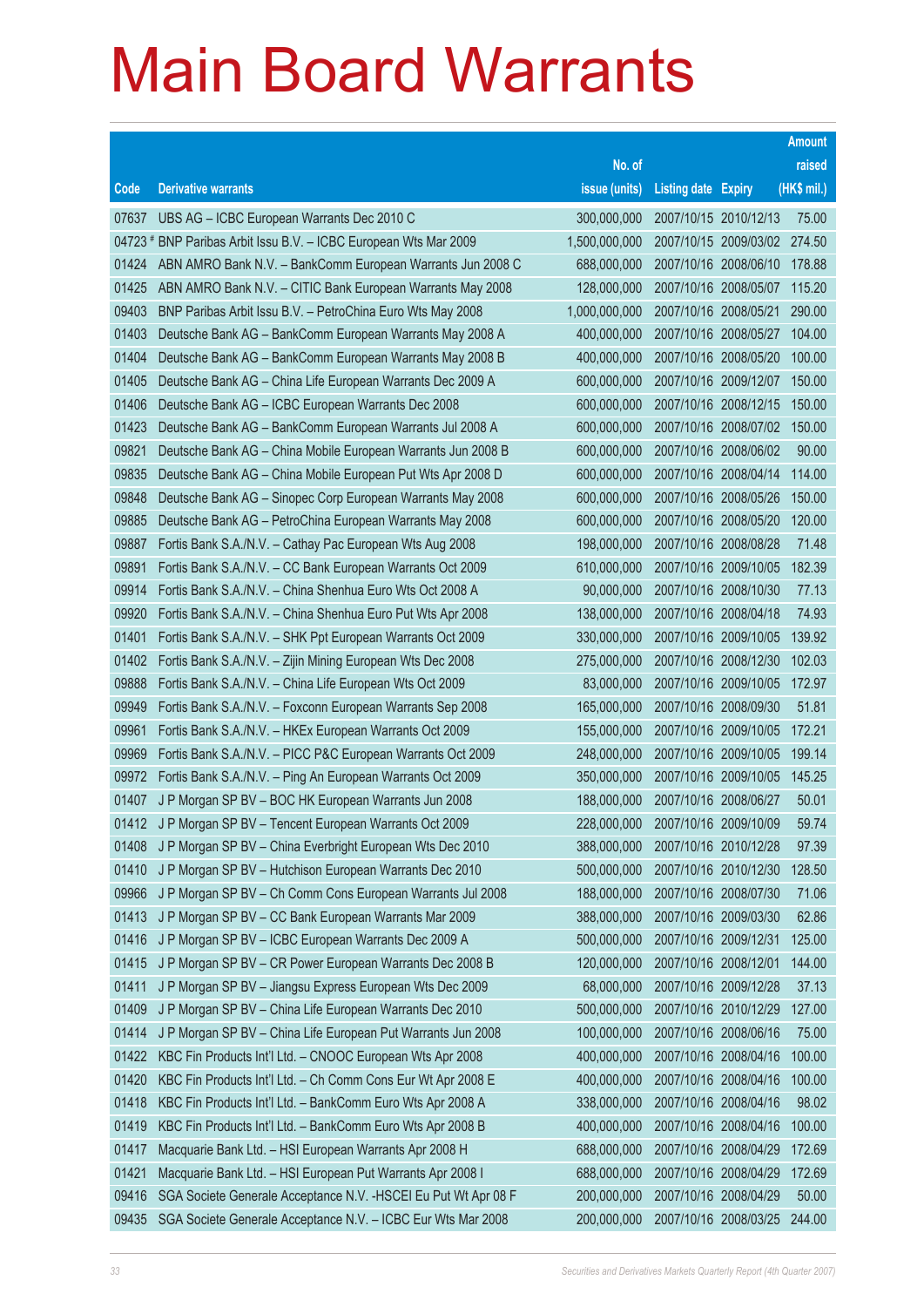|       |                                                                      |               |                              |                              | <b>Amount</b> |
|-------|----------------------------------------------------------------------|---------------|------------------------------|------------------------------|---------------|
|       |                                                                      | No. of        |                              |                              | raised        |
| Code  | <b>Derivative warrants</b>                                           | issue (units) | <b>Listing date Expiry</b>   |                              | (HK\$ mil.)   |
| 09477 | SGA Societe Generale Acceptance N.V. - ICBC Eu Wt May 2008 B         | 200,000,000   | 2007/10/16 2008/05/26 200.00 |                              |               |
| 09809 | SGA Societe Generale Acceptance N.V. - ICBC Eu Wt Jul 2008 A         | 200,000,000   |                              | 2007/10/16 2008/07/02 234.00 |               |
|       | 06985 # ABN AMRO Bank N.V. – BOCL European Warrants Jan 2008 B       | 200,000,000   | 2007/10/16 2008/01/21        |                              | 120.00        |
|       | 05930 # ABN AMRO Bank N.V. - CITIC Bank European Warrants Jan 2008   | 200,000,000   | 2007/10/16 2008/01/21        |                              | 142.00        |
|       | 06994 # Deutsche Bank AG - BOCL European Warrants Feb 2008 A         | 400,000,000   | 2007/10/16 2008/02/25 232.00 |                              |               |
|       | 09830 # Deutsche Bank AG - HSI European Put Warrants Apr 2008 D      | 600,000,000   | 2007/10/16 2008/04/29        |                              | 107.40        |
|       | 06147 # Goldman Sachs SP (Asia) - CC Bank European Warrants Mar 2009 | 500,000,000   | 2007/10/16 2009/03/30        |                              | 84.50         |
|       | 05507 # Goldman Sachs SP (Asia) - Hutchison European Wts Jan 2008    | 120,000,000   | 2007/10/16 2008/01/21        |                              | 27.36         |
|       | 01262 # UBS AG - China Tel European Warrants Feb 2008 B              | 200,000,000   | 2007/10/16 2008/02/11        |                              | 250.00        |
|       | 05681 # UBS AG - Hunan Nonferrous European Warrants Dec 2008 A       | 700,000,000   |                              | 2007/10/16 2008/12/08        | 273.00        |
| 01445 | ABN AMRO Bank N.V. - BOC HK European Warrants Jun 2008 B             | 388,000,000   | 2007/10/17 2008/06/13        |                              | 97.00         |
| 01446 | ABN AMRO Bank N.V. - BOCL European Warrants May 2008 C               | 168,000,000   | 2007/10/17 2008/05/20        |                              | 84.00         |
| 01447 | ABN AMRO Bank N.V. - Sinopec Corp European Wts Jul 2008 B            | 788,000,000   | 2007/10/17 2008/07/07        |                              | 197.00        |
| 01448 | ABN AMRO Bank N.V. - CC Bank European Warrants Oct 2008 B            | 1,000,000,000 |                              | 2007/10/17 2008/10/13        | 250.00        |
| 01449 | ABN AMRO Bank N.V. - ICBC European Warrants Dec 2008 B               | 1,200,000,000 | 2007/10/17 2008/12/31        |                              | 300.00        |
| 01473 | ABN AMRO Bank N.V. - ICBC European Warrants Jan 2009                 | 1,188,000,000 |                              | 2007/10/17 2009/01/08        | 297.00        |
| 01468 | BNP Paribas Arbit Issu B.V. - China Life Euro Wts May 2008 C         | 500,000,000   |                              | 2007/10/17 2008/05/02 345.00 |               |
| 01469 | BNP Paribas Arbit Issu B.V. - BankComm Euro Wts Oct 2008 A           | 800,000,000   |                              | 2007/10/17 2008/10/27 200.00 |               |
| 01470 | BNP Paribas Arbit Issu B.V. - Sinopec Corp Eur Wt Nov 2008 A         | 800,000,000   |                              | 2007/10/17 2008/11/03        | 200.00        |
| 01471 | BNP Paribas Arbit Issu B.V. - HSBC European Wts Jul 2009 A           | 500,000,000   |                              | 2007/10/17 2009/07/02        | 125.00        |
| 01472 | BNP Paribas Arbit Issu B.V. - China Life Eur Put Wt Nov 2009         | 500,000,000   |                              | 2007/10/17 2009/11/02        | 125.00        |
| 01474 | Calyon Fin P (G) Ltd. - Ch Comm Cons European Wts Jul 2008 A         | 300,000,000   | 2007/10/17 2008/07/04        |                              | 162.00        |
| 01475 | Calyon Fin P (G) Ltd. - Ch Comm Cons European Wts Jul 2008 B         | 300,000,000   | 2007/10/17 2008/07/04        |                              | 128.10        |
| 01476 | Calyon Fin P (G) Ltd. - ICBC European Warrants Nov 2008              | 300,000,000   | 2007/10/17 2008/11/03        |                              | 75.60         |
| 01477 | Calyon Fin P (G) Ltd. - ICBC European Warrants Dec 2008              | 300,000,000   | 2007/10/17 2008/12/08        |                              | 75.30         |
| 01452 | Citigroup Global Mkt H Inc. - BOCL European Wts May 2008             | 200,000,000   | 2007/10/17 2008/05/26        |                              | 66.00         |
| 01453 | Citigroup Global Mkt H Inc. - China Shenhua Eur Wts May 2008         | 150,000,000   | 2007/10/17 2008/05/05        |                              | 61.50         |
| 01455 | Citigroup Global Mkt H Inc. - HNC European Warrants Dec 2008         | 250,000,000   | 2007/10/17 2008/12/15        |                              | 65.00         |
| 01456 | Citigroup Global Mkt H Inc. - Li & Fung Euro Wts Jun 2008            | 200,000,000   | 2007/10/17 2008/06/02        |                              | 60.00         |
| 01457 | Citigroup Global Mkt H Inc. - Ping An European Wts Oct 2008          | 500,000,000   | 2007/10/17 2008/10/27        |                              | 125.00        |
| 01433 | Deutsche Bank AG - China Tel European Warrants Mar 2009              | 600,000,000   |                              | 2007/10/17 2009/03/02        | 150.00        |
| 01434 | Deutsche Bank AG - PetroChina European Warrants Jun 2008 A           | 600,000,000   |                              | 2007/10/17 2008/06/02        | 150.00        |
| 01451 | Fortis Bank S.A./N.V. - MTRC European Warrants Sep 2008              | 165,000,000   | 2007/10/17 2008/09/30        |                              | 63.86         |
| 01458 | Goldman Sachs SP (Asia) - CM Bank European Warrants Sep 2008         | 75,000,000    | 2007/10/17 2008/09/08        |                              | 48.75         |
| 01459 | Goldman Sachs SP (Asia) - PetroChina European Wts Oct 2008           | 200,000,000   | 2007/10/17 2008/10/06        |                              | 50.00         |
| 01465 | J P Morgan SP BV - Sh Electric European Warrants Dec 2008            | 200,000,000   | 2007/10/17 2008/12/30        |                              | 52.00         |
| 01460 | J P Morgan SP BV - Angang Steel European Warrants Aug 2008           | 100,000,000   | 2007/10/17 2008/08/29        |                              | 109.20        |
| 01466 | J P Morgan SP BV - Yanzhou Coal European Warrants Jun 2008 C         | 188,000,000   | 2007/10/17 2008/06/30        |                              | 65.61         |
| 01461 | J P Morgan SP BV - China COSCO European Warrants Nov 2008            | 138,000,000   | 2007/10/17 2008/11/11        |                              | 155.66        |
| 01464 | J P Morgan SP BV - MTRC European Warrants Jun 2008                   | 200,000,000   | 2007/10/17 2008/06/30        |                              | 71.00         |
| 01462 | J P Morgan SP BV - Sinopec Corp European Warrants Oct 2008           | 388,000,000   | 2007/10/17 2008/10/30        |                              | 98.55         |
| 01463 | J P Morgan SP BV - ICBC European Warrants Dec 2009 B                 | 388,000,000   | 2007/10/17 2009/12/31        |                              | 97.39         |
| 01439 | KBC Fin Products Int'l Ltd. - ICBC European Wts Apr 2008 E           | 238,000,000   | 2007/10/17 2008/04/17        |                              | 97.58         |
| 01435 | KBC Fin Products Int'l Ltd. - BOCL European Wts Apr 2008 D           | 368,000,000   | 2007/10/17 2008/04/17        |                              | 99.36         |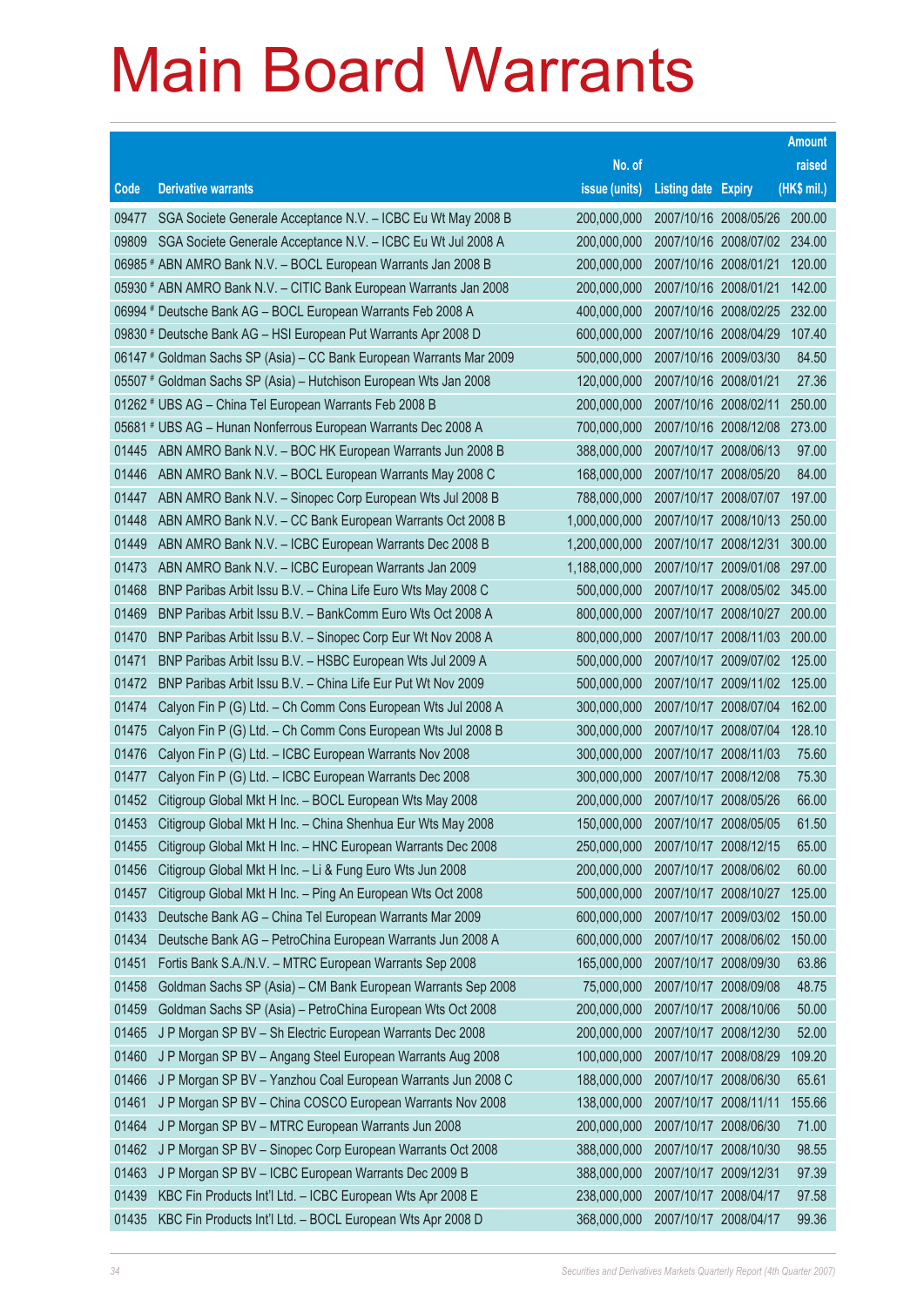|       |                                                                      |               |                            |                              | <b>Amount</b> |
|-------|----------------------------------------------------------------------|---------------|----------------------------|------------------------------|---------------|
|       |                                                                      | No. of        |                            |                              | raised        |
| Code  | <b>Derivative warrants</b>                                           | issue (units) | <b>Listing date Expiry</b> |                              | (HK\$ mil.)   |
| 01436 | KBC Fin Products Int'l Ltd. - BankComm Euro Wts Jun 2008 B           | 400,000,000   | 2007/10/17 2008/06/02      |                              | 100.00        |
| 01438 | KBC Fin Products Int'l Ltd. - HSBC European Wts Sep 2010             | 318,000,000   | 2007/10/17 2010/09/01      |                              | 98.58         |
| 01437 | KBC Fin Products Int'l Ltd. – CC Bank Euro Wts Sep 2008 A            | 400,000,000   | 2007/10/17 2008/09/03      |                              | 100.00        |
| 01467 | KBC Fin Products Int'l Ltd. - ICBC European Wts Sep 2009 B           | 400,000,000   | 2007/10/17 2009/09/09      |                              | 100.00        |
| 01440 | Macquarie Bank Ltd. - BankComm European Warrants Feb 2009            | 400,000,000   | 2007/10/17 2009/02/26      |                              | 104.40        |
| 01441 | Macquarie Bank Ltd. - ICBC European Warrants Jun 2008 B              | 400,000,000   | 2007/10/17 2008/06/27      |                              | 343.20        |
| 01442 | Macquarie Bank Ltd. - ICBC European Warrants Jun 2008 C              | 400,000,000   |                            | 2007/10/17 2008/06/27        | 270.40        |
| 01443 | Macquarie Bank Ltd. - ICBC European Warrants Jun 2008 D              | 400,000,000   |                            | 2007/10/17 2008/06/27 211.60 |               |
| 01444 | Macquarie Bank Ltd. - China Coal European Warrants Jul 2008          | 400,000,000   | 2007/10/17 2008/07/30      |                              | 105.20        |
| 01431 | SGA Societe Generale Acceptance N.V. - BOCom Eur Wt Jun 2008         | 200,000,000   | 2007/10/17 2008/06/12      |                              | 50.00         |
| 01432 | SGA Societe Generale Acceptance N.V. - CCCCL Eur Wt Apr 2008         | 200,000,000   | 2007/10/17 2008/04/29      |                              | 84.00         |
| 01450 | SGA Societe Generale Acceptance N.V. - HSCEI Eur Wt Apr 08 G         | 200,000,000   | 2007/10/17 2008/04/29      |                              | 50.00         |
| 01454 | SGA Societe Generale Acceptance N.V. - HSCEI Eu Put Wt Apr08H        | 200,000,000   | 2007/10/17 2008/04/29      |                              | 50.00         |
| 01426 | UBS AG - China Life European Warrants Oct 2008 C                     | 300,000,000   | 2007/10/17 2008/10/13      |                              | 126.00        |
| 01427 | UBS AG - BOCL European Warrants Dec 2010 A                           | 300,000,000   | 2007/10/17 2010/12/13      |                              | 75.00         |
| 01428 | UBS AG - BankComm European Warrants Aug 2009 D                       | 300,000,000   | 2007/10/17 2009/08/28      |                              | 75.00         |
| 01429 | UBS AG - CM Bank European Warrants Dec 2008                          | 300,000,000   | 2007/10/17 2008/12/18      |                              | 150.00        |
| 01430 | UBS AG – China Life European Put Warrants Oct 2008 E                 | 300,000,000   | 2007/10/17 2008/10/13      |                              | 102.00        |
|       | 02113 # ABN AMRO Bank N.V. - China Mobile Euro Put Wts Dec 2007 B    | 512,000,000   | 2007/10/17 2007/12/31      |                              | 16.38         |
|       | 09808 # ABN AMRO Bank N.V. - PetroChina European Warrants May 2008 C | 500,000,000   | 2007/10/17 2008/05/20      |                              | 142.50        |
|       | 09834 # Calyon Fin P (G) Ltd. – CC Bank European Warrants Dec 2008 A | 500,000,000   | 2007/10/17 2008/12/03      |                              | 85.00         |
|       | 07488 # Deutsche Bank AG - CITIC Bank European Warrants Aug 2008     | 1,000,000,000 | 2007/10/17 2008/08/28      |                              | 147.00        |
|       | 02216 # Goldman Sachs SP (Asia) – China Mobile European Wts Oct 2008 | 220,000,000   | 2007/10/17 2008/10/27      |                              | 68.20         |
|       | 07927 # Goldman Sachs SP (Asia) - HSCEI European Warrants Apr 2008   | 200,000,000   | 2007/10/17 2008/04/29      |                              | 110.00        |
|       | 09538 # J P Morgan SP BV - Ch Ship Cont Euro Wts Sep 2008            | 212,000,000   | 2007/10/17 2008/09/11      |                              | 57.24         |
|       | 09516 # KBC Fin Products Int'l Ltd. - Sinopec Euro Wts Jul 2008 A    | 408,000,000   | 2007/10/17 2008/07/03      |                              | 99.96         |
|       | 03757 # KBC Fin Products Int'l Ltd. – PetroChina Euro Wts Jun 2008 C | 400,000,000   | 2007/10/17 2008/06/16      |                              | 99.60         |
|       | 09221 # Macquarie Bank Ltd. - Sinopec Corp European Wts Dec 2007 B   | 200.000.000   | 2007/10/17 2007/12/28      |                              | 412.00        |
| 01545 | ABN AMRO Bank N.V. - BankComm European Warrants Jun 2008 D           | 688,000,000   | 2007/10/18 2008/06/10      |                              | 178.88        |
| 01546 | ABN AMRO Bank N.V. - CNOOC European Warrants Jun 2008 A              | 588,000,000   | 2007/10/18 2008/06/10      |                              | 158.76        |
| 01547 | ABN AMRO Bank N.V. - CNOOC European Warrants May 2008 A              | 588,000,000   | 2007/10/18 2008/05/26      |                              | 170.52        |
| 01548 | ABN AMRO Bank N.V. - Sinopec Corp European Wts May 2008 C            | 728,000,000   | 2007/10/18 2008/05/19      |                              | 196.56        |
| 01549 | ABN AMRO Bank N.V. - PetroChina European Warrants Jun 2008 A         | 500,000,000   | 2007/10/18 2008/06/02      |                              | 125.00        |
| 01529 | ABN AMRO Bank N.V. - CITIC Bank European Warrants Jun 2009           | 1,100,000,000 | 2007/10/18 2009/06/08      |                              | 275.00        |
| 01479 | BOCI Asia Ltd. - China Mobile European Warrants Jun 2008             | 350,000,000   | 2007/10/18 2008/06/16      |                              | 87.50         |
| 01478 | BOCI Asia Ltd. - China Life European Warrants May 2008               | 100,000,000   | 2007/10/18 2008/05/09      |                              | 95.00         |
| 01550 | Calyon Fin P (G) Ltd. - BOCL European Warrants Aug 2008              | 150,000,000   | 2007/10/18 2008/08/04      |                              | 169.50        |
| 01551 | Calyon Fin P (G) Ltd. - BOC HK European Warrants Sep 2008            | 300,000,000   | 2007/10/18 2008/09/03      |                              | 80.10         |
| 01552 | Calyon Fin P (G) Ltd. - BankComm Euro Warrants Oct 2008 A            | 300,000,000   | 2007/10/18 2008/10/03      |                              | 80.40         |
| 01553 | Calyon Fin P (G) Ltd. - China Tel European Warrants Mar 2009         | 300,000,000   | 2007/10/18 2009/03/04      |                              | 75.90         |
| 01554 | Calyon Fin P (G) Ltd. - Sinopec Corp European Wts Oct 2008 A         | 300,000,000   | 2007/10/18 2008/10/03      |                              | 86.70         |
| 01555 | Calyon Fin P (G) Ltd. - Sinopec Corp European Wts Apr 2008 C         | 300,000,000   | 2007/10/18 2008/04/18      |                              | 75.00         |
| 01556 | Calyon Fin P (G) Ltd. - China Coal European Wts Oct 2008 A           | 250,000,000   | 2007/10/18 2008/10/03      |                              | 142.25        |
| 01557 | Calyon Fin P (G) Ltd. - China Coal European Wts Oct 2008 B           | 250,000,000   | 2007/10/18 2008/10/03      |                              | 165.50        |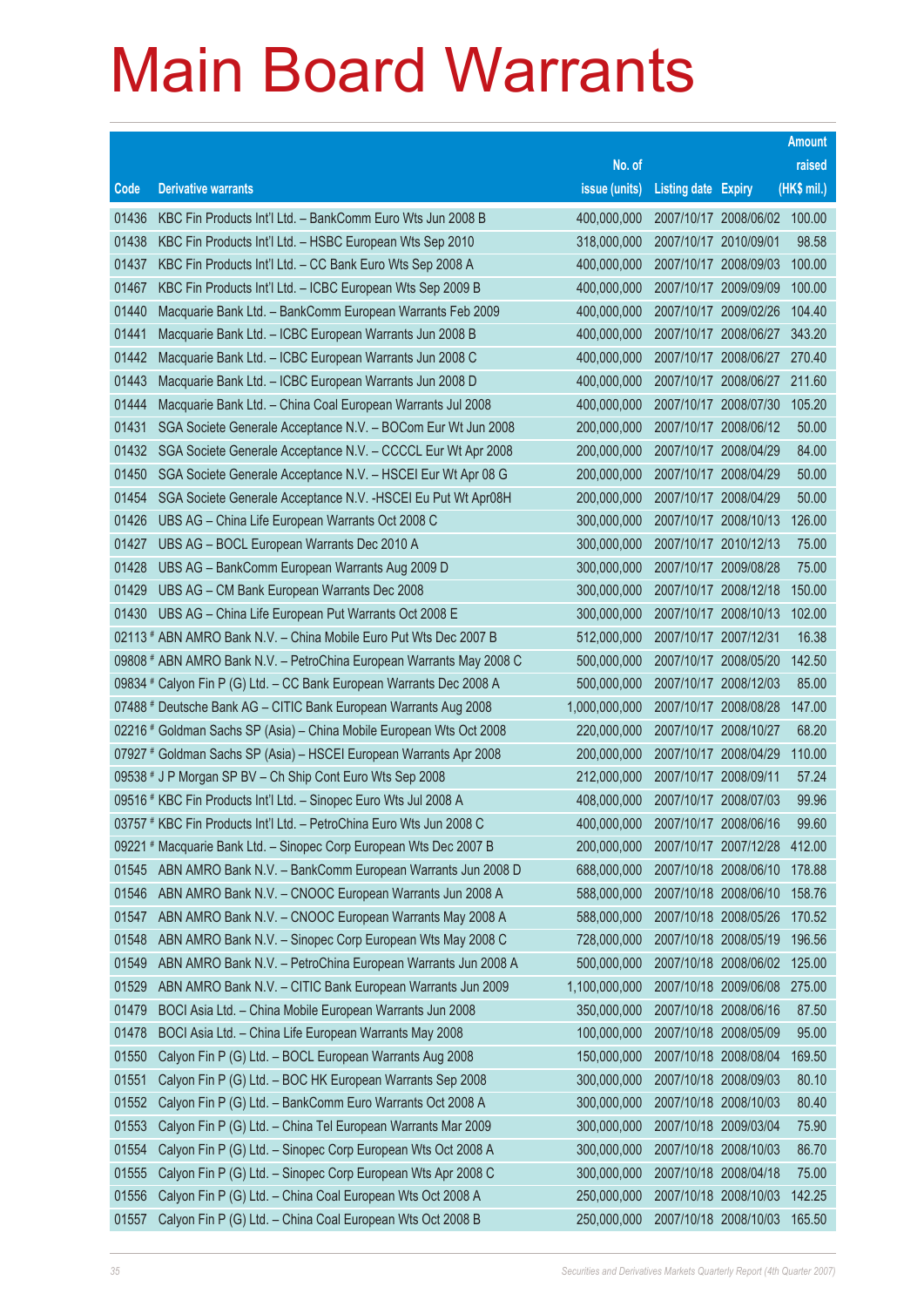|       |                                                                      |               |                            |                              | <b>Amount</b> |
|-------|----------------------------------------------------------------------|---------------|----------------------------|------------------------------|---------------|
|       |                                                                      | No. of        |                            |                              | raised        |
| Code  | <b>Derivative warrants</b>                                           | issue (units) | <b>Listing date Expiry</b> |                              | (HK\$ mil.)   |
| 01523 | Deutsche Bank AG - CHALCO European Warrants Jun 2008 A               | 400,000,000   |                            | 2007/10/18 2008/06/27 284.00 |               |
| 01524 | Deutsche Bank AG - CHALCO European Warrants Jun 2008 B               | 400,000,000   |                            | 2007/10/18 2008/06/27 224.00 |               |
| 01525 | Deutsche Bank AG - CITIC Bank European Warrants Dec 2008             | 600,000,000   | 2007/10/18 2008/12/29      |                              | 90.00         |
| 01527 | Deutsche Bank AG - ICBC European Warrants Nov 2008                   | 400,000,000   |                            | 2007/10/18 2008/11/24        | 100.00        |
| 01528 | Deutsche Bank AG - Jiangxi Copper European Wts Jun 2008 A            | 400,000,000   |                            | 2007/10/18 2008/06/27 312.00 |               |
| 01526 | Deutsche Bank AG - China Life European Put Warrants May 2008         | 400,000,000   |                            | 2007/10/18 2008/05/26        | 200.00        |
| 01530 | Deutsche Bank AG - BankComm European Put Warrants Aug 2008           | 400,000,000   |                            | 2007/10/18 2008/08/25        | 100.00        |
| 01532 | J P Morgan SP BV - Ch Ship Cont European Warrants Oct 2008           | 388,000,000   | 2007/10/18 2008/10/30      |                              | 99.33         |
| 01531 | J P Morgan SP BV - China Coal European Warrants Jul 2008             | 200,000,000   | 2007/10/18 2008/07/30      |                              | 113.60        |
| 01537 | KBC Fin Products Int'l Ltd. - Sinopec Euro Wts Jun 2008 A            | 400,000,000   |                            | 2007/10/18 2008/06/13        | 100.00        |
| 01538 | KBC Fin Products Int'l Ltd. - Sinopec Euro Wts Aug 2008 B            | 400,000,000   |                            | 2007/10/18 2008/08/08        | 100.00        |
| 01539 | KBC Fin Products Int'l Ltd. - PetroChina Euro Wts May 2008 A         | 400,000,000   |                            | 2007/10/18 2008/05/02 100.00 |               |
| 01536 | KBC Fin Products Int'l Ltd. - CNOOC European Wts Jul 2008            | 400,000,000   |                            | 2007/10/18 2008/07/02        | 100.00        |
| 01540 | KBC Fin Products Int'l Ltd. - HSCEI Euro Put Wts Apr 2008 J          | 400,000,000   |                            | 2007/10/18 2008/04/29        | 100.00        |
| 01533 | Macquarie Bank Ltd. - China Shenhua European Wts Jun 2008 A          | 288,000,000   |                            | 2007/10/18 2008/06/27        | 229.25        |
| 01534 | Macquarie Bank Ltd. - China Shenhua European Wts Jun 2008 B          | 288,000,000   |                            | 2007/10/18 2008/06/27        | 189.79        |
| 01535 | Macquarie Bank Ltd. - CHALCO European Warrants Jun 2008 C            | 388,000,000   |                            | 2007/10/18 2008/06/27 202.92 |               |
| 01520 | SGA Societe Generale Acceptance N.V. - HSI Eur Wt Apr 2008 L         | 500,000,000   |                            | 2007/10/18 2008/04/29        | 125.00        |
| 01521 | SGA Societe Generale Acceptance N.V. - HSI Eur Wt Apr 2008 M         | 500,000,000   |                            | 2007/10/18 2008/04/29        | 125.00        |
| 01522 | SGA Societe Generale Acceptance N.V. - HSI Eur Wt Apr 2008 N         | 500,000,000   |                            | 2007/10/18 2008/04/29        | 125.00        |
| 01542 | UBS AG - Sinopec Corp European Warrants Dec 2008 E                   | 300,000,000   | 2007/10/18 2008/12/15      |                              | 75.00         |
| 01543 | UBS AG - China Shenhua European Warrants Nov 2008 B                  | 300,000,000   |                            | 2007/10/18 2008/11/24        | 195.00        |
| 01544 | UBS AG - China Shenhua European Warrants Nov 2008 C                  | 300,000,000   | 2007/10/18 2008/11/24      |                              | 84.00         |
| 01541 | UBS AG - CNOOC European Warrants Dec 2008 C                          | 300,000,000   | 2007/10/18 2008/12/18      |                              | 75.00         |
|       | 07527 # ABN AMRO Bank N.V. - CNOOC European Warrants Apr 2008 B      | 900,000,000   |                            | 2007/10/18 2008/04/11        | 207.00        |
|       | 04838 # Deutsche Bank AG - CNOOC European Warrants Jun 2008 A        | 600,000,000   | 2007/10/18 2008/06/30      |                              | 186.00        |
|       | 06846 # HK Bank - CHALCO European Warrants Apr 2008 D                | 400,000,000   |                            | 2007/10/18 2008/04/25        | 280.00        |
|       | 01328 # HK Bank - Jiangxi Copper European Warrants Apr 2008 B        | 400,000,000   | 2007/10/18 2008/04/08      |                              | 392.00        |
|       | 04435 # J P Morgan SP BV - China Shenhua European Warrants Dec 2010  | 500,000,000   |                            | 2007/10/18 2010/12/30        | 157.50        |
|       | 06801 # KBC Fin Products Int'l Ltd. - China Life Eur Put Wt Mar 2008 | 500,000,000   | 2007/10/18 2008/03/03      |                              | 85.00         |
|       | 04543 # KBC Fin Products Int'l Ltd. - Ch Mobile Euro Wts May 2008 A  | 338,000,000   | 2007/10/18 2008/05/06      |                              | 99.71         |
|       | 06131 # KBC Fin Products Int'l Ltd. - CNOOC European Wts May 2008 A  | 368,000,000   |                            | 2007/10/18 2008/05/02        | 99.36         |
|       | 03690 # SGA Societe Generale Acceptance N.V. - CTel Eu Wt Jun 2008 A | 50,000,000    | 2007/10/18 2008/06/16      |                              | 82.00         |
| 02207 | ABN AMRO Bank N.V. - China Tel European Warrants Nov 2008            | 1,128,000,000 | 2007/10/22 2008/11/11      |                              | 282.00        |
| 03664 | ABN AMRO Bank N.V. - PetroChina European Warrants May 2008 G         | 488,000,000   |                            | 2007/10/22 2008/05/20        | 122.00        |
| 02243 | Calyon Fin P (G) Ltd. - CITIC Bank European Wts May 2008             | 100,000,000   |                            | 2007/10/22 2008/05/06        | 67.00         |
| 02275 | Calyon Fin P (G) Ltd. - HKEx European Warrants Jun 2008 B            | 200,000,000   |                            | 2007/10/22 2008/06/02        | 90.00         |
| 02249 | Calyon Fin P (G) Ltd. - HS Bank European Warrants Oct 2008           | 200,000,000   | 2007/10/22 2008/10/20      |                              | 51.20         |
| 03501 | Calyon Fin P (G) Ltd. - PetroChina European Wts May 2008 A           | 300,000,000   | 2007/10/22 2008/05/13      |                              | 77.70         |
| 03555 | Calyon Fin P (G) Ltd. - Ping An European Warrants May 2008           | 150,000,000   |                            | 2007/10/22 2008/05/05        | 37.80         |
| 01577 | Deutsche Bank AG - BOCL European Warrants May 2008 B                 | 400,000,000   |                            | 2007/10/22 2008/05/19        | 212.00        |
| 01578 | Deutsche Bank AG - BankComm European Warrants Jun 2008 A             | 600,000,000   |                            | 2007/10/22 2008/06/16        | 150.00        |
| 01580 | Deutsche Bank AG - CNOOC European Warrants Jun 2008 B                | 600,000,000   |                            | 2007/10/22 2008/06/16        | 162.00        |
| 01579 | Deutsche Bank AG - Sinopec Corp European Warrants Jul 2008 A         | 600,000,000   |                            | 2007/10/22 2008/07/07        | 156.00        |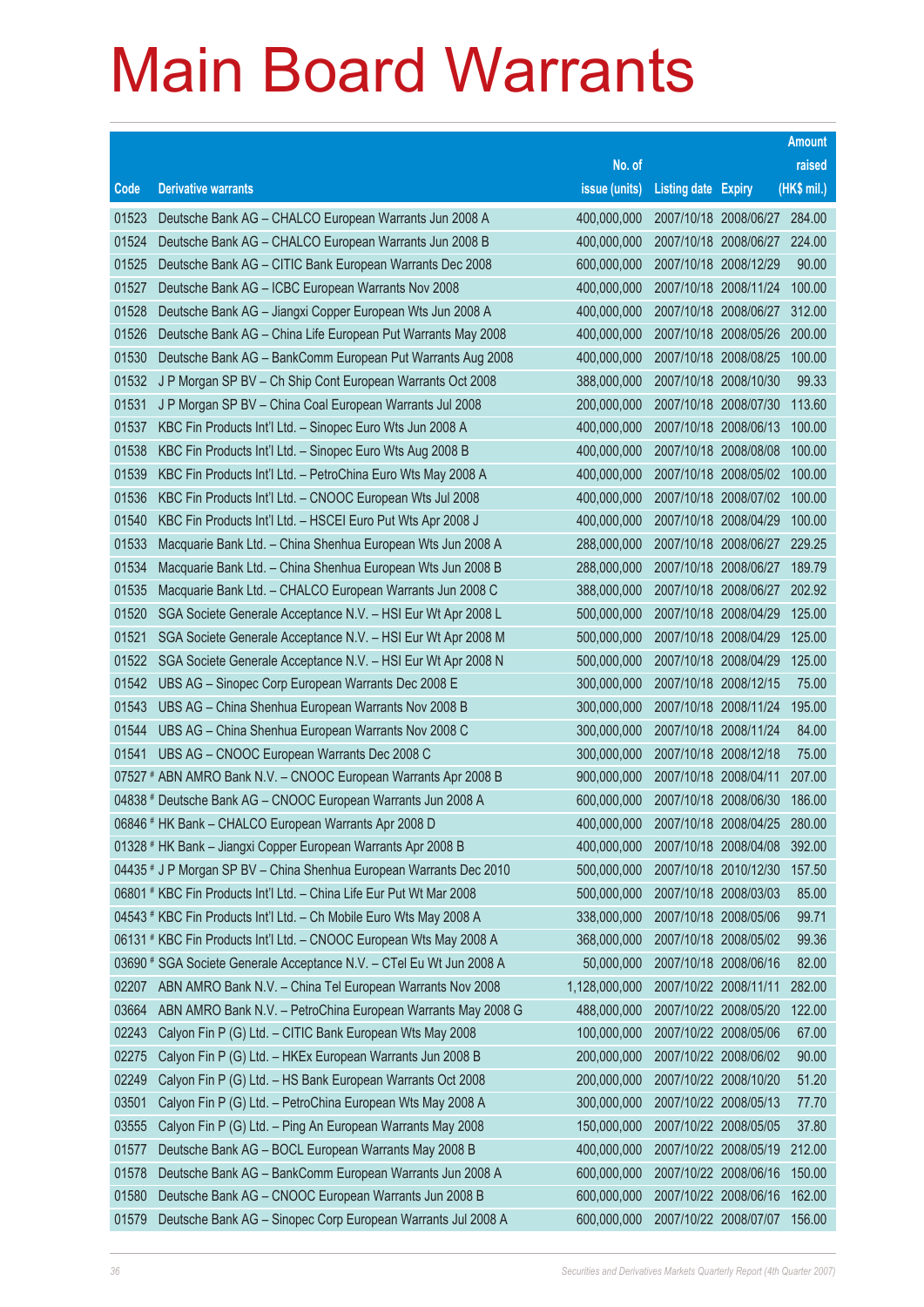|       |                                                                 |               |                            |                              | <b>Amount</b> |
|-------|-----------------------------------------------------------------|---------------|----------------------------|------------------------------|---------------|
|       |                                                                 | No. of        |                            |                              | raised        |
| Code  | <b>Derivative warrants</b>                                      | issue (units) | <b>Listing date Expiry</b> |                              | (HK\$ mil.)   |
| 01581 | Deutsche Bank AG - HKEx European Put Warrants Jun 2008          | 600,000,000   |                            | 2007/10/22 2008/06/23 276.00 |               |
| 01582 | Deutsche Bank AG - HSBC European Warrants Jul 2009 A            | 600,000,000   |                            | 2007/10/22 2009/07/29        | 150.00        |
| 01571 | Deutsche Bank AG - HSCEI European Warrants Apr 2008 C           | 400,000,000   |                            | 2007/10/22 2008/04/29        | 100.00        |
| 01574 | Deutsche Bank AG - HSCEI European Put Warrants Apr 2008 D       | 400,000,000   |                            | 2007/10/22 2008/04/29        | 100.00        |
| 01572 | Deutsche Bank AG - HSI European Warrants Apr 2008 K             | 600,000,000   |                            | 2007/10/22 2008/04/29        | 150.00        |
| 01573 | Deutsche Bank AG - HSI European Warrants Apr 2008 L             | 600,000,000   |                            | 2007/10/22 2008/04/29        | 150.00        |
| 01575 | Deutsche Bank AG - HSI European Put Warrants Apr 2008 M         | 600,000,000   |                            | 2007/10/22 2008/04/29        | 150.00        |
| 01576 | Deutsche Bank AG - HSI European Put Warrants Apr 2008 N         | 600,000,000   |                            | 2007/10/22 2008/04/29        | 156.00        |
| 01558 | Fortis Bank S.A./N.V. - China Shenhua Euro Wts Oct 2008 B       | 620,000,000   |                            | 2007/10/22 2008/10/10        | 155.00        |
| 01559 | Fortis Bank S.A./N.V. - China Shenhua European Wts Dec 2008     | 700,000,000   |                            | 2007/10/22 2008/12/29        | 178.50        |
| 01583 | HK Bank - CHALCO European Warrants Jun 2008                     | 280,000,000   |                            | 2007/10/22 2008/06/16        | 142.80        |
| 01584 | HK Bank - Angang Steel European Warrants May 2008 B             | 288,000,000   |                            | 2007/10/22 2008/05/20        | 181.44        |
| 01585 | HK Bank - China Coal European Warrants Jun 2008 B               | 280,000,000   |                            | 2007/10/22 2008/06/10        | 95.20         |
| 01586 | HK Bank - CM Bank European Warrants Jun 2008 B                  | 280,000,000   |                            | 2007/10/22 2008/06/16        | 131.60        |
| 01587 | HK Bank - Sinopec Corp European Warrants May 2008 B             | 288,000,000   |                            | 2007/10/22 2008/05/20        | 380.16        |
| 01588 | HK Bank - China Shenhua European Warrants Jun 2008              | 288,000,000   |                            | 2007/10/22 2008/06/10        | 397.44        |
| 01589 | HK Bank - China Tel European Warrants May 2008                  | 288,000,000   |                            | 2007/10/22 2008/05/20 210.24 |               |
| 01590 | HK Bank - CNOOC European Warrants May 2008                      | 288,000,000   |                            | 2007/10/22 2008/05/20        | 388.80        |
| 01591 | HK Bank - Hunan Nonferrous European Warrants Jun 2008           | 280,000,000   |                            | 2007/10/22 2008/06/16        | 366.80        |
| 01592 | HK Bank - Lenovo European Warrants Jun 2008 B                   | 288,000,000   |                            | 2007/10/22 2008/06/10 403.20 |               |
| 01593 | J P Morgan SP BV - China Shenhua European Wts Dec 2008 A        | 500,000,000   |                            | 2007/10/22 2008/12/29        | 125.50        |
| 01594 | J P Morgan SP BV - China Shenhua European Wts Dec 2008 B        | 500,000,000   |                            | 2007/10/22 2008/12/29        | 125.50        |
| 03625 | J P Morgan SP BV - PetroChina European Warrants Oct 2008        | 288,000,000   |                            | 2007/10/22 2008/10/16        | 84.96         |
| 03599 | J P Morgan SP BV - New World Dev European Warrants May 2008     | 100,000,000   |                            | 2007/10/22 2008/05/30        | 31.80         |
| 01595 | Macquarie Bank Ltd. - CM Bank European Warrants Jun 2008        | 388,000,000   |                            | 2007/10/22 2008/06/27        | 163.74        |
| 01596 | Macquarie Bank Ltd. - China Tel European Warrants Jul 2008      | 200,000,000   |                            | 2007/10/22 2008/07/30        | 202.20        |
| 01597 | Macquarie Bank Ltd. - Hang Seng Bank European Wts Dec 2008 B    | 388,000,000   |                            | 2007/10/22 2008/12/30        | 98.94         |
| 01598 | Macquarie Bank Ltd. - BOCL European Warrants Jun 2008 A         | 388,000,000   |                            | 2007/10/22 2008/06/27 206.03 |               |
| 01599 | Macquarie Bank Ltd. - BOCL European Warrants Jun 2008 B         | 400,000,000   |                            | 2007/10/22 2008/06/27        | 162.00        |
| 01313 | Macquarie Bank Ltd. - China Coal European Wts Jun 2008 C        | 388,000,000   |                            | 2007/10/22 2008/06/27        | 100.49        |
| 01349 | Macquarie Bank Ltd. - China Life European Warrants Jul 2008     | 400,000,000   |                            | 2007/10/22 2008/07/30        | 229.20        |
| 02124 | Macquarie Bank Ltd. - Jiangxi Copper European Wts Jul 2008      | 350,000,000   |                            | 2007/10/22 2008/07/30        | 147.70        |
| 02136 | Macquarie Bank Ltd. - Jiangxi Copper European Wts Jun 2008 B    | 400,000,000   |                            | 2007/10/22 2008/06/27        | 108.80        |
| 01560 | SGA Societe Generale Acceptance N.V. - BOCL Eu Wt Jun 2008 A    | 200,000,000   |                            | 2007/10/22 2008/06/10        | 144.00        |
| 01561 | SGA Societe Generale Acceptance N.V. - CCB Euro Wts Oct 2008    | 500,000,000   |                            | 2007/10/22 2008/10/03        | 103.50        |
| 01562 | SGA Societe Generale Acceptance N.V. - CCB Euro Wts Nov 2008    | 500,000,000   |                            | 2007/10/22 2008/11/18        | 101.00        |
| 01563 | SGA Societe Generale Acceptance N.V. - CLife Eur Wt May 08 B    | 500,000,000   |                            | 2007/10/22 2008/05/05        | 430.00        |
| 01564 | SGA Societe Generale Acceptance N.V. - CP&CC Eur Wt May 2008    | 500,000,000   |                            | 2007/10/22 2008/05/26        | 125.00        |
| 01565 | SGA Societe Generale Acceptance N.V. - CP&CC Eur Wt Jul 08 A    | 500,000,000   |                            | 2007/10/22 2008/07/28        | 125.00        |
| 01566 | SGA Societe Generale Acceptance N.V. - HSCEI Eur Wt Apr 08 I    | 200,000,000   |                            | 2007/10/22 2008/04/29        | 50.00         |
| 01567 | SGA Societe Generale Acceptance N.V. - HSCEI Eur Wt May 08 A    | 200,000,000   |                            | 2007/10/22 2008/05/29        | 51.00         |
| 01568 | SGA Societe Generale Acceptance N.V. - HSCEI Eur Wt May 08 B    | 200,000,000   |                            | 2007/10/22 2008/05/29        | 50.00         |
| 01569 | SGA Societe Generale Acceptance N.V. - HSCEI Eu Put Wt Apr 08 J | 200,000,000   |                            | 2007/10/22 2008/04/29        | 50.00         |
| 01570 | SGA Societe Generale Acceptance N.V. - HSCEI Eu Put Wt May 08 E | 200,000,000   |                            | 2007/10/22 2008/05/29        | 50.00         |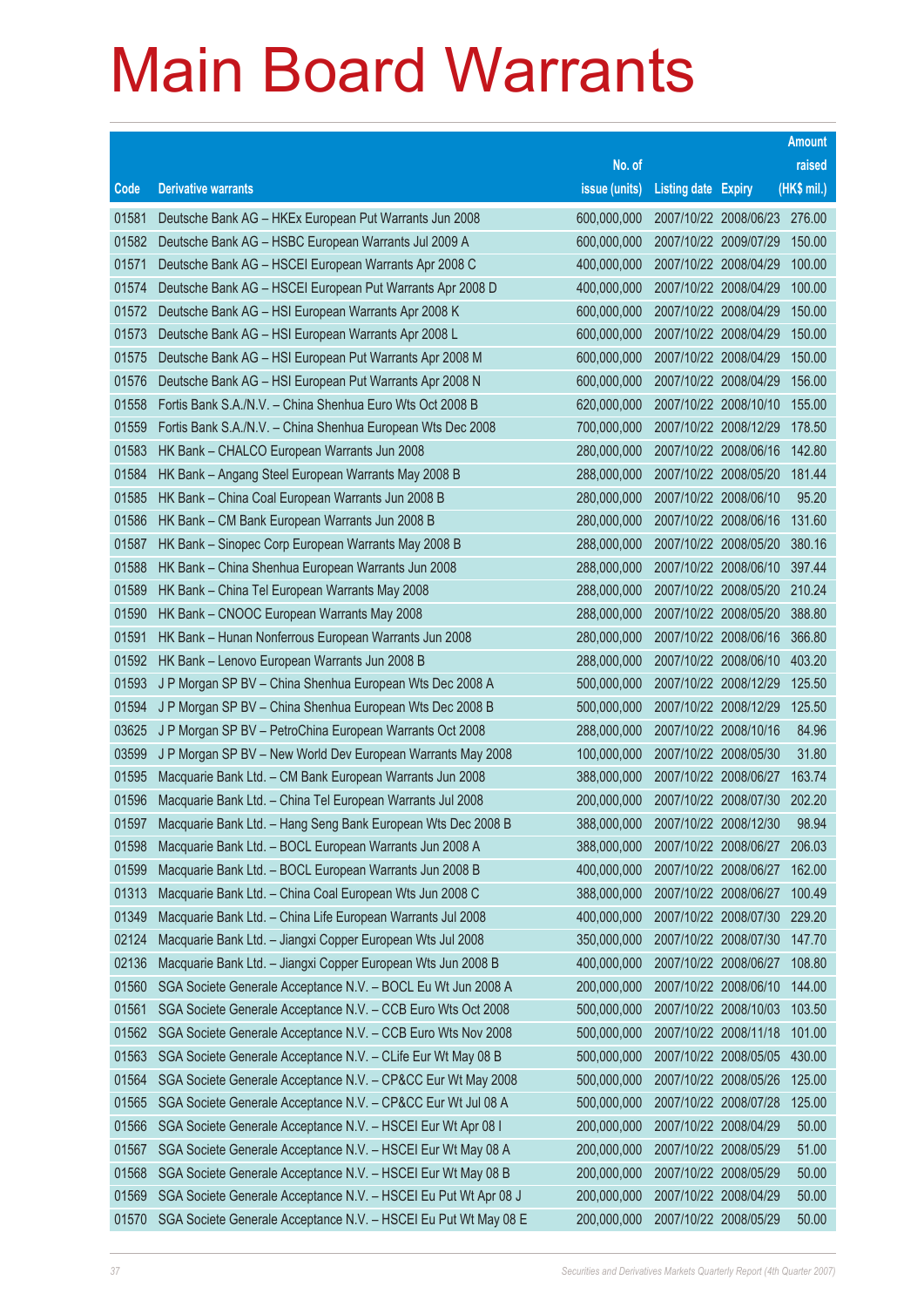|       |                                                                      |               |                            |                              | <b>Amount</b> |
|-------|----------------------------------------------------------------------|---------------|----------------------------|------------------------------|---------------|
|       |                                                                      | No. of        |                            |                              | raised        |
| Code  | <b>Derivative warrants</b>                                           | issue (units) | <b>Listing date Expiry</b> |                              | (HK\$ mil.)   |
|       | 07604 # ABN AMRO Bank N.V. - China Tel European Warrants Oct 2008 A  | 1,000,000,000 |                            | 2007/10/22 2008/10/20 265.00 |               |
|       | 03714 # ABN AMRO Bank N.V. - China Mobile European Wts Apr 2008 J    | 800,000,000   |                            | 2007/10/22 2008/04/14        | 181.60        |
|       | 07616 # ABN AMRO Bank N.V. - Sinopec Corp European Wts Jul 2008 A    | 800,000,000   |                            | 2007/10/22 2008/07/21        | 344.00        |
|       | 09737 # ABN AMRO Bank N.V. - HSBC European Warrants Dec 2007         | 150,000,000   |                            | 2007/10/22 2007/12/03        | 65.25         |
|       | 07549 # ABN AMRO Bank N.V. - PetroChina European Warrants May 2008 E | 600,000,000   |                            | 2007/10/22 2008/05/26        | 282.00        |
|       | 09990 # Deutsche Bank AG - China Mobile European Warrants Apr 2008 B | 600,000,000   |                            | 2007/10/22 2008/04/28        | 150.00        |
|       | 06025 # Deutsche Bank AG - HSBC European Warrants Nov 2010           | 700,000,000   | 2007/10/22 2010/11/01      |                              | 178.50        |
|       | 03731 # KBC Fin Products Int'l Ltd. - Ch Mobile Euro Wts Apr 2008 C  | 800,000,000   |                            | 2007/10/22 2008/04/07        | 189.60        |
|       | 09551 # KBC Fin Products Int'l Ltd. - PetroChina Euro Wts Jul 2008 D | 400,000,000   |                            | 2007/10/22 2008/07/15 216.00 |               |
|       | 04969 # Macquarie Bank Ltd. - HSBC European Warrants Jun 2009 A      | 1,000,000,000 |                            | 2007/10/22 2009/06/30 275.00 |               |
|       | 02137 # UBS AG - PetroChina European Warrants Dec 2008 A             | 300,000,000   |                            | 2007/10/22 2008/12/18        | 261.00        |
| 07933 | ABN AMRO Bank N.V. - CNOOC European Warrants Jun 2008 B              | 488,000,000   |                            | 2007/10/23 2008/06/16        | 146.40        |
| 07934 | ABN AMRO Bank N.V. - China Life European Warrants Dec 2009           | 1,500,000,000 |                            | 2007/10/23 2009/12/28        | 375.00        |
| 07939 | ABN AMRO Bank N.V. - Sinopec Corp European Wts Jun 2008 B            | 688,000,000   |                            | 2007/10/23 2008/06/30        | 185.76        |
| 07940 | ABN AMRO Bank N.V. - China Tel European Warrants Oct 2008 B          | 988,000,000   |                            | 2007/10/23 2008/10/28        | 247.00        |
| 04551 | ABN AMRO Bank N.V. - Sinopec Corp European Wts Jun 2008 A            | 688,000,000   |                            | 2007/10/23 2008/06/30        | 192.64        |
| 04592 | ABN AMRO Bank N.V. - PetroChina European Warrants May 2008 H         | 488,000,000   |                            | 2007/10/23 2008/05/27        | 136.64        |
| 07505 | BNP Paribas Arbit Issu B.V. - Sinopec Corp Euro Wts May 2008         | 800,000,000   |                            | 2007/10/23 2008/05/02 216.00 |               |
| 07512 | BNP Paribas Arbit Issu B.V. - Sinopec Corp Eur Wt Aug 2008 A         | 800,000,000   |                            | 2007/10/23 2008/08/04        | 208.00        |
| 07515 | BNP Paribas Arbit Issu B.V. - China Tel Euro Wts Oct 2009            | 400,000,000   |                            | 2007/10/23 2009/10/06        | 100.00        |
| 07525 | BNP Paribas Arbit Issu B.V. - HKEx European Wts Jun 2008 B           | 400,000,000   |                            | 2007/10/23 2008/06/02        | 196.00        |
| 07544 | BNP Paribas Arbit Issu B.V. - PetroChina Euro Wts Jun 2008 B         | 1,000,000,000 |                            | 2007/10/23 2008/06/03        | 320.00        |
| 07594 | BNP Paribas Arbit Issu B.V. - PetroChina Euro Wts Mar 2009           | 1,000,000,000 |                            | 2007/10/23 2009/03/02        | 420.00        |
| 07661 | BNP Paribas Arbit Issu B.V. - HSCEI European Wts Apr 2008 A          | 400,000,000   |                            | 2007/10/23 2008/04/29        | 104.00        |
| 07669 | BNP Paribas Arbit Issu B.V. - HSCEI European Wts Apr 2008 B          | 400,000,000   |                            | 2007/10/23 2008/04/29        | 100.00        |
| 07707 | BNP Paribas Arbit Issu B.V. - HSCEI Euro Put Wts Apr 2008 D          | 400,000,000   |                            | 2007/10/23 2008/04/29        | 100.00        |
| 07697 | BNP Paribas Arbit Issu B.V. - HSCEI European Wts Apr 2008 C          | 400,000,000   |                            | 2007/10/23 2008/04/29        | 104.00        |
| 07708 | BNP Paribas Arbit Issu B.V. - HSCEI Euro Put Wts Apr 2008 E          | 400,000,000   | 2007/10/23 2008/04/29      |                              | 100.00        |
| 07709 | BNP Paribas Arbit Issu B.V. - HSCEI Euro Put Wts Apr 2008 F          | 400,000,000   |                            | 2007/10/23 2008/04/29        | 100.00        |
| 07916 | Calyon Fin P (G) Ltd. - China Life European Put Wts May 2008         | 300,000,000   |                            | 2007/10/23 2008/05/06        | 121.80        |
| 07929 | Calyon Fin P (G) Ltd. - HKEx European Put Warrants Jun 2008          | 300,000,000   |                            | 2007/10/23 2008/06/02        | 82.20         |
| 06199 | Credit Suisse - CNOOC European Warrants Jul 2008 B                   | 388,000,000   |                            | 2007/10/23 2008/07/10        | 97.00         |
| 07355 | Credit Suisse - CNOOC European Warrants Oct 2008                     | 388,000,000   |                            | 2007/10/23 2008/10/14        | 97.00         |
| 07356 | Deutsche Bank AG - Ch Comm Cons European Warrants Jul 2008 A         | 600,000,000   |                            | 2007/10/23 2008/07/07        | 222.00        |
| 07357 | Deutsche Bank AG - Sinopec Corp European Warrants Jul 2008 B         | 600,000,000   |                            | 2007/10/23 2008/07/14        | 162.00        |
| 07360 | Deutsche Bank AG - Sinopec Corp European Warrants Jul 2008 C         | 600,000,000   |                            | 2007/10/23 2008/07/28        | 150.00        |
| 07366 | Deutsche Bank AG - China Tel European Warrants Dec 2008              | 600,000,000   |                            | 2007/10/23 2008/12/29        | 150.00        |
| 07370 | Deutsche Bank AG - CNOOC European Warrants Jun 2008 C                | 600,000,000   |                            | 2007/10/23 2008/06/30        | 162.00        |
| 07384 | Deutsche Bank AG - HSBC European Warrants Sep 2009                   | 800,000,000   |                            | 2007/10/23 2009/09/28        | 200.00        |
| 07448 | Deutsche Bank AG - PetroChina European Warrants Jun 2008 B           | 600,000,000   |                            | 2007/10/23 2008/06/23        | 174.00        |
| 07449 | Deutsche Bank AG - PetroChina European Warrants Jul 2008 A           | 600,000,000   | 2007/10/23 2008/07/07      |                              | 150.00        |
| 06198 | J P Morgan SP BV - PetroChina European Warrants Jul 2008             | 200,000,000   |                            | 2007/10/23 2008/07/30        | 80.20         |
| 06143 | J P Morgan SP BV - Sinopec Corp European Warrants Jul 2008           | 200,000,000   |                            | 2007/10/23 2008/07/30        | 51.60         |
| 06172 | J P Morgan SP BV - CNPC European Warrants Dec 2009                   | 288,000,000   |                            | 2007/10/23 2009/12/30        | 74.30         |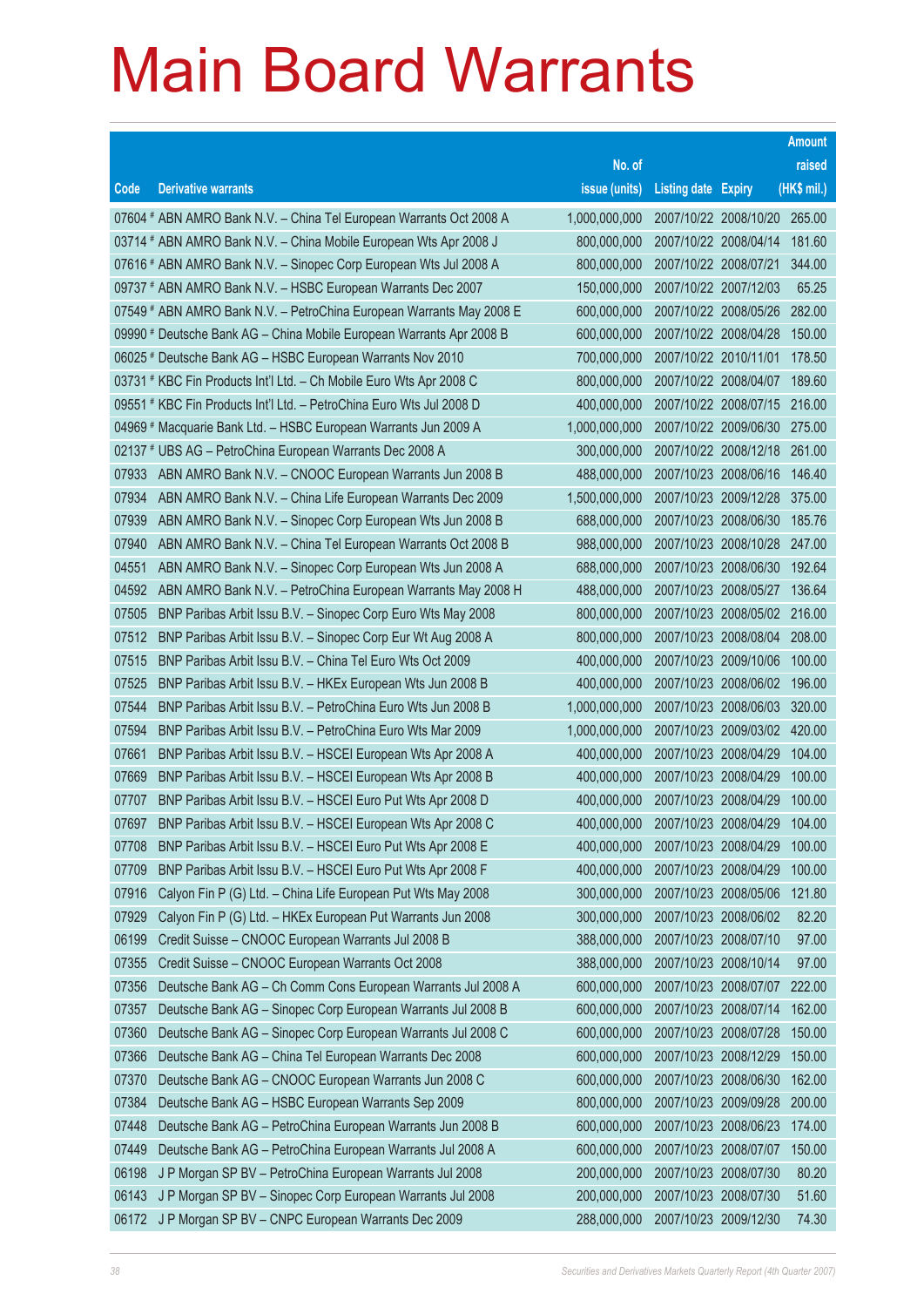|                |                                                                                                                              |                            |                                                | <b>Amount</b>    |
|----------------|------------------------------------------------------------------------------------------------------------------------------|----------------------------|------------------------------------------------|------------------|
|                |                                                                                                                              | No. of                     |                                                | raised           |
| Code           | <b>Derivative warrants</b>                                                                                                   | issue (units)              | <b>Listing date Expiry</b>                     | (HK\$ mil.)      |
| 07857          | KBC Fin Products Int'l Ltd. - China Tel Euro Wts Sep 2008                                                                    | 400,000,000                | 2007/10/23 2008/09/03                          | 100.00           |
| 07877          | KBC Fin Products Int'l Ltd. - China Tel Euro Wts Nov 2008 A                                                                  | 400,000,000                | 2007/10/23 2008/11/18                          | 100.00           |
| 07710          | KBC Fin Products Int'l Ltd. - BOCL European Wts May 2008 B                                                                   | 268,000,000                | 2007/10/23 2008/05/13                          | 99.43            |
| 07803          | KBC Fin Products Int'l Ltd. - BOCL European Wts May 2008 C                                                                   | 378,000,000                | 2007/10/23 2008/05/20                          | 98.28            |
| 07812          | KBC Fin Products Int'l Ltd. - CITIC Bank Euro Wts May 2009                                                                   | 378,000,000                | 2007/10/23 2009/05/13                          | 94.50            |
| 07898          | KBC Fin Products Int'l Ltd. - PetroChina Euro Wts May 2008 B                                                                 | 248,000,000                | 2007/10/23 2008/05/02                          | 96.47            |
| 07910          | KBC Fin Products Int'l Ltd. - PetroChina Euro Wts May 2008 C                                                                 | 288,000,000                | 2007/10/23 2008/05/13                          | 95.04            |
| 07851          | KBC Fin Products Int'l Ltd. - Sinopec European Wts Apr 2008                                                                  | 328,000,000                | 2007/10/23 2008/04/23                          | 98.40            |
| 07854          | KBC Fin Products Int'l Ltd. - Sinopec Euro Wts May 2008 A                                                                    | 378,000,000                | 2007/10/23 2008/05/13                          | 98.28            |
| 07894          | KBC Fin Products Int'l Ltd. - CNOOC European Wts May 2008 B                                                                  | 328,000,000                | 2007/10/23 2008/05/05                          | 98.40            |
| 03677          | Macquarie Bank Ltd. - Cheung Kong European Wts Feb 2009 B                                                                    | 400,000,000                | 2007/10/23 2009/02/26                          | 102.00           |
| 03680          | Macquarie Bank Ltd. - Sinopec Corp European Wts Nov 2008 A                                                                   | 400,000,000                | 2007/10/23 2008/11/27                          | 116.80           |
| 03705          | Macquarie Bank Ltd. - Sinopec Corp European Wts Nov 2008 B                                                                   | 400,000,000                | 2007/10/23 2008/11/27                          | 105.60           |
| 03712          | Macquarie Bank Ltd. - PetroChina European Warrants Nov 2008                                                                  | 400,000,000                | 2007/10/23 2008/11/27                          | 109.20           |
| 06125          | Macquarie Bank Ltd. - PetroChina European Wts Jul 2008 B                                                                     | 400,000,000                | 2007/10/23 2008/07/30                          | 104.40           |
| 06097          | Macquarie Bank Ltd. - CNOOC European Warrants Oct 2008 A                                                                     | 400,000,000                | 2007/10/23 2008/10/30                          | 120.40           |
| 06104          | Macquarie Bank Ltd. - CNOOC European Warrants Oct 2008 B                                                                     | 400,000,000                | 2007/10/23 2008/10/30                          | 101.60           |
| 04660          | CC Rabobank B.A. - China Life European Warrants Aug 2008 A                                                                   | 200,000,000                | 2007/10/23 2008/08/08                          | 220.00           |
| 04771          | CC Rabobank B.A. - Ch Mobile European Warrants Apr 2008 B                                                                    | 120,000,000                | 2007/10/23 2008/04/25                          | 33.60            |
| 04792          | CC Rabobank B.A. - Ch Mobile European Warrants Jul 2008                                                                      | 120,000,000                | 2007/10/23 2008/07/22                          | 32.40            |
| 04798          | CC Rabobank B.A. - Sinopec Corp European Warrants Jul 2008                                                                   | 200,000,000                | 2007/10/23 2008/07/10                          | 64.00            |
| 04852          | CC Rabobank B.A. - Sinopec Corp European Warrants Sep 2008                                                                   | 200,000,000                | 2007/10/23 2008/09/02                          | 66.00            |
| 04906          | CC Rabobank B.A. - China Tel European Warrants May 2008 B                                                                    | 300,000,000                | 2007/10/23 2008/05/22                          | 465.00           |
| 04945          | CC Rabobank B.A. - HSBC European Warrants Aug 2008 B                                                                         | 100,000,000                | 2007/10/23 2008/08/20                          | 128.00           |
| 04965          | CC Rabobank B.A. - ICBC European Warrants Apr 2008 C                                                                         | 500,000,000                | 2007/10/23 2008/04/25                          | 450.00           |
| 04974          | CC Rabobank B.A. - ICBC European Warrants May 2008 B                                                                         | 500,000,000                | 2007/10/23 2008/05/20                          | 575.00           |
| 04975<br>06044 | CC Rabobank B.A. - PetroChina European Warrants Jun 2008 A                                                                   | 500,000,000                | 2007/10/23 2008/06/04                          | 245.00<br>135.00 |
| 06068          | SGA Societe Generale Acceptance N.V. - CNOOC Eur Wt May 08 B<br>SGA Societe Generale Acceptance N.V. - CNOOC Eur Wt Jul 08 A | 500,000,000<br>500,000,000 | 2007/10/23 2008/05/26<br>2007/10/23 2008/07/14 | 132.50           |
| 06070          | SGA Societe Generale Acceptance N.V. - Petch Eur Wt Apr 08 C                                                                 | 500,000,000                | 2007/10/23 2008/04/28                          | 202.50           |
| 06072          | SGA Societe Generale Acceptance N.V. - Petch Eur Wt Jun 08 A                                                                 | 500,000,000                | 2007/10/23 2008/06/02                          | 190.00           |
| 06096          | SGA Societe Generale Acceptance N.V. - Petch Eur Wt Jul 08 B                                                                 | 500,000,000                | 2007/10/23 2008/07/21                          | 182.50           |
| 03718          | SGA Societe Generale Acceptance N.V. - HKEx Eu Wt Jul 2008 B                                                                 | 500,000,000                | 2007/10/23 2008/07/28                          | 350.00           |
| 03753          | SGA Societe Generale Acceptance N.V. - MTRC Eu Wt Jul 2008 B                                                                 | 100,000,000                | 2007/10/23 2008/07/21                          | 39.00            |
| 03761          | UBS AG - China Shenhua European Warrants Dec 2010                                                                            | 300,000,000                | 2007/10/23 2010/12/13                          | 75.00            |
| 03793          | UBS AG - China Tel European Warrants Dec 2009 C                                                                              | 300,000,000                | 2007/10/23 2009/12/21                          | 75.00            |
| 04485          | UBS AG - Jiangxi Copper European Warrants Nov 2008 A                                                                         | 300,000,000                | 2007/10/23 2008/11/24                          | 108.00           |
| 04518          | UBS AG - PetroChina European Warrants Dec 2008 F                                                                             | 300,000,000                | 2007/10/23 2008/12/18                          | 75.00            |
| 04536          | UBS AG - Tencent Holdings European Warrants Dec 2009                                                                         | 300,000,000                | 2007/10/23 2009/12/21                          | 75.00            |
|                | 07836 # Deutsche Bank AG - CC Bank European Warrants Dec 2008 A                                                              | 600,000,000                | 2007/10/23 2008/12/31                          | 120.60           |
|                | 07572 # SGA Societe Generale Acceptance N.V. - CNOOC Eur Wt Aug 2008                                                         | 300,000,000                | 2007/10/23 2008/08/25                          | 106.50           |
|                | 09157 # SGA Societe Generale Acceptance N.V. - HSI Eu Put Wt Apr 08K                                                         | 500,000,000                | 2007/10/23 2008/04/29                          | 83.00            |
|                | 01231 # SGA Societe Generale Acceptance N.V. - JIANC Eur Wt Apr 2008                                                         | 100,000,000                | 2007/10/23 2008/04/07                          | 113.00           |
| 09905          | BNP Paribas Arbit Issu B.V. - China Life Euro Wts Oct 2009                                                                   | 1,000,000,000              | 2007/10/24 2009/10/02 250.00                   |                  |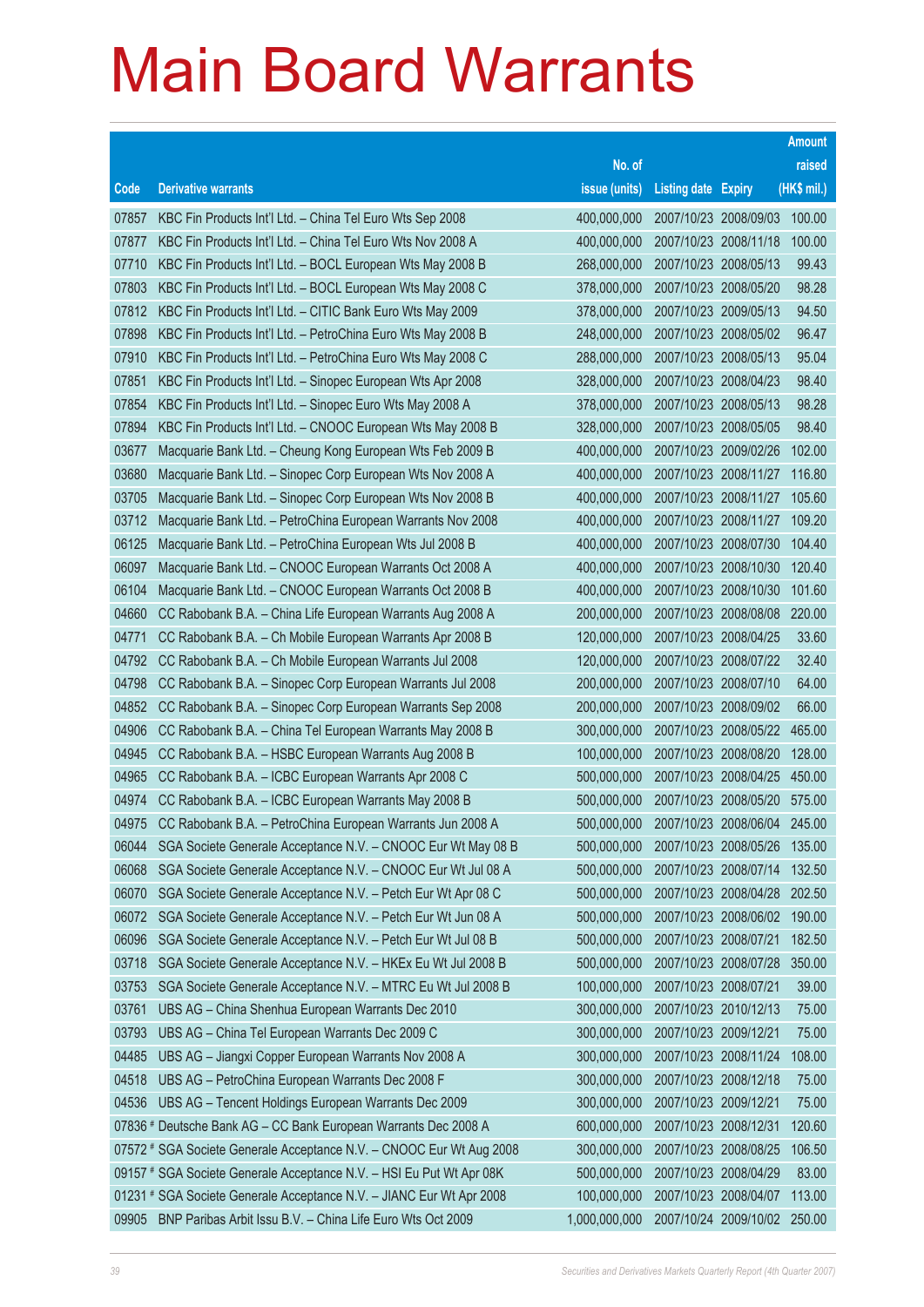|       |                                                                 |               |                            |                              | <b>Amount</b> |
|-------|-----------------------------------------------------------------|---------------|----------------------------|------------------------------|---------------|
|       |                                                                 | No. of        |                            |                              | raised        |
| Code  | <b>Derivative warrants</b>                                      | issue (units) | <b>Listing date Expiry</b> |                              | (HK\$ mil.)   |
| 09908 | BNP Paribas Arbit Issu B.V. - China Life Euro Wts Jan 2010      | 1,000,000,000 |                            | 2007/10/24 2010/01/04 250.00 |               |
| 07640 | Calyon Fin P (G) Ltd. - China Life European Wts Nov 2009        | 1,000,000,000 |                            | 2007/10/24 2009/11/09        | 251.00        |
| 07655 | Calyon Fin P (G) Ltd. - Sinopec Corp European Wts Oct 2008 B    | 300,000,000   |                            | 2007/10/24 2008/10/03        | 82.20         |
| 07941 | Calyon Fin P (G) Ltd. - PetroChina European Wts May 2008 B      | 300,000,000   |                            | 2007/10/24 2008/05/05        | 87.30         |
| 07942 | Calyon Fin P (G) Ltd. - PetroChina European Wts Jul 2008 B      | 300,000,000   |                            | 2007/10/24 2008/07/05        | 86.40         |
| 01634 | Lehman Brothers Holdings Inc. - China Coal Eur Wt Apr 2008 B    | 110,000,000   |                            | 2007/10/24 2008/04/25        | 58.41         |
| 01635 | Lehman Brothers Holdings Inc. - Ping An Euro Wts Apr 2008 B     | 35,000,000    |                            | 2007/10/24 2008/04/25        | 61.81         |
| 01636 | Lehman Brothers Holdings Inc. - PICC European Wts Apr 2008 B    | 150,000,000   |                            | 2007/10/24 2008/04/25        | 55.50         |
| 01637 | Lehman Brothers Holdings Inc. - China Life Eur Wt Apr 2008 B    | 100,000,000   |                            | 2007/10/24 2008/04/25        | 79.40         |
| 09922 | Lehman Brothers Holdings Inc. - Cheung Kong Eur Wts Apr 2008    | 70,000,000    |                            | 2007/10/24 2008/04/25        | 74.41         |
| 09923 | Lehman Brothers Holdings Inc. - HSBC European Wts Apr 2008      | 100,000,000   |                            | 2007/10/24 2008/04/25        | 74.40         |
| 09943 | Lehman Brothers Holdings Inc. - SHK Ppt Euro Wts Apr 2008       | 70,000,000    |                            | 2007/10/24 2008/04/25        | 77.07         |
| 09950 | Lehman Brothers Holdings Inc. - Sinopec Corp Eur Wt Apr 2008    | 225,000,000   |                            | 2007/10/24 2008/04/25        | 56.25         |
| 09952 | Lehman Brothers Holdings Inc. - PetroChina Eur Wt Apr 2008 B    | 225,000,000   |                            | 2007/10/24 2008/04/25        | 77.18         |
| 09981 | Lehman Brothers Holdings Inc. - CNOOC Euro Wts Apr 2008 B       | 225,000,000   |                            | 2007/10/24 2008/04/25        | 59.18         |
| 09986 | Lehman Brothers Holdings Inc. - Ch Mobile Eur Wts Apr 2008 B    | 300,000,000   |                            | 2007/10/24 2008/04/25        | 76.50         |
| 01633 | Lehman Brothers Holdings Inc. - ICBC European Wts Apr 2008      | 65,000,000    |                            | 2007/10/24 2008/04/25        | 60.26         |
| 07954 | Macquarie Bank Ltd. - Ch Comm Cons European Wts Jun 2008 C      | 488,000,000   |                            | 2007/10/24 2008/06/27        | 122.49        |
| 07956 | Macquarie Bank Ltd. - Sinopec Corp European Wts Nov 2008 C      | 400,000,000   |                            | 2007/10/24 2008/11/27        | 119.60        |
| 07958 | Macquarie Bank Ltd. - Sinopec Corp European Wts Nov 2008 D      | 400,000,000   |                            | 2007/10/24 2008/11/27        | 100.40        |
| 07959 | Macquarie Bank Ltd. - China Tel European Warrants Dec 2008      | 388,000,000   |                            | 2007/10/24 2008/12/30        | 98.55         |
| 07962 | Macquarie Bank Ltd. - Dongfeng Motor European Wts Oct 2008      | 388,000,000   |                            | 2007/10/24 2008/10/30        | 97.00         |
| 07966 | Macquarie Bank Ltd. - Lenovo European Warrants Apr 2009         | 388,000,000   |                            | 2007/10/24 2009/04/29        | 99.33         |
| 07978 | SGA Societe Generale Acceptance N.V. - CMob Eu Wt May 2008 C    | 500,000,000   |                            | 2007/10/24 2008/05/05        | 135.00        |
| 07979 | SGA Societe Generale Acceptance N.V. - CMob Eu Wt May 2008 D    | 500,000,000   |                            | 2007/10/24 2008/05/05        | 125.00        |
| 07992 | SGA Societe Generale Acceptance N.V. - CMob Eu Wt Jun 2008 B    | 500,000,000   |                            | 2007/10/24 2008/06/02 125.00 |               |
| 09243 | SGA Societe Generale Acceptance N.V. - CMob Eu Put Wt Jun 08    | 500,000,000   |                            | 2007/10/24 2008/06/02        | 135.00        |
| 09251 | SGA Societe Generale Acceptance N.V. - CP&CC Eur Wt Apr 08 B    | 500,000,000   |                            | 2007/10/24 2008/04/28        | 155.00        |
| 09255 | SGA Societe Generale Acceptance N.V. - CP&CC Eur Wt Jun 08 C    | 500,000,000   |                            | 2007/10/24 2008/06/02        | 145.00        |
| 09293 | SGA Societe Generale Acceptance N.V. - CTel Eu Wt Jun 2008 B    | 100,000,000   |                            | 2007/10/24 2008/06/23        | 154.00        |
| 09432 | SGA Societe Generale Acceptance N.V. - HSCEI Eur Wt May 08 C    | 200,000,000   |                            | 2007/10/24 2008/05/29        | 50.00         |
| 09584 | SGA Societe Generale Acceptance N.V. - HSCEI Eur Wt May 08 D    | 200,000,000   |                            | 2007/10/24 2008/05/29        | 50.00         |
| 09817 | SGA Societe Generale Acceptance N.V. - HSCEI Eu Put Wt May 08 F | 200,000,000   |                            | 2007/10/24 2008/05/29        | 51.00         |
| 07968 | SGA Societe Generale Acceptance N.V. - HSI Eur Wt Apr 2008 O    | 500,000,000   |                            | 2007/10/24 2008/04/29        | 125.00        |
| 07969 | SGA Societe Generale Acceptance N.V. - HSI Eur Wt Apr 2008 P    | 500,000,000   |                            | 2007/10/24 2008/04/29        | 125.00        |
| 07970 | SGA Societe Generale Acceptance N.V. - HSI Eur Wt Apr 2008 Q    | 500,000,000   |                            | 2007/10/24 2008/04/29        | 125.00        |
| 07971 | SGA Societe Generale Acceptance N.V. - HSI Eur Wt Apr 2008 R    | 500,000,000   |                            | 2007/10/24 2008/04/29        | 125.00        |
| 07973 | SGA Societe Generale Acceptance N.V. - HSI Eu Put Wt Apr 08 S   | 500,000,000   |                            | 2007/10/24 2008/04/29        | 125.00        |
| 07975 | SGA Societe Generale Acceptance N.V. - HSI Eu Put Wt Apr 08 T   | 500,000,000   |                            | 2007/10/24 2008/04/29        | 125.00        |
| 07976 | SGA Societe Generale Acceptance N.V. - HSI Eu Put Wt Apr 08 U   | 500,000,000   |                            | 2007/10/24 2008/04/29        | 125.00        |
| 09318 | UBS AG - China Life European Warrants Dec 2010 A                | 300,000,000   |                            | 2007/10/24 2010/12/13        | 75.00         |
| 09379 | UBS AG - China Mobile European Warrants Dec 2008 H              | 300,000,000   |                            | 2007/10/24 2008/12/18        | 75.00         |
| 09400 | UBS AG - Sinopec Corp European Warrants Dec 2008 F              | 300,000,000   |                            | 2007/10/24 2008/12/18        | 75.00         |
| 09409 | UBS AG - PetroChina European Warrants Dec 2008 G                | 300,000,000   | 2007/10/24 2008/12/18      |                              | 75.00         |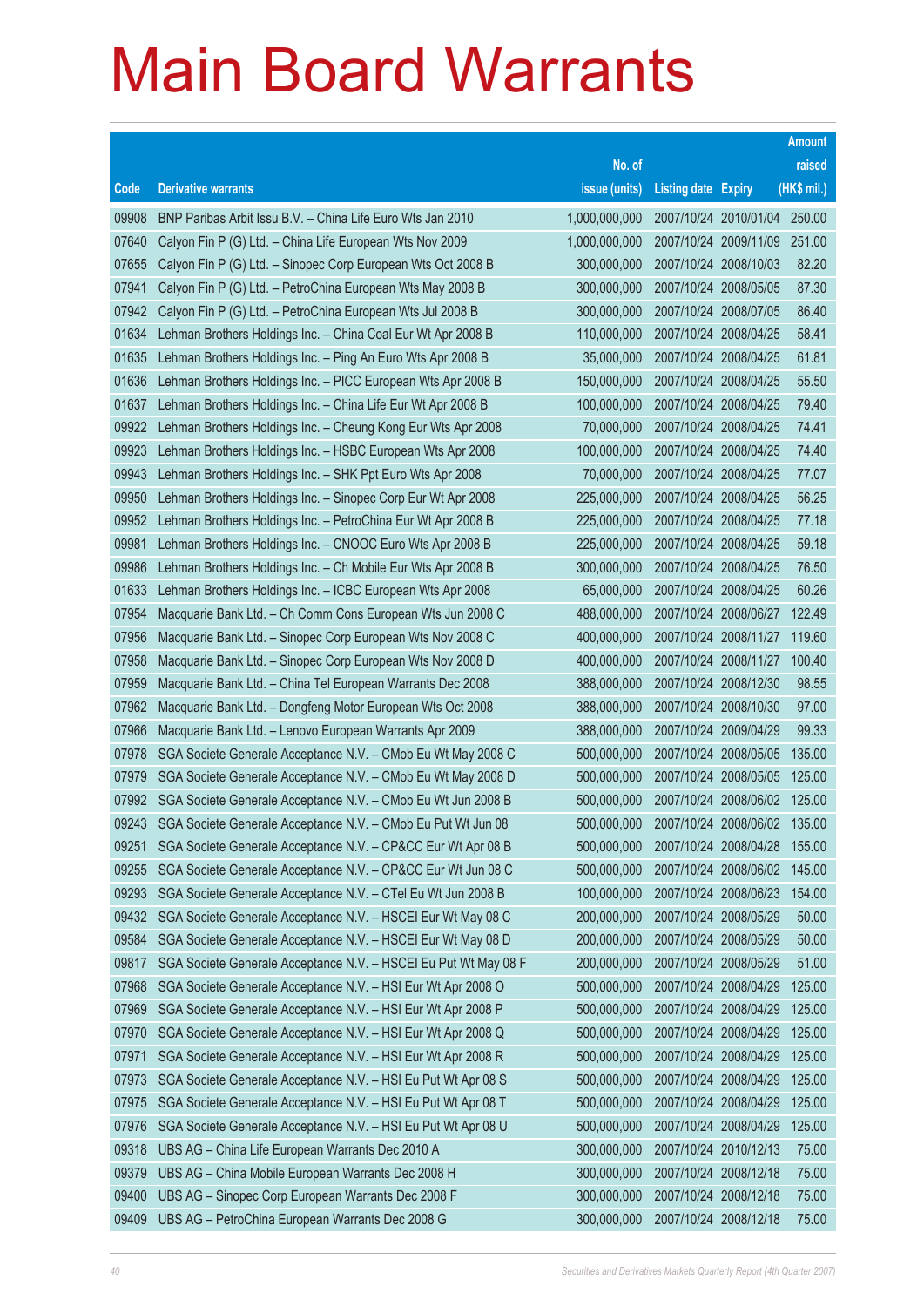|       |                                                                      |               |                            |                              | <b>Amount</b> |
|-------|----------------------------------------------------------------------|---------------|----------------------------|------------------------------|---------------|
|       |                                                                      | No. of        |                            |                              | raised        |
| Code  | <b>Derivative warrants</b>                                           | issue (units) | <b>Listing date Expiry</b> |                              | (HK\$ mil.)   |
| 09413 | UBS AG - CNOOC European Warrants Dec 2008 D                          | 300,000,000   |                            | 2007/10/24 2008/12/18        | 75.00         |
|       | 09214 # Citigroup Global Mkt H Inc. - China Tel Euro Wts Apr 2008 B  | 200,000,000   |                            | 2007/10/24 2008/04/10        | 150.00        |
|       | 09821 # Deutsche Bank AG – China Mobile European Warrants Jun 2008 B | 900,000,000   |                            | 2007/10/24 2008/06/02        | 216.00        |
|       | 02145 # Macquarie Bank Ltd. - HSBC European Warrants Dec 2007        | 300,000,000   |                            | 2007/10/24 2007/12/28        | 180.00        |
|       | 07526 # SGA Societe Generale Acceptance N.V. - Petch Eur Wt May 2008 | 500,000,000   |                            | 2007/10/24 2008/05/13        | 240.00        |
| 01841 | ABN AMRO Bank N.V. - China Life European Warrants Aug 2009           | 1,500,000,000 |                            | 2007/10/25 2009/08/31        | 375.00        |
| 01842 | ABN AMRO Bank N.V. - China Life European Warrants Nov 2009 B         | 1,500,000,000 |                            | 2007/10/25 2009/11/30        | 375.00        |
| 01643 | Credit Suisse - China Life European Warrants Jun 2009                | 688,000,000   |                            | 2007/10/25 2009/06/08        | 172.00        |
| 01644 | Credit Suisse - ICBC European Warrants Apr 2009 A                    | 688,000,000   |                            | 2007/10/25 2009/04/09        | 172.00        |
| 01664 | Credit Suisse - Shanghai Electric European Warrants Oct 2008         | 688,000,000   |                            | 2007/10/25 2008/10/16        | 172.00        |
| 01638 | Deutsche Bank AG - China Mobile European Warrants Jun 2008 C         | 800,000,000   |                            | 2007/10/25 2008/06/23        | 200.00        |
| 01639 | Deutsche Bank AG - Sinopec Corp European Put Wts Jul 2008            | 600,000,000   |                            | 2007/10/25 2008/07/07        | 150.00        |
| 01640 | Deutsche Bank AG - China Tel European Put Warrants Jun 2008          | 400,000,000   |                            | 2007/10/25 2008/06/02 308.00 |               |
| 01641 | Deutsche Bank AG - HSBC European Put Warrants Jun 2008 C             | 400,000,000   |                            | 2007/10/25 2008/06/23        | 412.00        |
| 01665 | Deutsche Bank AG - PetroChina European Put Warrants Jun 2008         | 600,000,000   |                            | 2007/10/25 2008/06/16        | 150.00        |
| 01843 | Deutsche Bank AG - China Life European Warrants Oct 2009             | 800,000,000   |                            | 2007/10/25 2009/10/27        | 200.00        |
| 01642 | HK Bank - Ch Ship Cont European Warrants Aug 2008                    | 280,000,000   | 2007/10/25 2008/08/04      |                              | 70.00         |
| 01672 | KBC Fin Products Int'l Ltd. - Ch Mobile Euro Wts May 2008 D          | 348,000,000   |                            | 2007/10/25 2008/05/15        | 93.96         |
| 01668 | KBC Fin Products Int'l Ltd. - CC Bank Euro Wts Oct 2008 B            | 400,000,000   |                            | 2007/10/25 2008/10/06        | 100.00        |
| 01673 | KBC Fin Products Int'l Ltd. - CNOOC European Wts Jun 2008 C          | 400,000,000   |                            | 2007/10/25 2008/06/02        | 100.00        |
| 01840 | KBC Fin Products Int'l Ltd. - PetroChina Euro Wts May 2008 D         | 368,000,000   |                            | 2007/10/25 2008/05/15        | 99.36         |
| 01666 | KBC Fin Products Int'l Ltd. - BOCL European Put Wts May 2008         | 168,000,000   |                            | 2007/10/25 2008/05/02        | 95.26         |
| 01839 | KBC Fin Products Int'l Ltd. - ICBC European Wts Apr 2009             | 378,000,000   | 2007/10/25 2009/04/06      |                              | 94.50         |
| 01670 | KBC Fin Products Int'l Ltd. - China Life Euro Wts Sep 2009 E         | 378,000,000   | 2007/10/25 2009/09/29      |                              | 94.50         |
| 01669 | KBC Fin Products Int'l Ltd. - China Life Euro Wts Sep 2009 D         | 368,000,000   | 2007/10/25 2009/09/29      |                              | 99.36         |
| 01671 | KBC Fin Products Int'l Ltd. - China Life Euro Wts Dec 2009           | 400,000,000   |                            | 2007/10/25 2009/12/29        | 100.00        |
| 01667 | KBC Fin Products Int'l Ltd. - Ch Comm Cons Euro Wts Jun 2008         | 408,000,000   |                            | 2007/10/25 2008/06/06        | 195.84        |
|       | 01405 # Deutsche Bank AG - China Life European Warrants Dec 2009 A   | 1,400,000,000 |                            | 2007/10/25 2009/12/07        | 334.60        |
|       | 07982 # Macquarie Bank Ltd. - HSI European Put Warrants Apr 2008 G   | 1,312,000,000 |                            | 2007/10/25 2008/04/29        | 233.54        |
| 01855 | ABN AMRO Bank N.V. - China Mobile Euro Put Wts May 2008              | 600,000,000   |                            | 2007/10/26 2008/05/26        | 204.00        |
| 01853 | ABN AMRO Bank N.V. - China Mobile European Wts May 2008 D            | 600,000,000   |                            | 2007/10/26 2008/05/26        | 156.00        |
| 01852 | ABN AMRO Bank N.V. - China Mobile European Wts Jun 2008 E            | 600,000,000   |                            | 2007/10/26 2008/06/02        | 150.00        |
| 01854 | ABN AMRO Bank N.V. - CC Bank European Warrants Dec 2008 C            | 1,000,000,000 |                            | 2007/10/26 2008/12/29        | 250.00        |
| 01869 | ABN AMRO Bank N.V. - ICBC European Warrants Sep 2008                 | 1,000,000,000 |                            | 2007/10/26 2008/09/16        | 250.00        |
| 01870 | ABN AMRO Bank N.V. - ICBC European Warrants Oct 2008 A               | 1,000,000,000 |                            | 2007/10/26 2008/10/30        | 250.00        |
| 01856 | BNP Paribas Arbit Issu B.V. - HSBC European Wts Dec 2008 A           | 500,000,000   | 2007/10/26 2008/12/01      |                              | 85.00         |
| 01851 | Calyon Fin P (G) Ltd. - China Life European Wts Jul 2008             | 300,000,000   |                            | 2007/10/26 2008/07/03        | 273.30        |
| 01850 | Goldman Sachs SP (Asia) - HSBC European Warrants Dec 2008            | 200,000,000   |                            | 2007/10/26 2008/12/29        | 50.00         |
| 01849 | J P Morgan SP BV - China Life European Warrants Dec 2009             | 500,000,000   | 2007/10/26 2009/12/31      |                              | 125.00        |
| 01859 | KBC Fin Products Int'l Ltd. - HSCEI Euro Put Wts Apr 2008 K          | 400,000,000   |                            | 2007/10/26 2008/04/29        | 100.00        |
| 01857 | KBC Fin Products Int'l Ltd. - HSI European Wts Apr 2008 J            | 388,000,000   | 2007/10/26 2008/04/29      |                              | 98.94         |
| 01858 | KBC Fin Products Int'l Ltd. - HSI European Wts Apr 2008 K            | 400,000,000   |                            | 2007/10/26 2008/04/29        | 100.00        |
| 01860 | KBC Fin Products Int'l Ltd. - HSI Euro Put Wts Apr 2008 L            | 400,000,000   |                            | 2007/10/26 2008/04/29        | 100.00        |
| 01861 | KBC Fin Products Int'l Ltd. - HSI Euro Put Wts Apr 2008 M            | 400,000,000   |                            | 2007/10/26 2008/04/29        | 100.00        |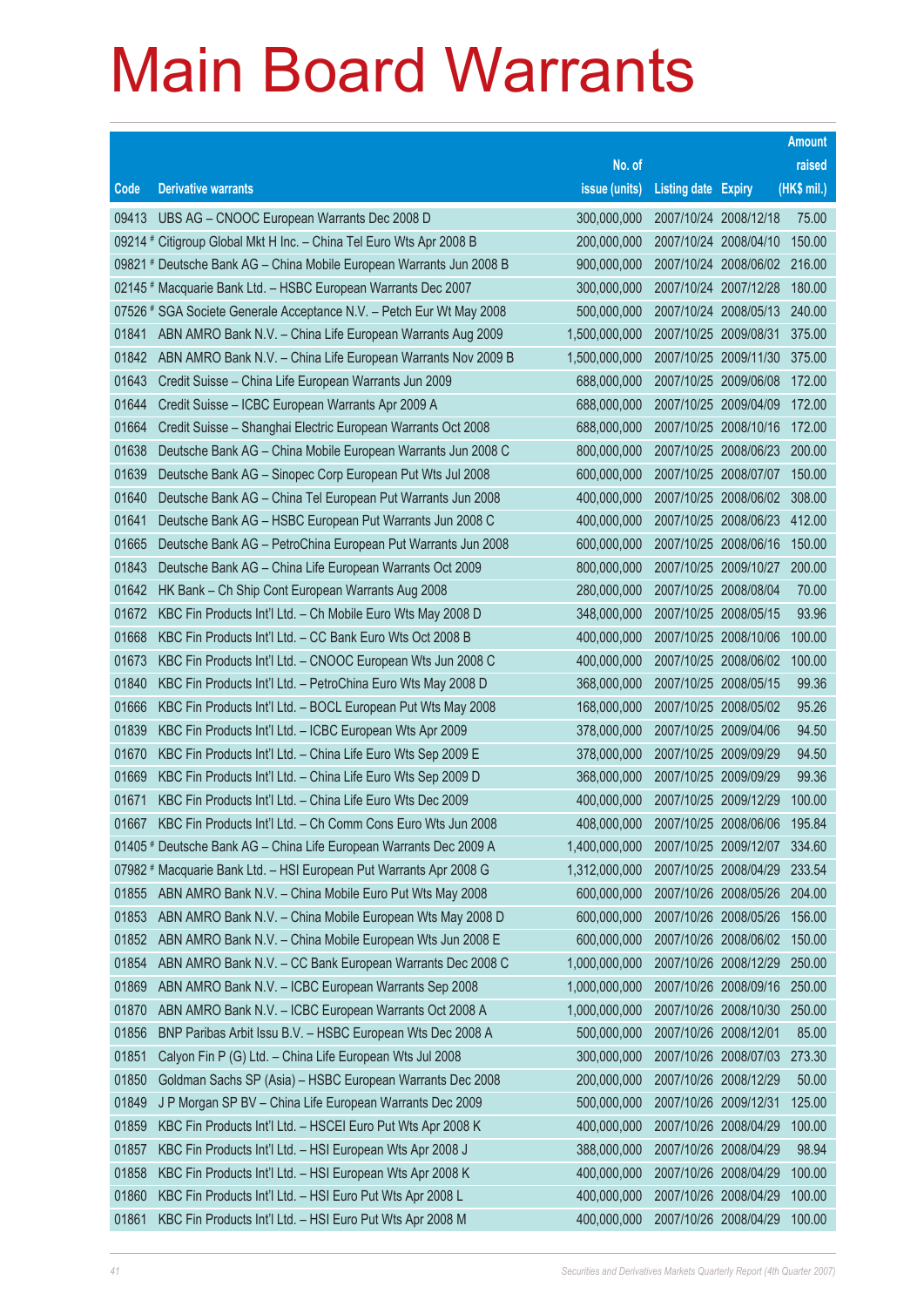|       |                                                                      |               |                            |                              | <b>Amount</b> |
|-------|----------------------------------------------------------------------|---------------|----------------------------|------------------------------|---------------|
|       |                                                                      | No. of        |                            |                              | raised        |
| Code  | <b>Derivative warrants</b>                                           | issue (units) | <b>Listing date Expiry</b> |                              | (HK\$ mil.)   |
| 01844 | CC Rabobank B.A. - BOCL European Warrants Jun 2008 B                 | 200,000,000   |                            | 2007/10/26 2008/06/06        | 180.00        |
| 01846 | CC Rabobank B.A. - Ch Mobile European Warrants Aug 2008 A            | 120,000,000   |                            | 2007/10/26 2008/08/08        | 38.40         |
| 01845 | CC Rabobank B.A. - China Life European Warrants Aug 2008 B           | 200,000,000   |                            | 2007/10/26 2008/08/08        | 210.00        |
| 01847 | CC Rabobank B.A. - ICBC European Warrants Aug 2008                   | 500,000,000   |                            | 2007/10/26 2008/08/08        | 650.00        |
| 01848 | CC Rabobank B.A. - PetroChina European Warrants Jul 2008 C           | 500,000,000   |                            | 2007/10/26 2008/07/07 220.00 |               |
|       | 03719 # ABN AMRO Bank N.V. - China Mobile European Wts Apr 2008 K    | 700,000,000   |                            | 2007/10/26 2008/04/28        | 163.80        |
|       | 07549 # ABN AMRO Bank N.V. - PetroChina European Warrants May 2008 E | 800,000,000   |                            | 2007/10/26 2008/05/26        | 372.00        |
|       | 01549 # ABN AMRO Bank N.V. - PetroChina European Warrants Jun 2008 A | 700,000,000   |                            | 2007/10/26 2008/06/02 308.00 |               |
|       | 01434 # Deutsche Bank AG - PetroChina European Warrants Jun 2008 A   | 600,000,000   |                            | 2007/10/26 2008/06/02 285.00 |               |
|       | 04444 # SGA Societe Generale Acceptance N.V. - CLife Eur Wt Apr 08 D | 500,000,000   |                            | 2007/10/26 2008/04/14        | 495.00        |
| 01902 | KBC Fin Products Int'l Ltd. - HSCEI European Wts Apr 2008 L          | 400,000,000   |                            | 2007/10/29 2008/04/29        | 100.00        |
| 01903 | KBC Fin Products Int'l Ltd. - HSCEI European Wts Apr 2008 M          | 400,000,000   |                            | 2007/10/29 2008/04/29        | 100.00        |
| 01905 | KBC Fin Products Int'l Ltd. - HSCEI Euro Put Wts Apr 2008 N          | 400,000,000   |                            | 2007/10/29 2008/04/29        | 100.00        |
| 01906 | KBC Fin Products Int'l Ltd. - HSCEI Euro Put Wts Apr 2008 O          | 400,000,000   |                            | 2007/10/29 2008/04/29        | 100.00        |
| 01904 | KBC Fin Products Int'l Ltd. - HSCEI Euro Put Wts May 2008 A          | 400,000,000   |                            | 2007/10/29 2008/05/29        | 100.00        |
| 01901 | KBC Fin Products Int'l Ltd. - HSI European Wts Apr 2008 N            | 388,000,000   |                            | 2007/10/29 2008/04/29        | 98.55         |
| 01907 | KBC Fin Products Int'l Ltd. - HSI Euro Put Wts Apr 2008 O            | 400,000,000   |                            | 2007/10/29 2008/04/29        | 100.00        |
| 01871 | Macquarie Bank Ltd. - New World Dev European Wts Sep 2008            | 288,000,000   |                            | 2007/10/29 2008/09/29        | 74.59         |
| 01876 | UBS AG - HSCEI European Warrants May 2008 A                          | 300,000,000   |                            | 2007/10/29 2008/05/29        | 75.00         |
| 01875 | UBS AG - HSCEI European Put Warrants May 2008 C                      | 300,000,000   |                            | 2007/10/29 2008/05/29        | 75.00         |
| 01879 | UBS AG - HSI European Warrants May 2008 C                            | 300,000,000   |                            | 2007/10/29 2008/05/29        | 78.00         |
| 01900 | UBS AG - HSI European Warrants May 2008 D                            | 300,000,000   |                            | 2007/10/29 2008/05/29        | 75.00         |
| 01877 | UBS AG - HSI European Put Warrants May 2008 A                        | 300,000,000   |                            | 2007/10/29 2008/05/29        | 75.00         |
| 01878 | UBS AG - HSI European Put Warrants May 2008 B                        | 300,000,000   |                            | 2007/10/29 2008/05/29        | 78.00         |
| 01872 | UBS AG - ICBC European Warrants Dec 2010 D                           | 300,000,000   |                            | 2007/10/29 2010/12/13        | 75.00         |
| 01873 | UBS AG - PICC European Warrants Oct 2008 C                           | 300,000,000   |                            | 2007/10/29 2008/10/13        | 90.00         |
| 01874 | UBS AG - PICC European Warrants Oct 2008 D                           | 300,000,000   |                            | 2007/10/29 2008/10/13        | 75.00         |
|       | 09810 # ABN AMRO Bank N.V. - Ping An European Warrants Jun 2008 D    | 800,000,000   |                            | 2007/10/29 2008/06/16        | 187.20        |
|       | 06157 # Deutsche Bank AG - CNOOC European Warrants Sep 2008 A        | 600,000,000   |                            | 2007/10/29 2008/09/29        | 336.00        |
|       | 09616 # Deutsche Bank AG - HSI European Put Warrants Apr 2008 I      | 600,000,000   |                            | 2007/10/29 2008/04/29        | 117.60        |
|       | 03733 # KBC Fin Products Int'l Ltd. - Ch Mobile Euro Wts Apr 2008 D  | 700,000,000   |                            | 2007/10/29 2008/04/17        | 185.50        |
|       | 09698 # KBC Fin Products Int'l Ltd. - HSI Euro Put Wts Apr 2008 D    | 600,000,000   |                            | 2007/10/29 2008/04/29        | 78.00         |
| 01928 | ABN AMRO Bank N.V. - BankComm European Warrants Jun 2008 E           | 1,000,000,000 |                            | 2007/10/30 2008/06/16        | 270.00        |
| 01929 | ABN AMRO Bank N.V. - BankComm European Warrants Jun 2008 F           | 1,000,000,000 |                            | 2007/10/30 2008/06/23        | 290.00        |
| 01941 | ABN AMRO Bank N.V. - BankComm European Warrants Jun 2008 G           | 1,000,000,000 |                            | 2007/10/30 2008/06/16        | 260.00        |
| 01942 | ABN AMRO Bank N.V. - China Life European Warrants Oct 2009           | 1,600,000,000 |                            | 2007/10/30 2009/10/13        | 400.00        |
| 01936 | Credit Suisse - China Shenhua European Warrants Apr 2009             | 688,000,000   |                            | 2007/10/30 2009/04/29        | 172.00        |
| 01937 | Credit Suisse - SMIC European Warrants Oct 2008                      | 88,000,000    |                            | 2007/10/30 2008/10/22        | 22.00         |
| 01930 | Deutsche Bank AG - BOCL European Put Warrants Aug 2008               | 400,000,000   |                            | 2007/10/30 2008/08/25        | 232.00        |
| 01932 | Deutsche Bank AG - Ch Comm Cons Euro Put Warrants Jun 2008           | 400,000,000   |                            | 2007/10/30 2008/06/16        | 128.00        |
| 01931 | Deutsche Bank AG - Cheung Kong European Put Wts Dec 2008             | 600,000,000   |                            | 2007/10/30 2008/12/22        | 150.00        |
| 01934 | Deutsche Bank AG - CM Bank European Put Warrants Jun 2008            | 400,000,000   |                            | 2007/10/30 2008/06/23        | 220.00        |
| 01935 | Deutsche Bank AG - ICBC European Put Warrants Dec 2008               | 600,000,000   |                            | 2007/10/30 2008/12/22        | 150.00        |
| 01933 | Deutsche Bank AG - CM Bank European Warrants Aug 2008                | 600,000,000   |                            | 2007/10/30 2008/08/25        | 480.00        |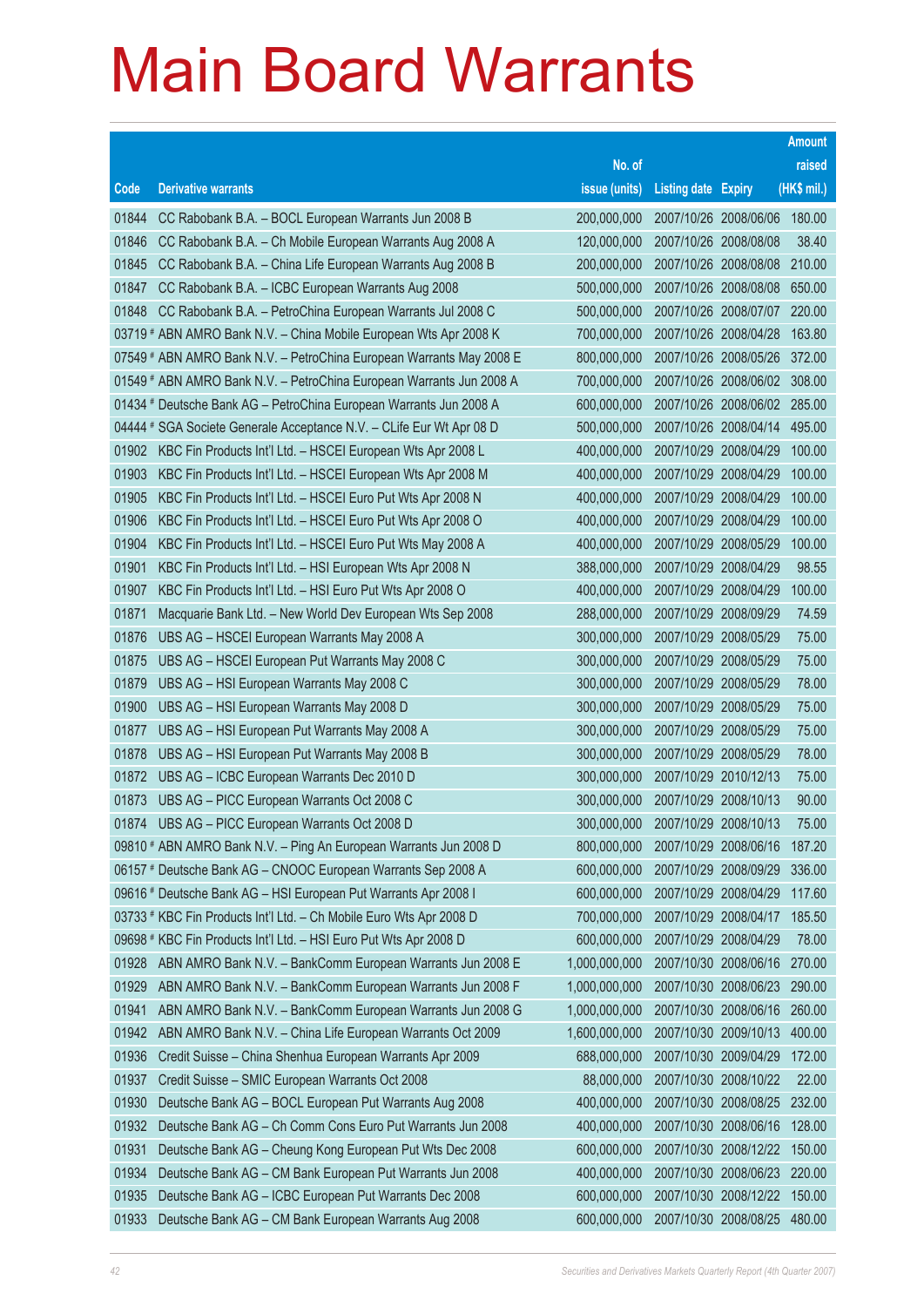|       |                                                                    |               |                            |                       | <b>Amount</b> |
|-------|--------------------------------------------------------------------|---------------|----------------------------|-----------------------|---------------|
|       |                                                                    | No. of        |                            |                       | raised        |
| Code  | <b>Derivative warrants</b>                                         | issue (units) | <b>Listing date Expiry</b> |                       | (HK\$ mil.)   |
| 01938 | Deutsche Bank AG - BankComm European Warrants Jun 2008 B           | 800,000,000   | 2007/10/30 2008/06/16      |                       | 200.00        |
| 01939 | Deutsche Bank AG - BankComm European Warrants Aug 2008             | 800,000,000   |                            | 2007/10/30 2008/08/25 | 272.00        |
| 01940 | Goldman Sachs SP (Asia) – China Mobile European Wts Dec 2008       | 330,000,000   | 2007/10/30 2008/12/08      |                       | 102.30        |
| 01917 | KBC Fin Products Int'l Ltd. - China Life Euro Wts Jul 2009         | 400,000,000   | 2007/10/30 2009/07/06      |                       | 100.00        |
| 01926 | KBC Fin Products Int'l Ltd. - ICBC European Wts Nov 2008 A         | 400,000,000   | 2007/10/30 2008/11/14      |                       | 100.00        |
| 01927 | KBC Fin Products Int'l Ltd. - ICBC European Wts Dec 2008           | 400,000,000   | 2007/10/30 2008/12/15      |                       | 100.00        |
| 01924 | KBC Fin Products Int'l Ltd. - ICBC European Wts Oct 2008 A         | 398,000,000   | 2007/10/30 2008/10/10      |                       | 99.50         |
| 01925 | KBC Fin Products Int'l Ltd. - ICBC European Wts Oct 2008 B         | 388,000,000   | 2007/10/30 2008/10/15      |                       | 97.00         |
| 01918 | KBC Fin Products Int'l Ltd. - Ch Mobile Euro Wts May 2008 E        | 338,000,000   | 2007/10/30 2008/05/05      |                       | 99.71         |
| 01920 | KBC Fin Products Int'l Ltd. - Ch Mobile Euro Wts May 2008 F        | 400,000,000   | 2007/10/30 2008/05/15      |                       | 100.00        |
| 01921 | KBC Fin Products Int'l Ltd. - Ch Mobile Euro Wts Jun 2008 D        | 328,000,000   | 2007/10/30 2008/06/11      |                       | 98.40         |
| 01922 | KBC Fin Products Int'l Ltd. - Ch Mobile Eu Put Wt May 2007 G       | 288,000,000   | 2007/10/30 2008/05/20      |                       | 97.92         |
| 01923 | KBC Fin Products Int'l Ltd. - Ch Mobile Eu Put Wt May 2007 H       | 348,000,000   | 2007/10/30 2008/05/15      |                       | 97.44         |
| 01916 | Macquarie Bank Ltd. - Ch Comm Cons Euro Put Wts Jun 2008 E         | 388,000,000   | 2007/10/30 2008/06/27      |                       | 97.78         |
| 01913 | Macquarie Bank Ltd. - ICBC European Put Warrants Aug 2009          | 400,000,000   | 2007/10/30 2009/08/28      |                       | 101.20        |
| 01911 | Macquarie Bank Ltd. - PetroChina European Put Wts May 2008         | 400,000,000   | 2007/10/30 2008/05/29      |                       | 123.20        |
| 01912 | Macquarie Bank Ltd. - HSBC European Put Warrants Jun 2009          | 400,000,000   | 2007/10/30 2009/06/29      |                       | 116.80        |
| 01910 | Macquarie Bank Ltd. - China Mobile European Wts Jun 2008 C         | 400,000,000   | 2007/10/30 2008/06/27      |                       | 100.80        |
| 01915 | Macquarie Bank Ltd. - Cathay Pacific European Wts Jun 2008 D       | 150,000,000   | 2007/10/30 2008/06/27      |                       | 38.10         |
| 01908 | Macquarie Bank Ltd. - HSBC European Warrants Jun 2009 B            | 400,000,000   | 2007/10/30 2009/06/29      |                       | 100.80        |
| 01909 | Macquarie Bank Ltd. - ICBC European Warrants Aug 2009              | 400,000,000   | 2007/10/30 2009/08/28      |                       | 100.80        |
| 01914 | SGA Societe Generale Acceptance N.V. - ICBC Eur Wts May 2009       | 500,000,000   | 2007/10/30 2009/05/04      |                       | 125.00        |
|       | 01449 # ABN AMRO Bank N.V. - ICBC European Warrants Dec 2008 B     | 1,000,000,000 | 2007/10/30 2008/12/31      |                       | 199.00        |
|       | 01527 # Deutsche Bank AG - ICBC European Warrants Nov 2008         | 1,000,000,000 | 2007/10/30 2008/11/24      |                       | 193.00        |
|       | 05505 # Goldman Sachs SP (Asia) – BOCL European Warrants Jan 2008  | 148,000,000   | 2007/10/30 2008/01/21      |                       | 74.00         |
|       | 03610 # Macquarie Bank Ltd. - HSI European Put Warrants Apr 2008 D | 1,312,000,000 | 2007/10/30 2008/04/29      |                       | 188.93        |
|       | 01983 ABN AMRO Bank N.V. - ICBC European Warrants Oct 2008 B       | 1,200,000,000 | 2007/10/31 2008/10/31      |                       | 300.00        |
| 01984 | ABN AMRO Bank N.V. - ICBC European Warrants Dec 2008 C             | 1,200,000,000 | 2007/10/31 2008/12/22      |                       | 300.00        |
| 01955 | BNP Paribas Arbit Issu B.V. - Ch Mobile Euro Wts Aug 2008 A        | 500,000,000   | 2007/10/31 2008/08/04      |                       | 150.00        |
| 01957 | BNP Paribas Arbit Issu B.V. - Ch Mobile Eur Put Wts Jun 2008       | 400,000,000   | 2007/10/31 2008/06/02      |                       | 120.00        |
| 01953 | BNP Paribas Arbit Issu B.V. - Ch Mobile Euro Wts Jun 2008 D        | 500,000,000   | 2007/10/31 2008/06/02      |                       | 165.00        |
| 01954 | BNP Paribas Arbit Issu B.V. - Ch Mobile Euro Wts Jun 2008 E        | 500,000,000   | 2007/10/31                 | 2008/06/16            | 150.00        |
| 01956 | BNP Paribas Arbit Issu B.V. - Ch Mobile Eu Put Wt May 2008 C       | 400,000,000   | 2007/10/31 2008/05/05      |                       | 164.00        |
| 01958 | BNP Paribas Arbit Issu B.V. - ICBC European Wts Nov 2008           | 800,000,000   | 2007/10/31 2008/11/17      |                       | 120.00        |
| 01959 | BNP Paribas Arbit Issu B.V. - ICBC European Wts Dec 2008           | 800,000,000   | 2007/10/31 2008/12/31      |                       | 136.00        |
| 01960 | BNP Paribas Arbit Issu B.V. - ICBC European Wts May 2009 B         | 800,000,000   | 2007/10/31 2009/05/18      |                       | 200.00        |
| 01961 | BNP Paribas Arbit Issu B.V. - PetroChina Euro Wts Jun 2008 C       | 800,000,000   | 2007/10/31 2008/06/16      |                       | 216.00        |
| 01962 | BNP Paribas Arbit Issu B.V. - PetroChina Euro Wts Aug 2008 B       | 800,000,000   | 2007/10/31                 | 2008/08/01            | 216.00        |
| 01963 | BNP Paribas Arbit Issu B.V. - PetroCh Eur Put Wts May 2008 B       | 300,000,000   | 2007/10/31 2008/05/19      |                       | 108.00        |
| 01945 | Calyon Fin P (G) Ltd. - BankComm European Warrants Oct 2008B       | 300,000,000   | 2007/10/31 2008/10/06      |                       | 87.30         |
| 01946 | Calyon Fin P (G) Ltd. - BankComm European Warrants Oct 2008C       | 300,000,000   | 2007/10/31 2008/10/06      |                       | 76.20         |
| 01948 | Calyon Fin P (G) Ltd. - CC Bank European Warrants Oct 2009         | 300,000,000   | 2007/10/31 2009/10/05      |                       | 80.40         |
| 01949 | Calyon Fin P (G) Ltd. - China Mobile European Wts Jul 2008 A       | 300,000,000   | 2007/10/31 2008/07/04      |                       | 90.00         |
| 01950 | Calyon Fin P (G) Ltd. - China Tel European Wts Apr 2009 A          | 300,000,000   | 2007/10/31 2009/04/03      |                       | 75.30         |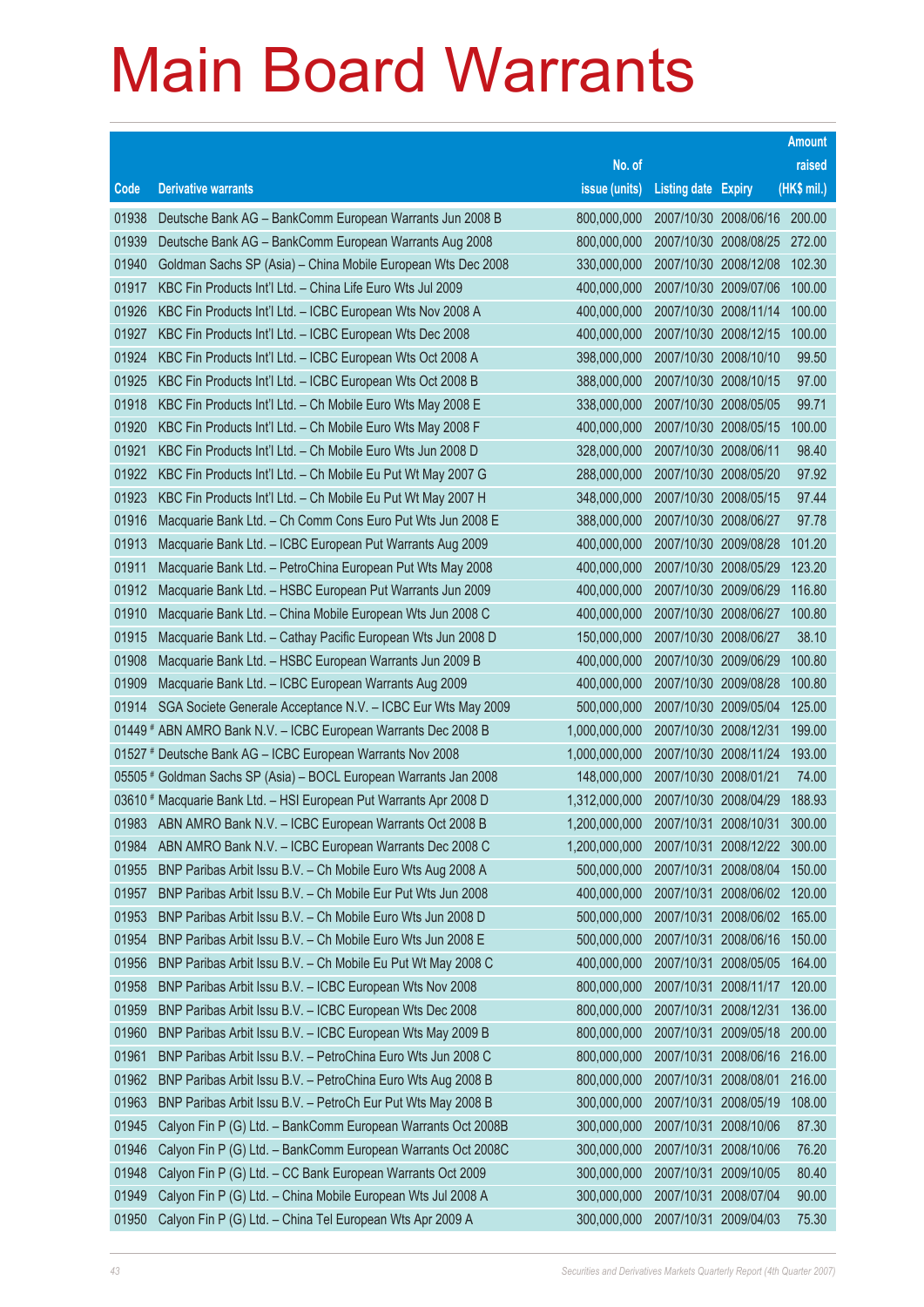|       |                                                                    |               |                            |                              | <b>Amount</b> |
|-------|--------------------------------------------------------------------|---------------|----------------------------|------------------------------|---------------|
|       |                                                                    | No. of        |                            |                              | raised        |
| Code  | <b>Derivative warrants</b>                                         | issue (units) | <b>Listing date Expiry</b> |                              | $(HK$$ mil.)  |
| 01951 | Calyon Fin P (G) Ltd. - HSBC European Warrants Jan 2010            | 500,000,000   |                            | 2007/10/31 2010/01/04 131.50 |               |
| 01987 | Credit Suisse - CC Bank European Warrants Dec 2008 B               | 688,000,000   |                            | 2007/10/31 2008/12/12 172.00 |               |
| 01988 | Credit Suisse – CNOOC European Warrants Aug 2008 B                 | 688,000,000   |                            | 2007/10/31 2008/08/19        | 172.00        |
| 01989 | Credit Suisse - ICBC European Warrants Jan 2009                    | 688,000,000   |                            | 2007/10/31 2009/01/14        | 172.00        |
| 01982 | Deutsche Bank AG - BOCL European Warrants Dec 2010 A               | 800,000,000   |                            | 2007/10/31 2010/12/13        | 151.20        |
| 01978 | Deutsche Bank AG - China Life European Warrants Dec 2009 B         | 800,000,000   |                            | 2007/10/31 2009/12/14        | 200.00        |
| 01979 | Deutsche Bank AG - China Life European Put Wts Nov 2009            | 600,000,000   |                            | 2007/10/31 2009/11/02        | 120.00        |
| 01980 | Deutsche Bank AG - ICBC European Warrants Mar 2009 B               | 800,000,000   |                            | 2007/10/31 2009/03/23        | 200.00        |
| 01981 | Deutsche Bank AG - Ping An European Warrants Jun 2008 B            | 800,000,000   |                            | 2007/10/31 2008/06/10        | 200.00        |
| 01990 | Deutsche Bank AG - HSCEI European Warrants May 2008 A              | 600,000,000   |                            | 2007/10/31 2008/05/29        | 162.00        |
| 02039 | Deutsche Bank AG - HSCEI European Put Warrants May 2008 B          | 600,000,000   |                            | 2007/10/31 2008/05/29        | 159.00        |
| 01977 | Goldman Sachs SP (Asia) - BOCL European Warrants Oct 2008          | 120,000,000   |                            | 2007/10/31 2008/10/06        | 100.80        |
| 01985 | J P Morgan SP BV - BankComm European Warrants Oct 2008 B           | 388,000,000   |                            | 2007/10/31 2008/10/24        | 109.42        |
| 01986 | J P Morgan SP BV - BankComm European Warrants Dec 2008             | 388,000,000   |                            | 2007/10/31 2008/12/01        | 102.82        |
| 01969 | KBC Fin Products Int'l Ltd. - China Tel Euro Wts Oct 2008          | 388,000,000   |                            | 2007/10/31 2008/10/15        | 97.00         |
| 01970 | KBC Fin Products Int'l Ltd. - China Tel Euro Wts Nov 2008 B        | 378,000,000   |                            | 2007/10/31 2008/11/03        | 94.50         |
| 01971 | KBC Fin Products Int'l Ltd. - ICBC European Wts Nov 2008 B         | 400,000,000   |                            | 2007/10/31 2008/11/12        | 100.00        |
| 01972 | KBC Fin Products Int'l Ltd. - PetroChina Euro Wts May 2008 E       | 418,000,000   |                            | 2007/10/31 2008/05/02        | 192.28        |
| 01973 | KBC Fin Products Int'l Ltd. - PetroChina Eur Put Wt May 2008       | 328,000,000   |                            | 2007/10/31 2008/05/02        | 91.84         |
| 01965 | KBC Fin Products Int'l Ltd. - CC Bank Euro Wts Dec 2008 B          | 400,000,000   |                            | 2007/10/31 2008/12/10        | 100.00        |
| 01966 | KBC Fin Products Int'l Ltd. - Ch Mobile Euro Wts May 2008 I        | 388,000,000   |                            | 2007/10/31 2008/05/08        | 97.78         |
| 01967 | KBC Fin Products Int'l Ltd. - Ch Mobile Euro Wts Jun 2008 E        | 400,000,000   |                            | 2007/10/31 2008/06/02        | 100.00        |
| 01968 | KBC Fin Products Int'l Ltd. - Ch Mobile Eu Put Wt Jun 2008 F       | 500,000,000   |                            | 2007/10/31 2008/06/02        | 190.00        |
| 01964 | KBC Fin Products Int'l Ltd. - CNOOC European Wts May 2008 C        | 368,000,000   |                            | 2007/10/31 2008/05/22        | 99.36         |
| 01943 | Macquarie Bank Ltd. - BankComm European Warrants Aug 2008          | 400,000,000   |                            | 2007/10/31 2008/08/28        | 109.60        |
| 01947 | Macquarie Bank Ltd. - BankComm European Put Wts Aug 2008           | 400,000,000   |                            | 2007/10/31 2008/08/28        | 100.80        |
| 01944 | Macquarie Bank Ltd. - China Mobile Euro Put Wts Jun 2008 E         | 400,000,000   |                            | 2007/10/31 2008/06/27        | 102.00        |
|       | 01952 SGA Societe Generale Acceptance N.V. - ICBC Eur Wts Dec 2008 | 500,000,000   |                            | 2007/10/31 2008/12/30        | 125.00        |
| 01974 | UBS AG - BankComm European Warrants Oct 2008                       | 300,000,000   |                            | 2007/10/31 2008/10/13        | 75.00         |
| 01975 | UBS AG - ICBC European Warrants Nov 2008 A                         | 300,000,000   |                            | 2007/10/31 2008/11/24        | 76.50         |
| 01976 | UBS AG - ICBC European Warrants Dec 2008 A                         | 300,000,000   |                            | 2007/10/31 2008/12/18        | 75.00         |
|       | 06952 # Macquarie Bank Ltd. - CC Bank European Warrants Jan 2008 B | 300,000,000   |                            | 2007/10/31 2008/01/30        | 432.00        |
|       | 05666 # CC Rabobank B.A. - HSBC European Warrants Jun 2008 A       | 180,000,000   |                            | 2007/10/31 2008/06/02        | 131.40        |
| 02070 | ABN AMRO Bank N.V. - CC Bank European Warrants Oct 2008 C          | 1,000,000,000 |                            | 2007/11/01 2008/10/31        | 250.00        |
| 02071 | ABN AMRO Bank N.V. - CC Bank European Warrants Nov 2008 C          | 1,000,000,000 |                            | 2007/11/01 2008/11/24        | 250.00        |
| 02040 | BOCI Asia Ltd. - BankComm European Warrants May 2008               | 2,000,000,000 |                            | 2007/11/01 2008/05/02        | 500.00        |
| 02041 | BOCI Asia Ltd. - Tencent European Warrants Jul 2008                | 2,000,000,000 |                            | 2007/11/01 2008/07/22        | 500.00        |
| 02046 | Calyon Fin P (G) Ltd. - CHALCO European Warrants Jul 2008          | 300,000,000   |                            | 2007/11/01 2008/07/04        | 84.90         |
| 02047 | Calyon Fin P (G) Ltd. - Yanzhou Coal European Wts Jul 2008         | 300,000,000   |                            | 2007/11/01 2008/07/04        | 78.90         |
| 02062 | Deutsche Bank AG - China Mobile European Warrants May 2008         | 1,000,000,000 |                            | 2007/11/01 2008/05/26        | 250.00        |
| 02063 | Deutsche Bank AG - China Mobile European Put Wts May 2008          | 1,000,000,000 |                            | 2007/11/01 2008/05/26        | 250.00        |
| 02064 | Deutsche Bank AG - DJIA European Warrants Jun 2008                 | 400,000,000   |                            | 2007/11/01 2008/06/23        | 100.00        |
| 02065 | Deutsche Bank AG - DJIA Index European Put Warrants Jun 2008       | 400,000,000   |                            | 2007/11/01 2008/06/23        | 100.00        |
| 02050 | HK Bank - China Mobile European Warrants Jul 2008                  | 1,000,000,000 |                            | 2007/11/01 2008/07/04        | 250.00        |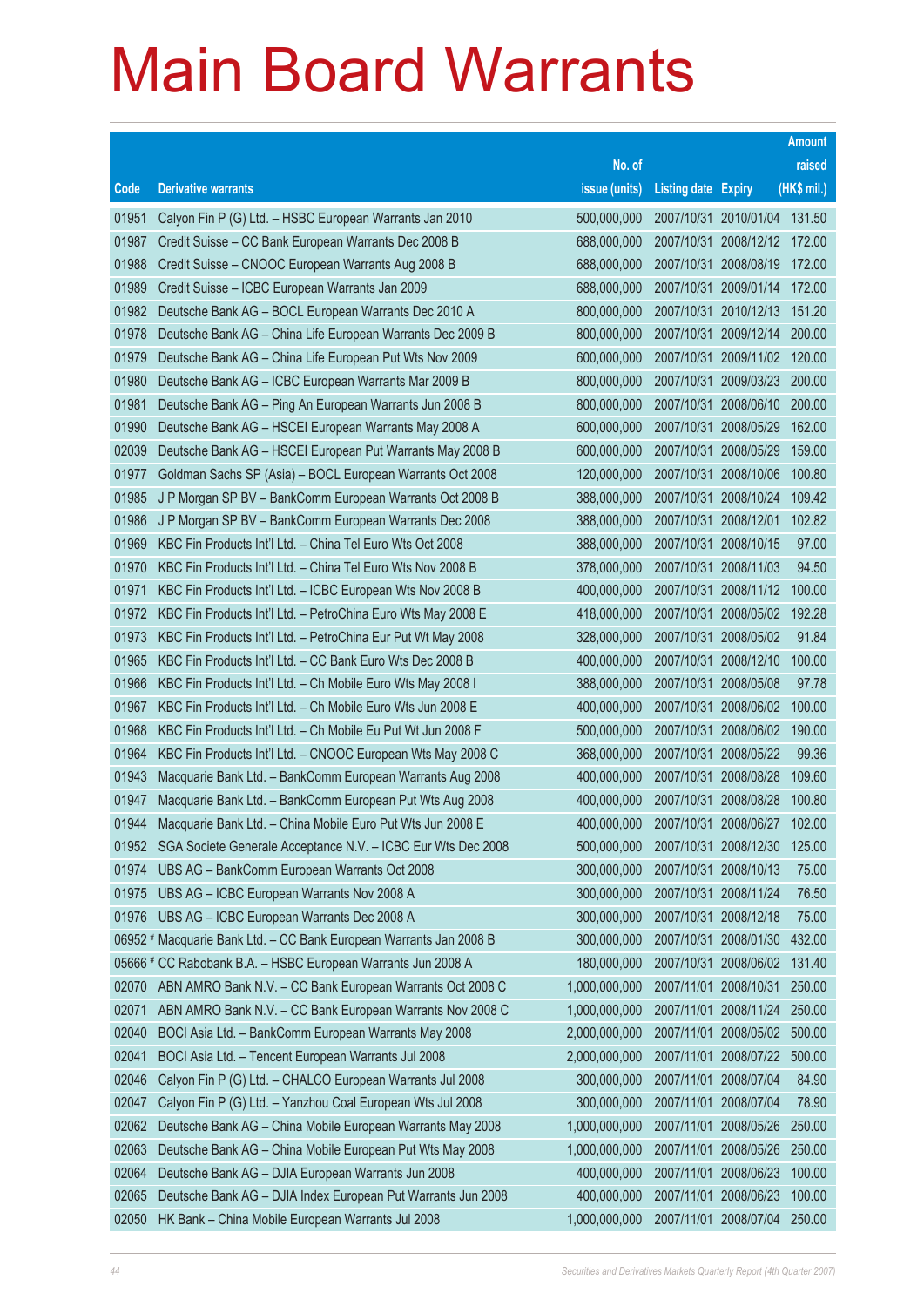|       |                                                                 |               |                            |                              | <b>Amount</b> |
|-------|-----------------------------------------------------------------|---------------|----------------------------|------------------------------|---------------|
|       |                                                                 | No. of        |                            |                              | raised        |
| Code  | <b>Derivative warrants</b>                                      | issue (units) | <b>Listing date Expiry</b> |                              | (HK\$ mil.)   |
| 02048 | HK Bank - China COSCO European Warrants Jul 2008 A              | 280,000,000   |                            | 2007/11/01 2008/07/04 294.00 |               |
| 02051 | HK Bank - R&F Ppt European Wts Jul 2008                         | 280,000,000   |                            | 2007/11/01 2008/07/04        | 184.80        |
| 02049 | HK Bank - Mengniu European Wts Jul 2008                         | 280,000,000   |                            | 2007/11/01 2008/07/04        | 145.60        |
| 02052 | HK Bank - PetroChina European Warrants Jul 2008                 | 280,000,000   | 2007/11/01 2008/07/04      |                              | 81.20         |
| 02066 | J P Morgan SP BV - Ch Mobile Euro Put Wts Jul 2008              | 300,000,000   |                            | 2007/11/01 2008/07/25        | 78.00         |
| 02053 | KBC Fin Products Int'l Ltd. - HSCEI European Wts May 2008 C     | 400,000,000   |                            | 2007/11/01 2008/05/29        | 100.00        |
| 02054 | KBC Fin Products Int'l Ltd. - HSCEI European Wts May 2008 D     | 400,000,000   |                            | 2007/11/01 2008/05/29        | 100.80        |
| 02058 | KBC Fin Products Int'l Ltd. - HSCEI Euro Put Wts May 2008 B     | 400,000,000   |                            | 2007/11/01 2008/05/29        | 100.00        |
| 02059 | KBC Fin Products Int'l Ltd. - HSCEI Euro Put Wts May 2008 E     | 400,000,000   |                            | 2007/11/01 2008/05/29        | 100.00        |
| 02055 | KBC Fin Products Int'l Ltd. - HSI European Wts May 2008 A       | 400,000,000   |                            | 2007/11/01 2008/05/29        | 100.00        |
| 02056 | KBC Fin Products Int'l Ltd. - HSI European Wts May 2008 B       | 400,000,000   |                            | 2007/11/01 2008/05/29        | 100.00        |
| 02057 | KBC Fin Products Int'l Ltd. - HSI European Wts May 2008 C       | 400,000,000   |                            | 2007/11/01 2008/05/29        | 100.00        |
| 02060 | KBC Fin Products Int'l Ltd. - HSI Euro Put Wts May 2008 D       | 400,000,000   |                            | 2007/11/01 2008/05/29        | 100.00        |
| 02061 | KBC Fin Products Int'l Ltd. - HSI Euro Put Wts May 2008 E       | 400,000,000   |                            | 2007/11/01 2008/05/29        | 100.00        |
| 02042 | CC Rabobank B.A. - CLP European Warrants Oct 2008               | 200,000,000   | 2007/11/01 2008/10/10      |                              | 90.00         |
| 02043 | CC Rabobank B.A. - Sinopec Corp European Warrants Aug 2008      | 500,000,000   |                            | 2007/11/01 2008/08/08        | 150.00        |
| 02044 | CC Rabobank B.A. - PetroChina European Warrants Aug 2008 A      | 500,000,000   |                            | 2007/11/01 2008/08/08        | 240.00        |
| 02045 | SGA Societe Generale Acceptance N.V. - ICBC Eur Wts Jan 2009    | 500,000,000   |                            | 2007/11/01 2009/01/12 125.00 |               |
|       | 04838 # Deutsche Bank AG - CNOOC European Warrants Jun 2008 A   | 1,000,000,000 |                            | 2007/11/01 2008/06/30        | 455.00        |
|       | 09830 # Deutsche Bank AG - HSI European Put Warrants Apr 2008 D | 1,000,000,000 |                            | 2007/11/01 2008/04/29        | 137.00        |
|       | 09616 # Deutsche Bank AG - HSI European Put Warrants Apr 2008 I | 1,000,000,000 |                            | 2007/11/01 2008/04/29        | 163.00        |
| 02087 | Calyon Fin P (G) Ltd. - ICBC European Warrants Jan 2009         | 300,000,000   |                            | 2007/11/02 2009/01/05        | 75.30         |
| 02067 | Credit Suisse - Ch Comm Cons European Warrants May 2008         | 388,000,000   | 2007/11/02 2008/05/09      |                              | 97.00         |
| 02068 | Credit Suisse - CC Bank European Warrants Dec 2008 C            | 688,000,000   |                            | 2007/11/02 2008/12/23        | 172.00        |
| 02069 | Credit Suisse - CNOOC European Warrants Aug 2008 C              | 688,000,000   |                            | 2007/11/02 2008/08/08        | 172.00        |
| 02086 | Credit Suisse - ICBC European Warrants Apr 2009 B               | 688,000,000   |                            | 2007/11/02 2009/04/09        | 172.00        |
| 02635 | Deutsche Bank AG - Cheung Kong European Warrants Aug 2008 B     | 800,000,000   |                            | 2007/11/02 2008/08/04        | 200.00        |
| 02636 | Deutsche Bank AG - MTRC European Warrants Aug 2008              | 600,000,000   |                            | 2007/11/02 2008/08/04        | 216.00        |
| 02640 | Deutsche Bank AG - Cheung Kong European Warrants Aug 2008 C     | 800,000,000   |                            | 2007/11/02 2008/08/18        | 200.00        |
| 02644 | Deutsche Bank AG - Hutchison European Warrants Jun 2009         | 800,000,000   |                            | 2007/11/02 2009/06/29        | 200.00        |
| 02641 | Deutsche Bank AG - HSI European Warrants May 2008 C             | 800,000,000   |                            | 2007/11/02 2008/05/29        | 200.00        |
| 02642 | Deutsche Bank AG - HSI European Put Warrants May 2008 A         | 800,000,000   |                            | 2007/11/02 2008/05/29        | 200.00        |
| 02643 | Deutsche Bank AG - HSI European Put Warrants May 2008 B         | 800,000,000   |                            | 2007/11/02 2008/05/29        | 200.00        |
| 02634 | J P Morgan SP BV - HSBC European Warrants Jan 2009              | 500,000,000   |                            | 2007/11/02 2009/01/30        | 125.50        |
| 02085 | KBC Fin Products Int'l Ltd. - PetroChina Euro Wts May 2008 F    | 368,000,000   | 2007/11/02 2008/05/20      |                              | 95.68         |
| 02077 | KBC Fin Products Int'l Ltd. - CC Bank Euro Wts Dec 2008 C       | 400,000,000   |                            | 2007/11/02 2008/12/29        | 100.00        |
| 02080 | KBC Fin Products Int'l Ltd. - HSBC European Wts Dec 2008        | 388,000,000   |                            | 2007/11/02 2008/12/30        | 98.55         |
| 02081 | KBC Fin Products Int'l Ltd. - HSBC European Wts Apr 2009        | 368,000,000   |                            | 2007/11/02 2009/04/02        | 99.36         |
| 02082 | KBC Fin Products Int'l Ltd. - HSBC European Wts Jul 2009 A      | 338,000,000   |                            | 2007/11/02 2009/07/02        | 98.02         |
| 02078 | KBC Fin Products Int'l Ltd. - China Life Euro Wts Sep 2009 F    | 400,000,000   |                            | 2007/11/02 2009/09/29        | 100.00        |
| 02079 | KBC Fin Products Int'l Ltd. - China Life Euro Wts May 2008 B    | 198,000,000   |                            | 2007/11/02 2008/05/08        | 186.12        |
| 02076 | KBC Fin Products Int'l Ltd. - China Life Eur Put Wt May 2008    | 218,000,000   |                            | 2007/11/02 2008/05/08        | 281.22        |
| 02084 | KBC Fin Products Int'l Ltd. - ICBC European Wts Oct 2008 C      | 400,000,000   |                            | 2007/11/02 2008/10/15        | 100.00        |
| 02083 | KBC Fin Products Int'l Ltd. - ICBC European Wts May 2008 A      | 288,000,000   |                            | 2007/11/02 2008/05/09        | 391.68        |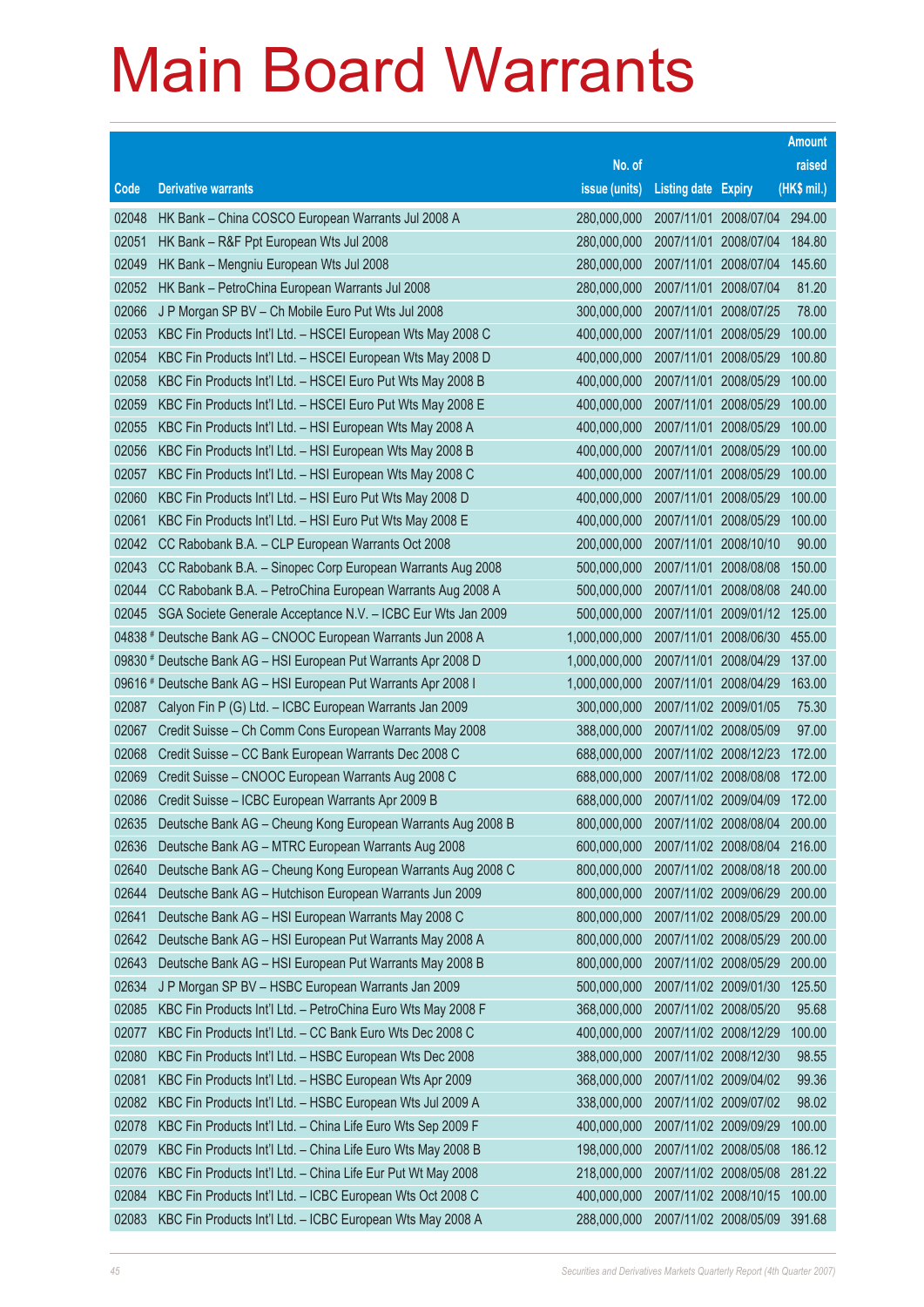|       |                                                                      |               |                            |                              | <b>Amount</b> |
|-------|----------------------------------------------------------------------|---------------|----------------------------|------------------------------|---------------|
|       |                                                                      | No. of        |                            |                              | raised        |
| Code  | <b>Derivative warrants</b>                                           | issue (units) | <b>Listing date Expiry</b> |                              | (HK\$ mil.)   |
| 02072 | Macquarie Bank Ltd. - CC Bank European Warrants Jan 2009             | 1,000,000,000 |                            | 2007/11/02 2009/01/29 254.00 |               |
| 02073 | Macquarie Bank Ltd. - China Life European Warrants Oct 2009          | 1,000,000,000 |                            | 2007/11/02 2009/10/29 251.00 |               |
| 02074 | Macquarie Bank Ltd. - Bank of EA European Warrants Jun 2008          | 250,000,000   | 2007/11/02 2008/06/27      |                              | 71.50         |
| 02075 | Macquarie Bank Ltd. - SMIC European Warrants Dec 2008                | 388,000,000   | 2007/11/02 2008/12/30      |                              | 97.39         |
| 02637 | UBS AG - Jiangxi Copper European Warrants Nov 2008 B                 | 300,000,000   | 2007/11/02 2008/11/24      |                              | 90.00         |
| 02638 | UBS AG - Hutchison European Warrants Nov 2009 A                      | 300,000,000   | 2007/11/02 2009/11/23      |                              | 78.00         |
| 02639 | UBS AG - Hutchison European Warrants Nov 2009 B                      | 300,000,000   | 2007/11/02 2009/11/23      |                              | 75.00         |
|       | 07527 # ABN AMRO Bank N.V. - CNOOC European Warrants Apr 2008 B      | 512,000,000   | 2007/11/02 2008/04/11      |                              | 232.96        |
|       | 04586 # ABN AMRO Bank N.V. - HSBC European Warrants Dec 2008 B       | 500,000,000   | 2007/11/02 2008/12/08      |                              | 94.50         |
|       | 01578 # Deutsche Bank AG - BankComm European Warrants Jun 2008 A     | 600,000,000   | 2007/11/02 2008/06/16      |                              | 219.00        |
|       | 03748 # KBC Fin Products Int'l Ltd. - China Tel Euro Wts Jul 2008    | 220,000,000   | 2007/11/02 2008/07/03      |                              | 387.20        |
|       | 05844 # KBC Fin Products Int'l Ltd. - HSBC European Wts Feb 2008 D   | 350,000,000   | 2007/11/02 2008/02/11      |                              | 399.00        |
|       | 07641 # KBC Fin Products Int'l Ltd. - HSI Euro Put Wts Apr 2008 H    | 760,000,000   | 2007/11/02 2008/04/29      |                              | 99.56         |
|       | 07642 # KBC Fin Products Int'l Ltd. - HSI Euro Put Wts Apr 2008 I    | 730,000,000   | 2007/11/02 2008/04/29      |                              | 99.28         |
|       | 02145 # Macquarie Bank Ltd. - HSBC European Warrants Dec 2007        | 600,000,000   | 2007/11/02 2007/12/28      |                              | 348.00        |
|       | 06070 # SGA Societe Generale Acceptance N.V. - Petch Eur Wt Apr 08 C | 500,000,000   | 2007/11/02 2008/04/28      |                              | 200.00        |
| 02717 | ABN AMRO Bank N.V. - BOC HK European Warrants Jun 2008 C             | 368,000,000   | 2007/11/05 2008/06/03      |                              | 103.04        |
| 02718 | ABN AMRO Bank N.V. - HSBC European Warrants Apr 2009                 | 538,000,000   | 2007/11/05 2009/04/16      |                              | 134.50        |
| 02719 | ABN AMRO Bank N.V. - Hutchison European Warrants Dec 2008 B          | 828,000,000   | 2007/11/05 2008/12/31      |                              | 207.00        |
| 02647 | ABN AMRO Bank N.V. - CNOOC European Warrants Jun 2008 C              | 538,000,000   | 2007/11/05 2008/06/12      |                              | 139.88        |
| 02648 | ABN AMRO Bank N.V. - CNOOC European Warrants Jun 2008 D              | 538,000,000   | 2007/11/05 2008/06/23      |                              | 134.50        |
| 02649 | ABN AMRO Bank N.V. - CNOOC European Warrants Jul 2008 B              | 538,000,000   | 2007/11/05 2008/07/02      |                              | 134.50        |
| 02650 | ABN AMRO Bank N.V. - Hutchison European Warrants Dec 2008 A          | 888,000,000   | 2007/11/05 2008/12/31      |                              | 222.00        |
| 02651 | ABN AMRO Bank N.V. - China Mobile Euro Put Wts Jun 2008 G            | 538,000,000   |                            | 2007/11/05 2008/06/10        | 225.96        |
| 02701 | BNP Paribas Arbit Issu B.V. - BOCL European Wts May 2008 B           | 800,000,000   |                            | 2007/11/05 2008/05/19        | 576.00        |
| 02702 | BNP Paribas Arbit Issu B.V. - BOCL European Wts Jun 2008             | 800,000,000   |                            | 2007/11/05 2008/06/16        | 488.00        |
| 02706 | BNP Paribas Arbit Issu B.V. - China Tel Euro Wts Apr 2009            | 800,000,000   | 2007/11/05 2009/04/06      |                              | 200.00        |
| 02703 | BNP Paribas Arbit Issu B.V. - Ch Comm Cons Eur Wt May 2008 B         | 500,000,000   | 2007/11/05 2008/05/26      |                              | 175.00        |
| 02704 | BNP Paribas Arbit Issu B.V. - Ch Comm Cons Eur Wt Jun 2008 B         | 500,000,000   | 2007/11/05 2008/06/10      |                              | 145.00        |
| 02705 | BNP Paribas Arbit Issu B.V. - Ch Comm Cons Eur Wt Jun 2008 C         | 500,000,000   | 2007/11/05 2008/06/30      |                              | 130.00        |
| 02710 | Deutsche Bank AG - CC Bank European Warrants Nov 2008                | 1,000,000,000 | 2007/11/05 2008/11/18      |                              | 250.00        |
| 02711 | Deutsche Bank AG - CNOOC European Warrants Jun 2008 D                | 800,000,000   |                            | 2007/11/05 2008/06/16        | 224.00        |
| 02735 | Deutsche Bank AG - ICBC European Warrants Feb 2009                   | 800,000,000   | 2007/11/05 2009/02/23      |                              | 200.00        |
| 02732 | Deutsche Bank AG - HSI European Warrants May 2008 D                  | 800,000,000   | 2007/11/05 2008/05/29      |                              | 200.00        |
| 02733 | Deutsche Bank AG - HSI European Warrants May 2008 E                  | 800,000,000   | 2007/11/05 2008/05/29      |                              | 200.00        |
| 02734 | Deutsche Bank AG - HSI European Put Warrants May 2008 F              | 800,000,000   |                            | 2007/11/05 2008/05/29        | 224.00        |
| 02736 | J P Morgan SP BV - BankComm European Warrants Jun 2008               | 388,000,000   | 2007/11/05 2008/06/30      |                              | 107.48        |
| 02737 | J P Morgan SP BV - BankComm European Warrants Oct 2008 C             | 388,000,000   | 2007/11/05 2008/10/30      |                              | 105.92        |
| 02738 | J P Morgan SP BV - Cheung Kong European Warrants Jul 2008            | 388,000,000   | 2007/11/05 2008/07/30      |                              | 101.27        |
| 02741 | J P Morgan SP BV - Swire Pac A European Warrants Jun 2009            | 300,000,000   | 2007/11/05 2009/06/30      |                              | 76.50         |
| 02739 | J P Morgan SP BV - Hutchison European Warrants Oct 2009              | 500,000,000   | 2007/11/05 2009/10/30      |                              | 128.00        |
| 02740 | J P Morgan SP BV - SHK Ppt European Warrants Jul 2008                | 388,000,000   | 2007/11/05 2008/07/30      |                              | 98.16         |
| 02730 | KBC Fin Products Int'l Ltd. - PetroChina Euro Wts Jun 2008 D         | 308,000,000   | 2007/11/05 2008/06/10      |                              | 98.56         |
| 02731 | KBC Fin Products Int'l Ltd. - PetroChina Euro Wts Jul 2008 E         | 318,000,000   | 2007/11/05 2008/07/02      |                              | 98.58         |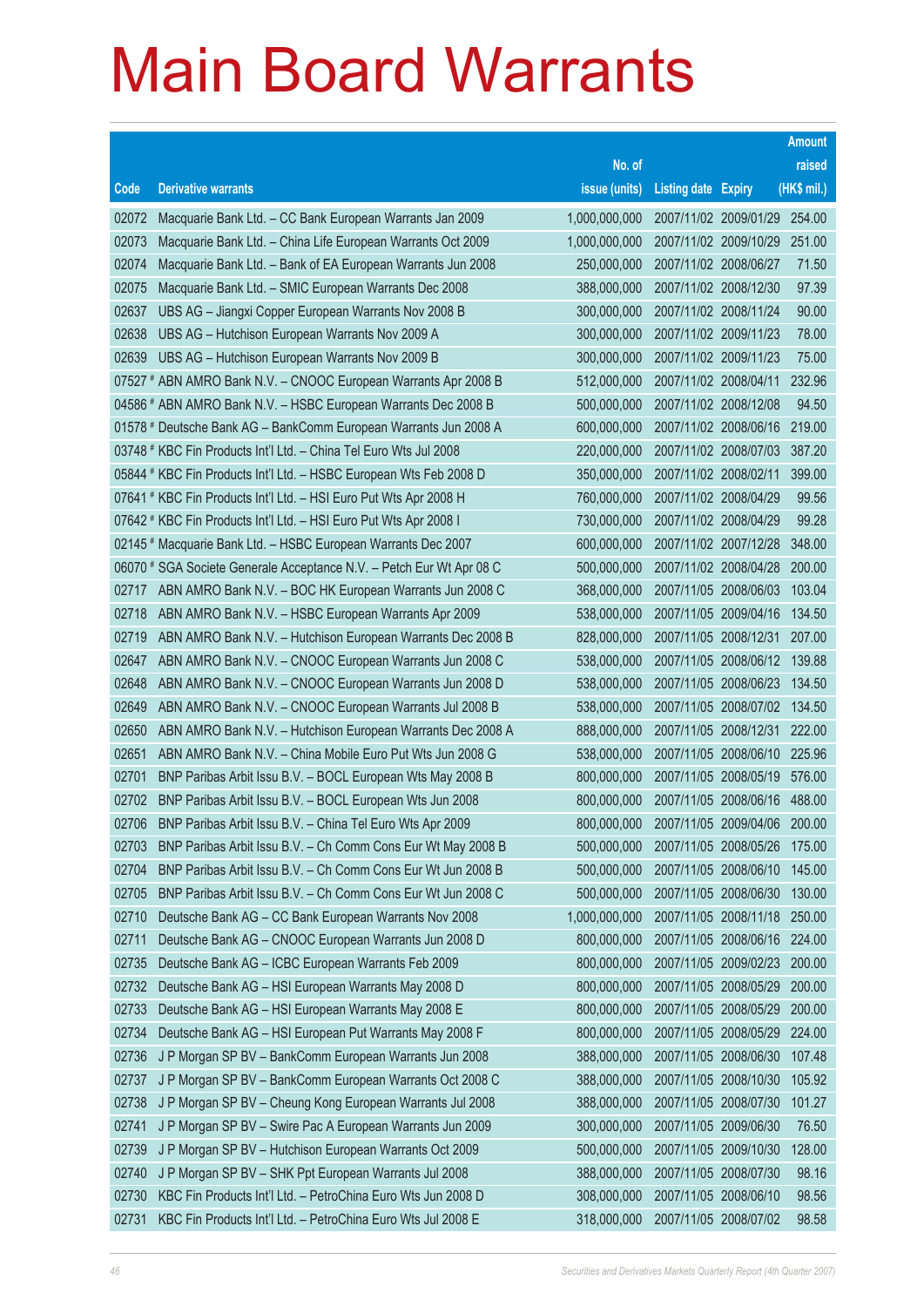| No. of<br>raised<br>(HK\$ mil.)<br><b>Derivative warrants</b><br>issue (units)<br>Code<br><b>Listing date Expiry</b><br>98.58<br>KBC Fin Products Int'l Ltd. - CNOOC European Wts May 2008 D<br>318,000,000<br>2007/11/05 2008/05/08<br>02721<br>100.00<br>02720<br>KBC Fin Products Int'l Ltd. - Sinopec Euro Wts Aug 2008 C<br>400,000,000<br>2007/11/05 2008/08/15<br>02729<br>KBC Fin Products Int'l Ltd. - Hutchison Euro Wts Oct 2008<br>388,000,000<br>2007/11/05 2008/10/24<br>97.00<br>97.39<br>02653<br>Macquarie Bank Ltd. - HSCEI European Warrants May 2008<br>388,000,000<br>2007/11/05 2008/05/29<br>02655<br>Macquarie Bank Ltd. - HSCEI European Put Warrants May 2008<br>388,000,000<br>2007/11/05 2008/05/29<br>97.39<br>02652<br>Macquarie Bank Ltd. - HSI European Warrants May 2008<br>688,000,000<br>2007/11/05 2008/05/29<br>172.69<br>02654<br>Macquarie Bank Ltd. - HSI European Put Warrants May 2008<br>688,000,000<br>2007/11/05 2008/05/29<br>172.69<br>120.00<br>02645<br>Macquarie Bank Ltd. - PetroChina European Wts Jul 2008 C<br>400,000,000<br>2007/11/05 2008/07/30<br>104.00<br>02646<br>Macquarie Bank Ltd. - PetroChina European Wts Jul 2008 D<br>400,000,000<br>2007/11/05 2008/07/30<br>02743<br>Standard Bank PLC - China Tel European Warrants Apr 2009<br>500,000,000<br>2007/11/05 2009/04/14<br>137.50<br>Standard Bank PLC - ICBC European Warrants Oct 2008<br>500,000,000<br>2007/11/05 2008/10/13<br>126.50<br>02744<br>Standard Bank PLC - ICBC European Warrants Apr 2009<br>500,000,000<br>2007/11/05 2009/04/14<br>126.00<br>02745<br>145.00<br>02656<br>SGA Societe Generale Acceptance N.V. - CK(H) Eur Wt Sep 08 A<br>500,000,000<br>2007/11/05 2008/09/29<br>02657<br>SGA Societe Generale Acceptance N.V. - HWL Eur Wt Jul 2008 C<br>200,000,000<br>2007/11/05 2008/07/25<br>334.00<br>500,000,000<br>2007/11/05 2009/03/30<br>125.00<br>02658<br>SGA Societe Generale Acceptance N.V. - HWL Euro Wts Mar 2009<br>501.00<br>02659<br>SGA Societe Generale Acceptance N.V. - ICBC Eu Wt Aug 2008 B<br>300,000,000<br>2007/11/05 2008/08/04<br>SGA Societe Generale Acceptance N.V. - ICBC Eur Wts Mar 2009<br>500,000,000<br>2007/11/05 2009/03/03<br>125.00<br>02660<br>50.00<br>SGA Societe Generale Acceptance N.V. - HSCEI Eur Wt May 08 G<br>200,000,000<br>2007/11/05 2008/05/29<br>02712<br>50.00<br>200,000,000<br>2007/11/05 2008/05/29<br>02716<br>SGA Societe Generale Acceptance N.V. - HSCEI Eu Put Wt May 08H<br>02713<br>SGA Societe Generale Acceptance N.V. - HSI Eur Wt May 2008 A<br>500,000,000<br>2007/11/05 2008/05/29<br>140.00<br>02714<br>SGA Societe Generale Acceptance N.V. - HSI Eur Wt May 2008 B<br>500,000,000<br>2007/11/05 2008/05/29<br>132.50<br>SGA Societe Generale Acceptance N.V. - HSI Eur Wt May 2008 C<br>500,000,000<br>2007/11/05 2008/05/29<br>127.50<br>02715 |
|---------------------------------------------------------------------------------------------------------------------------------------------------------------------------------------------------------------------------------------------------------------------------------------------------------------------------------------------------------------------------------------------------------------------------------------------------------------------------------------------------------------------------------------------------------------------------------------------------------------------------------------------------------------------------------------------------------------------------------------------------------------------------------------------------------------------------------------------------------------------------------------------------------------------------------------------------------------------------------------------------------------------------------------------------------------------------------------------------------------------------------------------------------------------------------------------------------------------------------------------------------------------------------------------------------------------------------------------------------------------------------------------------------------------------------------------------------------------------------------------------------------------------------------------------------------------------------------------------------------------------------------------------------------------------------------------------------------------------------------------------------------------------------------------------------------------------------------------------------------------------------------------------------------------------------------------------------------------------------------------------------------------------------------------------------------------------------------------------------------------------------------------------------------------------------------------------------------------------------------------------------------------------------------------------------------------------------------------------------------------------------------------------------------------------------------------------------------------------------------------------------------------------------------------------------------------------------------------------------------------------------------------------------------------------------------------------------------------------------------------------------------------------------------------------------------------------------------------------------------------------|
|                                                                                                                                                                                                                                                                                                                                                                                                                                                                                                                                                                                                                                                                                                                                                                                                                                                                                                                                                                                                                                                                                                                                                                                                                                                                                                                                                                                                                                                                                                                                                                                                                                                                                                                                                                                                                                                                                                                                                                                                                                                                                                                                                                                                                                                                                                                                                                                                                                                                                                                                                                                                                                                                                                                                                                                                                                                                           |
|                                                                                                                                                                                                                                                                                                                                                                                                                                                                                                                                                                                                                                                                                                                                                                                                                                                                                                                                                                                                                                                                                                                                                                                                                                                                                                                                                                                                                                                                                                                                                                                                                                                                                                                                                                                                                                                                                                                                                                                                                                                                                                                                                                                                                                                                                                                                                                                                                                                                                                                                                                                                                                                                                                                                                                                                                                                                           |
|                                                                                                                                                                                                                                                                                                                                                                                                                                                                                                                                                                                                                                                                                                                                                                                                                                                                                                                                                                                                                                                                                                                                                                                                                                                                                                                                                                                                                                                                                                                                                                                                                                                                                                                                                                                                                                                                                                                                                                                                                                                                                                                                                                                                                                                                                                                                                                                                                                                                                                                                                                                                                                                                                                                                                                                                                                                                           |
|                                                                                                                                                                                                                                                                                                                                                                                                                                                                                                                                                                                                                                                                                                                                                                                                                                                                                                                                                                                                                                                                                                                                                                                                                                                                                                                                                                                                                                                                                                                                                                                                                                                                                                                                                                                                                                                                                                                                                                                                                                                                                                                                                                                                                                                                                                                                                                                                                                                                                                                                                                                                                                                                                                                                                                                                                                                                           |
|                                                                                                                                                                                                                                                                                                                                                                                                                                                                                                                                                                                                                                                                                                                                                                                                                                                                                                                                                                                                                                                                                                                                                                                                                                                                                                                                                                                                                                                                                                                                                                                                                                                                                                                                                                                                                                                                                                                                                                                                                                                                                                                                                                                                                                                                                                                                                                                                                                                                                                                                                                                                                                                                                                                                                                                                                                                                           |
|                                                                                                                                                                                                                                                                                                                                                                                                                                                                                                                                                                                                                                                                                                                                                                                                                                                                                                                                                                                                                                                                                                                                                                                                                                                                                                                                                                                                                                                                                                                                                                                                                                                                                                                                                                                                                                                                                                                                                                                                                                                                                                                                                                                                                                                                                                                                                                                                                                                                                                                                                                                                                                                                                                                                                                                                                                                                           |
|                                                                                                                                                                                                                                                                                                                                                                                                                                                                                                                                                                                                                                                                                                                                                                                                                                                                                                                                                                                                                                                                                                                                                                                                                                                                                                                                                                                                                                                                                                                                                                                                                                                                                                                                                                                                                                                                                                                                                                                                                                                                                                                                                                                                                                                                                                                                                                                                                                                                                                                                                                                                                                                                                                                                                                                                                                                                           |
|                                                                                                                                                                                                                                                                                                                                                                                                                                                                                                                                                                                                                                                                                                                                                                                                                                                                                                                                                                                                                                                                                                                                                                                                                                                                                                                                                                                                                                                                                                                                                                                                                                                                                                                                                                                                                                                                                                                                                                                                                                                                                                                                                                                                                                                                                                                                                                                                                                                                                                                                                                                                                                                                                                                                                                                                                                                                           |
|                                                                                                                                                                                                                                                                                                                                                                                                                                                                                                                                                                                                                                                                                                                                                                                                                                                                                                                                                                                                                                                                                                                                                                                                                                                                                                                                                                                                                                                                                                                                                                                                                                                                                                                                                                                                                                                                                                                                                                                                                                                                                                                                                                                                                                                                                                                                                                                                                                                                                                                                                                                                                                                                                                                                                                                                                                                                           |
|                                                                                                                                                                                                                                                                                                                                                                                                                                                                                                                                                                                                                                                                                                                                                                                                                                                                                                                                                                                                                                                                                                                                                                                                                                                                                                                                                                                                                                                                                                                                                                                                                                                                                                                                                                                                                                                                                                                                                                                                                                                                                                                                                                                                                                                                                                                                                                                                                                                                                                                                                                                                                                                                                                                                                                                                                                                                           |
|                                                                                                                                                                                                                                                                                                                                                                                                                                                                                                                                                                                                                                                                                                                                                                                                                                                                                                                                                                                                                                                                                                                                                                                                                                                                                                                                                                                                                                                                                                                                                                                                                                                                                                                                                                                                                                                                                                                                                                                                                                                                                                                                                                                                                                                                                                                                                                                                                                                                                                                                                                                                                                                                                                                                                                                                                                                                           |
|                                                                                                                                                                                                                                                                                                                                                                                                                                                                                                                                                                                                                                                                                                                                                                                                                                                                                                                                                                                                                                                                                                                                                                                                                                                                                                                                                                                                                                                                                                                                                                                                                                                                                                                                                                                                                                                                                                                                                                                                                                                                                                                                                                                                                                                                                                                                                                                                                                                                                                                                                                                                                                                                                                                                                                                                                                                                           |
|                                                                                                                                                                                                                                                                                                                                                                                                                                                                                                                                                                                                                                                                                                                                                                                                                                                                                                                                                                                                                                                                                                                                                                                                                                                                                                                                                                                                                                                                                                                                                                                                                                                                                                                                                                                                                                                                                                                                                                                                                                                                                                                                                                                                                                                                                                                                                                                                                                                                                                                                                                                                                                                                                                                                                                                                                                                                           |
|                                                                                                                                                                                                                                                                                                                                                                                                                                                                                                                                                                                                                                                                                                                                                                                                                                                                                                                                                                                                                                                                                                                                                                                                                                                                                                                                                                                                                                                                                                                                                                                                                                                                                                                                                                                                                                                                                                                                                                                                                                                                                                                                                                                                                                                                                                                                                                                                                                                                                                                                                                                                                                                                                                                                                                                                                                                                           |
|                                                                                                                                                                                                                                                                                                                                                                                                                                                                                                                                                                                                                                                                                                                                                                                                                                                                                                                                                                                                                                                                                                                                                                                                                                                                                                                                                                                                                                                                                                                                                                                                                                                                                                                                                                                                                                                                                                                                                                                                                                                                                                                                                                                                                                                                                                                                                                                                                                                                                                                                                                                                                                                                                                                                                                                                                                                                           |
|                                                                                                                                                                                                                                                                                                                                                                                                                                                                                                                                                                                                                                                                                                                                                                                                                                                                                                                                                                                                                                                                                                                                                                                                                                                                                                                                                                                                                                                                                                                                                                                                                                                                                                                                                                                                                                                                                                                                                                                                                                                                                                                                                                                                                                                                                                                                                                                                                                                                                                                                                                                                                                                                                                                                                                                                                                                                           |
|                                                                                                                                                                                                                                                                                                                                                                                                                                                                                                                                                                                                                                                                                                                                                                                                                                                                                                                                                                                                                                                                                                                                                                                                                                                                                                                                                                                                                                                                                                                                                                                                                                                                                                                                                                                                                                                                                                                                                                                                                                                                                                                                                                                                                                                                                                                                                                                                                                                                                                                                                                                                                                                                                                                                                                                                                                                                           |
|                                                                                                                                                                                                                                                                                                                                                                                                                                                                                                                                                                                                                                                                                                                                                                                                                                                                                                                                                                                                                                                                                                                                                                                                                                                                                                                                                                                                                                                                                                                                                                                                                                                                                                                                                                                                                                                                                                                                                                                                                                                                                                                                                                                                                                                                                                                                                                                                                                                                                                                                                                                                                                                                                                                                                                                                                                                                           |
|                                                                                                                                                                                                                                                                                                                                                                                                                                                                                                                                                                                                                                                                                                                                                                                                                                                                                                                                                                                                                                                                                                                                                                                                                                                                                                                                                                                                                                                                                                                                                                                                                                                                                                                                                                                                                                                                                                                                                                                                                                                                                                                                                                                                                                                                                                                                                                                                                                                                                                                                                                                                                                                                                                                                                                                                                                                                           |
|                                                                                                                                                                                                                                                                                                                                                                                                                                                                                                                                                                                                                                                                                                                                                                                                                                                                                                                                                                                                                                                                                                                                                                                                                                                                                                                                                                                                                                                                                                                                                                                                                                                                                                                                                                                                                                                                                                                                                                                                                                                                                                                                                                                                                                                                                                                                                                                                                                                                                                                                                                                                                                                                                                                                                                                                                                                                           |
|                                                                                                                                                                                                                                                                                                                                                                                                                                                                                                                                                                                                                                                                                                                                                                                                                                                                                                                                                                                                                                                                                                                                                                                                                                                                                                                                                                                                                                                                                                                                                                                                                                                                                                                                                                                                                                                                                                                                                                                                                                                                                                                                                                                                                                                                                                                                                                                                                                                                                                                                                                                                                                                                                                                                                                                                                                                                           |
|                                                                                                                                                                                                                                                                                                                                                                                                                                                                                                                                                                                                                                                                                                                                                                                                                                                                                                                                                                                                                                                                                                                                                                                                                                                                                                                                                                                                                                                                                                                                                                                                                                                                                                                                                                                                                                                                                                                                                                                                                                                                                                                                                                                                                                                                                                                                                                                                                                                                                                                                                                                                                                                                                                                                                                                                                                                                           |
|                                                                                                                                                                                                                                                                                                                                                                                                                                                                                                                                                                                                                                                                                                                                                                                                                                                                                                                                                                                                                                                                                                                                                                                                                                                                                                                                                                                                                                                                                                                                                                                                                                                                                                                                                                                                                                                                                                                                                                                                                                                                                                                                                                                                                                                                                                                                                                                                                                                                                                                                                                                                                                                                                                                                                                                                                                                                           |
|                                                                                                                                                                                                                                                                                                                                                                                                                                                                                                                                                                                                                                                                                                                                                                                                                                                                                                                                                                                                                                                                                                                                                                                                                                                                                                                                                                                                                                                                                                                                                                                                                                                                                                                                                                                                                                                                                                                                                                                                                                                                                                                                                                                                                                                                                                                                                                                                                                                                                                                                                                                                                                                                                                                                                                                                                                                                           |
| SGA Societe Generale Acceptance N.V. - SHK P Eur Wt Aug 2008<br>500,000,000<br>2007/11/05 2008/08/08<br>145.00<br>02661                                                                                                                                                                                                                                                                                                                                                                                                                                                                                                                                                                                                                                                                                                                                                                                                                                                                                                                                                                                                                                                                                                                                                                                                                                                                                                                                                                                                                                                                                                                                                                                                                                                                                                                                                                                                                                                                                                                                                                                                                                                                                                                                                                                                                                                                                                                                                                                                                                                                                                                                                                                                                                                                                                                                                   |
| 02707<br>UBS AG - BankComm European Warrants Aug 2008 B<br>500,000,000<br>2007/11/05 2008/08/28<br>125.00                                                                                                                                                                                                                                                                                                                                                                                                                                                                                                                                                                                                                                                                                                                                                                                                                                                                                                                                                                                                                                                                                                                                                                                                                                                                                                                                                                                                                                                                                                                                                                                                                                                                                                                                                                                                                                                                                                                                                                                                                                                                                                                                                                                                                                                                                                                                                                                                                                                                                                                                                                                                                                                                                                                                                                 |
| UBS AG - CC Bank European Warrants Nov 2009 A<br>500,000,000<br>2007/11/05 2009/11/23<br>130.00<br>02708                                                                                                                                                                                                                                                                                                                                                                                                                                                                                                                                                                                                                                                                                                                                                                                                                                                                                                                                                                                                                                                                                                                                                                                                                                                                                                                                                                                                                                                                                                                                                                                                                                                                                                                                                                                                                                                                                                                                                                                                                                                                                                                                                                                                                                                                                                                                                                                                                                                                                                                                                                                                                                                                                                                                                                  |
| 2007/11/05 2009/11/23<br>UBS AG - CC Bank European Warrants Nov 2009 B<br>500,000,000<br>125.00<br>02709                                                                                                                                                                                                                                                                                                                                                                                                                                                                                                                                                                                                                                                                                                                                                                                                                                                                                                                                                                                                                                                                                                                                                                                                                                                                                                                                                                                                                                                                                                                                                                                                                                                                                                                                                                                                                                                                                                                                                                                                                                                                                                                                                                                                                                                                                                                                                                                                                                                                                                                                                                                                                                                                                                                                                                  |
| 03285 # BNP Paribas Arbit Issu B.V. - BOCL European Wts Jan 2008<br>200,000,000<br>2007/11/05 2008/01/21<br>126.00                                                                                                                                                                                                                                                                                                                                                                                                                                                                                                                                                                                                                                                                                                                                                                                                                                                                                                                                                                                                                                                                                                                                                                                                                                                                                                                                                                                                                                                                                                                                                                                                                                                                                                                                                                                                                                                                                                                                                                                                                                                                                                                                                                                                                                                                                                                                                                                                                                                                                                                                                                                                                                                                                                                                                        |
| 04792 # CC Rabobank B.A. - Ch Mobile European Warrants Jul 2008<br>2007/11/05 2008/07/22<br>500,000,000<br>185.00<br>06030 # SGA Societe Generale Acceptance N.V. - BOCL Eur Wts May 2008<br>300,000,000<br>2007/11/05 2008/05/05                                                                                                                                                                                                                                                                                                                                                                                                                                                                                                                                                                                                                                                                                                                                                                                                                                                                                                                                                                                                                                                                                                                                                                                                                                                                                                                                                                                                                                                                                                                                                                                                                                                                                                                                                                                                                                                                                                                                                                                                                                                                                                                                                                                                                                                                                                                                                                                                                                                                                                                                                                                                                                         |
| 243.00<br>06182 # SGA Societe Generale Acceptance N.V. - CTel Eur Wts May 2008<br>100,000,000<br>2007/11/05 2008/05/26<br>131.00                                                                                                                                                                                                                                                                                                                                                                                                                                                                                                                                                                                                                                                                                                                                                                                                                                                                                                                                                                                                                                                                                                                                                                                                                                                                                                                                                                                                                                                                                                                                                                                                                                                                                                                                                                                                                                                                                                                                                                                                                                                                                                                                                                                                                                                                                                                                                                                                                                                                                                                                                                                                                                                                                                                                          |
| ABN AMRO Bank N.V. - BOCL European Warrants Jun 2008 A<br>168,000,000<br>2007/11/06 2008/06/10<br>119.28<br>02757                                                                                                                                                                                                                                                                                                                                                                                                                                                                                                                                                                                                                                                                                                                                                                                                                                                                                                                                                                                                                                                                                                                                                                                                                                                                                                                                                                                                                                                                                                                                                                                                                                                                                                                                                                                                                                                                                                                                                                                                                                                                                                                                                                                                                                                                                                                                                                                                                                                                                                                                                                                                                                                                                                                                                         |
| ABN AMRO Bank N.V. - HSBC European Warrants Jan 2009<br>538,000,000<br>2007/11/06 2009/01/30<br>134.50<br>02758                                                                                                                                                                                                                                                                                                                                                                                                                                                                                                                                                                                                                                                                                                                                                                                                                                                                                                                                                                                                                                                                                                                                                                                                                                                                                                                                                                                                                                                                                                                                                                                                                                                                                                                                                                                                                                                                                                                                                                                                                                                                                                                                                                                                                                                                                                                                                                                                                                                                                                                                                                                                                                                                                                                                                           |
| 84.00<br>06007<br>ABN AMRO Bank N.V. - BOCL European Warrants May 2008 D<br>168,000,000<br>2007/11/06 2008/05/26                                                                                                                                                                                                                                                                                                                                                                                                                                                                                                                                                                                                                                                                                                                                                                                                                                                                                                                                                                                                                                                                                                                                                                                                                                                                                                                                                                                                                                                                                                                                                                                                                                                                                                                                                                                                                                                                                                                                                                                                                                                                                                                                                                                                                                                                                                                                                                                                                                                                                                                                                                                                                                                                                                                                                          |
| ABN AMRO Bank N.V. - BankComm European Warrants Jun 2008 H<br>07352<br>538,000,000<br>2007/11/06 2008/06/10<br>139.88                                                                                                                                                                                                                                                                                                                                                                                                                                                                                                                                                                                                                                                                                                                                                                                                                                                                                                                                                                                                                                                                                                                                                                                                                                                                                                                                                                                                                                                                                                                                                                                                                                                                                                                                                                                                                                                                                                                                                                                                                                                                                                                                                                                                                                                                                                                                                                                                                                                                                                                                                                                                                                                                                                                                                     |
| 07353<br>ABN AMRO Bank N.V. - CC Bank European Warrants Jul 2008 A<br>968,000,000<br>2007/11/06 2008/07/14<br>242.00                                                                                                                                                                                                                                                                                                                                                                                                                                                                                                                                                                                                                                                                                                                                                                                                                                                                                                                                                                                                                                                                                                                                                                                                                                                                                                                                                                                                                                                                                                                                                                                                                                                                                                                                                                                                                                                                                                                                                                                                                                                                                                                                                                                                                                                                                                                                                                                                                                                                                                                                                                                                                                                                                                                                                      |
| 07361<br>ABN AMRO Bank N.V. - ICBC European Warrants Nov 2008<br>1,088,000,000<br>2007/11/06 2008/11/28<br>272.00                                                                                                                                                                                                                                                                                                                                                                                                                                                                                                                                                                                                                                                                                                                                                                                                                                                                                                                                                                                                                                                                                                                                                                                                                                                                                                                                                                                                                                                                                                                                                                                                                                                                                                                                                                                                                                                                                                                                                                                                                                                                                                                                                                                                                                                                                                                                                                                                                                                                                                                                                                                                                                                                                                                                                         |
| BNP Paribas Arbit Issu B.V. - BankComm Euro Wts Jun 2008 A<br>600,000,000<br>2007/11/06 2008/06/02<br>150.00<br>03942                                                                                                                                                                                                                                                                                                                                                                                                                                                                                                                                                                                                                                                                                                                                                                                                                                                                                                                                                                                                                                                                                                                                                                                                                                                                                                                                                                                                                                                                                                                                                                                                                                                                                                                                                                                                                                                                                                                                                                                                                                                                                                                                                                                                                                                                                                                                                                                                                                                                                                                                                                                                                                                                                                                                                     |
| 03943<br>BNP Paribas Arbit Issu B.V. - BankComm Euro Wts Sep 2008 A<br>600,000,000<br>2007/11/06 2008/09/22<br>150.00                                                                                                                                                                                                                                                                                                                                                                                                                                                                                                                                                                                                                                                                                                                                                                                                                                                                                                                                                                                                                                                                                                                                                                                                                                                                                                                                                                                                                                                                                                                                                                                                                                                                                                                                                                                                                                                                                                                                                                                                                                                                                                                                                                                                                                                                                                                                                                                                                                                                                                                                                                                                                                                                                                                                                     |
| 03944<br>BNP Paribas Arbit Issu B.V. - CC Bank European Wts Sep 2008<br>800,000,000<br>2007/11/06 2008/09/16<br>200.00                                                                                                                                                                                                                                                                                                                                                                                                                                                                                                                                                                                                                                                                                                                                                                                                                                                                                                                                                                                                                                                                                                                                                                                                                                                                                                                                                                                                                                                                                                                                                                                                                                                                                                                                                                                                                                                                                                                                                                                                                                                                                                                                                                                                                                                                                                                                                                                                                                                                                                                                                                                                                                                                                                                                                    |
| 03945<br>BNP Paribas Arbit Issu B.V. - CC Bank Euro Wts Nov 2008 A<br>800,000,000<br>2007/11/06 2008/11/17<br>200.00                                                                                                                                                                                                                                                                                                                                                                                                                                                                                                                                                                                                                                                                                                                                                                                                                                                                                                                                                                                                                                                                                                                                                                                                                                                                                                                                                                                                                                                                                                                                                                                                                                                                                                                                                                                                                                                                                                                                                                                                                                                                                                                                                                                                                                                                                                                                                                                                                                                                                                                                                                                                                                                                                                                                                      |
| BNP Paribas Arbit Issu B.V. - CNOOC European Wts May 2008 B<br>500,000,000<br>2007/11/06 2008/05/13<br>190.00<br>03946                                                                                                                                                                                                                                                                                                                                                                                                                                                                                                                                                                                                                                                                                                                                                                                                                                                                                                                                                                                                                                                                                                                                                                                                                                                                                                                                                                                                                                                                                                                                                                                                                                                                                                                                                                                                                                                                                                                                                                                                                                                                                                                                                                                                                                                                                                                                                                                                                                                                                                                                                                                                                                                                                                                                                    |
| 500,000,000<br>2007/11/06 2008/06/23<br>03947<br>BNP Paribas Arbit Issu B.V. - CNOOC European Wts Jun 2008<br>155.00                                                                                                                                                                                                                                                                                                                                                                                                                                                                                                                                                                                                                                                                                                                                                                                                                                                                                                                                                                                                                                                                                                                                                                                                                                                                                                                                                                                                                                                                                                                                                                                                                                                                                                                                                                                                                                                                                                                                                                                                                                                                                                                                                                                                                                                                                                                                                                                                                                                                                                                                                                                                                                                                                                                                                      |
| 03948<br>BNP Paribas Arbit Issu B.V. - HSBC European Wts Dec 2008 B<br>600,000,000<br>2007/11/06 2008/12/18<br>114.00                                                                                                                                                                                                                                                                                                                                                                                                                                                                                                                                                                                                                                                                                                                                                                                                                                                                                                                                                                                                                                                                                                                                                                                                                                                                                                                                                                                                                                                                                                                                                                                                                                                                                                                                                                                                                                                                                                                                                                                                                                                                                                                                                                                                                                                                                                                                                                                                                                                                                                                                                                                                                                                                                                                                                     |
| BNP Paribas Arbit Issu B.V. - HSBC European Wts Aug 2009<br>03949<br>600,000,000<br>2007/11/06 2009/08/03<br>150.00                                                                                                                                                                                                                                                                                                                                                                                                                                                                                                                                                                                                                                                                                                                                                                                                                                                                                                                                                                                                                                                                                                                                                                                                                                                                                                                                                                                                                                                                                                                                                                                                                                                                                                                                                                                                                                                                                                                                                                                                                                                                                                                                                                                                                                                                                                                                                                                                                                                                                                                                                                                                                                                                                                                                                       |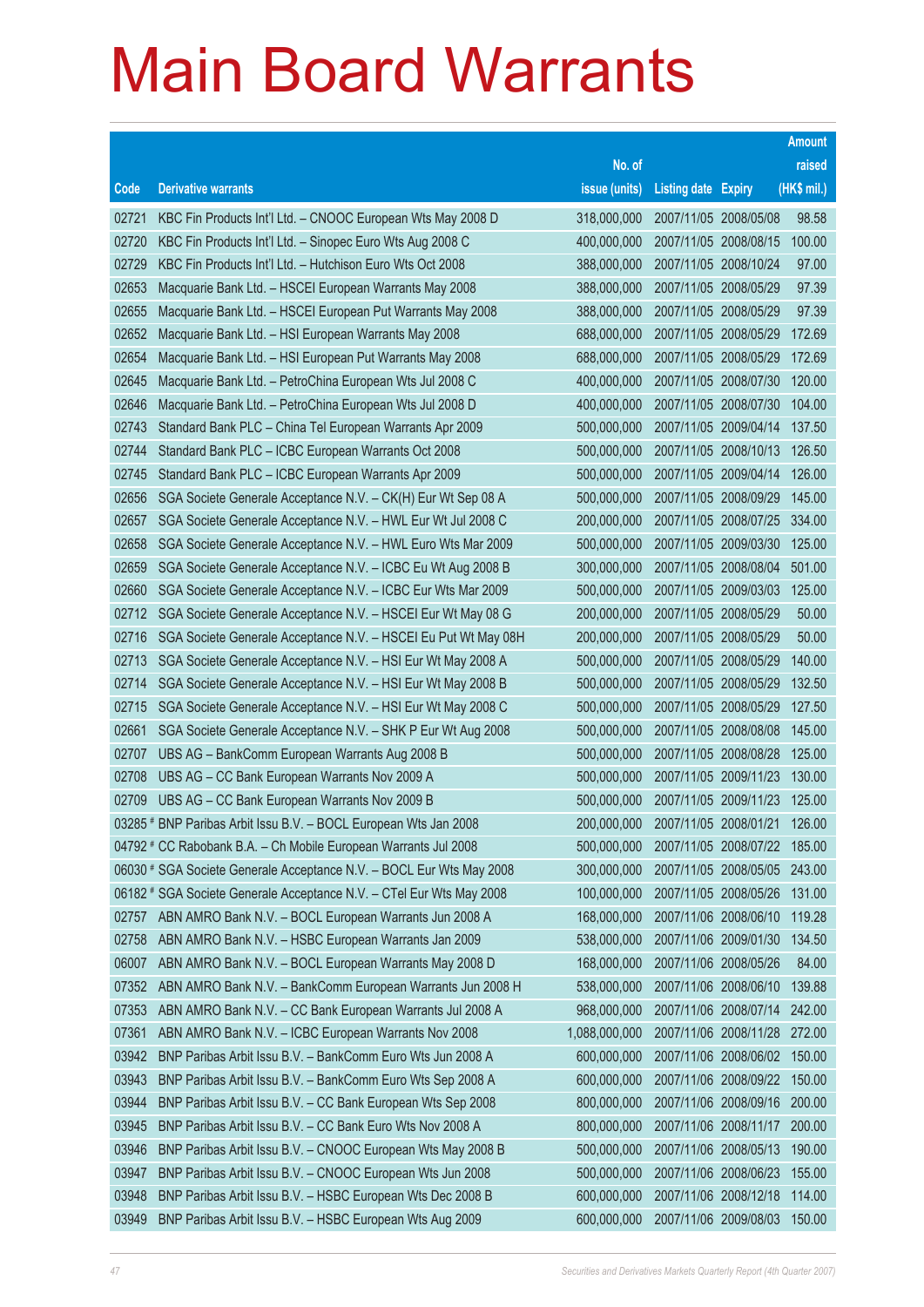|       |                                                              |               |                            | <b>Amount</b> |
|-------|--------------------------------------------------------------|---------------|----------------------------|---------------|
|       |                                                              | No. of        |                            | raised        |
| Code  | <b>Derivative warrants</b>                                   | issue (units) | <b>Listing date Expiry</b> | (HK\$ mil.)   |
| 03950 | BNP Paribas Arbit Issu B.V. - Ping An Euro Wts Aug 2008 B    | 600,000,000   | 2007/11/06 2008/08/11      | 150.00        |
| 03951 | BNP Paribas Arbit Issu B.V. - Ping An Euro Wts Oct 2008 B    | 600,000,000   | 2007/11/06 2008/10/20      | 162.00        |
| 02767 | BNP Paribas Arbit Issu B.V. - HSCEI European Wts May 2008 A  | 500,000,000   | 2007/11/06 2008/05/29      | 130.00        |
| 02768 | BNP Paribas Arbit Issu B.V. - HSCEI European Wts May 2008 B  | 500,000,000   | 2007/11/06 2008/05/29      | 130.00        |
| 02771 | BNP Paribas Arbit Issu B.V. - HSCEI Euro Put Wts May 2008 C  | 500,000,000   | 2007/11/06 2008/05/29      | 125.00        |
| 03939 | BNP Paribas Arbit Issu B.V. - HSCEI Euro Put Wts May 2008 D  | 500,000,000   | 2007/11/06 2008/05/29      | 125.00        |
| 02769 | BNP Paribas Arbit Issu B.V. - HSI European Wts May 2008 B    | 500,000,000   | 2007/11/06 2008/05/29      | 125.00        |
| 02770 | BNP Paribas Arbit Issu B.V. - HSI European Wts May 2008 C    | 500,000,000   | 2007/11/06 2008/05/29      | 125.00        |
| 03940 | BNP Paribas Arbit Issu B.V. - HSI Euro Put Wts May 2008 E    | 500,000,000   | 2007/11/06 2008/05/29      | 125.00        |
| 03941 | BNP Paribas Arbit Issu B.V. - HSI Euro Put Wts May 2008 F    | 500,000,000   | 2007/11/06 2008/05/29      | 130.00        |
| 02759 | Calyon Fin P (G) Ltd. - Hutchison European Warrants Apr 2009 | 500,000,000   | 2007/11/06 2009/04/06      | 127.50        |
| 03959 | Bank of China (HK) Ltd. - BankComm European Wts Jun 2008     | 180,000,000   | 2007/11/06 2008/06/02      | 59.04         |
| 03960 | Bank of China (HK) Ltd. - CM Bank European Warrants Jun 2008 | 77,000,000    | 2007/11/06 2008/06/02      | 59.29         |
| 03961 | Bank of China (HK) Ltd. - China Mobile European Wts Aug 2008 | 138,000,000   | 2007/11/06 2008/08/01      | 59.06         |
| 03962 | Bank of China (HK) Ltd. - HSBC European Warrants Aug 2008    | 35,000,000    | 2007/11/06 2008/08/01      | 60.20         |
| 03963 | Bank of China (HK) Ltd. - PetroChina European Wts Jun 2008   | 125,000,000   | 2007/11/06 2008/06/02      | 59.00         |
| 06005 | Bank of China (HK) Ltd. - SHK Ppt European Warrants Aug 2008 | 160,000,000   | 2007/11/06 2008/08/01      | 51.20         |
| 02760 | Credit Suisse - CC Bank European Warrants Oct 2008 B         | 688,000,000   | 2007/11/06 2008/10/20      | 172.00        |
| 02761 | Credit Suisse - CC Bank European Warrants Oct 2008 C         | 688,000,000   | 2007/11/06 2008/10/29      | 172.00        |
| 02762 | Credit Suisse - China Life European Warrants Aug 2009        | 688,000,000   | 2007/11/06 2009/08/10      | 172.00        |
| 02763 | Credit Suisse - China Life European Warrants Sep 2009        | 688,000,000   | 2007/11/06 2009/09/28      | 172.00        |
| 02764 | Credit Suisse - ICBC European Warrants Apr 2009 C            | 688,000,000   | 2007/11/06 2009/04/27      | 172.00        |
| 07362 | Deutsche Bank AG - BankComm European Warrants Jul 2008 B     | 800,000,000   | 2007/11/06 2008/07/09      | 200.00        |
| 07363 | Deutsche Bank AG - CC Bank European Warrants Oct 2008 A      | 1,000,000,000 | 2007/11/06 2008/10/20      | 250.00        |
| 07365 | Deutsche Bank AG - Nikkei 225 Index European Wts Jun 2008    | 600,000,000   | 2007/11/06 2008/06/13      | 150.00        |
| 07369 | Deutsche Bank AG - Nikkei 225 Index Euro Put Wts Jun 2008    | 600,000,000   | 2007/11/06 2008/06/13      | 150.00        |
| 03964 | HK Bank - China Coal European Warrants Jul 2008              | 280,000,000   | 2007/11/06 2008/07/11      | 148.40        |
| 03965 | HK Bank - Ch Comm Cons European Warrants Jul 2008            | 280,000,000   | 2007/11/06 2008/07/11      | 98.00         |
| 03966 | HK Bank - CC Bank European Warrants Jul 2008                 | 280,000,000   | 2007/11/06 2008/07/11      | 280.00        |
| 03967 | HK Bank - CNPC European Warrants Jul 2008                    | 280,000,000   | 2007/11/06 2008/07/11      | 271.60        |
| 05500 | HK Bank - HKEx European Warrants Jul 2008                    | 1,000,000,000 | 2007/11/06 2008/07/11      | 500.00        |
| 04670 | KBC Fin Products Int'l Ltd. - CC Bank Euro Wts Sep 2008 B    | 400,000,000   | 2007/11/06 2008/09/01      | 100.00        |
| 04671 | KBC Fin Products Int'l Ltd. - CC Bank Euro Wts Oct 2008 C    | 400,000,000   | 2007/11/06 2008/10/03      | 100.00        |
| 04773 | KBC Fin Products Int'l Ltd. - CNOOC European Wts Jun 2008 D  | 400,000,000   | 2007/11/06 2008/06/02      | 100.00        |
| 04672 | KBC Fin Products Int'l Ltd. - CNOOC European Wts May 2008 E  | 348,000,000   | 2007/11/06 2008/05/13      | 97.44         |
| 04923 | KBC Fin Products Int'l Ltd. - Hutchison Euro Wts Aug 2008    | 400,000,000   | 2007/11/06 2008/08/01      | 100.00        |
| 03692 | KBC Fin Products Int'l Ltd. - HSI European Wts May 2008 F    | 400,000,000   | 2007/11/06 2008/05/29      | 100.00        |
| 03716 | KBC Fin Products Int'l Ltd. - HSI European Wts May 2008 G    | 400,000,000   | 2007/11/06 2008/05/29      | 100.00        |
| 03717 | KBC Fin Products Int'l Ltd. - HSI European Wts May 2008 H    | 400,000,000   | 2007/11/06 2008/05/29      | 100.00        |
| 04460 | KBC Fin Products Int'l Ltd. - HSI Euro Put Wts May 2008 I    | 400,000,000   | 2007/11/06 2008/05/29      | 100.00        |
| 04582 | KBC Fin Products Int'l Ltd. - HSI Euro Put Wts May 2008 J    | 400,000,000   | 2007/11/06 2008/05/29      | 100.00        |
| 04664 | KBC Fin Products Int'l Ltd. - HSI Euro Put Wts May 2008 K    | 400,000,000   | 2007/11/06 2008/05/29      | 100.00        |
| 04669 | KBC Fin Products Int'l Ltd. - HSI Euro Put Wts May 2008 L    | 400,000,000   | 2007/11/06 2008/05/29      | 100.00        |
| 02755 | Macquarie Bank Ltd. - Swire Pac A European Warrants May 2009 | 500,000,000   | 2007/11/06 2009/05/27      | 126.50        |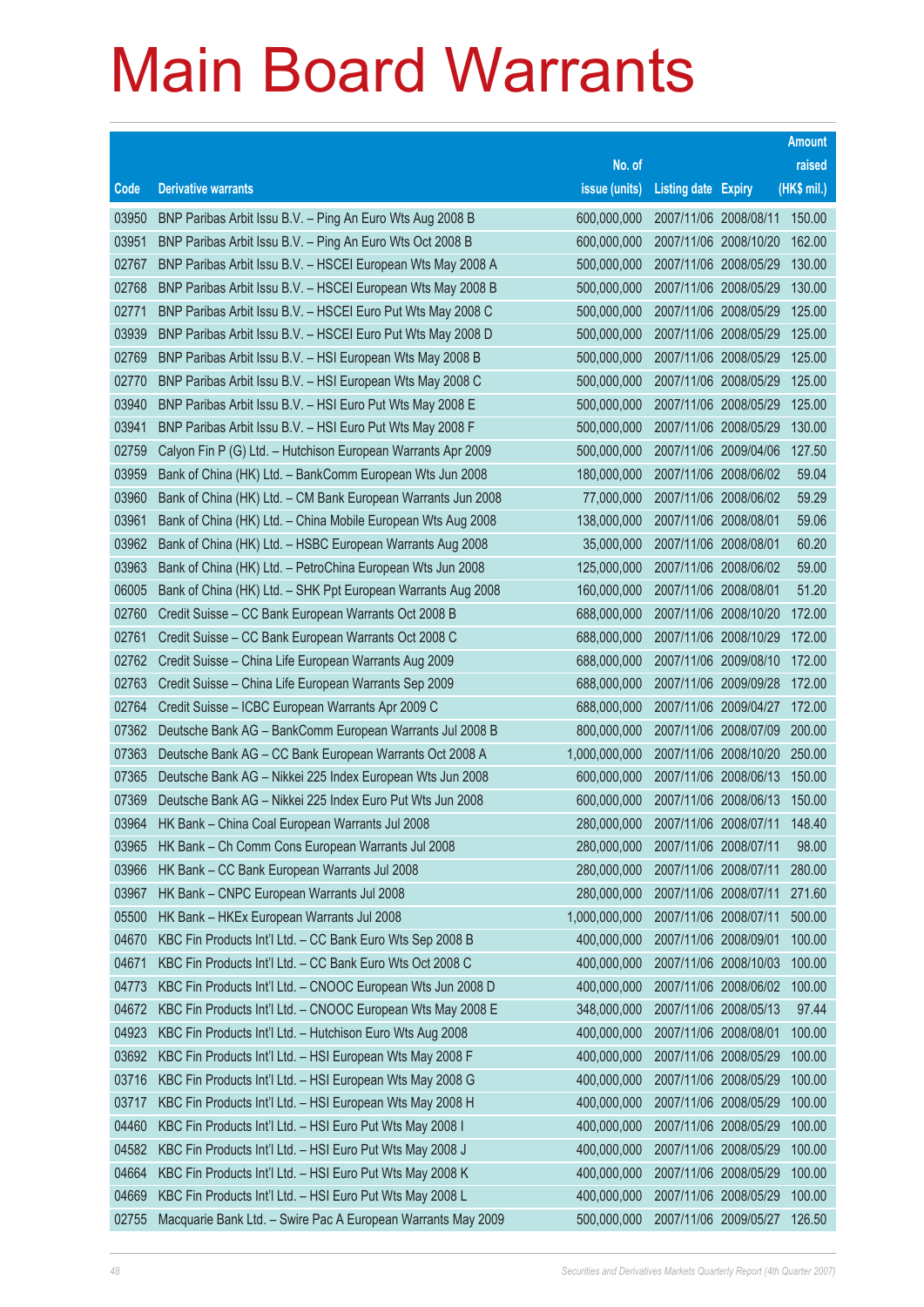|       |                                                                      |               |                            |                              | <b>Amount</b> |
|-------|----------------------------------------------------------------------|---------------|----------------------------|------------------------------|---------------|
|       |                                                                      | No. of        |                            |                              | raised        |
| Code  | <b>Derivative warrants</b>                                           | issue (units) | <b>Listing date Expiry</b> |                              | (HK\$ mil.)   |
| 02756 | Macquarie Bank Ltd. - Wharf European Warrants Jun 2008               | 288,000,000   |                            | 2007/11/06 2008/06/27 135.65 |               |
| 03590 | Macquarie Bank Ltd. - CC Bank European Warrants Oct 2008 A           | 600,000,000   |                            | 2007/11/06 2008/10/30        | 162.00        |
| 03657 | Macquarie Bank Ltd. - CC Bank European Warrants Oct 2008 B           | 600,000,000   |                            | 2007/11/06 2008/10/30        | 153.00        |
| 02742 | Macquarie Bank Ltd. - China Mobile European Wts Jun 2008 F           | 500,000,000   |                            | 2007/11/06 2008/06/27        | 130.50        |
| 02747 | Macquarie Bank Ltd. - Cheung Kong European Wts May 2009 A            | 400,000,000   |                            | 2007/11/06 2009/05/27        | 134.80        |
| 02748 | Macquarie Bank Ltd. - Cheung Kong European Wts May 2009 B            | 400,000,000   |                            | 2007/11/06 2009/05/27        | 112.80        |
| 02749 | Macquarie Bank Ltd. - Hutchison European Warrants Apr 2009           | 500,000,000   |                            | 2007/11/06 2009/04/29        | 128.00        |
| 02746 | Macquarie Bank Ltd. - China Mobile Euro Put Wts Jun 2008 G           | 500,000,000   |                            | 2007/11/06 2008/06/27        | 131.00        |
| 02750 | Macquarie Bank Ltd. - Foxconn European Warrants Aug 2008             | 288,000,000   | 2007/11/06 2008/08/29      |                              | 76.32         |
| 02751 | Macquarie Bank Ltd. - Henderson Land Dev Euro Wts May 2008 B         | 288,000,000   |                            | 2007/11/06 2008/05/29        | 169.92        |
| 02752 | Macquarie Bank Ltd. - MTRC European Warrants Oct 2008                | 288,000,000   | 2007/11/06 2008/10/30      |                              | 72.86         |
| 02753 | Macquarie Bank Ltd. - New World Dev European Wts Jun 2008            | 288,000,000   | 2007/11/06 2008/06/27      |                              | 74.88         |
| 02754 | Macquarie Bank Ltd. - Foxconn European Put Warrants Aug 2008         | 288,000,000   |                            | 2007/11/06 2008/08/29        | 82.94         |
| 09983 | CC Rabobank B.A. - BOCL European Warrants Aug 2008 B                 | 200,000,000   |                            | 2007/11/06 2008/08/27        | 200.00        |
| 01284 | CC Rabobank B.A. - CC Bank European Warrants Aug 2008 A              | 500,000,000   |                            | 2007/11/06 2008/08/29        | 125.00        |
| 02242 | CC Rabobank B.A. - CC Bank European Warrants Nov 2008 A              | 500,000,000   |                            | 2007/11/06 2008/11/10        | 125.00        |
| 02248 | CC Rabobank B.A. - CC Bank European Warrants Nov 2008 B              | 500,000,000   |                            | 2007/11/06 2008/11/28        | 125.00        |
| 03535 | CC Rabobank B.A. - China Tel European Warrants Jan 2009              | 300,000,000   |                            | 2007/11/06 2009/01/12        | 75.00         |
| 03537 | CC Rabobank B.A. - Hutchison European Warrants Nov 2008 A            | 300,000,000   | 2007/11/06 2008/11/28      |                              | 75.00         |
| 03560 | CC Rabobank B.A. - Hutchison European Warrants Dec 2008 A            | 300,000,000   | 2007/11/06 2008/12/30      |                              | 75.00         |
| 03564 | CC Rabobank B.A. - MTRC European Warrants Sep 2008 A                 | 300,000,000   |                            | 2007/11/06 2008/09/10        | 150.00        |
| 03952 | SGA Societe Generale Acceptance N.V. - CK(H) Eur Wt Jun 2008         | 500,000,000   |                            | 2007/11/06 2008/06/30        | 130.00        |
| 03958 | SGA Societe Generale Acceptance N.V. - HWL Eur Wt Jul 2008 D         | 200,000,000   |                            | 2007/11/06 2008/07/25        | 382.00        |
| 03953 | SGA Societe Generale Acceptance N.V. - CMob Eu Wt May 2008 E         | 500,000,000   |                            | 2007/11/06 2008/05/26        | 130.00        |
| 03954 | SGA Societe Generale Acceptance N.V. - CMob Eu Wt Jun 2008 C         | 500,000,000   |                            | 2007/11/06 2008/06/30        | 152.50        |
| 03955 | SGA Societe Generale Acceptance N.V. - CMob Eu Wt Aug 2008 A         | 500,000,000   |                            | 2007/11/06 2008/08/04        | 165.00        |
| 03956 | SGA Societe Generale Acceptance N.V. - CMob Eu Wt Sep 2008 B         | 500,000,000   | 2007/11/06 2008/09/01      |                              | 180.00        |
| 03957 | SGA Societe Generale Acceptance N.V. - CMob Eu Wt Sep 2008 C         | 500,000,000   | 2007/11/06 2008/09/01      |                              | 165.00        |
| 02765 | UBS AG - Cheung Kong European Warrants Nov 2008                      | 500,000,000   |                            | 2007/11/06 2008/11/17        | 125.00        |
| 02766 | UBS AG - HSBC European Warrants Oct 2009                             | 500,000,000   |                            | 2007/11/06 2009/10/12 125.00 |               |
| 06002 | UBS AG - CC Bank European Warrants Nov 2009 C                        | 500,000,000   |                            | 2007/11/06 2009/11/23        | 130.00        |
| 06003 | UBS AG - CC Bank European Warrants Nov 2009 D                        | 500,000,000   |                            | 2007/11/06 2009/11/23        | 125.00        |
| 06004 | UBS AG - SHK Ppt European Warrants Nov 2008                          | 500,000,000   |                            | 2007/11/06 2008/11/17        | 125.00        |
|       | 06986 # ABN AMRO Bank N.V. - BOCL European Warrants Feb 2008 A       | 100,000,000   | 2007/11/06 2008/02/21      |                              | 83.00         |
|       | 01548 # ABN AMRO Bank N.V. - Sinopec Corp European Wts May 2008 C    | 700,000,000   |                            | 2007/11/06 2008/05/19        | 168.70        |
|       | 07488 # Deutsche Bank AG - CITIC Bank European Warrants Aug 2008     | 700,000,000   |                            | 2007/11/06 2008/08/28        | 90.30         |
|       | 01580 # Deutsche Bank AG - CNOOC European Warrants Jun 2008 B        | 600,000,000   |                            | 2007/11/06 2008/06/16        | 219.00        |
|       | 01582 # Deutsche Bank AG - HSBC European Warrants Jul 2009 A         | 600,000,000   | 2007/11/06 2009/07/29      |                              | 108.60        |
|       | 03744 # KBC Fin Products Int'l Ltd. - BOCL European Wts Apr 2008 B   | 350,000,000   |                            | 2007/11/06 2008/04/14        | 297.50        |
|       | 06072 # SGA Societe Generale Acceptance N.V. - Petch Eur Wt Jun 08 A | 500,000,000   |                            | 2007/11/06 2008/06/02 212.50 |               |
|       | 01427 # UBS AG - BOCL European Warrants Dec 2010 A                   | 700,000,000   |                            | 2007/11/06 2010/12/13        | 143.50        |
| 07595 | ABN AMRO Bank N.V. - BOCL European Warrants Jun 2008 B               | 168,000,000   | 2007/11/07 2008/06/02      |                              | 68.88         |
| 07617 | ABN AMRO Bank N.V. - CC Bank European Warrants Aug 2008              | 968,000,000   |                            | 2007/11/07 2008/08/18        | 242.00        |
| 07866 | ABN AMRO Bank N.V. - ICBC European Warrants May 2008 A               | 108,000,000   |                            | 2007/11/07 2008/05/13        | 122.04        |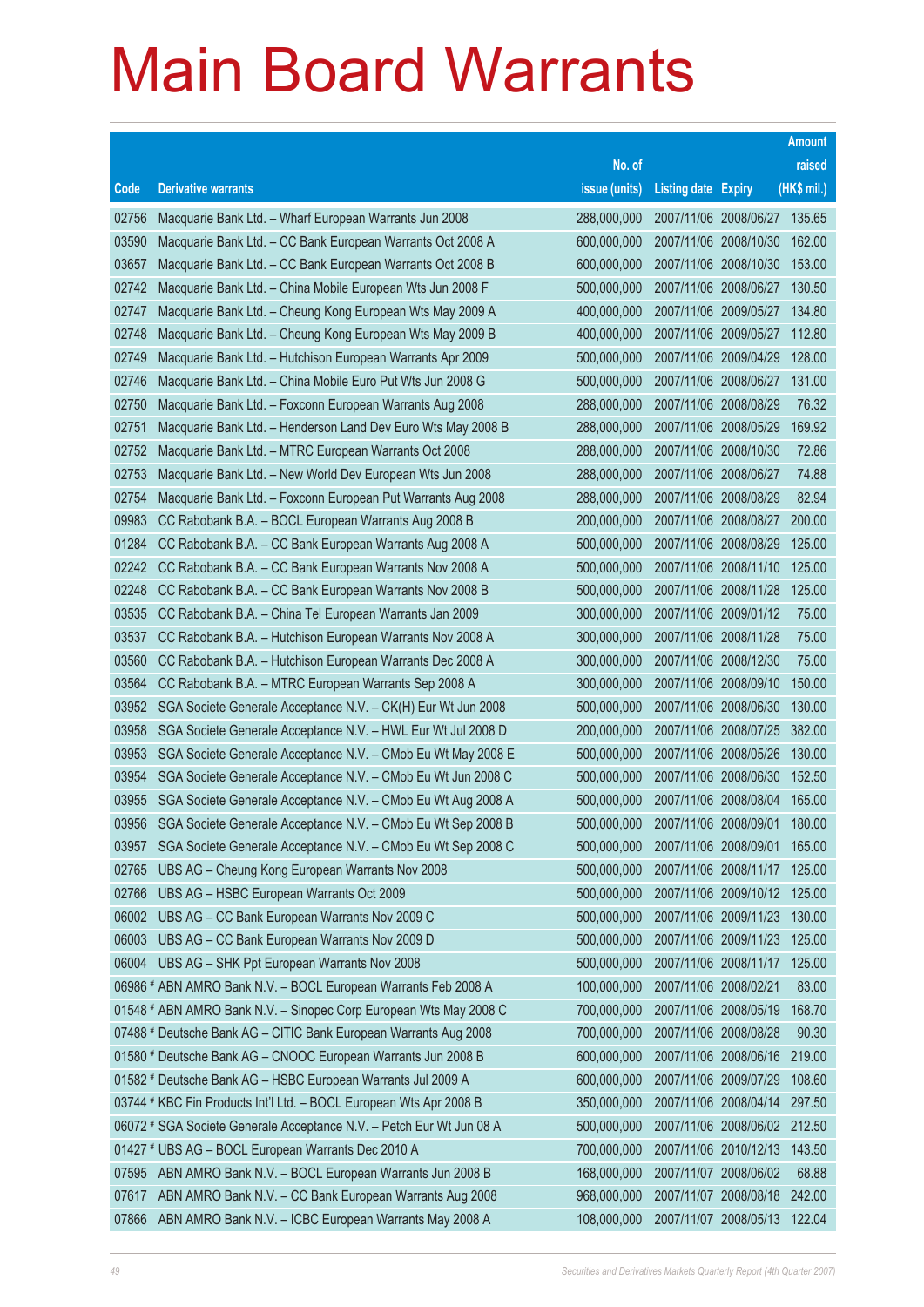|       |                                                                      |               |                            |                              | <b>Amount</b> |
|-------|----------------------------------------------------------------------|---------------|----------------------------|------------------------------|---------------|
|       |                                                                      | No. of        |                            |                              | raised        |
| Code  | <b>Derivative warrants</b>                                           | issue (units) | <b>Listing date Expiry</b> |                              | (HK\$ mil.)   |
| 07869 | ABN AMRO Bank N.V. - ICBC European Warrants May 2008 B               | 108,000,000   |                            | 2007/11/07 2008/05/26        | 116.64        |
| 07870 | ABN AMRO Bank N.V. - ICBC European Warrants May 2008 C               | 108,000,000   |                            | 2007/11/07 2008/05/13        | 92.88         |
| 07385 | BOCI Asia Ltd. - BOCL European Warrants May 2008                     | 200,000,000   |                            | 2007/11/07 2008/05/07        | 130.00        |
| 07386 | BOCI Asia Ltd. - China Mobile European Warrants May 2008             | 600,000,000   |                            | 2007/11/07 2008/05/07        | 150.00        |
| 07564 | BOCI Asia Ltd. - Foxconn European Warrants May 2008                  | 100,000,000   |                            | 2007/11/07 2008/05/07        | 37.50         |
| 07654 | Calyon Fin P (G) Ltd. - CC Bank European Warrants Jan 2009           | 400,000,000   |                            | 2007/11/07 2009/01/05        | 101.60        |
| 07917 | Deutsche Bank AG - BankComm European Put Warrants Sep 2008           | 800,000,000   | 2007/11/07 2008/09/01      |                              | 208.00        |
| 07918 | Deutsche Bank AG - Hutchison European Warrants Oct 2008              | 800,000,000   |                            | 2007/11/07 2008/10/20        | 204.00        |
| 07923 | Deutsche Bank AG - Hutchison European Warrants Nov 2008              | 800,000,000   |                            | 2007/11/07 2008/11/24 200.00 |               |
| 09189 | Deutsche Bank AG - BOCL European Warrants Nov 2010                   | 800,000,000   |                            | 2007/11/07 2010/11/02 200.00 |               |
| 09115 | J P Morgan SP BV - China Shenhua European Warrants Feb 2009          | 500,000,000   |                            | 2007/11/07 2009/02/27        | 127.50        |
| 09076 | J P Morgan SP BV - CITIC Bank European Warrants Dec 2008             | 600,000,000   |                            | 2007/11/07 2008/12/29        | 99.60         |
| 07936 | KBC Fin Products Int'l Ltd. - BankComm Euro Wts May 2008 B           | 400,000,000   |                            | 2007/11/07 2008/05/07        | 100.00        |
| 07946 | KBC Fin Products Int'l Ltd. - BankComm Euro Wts May 2008 C           | 400,000,000   |                            | 2007/11/07 2008/05/15        | 100.00        |
| 07947 | KBC Fin Products Int'l Ltd. - BankComm Euro Wts May 2008 D           | 400,000,000   |                            | 2007/11/07 2008/05/27        | 100.00        |
| 07950 | KBC Fin Products Int'l Ltd. - Hutchison Euro Wts Dec 2008            | 400,000,000   |                            | 2007/11/07 2008/12/15        | 100.00        |
| 07664 | Macquarie Bank Ltd. - Agile Ppt European Warrants Jun 2008 B         | 388,000,000   |                            | 2007/11/07 2008/06/27        | 119.50        |
| 07696 | Macquarie Bank Ltd. - Air China European Warrants Jul 2008           | 388,000,000   |                            | 2007/11/07 2008/07/30        | 100.10        |
| 07712 | Macquarie Bank Ltd. - China Overseas European Wts Jul 2008           | 388,000,000   |                            | 2007/11/07 2008/07/30        | 100.49        |
| 07716 | Macquarie Bank Ltd. - CNPC European Warrants Oct 2009                | 388,000,000   |                            | 2007/11/07 2009/10/29        | 99.72         |
| 07763 | Macquarie Bank Ltd. - Dongfeng Motor European Wts Jun 2009           | 388,000,000   |                            | 2007/11/07 2009/06/29        | 101.66        |
| 07863 | Macquarie Bank Ltd. - Yanzhou Coal European Wts Jun 2008 C           | 388,000,000   |                            | 2007/11/07 2008/06/27        | 101.66        |
| 07865 | Macquarie Bank Ltd. - Zijin Mining European Wts May 2008 B           | 388,000,000   |                            | 2007/11/07 2008/05/28        | 98.55         |
| 07659 | SGA Societe Generale Acceptance N.V. - CCoal Eur Wt Sep 2008         | 150,000,000   |                            | 2007/11/07 2008/09/08        | 141.00        |
| 07660 | SGA Societe Generale Acceptance N.V. - CCB Eur Wt Sep 2008 B         | 100,000,000   |                            | 2007/11/07 2008/09/29        | 188.00        |
| 07663 | SGA Societe Generale Acceptance N.V. - CLife Eur Wt Nov 2009         | 500,000,000   |                            | 2007/11/07 2009/11/30        | 115.00        |
| 07952 | UBS AG - Hutchison European Warrants Nov 2009 C                      | 500,000,000   |                            | 2007/11/07 2009/11/23        | 130.00        |
| 07964 | UBS AG - Hutchison European Warrants Nov 2009 D                      | 500,000,000   | 2007/11/07 2009/11/23      |                              | 125.00        |
| 07993 | UBS AG - ICBC European Warrants Dec 2008 B                           | 500,000,000   |                            | 2007/11/07 2008/12/18        | 130.00        |
| 09019 | UBS AG - ICBC European Warrants Dec 2008 C                           | 500,000,000   |                            | 2007/11/07 2008/12/18        | 125.00        |
|       | 04975 # CC Rabobank B.A. - PetroChina European Warrants Jun 2008 A   | 500,000,000   |                            | 2007/11/07 2008/06/04        | 207.50        |
|       | 04934 # SGA Societe Generale Acceptance N.V. - CTel Eur Wts Aug 2008 | 70,000,000    |                            | 2007/11/07 2008/08/27        | 115.50        |
|       | 01432 # SGA Societe Generale Acceptance N.V. - CCCCL Eur Wt Apr 2008 | 400,000,000   |                            | 2007/11/07 2008/04/29        | 196.00        |
|       | 09251 # SGA Societe Generale Acceptance N.V. - CP&CC Eur Wt Apr 08 B | 500,000,000   |                            | 2007/11/07 2008/04/28        | 135.00        |
| 07772 | ABN AMRO Bank N.V. - Sinopec Corp European Wts Jun 2008 C            | 688,000,000   |                            | 2007/11/08 2008/06/23        | 185.76        |
| 07789 | ABN AMRO Bank N.V. - Sinopec Corp European Wts May 2008 D            | 688,000,000   |                            | 2007/11/08 2008/05/19        | 206.40        |
| 04932 | BNP Paribas Arbit Issu B.V. - BOCL European Wts Sep 2008             | 800,000,000   | 2007/11/08 2008/09/01      |                              | 648.00        |
| 06018 | BNP Paribas Arbit Issu B.V. - BOCL European Wts Mar 2010             | 1,000,000,000 |                            | 2007/11/08 2010/03/08        | 250.00        |
| 07382 | BNP Paribas Arbit Issu B.V. - Sinopec Corp Euro Wts Jul 2008         | 1,000,000,000 |                            | 2007/11/08 2008/07/07        | 250.00        |
| 07389 | BNP Paribas Arbit Issu B.V. - Sinopec Corp Eur Wt Aug 2008 B         | 1,000,000,000 |                            | 2007/11/08 2008/08/19        | 250.00        |
| 07367 | BNP Paribas Arbit Issu B.V. - CC Bank Euro Wts Nov 2008 B            | 800,000,000   |                            | 2007/11/08 2008/11/17        | 200.00        |
| 07537 | BNP Paribas Arbit Issu B.V. - China Tel Euro Wts Aug 2008            | 600,000,000   |                            | 2007/11/08 2008/08/28        | 102.00        |
| 07538 | BNP Paribas Arbit Issu B.V. - Hutchison Euro Wts Dec 2008            | 800,000,000   |                            | 2007/11/08 2008/12/08        | 200.00        |
| 07711 | BNP Paribas Arbit Issu B.V. - SHK Ppt European Wts Aug 2008          | 600,000,000   | 2007/11/08 2008/08/11      |                              | 150.00        |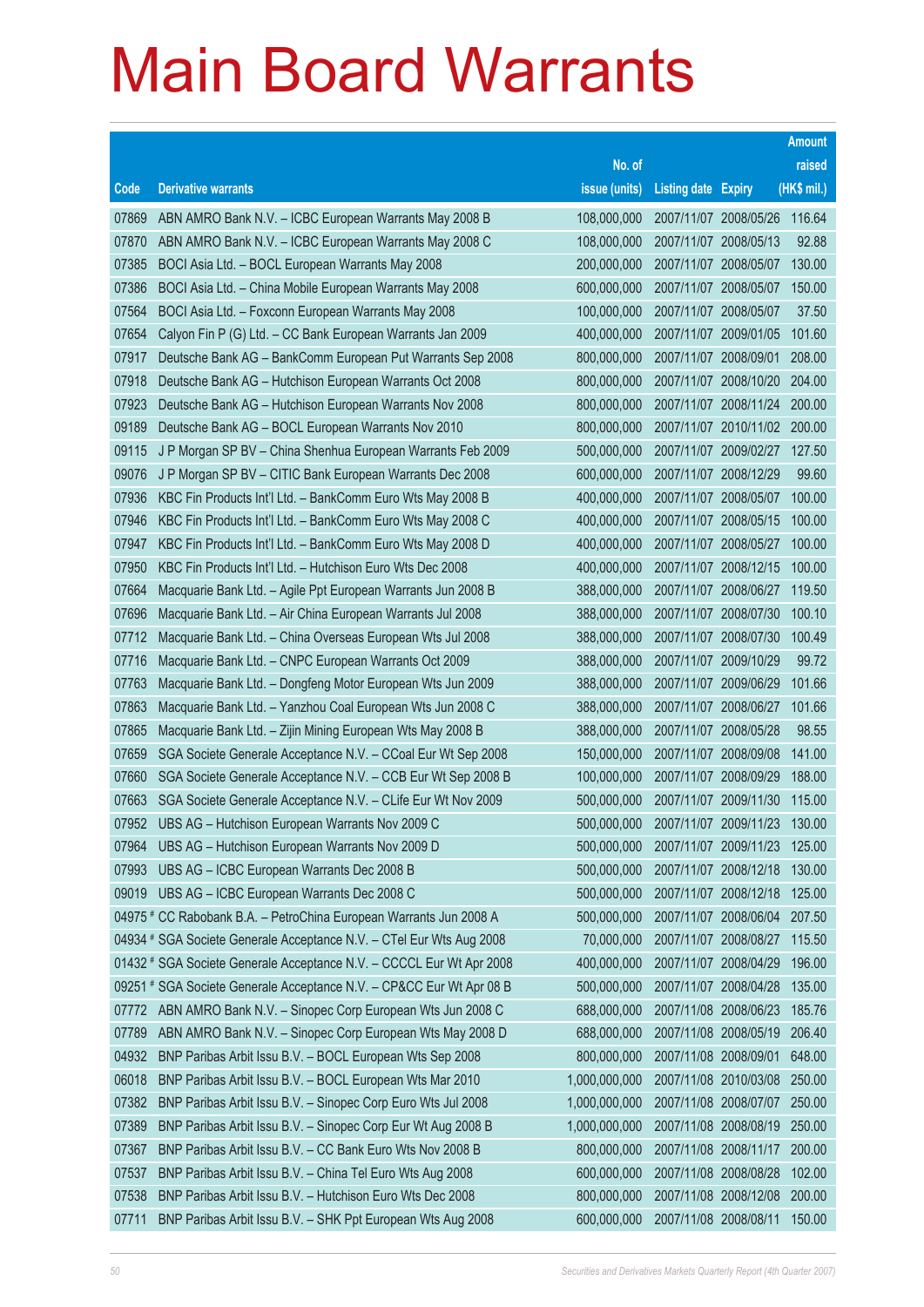|       |                                                                                                                                             |                            |                            |                                                | <b>Amount</b>  |
|-------|---------------------------------------------------------------------------------------------------------------------------------------------|----------------------------|----------------------------|------------------------------------------------|----------------|
|       |                                                                                                                                             | No. of                     |                            |                                                | raised         |
| Code  | <b>Derivative warrants</b>                                                                                                                  | issue (units)              | <b>Listing date Expiry</b> |                                                | (HK\$ mil.)    |
| 02166 | Calyon Fin P (G) Ltd. - BOCL European Warrants Jan 2011                                                                                     | 200,000,000                | 2007/11/08 2011/01/04      |                                                | 50.00          |
| 02171 | Deutsche Bank AG - Ch Comm Cons European Warrants Jul 2008 B                                                                                | 800,000,000                |                            | 2007/11/08 2008/07/21                          | 320.00         |
| 02199 | Deutsche Bank AG - Ch Comm Cons European Warrants Aug 2008                                                                                  | 800,000,000                |                            | 2007/11/08 2008/08/04                          | 264.00         |
| 09216 | Fortis Bank S.A./N.V. - Cheung Kong European Wts Sep 2008                                                                                   | 265,000,000                |                            | 2007/11/08 2008/09/23                          | 74.47          |
| 09219 | Fortis Bank S.A./N.V. - Cheung Kong European Wts Dec 2008                                                                                   | 250,000,000                |                            | 2007/11/08 2008/12/23                          | 115.00         |
| 09296 | Fortis Bank S.A./N.V. - China Netcom European Wts Dec 2008                                                                                  | 165,000,000                |                            | 2007/11/08 2008/12/23                          | 151.97         |
| 09368 | Fortis Bank S.A./N.V. - Hutchison European Warrants Dec 2008                                                                                | 420,000,000                |                            | 2007/11/08 2008/12/23                          | 141.12         |
| 09397 | Fortis Bank S.A./N.V. - Hutchison European Warrants Sep 2009                                                                                | 390,000,000                | 2007/11/08 2009/09/21      |                                                | 98.28          |
| 02217 | KBC Fin Products Int'l Ltd. - BOCL European Wts Jun 2008 A                                                                                  | 308,000,000                |                            | 2007/11/08 2008/06/05                          | 98.56          |
| 04570 | KBC Fin Products Int'l Ltd. - ICBC European Wts May 2008 B                                                                                  | 128,000,000                |                            | 2007/11/08 2008/05/08                          | 98.56          |
| 03573 | KBC Fin Products Int'l Ltd. - China Life Euro Wts May 2008 C                                                                                | 328,000,000                |                            | 2007/11/08 2008/05/09                          | 298.48         |
| 03412 | KBC Fin Products Int'l Ltd. - Ch Comm Cons Eur Wt May 2008 A                                                                                | 328,000,000                |                            | 2007/11/08 2008/05/08                          | 98.40          |
| 03421 | KBC Fin Products Int'l Ltd. - Ch Comm Cons Eur Wt May 2008 B                                                                                | 400,000,000                |                            | 2007/11/08 2008/05/15                          | 100.00         |
| 04662 | Macquarie Bank Ltd. - Lenovo European Warrants Sep 2008                                                                                     | 388,000,000                |                            | 2007/11/08 2008/09/29                          | 98.16          |
| 04675 | CC Rabobank B.A. - BOCL European Warrants Sep 2008                                                                                          | 200,000,000                |                            | 2007/11/08 2008/09/30                          | 200.00         |
| 07394 | CC Rabobank B.A. - Ch Comm Cons European Warrants Aug 2008                                                                                  | 400,000,000                |                            | 2007/11/08 2008/08/28                          | 260.00         |
| 07563 | CC Rabobank B.A. - Ch Comm Cons European Warrants Sep 2008                                                                                  | 400,000,000                |                            | 2007/11/08 2008/09/29                          | 240.00         |
| 07744 | CC Rabobank B.A. - Ch Comm Cons European Warrants Oct 2008                                                                                  | 400,000,000                |                            | 2007/11/08 2008/10/30                          | 220.00         |
| 09960 | CC Rabobank B.A. - Ch Mobile European Warrants Oct 2008 B                                                                                   | 500,000,000                |                            | 2007/11/08 2008/10/10                          | 175.00         |
| 01243 | CC Rabobank B.A. - ICBC European Warrants Dec 2008                                                                                          | 1,000,000,000              |                            | 2007/11/08 2008/12/31                          | 250.00         |
| 01245 | CC Rabobank B.A. - ICBC European Warrants Jan 2009                                                                                          | 1,000,000,000              |                            | 2007/11/08 2009/01/30                          | 250.00         |
| 09620 | UBS AG - BOCL European Warrants May 2008                                                                                                    | 500,000,000                |                            | 2007/11/08 2008/05/19 220.00                   |                |
| 09625 | UBS AG - BOCL European Warrants Dec 2010 B                                                                                                  | 500,000,000                |                            | 2007/11/08 2010/12/13                          | 127.50         |
| 09655 | UBS AG - BOCL European Warrants Dec 2010 C                                                                                                  | 500,000,000                |                            | 2007/11/08 2010/12/13                          | 125.00         |
| 09917 | UBS AG - Ch Comm Cons European Warrants Aug 2008 D                                                                                          | 500,000,000                |                            | 2007/11/08 2008/08/28                          | 125.00         |
| 09970 | UBS AG - China Mobile European Warrants Dec 2008 I                                                                                          | 500,000,000                |                            | 2007/11/08 2008/12/18                          | 125.00         |
| 09978 | UBS AG - China Mobile European Put Warrants Dec 2008 J                                                                                      | 500,000,000                |                            | 2007/11/08 2008/12/18                          | 125.00         |
|       | 09985 UBS AG - CNOOC European Warrants Dec 2008 E                                                                                           | 500,000,000                |                            | 2007/11/08 2008/12/18                          | 125.00         |
|       | 07904 # ABN AMRO Bank N.V. - HKEx European Warrants May 2008 G                                                                              | 500,000,000                |                            | 2007/11/08 2008/05/05                          | 247.50         |
|       | 07357 # Deutsche Bank AG - Sinopec Corp European Warrants Jul 2008 B                                                                        | 600,000,000                |                            | 2007/11/08 2008/07/14                          | 138.60         |
|       | 01434 # Deutsche Bank AG - PetroChina European Warrants Jun 2008 A                                                                          | 800,000,000                |                            | 2007/11/08 2008/06/02<br>2007/11/08 2008/12/29 | 384.00         |
|       | 01850 # Goldman Sachs SP (Asia) - HSBC European Warrants Dec 2008                                                                           | 600,000,000<br>310,000,000 |                            |                                                | 90.00<br>97.65 |
|       | 07894 # KBC Fin Products Int'l Ltd. - CNOOC European Wts May 2008 B<br>09950 # Lehman Brothers Holdings Inc. - Sinopec Corp Eur Wt Apr 2008 | 225,000,000                |                            | 2007/11/08 2008/05/05<br>2007/11/08 2008/04/25 | 42.30          |
| 07791 | ABN AMRO Bank N.V. - HSBC European Warrants Nov 2008                                                                                        | 538,000,000                |                            | 2007/11/09 2008/11/10                          | 134.50         |
| 03627 | Citigroup Global Mkt H Inc. - BOCL European Wts Aug 2008 A                                                                                  | 100,000,000                |                            | 2007/11/09 2008/08/04                          | 60.00          |
| 03668 | Citigroup Global Mkt H Inc. - CC Bank European Wts Sep 2008                                                                                 | 100,000,000                | 2007/11/09 2008/09/01      |                                                | 133.00         |
| 03672 | Citigroup Global Mkt H Inc. - China Tel Euro Wts Sep 2008 A                                                                                 | 50,000,000                 |                            | 2007/11/09 2008/09/29                          | 60.00          |
| 03679 | Citigroup Global Mkt H Inc. - ICBC European Wts Jul 2008                                                                                    | 100,000,000                | 2007/11/09 2008/07/23      |                                                | 90.00          |
| 06020 | Citigroup Global Mkt H Inc. - PetroChina Euro Wts Aug 2008 B                                                                                | 150,000,000                |                            | 2007/11/09 2008/08/25                          | 57.00          |
| 07792 | Lehman Brothers Holdings Inc. - Sinopec Euro Wts Jun 2008 A                                                                                 | 200,000,000                | 2007/11/09 2008/06/27      |                                                | 50.80          |
| 07793 | Lehman Brothers Holdings Inc. - Ch Overseas Eu Wt Jun 2008 A                                                                                | 125,000,000                | 2007/11/09 2008/06/27      |                                                | 40.25          |
| 07802 | Lehman Brothers Holdings Inc. - CNOOC Euro Wts Jun 2008 B                                                                                   | 200,000,000                | 2007/11/09 2008/06/27      |                                                | 52.40          |
| 07853 | Lehman Brothers Holdings Inc. - CC Bank Euro Wts Jun 2008 A                                                                                 | 37,500,000                 |                            | 2007/11/09 2008/06/27                          | 53.74          |
|       |                                                                                                                                             |                            |                            |                                                |                |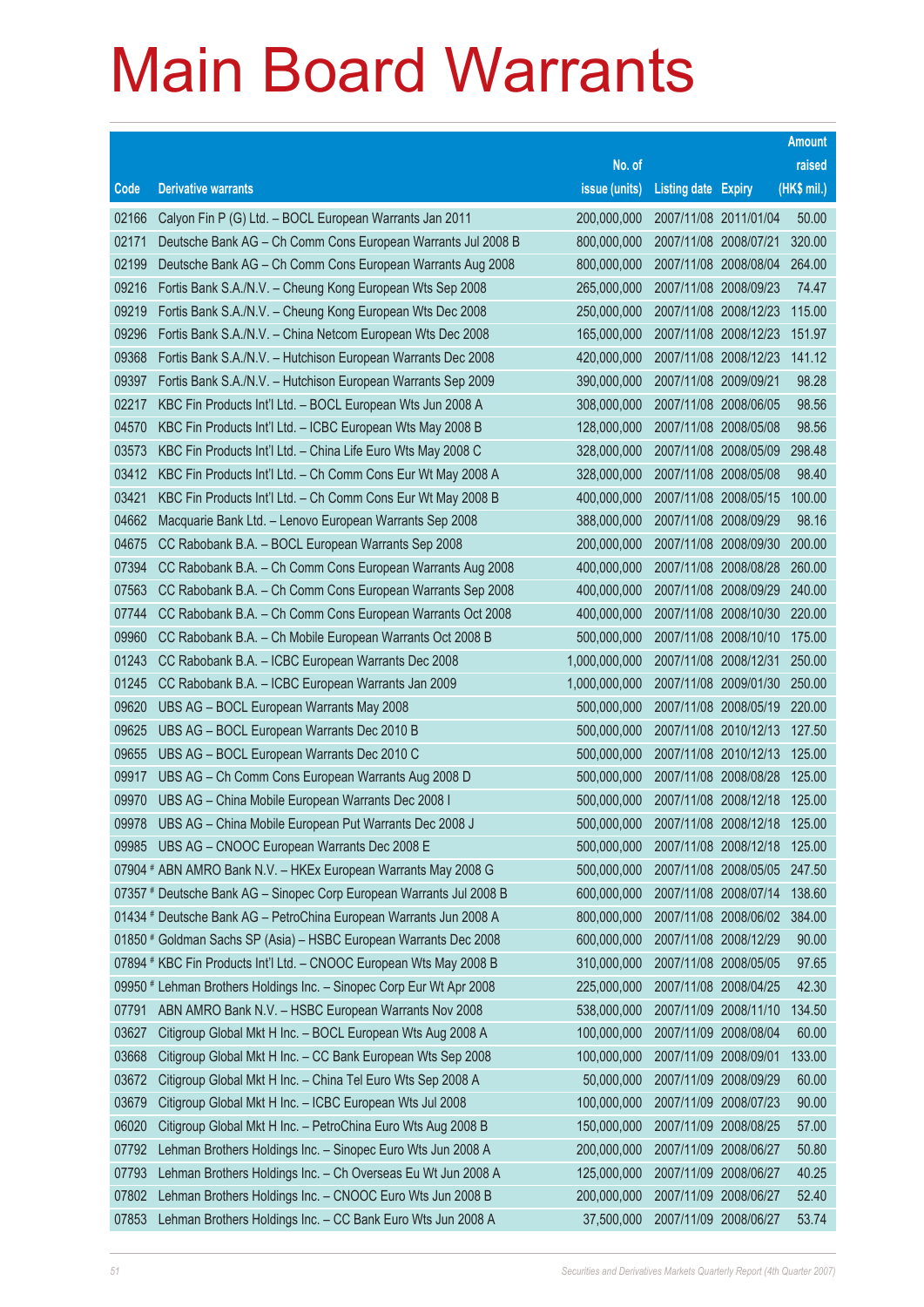|       |                                                                      |               |                            |                       | <b>Amount</b> |
|-------|----------------------------------------------------------------------|---------------|----------------------------|-----------------------|---------------|
|       |                                                                      | No. of        |                            |                       | raised        |
| Code  | <b>Derivative warrants</b>                                           | issue (units) | <b>Listing date Expiry</b> |                       | (HK\$ mil.)   |
| 07909 | Lehman Brothers Holdings Inc. - Ch Mobile Eur Wts Jun 2008 A         | 300,000,000   | 2007/11/09 2008/06/27      |                       | 89.40         |
| 09437 | Lehman Brothers Holdings Inc. - ICBC European Wts Jun 2008 A         | 75,000,000    | 2007/11/09 2008/06/27      |                       | 79.35         |
| 03422 | Lehman Brothers Holdings Inc. - Ch Comm Cons Eur Wt Jun 2008         | 150,000,000   | 2007/11/09 2008/06/27      |                       | 51.15         |
| 03524 | Lehman Brothers Holdings Inc. - PICC European Wts Jun 2008 A         | 150,000,000   | 2007/11/09 2008/06/27      |                       | 57.45         |
| 03567 | Lehman Brothers Holdings Inc. - China Life Eur Wt Jun 2008 A         | 100,000,000   | 2007/11/09 2008/06/27      |                       | 72.90         |
| 03621 | Macquarie Bank Ltd. - BOCL European Warrants Dec 2009                | 688,000,000   |                            | 2007/11/09 2009/12/30 | 172.00        |
| 03624 | Macquarie Bank Ltd. - BOCL European Put Warrants May 2008            | 388,000,000   |                            | 2007/11/09 2008/05/29 | 236.68        |
|       | 09086 # HK Bank - Zijin Mining European Warrants May 2008 C          | 200,000,000   |                            | 2007/11/09 2008/05/16 | 57.00         |
|       | 09901 # KBC Fin Products Int'l Ltd. - Ch Comm Cons Eur Wt Apr 2008 D | 568,000,000   | 2007/11/09 2008/04/10      |                       | 193.12        |
|       | 09255 # SGA Societe Generale Acceptance N.V. - CP&CC Eur Wt Jun 08 C | 500,000,000   |                            | 2007/11/09 2008/06/02 | 86.50         |
| 03301 | ABN AMRO Bank N.V. - CC Bank European Warrants Sep 2008 B            | 988,000,000   |                            | 2007/11/12 2008/09/08 | 247.00        |
| 03302 | ABN AMRO Bank N.V. - China Mobile European Wts Jun 2008 H            | 568,000,000   |                            | 2007/11/12 2008/06/23 | 147.68        |
| 03304 | ABN AMRO Bank N.V. - Foxconn European Warrants May 2008              | 388,000,000   | 2007/11/12 2008/05/26      |                       | 116.40        |
| 07657 | Calyon Fin P (G) Ltd. - Ch Comm Cons European Wts Jul 2008 C         | 300,000,000   |                            | 2007/11/12 2008/07/04 | 117.60        |
| 07810 | Deutsche Bank AG - HKEx European Warrants Jun 2008 C                 | 400,000,000   |                            | 2007/11/12 2008/06/10 | 164.00        |
| 07807 | HK Bank - Zijin Mining European Warrants Jun 2008 B                  | 280,000,000   | 2007/11/12 2008/06/16      |                       | 78.40         |
| 07889 | KBC Fin Products Int'l Ltd. - BOCL European Wts May 2008 D           | 150,000,000   | 2007/11/12 2008/05/13      |                       | 97.50         |
| 03305 | KBC Fin Products Int'l Ltd. - China Life Euro Wts Aug 2009           | 658,000,000   | 2007/11/12 2009/08/25      |                       | 98.70         |
| 07893 | KBC Fin Products Int'l Ltd. - China Life Euro Wts May 2008 D         | 228,000,000   |                            | 2007/11/12 2008/05/13 | 196.08        |
| 09879 | KBC Fin Products Int'l Ltd. - HSBC European Wts May 2008             | 138,000,000   | 2007/11/12 2008/05/28      |                       | 99.36         |
| 09968 | UBS AG - Belle Int'l European Warrants Dec 2008                      | 500,000,000   | 2007/11/12 2008/12/08      |                       | 125.00        |
| 02109 | UBS AG - Ch Molybdenum European Warrants Dec 2008                    | 500,000,000   | 2007/11/12 2008/12/08      |                       | 125.00        |
| 07806 | UBS AG - Country Garden European Warrants Dec 2008                   | 500,000,000   |                            | 2007/11/12 2008/12/08 | 125.00        |
|       | 01578 # Deutsche Bank AG - BankComm European Warrants Jun 2008 A     | 800,000,000   | 2007/11/12 2008/06/16      |                       | 185.60        |
| 03334 | ABN AMRO Bank N.V. - China Mobile European Wts Jun 2008 I            | 568,000,000   | 2007/11/13 2008/06/16      |                       | 147.68        |
| 03340 | ABN AMRO Bank N.V. - PetroChina European Warrants Jul 2008 B         | 468,000,000   | 2007/11/13 2008/07/21      |                       | 196.56        |
| 03316 | BNP Paribas Arbit Issu B.V. - BOCL European Wts May 2008 C           | 800,000,000   |                            | 2007/11/13 2008/05/13 | 520.00        |
| 03317 | BNP Paribas Arbit Issu B.V. - Country Garden Eur Wt Jul 2008         | 600,000,000   | 2007/11/13 2008/07/28      |                       | 168.00        |
| 03312 | Credit Suisse - CC Bank European Warrants Apr 2009                   | 388,000,000   | 2007/11/13 2009/04/27      |                       | 97.00         |
| 03314 | Credit Suisse - HSBC European Warrants Jul 2009                      | 388,000,000   | 2007/11/13 2009/07/27      |                       | 97.00         |
| 03315 | Credit Suisse - ICBC European Warrants Apr 2009 D                    | 388,000,000   | 2007/11/13 2009/04/20      |                       | 97.00         |
| 03329 | KBC Fin Products Int'l Ltd. - PetroChina Euro Wts May 2008 G         | 400,000,000   |                            | 2007/11/13 2008/05/13 | 100.00        |
| 03324 | KBC Fin Products Int'l Ltd. - BOCL European Wts May 2008 E           | 168,000,000   | 2007/11/13 2008/05/13      |                       | 97.44         |
| 03325 | KBC Fin Products Int'l Ltd. - BOCL European Wts May 2008 F           | 208,000,000   |                            | 2007/11/13 2008/05/13 | 97.76         |
| 03326 | KBC Fin Products Int'l Ltd. - BOCL European Wts May 2008 G           | 328,000,000   | 2007/11/13 2008/05/13      |                       | 98.40         |
| 03327 | KBC Fin Products Int'l Ltd. - BOCL European Wts Dec 2010             | 608,000,000   |                            | 2007/11/13 2010/12/06 | 97.28         |
| 03306 | Macquarie Bank Ltd. - China COSCO European Warrants Aug 2008         | 388,000,000   |                            | 2007/11/13 2008/08/28 | 277.81        |
| 03307 | Macquarie Bank Ltd. - Ch Molybdenum European Wts Jul 2008            | 388,000,000   |                            | 2007/11/13 2008/07/30 | 105.92        |
| 03309 | Macquarie Bank Ltd. - Maanshan Iron European Wts Sep 2009            | 388,000,000   | 2007/11/13 2009/09/29      |                       | 98.16         |
| 03319 | Standard Bank PLC - China Mobile European Warrants Oct 2008          | 500,000,000   |                            | 2007/11/13 2008/10/06 | 186.00        |
| 03320 | Standard Bank PLC - HSBC European Warrants Oct 2008                  | 500,000,000   |                            | 2007/11/13 2008/10/06 | 126.00        |
| 03321 | Standard Bank PLC - HSBC European Warrants Jan 2009                  | 500,000,000   |                            | 2007/11/13 2009/01/12 | 128.50        |
| 03310 | UBS AG - China Netcom European Warrants Dec 2008                     | 500,000,000   |                            | 2007/11/13 2008/12/08 | 125.00        |
|       | 01433 # Deutsche Bank AG - China Tel European Warrants Mar 2009      | 600,000,000   |                            | 2007/11/13 2009/03/02 | 97.80         |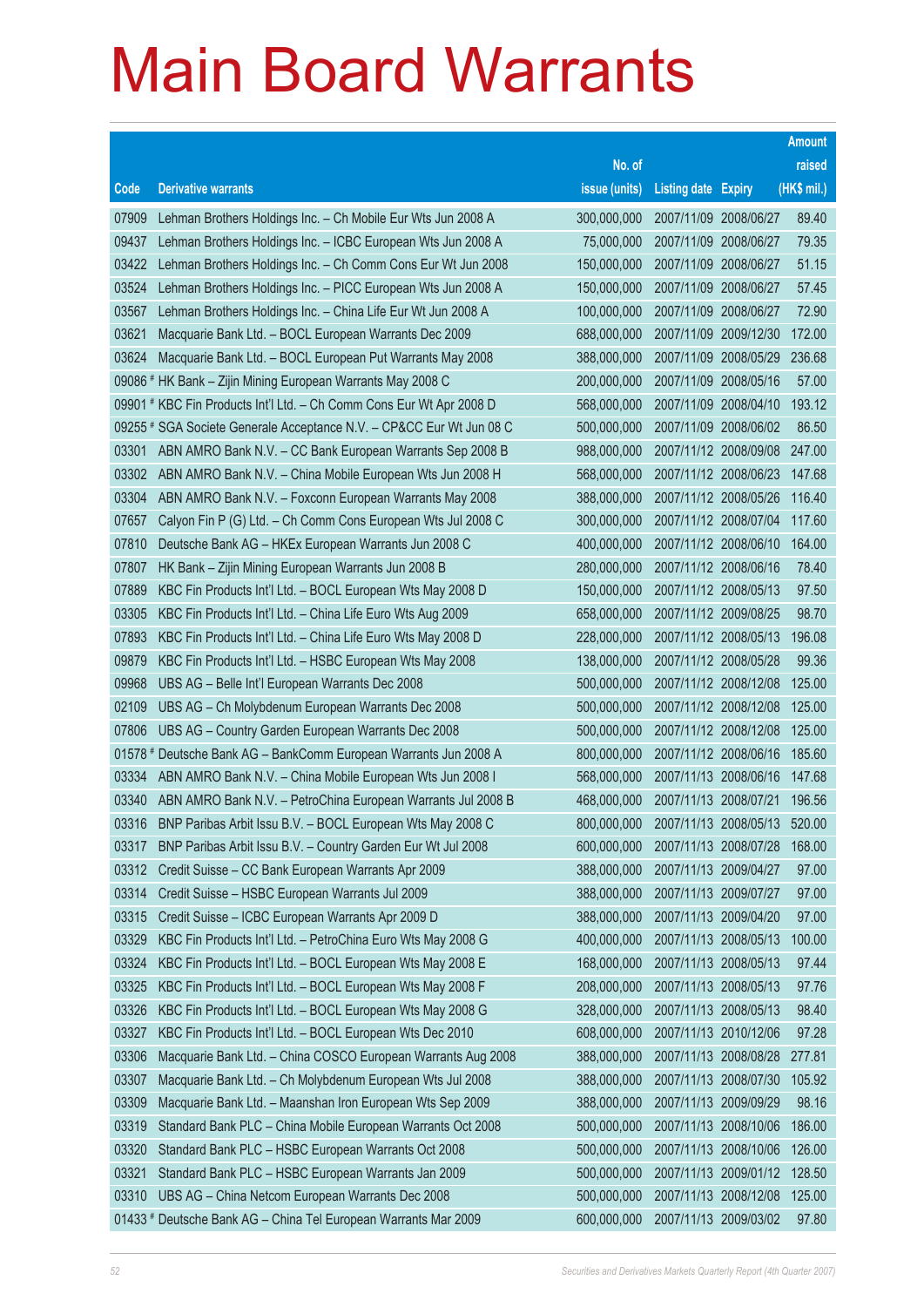|       |                                                                                                                                            |                            |                                                |                              | <b>Amount</b>    |
|-------|--------------------------------------------------------------------------------------------------------------------------------------------|----------------------------|------------------------------------------------|------------------------------|------------------|
|       |                                                                                                                                            | No. of                     |                                                |                              | raised           |
| Code  | <b>Derivative warrants</b>                                                                                                                 | issue (units)              | <b>Listing date Expiry</b>                     |                              | (HK\$ mil.)      |
|       | 09821 # Deutsche Bank AG - China Mobile European Warrants Jun 2008 B                                                                       | 1,000,000,000              |                                                | 2007/11/13 2008/06/02 197.00 |                  |
|       | 06044 # SGA Societe Generale Acceptance N.V. - CNOOC Eur Wt May 08 B                                                                       | 500,000,000                |                                                | 2007/11/13 2008/05/26        | 137.50           |
| 03356 | ABN AMRO Bank N.V. - China Coal European Warrants Aug 2008 A                                                                               | 318,000,000                | 2007/11/14 2008/08/11                          |                              | 139.92           |
| 03357 | ABN AMRO Bank N.V. - China Overseas European Wts Jul 2008                                                                                  | 408,000,000                | 2007/11/14 2008/07/21                          |                              | 122.40           |
| 03358 | ABN AMRO Bank N.V. - Jiangxi Copper European Wts Jun 2008 A                                                                                | 358,000,000                | 2007/11/14 2008/06/10                          |                              | 161.10           |
| 03350 | Credit Suisse - Sinopec Corp European Warrants Jul 2008                                                                                    | 388,000,000                | 2007/11/14 2008/07/21                          |                              | 97.00            |
| 03351 | Credit Suisse – CNOOC European Warrants Aug 2008 D                                                                                         | 388,000,000                | 2007/11/14 2008/08/28                          |                              | 97.00            |
| 03352 | Credit Suisse - CNOOC European Warrants Nov 2008                                                                                           | 388,000,000                | 2007/11/14 2008/11/10                          |                              | 97.00            |
| 03341 | Deutsche Bank AG - China Mobile European Warrants Jun 2008 D                                                                               | 800,000,000                | 2007/11/14 2008/06/25                          |                              | 184.00           |
| 03342 | Deutsche Bank AG - China Tel European Warrants Oct 2008 A                                                                                  | 800,000,000                |                                                | 2007/11/14 2008/10/20        | 128.00           |
| 03345 | Deutsche Bank AG - HSI European Put Warrants May 2008 G                                                                                    | 800,000,000                |                                                | 2007/11/14 2008/05/29        | 200.00           |
| 03361 | Goldman Sachs SP (Asia) - Hutchison European Wts Dec 2008                                                                                  | 800,000,000                |                                                | 2007/11/14 2008/12/29        | 200.00           |
| 03359 | Goldman Sachs SP (Asia) - BankComm European Wts Oct 2008                                                                                   | 400,000,000                | 2007/11/14 2008/10/27                          |                              | 100.00           |
| 03360 | Goldman Sachs SP (Asia) - CC Bank European Warrants Nov 2008                                                                               | 400,000,000                | 2007/11/14 2008/11/24                          |                              | 100.00           |
| 03346 | HK Bank – Foxconn European Warrants Jun 2008                                                                                               | 288,000,000                | 2007/11/14 2008/06/20                          |                              | 72.00            |
| 03343 | Macquarie Bank Ltd. - China Power European Warrants May 2008                                                                               | 200,000,000                | 2007/11/14 2008/05/29                          |                              | 125.80           |
| 03353 | Macquarie Bank Ltd. - CITIC Bank European Warrants May 2008                                                                                | 200,000,000                | 2007/11/14 2008/05/29                          |                              | 155.20           |
| 03354 | Macquarie Bank Ltd. - A50 China European Warrants May 2008                                                                                 | 300,000,000                | 2007/11/14 2008/05/29                          |                              | 79.80            |
| 03347 | UBS AG - China Tel European Warrants Nov 2009                                                                                              | 500,000,000                | 2007/11/14 2009/11/23                          |                              | 125.00           |
| 03348 | UBS AG - China Tel European Warrants Dec 2009 D                                                                                            | 500,000,000                | 2007/11/14 2009/12/14                          |                              | 125.00           |
| 03349 | UBS AG - Jiangxi Copper European Warrants Jul 2008                                                                                         | 500,000,000                | 2007/11/14 2008/07/16                          |                              | 125.00           |
|       | 01638 # Deutsche Bank AG - China Mobile European Warrants Jun 2008 C<br>05772 # Goldman Sachs SP (Asia) - China Life European Wts Mar 2008 | 1,200,000,000              | 2007/11/14 2008/06/23<br>2007/11/14 2008/03/31 |                              | 178.80<br>165.00 |
|       | 04848 # KBC Fin Products Int'l Ltd. - HSBC European Wts Mar 2008 B                                                                         | 300,000,000<br>218,000,000 | 2007/11/14 2008/03/27                          |                              | 99.19            |
|       | 07626 # KBC Fin Products Int'l Ltd. - HSCEI European Wts Apr 2008 G                                                                        | 600,000,000                | 2007/11/14 2008/04/29                          |                              | 86.40            |
|       | 06072 # SGA Societe Generale Acceptance N.V. - Petch Eur Wt Jun 08 A                                                                       | 500,000,000                | 2007/11/14 2008/06/02                          |                              | 100.50           |
| 03379 | ABN AMRO Bank N.V. - China Coal European Warrants Aug 2008 B                                                                               | 338,000,000                |                                                | 2007/11/15 2008/08/18        | 202.80           |
| 03380 | ABN AMRO Bank N.V. - China Shenhua European Wts Dec 2008                                                                                   | 1,088,000,000              |                                                | 2007/11/15 2008/12/29        | 272.00           |
| 03381 | ABN AMRO Bank N.V. - Jiangxi Copper European Wts Jun 2008 B                                                                                | 368,000,000                | 2007/11/15 2008/06/23                          |                              | 184.00           |
| 03384 | ABN AMRO Bank N.V. - Gold European Warrants Jun 2008 B                                                                                     | 500,000,000                |                                                | 2007/11/15 2008/06/16        | 150.50           |
| 03376 | Deutsche Bank AG - ICBC European Warrants Oct 2008                                                                                         | 800,000,000                | 2007/11/15 2008/10/15                          |                              | 128.00           |
| 03371 | Macquarie Bank Ltd. - Ch Oilfield European Warrants May 2008                                                                               | 188,000,000                | 2007/11/15 2008/05/29                          |                              | 47.75            |
| 03372 | Macquarie Bank Ltd. - Sinopec Corp European Wts Jun 2008 B                                                                                 | 288,000,000                |                                                | 2007/11/15 2008/06/27        | 471.17           |
| 03373 | Macquarie Bank Ltd. - CNOOC European Warrants May 2008 B                                                                                   | 288,000,000                |                                                | 2007/11/15 2008/05/29        | 591.84           |
| 03374 | Macquarie Bank Ltd. - PetroChina European Wts May 2008 B                                                                                   | 288,000,000                |                                                | 2007/11/15 2008/05/29        | 585.50           |
| 03375 | Macquarie Bank Ltd. - Link REIT European Warrants Jul 2008                                                                                 | 188,000,000                | 2007/11/15 2008/07/30                          |                              | 47.94            |
| 03362 | CC Rabobank B.A. - CC Bank European Warrants Nov 2008 C                                                                                    | 1,000,000,000              |                                                | 2007/11/15 2008/11/10        | 250.00           |
| 03363 | CC Rabobank B.A. - China Tel European Warrants Aug 2009                                                                                    | 1,200,000,000              |                                                | 2007/11/15 2009/08/20        | 300.00           |
| 03364 | CC Rabobank B.A. - China Tel European Warrants Oct 2009                                                                                    | 1,200,000,000              |                                                | 2007/11/15 2009/10/30        | 300.00           |
| 03365 | CC Rabobank B.A. - HSBC European Warrants Aug 2008 C                                                                                       | 150,000,000                | 2007/11/15 2008/08/28                          |                              | 150.00           |
| 03367 | CC Rabobank B.A. - HSBC European Warrants Oct 2009                                                                                         | 1,000,000,000              | 2007/11/15 2009/10/07                          |                              | 250.00           |
| 03369 | CC Rabobank B.A. - ICBC European Warrants Feb 2009 A                                                                                       | 1,200,000,000              |                                                | 2007/11/15 2009/02/18        | 300.00           |
| 03370 | CC Rabobank B.A. - PetroChina European Warrants Oct 2008 B                                                                                 | 800,000,000                |                                                | 2007/11/15 2008/10/15        | 400.00           |
| 03385 | UBS AG - Zijin Mining European Warrants Jul 2008 A                                                                                         | 500,000,000                |                                                | 2007/11/15 2008/07/16        | 135.00           |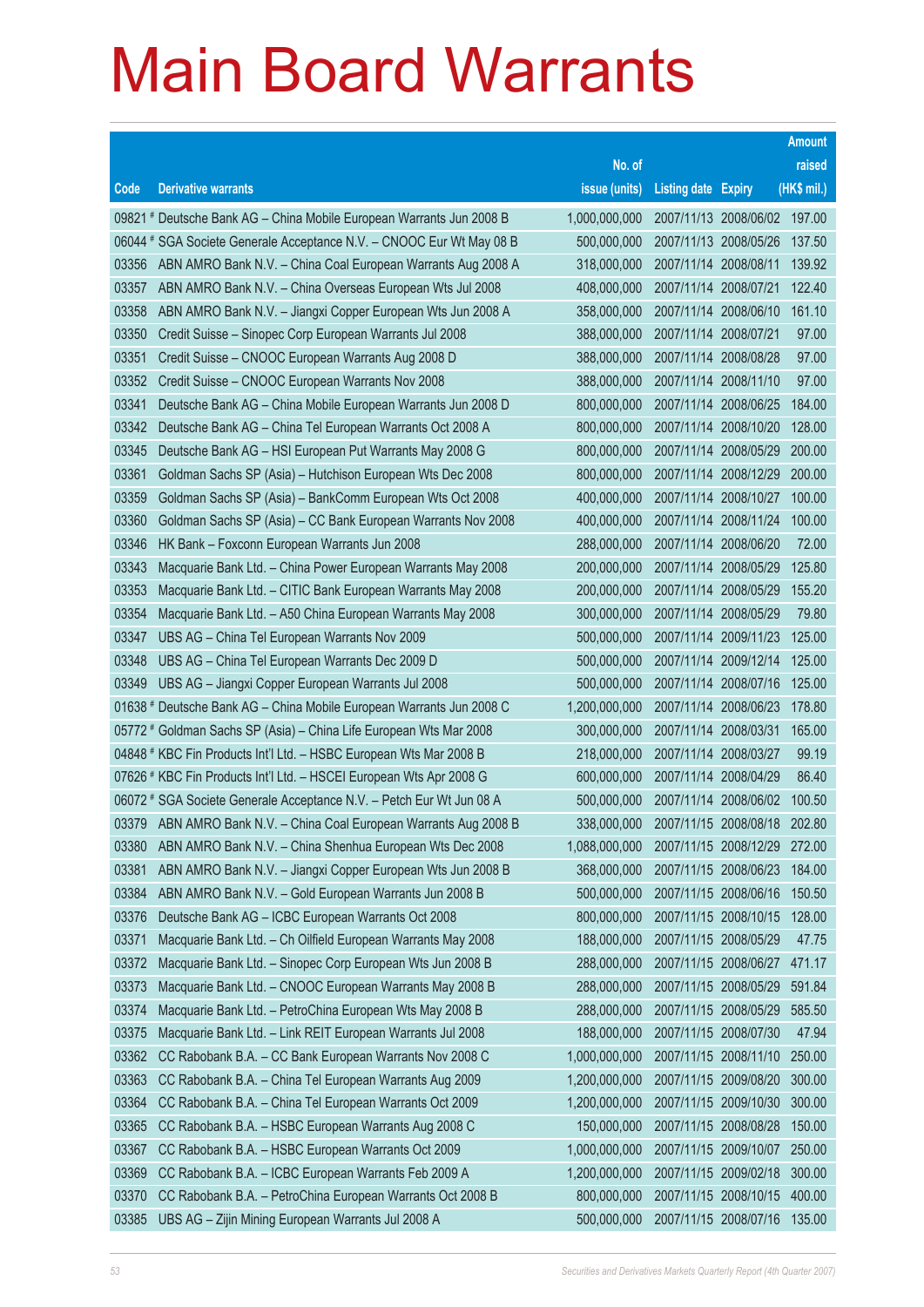|       |                                                                      |               |                            |                              | <b>Amount</b> |
|-------|----------------------------------------------------------------------|---------------|----------------------------|------------------------------|---------------|
|       |                                                                      | No. of        |                            |                              | raised        |
| Code  | <b>Derivative warrants</b>                                           | issue (units) | <b>Listing date Expiry</b> |                              | (HK\$ mil.)   |
| 03386 | UBS AG - Zijin Mining European Warrants Jul 2008 B                   | 500,000,000   |                            | 2007/11/15 2008/07/16        | 125.00        |
|       | 01982 # Deutsche Bank AG - BOCL European Warrants Dec 2010 A         | 1,200,000,000 |                            | 2007/11/15 2010/12/13 229.20 |               |
|       | 06081 # Deutsche Bank AG - China Tel European Warrants Sep 2010      | 1,000,000,000 |                            | 2007/11/15 2010/09/30        | 250.00        |
|       | 09712 # Deutsche Bank AG - Cheung Kong European Warrants Aug 2008 A  | 600,000,000   |                            | 2007/11/15 2008/08/04        | 186.00        |
|       | 01434 # Deutsche Bank AG - PetroChina European Warrants Jun 2008 A   | 1,000,000,000 |                            | 2007/11/15 2008/06/02 214.00 |               |
|       | 07448 # Deutsche Bank AG - PetroChina European Warrants Jun 2008 B   | 1,400,000,000 |                            | 2007/11/15 2008/06/23 239.40 |               |
|       | 05583 # HK Bank - BOCL European Warrants Mar 2008 B                  | 200,000,000   |                            | 2007/11/15 2008/03/14        | 83.00         |
|       | 05702 # HK Bank - Ch Overseas European Warrants Mar 2008 C           | 200,000,000   |                            | 2007/11/15 2008/03/25        | 58.00         |
|       | 07851 # KBC Fin Products Int'l Ltd. - Sinopec European Wts Apr 2008  | 800,000,000   |                            | 2007/11/15 2008/04/23        | 93.60         |
| 03807 | ABN AMRO Bank N.V. - China Mobile Euro Put Wts Jul 2008              | 568,000,000   |                            | 2007/11/16 2008/07/28        | 142.00        |
| 03809 | ABN AMRO Bank N.V. - China Mobile Euro Put Wts Jun 2008 J            | 568,000,000   |                            | 2007/11/16 2008/06/30        | 142.00        |
| 03810 | ABN AMRO Bank N.V. - PetroChina European Put Wts Jun 2008 D          | 468,000,000   |                            | 2007/11/16 2008/06/30        | 131.04        |
| 03804 | ABN AMRO Bank N.V. - CC Bank European Warrants Jul 2008 B            | 988,000,000   |                            | 2007/11/16 2008/07/28        | 247.00        |
| 03805 | ABN AMRO Bank N.V. - CNOOC European Warrants Jun 2008 E              | 538,000,000   |                            | 2007/11/16 2008/06/02 177.54 |               |
| 03806 | ABN AMRO Bank N.V. - CNOOC European Warrants Jun 2008 F              | 538,000,000   |                            | 2007/11/16 2008/06/16        | 161.40        |
| 03811 | Calyon Fin P (G) Ltd. - CNOOC European Warrants Jul 2008             | 300,000,000   |                            | 2007/11/16 2008/07/02        | 77.40         |
| 03812 | Calyon Fin P (G) Ltd. - CC Bank European Warrants Dec 2008 B         | 300,000,000   | 2007/11/16 2008/12/31      |                              | 75.00         |
| 03387 | Calyon Fin P (G) Ltd. - China Coal European Wts Jul 2008 A           | 300,000,000   |                            | 2007/11/16 2008/07/03        | 145.20        |
| 03390 | HK Bank - BOCL European Warrants Jul 2008 A                          | 280,000,000   |                            | 2007/11/16 2008/07/10        | 165.20        |
| 03391 | HK Bank - China Overseas European Put Warrants Jul 2008              | 280,000,000   |                            | 2007/11/16 2008/07/10        | 75.60         |
| 03394 | HK Bank - BOCL European Put Warrants Jul 2008                        | 280,000,000   |                            | 2007/11/16 2008/07/10        | 114.80        |
| 03802 | Macquarie Bank Ltd. - China Overseas European Wts Jun 2008           | 388,000,000   |                            | 2007/11/16 2008/06/27        | 98.55         |
| 03392 | SGA Societe Generale Acceptance N.V. - HSBC Eur Wts Jan 2009         | 500,000,000   |                            | 2007/11/16 2009/01/30        | 83.50         |
| 03395 | SGA Societe Generale Acceptance N.V. - HSBC Eur Wts Apr 2009         | 500,000,000   |                            | 2007/11/16 2009/04/16        | 90.00         |
| 03396 | SGA Societe Generale Acceptance N.V. - HSBC Eur Wts Jun 2009         | 500,000,000   |                            | 2007/11/16 2009/06/29        | 85.50         |
| 03397 | SGA Societe Generale Acceptance N.V. - HSBC Eur Wts Jan 2010         | 500,000,000   |                            | 2007/11/16 2010/01/04        | 125.00        |
| 03801 | SGA Societe Generale Acceptance N.V. - SHK P Eur Wt Jun 2008         | 500,000,000   |                            | 2007/11/16 2008/06/02        | 125.00        |
|       | 09352 # BNP Paribas Arbit Issu B.V. - HSI European Wts May 2008 A    | 600,000,000   | 2007/11/16 2008/05/29      |                              | 76.80         |
|       | 01405 # Deutsche Bank AG - China Life European Warrants Dec 2009 A   | 1,000,000,000 |                            | 2007/11/16 2009/12/07        | 119.00        |
|       | 01572 # Deutsche Bank AG - HSI European Warrants Apr 2008 K          | 1,400,000,000 |                            | 2007/11/16 2008/04/29        | 155.40        |
|       | 07898 # KBC Fin Products Int'l Ltd. - PetroChina Euro Wts May 2008 B | 740,000,000   |                            | 2007/11/16 2008/05/02        | 98.42         |
| 03835 | ABN AMRO Bank N.V. - China Mobile European Wts Jun 2008 K            | 608,000,000   |                            | 2007/11/19 2008/06/02        | 158.08        |
| 03836 | ABN AMRO Bank N.V. - CNOOC European Put Warrants Jun 2008            | 588,000,000   |                            | 2007/11/19 2008/06/02        | 188.16        |
| 03837 | ABN AMRO Bank N.V. - PetroChina European Put Wts May 2008            | 528,000,000   |                            | 2007/11/19 2008/05/26        | 132.00        |
| 03819 | ABN AMRO Bank N.V. - HSBC European Warrants Oct 2008 A               | 538,000,000   |                            | 2007/11/19 2008/10/27        | 134.50        |
| 03820 | ABN AMRO Bank N.V. - HSBC European Put Warrants Jul 2008 A           | 538,000,000   | 2007/11/19 2008/07/21      |                              | 134.50        |
| 03821 | HK Bank - Ch Ship Dev European Warrants Jul 2008                     | 280,000,000   | 2007/11/19 2008/07/11      |                              | 170.80        |
| 03822 | J P Morgan SP BV - HSBC European Warrants Feb 2009                   | 500,000,000   |                            | 2007/11/19 2009/02/27        | 127.50        |
| 03830 | KBC Fin Products Int'l Ltd. - HSBC European Wts Jun 2008 A           | 128,000,000   |                            | 2007/11/19 2008/06/02        | 97.28         |
| 03831 | KBC Fin Products Int'l Ltd. - HSBC European Wts Jun 2008 B           | 238,000,000   |                            | 2007/11/19 2008/06/02        | 95.20         |
| 03832 | KBC Fin Products Int'l Ltd. - HSBC European Wts Jun 2008 C           | 308,000,000   |                            | 2007/11/19 2008/06/02        | 98.56         |
| 03829 | KBC Fin Products Int'l Ltd. - HSBC European Wts Mar 2008 C           | 218,000,000   | 2007/11/19 2008/03/31      |                              | 98.10         |
| 03834 | KBC Fin Products Int'l Ltd. - Hutchison Euro Wts May 2008            | 158,000,000   |                            | 2007/11/19 2008/05/26        | 96.38         |
| 03814 | Macquarie Bank Ltd. - Country Garden European Wts Jul 2008           | 200,000,000   |                            | 2007/11/19 2008/07/30        | 50.60         |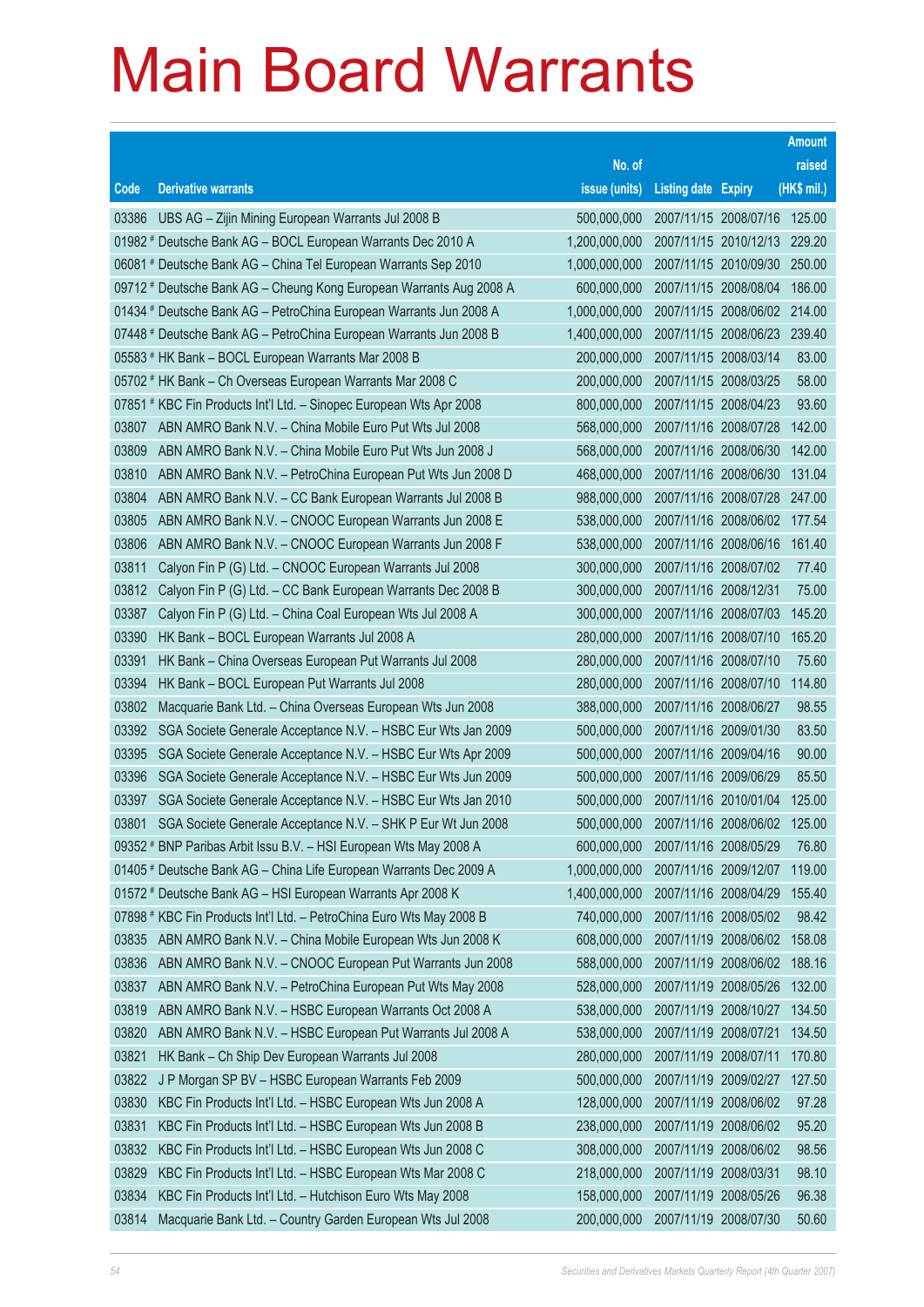|       |                                                                      |               |                            | <b>Amount</b> |
|-------|----------------------------------------------------------------------|---------------|----------------------------|---------------|
|       |                                                                      | No. of        |                            | raised        |
| Code  | <b>Derivative warrants</b>                                           | issue (units) | <b>Listing date Expiry</b> | (HK\$ mil.)   |
| 03815 | Macquarie Bank Ltd. - R&F Ppt European Warrants May 2008             | 200,000,000   | 2007/11/19 2008/05/29      | 83.60         |
| 03816 | Macquarie Bank Ltd. - Shimao Ppt European Warrants May 2008          | 200,000,000   | 2007/11/19 2008/05/29      | 51.60         |
| 03817 | Macquarie Bank Ltd. - Sino Land European Warrants May 2008           | 200,000,000   | 2007/11/19 2008/05/29      | 51.60         |
| 03824 | CC Rabobank B.A. - CC Bank European Put Warrants Jun 2008 A          | 120,000,000   | 2007/11/19 2008/06/16      | 138.00        |
| 03825 | CC Rabobank B.A. - China Life European Put Warrants Jul 2008         | 250,000,000   | 2007/11/19 2008/07/21      | 215.00        |
| 03826 | CC Rabobank B.A. - Ch Mobile European Put Warrants Jun 2008          | 600,000,000   | 2007/11/19 2008/06/02      | 150.00        |
| 03827 | CC Rabobank B.A. - PetroChina European Put Warrants May 2008         | 600,000,000   | 2007/11/19 2008/05/20      | 180.00        |
|       | 07527 # ABN AMRO Bank N.V. - CNOOC European Warrants Apr 2008 B      | 1,000,000,000 | 2007/11/19 2008/04/11      | 177.00        |
|       | 04858 # Calyon Fin P (G) Ltd. - China Coal European Wts May 2008 A   | 300,000,000   | 2007/11/19 2008/05/26      | 97.50         |
|       | 09990 # Deutsche Bank AG - China Mobile European Warrants Apr 2008 B | 1,000,000,000 | 2007/11/19 2008/04/28      | 165.00        |
|       | 09369 # Deutsche Bank AG - HSI European Warrants Apr 2008 F          | 1,100,000,000 | 2007/11/19 2008/04/29      | 173.80        |
|       | 09516 # KBC Fin Products Int'l Ltd. - Sinopec Euro Wts Jul 2008 A    | 392,000,000   | 2007/11/19 2008/07/03      | 86.24         |
|       | 02232 # Lehman Brothers Holdings Inc. - Ping An Euro Wts Apr 2008 A  | 50,000,000    | 2007/11/19 2008/04/25      | 37.50         |
|       | 06125 # Macquarie Bank Ltd. - PetroChina European Wts Jul 2008 B     | 400,000,000   | 2007/11/19 2008/07/30      | 35.20         |
|       | 07526 # SGA Societe Generale Acceptance N.V. - Petch Eur Wt May 2008 | 500,000,000   | 2007/11/19 2008/05/13      | 90.00         |
| 03869 | BNP Paribas Arbit Issu B.V. - Sinopec Corp Eur Wt Nov 2008 B         | 1,000,000,000 | 2007/11/20 2008/11/17      | 250.00        |
| 03870 | BNP Paribas Arbit Issu B.V. - CNOOC European Wts Oct 2008 B          | 800,000,000   | 2007/11/20 2008/10/20      | 208.00        |
| 03871 | BNP Paribas Arbit Issu B.V. - CNOOC European Wts Nov 2008            | 800,000,000   | 2007/11/20 2008/11/24      | 200.00        |
| 03872 | BNP Paribas Arbit Issu B.V. - PetroChina Euro Wts Jul 2008 B         | 1,000,000,000 | 2007/11/20 2008/07/09      | 290.00        |
| 03873 | BNP Paribas Arbit Issu B.V. - PetroChina Euro Wts Aug 2008 C         | 1,000,000,000 | 2007/11/20 2008/08/11      | 260.00        |
| 03874 | BNP Paribas Arbit Issu B.V. - PetroChina Euro Wts Oct 2008 B         | 1,000,000,000 | 2007/11/20 2008/10/13      | 260.00        |
| 03875 | BNP Paribas Arbit Issu B.V. - PetroChina Euro Wts Nov 2008           | 1,000,000,000 | 2007/11/20 2008/11/24      | 260.00        |
| 03842 | Calyon Fin P (G) Ltd. - China Life European Wts May 2008             | 300,000,000   | 2007/11/20 2008/05/20      | 256.50        |
| 03843 | Calyon Fin P (G) Ltd. - HKEx European Warrants Jul 2008 C            | 300,000,000   | 2007/11/20 2008/07/03      | 170.10        |
| 03844 | Deutsche Bank AG - China Life European Warrants Sep 2009             | 1,000,000,000 | 2007/11/20 2009/09/29      | 180.00        |
| 03846 | Deutsche Bank AG - HSBC European Warrants Jun 2008 B                 | 500,000,000   | 2007/11/20 2008/06/16      | 395.00        |
| 03847 | Deutsche Bank AG - HSBC European Warrants Jul 2008                   | 500,000,000   | 2007/11/20 2008/07/07      | 550.00        |
| 03848 | Deutsche Bank AG - HSBC European Warrants Jul 2009 B                 | 1,000,000,000 | 2007/11/20 2009/07/13      | 250.00        |
| 03849 | Deutsche Bank AG - HSBC European Put Warrants Jun 2008 D             | 400,000,000   | 2007/11/20 2008/06/16      | 404.00        |
| 03841 | Deutsche Bank AG - HSI European Warrants May 2008 H                  | 800,000,000   | 2007/11/20 2008/05/29      | 200.00        |
| 03845 | Deutsche Bank AG - HSI European Put Warrants May 2008 I              | 800,000,000   | 2007/11/20 2008/05/29      | 200.00        |
| 03867 | J P Morgan SP BV - Hutchison European Warrants Oct 2008              | 500,000,000   | 2007/11/20 2008/10/24      | 79.50         |
| 03866 | J P Morgan SP BV - HK Gas European Warrants Nov 2008                 | 150,000,000   | 2007/11/20 2008/11/13      | 37.50         |
| 03877 | KBC Fin Products Int'l Ltd. - CC Bank European Wts May 2008          | 288,000,000   | 2007/11/20 2008/05/20      | 97.92         |
| 03876 | KBC Fin Products Int'l Ltd. - Ch Comm Cons Eur Wt May 2008 C         | 400,000,000   | 2007/11/20 2008/05/20      | 100.00        |
| 03878 | KBC Fin Products Int'l Ltd. - China Life Euro Wts May 2008 E         | 368,000,000   | 2007/11/20 2008/05/21      | 99.36         |
| 03879 | KBC Fin Products Int'l Ltd. - PetroChina Euro Wts May 2008 H         | 400,000,000   | 2007/11/20 2008/05/20      | 100.00        |
| 03880 | KBC Fin Products Int'l Ltd. - PetroChina Euro Wts May 2008 I         | 438,000,000   | 2007/11/20 2008/05/13      | 91.98         |
| 03839 | Macquarie Bank Ltd. - Angang Steel European Wts Jun 2008 A           | 388,000,000   | 2007/11/20 2008/06/27      | 190.12        |
| 03840 | Macquarie Bank Ltd. - HK Gas Euro Warrants Aug 2008                  | 200,000,000   | 2007/11/20 2008/08/28      | 50.20         |
| 03850 | UBS AG - CHALCO European Warrants Jul 2008 A                         | 500,000,000   | 2007/11/20 2008/07/21      | 135.00        |
| 03851 | UBS AG - CHALCO European Warrants Jul 2008 B                         | 500,000,000   | 2007/11/20 2008/07/21      | 125.00        |
| 03852 | UBS AG - CC Bank European Warrants Nov 2009 E                        | 500,000,000   | 2007/11/20 2009/11/23      | 125.00        |
| 03853 | UBS AG - China Life European Warrants Dec 2010 B                     | 500,000,000   | 2007/11/20 2010/12/13      | 125.00        |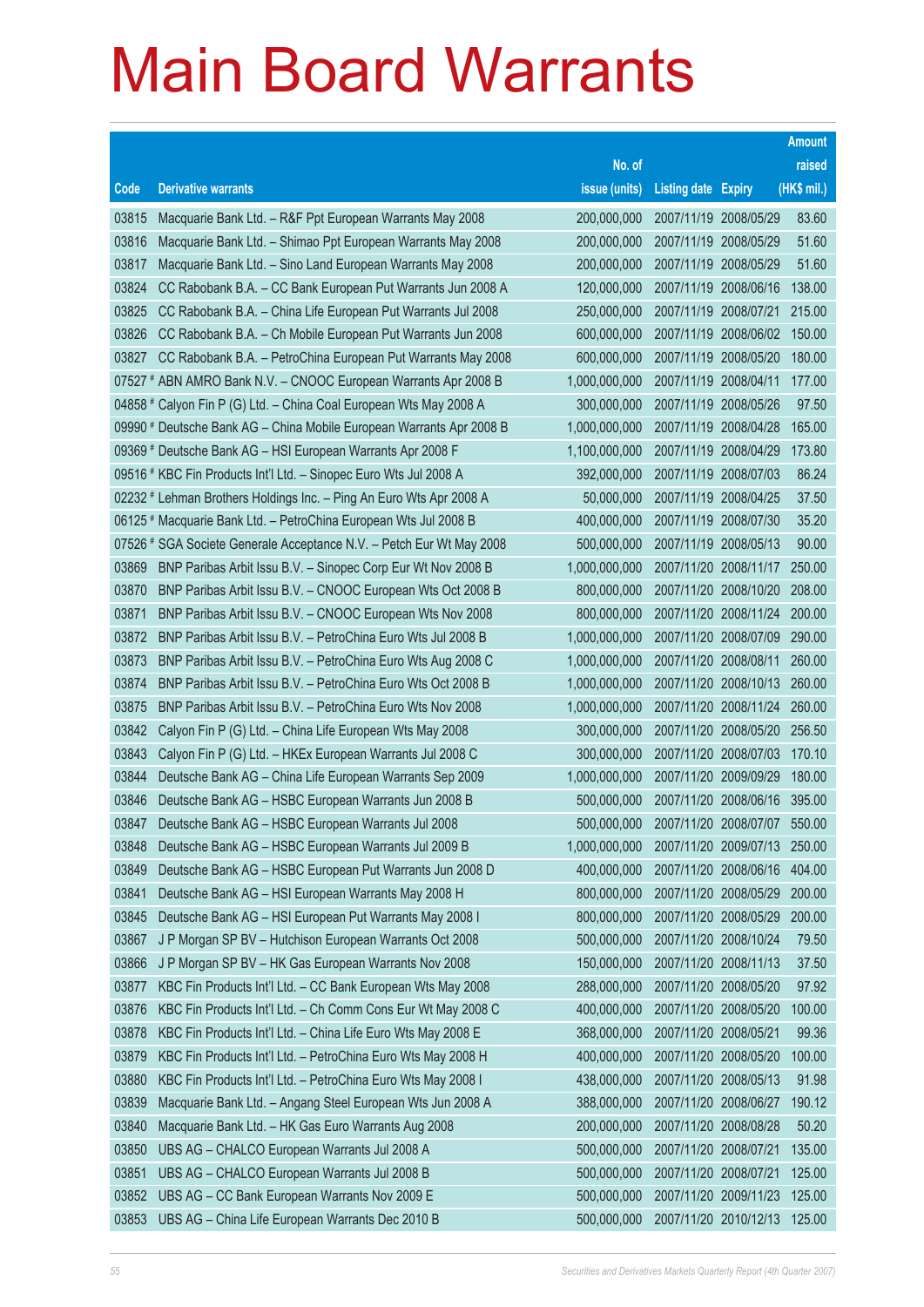|                |                                                                                                                        |                            |                            |                                                | <b>Amount</b>    |
|----------------|------------------------------------------------------------------------------------------------------------------------|----------------------------|----------------------------|------------------------------------------------|------------------|
|                |                                                                                                                        | No. of                     |                            |                                                | raised           |
| Code           | <b>Derivative warrants</b>                                                                                             | issue (units)              | <b>Listing date Expiry</b> |                                                | (HK\$ mil.)      |
| 03854          | UBS AG - China Tel European Warrants Dec 2009 E                                                                        | 500,000,000                |                            | 2007/11/20 2009/12/14                          | 125.00           |
| 03855          | UBS AG - Huaneng Power European Warrants Mar 2009                                                                      | 500,000,000                |                            | 2007/11/20 2009/03/09                          | 125.00           |
| 03856          | UBS AG - ICBC European Warrants Nov 2009 A                                                                             | 500,000,000                |                            | 2007/11/20 2009/11/23                          | 125.00           |
| 03857          | UBS AG - HSCEI European Warrants May 2008 B                                                                            | 500,000,000                |                            | 2007/11/20 2008/05/29                          | 125.00           |
| 03865          | UBS AG - HSCEI European Put Warrants May 2008 D                                                                        | 500,000,000                |                            | 2007/11/20 2008/05/29                          | 125.00           |
| 03858          | UBS AG - HSI European Warrants May 2008 E                                                                              | 500,000,000                |                            | 2007/11/20 2008/05/29                          | 140.00           |
| 03859          | UBS AG - HSI European Warrants May 2008 F                                                                              | 500,000,000                |                            | 2007/11/20 2008/05/29                          | 135.00           |
| 03860          | UBS AG - HSI European Warrants May 2008 G                                                                              | 500,000,000                |                            | 2007/11/20 2008/05/29                          | 130.00           |
| 03861          | UBS AG - HSI European Warrants May 2008 H                                                                              | 500,000,000                |                            | 2007/11/20 2008/05/29                          | 125.00           |
| 03862          | UBS AG - HSI European Put Warrants May 2008 I                                                                          | 500,000,000                |                            | 2007/11/20 2008/05/29                          | 125.00           |
| 03863          | UBS AG - HSI European Put Warrants May 2008 J                                                                          | 500,000,000                |                            | 2007/11/20 2008/05/29                          | 130.00           |
| 03864          | UBS AG - HSI European Put Warrants May 2008 K                                                                          | 500,000,000                |                            | 2007/11/20 2008/05/29                          | 135.00           |
|                | 07838 # Deutsche Bank AG - HKEx European Warrants May 2008 C                                                           | 600,000,000                |                            | 2007/11/20 2008/05/26                          | 216.00           |
|                | 06025 # Deutsche Bank AG - HSBC European Warrants Nov 2010                                                             | 1,000,000,000              | 2007/11/20 2010/11/01      |                                                | 160.00           |
| 03920          | ABN AMRO Bank N.V. - Sinopec Corp European Wts Jun 2008 D                                                              | 688,000,000                | 2007/11/21 2008/06/30      |                                                | 185.76           |
| 03885          | ABN AMRO Bank N.V. - SHK Ppt European Warrants Jul 2008                                                                | 588,000,000                |                            | 2007/11/21 2008/07/28                          | 164.64           |
| 03911          | BNP Paribas Arbit Issu B.V. - Ch Shenhua Euro Wts Apr 2009                                                             | 600,000,000                | 2007/11/21 2009/04/29      |                                                | 96.00            |
| 03912          | BNP Paribas Arbit Issu B.V. - Ch Shenhua Euro Wts Dec 2009                                                             | 600,000,000                | 2007/11/21 2009/12/21      |                                                | 156.00           |
| 03891          | BNP Paribas Arbit Issu B.V. - HSCEI European Wts Jun 2008 A                                                            | 800,000,000                |                            | 2007/11/21 2008/06/27                          | 200.00           |
| 03892          | BNP Paribas Arbit Issu B.V. - HSCEI European Wts Jun 2008 B                                                            | 800,000,000                |                            | 2007/11/21 2008/06/27                          | 208.00           |
| 03895          | BNP Paribas Arbit Issu B.V. - HSCEI Euro Put Wts Jun 2008 C                                                            | 800,000,000                |                            | 2007/11/21 2008/06/27 216.00                   |                  |
| 03896          | BNP Paribas Arbit Issu B.V. - HSCEI Euro Put Wts Jun 2008 D                                                            | 800,000,000                |                            | 2007/11/21 2008/06/27                          | 200.00           |
| 03893<br>03894 | BNP Paribas Arbit Issu B.V. - HSI European Wts Jun 2008 A                                                              | 800,000,000<br>800,000,000 |                            | 2007/11/21 2008/06/27<br>2007/11/21 2008/06/27 | 208.00<br>200.00 |
| 03897          | BNP Paribas Arbit Issu B.V. - HSI European Wts Jun 2008 B<br>BNP Paribas Arbit Issu B.V. - HSI Euro Put Wts Jun 2008 C | 800,000,000                |                            | 2007/11/21 2008/06/27 200.00                   |                  |
| 03901          | BNP Paribas Arbit Issu B.V. - HSI Euro Put Wts Jun 2008 D                                                              | 800,000,000                |                            | 2007/11/21 2008/06/27                          | 208.00           |
| 03919          | Calyon Fin P (G) Ltd. - China Tel European Warrants Oct 2009                                                           | 500,000,000                |                            | 2007/11/21 2009/10/05                          | 127.00           |
| 03881          | Calyon Fin P (G) Ltd. - China Mobile European Wts Jul 2008 B                                                           | 500,000,000                | 2007/11/21 2008/07/04      |                                                | 126.00           |
| 03882          | Calyon Fin P (G) Ltd. - Foxconn European Warrants Oct 2008                                                             | 300,000,000                | 2007/11/21 2008/10/06      |                                                | 108.30           |
| 03884          | Calyon Fin P (G) Ltd. - HSBC European Warrants Jul 2009                                                                | 500,000,000                | 2007/11/21 2009/07/06      |                                                | 126.50           |
| 03913          | KBC Fin Products Int'l Ltd. - Sinopec Euro Wts May 2008 B                                                              | 400,000,000                | 2007/11/21 2008/05/21      |                                                | 100.00           |
| 03914          | KBC Fin Products Int'l Ltd. - Sinopec Euro Wts Jun 2008 B                                                              | 400,000,000                | 2007/11/21 2008/06/10      |                                                | 100.00           |
| 03917          | KBC Fin Products Int'l Ltd. - Sinopec Euro Put Wts Jul 2008                                                            | 400,000,000                |                            | 2007/11/21 2008/07/02                          | 100.00           |
| 03916          | KBC Fin Products Int'l Ltd. - ICBC European Wts May 2008 C                                                             | 400,000,000                | 2007/11/21 2008/05/21      |                                                | 100.00           |
| 03915          | KBC Fin Products Int'l Ltd. - BOCL European Wts May 2008 H                                                             | 400,000,000                | 2007/11/21 2008/05/21      |                                                | 100.00           |
| 03902          | CC Rabobank B.A. - Ch Mobile European Warrants Oct 2008 C                                                              | 500,000,000                |                            | 2007/11/21 2008/10/10                          | 195.00           |
| 03903          | CC Rabobank B.A. - Hutchison European Warrants Nov 2008 B                                                              | 800,000,000                | 2007/11/21 2008/11/11      |                                                | 200.00           |
| 03904          | CC Rabobank B.A. - PetroChina European Warrants Jun 2008 B                                                             | 500,000,000                | 2007/11/21 2008/06/30      |                                                | 175.00           |
| 03905          | CC Rabobank B.A. - PetroChina European Warrants Dec 2008 C                                                             | 500,000,000                |                            | 2007/11/21 2008/12/12                          | 225.00           |
| 03906          | SGA Societe Generale Acceptance N.V. - BOCL Eur Wts Jul 2008                                                           | 200,000,000                |                            | 2007/11/21 2008/07/23                          | 150.00           |
| 03907          | SGA Societe Generale Acceptance N.V. - CCCCL Eur Wt Jun 08 C                                                           | 400,000,000                |                            | 2007/11/21 2008/06/02                          | 166.00           |
| 03908          | SGA Societe Generale Acceptance N.V. - CCCCL Eur Wt Jul 2008                                                           | 400,000,000                | 2007/11/21 2008/07/23      |                                                | 176.00           |
| 03909          | SGA Societe Generale Acceptance N.V. - Petch Eur Wt Jun 08 B                                                           | 1,000,000,000              |                            | 2007/11/21 2008/06/02                          | 255.00           |
| 03910          | SGA Societe Generale Acceptance N.V. - Petch Eur Wt Jul 08 C                                                           | 1,000,000,000              |                            | 2007/11/21 2008/07/02 355.00                   |                  |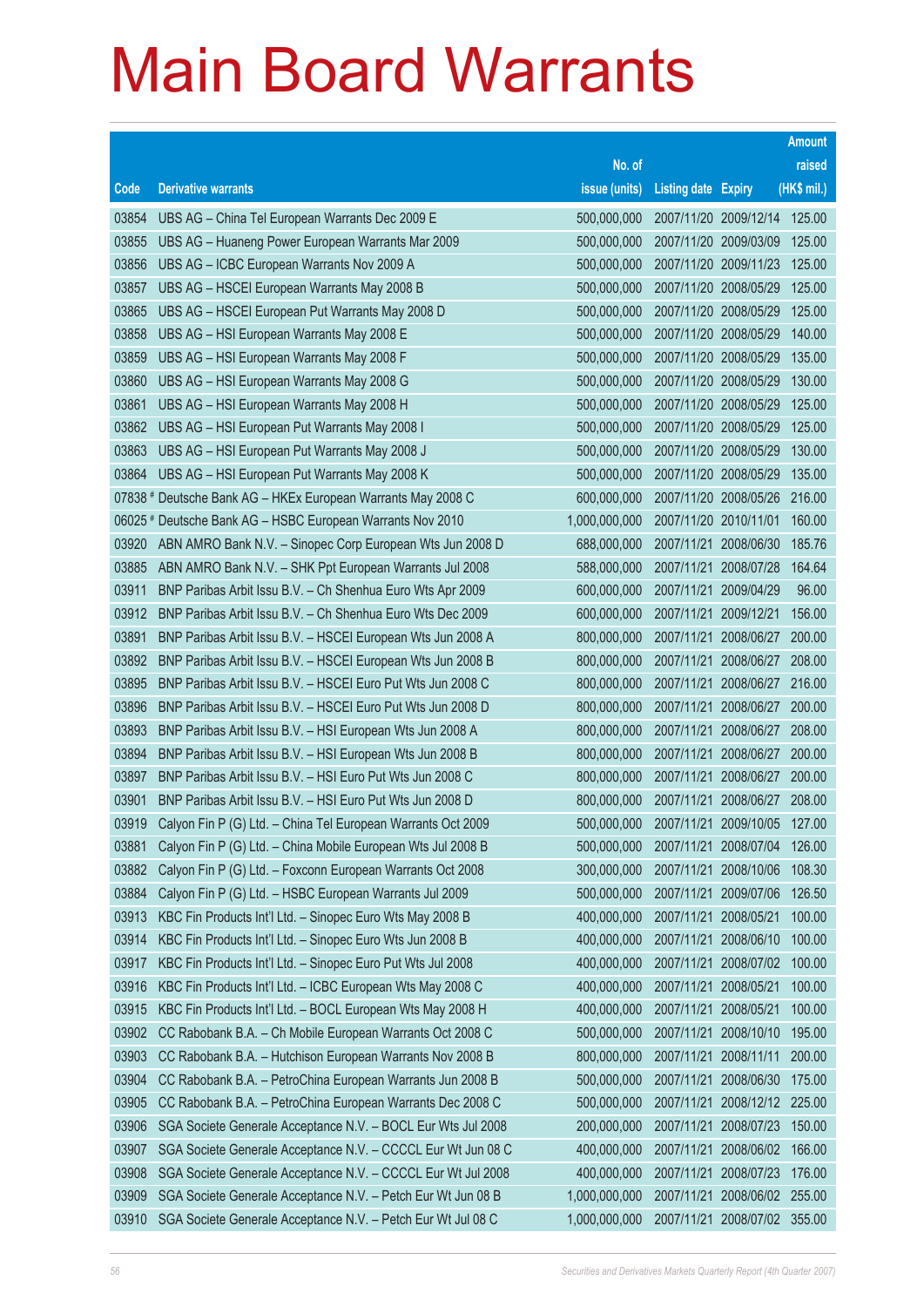|       |                                                                      |               |                            |                              | <b>Amount</b> |
|-------|----------------------------------------------------------------------|---------------|----------------------------|------------------------------|---------------|
|       |                                                                      | No. of        |                            |                              | raised        |
| Code  | <b>Derivative warrants</b>                                           | issue (units) | <b>Listing date Expiry</b> |                              | $(HK$$ mil.)  |
| 03887 | SGA Societe Generale Acceptance N.V. - CTel Eur Wts Jul 2008         | 100,000,000   |                            | 2007/11/21 2008/07/28 113.00 |               |
| 03890 | SGA Societe Generale Acceptance N.V. - HSCEI Eu Put Wt Jun 08 A      | 200,000,000   |                            | 2007/11/21 2008/06/27        | 50.00         |
|       | 03714 # ABN AMRO Bank N.V. - China Mobile European Wts Apr 2008 J    | 562,000,000   |                            | 2007/11/21 2008/04/14        | 96.66         |
|       | 01852 # ABN AMRO Bank N.V. - China Mobile European Wts Jun 2008 E    | 600,000,000   |                            | 2007/11/21 2008/06/02        | 57.00         |
|       | 04586 # ABN AMRO Bank N.V. - HSBC European Warrants Dec 2008 B       | 1,000,000,000 |                            | 2007/11/21 2008/12/08        | 112.00        |
|       | 02144 # Goldman Sachs SP (Asia) - China Life European Wts Jun 2008   | 132,000,000   |                            | 2007/11/21 2008/06/02        | 41.58         |
|       | 02100 # KBC Fin Products Int'l Ltd. - China Life Euro Wts Mar 2008 E | 500,000,000   |                            | 2007/11/21 2008/03/05        | 330.00        |
|       | 02101 # KBC Fin Products Int'l Ltd. - China Life Euro Wts Apr 2008 C | 700,000,000   |                            | 2007/11/21 2008/04/01        | 350.00        |
|       | 02238 # KBC Fin Products Int'l Ltd. - China Life Euro Wts Apr 2008 F | 800,000,000   |                            | 2007/11/21 2008/04/11        | 400.00        |
|       | 03731 # KBC Fin Products Int'l Ltd. - Ch Mobile Euro Wts Apr 2008 C  | 500,000,000   |                            | 2007/11/21 2008/04/07        | 98.50         |
|       | 06131 # KBC Fin Products Int'l Ltd. - CNOOC European Wts May 2008 A  | 400,000,000   |                            | 2007/11/21 2008/05/02        | 98.00         |
| 03972 | BNP Paribas Arbit Issu B.V. - BOCL European Wts Nov 2010             | 1,000,000,000 |                            | 2007/11/22 2010/11/08        | 250.00        |
| 03973 | BNP Paribas Arbit Issu B.V. - BankComm Euro Wts Jun 2008 B           | 1,000,000,000 |                            | 2007/11/22 2008/06/13 250.00 |               |
| 03974 | BNP Paribas Arbit Issu B.V. - BankComm Euro Wts Oct 2008 B           | 1,000,000,000 |                            | 2007/11/22 2008/10/27 250.00 |               |
| 03975 | BNP Paribas Arbit Issu B.V. - CC Bank European Wts Oct 2008          | 800,000,000   |                            | 2007/11/22 2008/10/20        | 200.00        |
| 03976 | BNP Paribas Arbit Issu B.V. - CC Bank European Wts Jun 2009          | 800,000,000   |                            | 2007/11/22 2009/06/01        | 200.00        |
| 03924 | HK Bank - CHALCO European Warrants Jul 2008                          | 280,000,000   |                            | 2007/11/22 2008/07/25        | 117.60        |
| 03925 | HK Bank - Angang Steel European Warrants Jul 2008                    | 280,000,000   |                            | 2007/11/22 2008/07/18        | 128.80        |
| 03926 | HK Bank - China COSCO European Warrants Jul 2008 B                   | 280,000,000   |                            | 2007/11/22 2008/07/25        | 254.80        |
| 03929 | HK Bank - China Shenhua European Warrants Jul 2008                   | 280,000,000   |                            | 2007/11/22 2008/07/25 291.20 |               |
| 03930 | HK Bank - China Tel European Warrants Jul 2008                       | 280,000,000   |                            | 2007/11/22 2008/07/25 252.00 |               |
| 03931 | HK Bank - China Travel European Warrants Jul 2008                    | 280,000,000   |                            | 2007/11/22 2008/07/18        | 288.40        |
| 03932 | HK Bank - Datang Power European Warrants Jul 2008                    | 280,000,000   |                            | 2007/11/22 2008/07/25        | 467.60        |
| 03934 | HK Bank - Hunan Nonferrous European Warrants Jul 2008                | 280,000,000   |                            | 2007/11/22 2008/07/18 420.00 |               |
| 03935 | HK Bank - ICBC European Warrants Jul 2008                            | 280,000,000   |                            | 2007/11/22 2008/07/25 243.60 |               |
| 03927 | HK Bank - Sinopec Corp European Warrants Aug 2008                    | 280,000,000   |                            | 2007/11/22 2008/08/22        | 70.00         |
| 03969 | KBC Fin Products Int'l Ltd. - HSBC European Wts Jun 2008 D           | 338,000,000   |                            | 2007/11/22 2008/06/10        | 98.02         |
| 03970 | KBC Fin Products Int'l Ltd. - HSBC European Wts Jun 2008 E           | 328,000,000   |                            | 2007/11/22 2008/06/25        | 98.40         |
| 03971 | KBC Fin Products Int'l Ltd. - HSBC European Wts Jun 2008 F           | 400,000,000   |                            | 2007/11/22 2008/06/16        | 100.00        |
| 03937 | KBC Fin Products Int'l Ltd. - Sinopec Euro Wts Jun 2008 C            | 400,000,000   |                            | 2007/11/22 2008/06/16        | 100.00        |
| 03936 | KBC Fin Products Int'l Ltd. - Ch Mobile Euro Wts May 2008 J          | 400,000,000   |                            | 2007/11/22 2008/05/22        | 100.00        |
| 03922 | Macquarie Bank Ltd. - CHALCO European Warrants Jun 2008 D            | 388,000,000   |                            | 2007/11/22 2008/06/27        | 102.82        |
| 03977 | Standard Bank PLC - Sinopec Corp European Warrants Nov 2008          | 500,000,000   |                            | 2007/11/22 2008/11/03        | 160.00        |
| 03978 | Standard Bank PLC - China Tel European Warrants Aug 2009             | 500,000,000   |                            | 2007/11/22 2009/08/03        | 126.00        |
| 03921 | UBS AG - Ch Ship Dev European Warrants Oct 2008                      | 500,000,000   |                            | 2007/11/22 2008/10/20        | 137.00        |
|       | 04478 # Calyon Fin P (G) Ltd. - China Coal European Wts May 2008 B   | 300,000,000   |                            | 2007/11/22 2008/05/26        | 97.50         |
|       | 01575 # Deutsche Bank AG - HSI European Put Warrants Apr 2008 M      | 1,400,000,000 |                            | 2007/11/22 2008/04/29        | 310.80        |
|       | 01434 # Deutsche Bank AG - PetroChina European Warrants Jun 2008 A   | 1,000,000,000 |                            | 2007/11/22 2008/06/02        | 119.00        |
|       | 04539 # KBC Fin Products Int'l Ltd. - CC Bank Euro Wts Mar 2008 C    | 140,000,000   |                            | 2007/11/22 2008/03/10        | 96.60         |
|       | 01539 # KBC Fin Products Int'l Ltd. - PetroChina Euro Wts May 2008 A | 680,000,000   |                            | 2007/11/22 2008/05/02        | 99.28         |
|       | 07856 # Macquarie Bank Ltd. - China Mobile European Wts Jun 2008 B   | 600,000,000   |                            | 2007/11/22 2008/06/27        | 96.00         |
|       | 01564 # SGA Societe Generale Acceptance N.V. - CP&CC Eur Wt May 2008 | 500,000,000   |                            | 2007/11/22 2008/05/26        | 95.50         |
| 03994 | ABN AMRO Bank N.V. - China Coal European Warrants Jun 2008           | 358,000,000   |                            | 2007/11/23 2008/06/10        | 128.88        |
| 03995 | ABN AMRO Bank N.V. - Foxconn European Warrants Jun 2008              | 428,000,000   |                            | 2007/11/23 2008/06/02        | 136.96        |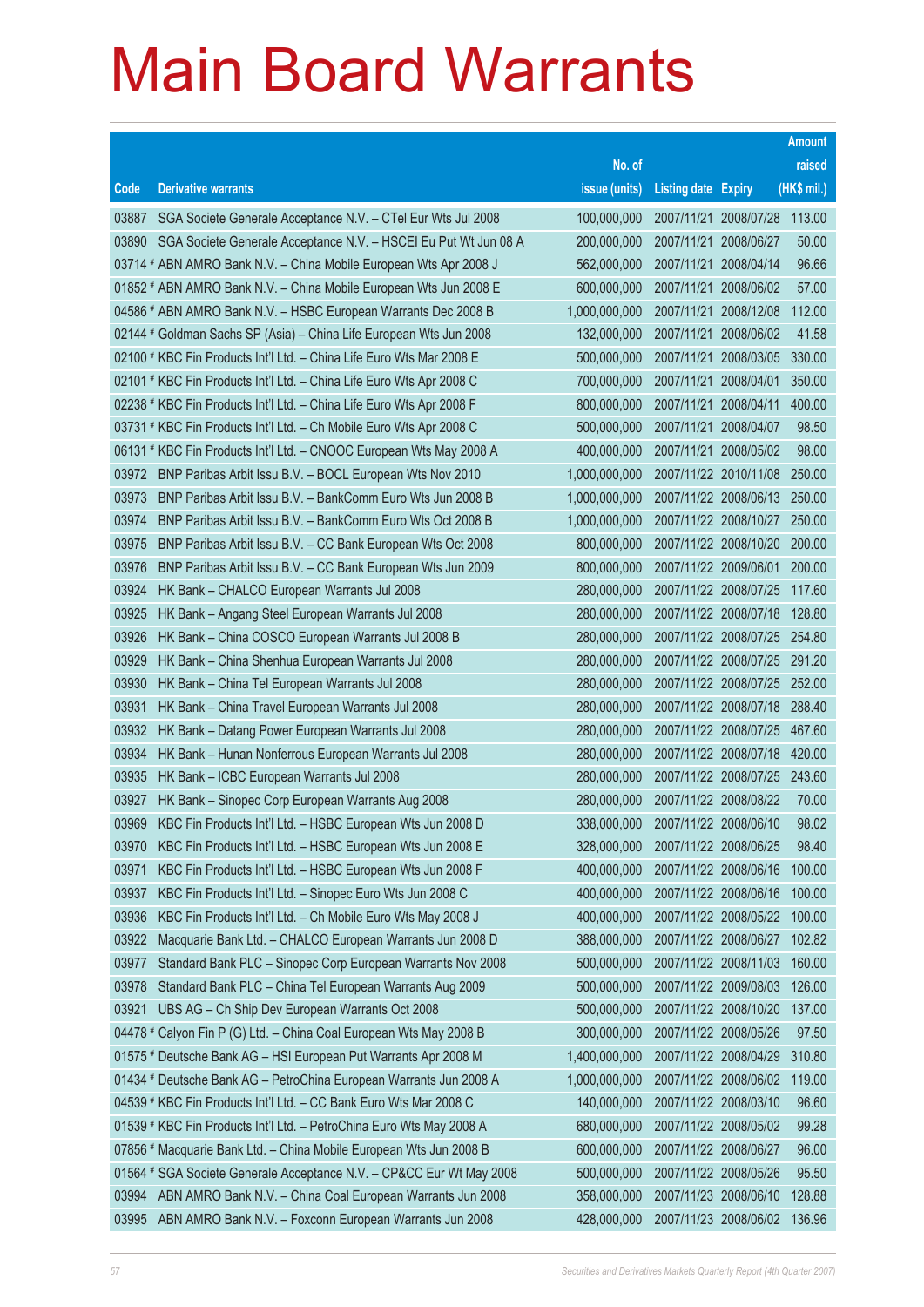|       |                                                                                                                    |                            |                                                |                       | <b>Amount</b>   |
|-------|--------------------------------------------------------------------------------------------------------------------|----------------------------|------------------------------------------------|-----------------------|-----------------|
|       |                                                                                                                    | No. of                     |                                                |                       | raised          |
| Code  | <b>Derivative warrants</b>                                                                                         | issue (units)              | <b>Listing date Expiry</b>                     |                       | (HK\$ mil.)     |
| 03996 | ABN AMRO Bank N.V. - PetroChina European Warrants Jun 2008 E                                                       | 538,000,000                | 2007/11/23 2008/06/02 134.50                   |                       |                 |
| 03997 | ABN AMRO Bank N.V. - SHK Ppt European Warrants Jun 2008 A                                                          | 588,000,000                | 2007/11/23 2008/06/02                          |                       | 164.64          |
| 02001 | ABN AMRO Bank N.V. - CNOOC European Put Warrants Jul 2008                                                          | 628,000,000                | 2007/11/23 2008/07/28                          |                       | 157.00          |
| 03985 | Calyon Fin P (G) Ltd. - China Life European Wts Aug 2008 A                                                         | 300,000,000                |                                                | 2007/11/23 2008/08/04 | 152.40          |
| 03986 | Citigroup Global Mkt H Inc. - BOCL European Wts Aug 2008 B                                                         | 130,000,000                | 2007/11/23 2008/08/18                          |                       | 88.40           |
| 03987 | Citigroup Global Mkt H Inc. - CC Bank Euro Wts Nov 2008 A                                                          | 200,000,000                | 2007/11/23 2008/11/24                          |                       | 50.00           |
| 03990 | Citigroup Global Mkt H Inc. - ICBC European Wts Sep 2008 A                                                         | 130,000,000                | 2007/11/23 2008/09/08                          |                       | 74.10           |
| 03991 | Citigroup Global Mkt H Inc. - Link REIT Euro Wts Aug 2008                                                          | 180,000,000                | 2007/11/23 2008/08/18                          |                       | 46.80           |
| 03992 | Citigroup Global Mkt H Inc. - PetroChina Euro Wts Aug 2008 C                                                       | 200,000,000                | 2007/11/23 2008/08/18                          |                       | 50.00           |
| 03981 | CC Rabobank B.A. - HK Gas European Warrants Jul 2008                                                               | 500,000,000                | 2007/11/23 2008/07/15                          |                       | 170.00          |
| 03982 | CC Rabobank B.A. - HSBC European Warrants Dec 2008                                                                 | 800,000,000                | 2007/11/23 2008/12/31                          |                       | 200.00          |
| 03984 | CC Rabobank B.A. - ICBC European Warrants Jul 2008 B                                                               | 1,200,000,000              | 2007/11/23 2008/07/25 1,080.00                 |                       |                 |
| 03979 | UBS AG - China Mobile European Warrants Jun 2008                                                                   | 500,000,000                | 2007/11/23 2008/06/23                          |                       | 127.50          |
| 03980 | UBS AG - China Mobile European Warrants Jul 2008 A                                                                 | 500,000,000                | 2007/11/23 2008/07/21                          |                       | 125.00          |
|       | 04775 # BNP Paribas Arbit Issu B.V. - HSI European Wts Apr 2008 A                                                  | 600,000,000                | 2007/11/23 2008/04/29                          |                       | 104.40          |
|       | 05607 # Deutsche Bank AG - Ch Comm Cons European Warrants Mar 2008 C                                               | 600,000,000                | 2007/11/23 2008/03/31                          |                       | 180.00          |
|       | 01585 # HK Bank - China Coal European Warrants Jun 2008 B                                                          | 600,000,000                | 2007/11/23 2008/06/10                          |                       | 92.40           |
|       | 07541 # SGA Societe Generale Acceptance N.V. - CMob Eu Wt Apr 2008 B                                               | 1,500,000,000              | 2007/11/23 2008/04/07 222.00                   |                       |                 |
| 02003 | ABN AMRO Bank N.V. - China Life European Put Wts Nov 2009                                                          | 1,600,000,000              | 2007/11/26 2009/11/23                          |                       | 400.00          |
| 02009 | ABN AMRO Bank N.V. - China Tel European Warrants Jun 2008                                                          | 140,000,000                | 2007/11/26 2008/06/10                          |                       | 124.60          |
| 02010 | ABN AMRO Bank N.V. - HSBC European Warrants Oct 2008 B                                                             | 600,000,000                | 2007/11/26 2008/10/14                          |                       | 150.00          |
| 02011 | ABN AMRO Bank N.V. - Sinopec Corp European Put Wts Aug 2008                                                        | 800,000,000                | 2007/11/26 2008/08/28 200.00                   |                       |                 |
| 02016 | Goldman Sachs SP (Asia) - HSI European Warrants Jun 2008                                                           | 200,000,000                | 2007/11/26 2008/06/27                          |                       | 50.00           |
| 02004 | HK Bank - Ch Grand Forestry European Warrants Jul 2008                                                             | 280,000,000                | 2007/11/26 2008/07/28                          |                       | 140.00          |
| 02008 | HK Bank - Sino Land European Warrants Jul 2008                                                                     | 280,000,000                | 2007/11/26 2008/07/28                          |                       | 128.80          |
| 02012 | KBC Fin Products Int'l Ltd. - China Life Euro Wts Jun 2008 A                                                       | 400,000,000                | 2007/11/26 2008/06/02                          |                       | 100.00          |
| 02013 | KBC Fin Products Int'l Ltd. - Ch Mobile Euro Wts Jun 2008 G                                                        | 800,000,000                | 2007/11/26 2008/06/02                          |                       | 200.00          |
| 02014 | KBC Fin Products Int'l Ltd. - Ch Mobile Euro Wts Jun 2008 H                                                        | 800,000,000                | 2007/11/26 2008/06/10                          |                       | 200.00          |
| 02015 | KBC Fin Products Int'l Ltd. - CNOOC European Wts Jun 2008 E                                                        | 400,000,000                | 2007/11/26 2008/06/02                          |                       | 100.00          |
| 02019 | 03595 # KBC Fin Products Int'l Ltd. - Ch Mobile Euro Wts Apr 2008 B<br>HK Bank - BOCL European Warrants Jul 2008 B | 590,000,000<br>280,000,000 | 2007/11/26 2008/04/07<br>2007/11/27 2008/07/31 |                       | 99.12<br>176.40 |
| 02023 | KBC Fin Products Int'l Ltd. - Ch Mobile Euro Wts Jul 2008 A                                                        | 800,000,000                |                                                | 2007/11/27 2008/07/02 | 200.00          |
| 02024 | KBC Fin Products Int'l Ltd. - Ch Mobile Euro Wts Jul 2008 B                                                        | 800,000,000                | 2007/11/27 2008/07/10                          |                       | 200.00          |
| 02025 | KBC Fin Products Int'l Ltd. - Ch Mobile Euro Wts Aug 2008 A                                                        | 400,000,000                |                                                | 2007/11/27 2008/08/08 | 100.00          |
| 02026 | KBC Fin Products Int'l Ltd. - PetroChina Euro Wts May 2008 J                                                       | 400,000,000                | 2007/11/27 2008/05/27                          |                       | 100.00          |
| 02027 | KBC Fin Products Int'l Ltd. - PetroChina Euro Wts Aug 2008 B                                                       | 400,000,000                | 2007/11/27 2008/08/01                          |                       | 100.00          |
| 02021 | SGA Societe Generale Acceptance N.V. - HWL Euro Wts Sep 2008                                                       | 200,000,000                | 2007/11/27 2008/09/01                          |                       | 294.00          |
| 02022 | SGA Societe Generale Acceptance N.V. - ICBC Eu Wt Jul 2008 B                                                       | 200,000,000                |                                                | 2007/11/27 2008/07/28 | 222.00          |
| 02017 | UBS AG - Air China European Warrants Jul 2008                                                                      | 500,000,000                | 2007/11/27 2008/07/21                          |                       | 125.00          |
|       | 06188 # Macquarie Bank Ltd. - CNOOC European Warrants Jul 2008                                                     | 400,000,000                | 2007/11/27 2008/07/30                          |                       | 82.80           |
|       | 01417 # Macquarie Bank Ltd. - HSI European Warrants Apr 2008 H                                                     | 1,312,000,000              | 2007/11/27 2008/04/29                          |                       | 119.39          |
|       | 03690 # SGA Societe Generale Acceptance N.V. - CTel Eu Wt Jun 2008 A                                               | 100,000,000                | 2007/11/27 2008/06/16                          |                       | 112.00          |
| 02311 | ABN AMRO Bank N.V. - HSBC European Warrants Sep 2008                                                               | 600,000,000                | 2007/11/28 2008/09/01                          |                       | 156.00          |
| 02315 | ABN AMRO Bank N.V. - HSBC European Put Warrants Jul 2008 B                                                         | 600,000,000                | 2007/11/28 2008/07/28                          |                       | 150.00          |
|       |                                                                                                                    |                            |                                                |                       |                 |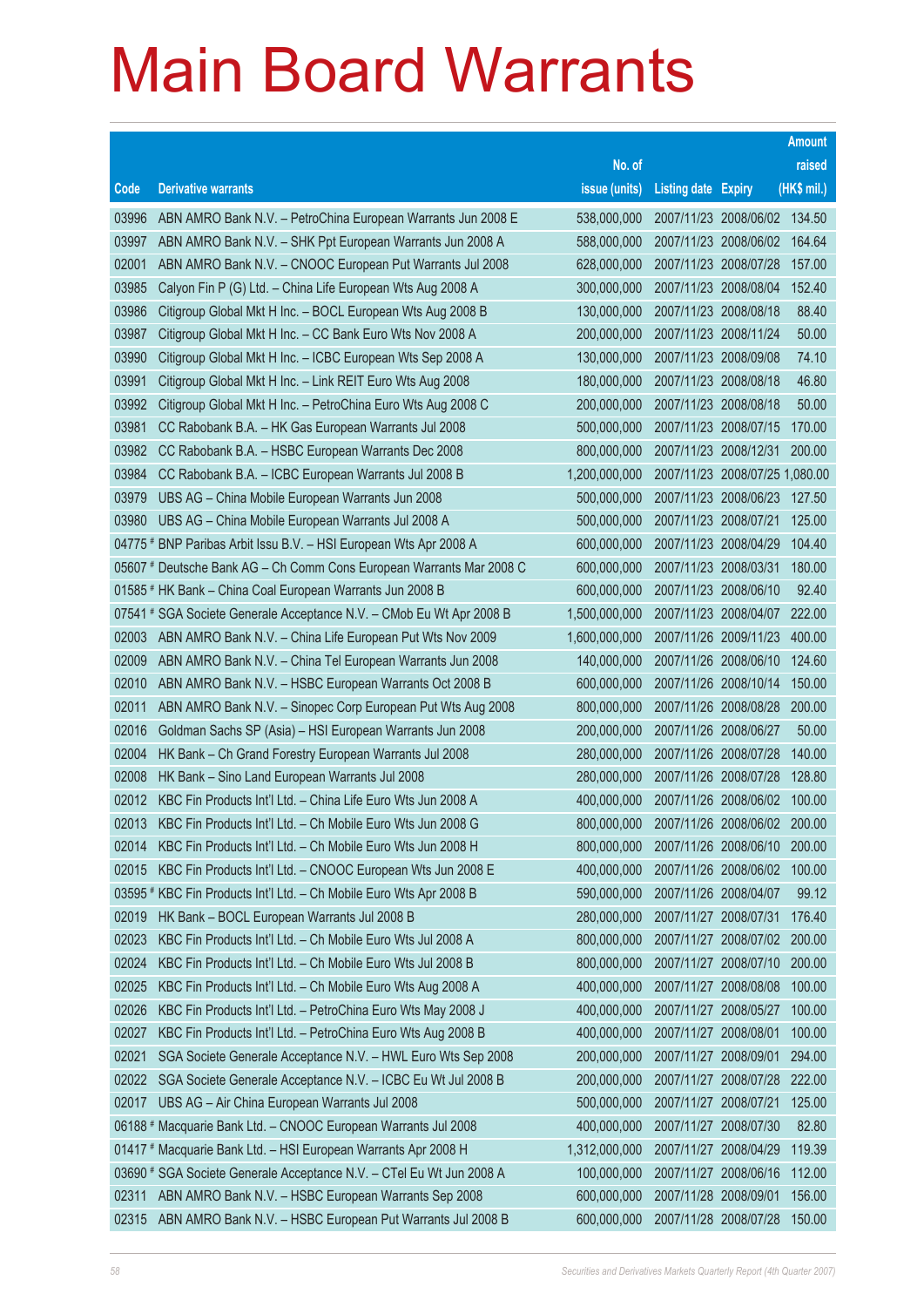|                |                                                                                                                                   |                            |                            |                                                | <b>Amount</b>  |
|----------------|-----------------------------------------------------------------------------------------------------------------------------------|----------------------------|----------------------------|------------------------------------------------|----------------|
|                |                                                                                                                                   | No. of                     |                            |                                                | raised         |
| Code           | <b>Derivative warrants</b>                                                                                                        | issue (units)              | <b>Listing date Expiry</b> |                                                | (HK\$ mil.)    |
| 02316          | ABN AMRO Bank N.V. - CNOOC European Warrants May 2008 B                                                                           | 628,000,000                | 2007/11/28 2008/05/30      |                                                | 169.56         |
| 02321          | ABN AMRO Bank N.V. - ICBC European Warrants Jun 2008                                                                              | 108,000,000                |                            | 2007/11/28 2008/06/30                          | 101.52         |
| 02325          | ABN AMRO Bank N.V. - Jiangxi Copper European Wts Jun 2008 C                                                                       | 400,000,000                |                            | 2007/11/28 2008/06/10                          | 168.00         |
| 02091          | BNP Paribas Arbit Issu B.V. - CITIC Bank Euro Wts Jun 2008 A                                                                      | 500,000,000                |                            | 2007/11/28 2008/06/02                          | 405.00         |
| 02092          | BNP Paribas Arbit Issu B.V. - CITIC Bank Euro Wts May 2009                                                                        | 800,000,000                | 2007/11/28 2009/05/11      |                                                | 128.00         |
| 02093          | BNP Paribas Arbit Issu B.V. - CITIC Bank Euro Wts Aug 2008                                                                        | 500,000,000                |                            | 2007/11/28 2008/08/18                          | 390.00         |
| 02094          | BNP Paribas Arbit Issu B.V. - HKEx European Wts Jul 2008 B                                                                        | 600,000,000                |                            | 2007/11/28 2008/07/21                          | 264.00         |
| 02095          | BNP Paribas Arbit Issu B.V. - HKEx European Wts Jul 2008 C                                                                        | 600,000,000                |                            | 2007/11/28 2008/07/21                          | 264.00         |
| 02096          | BNP Paribas Arbit Issu B.V. - Ch Shenhua Euro Wts Sep 2009                                                                        | 500,000,000                | 2007/11/28 2009/09/07      |                                                | 125.00         |
| 02097          | BNP Paribas Arbit Issu B.V. - CM Bank European Wts Jul 2008                                                                       | 500,000,000                |                            | 2007/11/28 2008/07/14                          | 310.00         |
| 02098          | BNP Paribas Arbit Issu B.V. - CM Bank Euro Wts Aug 2008 A                                                                         | 500,000,000                |                            | 2007/11/28 2008/08/11                          | 235.00         |
| 02099          | BNP Paribas Arbit Issu B.V. - CM Bank European Wts Oct 2008                                                                       | 500,000,000                |                            | 2007/11/28 2008/10/13                          | 190.00         |
| 02029          | Deutsche Bank AG - HSCEI European Warrants May 2008 C                                                                             | 600,000,000                | 2007/11/28 2008/05/29      |                                                | 150.00         |
| 02033          | Deutsche Bank AG - HSCEI European Put Warrants May 2008 D                                                                         | 600,000,000                |                            | 2007/11/28 2008/05/29                          | 150.00         |
| 02030          | Fortis Bank S.A./N.V. - Angang Steel European Wts Dec 2008                                                                        | 175,000,000                |                            | 2007/11/28 2008/12/24                          | 98.18          |
| 02031          | Fortis Bank S.A./N.V. - CHALCO European Warrants Oct 2008                                                                         | 200,000,000                |                            | 2007/11/28 2008/10/15                          | 61.60          |
| 02032          | Fortis Bank S.A./N.V. - Ch Oilfield European Wts Jan 2009                                                                         | 245,000,000                | 2007/11/28 2009/01/08      |                                                | 185.96         |
| 02034          | Fortis Bank S.A./N.V. - Sinopec Corp European Wts Dec 2008                                                                        | 400,000,000                |                            | 2007/11/28 2008/12/18                          | 108.40         |
| 02035          | Fortis Bank S.A./N.V. - Ch Ship Cont European Wts Dec 2008                                                                        | 380,000,000                |                            | 2007/11/28 2008/12/08                          | 124.64         |
| 02036          | Fortis Bank S.A./N.V. - CNOOC European Warrants Dec 2008                                                                          | 300,000,000                |                            | 2007/11/28 2008/12/18                          | 79.50          |
| 02037          | Fortis Bank S.A./N.V. - PetroChina European Wts Jan 2009                                                                          | 295,000,000                | 2007/11/28 2009/01/08      |                                                | 88.50          |
| 02089          | Fortis Bank S.A./N.V. - Ping An European Warrants Aug 2008                                                                        | 45,000,000                 |                            | 2007/11/28 2008/08/18                          | 63.86          |
| 02090          | Fortis Bank S.A./N.V. - Swire Pac A European Wts Jul 2008                                                                         | 42,000,000                 | 2007/11/28 2008/07/09      |                                                | 39.02          |
| 02304          | KBC Fin Products Int'l Ltd. - CNOOC European Wts May 2008 F                                                                       | 400,000,000                |                            | 2007/11/28 2008/05/28                          | 100.00         |
| 02306          | KBC Fin Products Int'l Ltd. - HSBC Euro Put Wts May 2008 A                                                                        | 215,000,000                | 2007/11/28 2008/05/28      |                                                | 98.90          |
| 02308          | KBC Fin Products Int'l Ltd. - HSBC Euro Put Wts May 2008 B                                                                        | 128,000,000                |                            | 2007/11/28 2008/05/28                          | 99.84          |
| 02305          | KBC Fin Products Int'l Ltd. - China Tel Euro Wts May 2009                                                                         | 400,000,000                |                            | 2007/11/28 2009/05/05                          | 100.00         |
| 02303          | Macquarie Bank Ltd. - China Shenhua European Wts Apr 2009                                                                         | 388,000,000                |                            | 2007/11/28 2009/04/29                          | 62.86          |
|                | 01422 # KBC Fin Products Int'l Ltd. - CNOOC European Wts Apr 2008                                                                 | 600,000,000                |                            | 2007/11/28 2008/04/16                          | 98.40          |
|                | 01562 # SGA Societe Generale Acceptance N.V. - CCB Euro Wts Nov 2008<br>Calyon Fin P (G) Ltd. - CHALCO European Warrants Oct 2008 | 500,000,000                |                            | 2007/11/28 2008/11/18                          | 53.50          |
| 02329<br>02334 |                                                                                                                                   | 300,000,000                |                            | 2007/11/29 2008/10/06<br>2007/11/29 2008/06/23 | 83.40          |
| 02335          | Citigroup Global Mkt H Inc. - Angang Steel Euro Wts Jun 2008<br>Citigroup Global Mkt H Inc. - BOCL European Wts Jul 2008          | 180,000,000<br>110,000,000 |                            | 2007/11/29 2008/07/28                          | 77.40<br>60.50 |
| 02344          | Citigroup Global Mkt H Inc. - CC Bank Euro Wts Nov 2008 B                                                                         | 240,000,000                |                            | 2007/11/29 2008/11/24                          | 60.00          |
| 02346          | Citigroup Global Mkt H Inc. - Sinopec Corp Euro Wts Oct 2008                                                                      | 240,000,000                |                            | 2007/11/29 2008/10/20                          | 67.20          |
| 02360          | Citigroup Global Mkt H Inc. - China Tel Euro Wts Nov 2008                                                                         | 240,000,000                |                            | 2007/11/29 2008/11/24                          | 60.00          |
| 02361          | KBC Fin Products Int'l Ltd. - China Life Euro Wts Apr 2008 I                                                                      | 618,000,000                | 2007/11/29 2008/04/07      |                                                | 197.76         |
| 02364          |                                                                                                                                   | 400,000,000                | 2007/11/29 2008/09/01      |                                                | 100.00         |
| 02363          | KBC Fin Products Int'l Ltd. - HSBC European Wts Sep 2008 B<br>KBC Fin Products Int'l Ltd. - HSBC European Wts Jun 2008 G          | 128,000,000                |                            | 2007/11/29 2008/06/02                          | 99.84          |
|                |                                                                                                                                   |                            |                            |                                                |                |
| 02365<br>02367 | KBC Fin Products Int'l Ltd. - HSBC Euro Put Wts May 2008 C                                                                        | 278,000,000<br>278,000,000 |                            | 2007/11/29 2008/05/29                          | 97.30<br>97.30 |
|                | KBC Fin Products Int'l Ltd. - ICBC European Wts May 2008 D                                                                        | 500,000,000                |                            | 2007/11/29 2008/05/29                          |                |
| 02347          | UBS AG - China Mobile European Warrants Jul 2008 B                                                                                |                            | 2007/11/29 2008/07/21      |                                                | 125.00         |
| 02350          | UBS AG - CNOOC European Warrants Jul 2008                                                                                         | 500,000,000                |                            | 2007/11/29 2008/07/28                          | 125.00         |
| 02351          | UBS AG - Sinopec Corp European Warrants Aug 2008                                                                                  | 500,000,000                |                            | 2007/11/29 2008/08/25                          | 125.00         |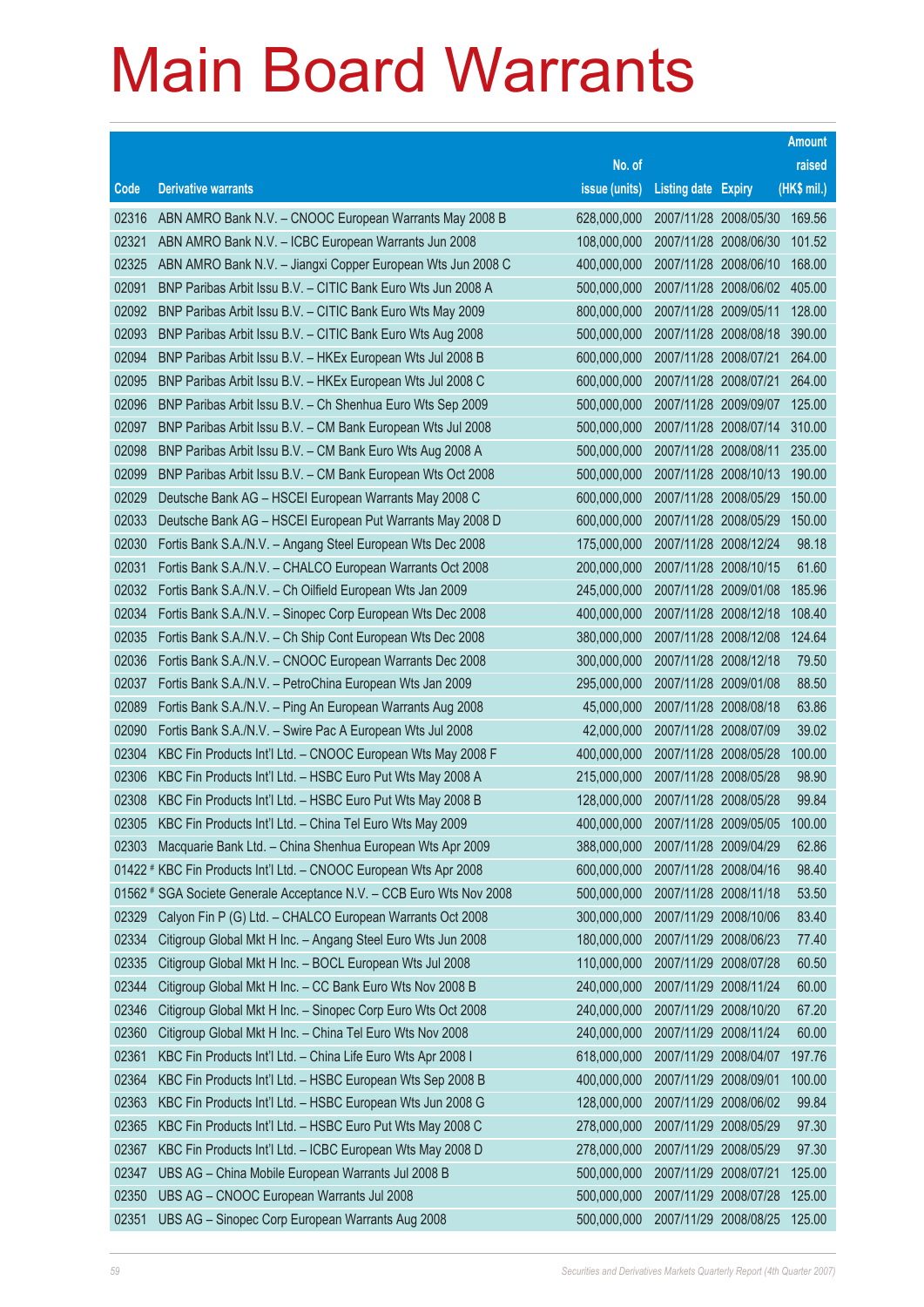|                |                                                                                                                 |                            |                                                |                              | <b>Amount</b>    |
|----------------|-----------------------------------------------------------------------------------------------------------------|----------------------------|------------------------------------------------|------------------------------|------------------|
|                |                                                                                                                 | No. of                     |                                                |                              | raised           |
| Code           | <b>Derivative warrants</b>                                                                                      | issue (units)              | <b>Listing date Expiry</b>                     |                              | (HK\$ mil.)      |
| 02352          | UBS AG - HKEx European Warrants Aug 2008                                                                        | 500,000,000                |                                                | 2007/11/29 2008/08/25 125.00 |                  |
| 02353          | UBS AG - HSBC European Warrants Oct 2008                                                                        | 500,000,000                | 2007/11/29 2008/10/27                          |                              | 125.00           |
| 02354          | UBS AG - HSBC European Warrants Feb 2009                                                                        | 500,000,000                | 2007/11/29 2009/02/16                          |                              | 125.00           |
| 02359          | UBS AG - PetroChina European Warrants Jul 2008                                                                  | 500,000,000                | 2007/11/29 2008/07/28                          |                              | 125.00           |
|                | 05893 # UBS AG - BOC HK European Warrants Jun 2008 B                                                            | 500,000,000                | 2007/11/29 2008/06/16                          |                              | 60.00            |
| 02606          | ABN AMRO Bank N.V. - Ping An European Warrants Jun 2008 F                                                       | 988,000,000                | 2007/11/30 2008/06/30                          |                              | 247.00           |
| 02372          | Calyon Fin P (G) Ltd. - Ch Comm Cons European Wts Jun 2008                                                      | 300,000,000                | 2007/11/30 2008/06/02                          |                              | 123.60           |
| 02373          | Calyon Fin P (G) Ltd. - HSBC European Warrants Apr 2009                                                         | 500,000,000                | 2007/11/30 2009/04/03                          |                              | 125.00           |
| 02399          | Citigroup Global Mkt H Inc. - CNOOC European Wts Aug 2008                                                       | 330,000,000                | 2007/11/30 2008/08/04                          |                              | 85.80            |
| 02512          | Citigroup Global Mkt H Inc. - HK Gas European Wts Aug 2008                                                      | 240,000,000                | 2007/11/30 2008/08/18                          |                              | 60.00            |
| 02573          | Citigroup Global Mkt H Inc. - Ping An European Wts Nov 2008                                                     | 500,000,000                | 2007/11/30 2008/11/24                          |                              | 125.00           |
| 02579          | Citigroup Global Mkt H Inc. - Hutchison Euro Wts Dec 2008                                                       | 240,000,000                | 2007/11/30 2008/12/15                          |                              | 60.00            |
| 02582          | Citigroup Global Mkt H Inc. - SHK Ppt European Wts Nov 2008                                                     | 330,000,000                | 2007/11/30 2008/11/17                          |                              | 85.80            |
| 02604          | Deutsche Bank AG - PetroChina European Warrants Jul 2008 B                                                      | 800,000,000                | 2007/11/30 2008/07/21                          |                              | 232.00           |
| 02605          | Deutsche Bank AG - PetroChina European Warrants Aug 2008 B                                                      | 800,000,000                | 2007/11/30 2008/08/18                          |                              | 200.00           |
| 02584          | Deutsche Bank AG - BOCL European Warrants Jun 2008 A                                                            | 600,000,000                | 2007/11/30 2008/06/16                          |                              | 396.00           |
| 02590          | Deutsche Bank AG - CITIC Bank European Warrants May 2009                                                        | 800,000,000                | 2007/11/30 2009/05/13                          |                              | 120.00           |
| 02601          | Deutsche Bank AG - Ch Comm Cons European Warrants Jul 2008 C                                                    | 800,000,000                | 2007/11/30 2008/07/30                          |                              | 296.00           |
| 02602          | Deutsche Bank AG - China Mobile European Warrants Jul 2008                                                      | 1,000,000,000              | 2007/11/30 2008/07/30                          |                              | 250.00           |
| 02603          | Deutsche Bank AG - Hutchison European Warrants Jul 2008                                                         | 800,000,000                | 2007/11/30 2008/07/28                          |                              | 120.00           |
| 02370          | Macquarie Bank Ltd. - HSBC European Warrants Jun 2008                                                           | 388,000,000                |                                                | 2007/11/30 2008/06/27        | 222.71<br>309.24 |
| 02374<br>02375 | Macquarie Bank Ltd. - HSBC European Put Warrants Jun 2008                                                       | 388,000,000<br>200,000,000 | 2007/11/30 2008/06/27<br>2007/11/30 2008/10/02 |                              | 140.00           |
| 02376          | CC Rabobank B.A. - BEA European Warrants Oct 2008<br>CC Rabobank B.A. - Ch Comm Cons European Warrants Jul 2008 | 500,000,000                | 2007/11/30 2008/07/21                          |                              | 260.00           |
| 02377          | CC Rabobank B.A. - CC Bank European Put Warrants Jun 2008 B                                                     | 120,000,000                | 2007/11/30 2008/06/02                          |                              | 98.40            |
| 02378          | CC Rabobank B.A. - Foxconn European Warrants Aug 2008                                                           | 500,000,000                | 2007/11/30 2008/08/04                          |                              | 175.00           |
| 02381          | CC Rabobank B.A. - HKEx European Warrants Jul 2008 C                                                            | 500,000,000                | 2007/11/30 2008/07/31                          |                              | 250.00           |
| 02384          | CC Rabobank B.A. - HSBC European Put Warrants Jul 2008                                                          | 120,000,000                | 2007/11/30 2008/07/07                          |                              | 132.00           |
| 02385          | CC Rabobank B.A. - ICBC European Put Warrants Jul 2008                                                          | 150,000,000                | 2007/11/30 2008/07/30                          |                              | 120.00           |
| 02396          | CC Rabobank B.A. - HSBC European Warrants Apr 2009                                                              | 600,000,000                | 2007/11/30 2009/04/01                          |                              | 150.00           |
| 02397          | CC Rabobank B.A. - PetroChina European Warrants Oct 2008 C                                                      | 500,000,000                | 2007/11/30 2008/10/08                          |                              | 200.00           |
| 02390          | SGA Societe Generale Acceptance N.V. - HSBC Eu Wt Apr 2008 C                                                    | 500,000,000                | 2007/11/30 2008/04/02                          |                              | 350.00           |
| 02391          | SGA Societe Generale Acceptance N.V. - HSBC Eu Wt Jun 2008 B                                                    | 500,000,000                | 2007/11/30 2008/06/02                          |                              | 475.00           |
| 02392          | SGA Societe Generale Acceptance N.V. - HSBC Eu Wt Jun 2008 C                                                    | 500,000,000                |                                                | 2007/11/30 2008/06/02        | 350.00           |
| 02394          | SGA Societe Generale Acceptance N.V. - HSBC Eu Wt Jul 2009 A                                                    | 500,000,000                | 2007/11/30 2009/07/06                          |                              | 75.00            |
| 02395          | SGA Societe Generale Acceptance N.V. - HSBC Eu Wt Jul 2009 B                                                    | 500,000,000                | 2007/11/30 2009/07/13                          |                              | 85.00            |
|                | 09807 # ABN AMRO Bank N.V. - PetroChina European Warrants May 2008 B                                            | 600,000,000                | 2007/11/30 2008/05/13                          |                              | 129.60           |
|                | 04464 # KBC Fin Products Int'l Ltd. - HSI Euro Put Wts Mar 2008 K                                               | 600,000,000                | 2007/11/30 2008/03/28                          |                              | 62.40            |
| 02614          | Deutsche Bank AG - CC Bank European Warrants Sep 2008 A                                                         | 800,000,000                | 2007/12/03 2008/09/03                          |                              | 120.00           |
| 02615          | Deutsche Bank AG - CC Bank European Warrants Oct 2008 B                                                         | 800,000,000                | 2007/12/03 2008/10/06                          |                              | 144.00           |
| 02616          | Deutsche Bank AG - Ping An European Warrants May 2008                                                           | 800,000,000                | 2007/12/03 2008/05/30                          |                              | 136.00           |
| 02617          | Deutsche Bank AG - Ping An European Warrants Jun 2008 C                                                         | 800,000,000                | 2007/12/03 2008/06/16                          |                              | 120.00           |
| 02610          | Deutsche Bank AG - HSI European Warrants Jun 2008 A                                                             | 800,000,000                | 2007/12/03 2008/06/27                          |                              | 208.00           |
| 02611          | Deutsche Bank AG - HSI European Warrants Jun 2008 B                                                             | 800,000,000                | 2007/12/03 2008/06/27                          |                              | 208.00           |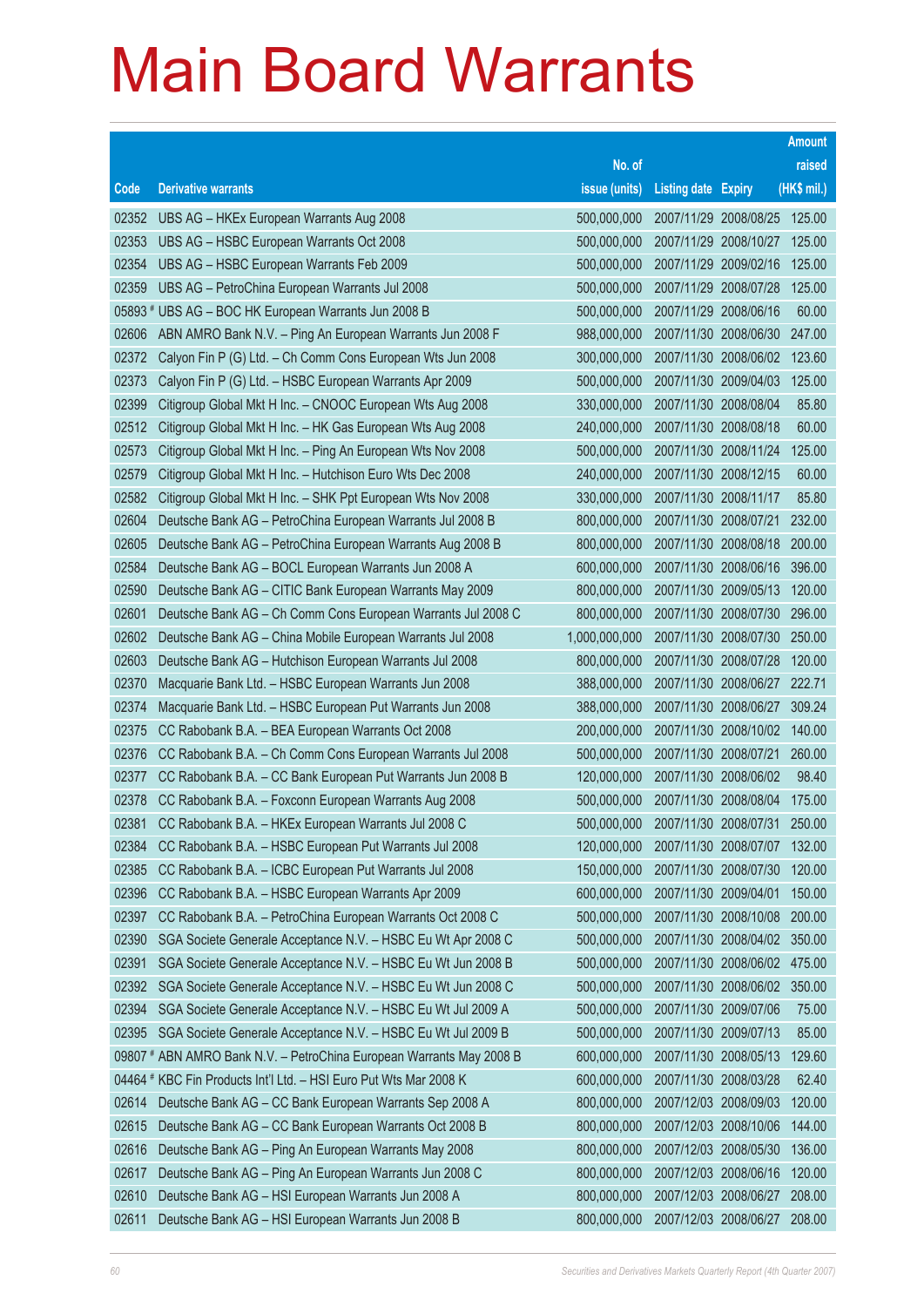|       |                                                                      |               |                            |                              | <b>Amount</b> |
|-------|----------------------------------------------------------------------|---------------|----------------------------|------------------------------|---------------|
|       |                                                                      | No. of        |                            |                              | raised        |
| Code  | <b>Derivative warrants</b>                                           | issue (units) | <b>Listing date Expiry</b> |                              | (HK\$ mil.)   |
| 02612 | Deutsche Bank AG - HSI European Warrants Jun 2008 C                  | 800,000,000   |                            | 2007/12/03 2008/06/27 208.00 |               |
| 02613 | Deutsche Bank AG - HSI European Put Warrants Jun 2008 G              | 800,000,000   |                            | 2007/12/03 2008/06/27 200.00 |               |
| 02619 | Goldman Sachs SP (Asia) – HSBC European Put Wts Jun 2008             | 100,000,000   |                            | 2007/12/03 2008/06/16        | 79.00         |
| 02607 | SGA Societe Generale Acceptance N.V. - CTel Eur Wts Apr 2009         | 500,000,000   |                            | 2007/12/03 2009/04/14        | 77.00         |
| 02608 | SGA Societe Generale Acceptance N.V. - CTel Eur Wts Aug 2009         | 500,000,000   |                            | 2007/12/03 2009/08/03        | 100.50        |
| 02609 | SGA Societe Generale Acceptance N.V. - CTel Eur Wts Oct 2009         | 500,000,000   |                            | 2007/12/03 2009/10/30        | 101.00        |
|       | 06549 # Deutsche Bank AG – China Life European Warrants Mar 2008 C   | 600,000,000   |                            | 2007/12/03 2008/03/10        | 876.00        |
|       | 09990 # Deutsche Bank AG - China Mobile European Warrants Apr 2008 B | 1,000,000,000 |                            | 2007/12/03 2008/04/28        | 191.00        |
| 02621 | BNP Paribas Arbit Issu B.V. - BankComm Euro Wts Sep 2008 B           | 800,000,000   |                            | 2007/12/04 2008/09/08        | 248.00        |
| 02622 | BNP Paribas Arbit Issu B.V. - HSBC European Wts Jun 2008             | 600,000,000   |                            | 2007/12/04 2008/06/16        | 546.00        |
| 02623 | BNP Paribas Arbit Issu B.V. - HSBC European Wts Jul 2008 B           | 800,000,000   |                            | 2007/12/04 2008/07/02        | 344.00        |
| 02625 | BNP Paribas Arbit Issu B.V. - SHK Ppt European Wts Jun 2008          | 800,000,000   |                            | 2007/12/04 2008/06/04        | 200.00        |
| 02627 | BNP Paribas Arbit Issu B.V. - China Life Euro Wts Jun 2009           | 1,000,000,000 |                            | 2007/12/04 2009/06/01        | 150.00        |
| 02629 | BNP Paribas Arbit Issu B.V. - China Life Euro Wts Aug 2009           | 1,000,000,000 |                            | 2007/12/04 2009/08/03        | 150.00        |
| 02620 | SGA Societe Generale Acceptance N.V. - HSCEI Eur Wt Jun 08 C         | 200,000,000   |                            | 2007/12/04 2008/06/27        | 50.00         |
| 02624 | SGA Societe Generale Acceptance N.V. - HSCEI Eu Put Wt Jun 08 B      | 200,000,000   |                            | 2007/12/04 2008/06/27        | 50.00         |
| 02677 | BNP Paribas Arbit Issu B.V. - Cheung Kong Euro Wts Jun 2008          | 800,000,000   |                            | 2007/12/05 2008/06/23        | 128.00        |
| 02679 | BNP Paribas Arbit Issu B.V. - Cheung Kong Eur Wts Aug 2008 B         | 800,000,000   |                            | 2007/12/05 2008/08/18 200.00 |               |
| 02680 | BNP Paribas Arbit Issu B.V. - Cheung Kong Euro Wts Sep 2008          | 800,000,000   |                            | 2007/12/05 2008/09/01        | 208.00        |
| 02681 | BNP Paribas Arbit Issu B.V. - Hutchison Euro Wts Aug 2008            | 800,000,000   |                            | 2007/12/05 2008/08/01        | 120.00        |
| 02682 | BNP Paribas Arbit Issu B.V. - Hutchison Euro Wts Nov 2008            | 800,000,000   |                            | 2007/12/05 2008/11/03        | 200.00        |
| 02683 | BNP Paribas Arbit Issu B.V. - Ping An Euro Wts Nov 2008 B            | 800,000,000   |                            | 2007/12/05 2008/11/03        | 200.00        |
| 02690 | Calyon Fin P (G) Ltd. - HKEx European Warrants Aug 2008              | 500,000,000   |                            | 2007/12/05 2008/08/04        | 192.00        |
| 02684 | Deutsche Bank AG - HKEx European Warrants Jul 2008 C                 | 800,000,000   |                            | 2007/12/05 2008/07/21        | 336.00        |
| 02685 | Deutsche Bank AG - HKEx European Warrants Jul 2008 D                 | 800,000,000   |                            | 2007/12/05 2008/07/28        | 272.00        |
| 02686 | Deutsche Bank AG - China Tel European Warrants Sep 2008              | 800,000,000   |                            | 2007/12/05 2008/09/01        | 120.00        |
| 02687 | Deutsche Bank AG - China Tel European Warrants Oct 2008 B            | 800,000,000   |                            | 2007/12/05 2008/10/13        | 128.00        |
| 02669 | Macquarie Bank Ltd. - BOCL European Warrants Jul 2008 A              | 388,000,000   |                            | 2007/12/05 2008/07/30        | 180.42        |
| 02676 | Macquarie Bank Ltd. - CHALCO European Warrants Jun 2008 E            | 388,000,000   |                            | 2007/12/05 2008/06/27        | 123.00        |
| 02673 | Macquarie Bank Ltd. - BOCL European Put Warrants Jul 2008 B          | 388,000,000   |                            | 2007/12/05 2008/07/30        | 171.50        |
| 02630 | CC Rabobank B.A. - BOCL European Warrants Jul 2008                   | 200,000,000   |                            | 2007/12/05 2008/07/17        | 156.00        |
| 02631 | CC Rabobank B.A. - BOCL European Warrants Aug 2008 C                 | 200,000,000   |                            | 2007/12/05 2008/08/07        | 144.00        |
| 02632 | CC Rabobank B.A. - China Life European Warrants Aug 2008 C           | 200,000,000   |                            | 2007/12/05 2008/08/06        | 174.00        |
| 02663 | CC Rabobank B.A. - China Life European Warrants Sep 2008 B           | 200,000,000   |                            | 2007/12/05 2008/09/22        | 160.00        |
| 02664 | CC Rabobank B.A. - HKEx European Warrants Oct 2008 B                 | 400,000,000   |                            | 2007/12/05 2008/10/06        | 220.00        |
| 02665 | CC Rabobank B.A. - ICBC European Warrants Nov 2009                   | 1,200,000,000 |                            | 2007/12/05 2009/11/02        | 300.00        |
| 02666 | CC Rabobank B.A. - Ping An European Warrants Sep 2008                | 1,000,000,000 |                            | 2007/12/05 2008/09/11        | 250.00        |
| 02667 | CC Rabobank B.A. - Ping An European Warrants Oct 2008                | 1,000,000,000 |                            | 2007/12/05 2008/10/22        | 250.00        |
| 02670 | SGA Societe Generale Acceptance N.V. - CCoal Eur Wt Jun 2008         | 200,000,000   |                            | 2007/12/05 2008/06/16        | 122.00        |
| 02671 | SGA Societe Generale Acceptance N.V. - CCoal Eur Wt Aug 2008         | 200,000,000   |                            | 2007/12/05 2008/08/04        | 106.00        |
| 02672 | UBS AG - BOC HK European Warrants Aug 2008                           | 500,000,000   |                            | 2007/12/05 2008/08/25        | 125.00        |
| 02674 | UBS AG - China Tel European Warrants Jul 2008 A                      | 500,000,000   |                            | 2007/12/05 2008/07/28        | 385.00        |
| 02675 | UBS AG - China Tel European Warrants Jul 2008 B                      | 500,000,000   |                            | 2007/12/05 2008/07/28        | 270.00        |
|       | 09835 # Deutsche Bank AG - China Mobile European Put Wts Apr 2008 D  | 600,000,000   |                            | 2007/12/05 2008/04/14        | 64.80         |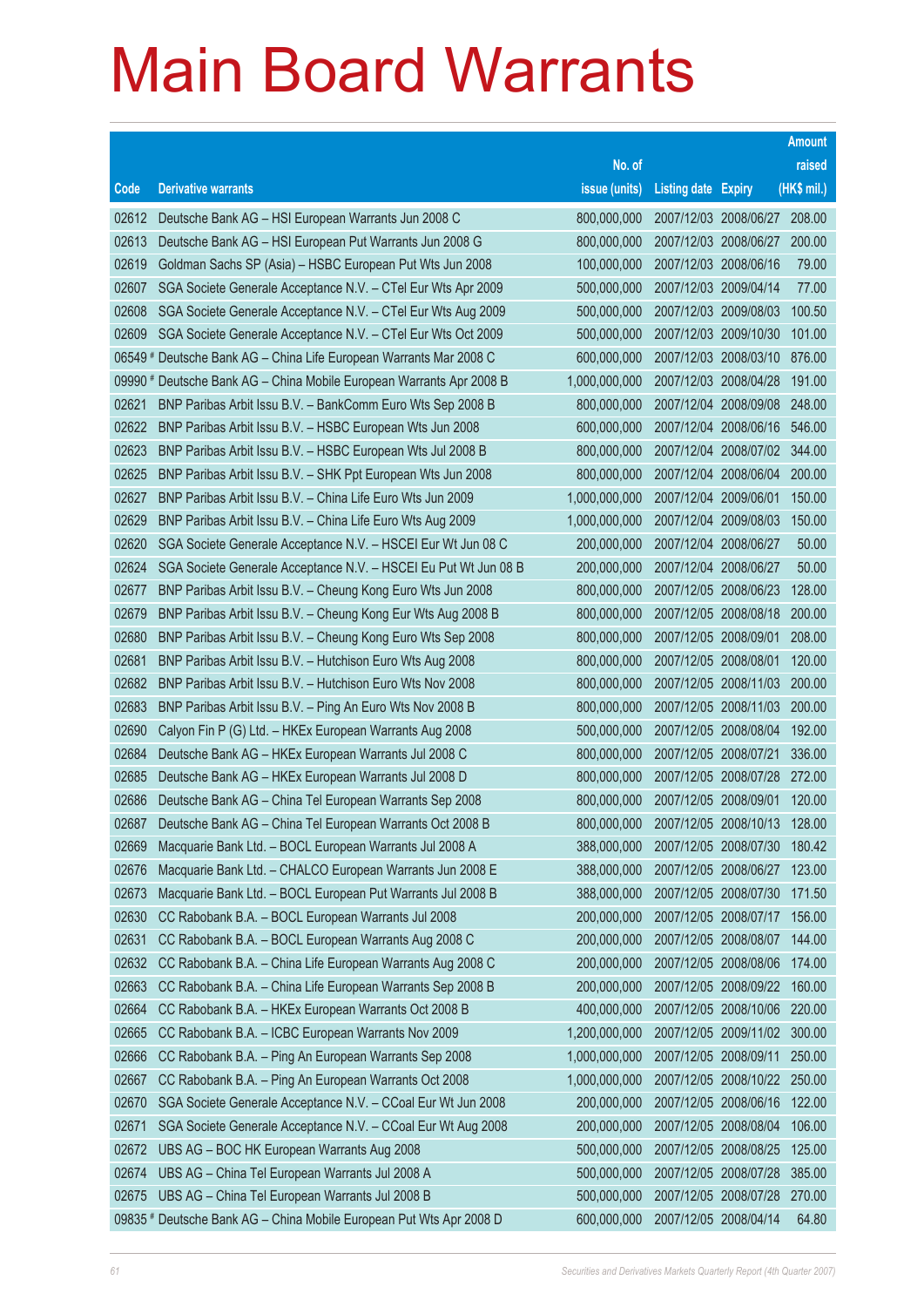|       |                                                                 |               |                            |                              | <b>Amount</b> |
|-------|-----------------------------------------------------------------|---------------|----------------------------|------------------------------|---------------|
|       |                                                                 | No. of        |                            |                              | raised        |
| Code  | <b>Derivative warrants</b>                                      | issue (units) | <b>Listing date Expiry</b> |                              | (HK\$ mil.)   |
|       | 01272 # HK Bank - China Life European Warrants Apr 2008 B       | 200,000,000   | 2007/12/05 2008/04/22      |                              | 68.00         |
|       | 03760 # HK Bank - China Shenhua European Warrants May 2008      | 700,000,000   |                            | 2007/12/05 2008/05/23        | 336.00        |
| 02773 | BNP Paribas Arbit Issu B.V. - HSBC European Wts Dec 2008 C      | 800,000,000   |                            | 2007/12/06 2008/12/22        | 120.00        |
| 02774 | BNP Paribas Arbit Issu B.V. - HSBC European Wts Jul 2009 B      | 800,000,000   |                            | 2007/12/06 2009/07/02        | 120.00        |
| 02726 | Deutsche Bank AG - Cheung Kong European Warrants Jul 2008       | 800,000,000   |                            | 2007/12/06 2008/07/21        | 200.00        |
| 02775 | Deutsche Bank AG - CNOOC European Warrants Jun 2008 E           | 800,000,000   |                            | 2007/12/06 2008/06/02 216.00 |               |
| 02776 | Deutsche Bank AG - HSBC European Warrants Oct 2008              | 800,000,000   |                            | 2007/12/06 2008/10/14        | 128.00        |
| 02779 | Deutsche Bank AG - Hutchison European Warrants Aug 2008         | 800,000,000   |                            | 2007/12/06 2008/08/04        | 200.00        |
| 02780 | Goldman Sachs SP (Asia) - BOCL European Warrants Aug 2008       | 100,000,000   |                            | 2007/12/06 2008/08/25        | 64.00         |
| 02781 | Goldman Sachs SP (Asia) - CC Bank European Warrants Jul 2008    | 300,000,000   |                            | 2007/12/06 2008/07/28        | 45.00         |
| 02782 | Goldman Sachs SP (Asia) - CM Bank European Warrants Aug 2008    | 100,000,000   |                            | 2007/12/06 2008/08/04        | 64.00         |
| 02724 | HK Bank - China Life European Warrants Jul 2008 A               | 280,000,000   |                            | 2007/12/06 2008/07/15        | 187.60        |
| 02725 | HK Bank - China Life European Warrants Jul 2008 B               | 280,000,000   |                            | 2007/12/06 2008/07/15        | 145.60        |
| 02794 | Lehman Brothers Holdings Inc. - Ch Mobile Eur Wts Jun 2008 B    | 50,000,000    |                            | 2007/12/06 2008/06/27        | 110.40        |
| 02795 | Lehman Brothers Holdings Inc. - Ch Mobile Eur Wts Jun 2008 C    | 50,000,000    | 2007/12/06 2008/06/27      |                              | 87.10         |
| 02796 | Lehman Brothers Holdings Inc. - Ch Mobile Eu Put Wt Jun 2008    | 300,000,000   | 2007/12/06 2008/06/27      |                              | 75.90         |
| 02797 | Lehman Brothers Holdings Inc. - China Coal Eur Wt Jun 2008 A    | 175,000,000   | 2007/12/06 2008/06/27      |                              | 85.23         |
| 02798 | Lehman Brothers Holdings Inc. - China Coal Eur Wt Jun 2008 B    | 175,000,000   |                            | 2007/12/06 2008/06/27        | 61.43         |
| 02799 | Lehman Brothers Holdings Inc. - Ping An Euro Wts Jun 2008 A     | 75,000,000    | 2007/12/06 2008/06/27      |                              | 88.50         |
| 02850 | Lehman Brothers Holdings Inc. - Ping An Euro Wts Jun 2008 B     | 75,000,000    | 2007/12/06 2008/06/27      |                              | 44.40         |
| 02851 | Lehman Brothers Holdings Inc. - PICC European Wts Jun 2008 B    | 300,000,000   | 2007/12/06 2008/06/27      |                              | 78.00         |
| 02852 | Lehman Brothers Holdings Inc. - PICC European Wts Jun 2008 C    | 30,000,000    | 2007/12/06 2008/06/27      |                              | 56.10         |
| 02853 | Lehman Brothers Holdings Inc. - China Life Eur Wt Jun 2008 B    | 175,000,000   | 2007/12/06 2008/06/27      |                              | 97.30         |
| 02789 | Lehman Brothers Holdings Inc. - PetroChina Eur Wt Jun 2008 A    | 350,000,000   | 2007/12/06 2008/06/27      |                              | 94.15         |
| 02790 | Lehman Brothers Holdings Inc. - PetroChina Eur Wt Jun 2008 B    | 35,000,000    | 2007/12/06 2008/06/27      |                              | 68.78         |
| 02791 | Lehman Brothers Holdings Inc. - PetroChina Eur Put Wt Jun 08    | 300,000,000   | 2007/12/06 2008/06/27      |                              | 84.30         |
| 02792 | Lehman Brothers Holdings Inc. - CNOOC Euro Wts Jun 2008 C       | 275,000,000   | 2007/12/06 2008/06/27      |                              | 86.35         |
|       | 02793 Lehman Brothers Holdings Inc. - CNOOC Euro Wts Jun 2008 D | 275,000,000   | 2007/12/06 2008/06/27      |                              | 71.23         |
| 02783 | Lehman Brothers Holdings Inc. - HSBC European Wts Jun 2008      | 125,000,000   | 2007/12/06 2008/06/27      |                              | 78.88         |
| 02784 | Lehman Brothers Holdings Inc. - Sinopec Euro Wts Jun 2008 B     | 350,000,000   | 2007/12/06 2008/06/27      |                              | 87.85         |
| 02785 | Lehman Brothers Holdings Inc. - Sinopec Euro Wts Jun 2008 C     | 50,000,000    | 2007/12/06 2008/06/27      |                              | 99.00         |
| 02786 | Lehman Brothers Holdings Inc. - China Tel Eur Wts Jun 2008 A    | 75,000,000    | 2007/12/06 2008/06/27      |                              | 90.23         |
| 02787 | Lehman Brothers Holdings Inc. - China Tel Eur Wts Jun 2008 B    | 75,000,000    | 2007/12/06 2008/06/27      |                              | 70.65         |
| 02691 | SGA Societe Generale Acceptance N.V. - BOCL Eur Wts Jan 2011    | 500,000,000   | 2007/12/06 2011/01/04      |                              | 75.00         |
| 02692 | SGA Societe Generale Acceptance N.V. - BOCHK Eur Wt Aug 2008    | 500,000,000   |                            | 2007/12/06 2008/08/28        | 145.00        |
| 02693 | SGA Societe Generale Acceptance N.V. - CLife Eu Put Wt Aug08    | 300,000,000   |                            | 2007/12/06 2008/08/04        | 204.00        |
| 02694 | SGA Societe Generale Acceptance N.V. - CLife Eu Put Wt Nov08    | 300,000,000   |                            | 2007/12/06 2008/11/03        | 306.00        |
| 02695 | SGA Societe Generale Acceptance N.V. - Shenhua Eur Wt Sep 08    | 200,000,000   |                            | 2007/12/06 2008/09/29        | 294.00        |
| 02696 | SGA Societe Generale Acceptance N.V. - Shenhua Eur Wt Sep 09    | 500,000,000   |                            | 2007/12/06 2009/09/28        | 125.00        |
| 02697 | SGA Societe Generale Acceptance N.V. - FIH Eur Wt Sep 2008 A    | 500,000,000   |                            | 2007/12/06 2008/09/08        | 180.00        |
| 02699 | SGA Societe Generale Acceptance N.V. - FIH Eur Wt Sep 2008 B    | 500,000,000   |                            | 2007/12/06 2008/09/29        | 150.00        |
| 02723 | SGA Societe Generale Acceptance N.V. - HWL Eur Wt Nov 2008 B    | 1,000,000,000 | 2007/12/06 2008/11/11      |                              | 150.00        |
|       | 04550 # CC Rabobank B.A. - Ping An European Warrants Jun 2008   | 800,000,000   |                            | 2007/12/06 2008/06/16        | 108.80        |
| 02858 | ABN AMRO Bank N.V. - Ch Comm Cons European Wts Jun 2008 C       | 368,000,000   |                            | 2007/12/07 2008/06/10        | 103.04        |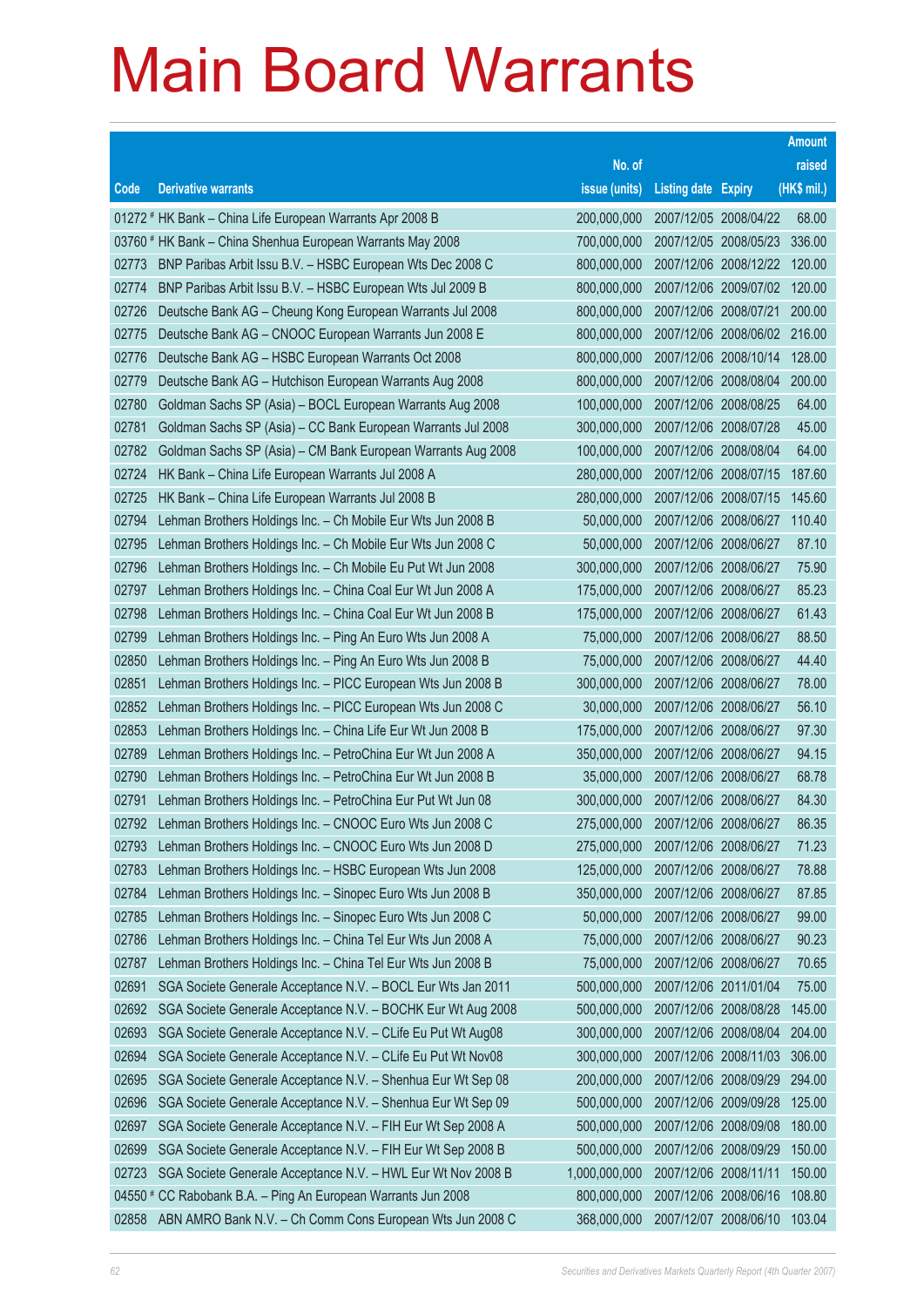|       |                                                                    |               |                            |                              | <b>Amount</b> |
|-------|--------------------------------------------------------------------|---------------|----------------------------|------------------------------|---------------|
|       |                                                                    | No. of        |                            |                              | raised        |
| Code  | <b>Derivative warrants</b>                                         | issue (units) | <b>Listing date Expiry</b> |                              | (HK\$ mil.)   |
| 02859 | ABN AMRO Bank N.V. - Ping An European Warrants Jun 2008 G          | 888,000,000   |                            | 2007/12/07 2008/06/23 222.00 |               |
| 02860 | ABN AMRO Bank N.V. - SHK Ppt European Warrants Jun 2008 B          | 488,000,000   |                            | 2007/12/07 2008/06/10        | 126.88        |
| 02863 | ABN AMRO Bank N.V. - PICC P&C European Warrants Jun 2008 A         | 688,000,000   |                            | 2007/12/07 2008/06/10        | 192.64        |
| 02864 | ABN AMRO Bank N.V. - PICC P&C European Warrants Jun 2008 B         | 688,000,000   |                            | 2007/12/07 2008/06/30        | 172.00        |
| 02861 | Goldman Sachs SP (Asia) - China Life European Wts Aug 2008         | 200,000,000   |                            | 2007/12/07 2008/08/04        | 112.00        |
| 02862 | Goldman Sachs SP (Asia) - China Mobile European Wts Jun 2008       | 400,000,000   |                            | 2007/12/07 2008/06/23        | 100.00        |
| 02854 | SGA Societe Generale Acceptance N.V. - BOCHK Eur Wt Jun 2008       | 200,000,000   |                            | 2007/12/07 2008/06/13        | 66.00         |
| 02855 | SGA Societe Generale Acceptance N.V. - FIH Euro Wts Jun 2008       | 100,000,000   |                            | 2007/12/07 2008/06/13        | 40.00         |
| 02856 | SGA Societe Generale Acceptance N.V. - Huaneng Eur Wt Dec 08       | 100,000,000   | 2007/12/07 2008/12/01      |                              | 25.00         |
| 02857 | SGA Societe Generale Acceptance N.V. - SH PC Eur Wt Feb 2009       | 300,000,000   |                            | 2007/12/07 2009/02/27        | 45.00         |
|       | 03617 * Deutsche Bank AG – China Life European Warrants Apr 2008 A | 1,100,000,000 |                            | 2007/12/07 2008/04/07        | 495.00        |
|       | 09187 * Deutsche Bank AG - HSI European Put Warrants Apr 2008 B    | 1,100,000,000 |                            | 2007/12/07 2008/04/29        | 160.60        |
| 01023 | ABN AMRO Bank N.V. - SHK Ppt European Warrants Jun 2008 C          | 488,000,000   |                            | 2007/12/10 2008/06/16        | 131.76        |
| 01024 | ABN AMRO Bank N.V. - SHK Ppt European Warrants Jun 2008 D          | 488,000,000   |                            | 2007/12/10 2008/06/23        | 122.00        |
| 02891 | BNP Paribas Arbit Issu B.V. - CHALCO European Wts Aug 2008         | 800,000,000   | 2007/12/10 2008/08/11      |                              | 336.00        |
| 02892 | BNP Paribas Arbit Issu B.V. - CHALCO European Wts Nov 2008         | 800,000,000   |                            | 2007/12/10 2008/11/17        | 328.00        |
| 01009 | BNP Paribas Arbit Issu B.V. - China Tel Euro Wts Nov 2008          | 600,000,000   | 2007/12/10 2008/11/17      |                              | 96.00         |
| 02897 | BNP Paribas Arbit Issu B.V. - Ch Mobile Euro Wts Oct 2008          | 800,000,000   |                            | 2007/12/10 2008/10/20        | 232.00        |
| 02896 | BNP Paribas Arbit Issu B.V. - Ch Mobile Euro Wts Aug 2008 B        | 800,000,000   |                            | 2007/12/10 2008/08/11        | 216.00        |
| 01006 | BNP Paribas Arbit Issu B.V. - Ch Mobile Euro Wts Nov 2008          | 800,000,000   |                            | 2007/12/10 2008/11/24        | 208.00        |
| 01007 | BNP Paribas Arbit Issu B.V. - Ch Mobile Eur Put Wts Aug 2008       | 800,000,000   |                            | 2007/12/10 2008/08/01        | 224.00        |
| 01008 | BNP Paribas Arbit Issu B.V. - Ch Mobile Eu Put Wt Oct 2008 A       | 800,000,000   |                            | 2007/12/10 2008/10/13        | 296.00        |
| 02894 | BNP Paribas Arbit Issu B.V. - China Coal Euro Wts Jun 2008         | 800,000,000   |                            | 2007/12/10 2008/06/10        | 368.00        |
| 02893 | BNP Paribas Arbit Issu B.V. - China Coal Euro Wts Apr 2008         | 400,000,000   |                            | 2007/12/10 2008/04/18        | 108.00        |
| 02895 | BNP Paribas Arbit Issu B.V. - China Coal Euro Wts Aug 2008         | 800,000,000   |                            | 2007/12/10 2008/08/11        | 320.00        |
| 01025 | Credit Suisse - HSI European Warrants Jun 2008                     | 100,000,000   |                            | 2007/12/10 2008/06/27        | 25.00         |
| 01029 | Credit Suisse - HSI European Put Warrants Jun 2008                 | 100,000,000   | 2007/12/10 2008/06/27      |                              | 25.00         |
| 01020 | Credit Suisse - PetroChina European Warrants Aug 2008              | 388,000,000   |                            | 2007/12/10 2008/08/25        | 97.00         |
| 01021 | Credit Suisse - Ping An European Warrants Dec 2008 A               | 388,000,000   | 2007/12/10 2008/12/01      |                              | 97.00         |
| 01022 | Credit Suisse - Ping An European Warrants Dec 2008 B               | 388,000,000   |                            | 2007/12/10 2008/12/22        | 97.00         |
| 01026 | Deutsche Bank AG - CHALCO European Warrants Jun 2008 C             | 600,000,000   |                            | 2007/12/10 2008/06/27        | 222.00        |
| 01027 | Deutsche Bank AG - BOCL European Warrants Dec 2010 B               | 800,000,000   |                            | 2007/12/10 2010/12/13        | 120.00        |
| 01028 | Deutsche Bank AG - Jiangxi Copper European Wts Jun 2008 B          | 600,000,000   |                            | 2007/12/10 2008/06/27        | 228.00        |
| 02873 | HK Bank - Air China European Warrants Aug 2008                     | 280,000,000   |                            | 2007/12/10 2008/08/06        | 70.00         |
| 02874 | HK Bank - China Coal European Warrants Aug 2008                    | 280,000,000   |                            | 2007/12/10 2008/08/06        | 134.40        |
| 02875 | HK Bank - China Netcom European Warrants Aug 2008                  | 280,000,000   |                            | 2007/12/10 2008/08/06        | 109.20        |
| 02876 | HK Bank - China Unicom European Warrants Aug 2008                  | 280,000,000   |                            | 2007/12/10 2008/08/06        | 89.60         |
| 02879 | HK Bank - Maanshan Iron European Warrants Aug 2008                 | 280,000,000   |                            | 2007/12/10 2008/08/06        | 327.60        |
| 02881 | HK Bank - Sh Petrochem European Warrants Aug 2008                  | 280,000,000   |                            | 2007/12/10 2008/08/06        | 235.20        |
| 02886 | Macquarie Bank Ltd. - Huaneng Power European Wts Jan 2009          | 200,000,000   |                            | 2007/12/10 2009/01/29        | 50.00         |
| 02887 | Macquarie Bank Ltd. - PCCW European Warrants Jun 2008 B            | 200,000,000   | 2007/12/10 2008/06/27      |                              | 78.00         |
| 02890 | Macquarie Bank Ltd. - SHK Ppt European Warrants Jun 2008           | 400,000,000   |                            | 2007/12/10 2008/06/27        | 100.80        |
| 02865 | Merrill Lynch Int'l & Co. C.V. - CC Bank Euro Wts Sep 2009         | 500,000,000   |                            | 2007/12/10 2009/09/09        | 125.00        |
| 02869 | Merrill Lynch Int'l & Co. C.V. - Ch Mobile Euro Wts Sep 2008       | 800,000,000   |                            | 2007/12/10 2008/09/09        | 200.00        |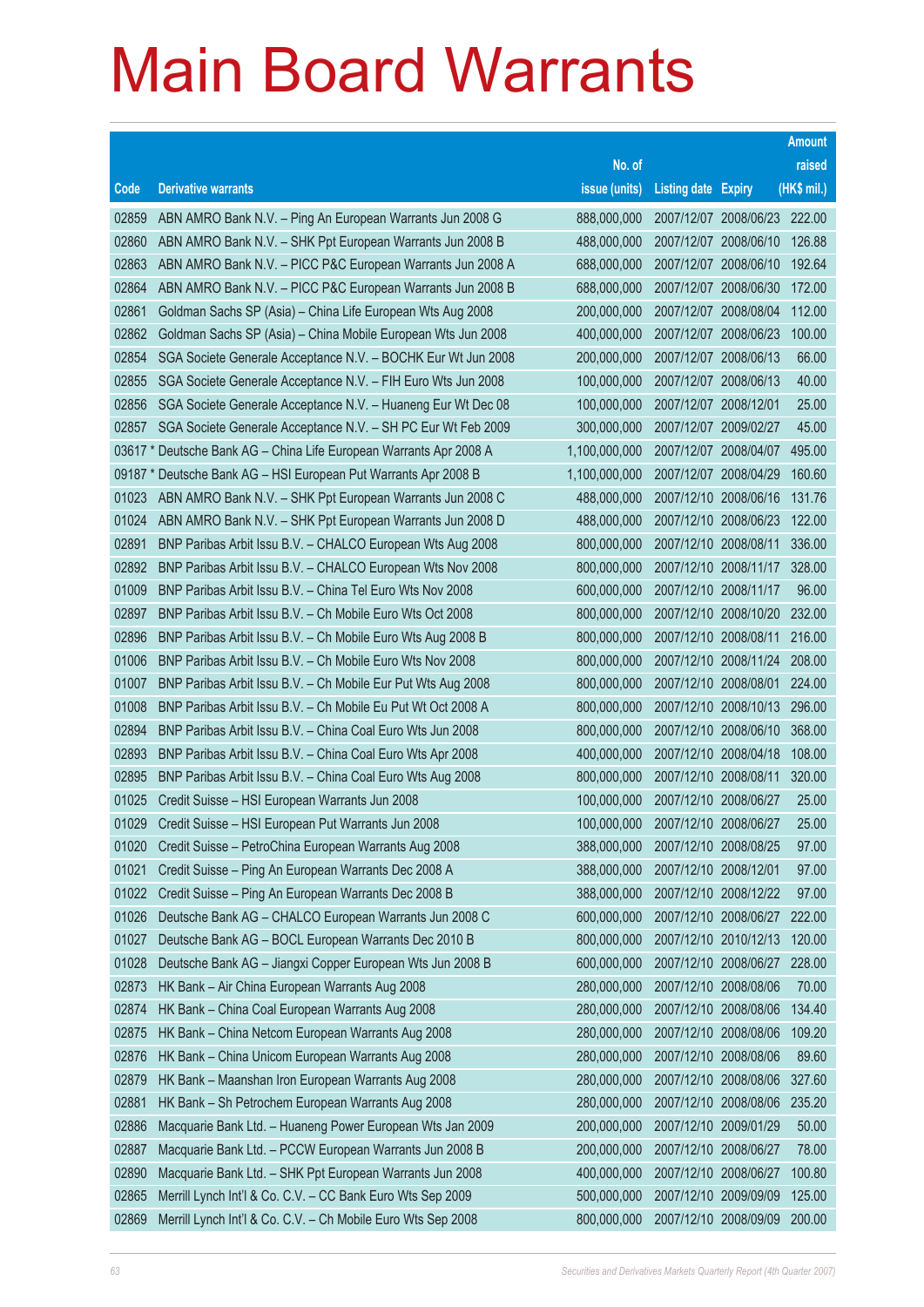|                |                                                                                                                            |                            |                                                |                       | <b>Amount</b>   |
|----------------|----------------------------------------------------------------------------------------------------------------------------|----------------------------|------------------------------------------------|-----------------------|-----------------|
|                |                                                                                                                            | No. of                     |                                                |                       | raised          |
| Code           | <b>Derivative warrants</b>                                                                                                 | issue (units)              | <b>Listing date Expiry</b>                     |                       | (HK\$ mil.)     |
| 02870          | Merrill Lynch Int'l & Co. C.V. - Sinopec Euro Wts Dec 2008                                                                 | 500,000,000                | 2007/12/10 2008/12/09                          |                       | 125.00          |
| 02867          | Merrill Lynch Int'l & Co. C.V. - China Life Eur Wts Jul 2008                                                               | 500,000,000                |                                                | 2007/12/10 2008/07/09 | 200.00          |
| 02871          | Merrill Lynch Int'l & Co. C.V. - Ping An Euro Wts Jun 2009                                                                 | 800,000,000                | 2007/12/10 2009/06/09                          |                       | 200.00          |
| 02872          | Merrill Lynch Int'l & Co. C.V. - SHK Ppt Euro Wts Sep 2008                                                                 | 800,000,000                | 2007/12/10 2008/09/09                          |                       | 200.00          |
| 01014          | CC Rabobank B.A. - Foxconn European Warrants Sep 2008                                                                      | 500,000,000                | 2007/12/10 2008/09/17                          |                       | 195.00          |
| 01019          | CC Rabobank B.A. - Foxconn European Warrants Oct 2008                                                                      | 500,000,000                | 2007/12/10 2008/10/20                          |                       | 175.00          |
| 02884          | SGA Societe Generale Acceptance N.V. - CLife Eur Wt Jun 08 B                                                               | 300,000,000                | 2007/12/10 2008/06/23                          |                       | 141.00          |
| 02885          | SGA Societe Generale Acceptance N.V. - CLife Eur Wt Jul 08 B                                                               | 300,000,000                | 2007/12/10 2008/07/21                          |                       | 207.00          |
|                | 09360 # BNP Paribas Arbit Issu B.V. - HSI Euro Put Wts Apr 2008 D                                                          | 400,000,000                | 2007/12/10 2008/04/29                          |                       | 72.00           |
|                | 09365 # BNP Paribas Arbit Issu B.V. - HSI Euro Put Wts May 2008 D                                                          | 400,000,000                | 2007/12/10 2008/05/29                          |                       | 68.00           |
|                | 06863 # Deutsche Bank AG - Ping An European Warrants Oct 2008                                                              | 1,100,000,000              |                                                | 2007/12/10 2008/10/13 | 234.30          |
| 01087          | BNP Paribas Arbit Issu B.V. - BOC HK European Wts Jun 2008                                                                 | 400,000,000                | 2007/12/11 2008/06/10                          |                       | 68.00           |
| 01089          | BNP Paribas Arbit Issu B.V. - BOC HK European Wts Oct 2008                                                                 | 400,000,000                | 2007/12/11 2008/10/27                          |                       | 104.00          |
| 01090          | BNP Paribas Arbit Issu B.V. - Ch Comm Cons Eur Wt Aug 2008 C                                                               | 800,000,000                | 2007/12/11 2008/08/11                          |                       | 208.00          |
| 01091          | BNP Paribas Arbit Issu B.V. - Ch Comm Cons Euro Wts Sep 2008                                                               | 800,000,000                | 2007/12/11 2008/09/29                          |                       | 224.00          |
| 01092          | BNP Paribas Arbit Issu B.V. - CNOOC European Wts Aug 2008                                                                  | 800,000,000                | 2007/12/11 2008/08/01                          |                       | 208.00          |
| 01095          | BNP Paribas Arbit Issu B.V. - CNOOC European Wts Oct 2008 C                                                                | 800,000,000                | 2007/12/11 2008/10/10                          |                       | 200.00          |
| 01085          | BNP Paribas Arbit Issu B.V. - HSI European Wts Jul 2008 A                                                                  | 800,000,000                | 2007/12/11 2008/07/30                          |                       | 200.00          |
| 01086          | BNP Paribas Arbit Issu B.V. - HSI European Wts Jul 2008 B                                                                  | 800,000,000                | 2007/12/11 2008/07/30                          |                       | 200.00          |
| 01096          | BNP Paribas Arbit Issu B.V. - HSI Euro Put Wts Jul 2008 C                                                                  | 800,000,000                | 2007/12/11 2008/07/30                          |                       | 200.00          |
| 01099          | BNP Paribas Arbit Issu B.V. - HSI Euro Put Wts Jul 2008 D                                                                  | 800,000,000                | 2007/12/11 2008/07/30                          |                       | 200.00          |
| 01121          | Calyon Fin P (G) Ltd. - China Mobile European Wts Oct 2008                                                                 | 500,000,000                | 2007/12/11 2008/10/03                          |                       | 147.00<br>80.40 |
| 01127<br>01035 | Calyon Fin P (G) Ltd. - Sinopec Corp European Wts Aug 2008 A<br>Calyon Fin P (G) Ltd. - PetroChina European Wts Jul 2008 C | 300,000,000<br>300,000,000 | 2007/12/11 2008/08/04<br>2007/12/11 2008/07/03 |                       | 96.00           |
| 01039          | Calyon Fin P (G) Ltd. - Ping An European Warrants Oct 2008 B                                                               | 500,000,000                | 2007/12/11 2008/10/03                          |                       | 127.00          |
| 01101          | Deutsche Bank AG - CC Bank European Warrants Oct 2008 C                                                                    | 800,000,000                | 2007/12/11 2008/10/20                          |                       | 120.00          |
| 01102          | Deutsche Bank AG - China Life European Warrants Jun 2008 D                                                                 | 800,000,000                | 2007/12/11 2008/06/16                          |                       | 536.00          |
| 01106          | Deutsche Bank AG - Ping An European Warrants Jun 2008 D                                                                    | 800,000,000                | 2007/12/11 2008/06/30                          |                       | 120.00          |
| 01103          | Deutsche Bank AG - Hutchison European Put Warrants Oct 2008                                                                | 600,000,000                | 2007/12/11 2008/10/13                          |                       | 150.00          |
| 01119          | Goldman Sachs SP (Asia) - A50 China European Wts Jun 2008                                                                  | 200,000,000                | 2007/12/11 2008/06/23                          |                       | 72.00           |
| 01082          | J P Morgan SP BV - Ch Molybdenum European Warrants Sep 2008                                                                | 250,000,000                | 2007/12/11 2008/09/16                          |                       | 100.50          |
| 01081          | J P Morgan SP BV - Ch Mobile European Warrants Jun 2008                                                                    | 388,000,000                | 2007/12/11                                     | 2008/06/27            | 99.33           |
| 01084          | J P Morgan SP BV - Ping An European Warrants Jun 2008 B                                                                    | 288,000,000                | 2007/12/11 2008/06/16                          |                       | 46.37           |
| 01113          | KBC Fin Products Int'l Ltd. - Ch Mobile Euro Wts Nov 2008 A                                                                | 598,000,000                | 2007/12/11                                     | 2008/11/03            | 197.34          |
| 01115          | KBC Fin Products Int'l Ltd. - Ch Mobile Euro Wts Nov 2008 B                                                                | 618,000,000                | 2007/12/11 2008/11/03                          |                       | 197.76          |
| 01117          | KBC Fin Products Int'l Ltd. - Ch Mobile Euro Wts Nov 2008 C                                                                | 738,000,000                | 2007/12/11                                     | 2008/11/10            | 199.26          |
| 01107          | KBC Fin Products Int'l Ltd. - BOCL European Wts Jun 2008 B                                                                 | 298,000,000                | 2007/12/11 2008/06/11                          |                       | 193.70          |
| 01112          | KBC Fin Products Int'l Ltd. - China Life Euro Wts Aug 2008 A                                                               | 438,000,000                | 2007/12/11                                     | 2008/08/04            | 197.10          |
| 01061          | Macquarie Bank Ltd. - CITIC Bank European Wts Jun 2008 A                                                                   | 150,000,000                | 2007/12/11 2008/06/27                          |                       | 112.35          |
| 01066          | Macquarie Bank Ltd. - CITIC Bank European Wts Jun 2008 B                                                                   | 200,000,000                | 2007/12/11                                     | 2008/06/27            | 114.20          |
| 01069          | Macquarie Bank Ltd. - Jiangxi Copper European Wts Apr 2008                                                                 | 400,000,000                | 2007/12/11 2008/04/08                          |                       | 68.80           |
| 01067          | Macquarie Bank Ltd. - A50 China European Warrants Jun 2008                                                                 | 250,000,000                | 2007/12/11                                     | 2008/06/27            | 70.75           |
| 01128          | Standard Bank PLC - Ch Comm Cons European Wts Sep 2008 A                                                                   | 300,000,000                | 2007/12/11 2008/09/01                          |                       | 185.70          |
| 01134          | Standard Bank PLC - Ch Comm Cons European Wts Sep 2008 B                                                                   | 300,000,000                | 2007/12/11 2008/09/01                          |                       | 141.90          |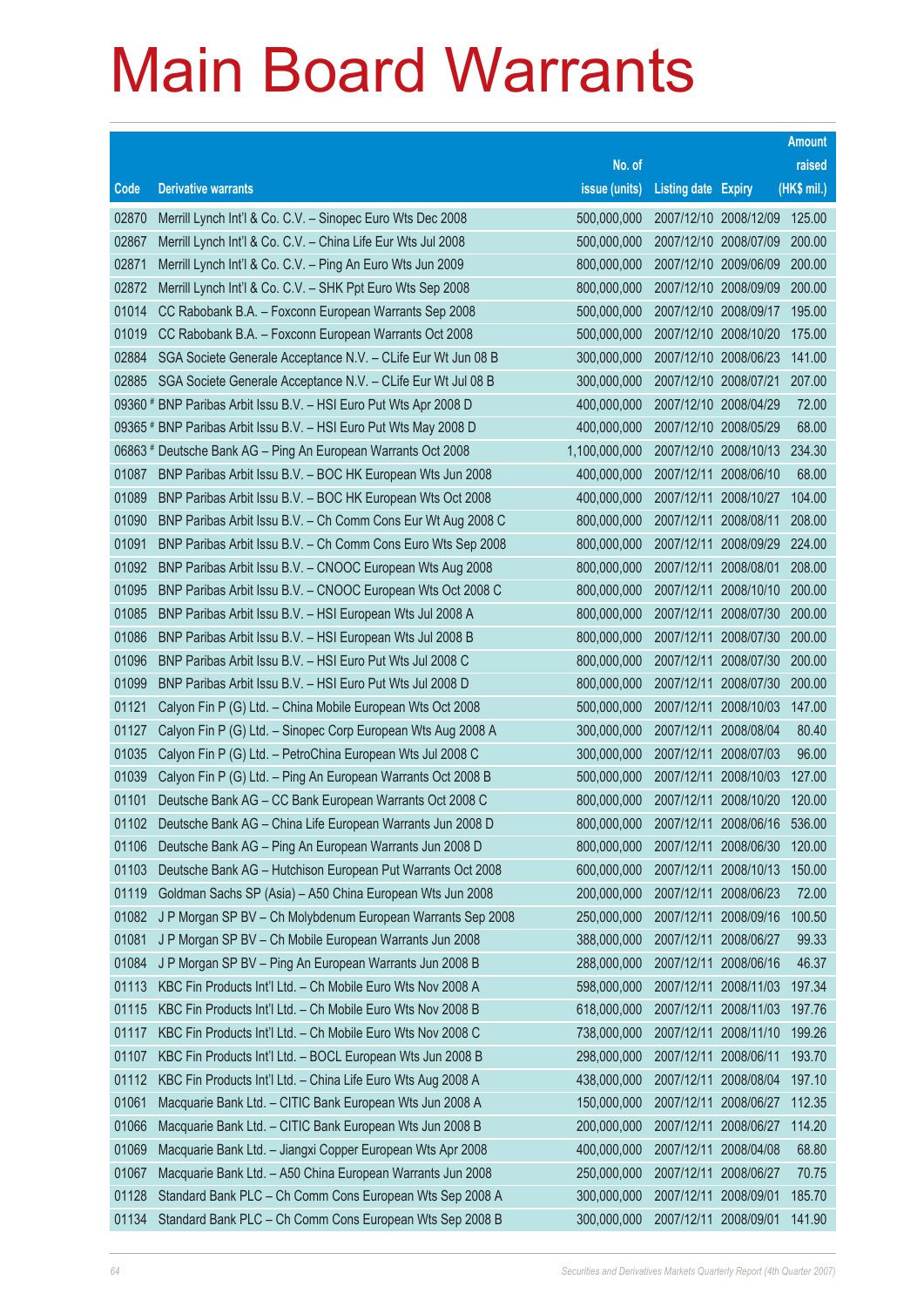|       |                                                                      |               |                            |                              | <b>Amount</b> |
|-------|----------------------------------------------------------------------|---------------|----------------------------|------------------------------|---------------|
|       |                                                                      | No. of        |                            |                              | raised        |
| Code  | <b>Derivative warrants</b>                                           | issue (units) | <b>Listing date Expiry</b> |                              | (HK\$ mil.)   |
| 01144 | Standard Bank PLC - China Everbright European Wts Nov 2010           | 300,000,000   | 2007/12/11 2010/11/01      |                              | 75.30         |
| 01040 | SGA Societe Generale Acceptance N.V. - CHALCO Eu Wt Aug 2008         | 100,000,000   | 2007/12/11 2008/08/18      |                              | 47.50         |
| 01042 | SGA Societe Generale Acceptance N.V. - CP&CC Eur Wt Oct 2008         | 500,000,000   | 2007/12/11 2008/10/27      |                              | 135.00        |
| 01056 | SGA Societe Generale Acceptance N.V. - SHK P Eur Wt Oct 08 A         | 500,000,000   | 2007/12/11 2008/10/02      |                              | 153.00        |
| 01057 | SGA Societe Generale Acceptance N.V. - SHK P Eur Wt Oct 08 B         | 500,000,000   | 2007/12/11 2008/10/29      |                              | 145.00        |
| 01074 | SGA Societe Generale Acceptance N.V. - AUD/USD Eur Wt Sep 08         | 100,000,000   | 2007/12/11 2008/09/01      |                              | 25.50         |
| 01079 | SGA Societe Generale Acceptance N.V. - AUD/USD Eu Put Wt Sep 08      | 100,000,000   | 2007/12/11 2008/09/01      |                              | 25.50         |
| 01048 | SGA Societe Generale Acceptance N.V. - HSCEI Eur Wt Jun 08 D         | 200,000,000   | 2007/12/11 2008/06/27      |                              | 50.00         |
| 01054 | SGA Societe Generale Acceptance N.V. - HSCEI Eu Put Wt Jun 08 E      | 200,000,000   | 2007/12/11 2008/06/27      |                              | 50.00         |
| 01075 | SGA Societe Generale Acceptance N.V. - USD/YEN Eur Wt Sep 08         | 100,000,000   | 2007/12/11 2008/09/01      |                              | 26.00         |
| 01080 | SGA Societe Generale Acceptance N.V. - USD/YEN Eu Put Wt Sep 08      | 100,000,000   | 2007/12/11 2008/09/01      |                              | 26.50         |
| 01030 | UBS AG - Sinopec Corp European Warrants Jun 2008                     | 500,000,000   | 2007/12/11 2008/06/30      |                              | 125.00        |
| 01032 | UBS AG - China Life European Warrants Jul 2008 A                     | 500,000,000   |                            | 2007/12/11 2008/07/28 215.00 |               |
| 01034 | UBS AG - China Life European Warrants Jul 2008 B                     | 500,000,000   | 2007/12/11 2008/07/28      |                              | 155.00        |
|       | 07539 # ABN AMRO Bank N.V. - PetroChina European Warrants May 2008 D | 600,000,000   | 2007/12/11 2008/05/16      |                              | 121.80        |
|       | 01423 # Deutsche Bank AG - BankComm European Warrants Jul 2008 A     | 1,400,000,000 |                            | 2007/12/11 2008/07/02        | 305.20        |
|       | 09885 # Deutsche Bank AG - PetroChina European Warrants May 2008     | 1,400,000,000 |                            | 2007/12/11 2008/05/20        | 246.40        |
|       | 09666 # KBC Fin Products Int'l Ltd. - China Tel Euro Wts May 2008    | 100,000,000   |                            | 2007/12/11 2008/05/02        | 148.00        |
|       | 05843 # KBC Fin Products Int'l Ltd. - HSBC European Wts Feb 2008 C   | 400,000,000   | 2007/12/11 2008/02/11      |                              | 90.40         |
| 01147 | ABN AMRO Bank N.V. - China Life European Warrants Jul 2008 A         | 188,000,000   | 2007/12/12 2008/07/14      |                              | 122.20        |
| 01158 | Goldman Sachs SP (Asia) - PetroChina European Wts Jul 2008           | 200,000,000   | 2007/12/12 2008/07/21      |                              | 54.00         |
| 01145 | HK Bank - Ch Oilfield European Warrants Aug 2008                     | 280,000,000   | 2007/12/12 2008/08/06      |                              | 103.60        |
| 01146 | HK Bank - Shanghai Electric European Warrants Aug 2008               | 280,000,000   | 2007/12/12 2008/08/06      |                              | 417.20        |
| 01154 | J P Morgan SP BV - HS Bank European Warrants Oct 2008                | 200,000,000   | 2007/12/12 2008/10/30      |                              | 51.20         |
| 01156 | J P Morgan SP BV - Henderson Land European Warrants Jun 2008         | 100,000,000   | 2007/12/12 2008/06/27      |                              | 84.20         |
| 01157 | J P Morgan SP BV - New World Dev European Warrants Jun 2008          | 200,000,000   | 2007/12/12 2008/06/13      |                              | 53.80         |
| 01148 | J P Morgan SP BV - BEA European Warrants Jun 2008                    | 100,000,000   | 2007/12/12 2008/06/27      |                              | 34.20         |
|       | 01153 J P Morgan SP BV - Ch Southern Air European Wts Feb 2009       | 120,000,000   | 2007/12/12 2009/02/27      |                              | 45.72         |
| 01151 | J P Morgan SP BV - CM Bank European Warrants Jun 2008                | 200,000,000   | 2007/12/12 2008/06/13      |                              | 82.80         |
| 01152 | J P Morgan SP BV - Sinopec Corp European Warrants Jun 2008           | 388,000,000   | 2007/12/12 2008/06/27      |                              | 97.39         |
| 01150 | J P Morgan SP BV - Belle Int'l European Warrants Aug 2008            | 200,000,000   | 2007/12/12 2008/08/08      |                              | 51.80         |
| 01162 | KBC Fin Products Int'l Ltd. - CC Bank Euro Wts Jun 2008 A            | 138,000,000   | 2007/12/12 2008/06/12      |                              | 97.98         |
| 01165 | KBC Fin Products Int'l Ltd. - CC Bank Euro Wts Jun 2008 B            | 238,000,000   | 2007/12/12 2008/06/12      |                              | 99.96         |
| 01167 | KBC Fin Products Int'l Ltd. - CC Bank Euro Wts Jun 2008 C            | 308,000,000   | 2007/12/12 2008/06/12      |                              | 98.56         |
| 01210 | ABN AMRO Bank N.V. - PetroChina European Warrants May 2008 I         | 538,000,000   | 2007/12/13 2008/05/05      |                              | 139.88        |
| 01209 | Calyon Fin P (G) Ltd. - China Coal European Wts Jul 2008 B           | 300,000,000   | 2007/12/13 2008/07/03      |                              | 127.80        |
| 01181 | Citigroup Global Mkt H Inc. - Ch Comm Cons Euro Wts Aug 2008         | 140,000,000   | 2007/12/13 2008/08/11      |                              | 61.60         |
| 01183 | Citigroup Global Mkt H Inc. - Ch Comm Cons Euro Wts Sep 2008         | 140,000,000   | 2007/12/13 2008/09/18      |                              | 58.80         |
| 01197 | Citigroup Global Mkt H Inc. - CM Bank European Wts Aug 2008          | 180,000,000   | 2007/12/13 2008/08/25      |                              | 72.00         |
| 01204 | Citigroup Global Mkt H Inc. - CM Bank European Wts Oct 2008          | 160,000,000   | 2007/12/13 2008/10/20      |                              | 67.20         |
| 01206 | Citigroup Global Mkt H Inc. - MTRC European Wts Sep 2008 A           | 180,000,000   | 2007/12/13 2008/09/18      |                              | 75.60         |
| 01392 | Deutsche Bank AG - BOCL European Warrants Jun 2008 B                 | 600,000,000   | 2007/12/13 2008/06/16      |                              | 330.00        |
| 01394 | Deutsche Bank AG - HSBC European Warrants Dec 2008                   | 800,000,000   | 2007/12/13 2008/12/22      |                              | 120.00        |
| 01216 | Deutsche Bank AG - China Coal European Warrants Jun 2008 A           | 600,000,000   | 2007/12/13 2008/06/27      |                              | 342.00        |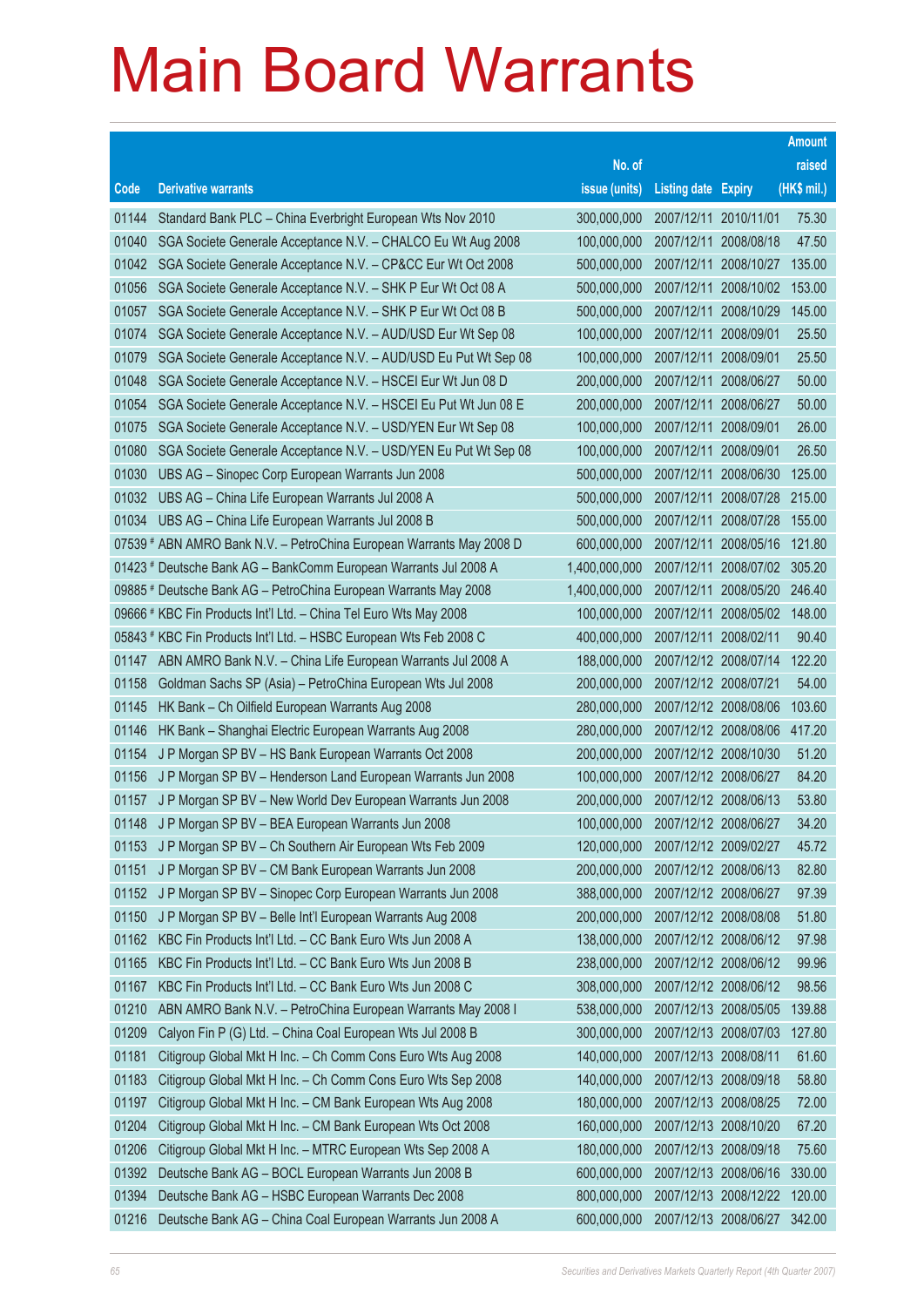|       |                                                                   |               |                              | <b>Amount</b> |
|-------|-------------------------------------------------------------------|---------------|------------------------------|---------------|
|       |                                                                   | No. of        |                              | raised        |
| Code  | <b>Derivative warrants</b>                                        | issue (units) | <b>Listing date Expiry</b>   | (HK\$ mil.)   |
| 01219 | Deutsche Bank AG - China Coal European Warrants Jun 2008 B        | 600,000,000   | 2007/12/13 2008/06/27 264.00 |               |
| 01385 | KBC Fin Products Int'l Ltd. - HSBC European Wts Jun 2008 H        | 188,000,000   | 2007/12/13 2008/06/13        | 97.76         |
| 01390 | KBC Fin Products Int'l Ltd. - HSBC European Put Wts Jun 2008      | 108,000,000   | 2007/12/13 2008/06/13        | 97.20         |
| 01384 | KBC Fin Products Int'l Ltd. - Ch Comm Cons Eur Wt Aug 2008 A      | 400,000,000   | 2007/12/13 2008/08/01        | 100.00        |
| 01381 | KBC Fin Products Int'l Ltd. - Ch Comm Cons Eur Wt Jul 2008 A      | 338,000,000   | 2007/12/13 2008/07/10        | 98.02         |
| 01391 | KBC Fin Products Int'l Ltd. - Sinopec Euro Wts Jul 2008 B         | 400,000,000   | 2007/12/13 2008/07/03        | 100.00        |
| 01214 | Macquarie Bank Ltd. - Hang Seng Bank European Wts Jan 2009        | 388,000,000   | 2007/12/13 2009/01/29        | 97.78         |
|       | 03471 # Citigroup Global Mkt H Inc. - Link REIT Euro Wts Mar 2008 | 240,000,000   | 2007/12/13 2008/03/17        | 27.36         |
|       | 01580 # Deutsche Bank AG - CNOOC European Warrants Jun 2008 B     | 1,000,000,000 | 2007/12/13 2008/06/16        | 176.00        |
|       | 07984 # UBS AG - BOC HK European Warrants Feb 2008                | 700,000,000   | 2007/12/13 2008/02/11        | 105.00        |
|       | 01427 # UBS AG - BOCL European Warrants Dec 2010 A                | 1,000,000,000 | 2007/12/13 2010/12/13        | 137.00        |
| 01676 | ABN AMRO Bank N.V. - China Railway European Wts Aug 2008          | 1,088,000,000 | 2007/12/14 2008/08/28        | 272.00        |
| 01678 | ABN AMRO Bank N.V. - China Railway European Wts Sep 2008          | 1,088,000,000 | 2007/12/14 2008/09/30 272.00 |               |
| 01679 | ABN AMRO Bank N.V. - China Railway European Wts Oct 2008          | 1,088,000,000 | 2007/12/14 2008/10/30        | 272.00        |
| 01693 | ABN AMRO Bank N.V. - China Railway European Wts Jun 2008 A        | 1,088,000,000 | 2007/12/14 2008/06/30        | 272.00        |
| 01811 | BNP Paribas Arbit Issu B.V. - Angang Steel Euro Wts Sep 2008      | 300,000,000   | 2007/12/14 2008/09/22 183.00 |               |
| 01814 | BNP Paribas Arbit Issu B.V. - CC Bank European Wts Jul 2008       | 800,000,000   | 2007/12/14 2008/07/21        | 128.00        |
| 01815 | BNP Paribas Arbit Issu B.V. - Ch Railway Euro Wts Jun 2008 B      | 800,000,000   | 2007/12/14 2008/06/16        | 216.00        |
| 01816 | BNP Paribas Arbit Issu B.V. - Ch Railway Euro Wts Aug 2008 A      | 800,000,000   | 2007/12/14 2008/08/11        | 232.00        |
| 01491 | BNP Paribas Arbit Issu B.V. - Ch Railway Euro Wts Jun 2008 A      | 800,000,000   | 2007/12/14 2008/06/16        | 200.00        |
| 01492 | BNP Paribas Arbit Issu B.V. - Ch Railway Euro Wts Jul 2008 A      | 800,000,000   | 2007/12/14 2008/07/21        | 200.00        |
| 01493 | BNP Paribas Arbit Issu B.V. - Ch Railway Euro Wts Sep 2008 A      | 800,000,000   | 2007/12/14 2008/09/08        | 208.00        |
| 01494 | BNP Paribas Arbit Issu B.V. - Ch Railway Euro Wts Oct 2008        | 800,000,000   | 2007/12/14 2008/10/27        | 216.00        |
| 01495 | BNP Paribas Arbit Issu B.V. - Ch Railway Euro Wts Nov 2008        | 800,000,000   | 2007/12/14 2008/11/28 216.00 |               |
| 01817 | BNP Paribas Arbit Issu B.V. - A50 China Euro Wts Sep 2008         | 400,000,000   | 2007/12/14 2008/09/29        | 180.00        |
| 01819 | BNP Paribas Arbit Issu B.V. - JX Copper Euro Wts Jul 2008         | 500,000,000   | 2007/12/14 2008/07/21        | 225.00        |
| 01820 | BNP Paribas Arbit Issu B.V. - ICBC European Wts Oct 2008          | 800,000,000   | 2007/12/14 2008/10/09        | 120.00        |
| 01821 | BNP Paribas Arbit Issu B.V. - ICBC European Wts Jan 2009          | 800,000,000   | 2007/12/14 2009/01/19        | 120.00        |
| 01694 | Calyon Fin P (G) Ltd. - China Life European Wts Aug 2008 B        | 200,000,000   | 2007/12/14 2008/08/04        | 134.00        |
| 01695 | Calyon Fin P (G) Ltd. - China Life European Wts Aug 2008 C        | 300,000,000   | 2007/12/14 2008/08/04        | 172.20        |
| 01496 | Calyon Fin P (G) Ltd. - China Railway European Wts Aug 2008       | 200,000,000   | 2007/12/14 2008/08/04        | 50.80         |
| 01497 | Calyon Fin P (G) Ltd. - China Railway European Wts Dec 2008       | 300,000,000   | 2007/12/14 2008/12/31        | 75.90         |
| 01498 | Calyon Fin P (G) Ltd. - Sinopec Corp European Wts Aug 2008 B      | 300,000,000   | 2007/12/14 2008/08/04        | 81.90         |
| 01499 | Calyon Fin P (G) Ltd. - MTRC European Warrants Jul 2008           | 300,000,000   | 2007/12/14 2008/07/02        | 101.70        |
| 01698 | Citigroup Global Mkt H Inc. - Ch Railway Euro Wts Sep 2008        | 260,000,000   | 2007/12/14 2008/09/22        | 67.60         |
| 01699 | Citigroup Global Mkt H Inc. - Ch Railway Euro Wts Nov 2008        | 260,000,000   | 2007/12/14 2008/11/24        | 65.00         |
| 01690 | Credit Suisse - China Railway European Warrants Nov 2008 A        | 388,000,000   | 2007/12/14 2008/11/24        | 97.00         |
| 01691 | Credit Suisse - China Railway European Warrants Jan 2009 A        | 388,000,000   | 2007/12/14 2009/01/12        | 97.00         |
| 01692 | Credit Suisse - China Railway European Warrants Jan 2009 B        | 388,000,000   | 2007/12/14 2009/01/30        | 97.00         |
| 01500 | Deutsche Bank AG - China Railway European Wts Jul 2008 A          | 1,000,000,000 | 2007/12/14 2008/07/21        | 250.00        |
| 01515 | Deutsche Bank AG - China Railway European Wts Aug 2008 A          | 1,000,000,000 | 2007/12/14 2008/08/25        | 250.00        |
| 01600 | Deutsche Bank AG - China Railway European Warrants Sep 2008       | 1,000,000,000 | 2007/12/14 2008/09/29        | 250.00        |
| 01481 | Fortis Bank S.A./N.V. - China Railway European Wts Aug 2009       | 495,000,000   | 2007/12/14 2009/08/28        | 124.74        |
| 01482 | HK Bank - BOCL European Put Warrants Aug 2008                     | 280,000,000   | 2007/12/14 2008/08/08        | 126.00        |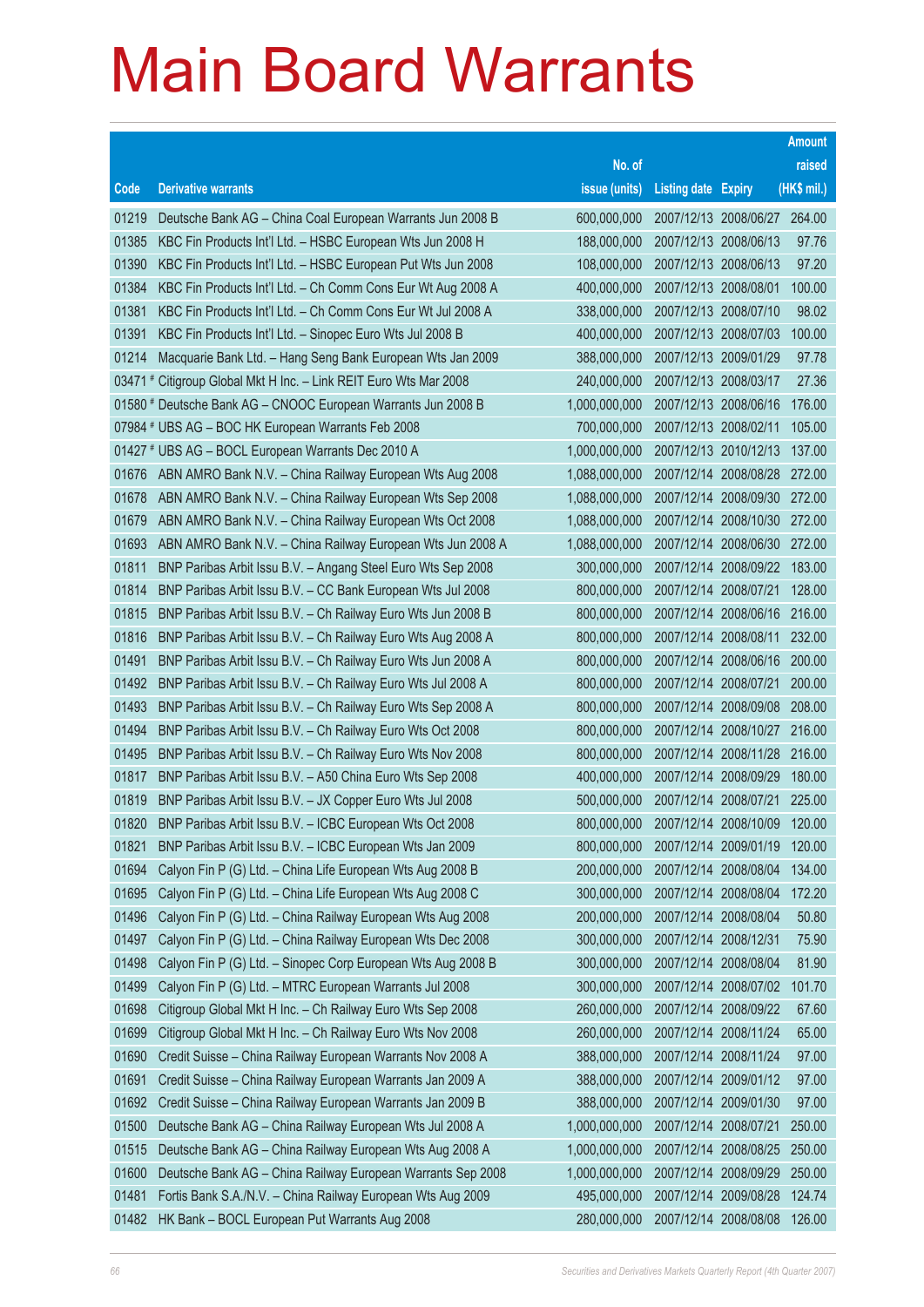|       |                                                                     |               |                            |                       | <b>Amount</b> |
|-------|---------------------------------------------------------------------|---------------|----------------------------|-----------------------|---------------|
|       |                                                                     | No. of        |                            |                       | raised        |
| Code  | <b>Derivative warrants</b>                                          | issue (units) | <b>Listing date Expiry</b> |                       | (HK\$ mil.)   |
| 01483 | HK Bank - CC Bank European Put Warrants Aug 2008                    | 280,000,000   |                            | 2007/12/14 2008/08/08 | 182.00        |
| 01484 | HK Bank - China Life European Put Warrants Aug 2008                 | 280,000,000   |                            | 2007/12/14 2008/08/08 | 142.80        |
| 01486 | HK Bank - China Mobile European Put Warrants Aug 2008               | 280,000,000   |                            | 2007/12/14 2008/08/08 | 380.80        |
| 01487 | HK Bank - CNOOC European Put Warrants Aug 2008                      | 280,000,000   |                            | 2007/12/14 2008/08/08 | 515.20        |
| 01488 | HK Bank - PetroChina European Put Warrants Aug 2008                 | 280,000,000   |                            | 2007/12/14 2008/08/08 | 70.00         |
| 01801 | J P Morgan SP BV - China Railway European Wts Jun 2008 A            | 300,000,000   |                            | 2007/12/14 2008/06/16 | 75.60         |
| 01802 | J P Morgan SP BV - China Railway European Warrants Aug 2008         | 300,000,000   |                            | 2007/12/14 2008/08/29 | 79.20         |
| 01804 | J P Morgan SP BV - Zhuzhou CSR European Warrants Sep 2008           | 188,000,000   |                            | 2007/12/14 2008/09/08 | 67.68         |
| 01803 | J P Morgan SP BV - Denway European Warrants Jun 2010                | 288,000,000   |                            | 2007/12/14 2010/06/29 | 72.00         |
| 01681 | KBC Fin Products Int'l Ltd. - Ch Railway Euro Wts Jul 2008 A        | 400,000,000   |                            | 2007/12/14 2008/07/14 | 100.00        |
| 01680 | KBC Fin Products Int'l Ltd. - Ch Railway Euro Wts Jun 2008 A        | 400,000,000   |                            | 2007/12/14 2008/06/16 | 100.00        |
| 01682 | KBC Fin Products Int'l Ltd. - Ch Railway Euro Wts Aug 2008 A        | 400,000,000   | 2007/12/14 2008/08/01      |                       | 100.00        |
| 01683 | KBC Fin Products Int'l Ltd. - Ch Railway Euro Wts Aug 2008 B        | 400,000,000   |                            | 2007/12/14 2008/08/15 | 100.00        |
| 01805 | Macquarie Bank Ltd. - China Railway European Wts Jul 2008 A         | 368,000,000   |                            | 2007/12/14 2008/07/30 | 96.42         |
| 01806 | Macquarie Bank Ltd. - China Railway European Wts Jun 2008 A         | 400,000,000   |                            | 2007/12/14 2008/06/27 | 102.40        |
| 01807 | Macquarie Bank Ltd. - China Railway European Wts Jun 2008 B         | 388,000,000   |                            | 2007/12/14 2008/06/27 | 97.78         |
| 01809 | Macquarie Bank Ltd. - China Railway European Wts Aug 2008           | 338,000,000   |                            | 2007/12/14 2008/08/28 | 90.25         |
| 01810 | Macquarie Bank Ltd. - China Railway European Wts Dec 2008           | 100,000,000   |                            | 2007/12/14 2008/12/30 | 160.20        |
| 01651 | CC Rabobank B.A. – CC Bank European Warrants Sep 2008               | 1,000,000,000 |                            | 2007/12/14 2008/09/30 | 250.00        |
| 01653 | CC Rabobank B.A. - China Life European Warrants Sep 2008            | 200,000,000   |                            | 2007/12/14 2008/09/05 | 170.00        |
| 01654 | CC Rabobank B.A. - Ch Mobile European Warrants Aug 2008 B           | 600,000,000   |                            | 2007/12/14 2008/08/08 | 156.00        |
| 01655 | CC Rabobank B.A. - Ch Mobile European Warrants Oct 2008 D           | 600,000,000   |                            | 2007/12/14 2008/10/06 | 156.00        |
| 01656 | CC Rabobank B.A. - China Railway European Wts Jun 2008 A            | 150,000,000   |                            | 2007/12/14 2008/06/16 | 177.00        |
| 01657 | CC Rabobank B.A. - China Railway European Wts Jun 2008 B            | 150,000,000   |                            | 2007/12/14 2008/06/16 | 157.50        |
| 01658 | CC Rabobank B.A. - China Railway European Wts Jun 2008 C            | 150,000,000   |                            | 2007/12/14 2008/06/16 | 135.00        |
| 01659 | CC Rabobank B.A. - Henderson Land Dev European Wts Jun 2008         | 120,000,000   |                            | 2007/12/14 2008/06/20 | 156.00        |
| 01660 | CC Rabobank B.A. - PetroChina European Warrants Oct 2008 D          | 600,000,000   |                            | 2007/12/14 2008/10/27 | 168.00        |
| 01675 | CC Rabobank B.A. - Ping An European Warrants Jul 2008               | 1,000,000,000 |                            | 2007/12/14 2008/07/18 | 250.00        |
| 01696 | Standard Bank PLC - China Railway European Wts Sep 2008 A           | 300,000,000   | 2007/12/14 2008/09/01      |                       | 75.60         |
| 01697 | Standard Bank PLC - China Railway European Wts Oct 2008 A           | 300,000,000   |                            | 2007/12/14 2008/10/02 | 75.60         |
| 01395 | SGA Societe Generale Acceptance N.V. - CRail Eur Wt Jun 08 A        | 100,000,000   |                            | 2007/12/14 2008/06/16 | 83.00         |
| 01396 | SGA Societe Generale Acceptance N.V. - CRail Eur Wt Jun 08 B        | 100,000,000   |                            | 2007/12/14 2008/06/30 | 72.00         |
| 01397 | SGA Societe Generale Acceptance N.V. - CRail Eur Wt Jul 08 A        | 100,000,000   |                            | 2007/12/14 2008/07/28 | 67.00         |
| 01480 | SGA Societe Generale Acceptance N.V. - CRail Eur Wt Sep 2008        | 100,000,000   |                            | 2007/12/14 2008/09/16 | 66.00         |
| 01684 | UBS AG - Bank of EA European Warrants Oct 2008 B                    | 500,000,000   |                            | 2007/12/14 2008/10/20 | 250.00        |
| 01685 | UBS AG - HK Gas European Warrants Sep 2008 B                        | 500,000,000   |                            | 2007/12/14 2008/09/22 | 125.00        |
| 01689 | UBS AG - HK Gas European Warrants Sep 2009                          | 500,000,000   | 2007/12/14 2009/09/21      |                       | 250.00        |
| 01647 | UBS AG - China Railway European Warrants Jul 2008 A                 | 500,000,000   |                            | 2007/12/14 2008/07/28 | 125.00        |
| 01648 | UBS AG - China Railway European Warrants Sep 2008 A                 | 500,000,000   |                            | 2007/12/14 2008/09/22 | 125.00        |
| 01649 | UBS AG - China Railway European Warrants Oct 2008                   | 500,000,000   |                            | 2007/12/14 2008/10/20 | 125.00        |
| 01650 | UBS AG - China Railway European Warrants Apr 2009                   | 500,000,000   |                            | 2007/12/14 2009/04/20 | 125.00        |
|       | 02274 # Goldman Sachs SP (Asia) - A50 China European Wts Aug 2008   | 212,000,000   |                            | 2007/12/14 2008/08/25 | 64.66         |
|       | 01672 # KBC Fin Products Int'l Ltd. - Ch Mobile Euro Wts May 2008 D | 540,000,000   |                            | 2007/12/14 2008/05/15 | 99.36         |
|       | 01918 # KBC Fin Products Int'l Ltd. - Ch Mobile Euro Wts May 2008 E | 662,000,000   |                            | 2007/12/14 2008/05/05 | 88.05         |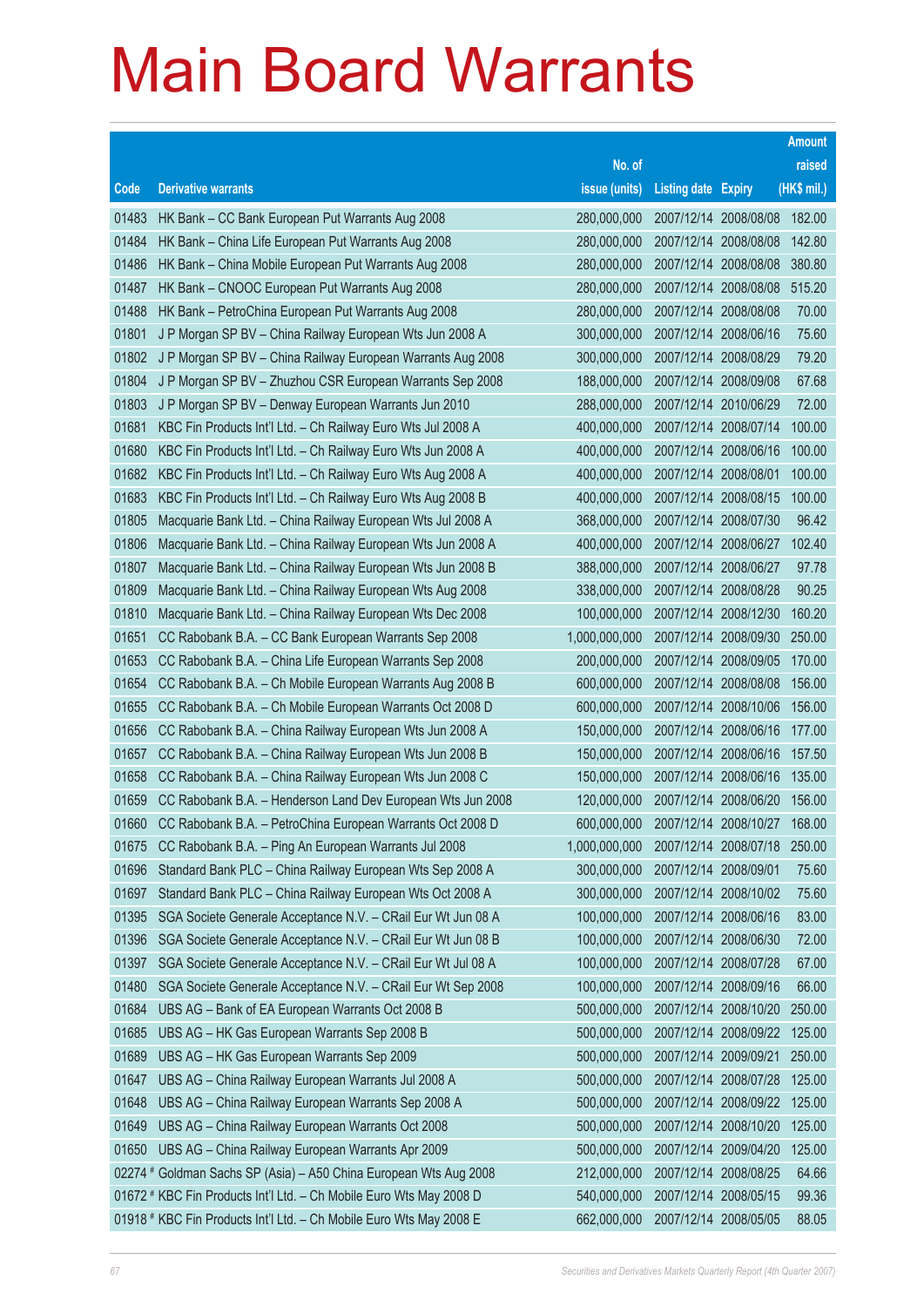|       |                                                                 |               |                            |                              | <b>Amount</b> |
|-------|-----------------------------------------------------------------|---------------|----------------------------|------------------------------|---------------|
|       |                                                                 | No. of        |                            |                              | raised        |
| Code  | <b>Derivative warrants</b>                                      | issue (units) | <b>Listing date Expiry</b> |                              | (HK\$ mil.)   |
| 01825 | ABN AMRO Bank N.V. - China Railway European Wts Jun 2008 B      | 1,088,000,000 |                            | 2007/12/17 2008/06/17 326.40 |               |
| 01826 | ABN AMRO Bank N.V. - China Railway European Wts Jun 2008 C      | 1,088,000,000 |                            | 2007/12/17 2008/06/23        | 315.52        |
| 01827 | ABN AMRO Bank N.V. - China Railway European Wts Jun 2008 D      | 1,088,000,000 |                            | 2007/12/17 2008/06/30        | 304.64        |
| 01829 | ABN AMRO Bank N.V. - China Railway European Wts Jun 2008 E      | 1,088,000,000 |                            | 2007/12/17 2008/06/17        | 272.00        |
| 01822 | Credit Suisse - China Railway European Warrants Jan 2009 C      | 388,000,000   | 2007/12/17 2009/01/23      |                              | 97.00         |
| 01824 | Credit Suisse - China Railway European Warrants Feb 2009        | 388,000,000   | 2007/12/17 2009/02/16      |                              | 97.00         |
| 01830 | KBC Fin Products Int'l Ltd. - Ch Railway Euro Wts Jun 2008 B    | 400,000,000   | 2007/12/17 2008/06/17      |                              | 100.00        |
|       | 06161 # HK Bank - Air China European Warrants Jun 2008          | 200,000,000   | 2007/12/17 2008/06/06      |                              | 29.40         |
|       | 05583 # HK Bank - BOCL European Warrants Mar 2008 B             | 100,000,000   | 2007/12/17 2008/03/14      |                              | 13.20         |
|       | 05824 # Macquarie Bank Ltd. - CHALCO European Warrants Feb 2008 | 500,000,000   |                            | 2007/12/17 2008/02/28        | 162.50        |
| 04354 | ABN AMRO Bank N.V. - SHK Ppt European Put Warrants Aug 2008     | 488,000,000   | 2007/12/18 2008/08/11      |                              | 122.00        |
| 04355 | ABN AMRO Bank N.V. - SHK Ppt European Put Warrants Jun 2008     | 488,000,000   | 2007/12/18 2008/06/18      |                              | 141.52        |
| 04345 | BNP Paribas Arbit Issu B.V. - HSBC European Wts Jul 2008 C      | 500,000,000   |                            | 2007/12/18 2008/07/14        | 445.00        |
| 04346 | BNP Paribas Arbit Issu B.V. - HSBC European Wts Sep 2008        | 500,000,000   |                            | 2007/12/18 2008/09/16        | 400.00        |
| 04347 | BNP Paribas Arbit Issu B.V. - MTRC European Wts Jul 2008        | 300,000,000   | 2007/12/18 2008/07/21      |                              | 105.00        |
| 04348 | BNP Paribas Arbit Issu B.V. - MTRC European Wts Feb 2009        | 300,000,000   | 2007/12/18 2009/02/23      |                              | 102.00        |
| 01994 | Calyon Fin P (G) Ltd. - BOCL European Warrants Oct 2008 A       | 200,000,000   | 2007/12/18 2008/10/06      |                              | 182.00        |
| 01995 | Calyon Fin P (G) Ltd. - BOCL European Warrants Oct 2008 B       | 200,000,000   |                            | 2007/12/18 2008/10/06        | 134.00        |
| 01996 | Calyon Fin P (G) Ltd. - CC Bank European Warrants Jul 2009      | 300,000,000   | 2007/12/18 2009/07/03      |                              | 77.70         |
| 01998 | Calyon Fin P (G) Ltd. - China Mobile European Wts Nov 2008      | 300,000,000   | 2007/12/18 2008/11/03      |                              | 85.80         |
| 01999 | Calyon Fin P (G) Ltd. - Sinopec Corp European Wts Sep 2008      | 300,000,000   | 2007/12/18 2008/09/03      |                              | 79.80         |
| 04334 | Calyon Fin P (G) Ltd. - Sinopec Corp European Wts Dec 2008 B    | 300,000,000   | 2007/12/18 2008/12/31      |                              | 80.40         |
| 04339 | Calyon Fin P (G) Ltd. - China Tel European Warrants Dec 2008    | 300,000,000   | 2007/12/18 2008/12/03      |                              | 75.30         |
| 04340 | Calyon Fin P (G) Ltd. - China Tel European Wts Apr 2009 B       | 300,000,000   | 2007/12/18 2009/04/06      |                              | 75.30         |
| 04341 | Deutsche Bank AG - CITIC Bank European Warrants Jun 2008        | 800,000,000   |                            | 2007/12/18 2008/06/23        | 632.00        |
| 04342 | Deutsche Bank AG - China Life European Warrants Jul 2008 A      | 1,000,000,000 | 2007/12/18 2008/07/21      |                              | 900.00        |
| 04343 | Deutsche Bank AG - CM Bank European Warrants Jun 2008           | 800,000,000   |                            | 2007/12/18 2008/06/23        | 432.00        |
| 04344 | Deutsche Bank AG - China Railway European Wts Aug 2008 B        | 1,000,000,000 |                            | 2007/12/18 2008/08/18        | 250.00        |
| 04356 | Deutsche Bank AG - Nikkei 225 Index European Wts Sep 2008 A     | 800,000,000   |                            | 2007/12/18 2008/09/12        | 200.00        |
| 04357 | Deutsche Bank AG - Nikkei 225 Index European Wts Sep 2008 B     | 800,000,000   |                            | 2007/12/18 2008/09/12        | 200.00        |
| 04360 | Deutsche Bank AG - Nikkei 225 Index Euro Put Wts Sep 2008 C     | 800,000,000   |                            | 2007/12/18 2008/09/12        | 200.00        |
| 04361 | Deutsche Bank AG - Nikkei 225 Index Euro Put Wts Sep 2008 D     | 800,000,000   |                            | 2007/12/18 2008/09/12        | 208.00        |
| 01895 | Fortis Bank S.A./N.V. - China Shenhua European Wts Jul 2008     | 78,000,000    | 2007/12/18 2008/07/28      |                              | 42.67         |
| 01896 | Fortis Bank S.A./N.V. - MTRC European Warrants Oct 2008         | 150,000,000   | 2007/12/18 2008/10/02      |                              | 43.80         |
| 01897 | Fortis Bank S.A./N.V. - MTRC European Warrants Dec 2008         | 138,000,000   | 2007/12/18 2008/12/23      |                              | 41.12         |
| 01992 | Fortis Bank S.A./N.V. - Lenovo European Warrants Jun 2009       | 535,000,000   |                            | 2007/12/18 2009/06/30        | 133.75        |
| 01993 | Fortis Bank S.A./N.V. - Lenovo European Warrants Sep 2009       | 475,000,000   | 2007/12/18 2009/09/30      |                              | 119.23        |
| 04349 | KBC Fin Products Int'l Ltd. - ICBC European Wts Jun 2008        | 228,000,000   | 2007/12/18 2008/06/18      |                              | 193.80        |
| 04350 | KBC Fin Products Int'l Ltd. - ICBC European Wts Jul 2008 A      | 258,000,000   | 2007/12/18 2008/07/11      |                              | 196.08        |
| 04351 | KBC Fin Products Int'l Ltd. - ICBC European Wts Jul 2008 B      | 288,000,000   | 2007/12/18 2008/07/21      |                              | 195.84        |
| 04352 | KBC Fin Products Int'l Ltd. - ICBC European Wts Aug 2008        | 328,000,000   | 2007/12/18 2008/08/05      |                              | 196.80        |
| 04353 | KBC Fin Products Int'l Ltd. - ICBC European Put Wts Jun 2008    | 308,000,000   | 2007/12/18 2008/06/18      |                              | 194.04        |
| 01831 | SGA Societe Generale Acceptance N.V. - CHALCO Eu Wt Jun 2008    | 100,000,000   | 2007/12/18 2008/06/30      |                              | 41.00         |
| 01834 | SGA Societe Generale Acceptance N.V. - BOCL Eu Wt Jun 2008 B    | 150,000,000   | 2007/12/18 2008/06/30      |                              | 94.50         |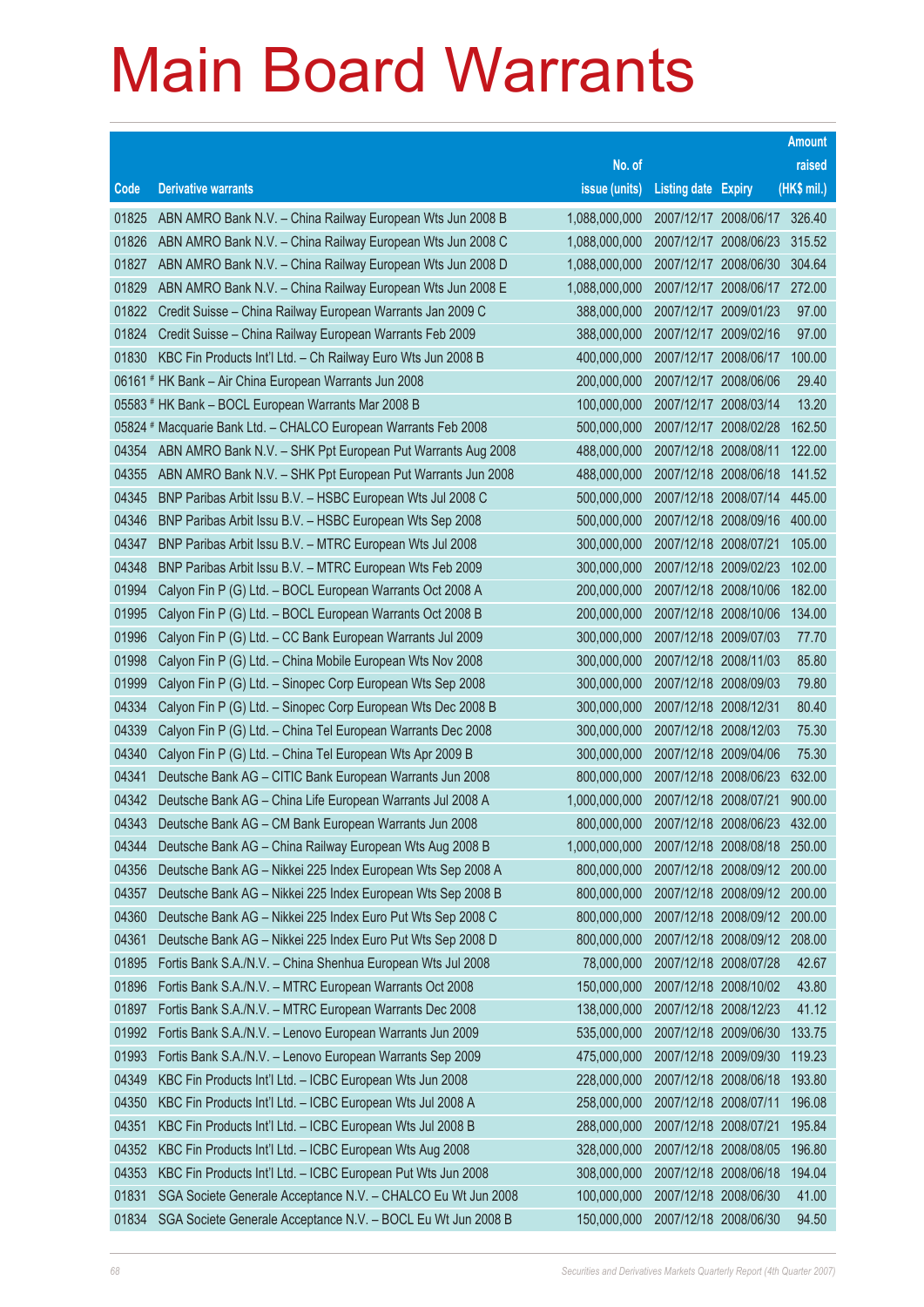|       |                                                                      |               |                            |                              | <b>Amount</b> |
|-------|----------------------------------------------------------------------|---------------|----------------------------|------------------------------|---------------|
|       |                                                                      | No. of        |                            |                              | raised        |
| Code  | <b>Derivative warrants</b>                                           | issue (units) | <b>Listing date Expiry</b> |                              | $(HK$$ mil.)  |
| 01837 | SGA Societe Generale Acceptance N.V. - BOCom Eur Wt Aug 2008         | 400,000,000   | 2007/12/18 2008/08/28      |                              | 100.00        |
| 01864 | SGA Societe Generale Acceptance N.V. - BOCom Eur Wt Oct 2008         | 400,000,000   | 2007/12/18 2008/10/24      |                              | 64.00         |
| 01865 | SGA Societe Generale Acceptance N.V. - CLife Eur Wt Sep 2008         | 500,000,000   | 2007/12/18 2008/09/01      |                              | 410.00        |
| 01867 | SGA Societe Generale Acceptance N.V. - CP&CC Eur Wt Jun 08 D         | 400,000,000   | 2007/12/18 2008/06/30      |                              | 60.00         |
| 01884 | SGA Societe Generale Acceptance N.V. - CP&CC Eur Wt Sep 2008         | 400,000,000   | 2007/12/18 2008/09/05      |                              | 100.00        |
| 01885 | SGA Societe Generale Acceptance N.V. - JIANC Eur Wt Jun 2008         | 100,000,000   | 2007/12/18 2008/06/30      |                              | 48.50         |
| 01835 | SGA Societe Generale Acceptance N.V. - BOCL Eu Put Wt Oct 08         | 80,000,000    | 2007/12/18 2008/10/27      |                              | 64.00         |
| 01866 | SGA Societe Generale Acceptance N.V. - CLife Eu Put Wt Sep08         | 300,000,000   | 2007/12/18 2008/09/22      |                              | 369.00        |
| 01887 | SGA Societe Generale Acceptance N.V. - Petch Eur Wt Jul 08 D         | 400,000,000   | 2007/12/18 2008/07/21      |                              | 84.00         |
| 01890 | SGA Societe Generale Acceptance N.V. - Petch Eur Wt Aug 08 B         | 400,000,000   | 2007/12/18 2008/08/18      |                              | 80.00         |
| 01891 | SGA Societe Generale Acceptance N.V. - Petch Eur Wt Oct 2008         | 400,000,000   | 2007/12/18 2008/10/06      |                              | 96.00         |
| 01892 | SGA Societe Generale Acceptance N.V. - Petch Eur Wt Nov 08 C         | 400,000,000   | 2007/12/18 2008/11/27      |                              | 84.00         |
| 01894 | SGA Societe Generale Acceptance N.V. - Petch Eu Put Wt Jun 08        | 400,000,000   | 2007/12/18 2008/06/27      |                              | 80.00         |
|       | 01869 # ABN AMRO Bank N.V. - ICBC European Warrants Sep 2008         | 1,000,000,000 | 2007/12/18 2008/09/16      |                              | 90.00         |
|       | 01579 # Deutsche Bank AG - Sinopec Corp European Warrants Jul 2008 A | 1,400,000,000 | 2007/12/18 2008/07/07      |                              | 291.20        |
|       | 04771 # CC Rabobank B.A. - Ch Mobile European Warrants Apr 2008 B    | 480,000,000   | 2007/12/18 2008/04/25      |                              | 112.32        |
| 04397 | ABN AMRO Bank N.V. - Cheung Kong European Warrants Jun 2008          | 588,000,000   | 2007/12/19 2008/06/30      |                              | 147.00        |
| 04371 | Citigroup Global Mkt H Inc. - BankComm European Wts Sep 2008         | 280,000,000   | 2007/12/19 2008/09/02      |                              | 70.00         |
| 04372 | Citigroup Global Mkt H Inc. - BankComm European Wts Dec 2008         | 280,000,000   | 2007/12/19 2008/12/22      |                              | 72.80         |
| 04373 | Citigroup Global Mkt H Inc. - CITIC Bank Euro Wts Jun 2008           | 130,000,000   | 2007/12/19 2008/06/30      |                              | 65.00         |
| 04374 | Citigroup Global Mkt H Inc. - Henderson Land Eur Wt Jun 2008         | 130,000,000   | 2007/12/19 2008/06/23      |                              | 130.00        |
| 04375 | Citigroup Global Mkt H Inc. - MTRC European Wts Oct 2008             | 260,000,000   | 2007/12/19 2008/10/20      |                              | 98.80         |
| 04398 | Deutsche Bank AG - China Railway European Wts Jun 2008 A             | 1,000,000,000 | 2007/12/19 2008/06/23      |                              | 260.00        |
| 04399 | Deutsche Bank AG - China Railway European Wts Jun 2008 B             | 1,000,000,000 | 2007/12/19 2008/06/30      |                              | 250.00        |
| 04400 | Deutsche Bank AG - PICC European Warrants Jun 2008                   | 1,000,000,000 |                            | 2007/12/19 2008/06/27 270.00 |               |
| 04401 | Deutsche Bank AG - PICC European Warrants Jul 2008                   | 1,000,000,000 | 2007/12/19 2008/07/30      |                              | 250.00        |
| 04402 | Deutsche Bank AG - Zijin Mining European Warrants Jun 2008           | 1,000,000,000 |                            | 2007/12/19 2008/06/30        | 250.00        |
| 04403 | Deutsche Bank AG - A50 China European Warrants Jun 2008              | 1,000,000,000 | 2007/12/19 2008/06/23      |                              | 410.00        |
| 04404 | Deutsche Bank AG - A50 China European Warrants Jul 2008              | 1,000,000,000 | 2007/12/19 2008/07/14      |                              | 370.00        |
| 04388 | KBC Fin Products Int'l Ltd. - Ch Comm Cons Eur Wt Aug 2008 B         | 378,000,000   | 2007/12/19 2008/08/15      |                              | 98.28         |
| 04389 | KBC Fin Products Int'l Ltd. - China Life Euro Wts Jun 2008 B         | 328,000,000   | 2007/12/19 2008/06/19      |                              | 196.80        |
| 04390 | KBC Fin Products Int'l Ltd. - China Life Euro Wts Jul 2008 A         | 538,000,000   | 2007/12/19 2008/07/15      |                              | 193.68        |
| 04386 | KBC Fin Products Int'l Ltd. - BankComm Euro Wts Aug 2008 B           | 358,000,000   | 2007/12/19 2008/08/08      |                              | 96.66         |
| 04387 | KBC Fin Products Int'l Ltd. - BankComm European Wts Sep 2008         | 388,000,000   | 2007/12/19 2008/09/02      |                              | 97.00         |
| 04393 | KBC Fin Products Int'l Ltd. - Ch Railway Euro Wts Jul 2008 B         | 400,000,000   | 2007/12/19 2008/07/02      |                              | 100.00        |
| 04392 | KBC Fin Products Int'l Ltd. - Ch Railway Euro Wts Jun 2008 C         | 400,000,000   | 2007/12/19 2008/06/19      |                              | 100.00        |
| 04391 | KBC Fin Products Int'l Ltd. - CC Bank European Wts Jul 2008          | 268,000,000   | 2007/12/19 2008/07/07      |                              | 198.32        |
| 04394 | KBC Fin Products Int'l Ltd. - CC Bank Euro Put Wts Jul 2008          | 218,000,000   | 2007/12/19 2008/07/10      |                              | 95.92         |
| 04358 | Macquarie Bank Ltd. - Angang Steel European Wts Jun 2008 B           | 388,000,000   | 2007/12/19 2008/06/27      |                              | 200.21        |
| 04359 | Macquarie Bank Ltd. - Ch Comm Cons European Wts Jun 2008 F           | 388,000,000   | 2007/12/19 2008/06/27      |                              | 133.08        |
| 04364 | Macquarie Bank Ltd. - CC Bank European Warrants Mar 2009             | 400,000,000   | 2007/12/19 2009/03/30      |                              | 101.60        |
| 04365 | Macquarie Bank Ltd. - Denway Motors European Wts Jan 2010            | 400,000,000   | 2007/12/19 2010/01/28      |                              | 100.80        |
| 04395 | Macquarie Bank Ltd. - China Railway European Wts Jun 2008 C          | 400,000,000   | 2007/12/19 2008/06/27      |                              | 100.40        |
| 04366 | Macquarie Bank Ltd. - Hutchison European Warrants Sep 2008           | 400,000,000   | 2007/12/19 2008/09/29      |                              | 100.80        |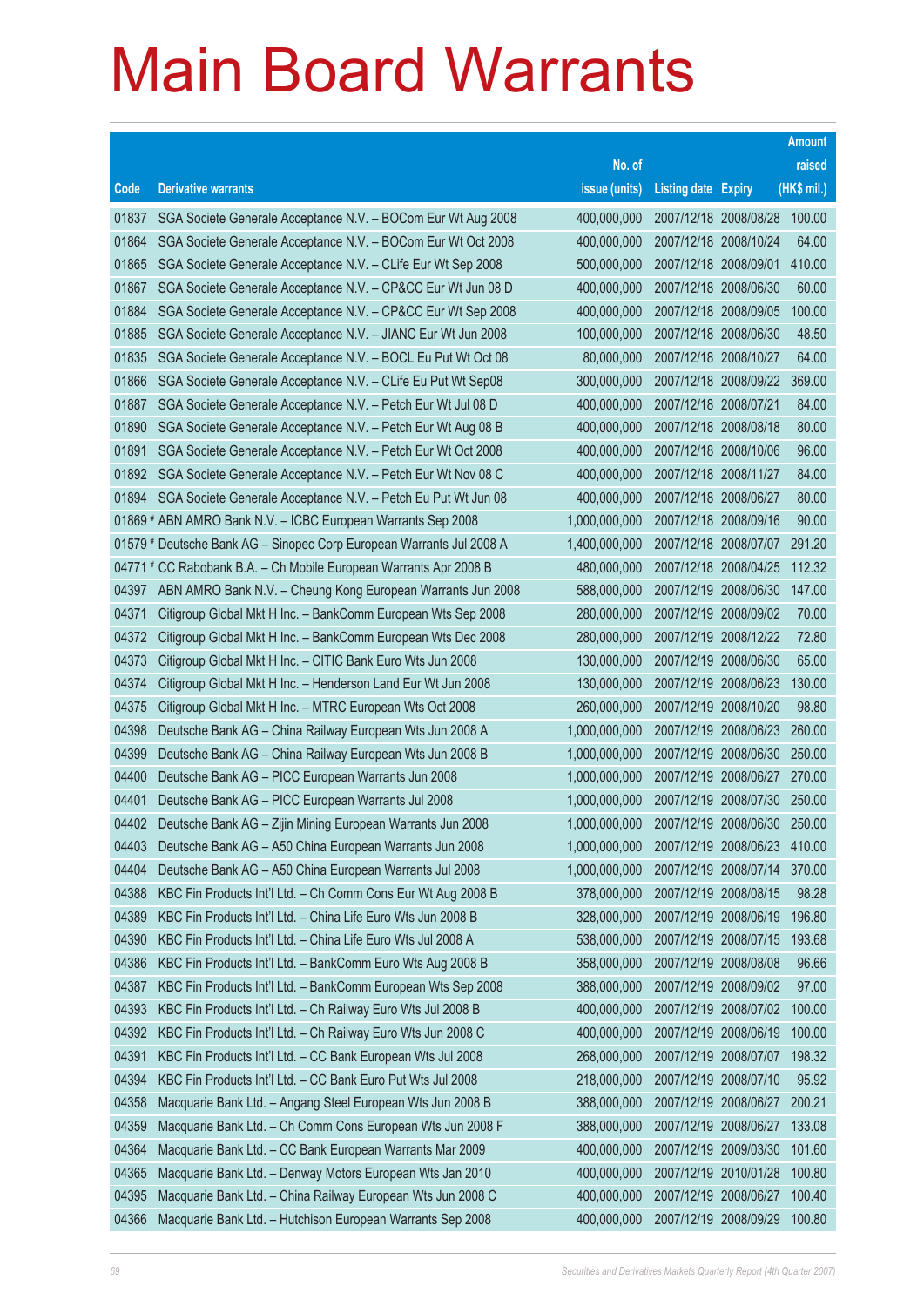|       |                                                                    |               |                            |                       | <b>Amount</b> |
|-------|--------------------------------------------------------------------|---------------|----------------------------|-----------------------|---------------|
|       |                                                                    | No. of        |                            |                       | raised        |
| Code  | <b>Derivative warrants</b>                                         | issue (units) | <b>Listing date Expiry</b> |                       | (HK\$ mil.)   |
| 04367 | Macquarie Bank Ltd. - Jiangxi Copper European Wts Jun 2008 C       | 400,000,000   | 2007/12/19 2008/06/27      |                       | 122.00        |
| 04368 | Macquarie Bank Ltd. - Swire Pac A European Warrants Oct 2008       | 400,000,000   | 2007/12/19 2008/10/30      |                       | 102.80        |
| 04370 | Macquarie Bank Ltd. - China Railway European Wts Jul 2008 B        | 400,000,000   | 2007/12/19 2008/07/30      |                       | 100.40        |
| 04369 | Macquarie Bank Ltd. - Hutchison European Put Wts Dec 2008          | 400,000,000   | 2007/12/19 2008/12/30      |                       | 104.80        |
| 04376 | SGA Societe Generale Acceptance N.V. - BEA Euro Wts Jul 2008       | 200,000,000   | 2007/12/19 2008/07/18      |                       | 156.00        |
| 04380 | SGA Societe Generale Acceptance N.V. - Esprit Eu Wt Aug 2008       | 200,000,000   | 2007/12/19 2008/08/18      |                       | 50.00         |
| 04381 | SGA Societe Generale Acceptance N.V. - HS Bk Eur Wt Aug 2008       | 300,000,000   | 2007/12/19 2008/08/11      |                       | 75.00         |
| 04382 | SGA Societe Generale Acceptance N.V. - HLand Eur Wt Aug 2008       | 200,000,000   | 2007/12/19 2008/08/11      |                       | 226.00        |
| 04383 | SGA Societe Generale Acceptance N.V. - NWD Euro Wts Aug 2008       | 200,000,000   | 2007/12/19 2008/08/18      |                       | 90.00         |
| 04378 | SGA Societe Generale Acceptance N.V. - CRail Eur Wt Jul 08 B       | 500,000,000   | 2007/12/19 2008/07/14      |                       | 130.00        |
| 04377 | SGA Societe Generale Acceptance N.V. - CRail Eur Wt Aug 2008       | 500,000,000   | 2007/12/19 2008/08/25      |                       | 160.00        |
| 04379 | SGA Societe Generale Acceptance N.V. - Datang Eu Wt Jul 2008       | 300,000,000   | 2007/12/19 2008/07/07      |                       | 75.00         |
| 04384 | SGA Societe Generale Acceptance N.V. - YZ CM Eur Wt Jul 2008       | 200,000,000   | 2007/12/19 2008/07/18      |                       | 71.00         |
| 04385 | SGA Societe Generale Acceptance N.V. - ZIJIN Eur Wt Jul 2008       | 300,000,000   | 2007/12/19 2008/07/07      |                       | 87.00         |
|       | 05772 # Goldman Sachs SP (Asia) – China Life European Wts Mar 2008 | 500,000,000   | 2007/12/19 2008/03/31      |                       | 215.00        |
| 04405 | ABN AMRO Bank N.V. - China Railway European Wts Jun 2008 F         | 1,088,000,000 | 2007/12/20 2008/06/23      |                       | 315.52        |
| 04406 | ABN AMRO Bank N.V. - China Railway European Wts Jun 2008 G         | 1,088,000,000 | 2007/12/20 2008/06/20      |                       | 282.88        |
| 04420 | BNP Paribas Arbit Issu B.V. - Ch Railway Euro Wts Jul 2008 B       | 800,000,000   | 2007/12/20 2008/07/03      |                       | 232.00        |
| 04421 | BNP Paribas Arbit Issu B.V. - Ch Railway Euro Wts Aug 2008 B       | 800,000,000   | 2007/12/20 2008/08/04      |                       | 208.00        |
| 03634 | Calyon Fin P (G) Ltd. - HSBC European Warrants Sep 2009 A          | 300,000,000   | 2007/12/20 2009/09/08      |                       | 75.60         |
| 03635 | Calyon Fin P (G) Ltd. - HSBC European Warrants Sep 2009 B          | 300,000,000   | 2007/12/20 2009/09/08      |                       | 75.30         |
| 03637 | Calyon Fin P (G) Ltd. - PetroChina European Wts Aug 2008           | 300,000,000   | 2007/12/20 2008/08/04      |                       | 75.00         |
| 04422 | Credit Suisse - China Mobile European Warrants Oct 2008            | 388,000,000   | 2007/12/20 2008/10/20      |                       | 97.00         |
| 04423 | Credit Suisse - China Railway European Warrants Nov 2008 B         | 388,000,000   | 2007/12/20 2008/11/12      |                       | 97.00         |
| 04424 | Credit Suisse - China Railway European Warrants Dec 2008           | 388,000,000   | 2007/12/20 2008/12/15      |                       | 97.00         |
| 04426 | Credit Suisse - China Mobile European Put Warrants Oct 2008        | 388,000,000   | 2007/12/20 2008/10/20      |                       | 97.00         |
| 04407 | Deutsche Bank AG - HSI European Warrants Jun 2008 D                | 1,000,000,000 | 2007/12/20 2008/06/27      |                       | 250.00        |
| 04408 | Deutsche Bank AG - HSI European Warrants Jun 2008 E                | 1,000,000,000 |                            | 2007/12/20 2008/06/27 | 260.00        |
| 04409 | Deutsche Bank AG - HSI European Warrants Jun 2008 F                | 1,000,000,000 | 2007/12/20 2008/06/27      |                       | 250.00        |
| 04411 | Deutsche Bank AG - HSI European Put Warrants Jun 2008 H            | 1,000,000,000 | 2007/12/20 2008/06/27      |                       | 260.00        |
| 04412 | Deutsche Bank AG - HSI European Put Warrants Jun 2008 I            | 1,000,000,000 | 2007/12/20 2008/06/27      |                       | 250.00        |
| 04413 | Deutsche Bank AG - HSI European Put Warrants Jun 2008 J            | 1,000,000,000 | 2007/12/20 2008/06/27      |                       | 250.00        |
| 04428 | J P Morgan SP BV - China Railway European Wts Jun 2008 B           | 300,000,000   | 2007/12/20 2008/06/20      |                       | 75.30         |
| 04417 | KBC Fin Products Int'l Ltd. - HSBC European Wts Jul 2009 B         | 368,000,000   | 2007/12/20 2009/07/08      |                       | 99.36         |
| 04415 | KBC Fin Products Int'l Ltd. - HSBC European Wts Jul 2008 A         | 248,000,000   | 2007/12/20 2008/07/02      |                       | 295.12        |
| 04416 | KBC Fin Products Int'l Ltd. - HSBC European Wts Jul 2008 B         | 268,000,000   | 2007/12/20 2008/07/15      |                       | 294.80        |
| 04419 | KBC Fin Products Int'l Ltd. - PetroChina Euro Wts Sep 2008 C       | 368,000,000   | 2007/12/20 2008/09/16      |                       | 99.36         |
| 04418 | KBC Fin Products Int'l Ltd. - PetroChina Euro Wts Aug 2008 C       | 388,000,000   | 2007/12/20 2008/08/20      |                       | 97.00         |
| 04410 | CC Rabobank B.A. - China Railway European Wts Jun 2008 D           | 1,000,000,000 | 2007/12/20 2008/06/26      |                       | 250.00        |
| 04414 | CC Rabobank B.A. - China Railway European Wts Jul 2008             | 1,000,000,000 |                            | 2007/12/20 2008/07/17 | 250.00        |
| 04429 | Standard Bank PLC - China Railway European Wts Sep 2008 B          | 300,000,000   | 2007/12/20 2008/09/01      |                       | 87.00         |
| 02168 | Standard Bank PLC - China Railway European Wts Oct 2008 B          | 300,000,000   | 2007/12/20 2008/10/02      |                       | 84.00         |
| 04425 | SGA Societe Generale Acceptance N.V. - HKEx Eu Wt Jul 2008 C       | 500,000,000   | 2007/12/20 2008/07/28      |                       | 275.00        |
| 04427 | SGA Societe Generale Acceptance N.V. - MTRC Eu Wt Jul 2008 C       | 100,000,000   | 2007/12/20 2008/07/21      |                       | 50.00         |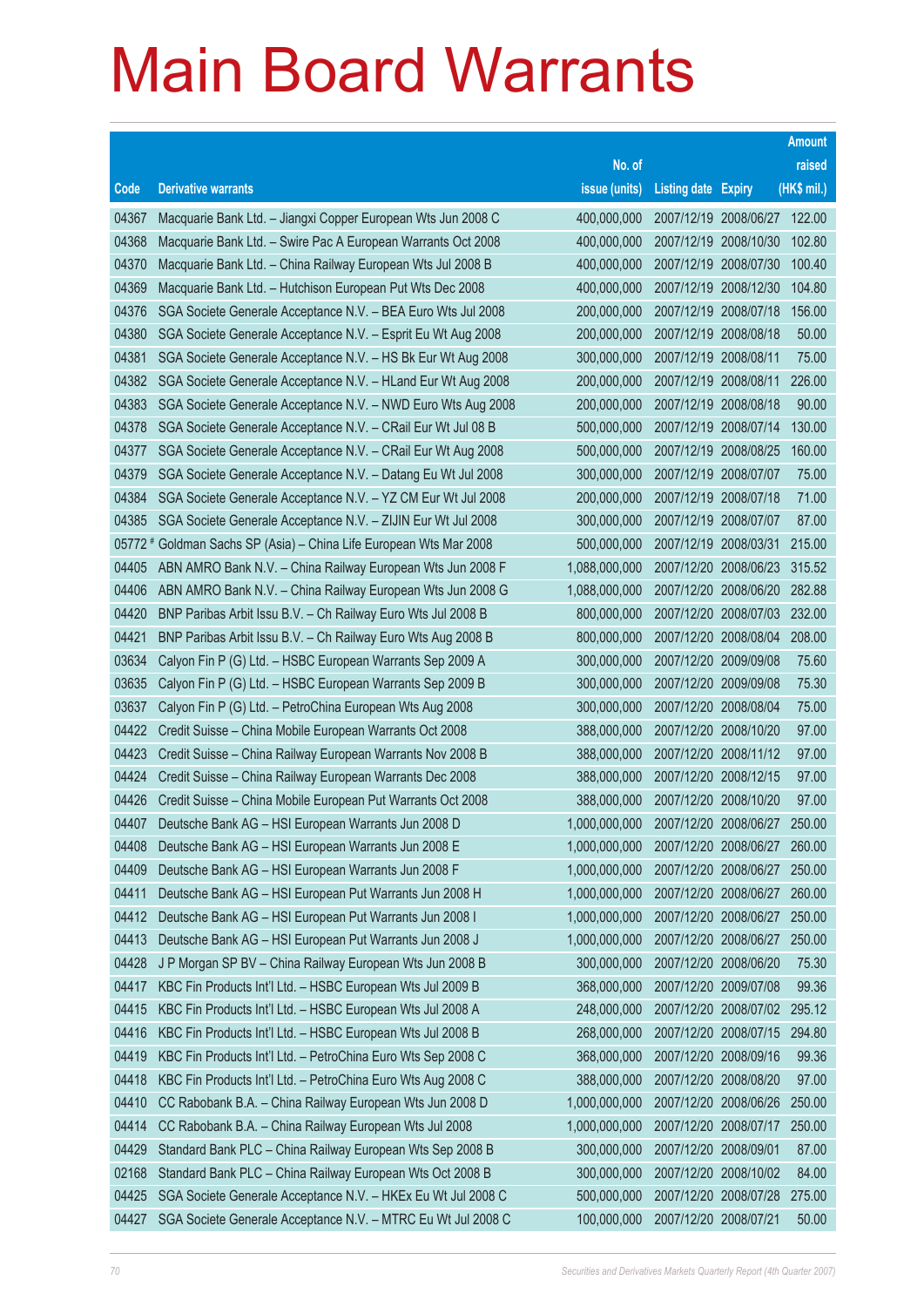|       |                                                                      |               |                            |                       | <b>Amount</b> |
|-------|----------------------------------------------------------------------|---------------|----------------------------|-----------------------|---------------|
|       |                                                                      | No. of        |                            |                       | raised        |
| Code  | <b>Derivative warrants</b>                                           | issue (units) | <b>Listing date Expiry</b> |                       | (HK\$ mil.)   |
|       | 03342 # Deutsche Bank AG - China Tel European Warrants Oct 2008 A    | 1,200,000,000 |                            | 2007/12/20 2008/10/20 | 147.60        |
| 04909 | Calyon Fin P (G) Ltd. - China Life European Wts Sep 2008 A           | 200,000,000   |                            | 2007/12/21 2008/09/29 | 149.00        |
| 04911 | Calyon Fin P (G) Ltd. - China Life European Wts Sep 2008 B           | 200,000,000   |                            | 2007/12/21 2008/09/22 | 133.40        |
| 04721 | Citigroup Global Mkt H Inc. - China Mobile Euro Wts Oct 2008         | 400,000,000   |                            | 2007/12/21 2008/10/20 | 100.00        |
| 04836 | Citigroup Global Mkt H Inc. - China Mobile Euro Wts Nov 2008         | 400,000,000   |                            | 2007/12/21 2008/11/17 | 100.00        |
| 04853 | Citigroup Global Mkt H Inc. - China Mobile Euro Wts Dec 2008         | 400,000,000   |                            | 2007/12/21 2008/12/08 | 104.00        |
| 04855 | Citigroup Global Mkt H Inc. - HSBC European Wts Oct 2008             | 130,000,000   | 2007/12/21 2008/10/27      |                       | 74.10         |
| 04862 | Citigroup Global Mkt H Inc. - HSBC European Wts Nov 2008 A           | 260,000,000   |                            | 2007/12/21 2008/11/03 | 96.20         |
| 04915 | Deutsche Bank AG - DJIA Index European Warrants Sep 2008             | 600,000,000   |                            | 2007/12/21 2008/09/22 | 174.00        |
| 04954 | Deutsche Bank AG - DJIA Index European Put Warrants Sep 2008         | 600,000,000   |                            | 2007/12/21 2008/09/22 | 150.00        |
| 03786 | HK Bank - Ch Grand Forestry European Warrants Aug 2008               | 280,000,000   |                            | 2007/12/21 2008/08/15 | 117.60        |
| 04707 | HK Bank - China Mobile European Warrants Aug 2008                    | 2,000,000,000 |                            | 2007/12/21 2008/08/15 | 500.00        |
| 04708 | HK Bank - CNOOC European Warrants Aug 2008                           | 280,000,000   |                            | 2007/12/21 2008/08/15 | 420.00        |
| 03676 | HK Bank - Cheung Kong European Warrants Aug 2008                     | 280,000,000   |                            | 2007/12/21 2008/08/15 | 70.00         |
| 03743 | HK Bank - CITIC Bank European Warrants Aug 2008                      | 280,000,000   |                            | 2007/12/21 2008/08/15 | 179.20        |
| 03785 | HK Bank - China COSCO European Warrants Aug 2008                     | 280,000,000   |                            | 2007/12/21 2008/08/15 | 151.20        |
| 04863 | KBC Fin Products Int'l Ltd. - Ch Railway Euro Wts Jun 2008 E         | 400,000,000   |                            | 2007/12/21 2008/06/23 | 100.00        |
| 04887 | KBC Fin Products Int'l Ltd. - Ch Railway Euro Wts Jun 2008 D         | 400,000,000   |                            | 2007/12/21 2008/06/23 | 100.00        |
| 04709 | Macquarie Bank Ltd. - Ch Comm Cons European Wts Jun 2008 G           | 388,000,000   |                            | 2007/12/21 2008/06/27 | 144.34        |
|       | 05833 # SGA Societe Generale Acceptance N.V. - CMob Eur Wts Dec 2009 | 700,000,000   |                            | 2007/12/21 2009/12/28 | 413.00        |
| 02164 | ABN AMRO Bank N.V. - SHK Ppt European Warrants Jun 2008 E            | 588,000,000   |                            | 2007/12/24 2008/06/24 | 170.52        |
| 02169 | ABN AMRO Bank N.V. - China Life European Warrants Jul 2008 B         | 228,000,000   |                            | 2007/12/24 2008/07/14 | 114.00        |
| 02286 | ABN AMRO Bank N.V. - Ch Comm Cons European Wts Jun 2008 D            | 388,000,000   |                            | 2007/12/24 2008/06/24 | 139.68        |
| 03432 | ABN AMRO Bank N.V. - Ch Comm Cons European Wts Jun 2008 E            | 388,000,000   |                            | 2007/12/24 2008/06/30 | 128.04        |
| 02190 | ABN AMRO Bank N.V. - CM Bank European Warrants Jun 2008 A            | 288,000,000   |                            | 2007/12/24 2008/06/30 | 169.92        |
| 02212 | ABN AMRO Bank N.V. - CM Bank European Warrants Jun 2008 B            | 288,000,000   |                            | 2007/12/24 2008/06/24 | 135.36        |
| 06011 | BOCI Asia Ltd. - Nine Dragons European Warrants Jun 2008             | 200,000,000   | 2007/12/24 2008/06/24      |                       | 50.00         |
| 04970 | BOCI Asia Ltd. - China Railway European Warrants Sep 2008            | 600,000,000   |                            | 2007/12/24 2008/09/19 | 150.00        |
| 07383 | BOCI Asia Ltd. - Tracker Fund European Warrants Jun 2008             | 400,000,000   |                            | 2007/12/24 2008/06/24 | 100.00        |
| 09199 | Citigroup Global Mkt H Inc. - Ch Railway Euro Wts Oct 2008           | 400,000,000   |                            | 2007/12/24 2008/10/20 | 100.00        |
| 09319 | Citigroup Global Mkt H Inc. - Henderson Land Eur Wt Aug 2008         | 220,000,000   |                            | 2007/12/24 2008/08/18 | 158.40        |
| 09323 | Citigroup Global Mkt H Inc. - HK Gas European Wts Nov 2008           | 400,000,000   |                            | 2007/12/24 2008/11/17 | 104.00        |
| 09940 | Citigroup Global Mkt H Inc. - Hutchison Euro Wts Oct 2008            | 200,000,000   |                            | 2007/12/24 2008/10/20 | 134.00        |
| 09958 | Citigroup Global Mkt H Inc. - SHK Ppt European Wts Oct 2008          | 500,000,000   |                            | 2007/12/24 2008/10/20 | 127.50        |
| 07399 | HK Bank - China Life European Warrants Aug 2008                      | 280,000,000   |                            | 2007/12/24 2008/08/22 | 117.60        |
| 07517 | HK Bank - China Overseas European Warrants Aug 2008                  | 280,000,000   |                            | 2007/12/24 2008/08/22 | 70.00         |
| 07519 | HK Bank - China Railway European Warrants Aug 2008                   | 280,000,000   |                            | 2007/12/24 2008/08/22 | 509.60        |
| 07523 | HK Bank - Datang Power European Warrants Aug 2008                    | 280,000,000   |                            | 2007/12/24 2008/08/22 | 394.80        |
| 07582 | HK Bank - HKEx European Warrants Aug 2008                            | 280,000,000   |                            | 2007/12/24 2008/08/22 | 86.80         |
| 07589 | HK Bank - PetroChina European Warrants Sep 2008                      | 280,000,000   |                            | 2007/12/24 2008/09/22 | 70.00         |
| 09979 | J P Morgan SP BV - CHALCO European Warrants Jul 2008                 | 188,000,000   |                            | 2007/12/24 2008/07/10 | 50.38         |
| 01330 | J P Morgan SP BV - Kerry Ppt European Warrants Jul 2009              | 228,000,000   | 2007/12/24 2009/07/28      |                       | 57.68         |
| 07747 | KBC Fin Products Int'l Ltd. - CC Bank Euro Wts Jun 2008 D            | 248,000,000   |                            | 2007/12/24 2008/06/25 | 195.92        |
| 07738 | KBC Fin Products Int'l Ltd. - BOCL European Wts Jun 2008 C           | 388,000,000   |                            | 2007/12/24 2008/06/25 | 197.88        |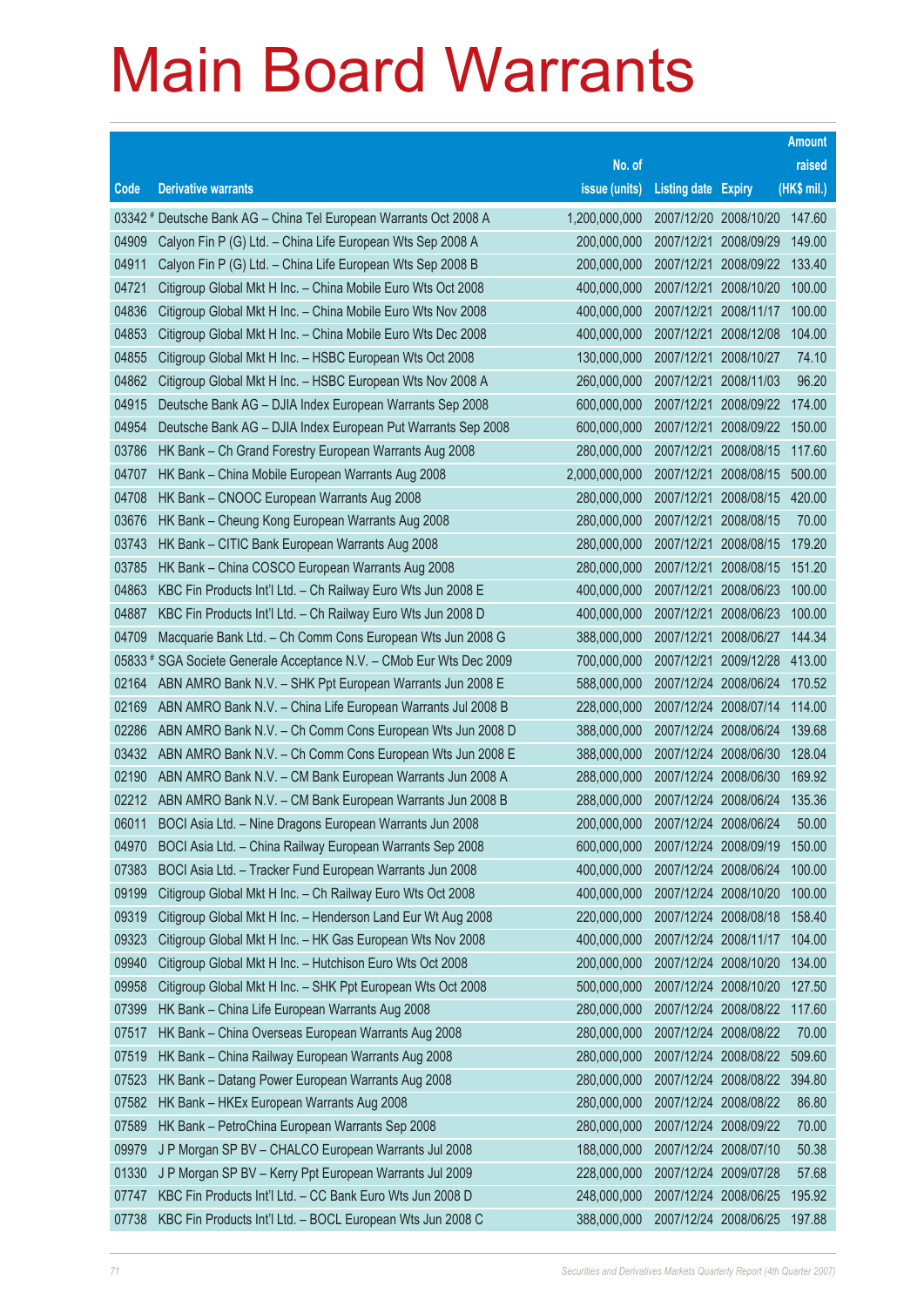|                |                                                                                                                    |                            |                            |                                                | <b>Amount</b>    |
|----------------|--------------------------------------------------------------------------------------------------------------------|----------------------------|----------------------------|------------------------------------------------|------------------|
|                |                                                                                                                    | No. of                     |                            |                                                | raised           |
| Code           | <b>Derivative warrants</b>                                                                                         | issue (units)              | <b>Listing date Expiry</b> |                                                | (HK\$ mil.)      |
| 07741          | KBC Fin Products Int'l Ltd. - CITIC Bank Euro Wts Jun 2008                                                         | 168,000,000                | 2007/12/24 2008/06/25      |                                                | 99.12            |
| 07742          | KBC Fin Products Int'l Ltd. - CITIC Bank Euro Wts Jul 2008 A                                                       | 258,000,000                | 2007/12/24 2008/07/02      |                                                | 98.04            |
| 07746          | KBC Fin Products Int'l Ltd. - CITIC Bank Euro Wts Jul 2008 B                                                       | 338,000,000                | 2007/12/24 2008/07/15      |                                                | 98.02            |
| 02129          | KBC Fin Products Int'l Ltd. - HSI Euro Put Wts Jun 2008 E                                                          | 400,000,000                | 2007/12/24 2008/06/27      |                                                | 100.00           |
| 02125          | KBC Fin Products Int'l Ltd. - HSI Euro Put Wts Jun 2008 D                                                          | 400,000,000                | 2007/12/24 2008/06/27      |                                                | 100.00           |
| 02111          | KBC Fin Products Int'l Ltd. - HSI Euro Put Wts Jun 2008 C                                                          | 400,000,000                |                            | 2007/12/24 2008/06/27                          | 100.00           |
| 02105          | KBC Fin Products Int'l Ltd. - HSI Euro Put Wts Jun 2008 B                                                          | 400,000,000                | 2007/12/24 2008/06/27      |                                                | 100.00           |
| 01714          | KBC Fin Products Int'l Ltd. - HSI Euro Put Wts Jun 2008 A                                                          | 400,000,000                | 2007/12/24 2008/06/27      |                                                | 100.00           |
| 03566          | Lehman Brothers Holdings Inc. - Wharf European Wts Aug 2008                                                        | 80,000,000                 | 2007/12/24 2008/08/08      |                                                | 35.52            |
| 03614          | Lehman Brothers Holdings Inc. - Cheung Kong Eur Wts Aug 2008                                                       | 30,000,000                 | 2007/12/24 2008/08/08      |                                                | 48.63            |
| 03649          | Lehman Brothers Holdings Inc. - BEA European Wts Aug 2008                                                          | 80,000,000                 | 2007/12/24 2008/08/08      |                                                | 35.60            |
| 03658          | Lehman Brothers Holdings Inc. - SHK Ppt Euro Wts Jun 2008                                                          | 25,000,000                 | 2007/12/24 2008/06/27      |                                                | 43.90            |
| 03724          | Lehman Brothers Holdings Inc. - Hutchison Euro Wts Jun 2008                                                        | 60,000,000                 | 2007/12/24 2008/06/27      |                                                | 41.52            |
| 03725          | Lehman Brothers Holdings Inc. - CITIC Pac Euro Wts Jun 2008                                                        | 80,000,000                 | 2007/12/24 2008/06/27      |                                                | 33.12            |
| 03726          | Lehman Brothers Holdings Inc. - CC Bank Euro Wts Jun 2008 B                                                        | 100,000,000                | 2007/12/24 2008/06/27      |                                                | 76.10            |
| 03728          | Lehman Brothers Holdings Inc. - PetroChina Eur Wt Jun 2008 C                                                       | 50,000,000                 | 2007/12/24 2008/06/27      |                                                | 99.60            |
| 03740          | Lehman Brothers Holdings Inc. - Ch Overseas Eu Wt Jun 2008 B                                                       | 150,000,000                | 2007/12/24 2008/06/27      |                                                | 39.00            |
| 03764          | Lehman Brothers Holdings Inc. - Sinopec Euro Wts Jun 2008 D                                                        | 50,000,000                 | 2007/12/24 2008/06/27      |                                                | 91.35            |
| 03788          | Lehman Brothers Holdings Inc. - Lenovo European Wts Jun 2008                                                       | 30,000,000                 | 2007/12/24 2008/06/27      |                                                | 38.97            |
| 03789          | Lehman Brothers Holdings Inc. - ICBC European Wts Jun 2008 B                                                       | 100,000,000                | 2007/12/24 2008/06/27      |                                                | 64.40            |
| 03790          | Lehman Brothers Holdings Inc. - Ping An Euro Wts Jun 2008 C                                                        | 50,000,000                 | 2007/12/24 2008/06/27      |                                                | 62.35            |
| 04461          | Lehman Brothers Holdings Inc. - PICC European Wts Jun 2008 D                                                       | 30,000,000                 | 2007/12/24 2008/06/27      |                                                | 59.31            |
| 07751          | CC Rabobank B.A. - CC Bank European Warrants Dec 2008                                                              | 1,200,000,000              | 2007/12/24 2008/12/29      |                                                | 300.00           |
| 07754          | CC Rabobank B.A. - HSBC European Warrants Oct 2008 A                                                               | 600,000,000                | 2007/12/24 2008/10/21      |                                                | 150.00           |
| 07777          | CC Rabobank B.A. - HSBC European Warrants Feb 2009                                                                 | 600,000,000                | 2007/12/24 2009/02/27      |                                                | 150.00           |
| 07790          | CC Rabobank B.A. - MTRC Euro Warrants Jul 2008                                                                     | 300,000,000                |                            | 2007/12/24 2008/07/28                          | 120.00           |
| 07799          | CC Rabobank B.A. - MTRC Euro Warrants Sep 2008 B                                                                   | 300,000,000                |                            | 2007/12/24 2008/09/03                          | 225.00           |
| 07855          | CC Rabobank B.A. - CC Bank European Warrants Feb 2009                                                              | 1,200,000,000              |                            | 2007/12/24 2009/02/02                          | 300.00           |
| 07977<br>09028 | CC Rabobank B.A. - ICBC European Warrants Feb 2009 B<br>CC Rabobank B.A. - Ch Comm Cons European Warrants Jun 2008 | 1,200,000,000              | 2007/12/24 2009/02/27      |                                                | 300.00           |
| 09063          | CC Rabobank B.A. - PetroChina European Warrants Jul 2008 D                                                         | 400,000,000<br>600,000,000 |                            | 2007/12/24 2008/06/30<br>2007/12/24 2008/07/07 | 200.00<br>156.00 |
| 09138          | CC Rabobank B.A. - PetroChina European Warrants Oct 2008 E                                                         | 600,000,000                |                            | 2007/12/24 2008/10/06                          | 270.00           |
| 07653          | SGA Societe Generale Acceptance N.V. - HSI Eur Wt Jun 2008 A                                                       | 500,000,000                | 2007/12/24 2008/06/27      |                                                | 125.00           |
| 07701          | SGA Societe Generale Acceptance N.V. - HSI Eur Wt Jun 2008 B                                                       | 500,000,000                |                            | 2007/12/24 2008/06/27                          | 125.00           |
| 07702          | SGA Societe Generale Acceptance N.V. - HSI Eur Wt Jun 2008 C                                                       | 500,000,000                | 2007/12/24 2008/06/27      |                                                | 125.00           |
| 07703          | SGA Societe Generale Acceptance N.V. - HSI Eur Wt Jun 2008 D                                                       | 500,000,000                |                            | 2007/12/24 2008/06/27                          | 125.00           |
| 07714          | SGA Societe Generale Acceptance N.V. - HSI Eu Put Wt Jun 08E                                                       | 500,000,000                | 2007/12/24 2008/06/27      |                                                | 125.00           |
| 07717          | SGA Societe Generale Acceptance N.V. - HSI Eu Put Wt Jun 08F                                                       | 500,000,000                | 2007/12/24 2008/06/27      |                                                | 125.00           |
| 07736          | SGA Societe Generale Acceptance N.V. - HSI Eu Put Wt Jun 08G                                                       | 500,000,000                | 2007/12/24 2008/06/27      |                                                | 125.00           |
| 07737          | SGA Societe Generale Acceptance N.V. - HSI Eu Put Wt Jun 08H                                                       | 500,000,000                |                            | 2007/12/24 2008/06/27                          | 125.00           |
| 07649          | SGA Societe Generale Acceptance N.V. - Petch Eur Wt Sep 08 B                                                       | 400,000,000                | 2007/12/24 2008/09/29      |                                                | 100.00           |
|                | 01561 # SGA Societe Generale Acceptance N.V. - CCB Euro Wts Oct 2008                                               | 1,000,000,000              | 2007/12/24 2008/10/03      |                                                | 85.00            |
|                | 01520 # SGA Societe Generale Acceptance N.V. - HSI Eur Wt Apr 2008 L                                               | 500,000,000                | 2007/12/24 2008/04/29      |                                                | 51.00            |
| 04800          | Citigroup Global Mkt H Inc. - China Life Euro Wts Aug 2008 A                                                       | 330,000,000                | 2007/12/27 2008/08/18      |                                                | 89.10            |
|                |                                                                                                                    |                            |                            |                                                |                  |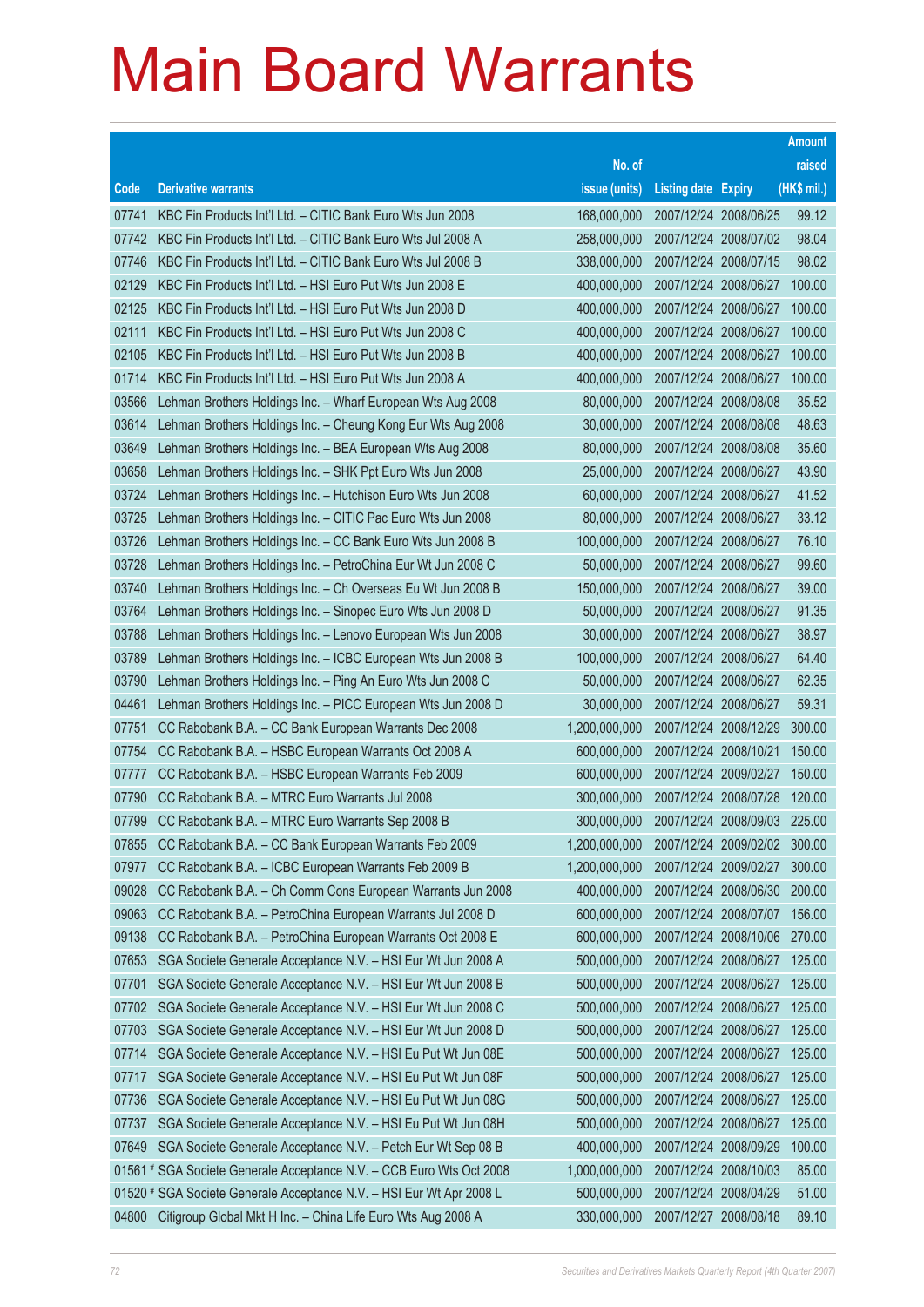|       |                                                                 |               |                            |                       | <b>Amount</b> |
|-------|-----------------------------------------------------------------|---------------|----------------------------|-----------------------|---------------|
|       |                                                                 | No. of        |                            |                       | raised        |
| Code  | <b>Derivative warrants</b>                                      | issue (units) | <b>Listing date Expiry</b> |                       | (HK\$ mil.)   |
| 04801 | Citigroup Global Mkt H Inc. - China Life Euro Wts Aug 2008 B    | 100,000,000   | 2007/12/27 2008/08/25      |                       | 90.00         |
| 04802 | Citigroup Global Mkt H Inc. - China Life Euro Wts Oct 2008      | 80,000,000    | 2007/12/27 2008/10/20      |                       | 65.60         |
| 04803 | Citigroup Global Mkt H Inc. - China Life Euro Wts Nov 2008      | 240,000,000   | 2007/12/27 2008/11/17      |                       | 96.00         |
| 04840 | Citigroup Global Mkt H Inc. - HSBC European Wts Jul 2008        | 120,000,000   | 2007/12/27 2008/07/21      |                       | 103.20        |
| 04922 | Citigroup Global Mkt H Inc. - HSBC European Wts Nov 2008 C      | 100,000,000   | 2007/12/27 2008/11/17      |                       | 85.00         |
| 04924 | Citigroup Global Mkt H Inc. - Ch Overseas Euro Wts Aug 2008     | 280,000,000   | 2007/12/27 2008/08/18      |                       | 78.40         |
| 04926 | Citigroup Global Mkt H Inc. - Hutchison Euro Wts Sep 2008 A     | 450,000,000   |                            | 2007/12/27 2008/09/16 | 112.50        |
| 04927 | Citigroup Global Mkt H Inc. - Hutchison Euro Wts Sep 2008 B     | 100,000,000   |                            | 2007/12/27 2008/09/16 | 138.00        |
| 04929 | Citigroup Global Mkt H Inc. - HKEx European Wts Sep 2008 B      | 450,000,000   |                            | 2007/12/27 2008/09/22 | 180.00        |
| 04930 | Citigroup Global Mkt H Inc. - HKEx European Wts Nov 2008 B      | 600,000,000   |                            | 2007/12/27 2008/11/10 | 216.00        |
| 04931 | Citigroup Global Mkt H Inc. - ICBC European Wts Nov 2008 A      | 100,000,000   |                            | 2007/12/27 2008/11/05 | 100.00        |
| 04941 | Citigroup Global Mkt H Inc. - ICBC European Wts Aug 2008        | 140,000,000   | 2007/12/27 2008/08/25      |                       | 70.00         |
| 04942 | Citigroup Global Mkt H Inc. - MTRC European Wts Sep 2008 B      | 200,000,000   |                            | 2007/12/27 2008/09/16 | 108.00        |
| 04943 | Citigroup Global Mkt H Inc. - MTRC European Wts Nov 2008        | 200,000,000   | 2007/12/27 2008/11/03      |                       | 96.00         |
| 04864 | Citigroup Global Mkt H Inc. - HSBC European Wts Aug 2008        | 100,000,000   |                            | 2007/12/27 2008/08/18 | 105.00        |
| 04869 | Citigroup Global Mkt H Inc. - HSBC European Wts Sep 2008 A      | 100,000,000   | 2007/12/27 2008/09/29      |                       | 106.00        |
| 04884 | Citigroup Global Mkt H Inc. - HSBC European Wts Sep 2008 B      | 200,000,000   | 2007/12/27 2008/09/16      |                       | 144.00        |
| 04916 | Citigroup Global Mkt H Inc. - HSBC European Wts Sep 2008 C      | 300,000,000   |                            | 2007/12/27 2008/09/16 | 138.00        |
| 04917 | Citigroup Global Mkt H Inc. - HSBC European Wts Nov 2008 B      | 100,000,000   | 2007/12/27 2008/11/17      |                       | 136.00        |
| 04759 | Deutsche Bank AG - China Life European Warrants Jul 2008 B      | 600,000,000   |                            | 2007/12/27 2008/07/21 | 528.00        |
| 04762 | Deutsche Bank AG - China Life European Warrants Jul 2008 C      | 600,000,000   |                            | 2007/12/27 2008/07/30 | 456.00        |
| 04788 | Goldman Sachs SP (Asia) - China Railway Euro Wts Jan 2009       | 200,000,000   |                            | 2007/12/27 2009/01/12 | 50.00         |
| 04785 | Goldman Sachs SP (Asia) - China Railway Euro Wts Aug 2008 A     | 200,000,000   | 2007/12/27 2008/08/11      |                       | 50.00         |
| 04567 | KBC Fin Products Int'l Ltd. - HSCEI European Wts Jun 2008 B     | 400,000,000   | 2007/12/27 2008/06/27      |                       | 100.00        |
| 04565 | KBC Fin Products Int'l Ltd. - HSCEI European Wts Jun 2008 A     | 400,000,000   | 2007/12/27 2008/06/27      |                       | 100.00        |
| 04569 | KBC Fin Products Int'l Ltd. - HSCEI European Wts Jun 2008 C     | 400,000,000   | 2007/12/27 2008/06/27      |                       | 100.00        |
| 04571 | KBC Fin Products Int'l Ltd. - HSCEI European Wts Jun 2008 D     | 400,000,000   | 2007/12/27 2008/06/27      |                       | 100.00        |
| 04572 | KBC Fin Products Int'l Ltd. - HSCEI European Wts Jun 2008 E     | 400,000,000   | 2007/12/27 2008/06/27      |                       | 100.00        |
| 04655 | KBC Fin Products Int'l Ltd. - HSCEI Euro Put Wts Jun 2008 G     | 400,000,000   | 2007/12/27 2008/06/27      |                       | 100.00        |
| 04584 | KBC Fin Products Int'l Ltd. - HSCEI Euro Put Wts Jun 2008 F     | 400,000,000   | 2007/12/27 2008/06/27      |                       | 100.00        |
| 04685 | KBC Fin Products Int'l Ltd. - HSCEI Euro Put Wts Jun 2008 H     | 400,000,000   | 2007/12/27 2008/06/27      |                       | 100.00        |
| 04710 | KBC Fin Products Int'l Ltd. - HSCEI Euro Put Wts Jun 2008 I     | 400,000,000   | 2007/12/27 2008/06/27      |                       | 100.00        |
| 04745 | KBC Fin Products Int'l Ltd. - HSI European Wts Jun 2008 I       | 400,000,000   | 2007/12/27 2008/06/27      |                       | 100.00        |
| 04743 | KBC Fin Products Int'l Ltd. - HSI European Wts Jun 2008 H       | 400,000,000   | 2007/12/27 2008/06/27      |                       | 100.00        |
| 04752 | KBC Fin Products Int'l Ltd. - HSI European Wts Jun 2008 J       | 400,000,000   | 2007/12/27 2008/06/27      |                       | 100.00        |
| 04741 | KBC Fin Products Int'l Ltd. - HSI European Wts Jun 2008 G       | 400,000,000   | 2007/12/27 2008/06/27      |                       | 100.00        |
| 04740 | KBC Fin Products Int'l Ltd. - HSI European Wts Jun 2008 F       | 400,000,000   | 2007/12/27 2008/06/27      |                       | 100.00        |
| 04467 | Macquarie Bank Ltd. - BOCL European Warrants Jul 2008 C         | 350,000,000   | 2007/12/27 2008/07/30      |                       | 143.50        |
| 04534 | Macquarie Bank Ltd. - BOCL European Put Warrants Jul 2008 D     | 350,000,000   | 2007/12/27 2008/07/30      |                       | 138.60        |
| 04510 | Macquarie Bank Ltd. - ICBC European Warrants Jul 2008           | 350,000,000   |                            | 2007/12/27 2008/07/30 | 214.20        |
| 04562 | Macquarie Bank Ltd. - ICBC European Put Warrants Jul 2008       | 350,000,000   | 2007/12/27 2008/07/30      |                       | 167.30        |
| 04564 | SGA Societe Generale Acceptance N.V. - C Ovs Eur Wt Jul 2008    | 200,000,000   | 2007/12/27 2008/07/14      |                       | 52.00         |
| 04563 | SGA Societe Generale Acceptance N.V. - CMB Euro Wts Jul 2008    | 200,000,000   | 2007/12/27 2008/07/14      |                       | 90.00         |
|       | 07527 # ABN AMRO Bank N.V. - CNOOC European Warrants Apr 2008 B | 1,000,000,000 | 2007/12/27 2008/04/11      |                       | 98.00         |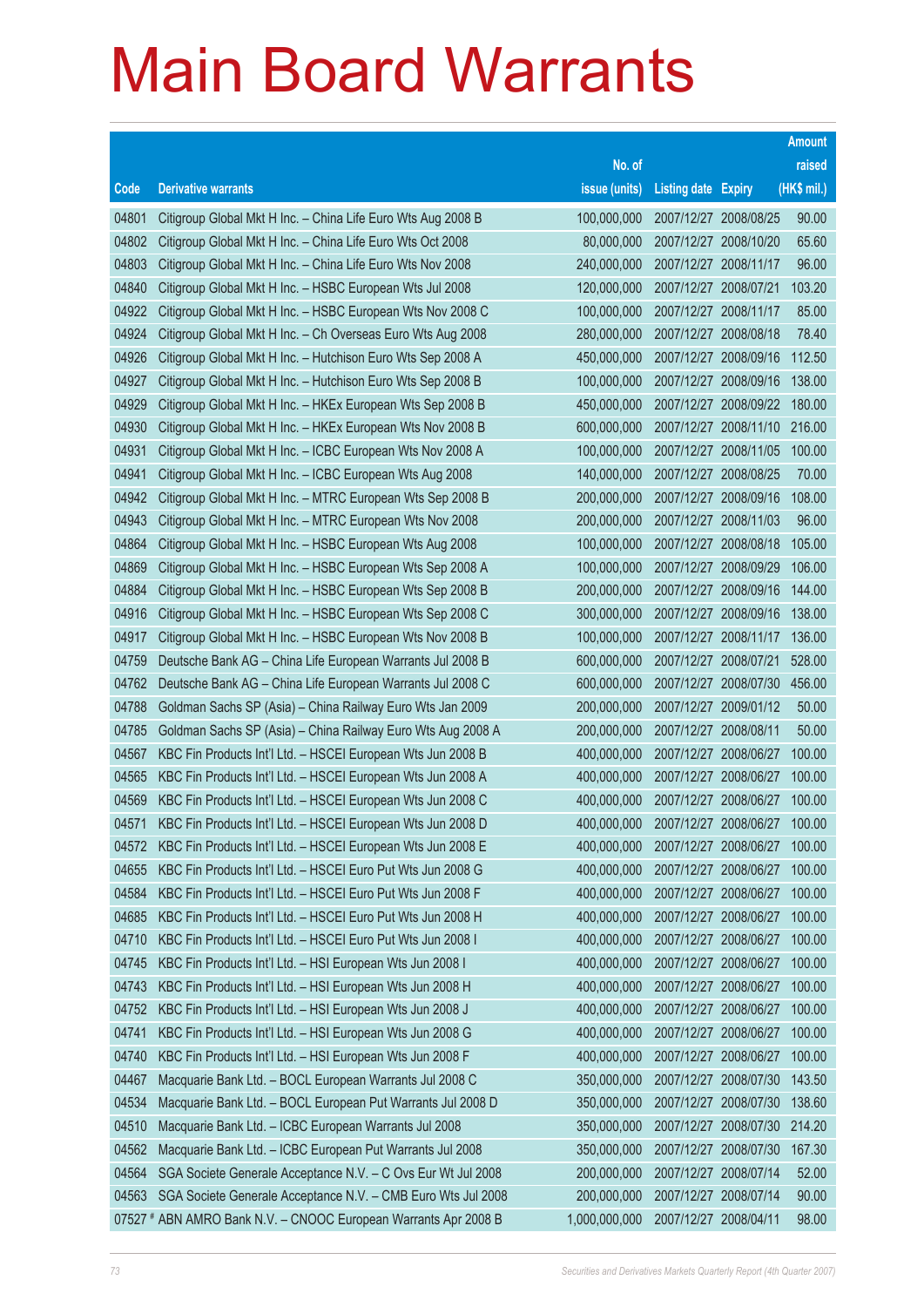|                |                                                                                                                            |                              |                            |                                                | <b>Amount</b>    |
|----------------|----------------------------------------------------------------------------------------------------------------------------|------------------------------|----------------------------|------------------------------------------------|------------------|
|                |                                                                                                                            | No. of                       |                            |                                                | raised           |
| Code           | <b>Derivative warrants</b>                                                                                                 | issue (units)                | <b>Listing date Expiry</b> |                                                | $(HK$$ mil.)     |
|                | 01405 # Deutsche Bank AG - China Life European Warrants Dec 2009 A                                                         | 2,000,000,000                |                            | 2007/12/27 2009/12/07                          | 174.00           |
|                | 03690 # SGA Societe Generale Acceptance N.V. - CTel Eu Wt Jun 2008 A                                                       | 100,000,000                  |                            | 2007/12/27 2008/06/16                          | 95.00            |
| 07785          | Citigroup Global Mkt H Inc. - Air China Euro Wts Nov 2008                                                                  | 300,000,000                  | 2007/12/28 2008/11/17      |                                                | 78.00            |
| 07786          | Citigroup Global Mkt H Inc. - Angang Steel Eur Wt Aug 2008 B                                                               | 200,000,000                  |                            | 2007/12/28 2008/08/25                          | 52.00            |
| 07787          | Citigroup Global Mkt H Inc. - BOCL European Wts Nov 2008                                                                   | 200,000,000                  | 2007/12/28 2008/11/11      |                                                | 96.00            |
| 07788          | Citigroup Global Mkt H Inc. - Bank of EA Euro Wts Sep 2008                                                                 | 200,000,000                  |                            | 2007/12/28 2008/09/29                          | 80.00            |
| 07794          | Citigroup Global Mkt H Inc. - BOC HK European Wts Sep 2008                                                                 | 350,000,000                  |                            | 2007/12/28 2008/09/22                          | 91.00            |
| 07796          | Citigroup Global Mkt H Inc. - BOC HK European Wts Oct 2008                                                                 | 250,000,000                  |                            | 2007/12/28 2008/10/20                          | 82.50            |
| 07800          | Citigroup Global Mkt H Inc. - CITIC Bank Euro Wts Nov 2008                                                                 | 140,000,000                  | 2007/12/28 2008/11/17      |                                                | 98.00            |
| 07801          | Citigroup Global Mkt H Inc. - Ch Comm Cons Euro Wts Oct 2008                                                               | 200,000,000                  |                            | 2007/12/28 2008/10/06                          | 96.00            |
| 07804          | Citigroup Global Mkt H Inc. – CC Bank European Wts Aug 2008                                                                | 140,000,000                  | 2007/12/28 2008/08/11      |                                                | 84.00            |
| 07805          | Citigroup Global Mkt H Inc. - CM Bank European Wts Nov 2008                                                                | 200,000,000                  |                            | 2007/12/28 2008/11/10                          | 86.00            |
| 07808          | Citigroup Global Mkt H Inc. - China Netcom Euro Wts Oct 2008                                                               | 240,000,000                  | 2007/12/28 2008/10/13      |                                                | 72.00            |
| 07809          | Citigroup Global Mkt H Inc. - Ch Overseas Euro Wts Nov 2008                                                                | 400,000,000                  |                            | 2007/12/28 2008/11/10                          | 100.00           |
| 07862          | Citigroup Global Mkt H Inc. - Sinopec Corp Euro Wts Nov 2008                                                               | 200,000,000                  | 2007/12/28 2008/11/17      |                                                | 86.00            |
| 07864          | Citigroup Global Mkt H Inc. - China Shenhua Eur Wts Oct 2008                                                               | 200,000,000                  |                            | 2007/12/28 2008/10/20                          | 126.00           |
| 07878          | Citigroup Global Mkt H Inc. - China Tel Euro Wts Sep 2008 B                                                                | 130,000,000                  |                            | 2007/12/28 2008/09/22                          | 143.00           |
| 07924          | Citigroup Global Mkt H Inc. - China Tel Euro Wts Dec 2008                                                                  | 300,000,000                  |                            | 2007/12/28 2008/12/22                          | 75.00            |
| 07928          | Citigroup Global Mkt H Inc. - CITIC Pacific Eu Wt Nov 2008 A                                                               | 160,000,000                  |                            | 2007/12/28 2008/11/10                          | 132.80           |
| 07990          | Citigroup Global Mkt H Inc. - CITIC Pacific Eu Wt Nov 2008 B                                                               | 140,000,000                  |                            | 2007/12/28 2008/11/10                          | 63.00            |
| 09001          | Citigroup Global Mkt H Inc. - CLP European Warrants Sep 2008                                                               | 80,000,000                   |                            | 2007/12/28 2008/09/16                          | 120.00           |
| 09002          | Citigroup Global Mkt H Inc. - CNOOC European Wts Nov 2008 A                                                                | 330,000,000                  |                            | 2007/12/28 2008/11/03                          | 89.10            |
| 09003          | Citigroup Global Mkt H Inc. - CNOOC European Wts Nov 2008 B                                                                | 330,000,000                  | 2007/12/28 2008/11/17      |                                                | 84.15            |
| 09004          | Citigroup Global Mkt H Inc. - R&F Ppt European Wts Nov 2008                                                                | 200,000,000                  |                            | 2007/12/28 2008/11/24                          | 92.00            |
| 09010          | Citigroup Global Mkt H Inc. - Huaneng Power Euro Wt Oct 2008                                                               | 240,000,000                  | 2007/12/28 2008/10/13      |                                                | 91.20            |
| 09011          | Citigroup Global Mkt H Inc. - ICBC European Wts Sep 2008 B                                                                 | 130,000,000                  |                            | 2007/12/28 2008/09/22                          | 85.80            |
| 09014          | Citigroup Global Mkt H Inc. - ICBC European Wts Nov 2008 B                                                                 | 130,000,000                  | 2007/12/28 2008/11/10      |                                                | 71.50            |
| 09016          | Citigroup Global Mkt H Inc. - Link REIT Euro Wts Dec 2008                                                                  | 300,000,000                  | 2007/12/28 2008/12/15      |                                                | 84.00            |
| 09018          | Citigroup Global Mkt H Inc. - PetroChina Euro Wts Dec 2008                                                                 | 450,000,000                  | 2007/12/28 2008/12/01      |                                                | 117.00           |
| 09025          | Citigroup Global Mkt H Inc. - PICC European Wts Sep 2008                                                                   | 300,000,000                  | 2007/12/28 2008/09/29      |                                                | 75.00            |
| 09037          | Citigroup Global Mkt H Inc. - Ping An Euro Wts Sep 2008 B                                                                  | 100,000,000                  | 2007/12/28 2008/09/22      |                                                | 76.00            |
| 09038<br>04944 | Citigroup Global Mkt H Inc. - Swire Pac A Euro Wts Feb 2009                                                                | 450,000,000<br>1,000,000,000 |                            | 2007/12/28 2009/02/03<br>2007/12/28 2008/09/29 | 112.50<br>250.00 |
| 04949          | Deutsche Bank AG - China Mobile European Warrants Sep 2008 B<br>Deutsche Bank AG - China Mobile European Put Wts Sep 2008  | 1,000,000,000                |                            | 2007/12/28 2008/09/29                          | 260.00           |
| 04951          | Deutsche Bank AG - China Life European Put Warrants Jul 2008                                                               | 600,000,000                  |                            | 2007/12/28 2008/07/30                          | 162.00           |
| 04961          | Deutsche Bank AG - China Life European Put Warrants Aug 2008                                                               | 600,000,000                  |                            | 2007/12/28 2008/08/28                          | 300.00           |
| 04966          |                                                                                                                            | 338,000,000                  |                            | 2007/12/28 2008/07/02                          | 199.42           |
| 04983          | KBC Fin Products Int'l Ltd. - BOCL European Wts Jul 2008 A                                                                 | 338,000,000                  |                            | 2007/12/28 2008/07/02                          | 199.42           |
| 04980          | KBC Fin Products Int'l Ltd. - BOCL European Put Wts Jul 2008<br>KBC Fin Products Int'l Ltd. - BOCL European Wts Jul 2008 B | 538,000,000                  |                            | 2007/12/28 2008/07/22                          | 199.06           |
| 04999          | KBC Fin Products Int'l Ltd. - China Life Eur Put Wt Jul 08 E                                                               | 228,000,000                  |                            | 2007/12/28 2008/07/02                          | 98.04            |
| 06037          | KBC Fin Products Int'l Ltd. - China Life Eur Put Wt Jul 08 F                                                               | 208,000,000                  |                            | 2007/12/28 2008/07/15                          | 193.44           |
| 04993          | KBC Fin Products Int'l Ltd. - China Life Euro Wts Jul 2008 C                                                               | 308,000,000                  |                            | 2007/12/28 2008/07/02                          | 197.12           |
| 04997          | KBC Fin Products Int'l Ltd. - China Life Euro Wts Jul 2008 D                                                               | 338,000,000                  |                            | 2007/12/28 2008/07/15                          | 196.04           |
|                |                                                                                                                            |                              |                            |                                                |                  |
| 04987          | KBC Fin Products Int'l Ltd. - China Life Euro Wts Jul 2008 B                                                               | 268,000,000                  |                            | 2007/12/28 2008/07/02                          | 195.64           |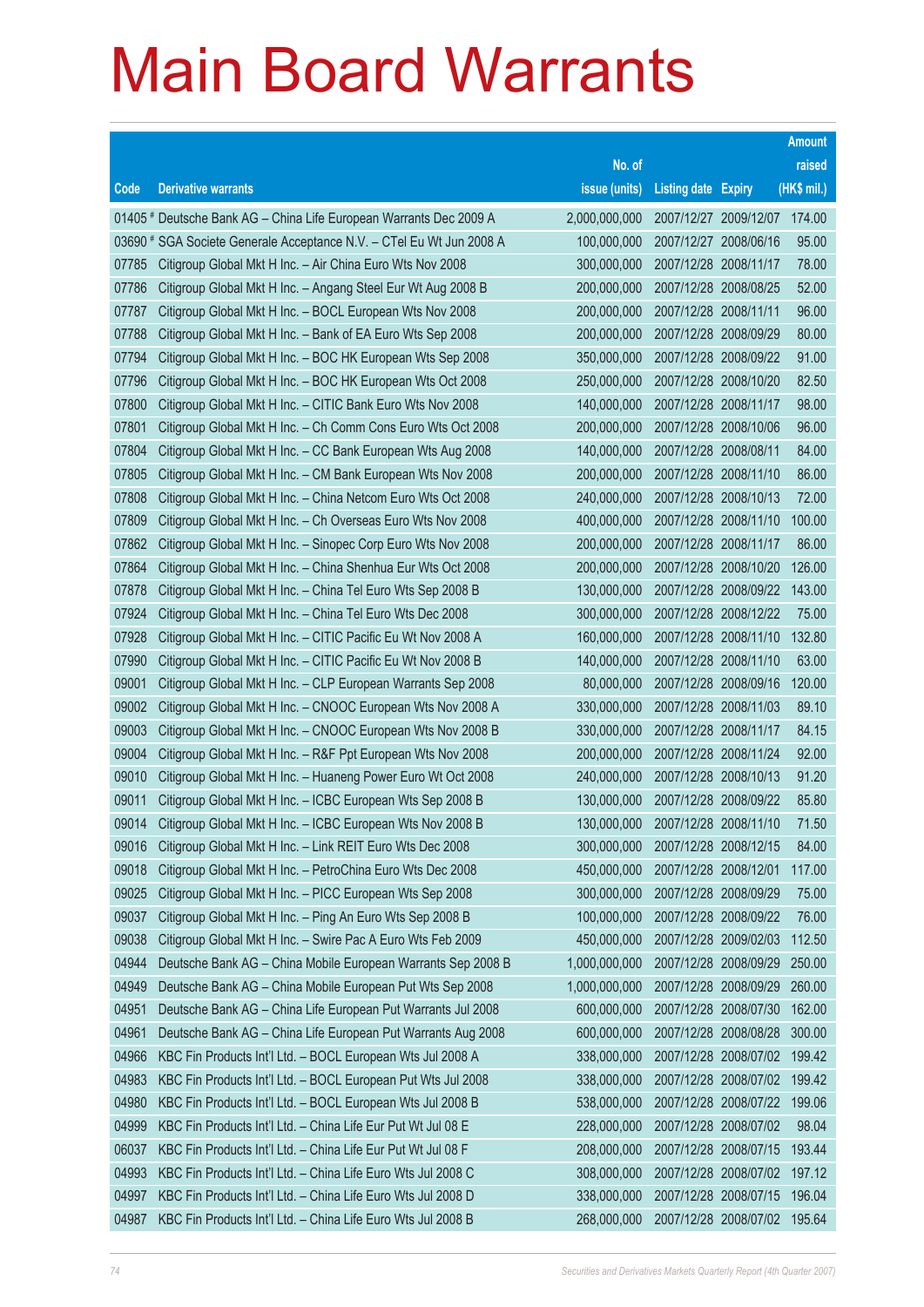|       |                                                                    |               |                            |                       | <b>Amount</b> |
|-------|--------------------------------------------------------------------|---------------|----------------------------|-----------------------|---------------|
|       |                                                                    | No. of        |                            |                       | raised        |
| Code  | <b>Derivative warrants</b>                                         | issue (units) | <b>Listing date Expiry</b> |                       | (HK\$ mil.)   |
| 04998 | KBC Fin Products Int'l Ltd. - China Life Euro Wts Aug 2008 B       | 568,000,000   | 2007/12/28 2008/08/01      |                       | 198.80        |
| 07375 | KBC Fin Products Int'l Ltd. - ICBC European Wts Jul 2008 C         | 238,000,000   | 2007/12/28 2008/07/04      |                       | 192.78        |
| 07379 | Macquarie Bank Ltd. - Datang European Warrants Nov 2009            | 288,000,000   | 2007/12/28 2009/11/27      |                       | 72.29         |
| 07381 | Macquarie Bank Ltd. - China Mengniu European Wts Jul 2008          | 288,000,000   | 2007/12/28 2008/07/30      |                       | 121.25        |
| 07397 | Macquarie Bank Ltd. - CIFH European Warrants Jun 2008              | 188,000,000   | 2007/12/28 2008/06/27      |                       | 71.44         |
| 07470 | Macquarie Bank Ltd. - Nine Dragons European Wts Jun 2008           | 288,000,000   | 2007/12/28 2008/06/27      |                       | 76.03         |
| 07726 | CC Rabobank B.A. - CC Bank European Warrants Aug 2008 B            | 800,000,000   |                            | 2007/12/28 2008/08/18 | 200.00        |
| 07728 | CC Rabobank B.A. - Ch Mobile European Warrants Sep 2008            | 400,000,000   | 2007/12/28 2008/09/29      |                       | 100.00        |
| 07767 | CC Rabobank B.A. - China Railway European Warrants Sep 2008        | 800,000,000   |                            | 2007/12/28 2008/09/09 | 200.00        |
| 07768 | CC Rabobank B.A. - Foxconn European Warrants Jun 2008              | 300,000,000   | 2007/12/28 2008/06/30      |                       | 90.00         |
| 07769 | CC Rabobank B.A. - HK Electric European Warrants Dec 2008          | 150,000,000   | 2007/12/28 2008/12/29      |                       | 66.00         |
| 07770 | CC Rabobank B.A. - HSBC European Warrants Oct 2008 B               | 600,000,000   | 2007/12/28 2008/10/27      |                       | 150.00        |
| 07771 | CC Rabobank B.A. - Hutchison European Warrants Oct 2008            | 600,000,000   | 2007/12/28 2008/10/17      |                       | 150.00        |
| 07774 | CC Rabobank B.A. - Hutchison European Warrants Dec 2008 B          | 600,000,000   |                            | 2007/12/28 2008/12/22 | 150.00        |
| 07778 | CC Rabobank B.A. - ICBC European Warrants Mar 2009                 | 1,000,000,000 | 2007/12/28 2009/03/31      |                       | 250.00        |
| 07784 | CC Rabobank B.A. - PetroChina European Warrants Aug 2008 B         | 400,000,000   | 2007/12/28 2008/08/11      |                       | 120.00        |
| 07593 | SGA Societe Generale Acceptance N.V. - CMob Eu Put Wt Oct 08       | 500,000,000   |                            | 2007/12/28 2008/10/02 | 125.00        |
| 07648 | SGA Societe Generale Acceptance N.V. - CP&CC Eur Wt Jul 08 B       | 400,000,000   | 2007/12/28 2008/07/07      |                       | 100.00        |
| 07652 | SGA Societe Generale Acceptance N.V. - CP&CC Eur Wt Jul 08 C       | 400,000,000   | 2007/12/28 2008/07/10      |                       | 82.00         |
| 07676 | SGA Societe Generale Acceptance N.V. - HSBC Eu Put Wt Jul 08       | 500,000,000   | 2007/12/28 2008/07/30      |                       | 520.00        |
| 07473 | SGA Societe Generale Acceptance N.V. - CK(H) Eur Wt Aug 2008       | 500,000,000   | 2007/12/28 2008/08/22      |                       | 145.00        |
| 07503 | SGA Societe Generale Acceptance N.V. - CK(H) Eur Wt Sep 08 B       | 500,000,000   |                            | 2007/12/28 2008/09/02 | 125.00        |
| 07506 | SGA Societe Generale Acceptance N.V. - CLife Eur Wt Jul 08 C       | 500,000,000   |                            | 2007/12/28 2008/07/08 | 280.00        |
| 07528 | SGA Societe Generale Acceptance N.V. - CLife Eur Wt Jul 08 D       | 500,000,000   | 2007/12/28 2008/07/21      |                       | 395.00        |
| 07590 | SGA Societe Generale Acceptance N.V. - CMob Eu Wt Aug 2008 B       | 500,000,000   | 2007/12/28 2008/08/08      |                       | 125.00        |
| 07662 | SGA Societe Generale Acceptance N.V. - HSCEI Eur Wt Jul 2008       | 200,000,000   | 2007/12/28 2008/07/30      |                       | 50.00         |
| 07666 | SGA Societe Generale Acceptance N.V. - HSCEI Eu Put Wt Jul08       | 200,000,000   | 2007/12/28 2008/07/30      |                       | 50.00         |
|       | 07692 SGA Societe Generale Acceptance N.V. - ICBC Eur Wts Jun 2008 | 200,000,000   | 2007/12/28 2008/06/30      |                       | 138.00        |
| 07719 | SGA Societe Generale Acceptance N.V. - ICBC Eu Wt Jul 2008 C       | 200,000,000   | 2007/12/28 2008/07/14      |                       | 168.00        |
| 07722 | SGA Societe Generale Acceptance N.V. - ICBC Eu Wt Jul 2008 D       | 200,000,000   | 2007/12/28 2008/07/28      |                       | 200.00        |
| 07724 | SGA Societe Generale Acceptance N.V. - Petch Eur Wt Jun 08 C       | 400,000,000   | 2007/12/28 2008/06/30      |                       | 100.00        |
| 07725 | SGA Societe Generale Acceptance N.V. - Petch Eur Wt Jul 08 E       | 400,000,000   | 2007/12/28 2008/07/14      |                       | 118.00        |
|       | 01537 # KBC Fin Products Int'l Ltd. - Sinopec Euro Wts Jun 2008 A  | 558,000,000   | 2007/12/28 2008/06/13      |                       | 97.65         |
| 09576 | Calyon Fin P (G) Ltd. - China Railway Euro Wts Jul 2008 A          | 200,000,000   | 2007/12/31 2008/07/02      |                       | 51.00         |
| 09464 | Deutsche Bank AG - BOCL European Warrants Jul 2008 A               | 400,000,000   | 2007/12/31 2008/07/21      |                       | 212.00        |
| 09478 | Deutsche Bank AG - BOCL European Warrants Jul 2008 B               | 400,000,000   | 2007/12/31 2008/07/28      |                       | 168.00        |
| 09534 | Deutsche Bank AG - Sinopec Corp European Warrants Aug 2008         | 800,000,000   | 2007/12/31 2008/08/20      |                       | 200.00        |
| 09142 | KBC Fin Products Int'l Ltd. - Ch Mobile Euro Wts Aug 2008 B        | 800,000,000   | 2007/12/31 2008/08/11      |                       | 200.00        |
| 09209 | KBC Fin Products Int'l Ltd. - Ch Mobile Euro Wts Oct 2008 A        | 800,000,000   |                            | 2007/12/31 2008/10/02 | 200.00        |
| 09253 | KBC Fin Products Int'l Ltd. - ICBC European Wts Jul 2008 D         | 238,000,000   | 2007/12/31 2008/07/07      |                       | 199.92        |
| 09387 | KBC Fin Products Int'l Ltd. - ICBC European Wts Sep 2010           | 400,000,000   | 2007/12/31 2010/09/09      |                       | 100.00        |
| 09249 | KBC Fin Products Int'l Ltd. - HSBC European Wts Jan 2010 B         | 388,000,000   | 2007/12/31 2010/01/11      |                       | 97.00         |
| 09093 | KBC Fin Products Int'l Ltd. - Ch Comm Cons Eur Wt Aug 2008 C       | 508,000,000   | 2007/12/31 2008/08/01      |                       | 198.12        |
| 09105 | KBC Fin Products Int'l Ltd. - Ch Comm Cons Eur Wt Aug 2008 D       | 528,000,000   | 2007/12/31 2008/08/20      |                       | 195.36        |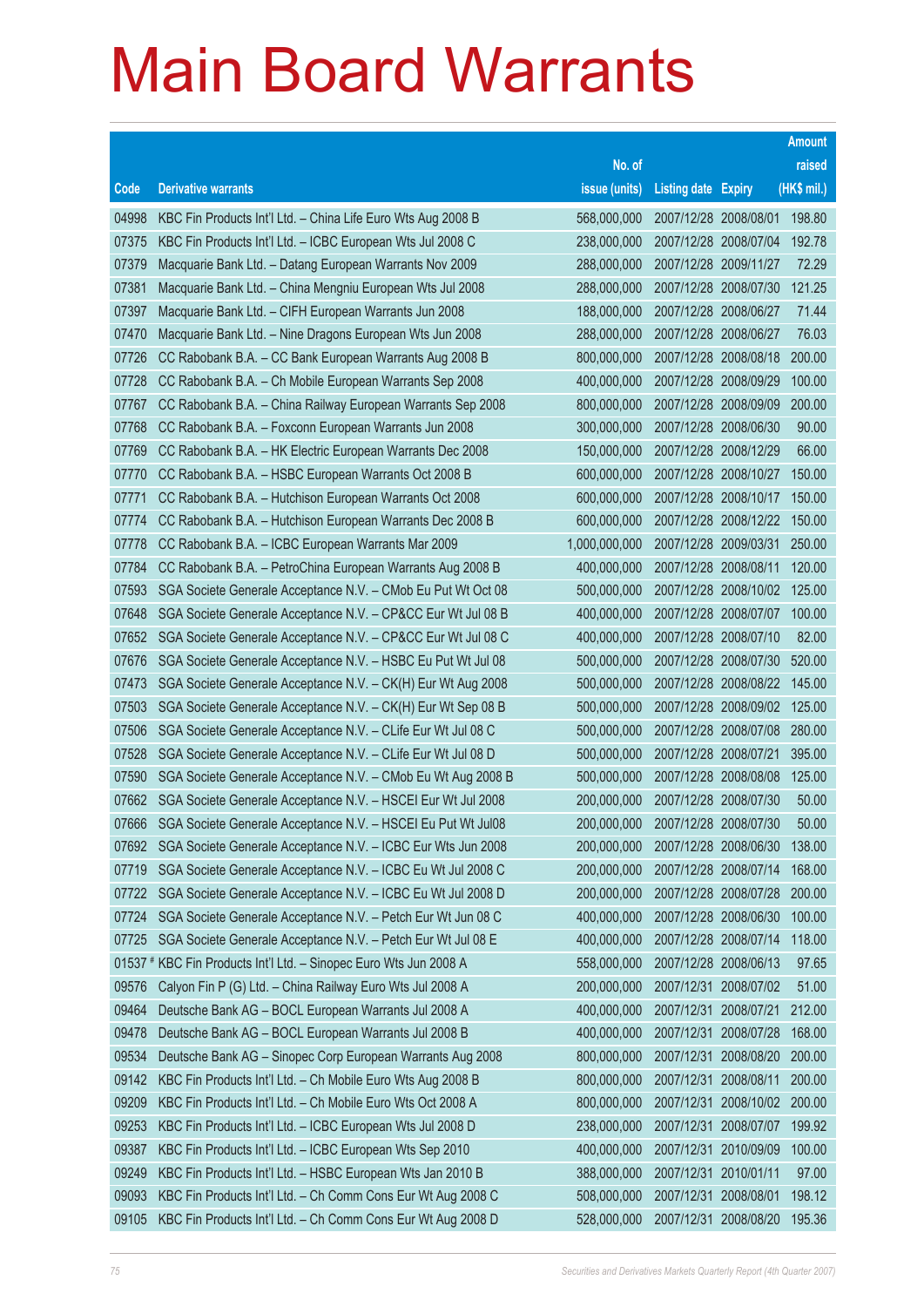|              |                                                                   |                      |                            |                       | <b>Amount</b> |
|--------------|-------------------------------------------------------------------|----------------------|----------------------------|-----------------------|---------------|
|              |                                                                   | No. of               |                            |                       | raised        |
| Code         | <b>Derivative warrants</b>                                        | <i>issue (units)</i> | <b>Listing date Expiry</b> |                       | (HK\$ mil.)   |
| 09088        | KBC Fin Products Int'l Ltd. - Ch Comm Cons Eur Wt Jul 2008 B      | 428,000,000          |                            | 2007/12/31 2008/07/02 | 196.88        |
| 09122        | KBC Fin Products Int'l Ltd. - Ch Comm Cons Eur Wt Jan 2009        | 298,000,000          | 2007/12/31                 | 2009/01/02            | 196.68        |
| 09107        | KBC Fin Products Int'l Ltd. - Ch Comm Cons Eur Wt Aug 2008 E      | 400,000,000          | 2007/12/31                 | 2008/08/20            | 100.00        |
| 09040        | SGA Societe Generale Acceptance N.V. - CCB Euro Wts Jul 2008      | 200,000,000          | 2007/12/31                 | 2008/07/21            | 160.00        |
|              | 06081 # Deutsche Bank AG - China Tel European Warrants Sep 2010   | 2.000.000.000        | 2007/12/31                 | 2010/09/30            | 484.00        |
|              | 09666 # KBC Fin Products Int'l Ltd. - China Tel Euro Wts May 2008 | 100.000.000          | 2007/12/31                 | 2008/05/02            | 98.00         |
| <b>Total</b> |                                                                   |                      |                            |                       | 369,702.46    |

# Further issue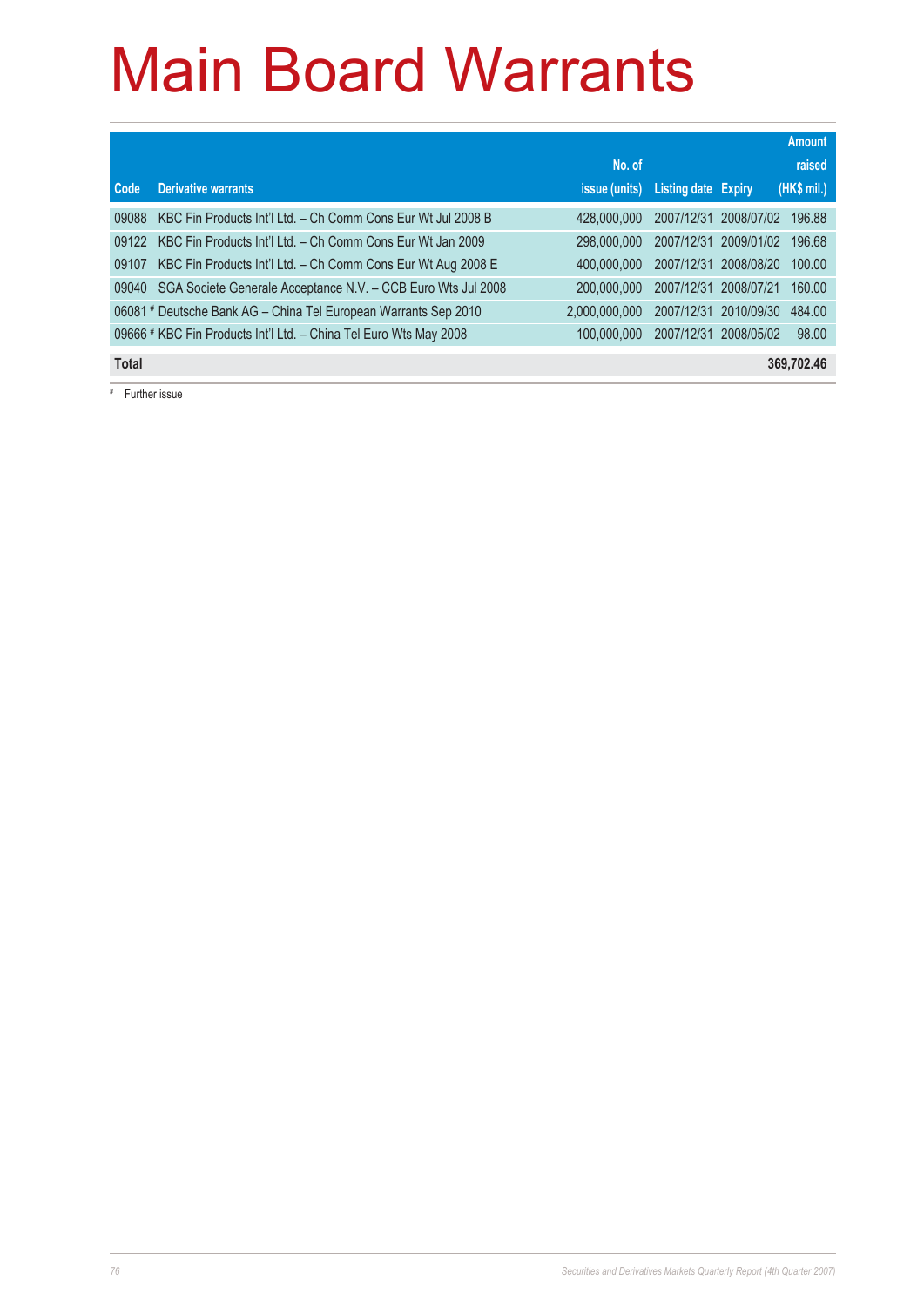# Main Board Debt Securities

### **Debt Securities Trading Statistics**

|      |                |                                 | <b>Turnover value</b>    |  |  |
|------|----------------|---------------------------------|--------------------------|--|--|
|      |                | Exchange fund notes (HK\$ mil.) | Market total (HK\$ mil.) |  |  |
| 2006 | Q4             | -                               | 1.65                     |  |  |
| 2007 | Q1             | -                               | 3.54                     |  |  |
|      | Q2             | -                               | 0.84                     |  |  |
|      | Q <sub>3</sub> | -                               | 1.28                     |  |  |
|      | Q4             | -                               | 4.43                     |  |  |

### **Debt Securities Nominal Value**

|      |                | No. of issues | Nominal value (HK\$ mil.) |
|------|----------------|---------------|---------------------------|
| 2006 | Q4             | 180           | 435,470.23                |
| 2007 | Q1             | 178           | 433,125.66                |
|      | Q2             | 175           | 420,525.54                |
|      | Q <sub>3</sub> | 175           | 419,591.14                |
|      | Q4             | 175           | 427,813.24                |

### **New Listing Statistics – Debt Securities**

|      |                | No. of newly listed debt securities | Amount raised (HK\$ mil.) |
|------|----------------|-------------------------------------|---------------------------|
| 2006 | Q4             | 12                                  | 20,124.21                 |
| 2007 | Q1             | 6                                   | 9,325.99                  |
|      | Q2             |                                     | 21,630.18                 |
|      | Q <sub>3</sub> | 6                                   | 13,185.89                 |
|      | Q4             |                                     | 13,989.61                 |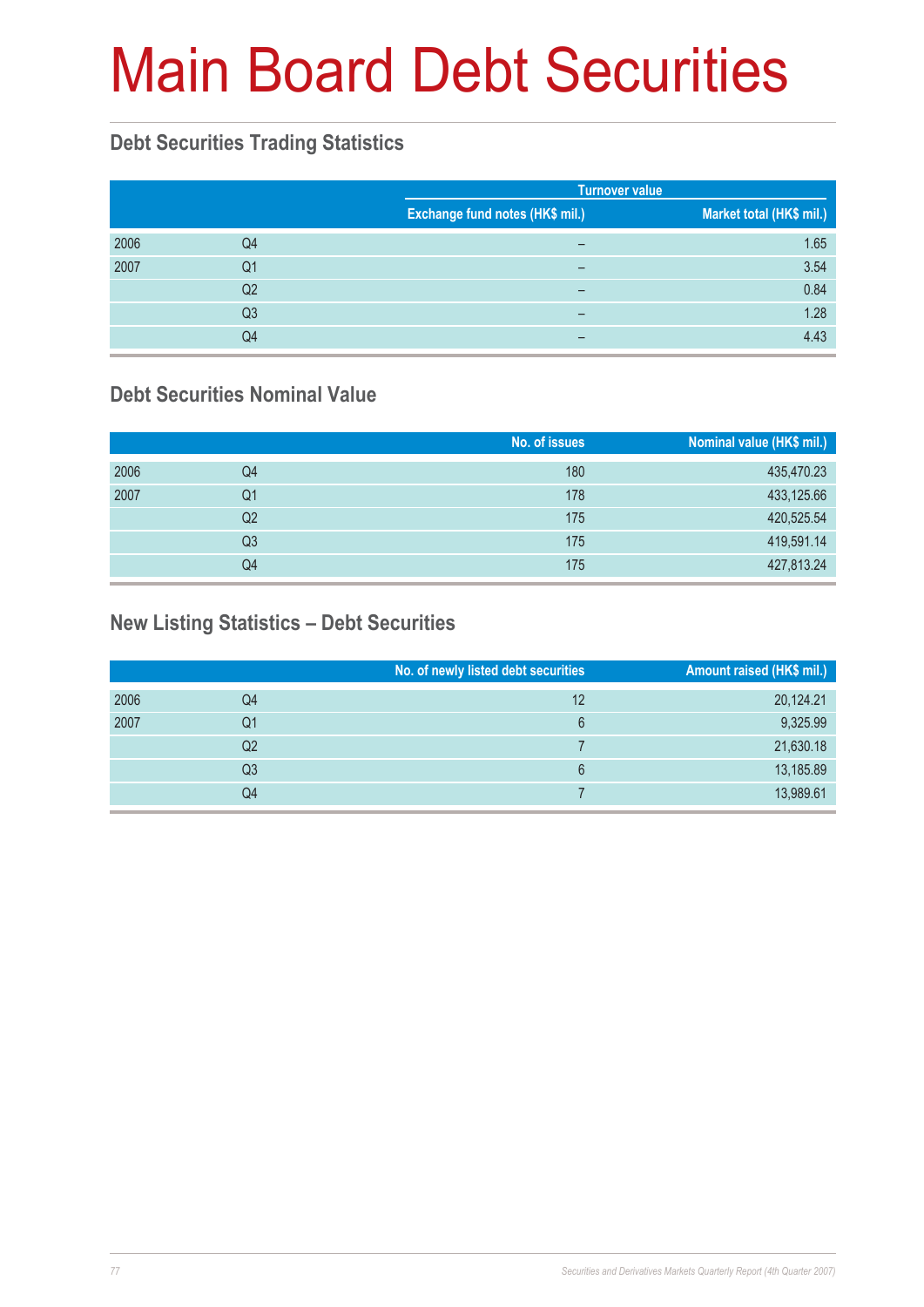## Main Board Debt Securities

#### **Newly Listed Debt Securities**

for 4th quarter 2007

|         |                                             |                  |                     |                 | <b>Amount raised</b> |
|---------|---------------------------------------------|------------------|---------------------|-----------------|----------------------|
| Code    | <b>Debt securities</b>                      | <b>Principal</b> | <b>Listing date</b> | <b>Maturity</b> | (HK\$ mil.)          |
| 01603   | FU JI F&C Services HIdgs Ltd.               | RMB1,500,000,000 | 2007/10/22          | 2010/10/18      | 1,548.11             |
|         | Zero Coupon Conv. Bonds 2010                |                  |                     |                 |                      |
| 01604   | Wharf Finance Ltd. 6.125% Guaranteed        | USD400,000,000   | 2007/11/06          | 2017/11/06      | 3,116.32             |
|         | Notes 2017                                  |                  |                     |                 |                      |
| 04171   | Hong Kong Monetary Authority 3.00%          | HKD1,200,000,000 | 2007/11/15          | 2009/11/16      | 1,215.96             |
|         | Exchange Fund Notes 2009                    |                  |                     |                 |                      |
| 04172   | Hong Kong Monetary Authority 3.52%          | HKD800,000,000   | 2007/12/06          | 2017/12/05      | 827.20               |
|         | Exchange Fund Notes 2017                    |                  |                     |                 |                      |
| 01605   | China Nickel Resources Holdings Zero Coupon | HKD2,000,000,000 | 2007/12/13          | 2012/12/12      | 2,000.00             |
|         | Conv Bonds 2012                             |                  |                     |                 |                      |
| 04146 # | Hong Kong Monetary Authority 4.26%          | HKD1,200,000,000 | 2007/12/17          | 2010/12/20      | 1,255.92             |
|         | Exchange Fund Notes 2010                    |                  |                     |                 |                      |
| 04170   | Hong Kong Monetary Authority 4.20%          | HKD1,000,000,000 | 2007/09/18          | 2012/09/17      | 1,008.20             |
|         | Exchange Fund Notes 2012                    |                  |                     |                 |                      |
| 01606   | PB Issuer Ltd. 3.3% Guaranteed              | USD390,000,000   | 2007/12/21          | 2013/02/01      | 3,042.00             |
|         | Convertible Bonds 2013                      |                  |                     |                 |                      |
|         |                                             |                  |                     |                 | 13,989.61            |

# Further issue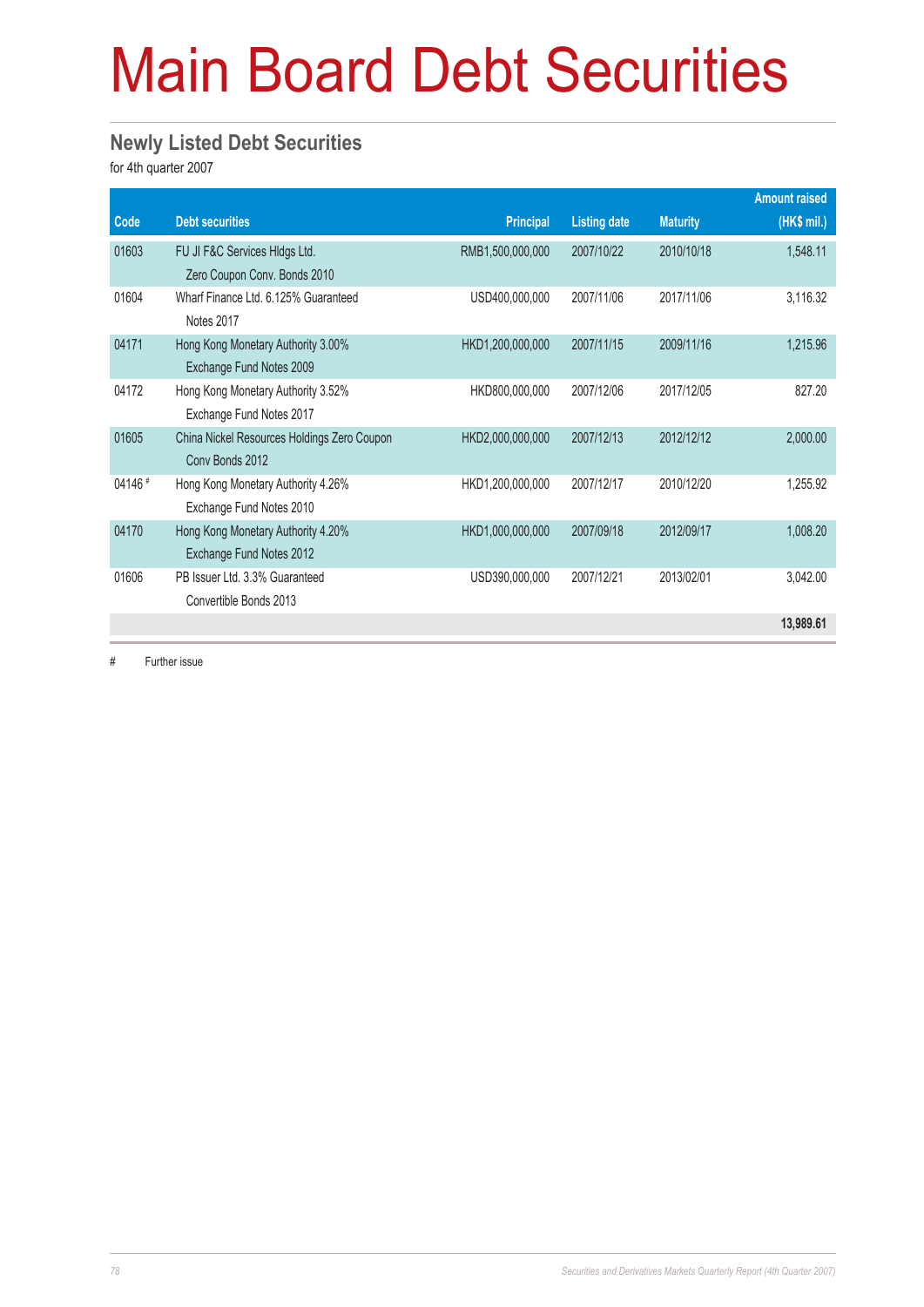# Main Board Unit Trusts and Mutual Funds

### **Unit Trusts and Mutual Funds Trading Statistics**

|      |                | <b>Exchange Traded</b><br>Fund (ETF)<br>(HK\$ mil.) | <b>Real Estate</b><br><b>Investment</b><br><b>Trusts (REITs)</b><br>(HK\$ mil.) | <b>Others</b><br>(HK\$ mil.) | <b>Total</b><br>(HK\$ mil.) | % of market total<br>(HK\$ mil.) |
|------|----------------|-----------------------------------------------------|---------------------------------------------------------------------------------|------------------------------|-----------------------------|----------------------------------|
| 2006 | Q4             | 17,060.73                                           | 9,254.24                                                                        |                              | 26,314.97                   | 0.97                             |
| 2007 | Q <sub>1</sub> | 31,096.91                                           | 13,303.84                                                                       |                              | 44,400.75                   | 1.36                             |
|      | Q <sub>2</sub> | 35,370.10                                           | 10,725.14                                                                       |                              | 46,095.24                   | 1.20                             |
|      | Q3             | 44,168.17                                           | 14,031.46                                                                       | 10,132.74                    | 68,332.38                   | 1.12                             |
|      | Q4             | 49,930.36                                           | 13,436.81                                                                       | 2,388.41                     | 65,755.59                   | 0.79                             |

Note: 1. Include turnover values in HKD only.

### **Unit Trusts and Mutual Funds Market Value**

|      |                | No. of<br><b>issues</b> | <b>Exchange</b><br><b>Traded Funds</b><br>(ETF)<br>(HK\$ mil.) | No. of<br><b>issues</b> | <b>Real Estate</b><br><b>Investment</b><br><b>Trusts</b><br>(REITs)<br>(HK\$ mil.) | No. of<br><b>issues</b> | <b>Others</b><br>(HK\$ mil.) | No. of<br><b>issues</b> | <b>Total</b><br>(HK\$ mil.) |
|------|----------------|-------------------------|----------------------------------------------------------------|-------------------------|------------------------------------------------------------------------------------|-------------------------|------------------------------|-------------------------|-----------------------------|
| 2006 | Q <sub>4</sub> | 9                       | 73.484.31                                                      | 5                       | 53,057.24                                                                          | 1                       | -                            | 15                      | 126,541.55                  |
| 2007 | Q <sub>1</sub> | 9                       | 74,975.96                                                      | $6\phantom{1}$          | 69,501.49                                                                          | 1                       | -                            | 16                      | 144,477.45                  |
|      | Q2             | 16                      | 81,938.16                                                      | $\overline{7}$          | 68,468.86                                                                          | 1                       | -                            | 24                      | 150,407.02                  |
|      | Q <sub>3</sub> | 17                      | 99.014.35                                                      | $\overline{7}$          | 67,040.15                                                                          | $\overline{2}$          | 5,028.22                     | 26                      | 171,082.73                  |
|      | Q4             | 17                      | 105,623.36                                                     | 7                       | 66,089.08                                                                          | $\overline{2}$          | 4,098.45                     | 26                      | 175,810.89                  |

### **New Listing Unit Trust and Mutual Funds Statistics**

|      |                | No. of newly listed<br>unit trust and mutual funds | <b>Funds raised</b><br>(HK\$ mil.) |
|------|----------------|----------------------------------------------------|------------------------------------|
| 2006 | Q4             |                                                    | 2,717.96                           |
| 2007 | Q1             |                                                    | 2,329.69                           |
|      | Q <sub>2</sub> | 8                                                  | 2,245.19                           |
|      | Q <sub>3</sub> | ŋ                                                  | 3,719.10                           |
|      | Q4             | -                                                  | -                                  |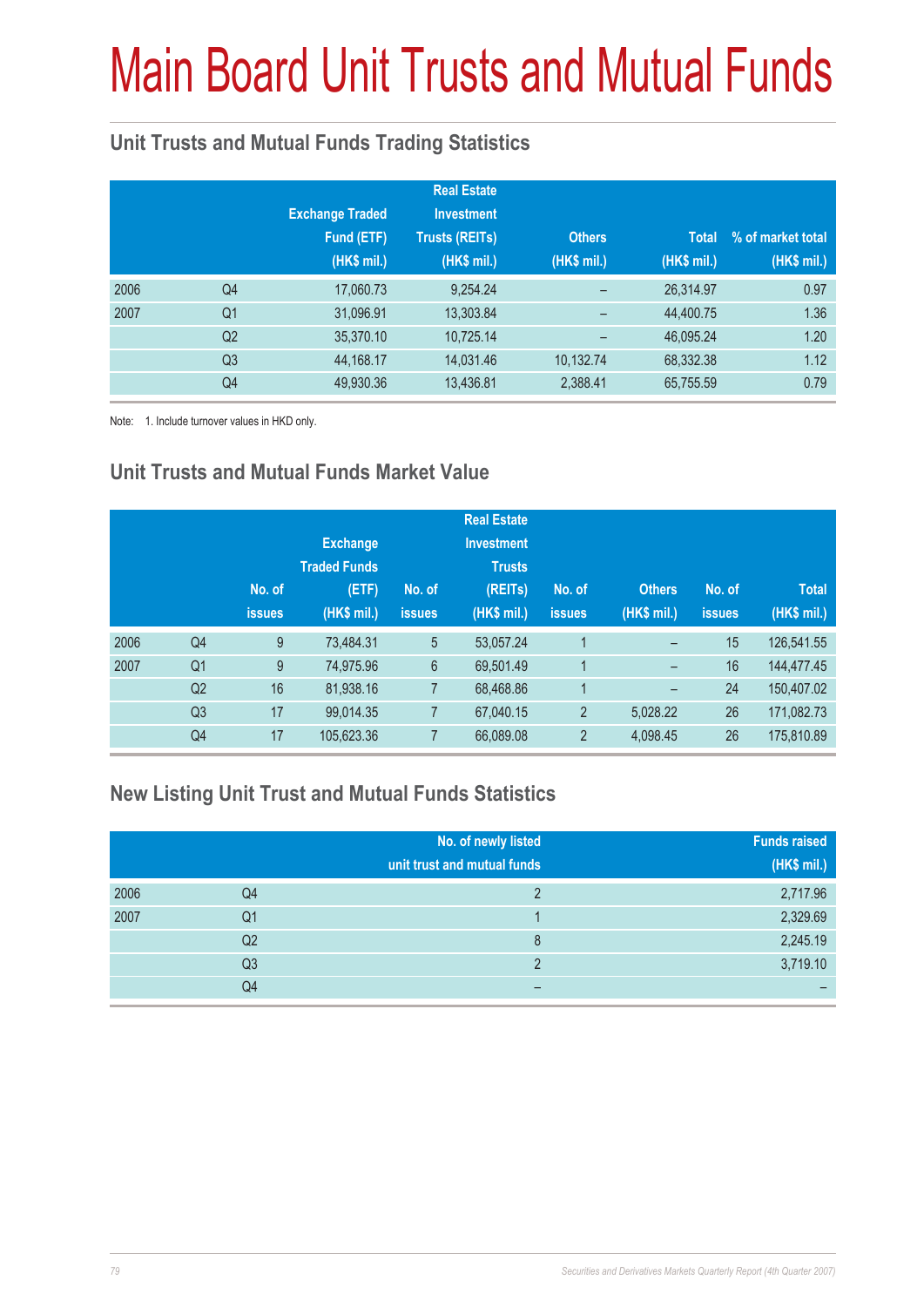### Main Board Unit Trusts and Mutual Funds

#### **Newly Listed Unit Trust and Mutual Funds**

for 4th quarter 2007

|            |                                          |       | <b>Issue price Amount raised</b> |                         |
|------------|------------------------------------------|-------|----------------------------------|-------------------------|
| Code       | Unit trust and Mutual funds Fund manager | (HKS) |                                  | (HK\$ mil) Listing date |
| <b>Nil</b> |                                          |       |                                  |                         |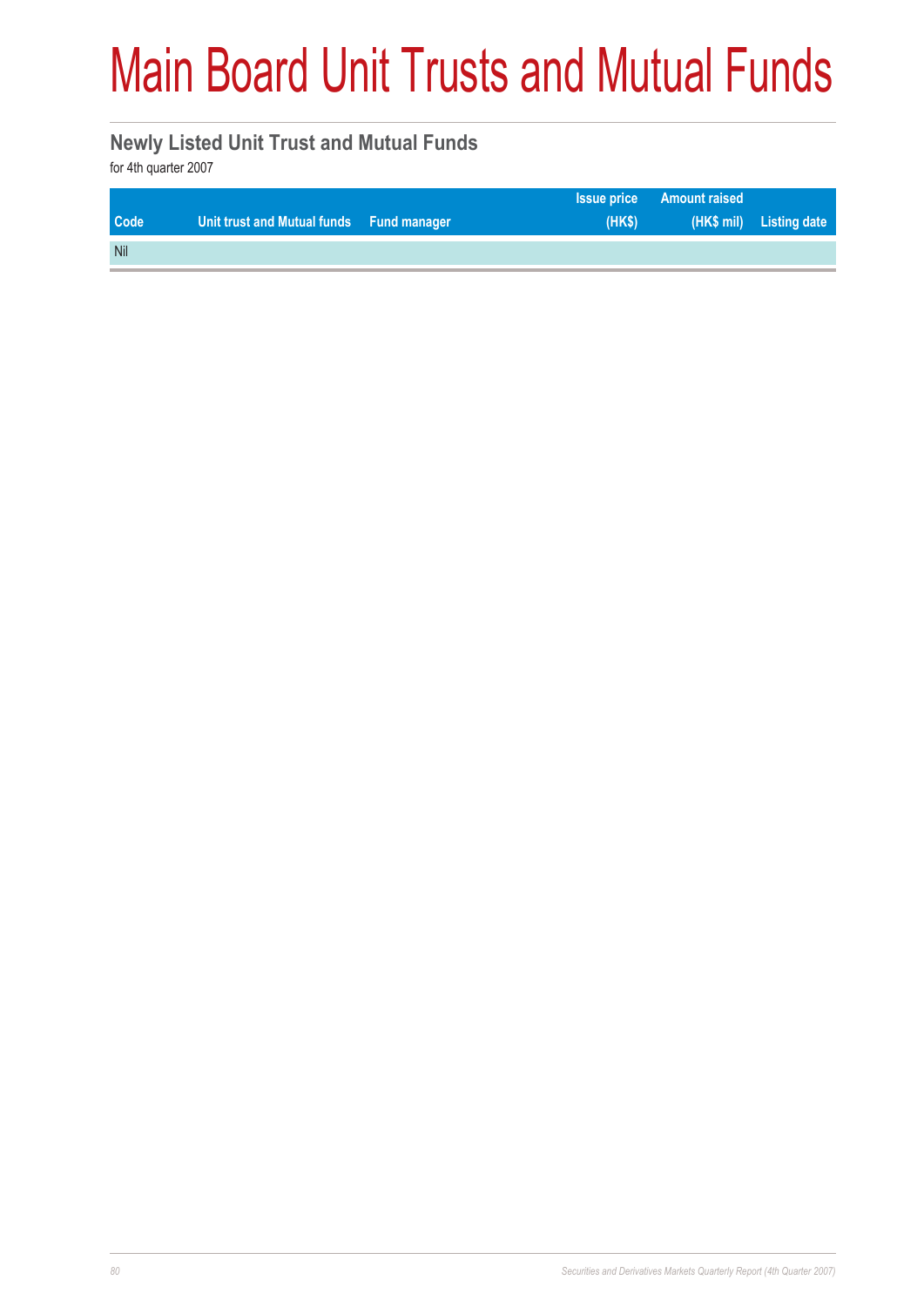### **Callable Bull/Bear Contracts Trading Statistics**

|      |                | <b>Number</b> | Market value (HK\$ mil.) | Turnover value (HK\$ mil.) |
|------|----------------|---------------|--------------------------|----------------------------|
| 2006 | Q4             | 24            | 1,782.10                 | 5,434.17                   |
| 2007 | Q1             | 41            | 2,510.75                 | 4,887.08                   |
|      | Q2             | 37            | 2,476.60                 | 5,381.01                   |
|      | Q <sub>3</sub> | 62            | 8,911.10                 | 15,694.50                  |
|      | Q4             | 131           | 20,406.20                | 45,417.33                  |

#### **New Listings Callable Bull/Bear Contracts Statistics**

|      |    | No. of newly listed CBBC | Amount raised (HK\$ mil.) |
|------|----|--------------------------|---------------------------|
| 2006 | Q4 | 43                       | 1,963.02                  |
| 2007 | Q1 | 45                       | 2,000.20                  |
|      | Q2 | 29                       | 1,367.20                  |
|      | Q3 | 111                      | 7,632.40                  |
|      | Q4 | 206                      | 20,480.60                 |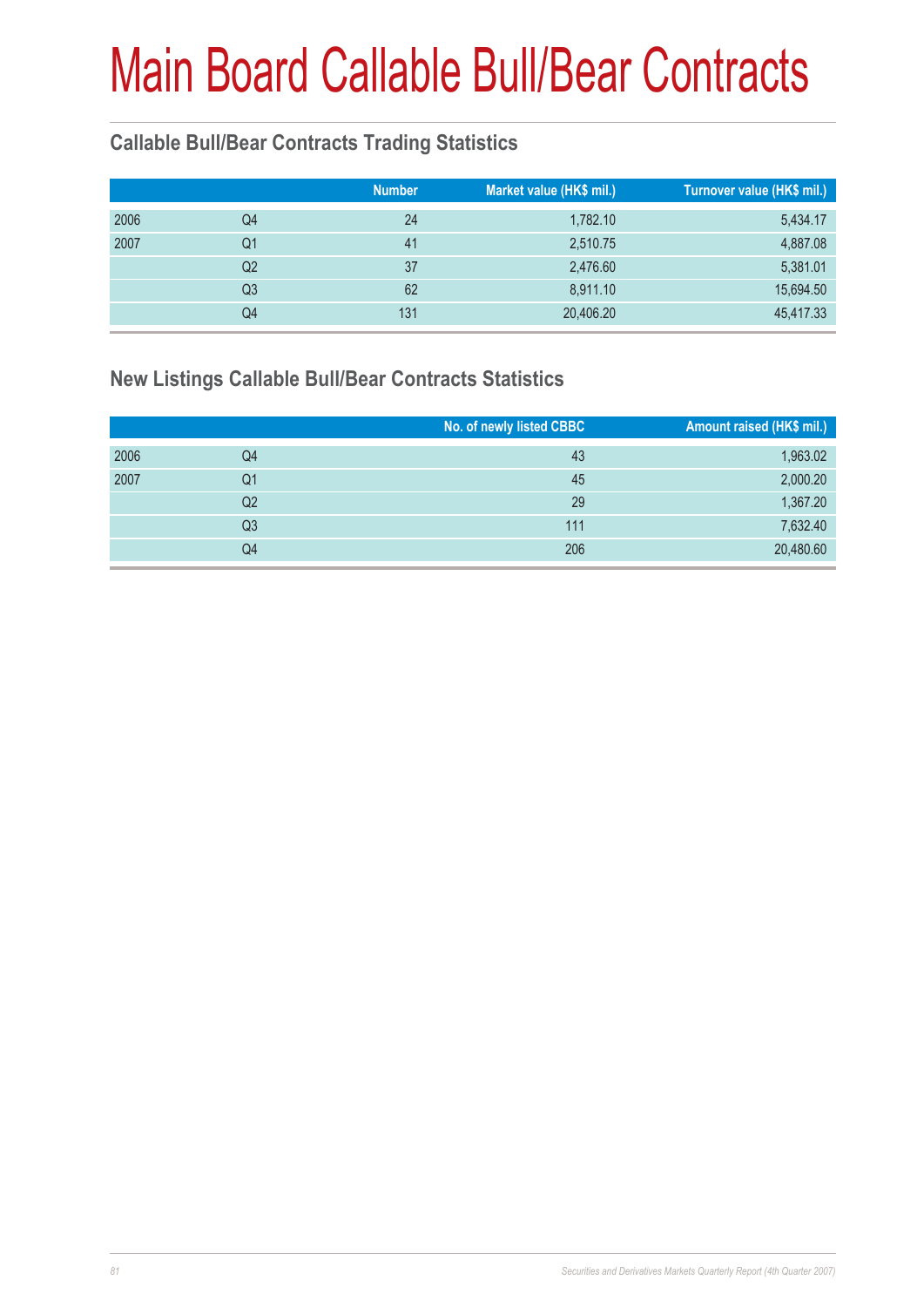#### **Newly Listed Callable Bull/Bear Contracts**

for 4th quarter 2007

|       |                                                   | No. of        |                     |               | <b>Amount raised</b> |
|-------|---------------------------------------------------|---------------|---------------------|---------------|----------------------|
| Code  | <b>Callable Bull/Bear Contracts</b>               | issue (units) | <b>Listing date</b> | <b>Expiry</b> | (HK\$ mil.)          |
| 06467 | ABN AMRO Bank N.V. - HSCEI R Bull CBBC Jul 2008 M | 100,000,000   | 2007/10/02          | 2008/07/30    | 36.10                |
| 06471 | ABN AMRO Bank N.V. - HSCEI R Bear CBBC Jul 2008 N | 100,000,000   | 2007/10/02          | 2008/07/30    | 84.20                |
| 06472 | ABN AMRO Bank N.V. - HSCEI R Bear CBBC Jul 2008 O | 100,000,000   | 2007/10/02          | 2008/07/30    | 50.80                |
| 06473 | ABN AMRO Bank N.V. - HSCEI R Bear CBBC Jul 2008 P | 100,000,000   | 2007/10/02          | 2008/07/30    | 67.50                |
| 06466 | ABN AMRO Bank N.V. - HSI R Bull CBBC Jul 2008 U   | 100,000,000   | 2007/10/02          | 2008/07/30    | 47.70                |
| 06481 | Deutsche Bank AG - HSI R Bear CBBC May 2008 B     | 400,000,000   | 2007/10/03          | 2008/05/29    | 100.00               |
| 06480 | UBS AG - HSI R Bear CBBC Jun 2008 F               | 300,000,000   | 2007/10/03          | 2008/06/27    | 225.00               |
| 06468 | UBS AG - HSCEI R Bull CBBC Jun 2008 A             | 200,000,000   | 2007/10/03          | 2008/06/27    | 70.00                |
| 06469 | UBS AG - HSCEI R Bull CBBC Jun 2008 B             | 200,000,000   | 2007/10/03          | 2008/06/27    | 50.00                |
| 06470 | UBS AG - HSCEI R Bear CBBC Jun 2008 C             | 200,000,000   | 2007/10/03          | 2008/06/27    | 70.00                |
| 06474 | UBS AG - HSCEI R Bear CBBC Jun 2008 D             | 200,000,000   | 2007/10/03          | 2008/06/27    | 90.00                |
| 06475 | UBS AG - HSI R Bull CBBC Jun 2008 A               | 300,000,000   | 2007/10/03          | 2008/06/27    | 105.00               |
| 06476 | UBS AG - HSI R Bull CBBC Jun 2008 B               | 300,000,000   | 2007/10/03          | 2008/06/27    | 90.00                |
| 06477 | UBS AG - HSI R Bear CBBC Jun 2008 C               | 300,000,000   | 2007/10/03          | 2008/06/27    | 150.00               |
| 06478 | UBS AG - HSI R Bear CBBC Jun 2008 D               | 300,000,000   | 2007/10/03          | 2008/06/27    | 180.00               |
| 06479 | UBS AG - HSI R Bear CBBC Jun 2008 E               | 300,000,000   | 2007/10/03          | 2008/06/27    | 195.00               |
| 06486 | ABN AMRO Bank N.V. - HSCEI R Bull CBBC Jul 2008 Q | 100,000,000   | 2007/10/05          | 2008/07/30    | 47.50                |
| 06487 | ABN AMRO Bank N.V. - HSCEI R Bear CBBC Jul 2008 R | 100,000,000   | 2007/10/05          | 2008/07/30    | 30.70                |
| 06488 | ABN AMRO Bank N.V. - HSCEI R Bear CBBC Jul 2008 S | 100,000,000   | 2007/10/05          | 2008/07/30    | 47.30                |
| 06489 | ABN AMRO Bank N.V. - HSCEI R Bear CBBC Jul 2008 T | 100,000,000   | 2007/10/05          | 2008/07/30    | 64.00                |
| 06482 | ABN AMRO Bank N.V. - HSI R Bull CBBC Jul 2008 V   | 100,000,000   | 2007/10/05          | 2008/07/30    | 63.30                |
| 06484 | ABN AMRO Bank N.V. - HSI R Bear CBBC Jul 2008 W   | 100,000,000   | 2007/10/05          | 2008/07/30    | 46.20                |
| 06485 | ABN AMRO Bank N.V. - HSI R Bear CBBC Jul 2008 X   | 100,000,000   | 2007/10/05          | 2008/07/30    | 62.90                |
| 06491 | ABN AMRO Bank N.V. - HSCEI R Bear CBBC Jul 2008 U | 100,000,000   | 2007/10/08          | 2008/07/30    | 25.60                |
| 06483 | ABN AMRO Bank N.V. - HSI R Bear CBBC Jul 2008 Y   | 100,000,000   | 2007/10/08          | 2008/07/30    | 25.40                |
| 06490 | ABN AMRO Bank N.V. - HSI R Bear CBBC Jul 2008 Z   | 100,000,000   | 2007/10/08          | 2008/07/30    | 28.40                |
| 06492 | UBS AG - HSCEI R Bull CBBC Jun 2008 E             | 200,000,000   | 2007/10/09          | 2008/06/27    | 60.00                |
| 06493 | UBS AG - HSCEI R Bull CBBC Jun 2008 F             | 200,000,000   | 2007/10/09          | 2008/06/27    | 50.00                |
| 06496 | UBS AG - HSCEI R Bear CBBC Jun 2008 G             | 200,000,000   | 2007/10/09          | 2008/06/27    | 80.00                |
| 06497 | UBS AG - HSCEI R Bear CBBC Jun 2008 H             | 200,000,000   | 2007/10/09          | 2008/06/27    | 100.00               |
| 06494 | UBS AG - HSI R Bull CBBC Jun 2008 G               | 300,000,000   | 2007/10/09          | 2008/06/27    | 90.00                |
| 06495 | UBS AG - HSI R Bull CBBC Jun 2008 H               | 300,000,000   | 2007/10/09          | 2008/06/27    | 75.00                |
| 06498 | UBS AG - HSI R Bear CBBC Jun 2008 I               | 300,000,000   | 2007/10/09          | 2008/06/27    | 180.00               |
| 06499 | UBS AG - HSI R Bear CBBC Jun 2008 J               | 300,000,000   | 2007/10/09          | 2008/06/27    | 210.00               |
| 06200 | Deutsche Bank AG - HSI R Bear CBBC Apr 2008 C     | 400,000,000   | 2007/10/11          | 2008/04/29    | 102.00               |
| 06201 | Deutsche Bank AG - HSI R Bear CBBC May 2008 C     | 400,000,000   | 2007/10/11          | 2008/05/29    | 104.00               |
| 06202 | UBS AG - HSCEI R Bear CBBC Jun 2008 I             | 200,000,000   | 2007/10/11          | 2008/06/27    | 60.00                |
| 06203 | UBS AG - HSCEI R Bear CBBC Jun 2008 J             | 200,000,000   | 2007/10/11          | 2008/06/27    | 110.00               |
| 06204 | UBS AG - HSCEI R Bear CBBC Jun 2008 K             | 200,000,000   | 2007/10/11          | 2008/06/27    | 130.00               |
| 06205 | UBS AG - HSI R Bear CBBC Jun 2008 K               | 300,000,000   | 2007/10/11          | 2008/06/27    | 90.00                |
| 06211 | ABN AMRO Bank N.V. - HSCEI R Bull CBBC Jul 2008 V | 100,000,000   | 2007/10/16          | 2008/07/30    | 36.20                |
| 06206 | ABN AMRO Bank N.V. - HSI R Bull CBBC Jul 2008 B   | 100,000,000   | 2007/10/16          | 2008/07/30    | 46.50                |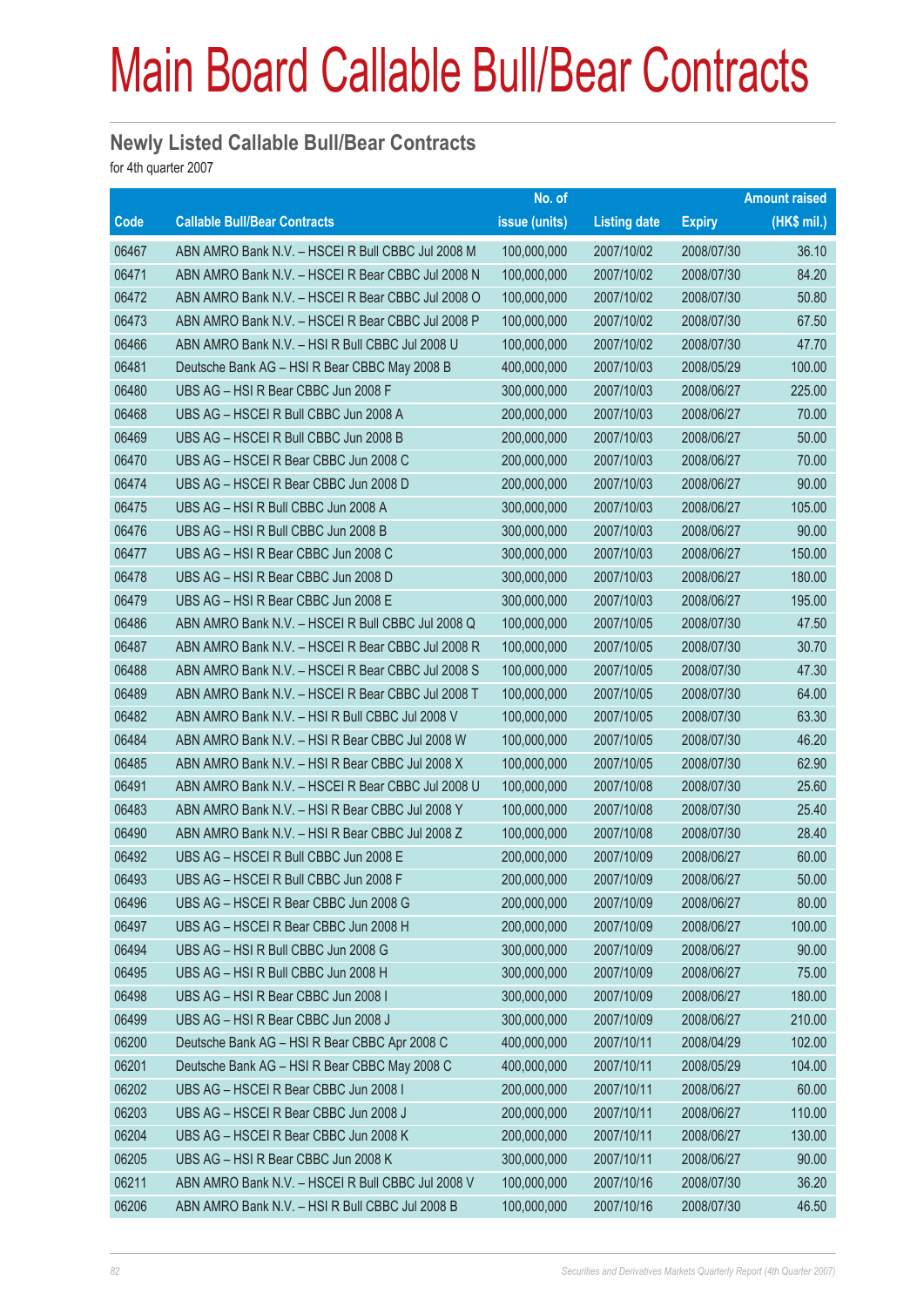|             |                                                          | No. of        |                     |               | <b>Amount raised</b> |
|-------------|----------------------------------------------------------|---------------|---------------------|---------------|----------------------|
| <b>Code</b> | <b>Callable Bull/Bear Contracts</b>                      | issue (units) | <b>Listing date</b> | <b>Expiry</b> | (HK\$ mil.)          |
| 06207       | ABN AMRO Bank N.V. - HSI R Bear CBBC Jul 2008 C          | 100,000,000   | 2007/10/16          | 2008/07/30    | 34.30                |
| 06208       | ABN AMRO Bank N.V. - HSI R Bear CBBC Jul 2008 A          | 100,000,000   | 2007/10/16          | 2008/07/30    | 39.30                |
| 06209       | ABN AMRO Bank N.V. - HSI R Bear CBBC Jul 2008 G          | 100,000,000   | 2007/10/16          | 2008/07/30    | 44.30                |
| 06210       | ABN AMRO Bank N.V. - HSI R Bear CBBC Jul 2008 J          | 100,000,000   | 2007/10/16          | 2008/07/30    | 49.30                |
| 06213       | ABN AMRO Bank N.V. - China Mobile R Bull CBBC Oct 2008 A | 100,000,000   | 2007/10/17          | 2008/10/10    | 41.10                |
| 06214       | ABN AMRO Bank N.V. - HKEx R Bull CBBC Oct 2008 A         | 100,000,000   | 2007/10/17          | 2008/10/10    | 151.70               |
| 06215       | ABN AMRO Bank N.V. - HSCEI R Bear CBBC Jul 2008 X        | 100,000,000   | 2007/10/18          | 2008/07/30    | 28.20                |
| 06216       | UBS AG - HSCEI R Bull CBBC Jun 2008 L                    | 200,000,000   | 2007/10/18          | 2008/06/27    | 100.00               |
| 06217       | UBS AG - HSCEI R Bull CBBC Jun 2008 M                    | 200,000,000   | 2007/10/18          | 2008/06/27    | 80.00                |
| 06220       | UBS AG - HSCEI R Bear CBBC Jun 2008 N                    | 200,000,000   | 2007/10/18          | 2008/06/27    | 70.00                |
| 06221       | UBS AG - HSCEI R Bear CBBC Jun 2008 O                    | 200,000,000   | 2007/10/18          | 2008/06/27    | 90.00                |
| 06218       | UBS AG - HSI R Bull CBBC Jun 2008 L                      | 300,000,000   | 2007/10/18          | 2008/06/27    | 120.00               |
| 06219       | UBS AG - HSI R Bull CBBC Jun 2008 M                      | 300,000,000   | 2007/10/18          | 2008/06/27    | 99.00                |
| 06222       | UBS AG - HSI R Bear CBBC Jun 2008 N                      | 300,000,000   | 2007/10/18          | 2008/06/27    | 135.00               |
| 06223       | UBS AG - HSI R Bear CBBC Jun 2008 O                      | 300,000,000   | 2007/10/18          | 2008/06/27    | 150.00               |
| 06224       | Deutsche Bank AG - HSI R Bull CBBC May 2008 D            | 400,000,000   | 2007/10/22          | 2008/05/29    | 100.00               |
| 06225       | UBS AG - HSCEI R Bull CBBC Jun 2008 P                    | 200,000,000   | 2007/10/24          | 2008/06/27    | 84.00                |
| 06226       | UBS AG - HSCEI R Bull CBBC Jun 2008 Q                    | 200,000,000   | 2007/10/24          | 2008/06/27    | 70.00                |
| 06227       | UBS AG - HSCEI R Bull CBBC Jun 2008 R                    | 200,000,000   | 2007/10/24          | 2008/06/27    | 50.00                |
| 06228       | UBS AG - HSCEI R Bear CBBC Jun 2008 S                    | 200,000,000   | 2007/10/24          | 2008/06/27    | 80.00                |
| 06229       | UBS AG - HSCEI R Bear CBBC Jun 2008 T                    | 200,000,000   | 2007/10/24          | 2008/06/27    | 110.00               |
| 06230       | UBS AG - HSCEI R Bear CBBC Jun 2008 U                    | 200,000,000   | 2007/10/24          | 2008/06/27    | 120.00               |
| 06231       | UBS AG - HSI R Bull CBBC Jun 2008 P                      | 300,000,000   | 2007/10/24          | 2008/06/27    | 90.00                |
| 06232       | UBS AG - HSI R Bull CBBC Jun 2008 Q                      | 300,000,000   | 2007/10/24          | 2008/06/27    | 75.00                |
| 06233       | UBS AG - HSI R Bear CBBC Jun 2008 R                      | 300,000,000   | 2007/10/24          | 2008/06/27    | 165.00               |
| 06234       | UBS AG - HSI R Bear CBBC Jun 2008 S                      | 300,000,000   | 2007/10/24          | 2008/06/27    | 195.00               |
| 06235       | Deutsche Bank AG - HSI R Bear CBBC Jul 2008 A            | 600,000,000   | 2007/10/25          | 2008/07/30    | 150.00               |
| 06236       | Deutsche Bank AG - HSI R Bear CBBC Jul 2008 B            | 600,000,000   | 2007/10/25          | 2008/07/30    | 156.00               |
| 06246       | ABN AMRO Bank N.V. - HSCEI R Bull CBBC Jul 2008 G        | 100,000,000   | 2007/10/26          | 2008/07/30    | 44.30                |
| 06247       | ABN AMRO Bank N.V. - HSCEI R Bull CBBC Jul 2008 H        | 100,000,000   | 2007/10/26          | 2008/07/30    | 38.70                |
| 06243       | ABN AMRO Bank N.V. - HSCEI R Bear CBBC Jul 2008 A        | 100,000,000   | 2007/10/26          | 2008/07/30    | 60.70                |
| 06242       | ABN AMRO Bank N.V. - HSCEI R Bear CBBC Jul 2008 B        | 100,000,000   | 2007/10/26          | 2008/07/30    | 50.70                |
| 06240       | ABN AMRO Bank N.V. - HSCEI R Bear CBBC Jul 2008 Y        | 100,000,000   | 2007/10/26          | 2008/07/30    | 30.70                |
| 06241       | ABN AMRO Bank N.V. - HSCEI R Bear CBBC Jul 2008 Z        | 100,000,000   | 2007/10/26          | 2008/07/30    | 40.70                |
| 06245       | ABN AMRO Bank N.V. - HSI R Bull CBBC Jul 2008 O          | 100,000,000   | 2007/10/26          | 2008/07/30    | 43.00                |
| 06244       | ABN AMRO Bank N.V. - HSI R Bull CBBC Jul 2008 P          | 100,000,000   | 2007/10/26          | 2008/07/30    | 52.30                |
| 06237       | ABN AMRO Bank N.V. - HSI R Bear CBBC Jul 2008 K          | 100,000,000   | 2007/10/26          | 2008/07/30    | 44.00                |
| 06238       | ABN AMRO Bank N.V. - HSI R Bear CBBC Jul 2008 L          | 100,000,000   | 2007/10/26          | 2008/07/30    | 54.00                |
| 06239       | ABN AMRO Bank N.V. - HSI R Bear CBBC Jul 2008 N          | 100,000,000   | 2007/10/26          | 2008/07/30    | 64.00                |
| 06248       | ABN AMRO Bank N.V. - HSI R Bear CBBC Jul 2008 Q          | 100,000,000   | 2007/10/26          | 2008/07/30    | 28.70                |
| 06249       | UBS AG - HSCEI R Bear CBBC Jun 2008 V                    | 200,000,000   | 2007/10/29          | 2008/06/27    | 60.00                |
| 06250       | UBS AG - HSI R Bear CBBC Jun 2008 T                      | 300,000,000   | 2007/10/29          | 2008/06/27    | 105.00               |
| 06252       | ABN AMRO Bank N.V. - HSCEI R Bull CBBC Jul 2008 J        | 100,000,000   | 2007/10/30          | 2008/07/30    | 30.40                |
| 06251       | ABN AMRO Bank N.V. - HSI R Bull CBBC Jul 2008 R          | 100,000,000   | 2007/10/30          | 2008/07/30    | 34.00                |
| 06253       | UBS AG - HSI R Bull CBBC Jul 2008 A                      | 300,000,000   | 2007/11/02          | 2008/07/30    | 84.00                |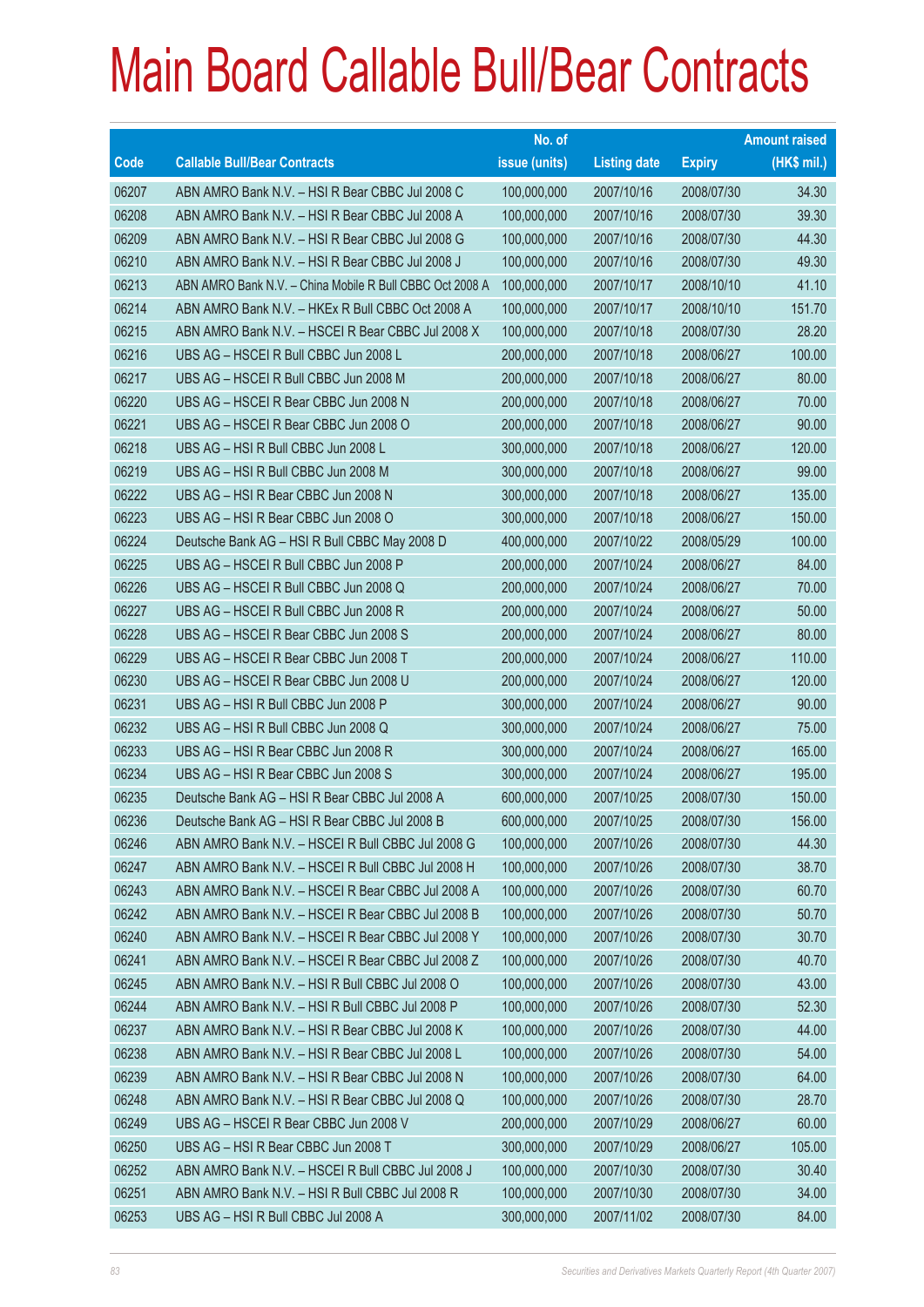|             |                                                          | No. of        |                     |               | <b>Amount raised</b> |
|-------------|----------------------------------------------------------|---------------|---------------------|---------------|----------------------|
| <b>Code</b> | <b>Callable Bull/Bear Contracts</b>                      | issue (units) | <b>Listing date</b> | <b>Expiry</b> | (HK\$ mil.)          |
| 06254       | UBS AG - HSI R Bear CBBC Jul 2008 B                      | 300,000,000   | 2007/11/02          | 2008/07/30    | 108.00               |
| 06255       | UBS AG - HSI R Bear CBBC Jul 2008 C                      | 300,000,000   | 2007/11/02          | 2008/07/30    | 135.00               |
| 06256       | UBS AG - HSI R Bear CBBC Jul 2008 D                      | 300,000,000   | 2007/11/02          | 2008/07/30    | 159.00               |
| 06262       | ABN AMRO Bank N.V. - HSCEI R Bear CBBC Jul 2008 K        | 100,000,000   | 2007/11/05          | 2008/07/30    | 35.60                |
| 06263       | ABN AMRO Bank N.V. - HSCEI R Bear CBBC Jul 2008 L        | 100,000,000   | 2007/11/05          | 2008/07/30    | 45.60                |
| 06264       | ABN AMRO Bank N.V. - HSCEI R Bear CBBC Jul 2008 O        | 100,000,000   | 2007/11/05          | 2008/07/30    | 55.60                |
| 06265       | ABN AMRO Bank N.V. - HSCEI R Bear CBBC Jul 2008 R        | 100,000,000   | 2007/11/05          | 2008/07/30    | 65.60                |
| 06266       | ABN AMRO Bank N.V. - HSCEI R Bear CBBC Jul 2008 W        | 100,000,000   | 2007/11/05          | 2008/07/30    | 70.60                |
| 06257       | ABN AMRO Bank N.V. - HSI R Bear CBBC Jul 2008 W          | 100,000,000   | 2007/11/05          | 2008/07/30    | 28.00                |
| 06258       | ABN AMRO Bank N.V. - HSI R Bear CBBC Jul 2008 S          | 100,000,000   | 2007/11/05          | 2008/07/30    | 38.00                |
| 06259       | ABN AMRO Bank N.V. - HSI R Bear CBBC Jul 2008 Y          | 100,000,000   | 2007/11/05          | 2008/07/30    | 48.00                |
| 06260       | ABN AMRO Bank N.V. - HSI R Bear CBBC Jul 2008 Z          | 100,000,000   | 2007/11/05          | 2008/07/30    | 58.00                |
| 06261       | ABN AMRO Bank N.V. - HSI R Bear CBBC Jul 2008 X          | 100,000,000   | 2007/11/05          | 2008/07/30    | 63.00                |
| 06269       | UBS AG - HSCEI R Bear CBBC Jul 2008 A                    | 300,000,000   | 2007/11/05          | 2008/07/30    | 186.00               |
| 06267       | UBS AG - HSI R Bear CBBC Jul 2008 E                      | 500,000,000   | 2007/11/05          | 2008/07/30    | 300.00               |
| 06268       | UBS AG - HSI R Bear CBBC Jul 2008 F                      | 500,000,000   | 2007/11/05          | 2008/07/30    | 340.00               |
| 06270       | UBS AG - HSI R Bull CBBC Jul 2008 G                      | 500,000,000   | 2007/11/05          | 2008/07/30    | 190.00               |
| 06271       | ABN AMRO Bank N.V. - China Mobile R Bull CBBC Oct 2008 B | 100,000,000   | 2007/11/06          | 2008/10/30    | 42.80                |
| 06272       | ABN AMRO Bank N.V. - HKEx R Bull CBBC Oct 2008 B         | 100,000,000   | 2007/11/06          | 2008/10/30    | 113.20               |
| 06279       | ABN AMRO Bank N.V. - SHK Ppt R Bull CBBC Oct 2008 A      | 100,000,000   | 2007/11/06          | 2008/10/30    | 54.50                |
| 06277       | ABN AMRO Bank N.V. - HSCEI R Bull CBBC Jul 2008 P        | 100,000,000   | 2007/11/06          | 2008/07/30    | 25.40                |
| 06278       | ABN AMRO Bank N.V. - HSCEI R Bull CBBC Jul 2008 S        | 100,000,000   | 2007/11/06          | 2008/07/30    | 25.80                |
| 06273       | ABN AMRO Bank N.V. - HSI R Bull CBBC Jul 2008 T          | 100,000,000   | 2007/11/06          | 2008/07/30    | 34.10                |
| 06274       | ABN AMRO Bank N.V. - HSI R Bull CBBC Jul 2008 Q          | 100,000,000   | 2007/11/06          | 2008/07/30    | 30.40                |
| 06275       | ABN AMRO Bank N.V. - HSI R Bull CBBC Jul 2008 C          | 100,000,000   | 2007/11/06          | 2008/07/30    | 27.90                |
| 06276       | ABN AMRO Bank N.V. - HSI R Bull CBBC Jul 2008 G          | 100,000,000   | 2007/11/06          | 2008/07/30    | 25.40                |
| 06280       | Deutsche Bank AG - HSI R Bear CBBC Jul 2008 C            | 600,000,000   | 2007/11/06          | 2008/07/30    | 150.00               |
| 06281       | Deutsche Bank AG - HSI R Bear CBBC Aug 2008 A            | 600,000,000   | 2007/11/06          | 2008/08/28    | 150.00               |
| 06282       | UBS AG - HSCEI R Bear CBBC Jul 2008 B                    | 300,000,000   | 2007/11/12          | 2008/07/30    | 75.00                |
| 06285       | UBS AG - HSCEI R Bear CBBC Jul 2008 C                    | 300,000,000   | 2007/11/12          | 2008/07/30    | 87.00                |
| 06283       | UBS AG - HSI R Bear CBBC Jul 2008 H                      | 500,000,000   | 2007/11/12          | 2008/07/30    | 130.00               |
| 06284       | UBS AG - HSI R Bear CBBC Jul 2008 I                      | 500,000,000   | 2007/11/12          | 2008/07/30    | 165.00               |
| 06286       | UBS AG - HSI R Bear CBBC Jul 2008 J                      | 500,000,000   | 2007/11/12          | 2008/07/30    | 165.00               |
| 06287       | UBS AG - HSCEI R Bear CBBC Jul 2008 D                    | 300,000,000   | 2007/11/12          | 2008/07/30    | 81.00                |
| 06288       | UBS AG - HSI R Bear CBBC Jul 2008 K                      | 500,000,000   | 2007/11/12          | 2008/07/30    | 130.00               |
| 06289       | UBS AG - HSI R Bear CBBC Jul 2008 L                      | 500,000,000   | 2007/11/12          | 2008/07/30    | 165.00               |
| 06220 #     | UBS AG - HSCEI R Bear CBBC Jun 2008 N                    | 500,000,000   | 2007/11/13          | 2008/06/27    | 222.50               |
| 06233 #     | UBS AG - HSI R Bear CBBC Jun 2008 R                      | 500,000,000   | 2007/11/13          | 2008/06/27    | 275.00               |
| 06290       | Deutsche Bank AG - HSI R Bear CBBC Jul 2008 D            | 600,000,000   | 2007/11/14          | 2008/07/30    | 150.00               |
| 06291       | UBS AG - HSCEI R Bull CBBC Jul 2008 E                    | 300,000,000   | 2007/11/14          | 2008/07/30    | 75.00                |
| 06292       | UBS AG - HSI R Bull CBBC Jul 2008 M                      | 500,000,000   | 2007/11/14          | 2008/07/30    | 125.00               |
| 06301       | ABN AMRO Bank N.V. - China Mobile R Bull CBBC Nov 2008 A | 100,000,000   | 2007/11/15          | 2008/11/07    | 40.30                |
| 06303       | ABN AMRO Bank N.V. - HSCEI R Bull CBBC Jul 2008 U        | 100,000,000   | 2007/11/15          | 2008/07/30    | 25.30                |
| 06302       | ABN AMRO Bank N.V. - HSI R Bull CBBC Jul 2008 Q          | 100,000,000   | 2007/11/15          | 2008/07/30    | 26.50                |
| 06304       | UBS AG - HSCEI R Bear CBBC Jul 2008 F                    | 300,000,000   | 2007/11/15          | 2008/07/30    | 84.00                |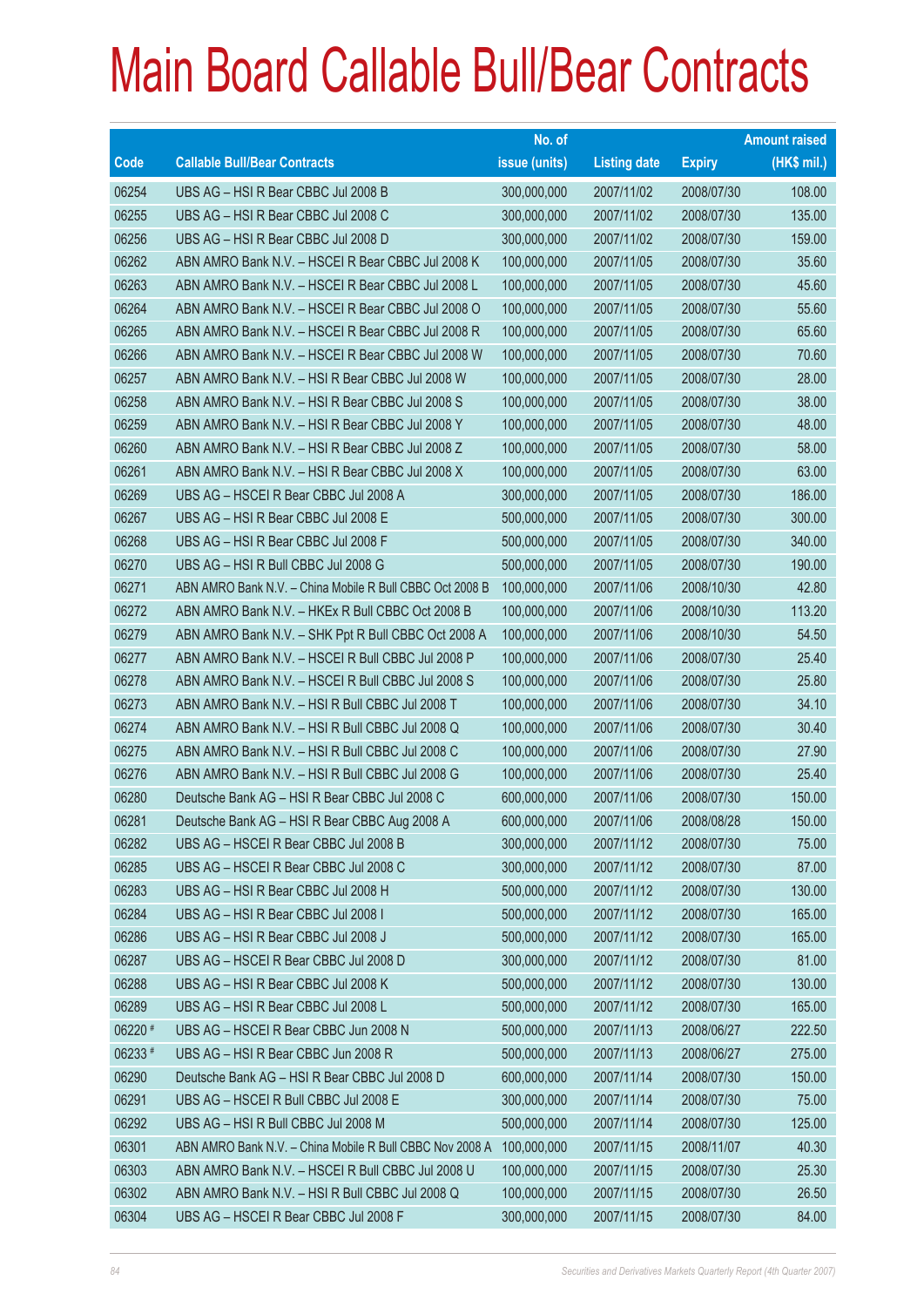|             |                                                   | No. of        |                     |               | <b>Amount raised</b> |
|-------------|---------------------------------------------------|---------------|---------------------|---------------|----------------------|
| <b>Code</b> | <b>Callable Bull/Bear Contracts</b>               | issue (units) | <b>Listing date</b> | <b>Expiry</b> | (HK\$ mil.)          |
| 06305       | UBS AG - HSI R Bear CBBC Jul 2008 N               | 500,000,000   | 2007/11/15          | 2008/07/30    | 125.00               |
| 06210 #     | ABN AMRO Bank N.V. - HSI R Bear CBBC Jul 2008 J   | 100,000,000   | 2007/11/15          | 2008/07/30    | 46.00                |
| 06306       | Deutsche Bank AG - HSCEI R Bull CBBC Jun 2008 A   | 400,000,000   | 2007/11/16          | 2008/06/27    | 136.00               |
| 06310       | Deutsche Bank AG - HSCEI R Bear CBBC Jun 2008 B   | 400,000,000   | 2007/11/16          | 2008/06/27    | 160.00               |
| 06345       | ABN AMRO Bank N.V. - HSCEI R Bear CBBC Jul 2008 T | 100,000,000   | 2007/11/19          | 2008/07/30    | 26.30                |
| 06346       | ABN AMRO Bank N.V. - HSCEI R Bear CBBC Jul 2008 N | 100.000.000   | 2007/11/19          | 2008/07/30    | 25.00                |
| 06314       | ABN AMRO Bank N.V. - HSI R Bear CBBC Jul 2008 A   | 100,000,000   | 2007/11/19          | 2008/07/30    | 25.30                |
| 06315       | ABN AMRO Bank N.V. - HSI R Bear CBBC Jul 2008 G   | 100,000,000   | 2007/11/19          | 2008/07/30    | 26.90                |
| 06344       | ABN AMRO Bank N.V. - HSI R Bear CBBC Jul 2008 T   | 100,000,000   | 2007/11/19          | 2008/07/30    | 25.20                |
| 06307       | UBS AG - HSCEI R Bear CBBC Jul 2008 G             | 300,000,000   | 2007/11/19          | 2008/07/30    | 75.00                |
| 06308       | UBS AG - HSCEI R Bear CBBC Jul 2008 H             | 300,000,000   | 2007/11/19          | 2008/07/30    | 87.00                |
| 06309       | UBS AG - HSCEI R Bear CBBC Jul 2008 I             | 300,000,000   | 2007/11/19          | 2008/07/30    | 111.00               |
| 06311       | UBS AG - HSI R Bear CBBC Jul 2008 O               | 500,000,000   | 2007/11/19          | 2008/07/30    | 125.00               |
| 06312       | UBS AG - HSI R Bear CBBC Jul 2008 P               | 500,000,000   | 2007/11/19          | 2008/07/30    | 125.00               |
| 06313       | UBS AG - HSI R Bear CBBC Jul 2008 Q               | 500,000,000   | 2007/11/19          | 2008/07/30    | 165.00               |
| 06347       | Deutsche Bank AG - HSI R Bull CBBC Jul 2008 E     | 600,000,000   | 2007/11/20          | 2008/07/30    | 150.00               |
| 06352       | Deutsche Bank AG - HSI R Bear CBBC Jul 2008 F     | 600,000,000   | 2007/11/20          | 2008/07/30    | 153.00               |
| 06348       | UBS AG - HSCEI R Bear CBBC Jul 2008 J             | 300,000,000   | 2007/11/20          | 2008/07/30    | 75.00                |
| 06349       | UBS AG - HSI R Bear CBBC Jul 2008 R               | 500,000,000   | 2007/11/20          | 2008/07/30    | 125.00               |
| 06335       | Deutsche Bank AG - HSI R Bull CBBC Jul 2008 G     | 400,000,000   | 2007/11/21          | 2008/07/30    | 102.00               |
| 06336       | Deutsche Bank AG - HSI R Bull CBBC Jul 2008 H     | 400,000,000   | 2007/11/21          | 2008/07/30    | 104.00               |
| 06353       | UBS AG - HSI R Bull CBBC Jul 2008 S               | 500,000,000   | 2007/11/21          | 2008/07/30    | 180.00               |
| 06354       | UBS AG - HSI R Bull CBBC Jul 2008 T               | 500,000,000   | 2007/11/21          | 2008/07/30    | 145.00               |
| 06373       | UBS AG - HSI R Bull CBBC Jul 2008 U               | 500,000,000   | 2007/11/21          | 2008/07/30    | 125.00               |
| 06374       | UBS AG - HSCEI R Bull CBBC Jul 2008 K             | 300,000,000   | 2007/11/21          | 2008/07/30    | 87.00                |
| 06376       | UBS AG - HSCEI R Bull CBBC Jul 2008 L             | 300,000,000   | 2007/11/21          | 2008/07/30    | 75.00                |
| 06340       | UBS AG - HSCEI R Bull CBBC Jul 2008 M             | 300,000,000   | 2007/11/27          | 2008/07/30    | 75.00                |
| 06341       | UBS AG - HSI R Bull CBBC Jul 2008 V               | 500,000,000   | 2007/11/27          | 2008/07/30    | 135.00               |
| 06342       | Deutsche Bank AG - HSCEI R Bull CBBC Jul 2008 A   | 600,000,000   | 2007/11/28          | 2008/07/30    | 246.00               |
| 06350       | Deutsche Bank AG - HSCEI R Bear CBBC Jul 2008 B   | 600,000,000   | 2007/11/28          | 2008/07/30    | 210.00               |
| 06343       | UBS AG - HSCEI R Bear CBBC Aug 2008 B             | 300,000,000   | 2007/11/29          | 2008/08/28    | 75.00                |
| 06351       | UBS AG - HSCEI R Bear CBBC Aug 2008 A             | 300,000,000   | 2007/11/29          | 2008/08/28    | 93.00                |
| 06355       | UBS AG - HSI R Bear CBBC Aug 2008 A               | 500,000,000   | 2007/11/29          | 2008/08/28    | 125.00               |
| 06356       | UBS AG - HSI R Bear CBBC Aug 2008 B               | 500,000,000   | 2007/11/29          | 2008/08/28    | 160.00               |
| 06357       | Deutsche Bank AG - HSI R Bear CBBC Jul 2008 I     | 600,000,000   | 2007/12/03          | 2008/07/30    | 150.00               |
| 06358       | UBS AG - HSCEI R Bull CBBC Aug 2008 C             | 300,000,000   | 2007/12/03          | 2008/08/28    | 90.00                |
| 06363       | UBS AG - HSI R Bull CBBC Aug 2008 C               | 500,000,000   | 2007/12/03          | 2008/08/28    | 165.00               |
| 06476 #     | UBS AG - HSI R Bull CBBC Jun 2008 B               | 500,000,000   | 2007/12/03          | 2008/06/27    | 230.00               |
| 06364       | UBS AG - HSCEI R Bull CBBC Aug 2008 D             | 300,000,000   | 2007/12/05          | 2008/08/28    | 75.00                |
| 06368       | UBS AG - HSI R Bull CBBC Aug 2008 D               | 500,000,000   | 2007/12/05          | 2008/08/28    | 125.00               |
| 06378       | UBS AG - HSCEI R Bull CBBC Aug 2008 E             | 300,000,000   | 2007/12/06          | 2008/08/28    | 75.00                |
| 06382       | UBS AG - HSI R Bull CBBC Aug 2008 E               | 500,000,000   | 2007/12/06          | 2008/08/28    | 125.00               |
| 06383       | UBS AG - HSI R Bull CBBC Aug 2008 F               | 500,000,000   | 2007/12/06          | 2008/08/28    | 125.00               |
| 06384       | Deutsche Bank AG - HSI R Bull CBBC Jul 2008 J     | 600,000,000   | 2007/12/07          | 2008/07/30    | 150.00               |
| 06389       | Deutsche Bank AG - HSI R Bear CBBC Jul 2008 K     | 600,000,000   | 2007/12/07          | 2008/07/30    | 150.00               |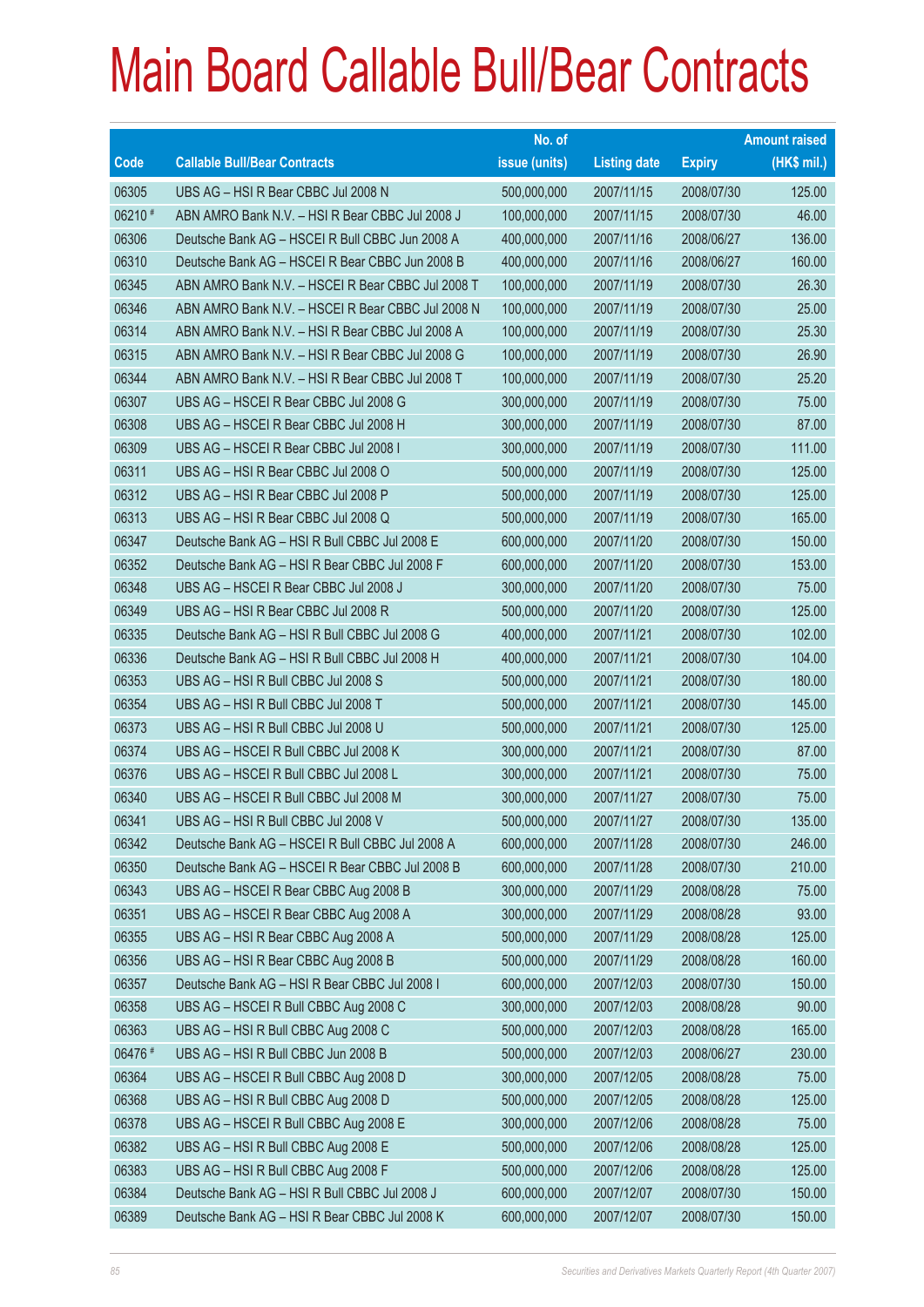|              |                                                   | No. of        |                     |               | <b>Amount raised</b> |
|--------------|---------------------------------------------------|---------------|---------------------|---------------|----------------------|
| Code         | <b>Callable Bull/Bear Contracts</b>               | issue (units) | <b>Listing date</b> | <b>Expiry</b> | $(HK$$ mil.)         |
| 06385        | Deutsche Bank AG - HSCEI R Bull CBBC Jun 2008 C   | 600,000,000   | 2007/12/10          | 2008/06/27    | 234.00               |
| 06390        | Deutsche Bank AG - HSCEI R Bear CBBC Jun 2008 D   | 600,000,000   | 2007/12/10          | 2008/06/27    | 216.00               |
| 06394        | UBS AG - HSI R Bull CBBC Aug 2008 G               | 500,000,000   | 2007/12/11          | 2008/08/28    | 125.00               |
| 06404        | Deutsche Bank AG - HSI R Bull CBBC Aug 2008 B     | 600,000,000   | 2007/12/12          | 2008/08/28    | 150.00               |
| 06405        | Deutsche Bank AG - HSI R Bull CBBC Aug 2008 C     | 600,000,000   | 2007/12/12          | 2008/08/28    | 150.00               |
| 06403        | UBS AG - HSI R Bull CBBC Aug 2008 H               | 500,000,000   | 2007/12/12          | 2008/08/28    | 125.00               |
| 06406        | UBS AG - HSCEI R Bull CBBC Aug 2008 F             | 300,000,000   | 2007/12/14          | 2008/08/28    | 75.00                |
| 06293        | UBS AG - HSCEI R Bull CBBC Aug 2008 G             | 300,000,000   | 2007/12/14          | 2008/08/28    | 75.00                |
| 06297        | UBS AG - HSI R Bull CBBC Aug 2008 I               | 500,000,000   | 2007/12/14          | 2008/08/28    | 125.00               |
| 06359        | UBS AG - HSI R Bear CBBC Aug 2008 J               | 500,000,000   | 2007/12/14          | 2008/08/28    | 125.00               |
| 06362        | UBS AG - HSI R Bear CBBC Aug 2008 K               | 500,000,000   | 2007/12/17          | 2008/08/28    | 125.00               |
| 06370        | ABN AMRO Bank N.V. - HSBC R Bull CBBC Oct 2008 A  | 100,000,000   | 2007/12/20          | 2008/10/30    | 42.20                |
| 06372        | ABN AMRO Bank N.V. - China Mobile R               | 100,000,000   | 2007/12/20          | 2008/10/30    | 37.30                |
|              | Bull CBBC Oct 2008 B                              |               |                     |               |                      |
| 06380        | ABN AMRO Bank N.V. - HSCEI R Bull CBBC Jul 2008 X | 100,000,000   | 2007/12/20          | 2008/07/30    | 27.60                |
| 06417        | ABN AMRO Bank N.V. - HSCEI R Bear CBBC Jul 2008 J | 100,000,000   | 2007/12/20          | 2008/07/30    | 35.30                |
| 06375        | ABN AMRO Bank N.V. - HSI R Bull CBBC Jul 2008 C   | 100,000,000   | 2007/12/20          | 2008/07/30    | 43.90                |
| 06377        | ABN AMRO Bank N.V. - HSI R Bull CBBC Jul 2008 O   | 100,000,000   | 2007/12/20          | 2008/07/30    | 31.20                |
| 06381        | ABN AMRO Bank N.V. - HSI R Bear CBBC Jul 2008 R   | 100,000,000   | 2007/12/20          | 2008/07/30    | 34.60                |
| 06294        | Deutsche Bank AG - HSI R Bull CBBC Jul 2008 L     | 800,000,000   | 2007/12/20          | 2008/07/30    | 200.00               |
| 06369        | Deutsche Bank AG - HSI R Bear CBBC Aug 2008 D     | 800,000,000   | 2007/12/20          | 2008/08/28    | 200.00               |
| 06379        | UBS AG - HSCEI R Bear CBBC Aug 2008 H             | 300,000,000   | 2007/12/20          | 2008/08/28    | 90.00                |
| 06360        | UBS AG - HSCEI R Bear CBBC Aug 2008 I             | 300,000,000   | 2007/12/20          | 2008/08/28    | 75.00                |
| 06366        | UBS AG - HSI R Bear CBBC Aug 2008 L               | 500,000,000   | 2007/12/20          | 2008/08/28    | 125.00               |
| 06371        | UBS AG - HSI R Bear CBBC Aug 2008 M               | 500,000,000   | 2007/12/20          | 2008/08/28    | 125.00               |
| 06317        | Deutsche Bank AG - HSI R Bear CBBC Aug 2008 E     | 800,000,000   | 2007/12/24          | 2008/08/28    | 200.00               |
| 06418        | UBS AG - HSCEI R Bear CBBC Aug 2008 J             | 300,000,000   | 2007/12/24          | 2008/08/28    | 75.00                |
| 06432        | UBS AG - HSCEI R Bear CBBC Aug 2008 K             | 300,000,000   | 2007/12/24          | 2008/08/28    | 90.00                |
| 06316        | UBS AG - HSI R Bear CBBC Aug 2008 N               | 500,000,000   | 2007/12/24          | 2008/08/28    | 130.00               |
| 06438        | UBS AG - HSI R Bear CBBC Aug 2008 O               | 500,000,000   | 2007/12/24          | 2008/08/28    | 125.00               |
| 06320        | Deutsche Bank AG - HSCEI R Bull CBBC Jul 2008 C   | 100,000,000   | 2007/12/27          | 2008/07/30    | 36.00                |
| 06419        | Deutsche Bank AG - HSCEI R Bear CBBC Jul 2008 D   | 100,000,000   | 2007/12/27          | 2008/07/30    | 39.00                |
| 06322        | UBS AG - HSCEI R Bull CBBC Aug 2008 L             | 300,000,000   | 2007/12/27          | 2008/08/28    | 75.00                |
| 06427        | UBS AG - HSI R Bull CBBC Aug 2008 P               | 500,000,000   | 2007/12/27          | 2008/08/28    | 125.00               |
| 06314 #      | ABN AMRO Bank N.V. - HSI R Bear CBBC Jul 2008 A   | 100,000,000   | 2007/12/27          | 2008/07/30    | 36.00                |
| 06206 #      | ABN AMRO Bank N.V. - HSI R Bull CBBC Jul 2008 B   | 100,000,000   | 2007/12/28          | 2008/07/30    | 28.00                |
| <b>Total</b> |                                                   |               |                     |               | 20,480.60            |

# Further issue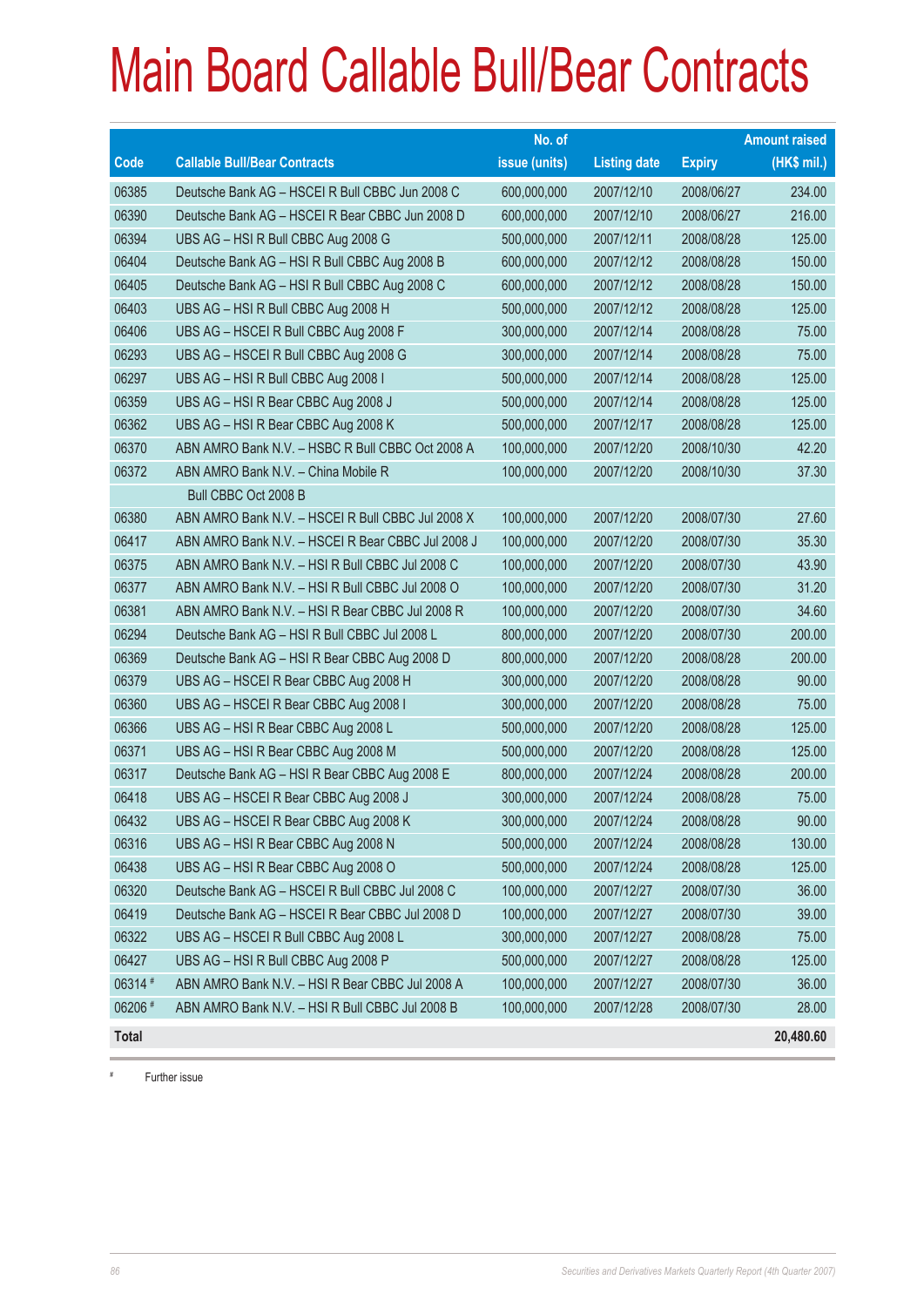# Main Board ELI/Trading Only Stocks

### **Equity Linked Instrument Trading Statistics**

|      |    | No. of issues | Turnover value (HK\$ mil.) |
|------|----|---------------|----------------------------|
| 2006 | Q4 |               |                            |
| 2007 | Q1 |               |                            |
|      | Q2 | -             |                            |
|      | Q3 | -             |                            |
|      | Q4 | -             |                            |

#### **NASDAQ Stocks**

|      |    | No. of issues | Turnover value (HK\$ mil.) |
|------|----|---------------|----------------------------|
| 2006 | Q4 |               | 4.35                       |
| 2007 | Q1 |               | 2.88                       |
|      | Q2 |               | 5.07                       |
|      | Q3 |               | 5.91                       |
|      | Q4 |               | 2.19                       |

#### **iShares**

|      |    | No. of issues | Turnover value (HK\$ mil.) |
|------|----|---------------|----------------------------|
| 2006 | Q4 |               | 0.00                       |
| 2007 | Q1 |               | 0.00                       |
|      | Q2 |               | 0.00                       |
|      | Q3 |               | 0.07                       |
|      | Q4 |               | 0.02                       |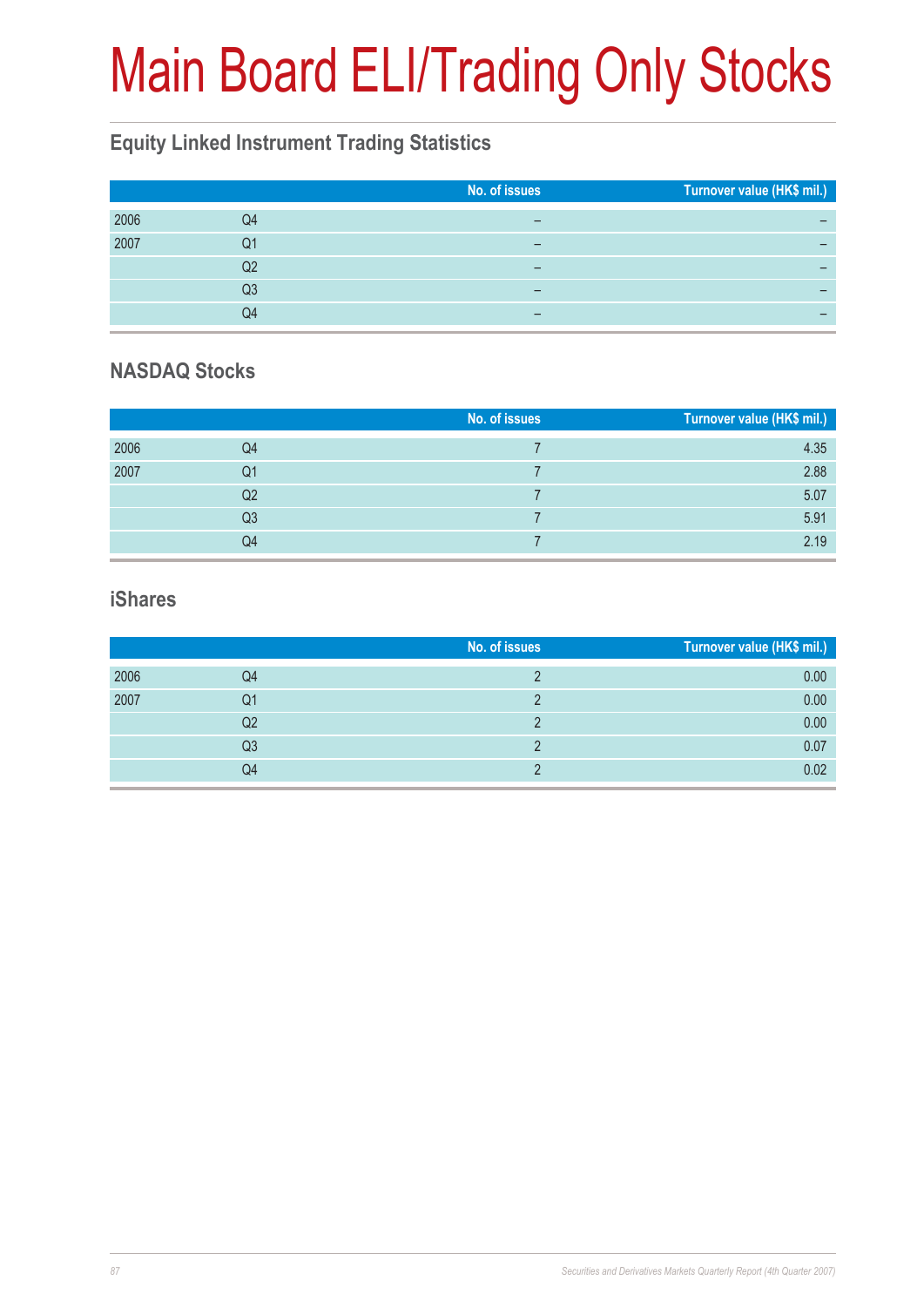### **Equity Turnover – GEM**

|      |    | Share (Mil. shs) | Value (HK\$ mil.) | No. of deals |
|------|----|------------------|-------------------|--------------|
| 2006 | Q4 | 13,275.64        | 10,793.14         | 257,814      |
| 2007 | Q1 | 33,726.77        | 19,053.88         | 435,944      |
|      | Q2 | 77,226.99        | 52,484.46         | 1,020,884    |
|      | Q3 | 82,182.17        | 54,551.65         | 1,107,868    |
|      | Q4 | 56,876.01        | 33,142.09         | 705,030      |

### **Equity Trading Statistics – GEM**

|      |                | No. of<br>trading days | <b>Average daily turnover</b><br>(HK\$ mil.) | Average value<br>per deal |
|------|----------------|------------------------|----------------------------------------------|---------------------------|
| 2006 | Q4             | 61                     | 176.94                                       | 41,864                    |
| 2007 | Q <sub>1</sub> | 62                     | 307.32                                       | 43,707                    |
|      | Q <sub>2</sub> | 59                     | 889.57                                       | 51,411                    |
|      | Q <sub>3</sub> | 63                     | 865.90                                       | 49,240                    |
|      | Q4             | 62                     | 534.55                                       | 47,008                    |

#### **20 Most Advanced GEM Stocks**

for 4th quarter 2007

|                |       |                           |                 | <b>Closing price</b> |        |
|----------------|-------|---------------------------|-----------------|----------------------|--------|
| Rank           | Code  | <b>Stock</b>              | End of Dec 2007 | End of Sep 2007      | % up   |
| 1              | 08299 | ESPCO-NEW                 | 0.800           | 0.139A               | 475.54 |
| $\overline{2}$ | 08100 | <b>M DREAM INWORLD</b>    | 0.465           | 0.110A               | 322.73 |
| $\sqrt{3}$     | 08123 | <b>IFN</b>                | 0.710           | 0.250                | 184.00 |
| 4              | 08192 | <b>GS ENGINEERING</b>     | 0.285           | 0.103A               | 176.70 |
| 5              | 08139 | <b>PROSPERITY INTL</b>    | 2.820           | 1.050                | 168.57 |
| 6              | 08009 | <b>IMERCHANTS</b>         | 2.500           | 1.100                | 127.27 |
| $\overline{7}$ | 08203 | <b>ULTRA GROUP</b>        | 0.480           | 0.230                | 108.70 |
| 8              | 08198 | <b>WAFER SYSTEMS</b>      | 2.650           | 1.280                | 107.03 |
| 9              | 08082 | <b>INFO COMM HOLD</b>     | 0.335           | 0.165                | 103.03 |
| 10             | 08019 | <b>EVERPRIDE PHAR</b>     | 0.420           | 0.220                | 90.91  |
| 11             | 08250 | <b>CORE HEALTHCARE</b>    | 1.050           | 0.570                | 84.21  |
| 12             | 08061 | <b>ACROSSASIA</b>         | 0.400           | 0.219                | 82.65  |
| 13             | 08163 | <b>TRADEEASY</b>          | 0.255           | 0.150                | 70.00  |
| 14             | 08155 | <b>SOUTHCHINA LAND</b>    | 0.560           | 0.330                | 69.70  |
| 15             | 08171 | <b>QUASAR COMM TEC</b>    | 0.450           | 0.280                | 60.71  |
| 16             | 08118 | <b>INT'L ENT</b>          | 2.280           | 1.450                | 57.24  |
| 17             | 08158 | <b>BM INTELLIGENCE</b>    | 0.265           | 0.178                | 48.88  |
| 18             | 08032 | <b>G CHINA TECH</b>       | 0.130           | 0.088                | 47.73  |
| 19             | 08043 | <b>ERA INFO&amp;ENTER</b> | 0.750           | 0.510                | 47.06  |
| 20             | 08273 | <b>ZJ PROSPECT</b>        | 3.990           | 3.030                | 31.68  |
|                |       |                           |                 |                      |        |

A Adjusted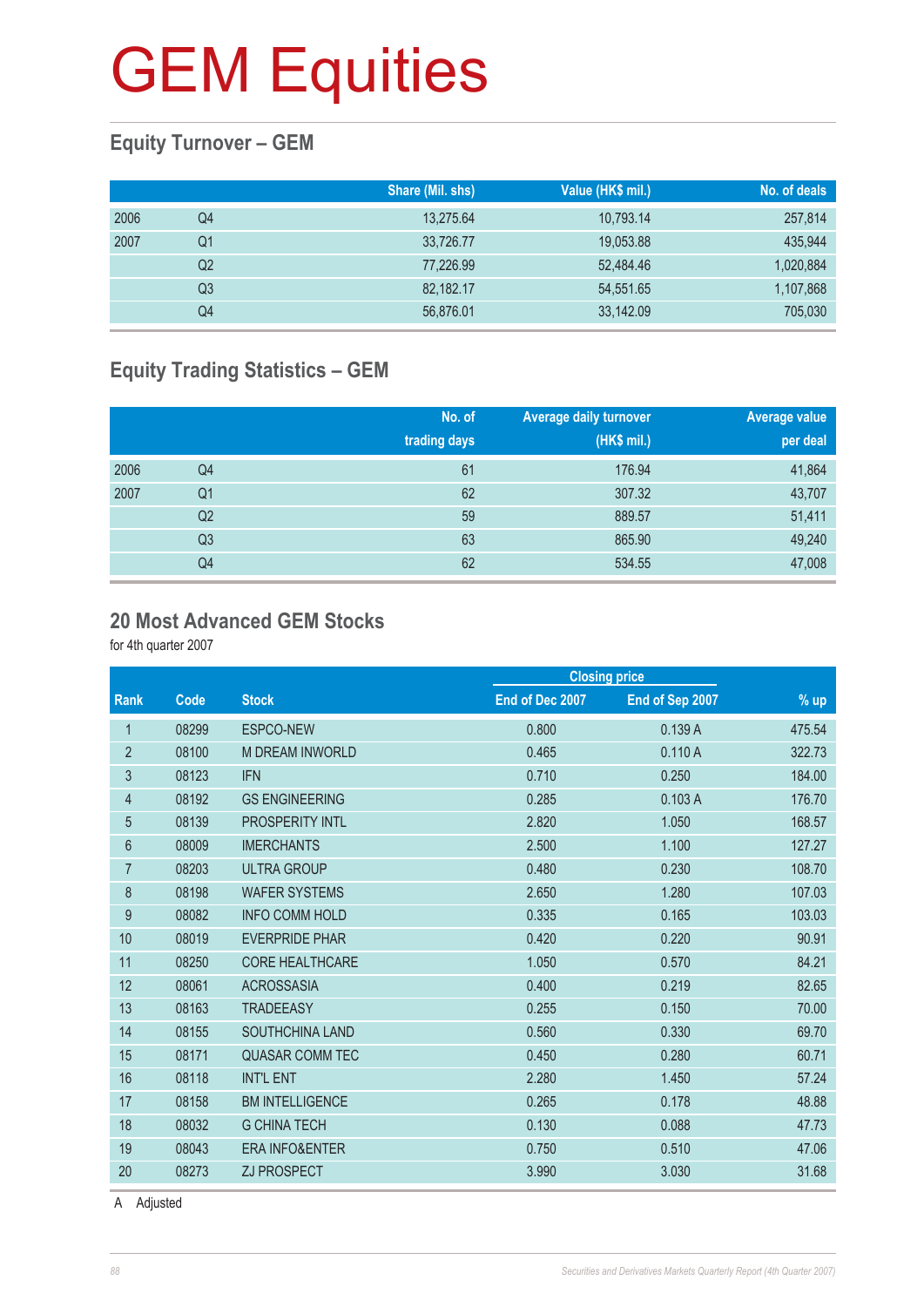#### **20 Most Declined GEM Stocks**

for 4th quarter 2007

|                |       |                        |                 | <b>Closing price</b> |          |
|----------------|-------|------------------------|-----------------|----------------------|----------|
| Rank           | Code  | <b>Stock</b>           | End of Dec 2007 | End of Sep 2007      | $%$ up   |
| 1              | 08076 | <b>SING LEE</b>        | 0.115           | 0.410                | $-71.95$ |
| $\overline{2}$ | 08101 | <b>VC HOLDINGS</b>     | 1.790           | 4.480                | $-60.04$ |
| 3              | 08276 | <b>SUNSHINE</b>        | 0.360           | 0.890                | $-59.55$ |
| $\overline{4}$ | 08063 | <b>TRASY GOLD EX</b>   | 0.060           | 0.125                | $-52.00$ |
| $\overline{5}$ | 08089 | C RAILLOGISTICS        | 4.020           | 8.200                | $-50.98$ |
| $6\phantom{.}$ | 08079 | <b>B.A.L. HOLD</b>     | 0.138           | 0.277A               | $-50.18$ |
| $\overline{7}$ | 08112 | <b>DETEAM CO LTD</b>   | 1.260           | 2.460                | $-48.78$ |
| $\,8\,$        | 08153 | <b>CCCTV GROUP</b>     | 0.720           | 1.390                | $-48.20$ |
| 9              | 08329 | <b>NEP INTERLONG</b>   | 1.230           | 2.320                | $-46.98$ |
| 10             | 08166 | <b>LINEFAN TECH</b>    | 1.050           | 1.940 A              | $-45.88$ |
| 11             | 08116 | <b>NEOLINK CYBER</b>   | 0.194           | 0.355                | $-45.35$ |
| 12             | 08117 | <b>CHINA P RES</b>     | 0.206           | 0.360                | $-42.78$ |
| 13             | 08050 | <b>FLEXSYSTEM</b>      | 0.350           | 0.600                | $-41.67$ |
| 14             | 08256 | <b>NETEL</b>           | 0.200           | 0.340                | $-41.18$ |
| 15             | 08258 | <b>NW INDUSTRY</b>     | 0.205           | 0.345                | $-40.58$ |
| 16             | 08271 | <b>GDC</b>             | 1.700           | 2.850                | $-40.35$ |
| 17             | 08220 | <b>EMCOM INT'L</b>     | 0.195           | 0.320                | $-39.06$ |
| 18             | 08130 | <b>BRILLIANT ARTS</b>  | 0.105           | 0.169                | $-37.87$ |
| 19             | 08186 | <b>CHINA ASEAN RES</b> | 0.335           | 0.530                | $-36.79$ |
| 20             | 08202 | <b>INNO-TECH HOLD</b>  | 0.465           | 0.730                | $-36.30$ |

A Adjusted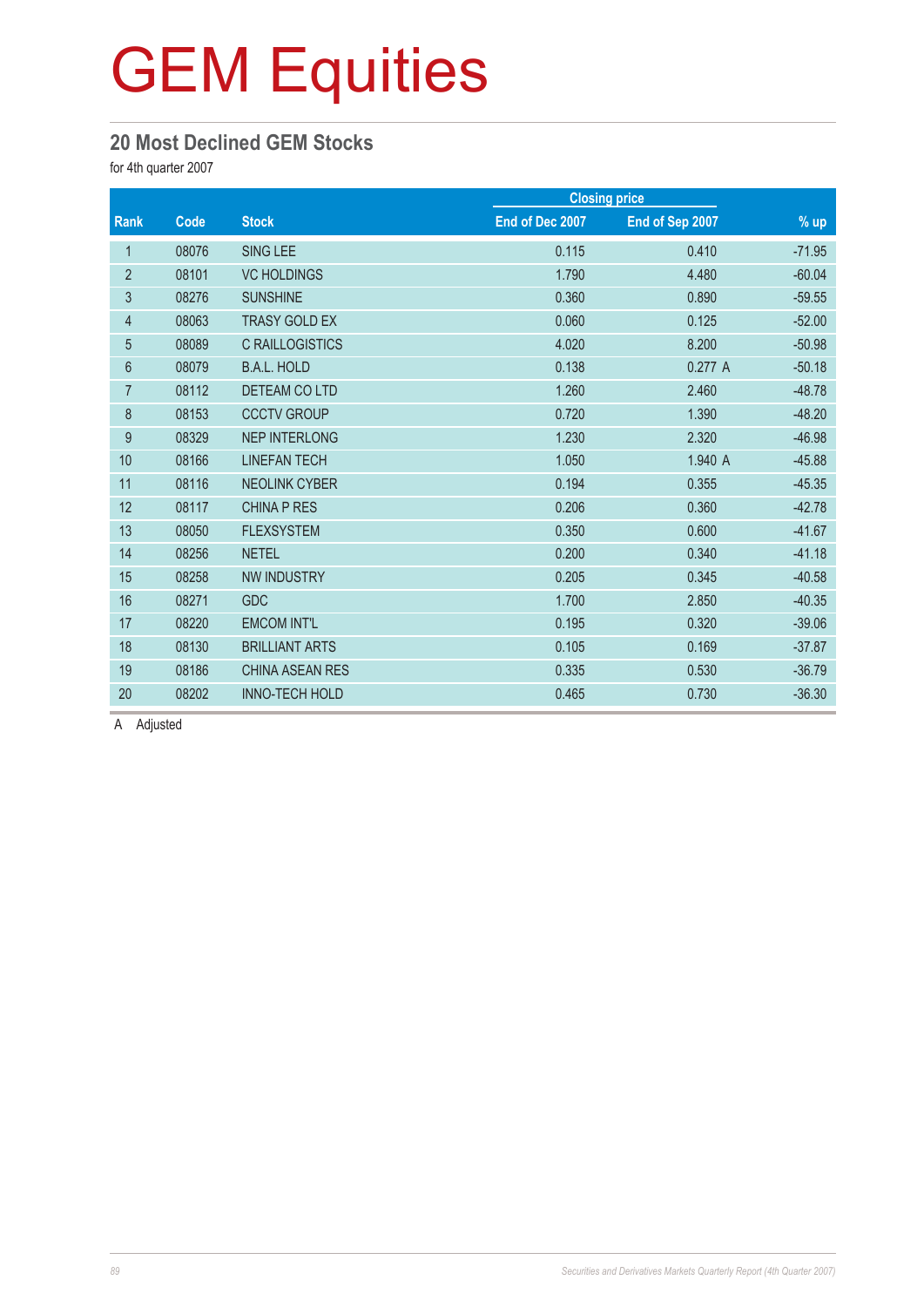### **20 Most Active GEM Stocks by Value**

for 4th quarter 2007

| Rank             | Code  | <b>Stock</b>            | Turnover (HK\$ mil.) | % of total |
|------------------|-------|-------------------------|----------------------|------------|
| $\mathbf{1}$     | 08288 | <b>NETDRAGON</b>        | 2,949.02             | 8.90       |
| $\overline{2}$   | 08239 | <b>MING KEI ENERGY</b>  | 1,569.53             | 4.74       |
| $\mathfrak{Z}$   | 08277 | <b>WUMART</b>           | 1,491.85             | 4.50       |
| $\overline{4}$   | 08178 | <b>XTEAM SOFTWARE</b>   | 1,490.66             | 4.50       |
| $\overline{5}$   | 08138 | <b>TOWN HEALTH</b>      | 1,409.68             | 4.25       |
| $\boldsymbol{6}$ | 08161 | <b>CHINALOTSYNERGY</b>  | 1,061.67             | 3.20       |
| $\overline{7}$   | 08089 | <b>C RAILLOGISTICS</b>  | 961.15               | 2.90       |
| 8                | 08123 | <b>IFN</b>              | 899.17               | 2.71       |
| 9                | 08199 | <b>WEIGAO GROUP</b>     | 846.96               | 2.56       |
| 10               | 08182 | <b>ENVIRO ENERGY</b>    | 839.72               | 2.53       |
| 11               | 08002 | PHOENIX TV              | 811.91               | 2.45       |
| 12               | 08137 | <b>HONBRIDGE</b>        | 766.92               | 2.31       |
| 13               | 08071 | <b>GLORY FUTURE GP</b>  | 760.83               | 2.30       |
| 14               | 08276 | <b>SUNSHINE</b>         | 659.24               | 1.99       |
| 15               | 08063 | <b>TRASY GOLD EX</b>    | 623.41               | 1.88       |
| 16               | 08180 | <b>GOLDEN MEDITECH</b>  | 550.84               | 1.66       |
| 17               | 08272 | <b>BYFORD INT'L</b>     | 518.83               | 1.57       |
| 18               | 08141 | <b>INSPUR INT'L</b>     | 508.58               | 1.53       |
| 19               | 08117 | <b>CHINA P RES</b>      | 501.72               | 1.51       |
| 20               | 08090 | <b>MIDLAND IC&amp;I</b> | 460.31               | 1.39       |
| <b>Total</b>     |       |                         | 19,682.02            | 59.39      |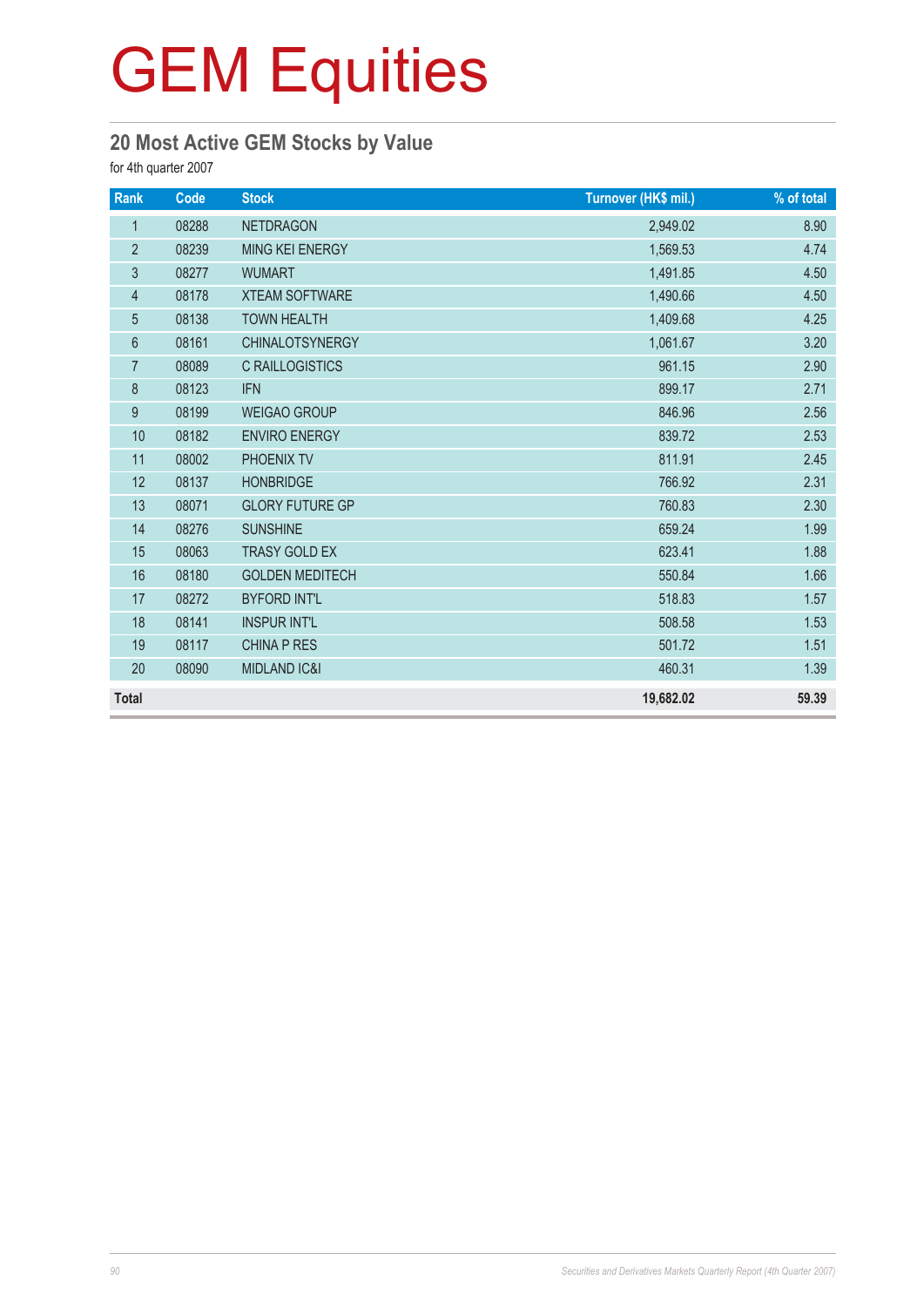### **20 Most Active GEM Stock by Shares**

for 4th quarter 2007

| Rank           | Code  | <b>Stock</b>            | <b>Turnover (Mil. shs)</b> | % of total |
|----------------|-------|-------------------------|----------------------------|------------|
| $\mathbf{1}$   | 08138 | <b>TOWN HEALTH</b>      | 11,064.39                  | 19.45      |
| $\overline{2}$ | 08063 | <b>TRASY GOLD EX</b>    | 5,923.92                   | 10.42      |
| 3              | 08090 | <b>MIDLAND IC&amp;I</b> | 4,633.44                   | 8.15       |
| $\overline{4}$ | 08071 | <b>GLORY FUTURE GP</b>  | 2,177.91                   | 3.83       |
| $\overline{5}$ | 08178 | <b>XTEAM SOFTWARE</b>   | 1,889.41                   | 3.32       |
| $6\,$          | 08117 | <b>CHINA P RES</b>      | 1,684.54                   | 2.96       |
| $\overline{7}$ | 08011 | POLYARD PETRO           | 1,675.11                   | 2.95       |
| $\bf 8$        | 08079 | <b>B.A.L. HOLD</b>      | 1,635.65                   | 2.88       |
| 9              | 08239 | MING KEI ENERGY         | 1,387.53                   | 2.44       |
| 10             | 08276 | <b>SUNSHINE</b>         | 1,338.13                   | 2.35       |
| 11             | 08123 | <b>IFN</b>              | 1,318.72                   | 2.32       |
| 12             | 08161 | <b>CHINALOTSYNERGY</b>  | 1,076.46                   | 1.89       |
| 13             | 08128 | <b>IIN INT'L</b>        | 975.95                     | 1.72       |
| 14             | 08137 | <b>HONBRIDGE</b>        | 827.59                     | 1.46       |
| 15             | 08017 | <b>LONG SUCCESS</b>     | 646.82                     | 1.14       |
| 16             | 08299 | ESPCO-NEW               | 578.24                     | 1.02       |
| 17             | 08163 | <b>TRADEEASY</b>        | 551.22                     | 0.97       |
| 18             | 08116 | <b>NEOLINK CYBER</b>    | 503.68                     | 0.89       |
| 19             | 08006 | CHINA.COM               | 500.14                     | 0.88       |
| 20             | 08250 | CORE HEALTHCARE         | 498.33                     | 0.88       |
| <b>Total</b>   |       |                         | 40,887.17                  | 71.89      |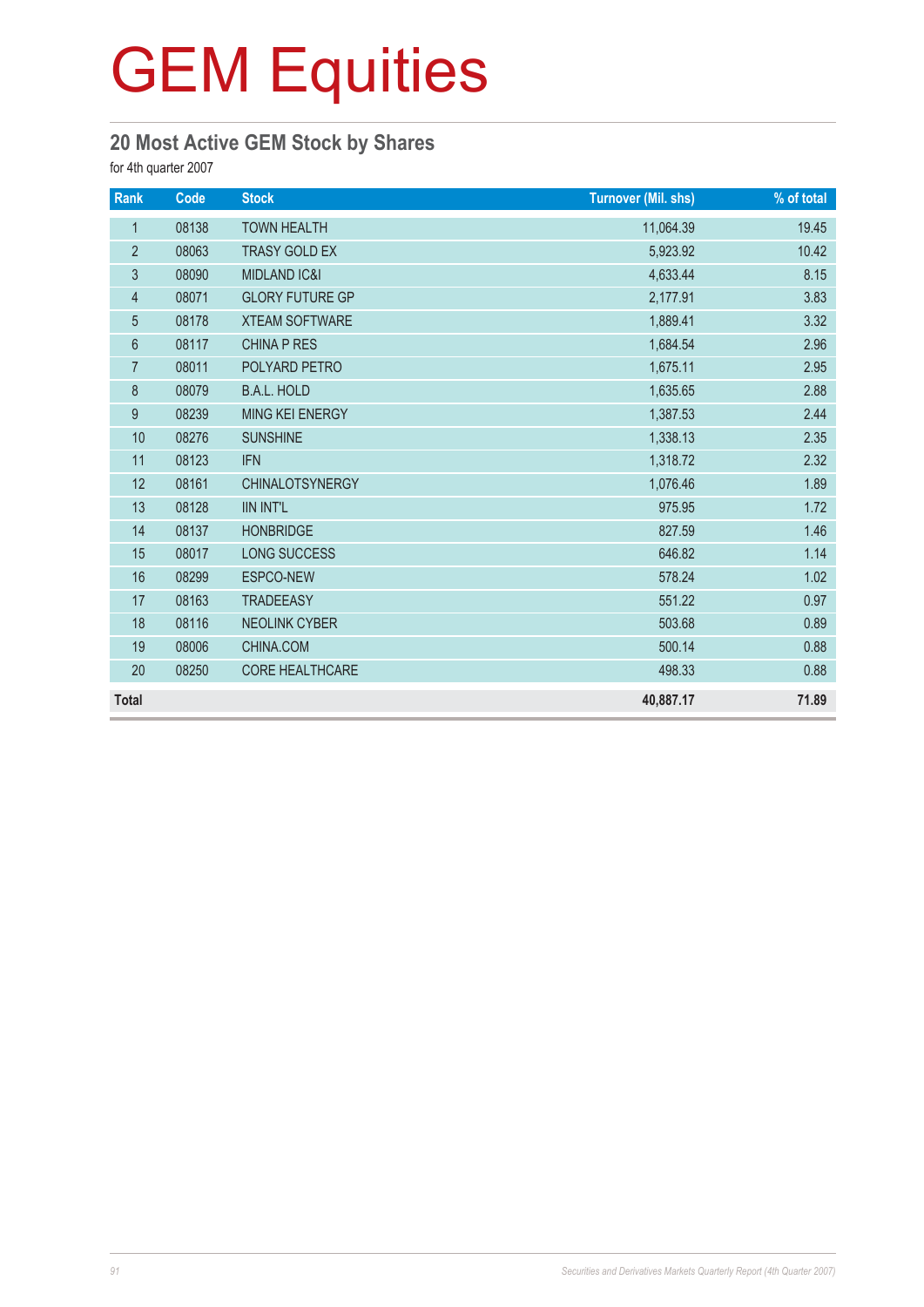#### **Market Capitalisation of Listed Companies for GEM**

as at the quarter end

|      |    | HK\$ mil.  |
|------|----|------------|
| 2006 | Q4 | 88,885.43  |
| 2007 | Q1 | 108,727.59 |
|      | Q2 | 150,189.65 |
|      | Q3 | 150,850.17 |
|      | Q4 | 161,080.97 |

### **Market Capitalisation by Hang Seng Industry Classification System**\*

Quarter-end figures



Hang Seng Industry Classification System (HSICS) is provided by Hang Seng Indexes Company Limited. Please see the Disclaimer and the Important Notes – dissemination of HSICS Information.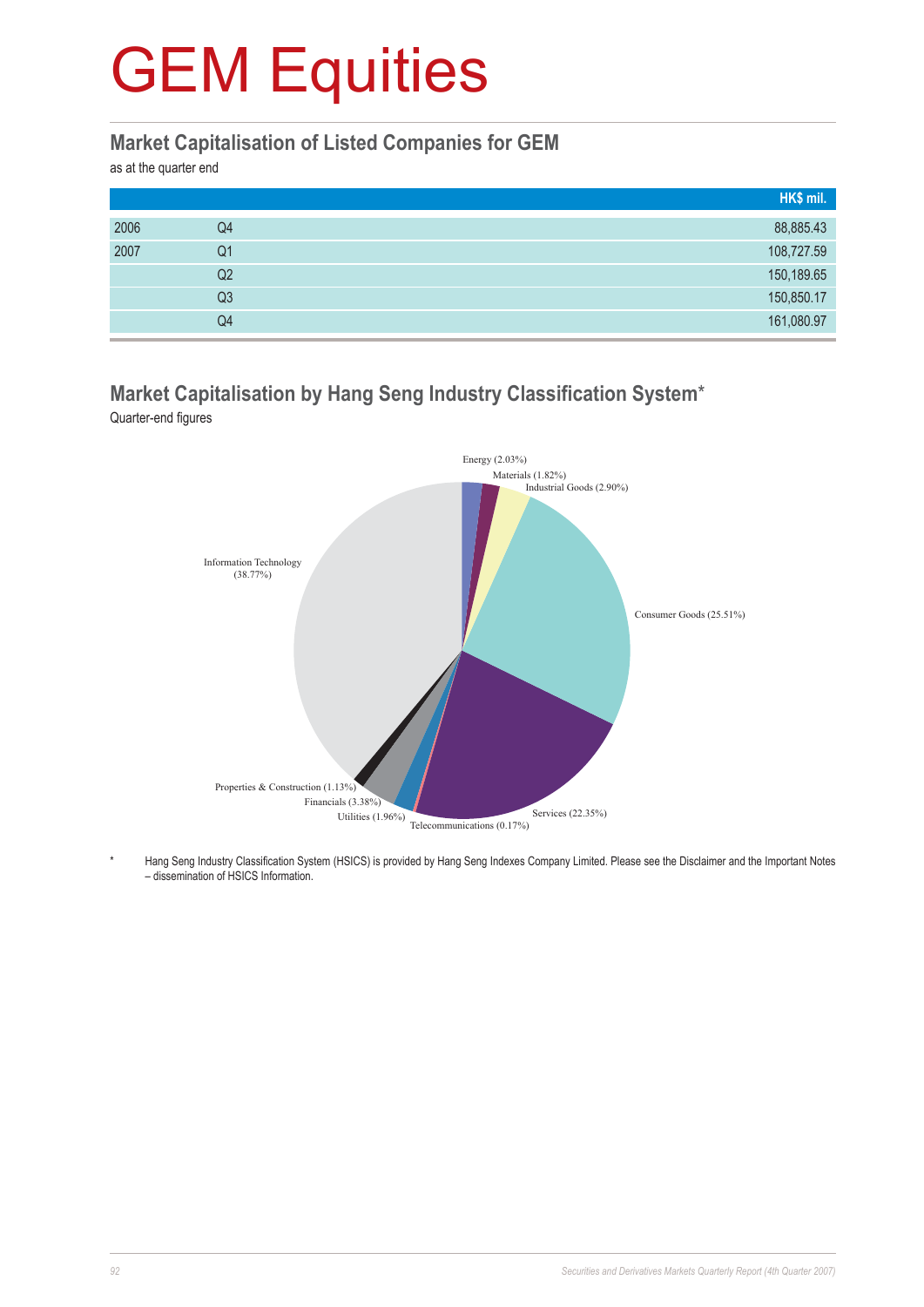#### **50 Leading Companies by Market Capitalisation – GEM**

as at the 4th quarter end 2007

| <b>Rank</b>         | Code           | <b>Company</b>                                                    | Market capitalisation (HK\$ mil.) | % of market total |
|---------------------|----------------|-------------------------------------------------------------------|-----------------------------------|-------------------|
| $\mathbf{1}$        | 08288          | NetDragon Websoft Inc.                                            | 9,221.93                          | 5.73              |
| $\overline{2}$      | 08002          | Phoenix Satellite Television Holdings Ltd.                        | 8,366.21                          | 5.19              |
| $\mathfrak{S}$      | 08161          | China LotSynergy Holdings Ltd.                                    | 7,419.19                          | 4.61              |
| 4                   | 08199          | Shandong Weigao Group Medical Polymer Co. Ltd. - H Shares         | 6,253.20                          | 3.88              |
| 5                   | 08222          | CK Life Sciences Int'l., (Holdings) Inc.                          | 5,766.64                          | 3.58              |
| $6\,$               | 08180          | Golden Meditech Co. Ltd.                                          | 5,488.91                          | 3.41              |
| $\overline{7}$      | 08182          | Enviro Energy International Holdings Ltd.                         | 5,252.61                          | 3.26              |
| 8                   | 08178          | Xteam Software International Ltd.                                 | 4,301.40                          | 2.67              |
| 9                   | 08272          | Byford International Ltd.                                         | 3,800.00                          | 2.36              |
| 10                  | 08141          | Inspur International Ltd.                                         | 3,724.38                          | 2.31              |
| 11                  | 08279          | AGTech Holdings Ltd.                                              | 3,543.05                          | 2.20              |
| 12                  | 08277          | Wumart Stores, Inc. - H Shares                                    | 3,358.55                          | 2.09              |
| 13                  | 08137          | Honbridge Holdings Ltd.                                           | 3,037.32                          | 1.89              |
| 14                  | 08299          | Espco Technology Holdings Ltd.                                    | 2,857.09                          | 1.77              |
| 15                  | 08118          | <b>International Entertainment Corporation</b>                    | 2,688.48                          | 1.67              |
| 16                  | 08052          | Convenience Retail Asia Ltd.                                      | 2,442.36                          | 1.52              |
| 17                  | 08070          | Zhongyu Gas Holdings Ltd.                                         | 2,391.08                          | 1.48              |
| 18                  | 08271          | Global Digital Creations Holdings Ltd.                            | 2,201.92                          | 1.37              |
| 19                  | 08008          | Sunevision Holdings Ltd.                                          | 2,112.74                          | 1.31              |
| 20                  | 08149          | <b>EMER International Group Ltd.</b>                              | 2,107.91                          | 1.31              |
| 21                  | 08138          | Town Health International Holdings Co. Ltd.                       | 2,044.84                          | 1.27              |
| 22                  | 08061          | AcrossAsia Ltd.                                                   | 2,025.85                          | 1.26              |
| 23                  | 08206          | China Cyber Port (International) Co. Ltd.                         | 1,973.63                          | 1.23              |
| 24                  | 08089          | China Railway Logistics Ltd.                                      | 1,967.04                          | 1.22              |
| 25                  | 08029          | Galileo Holdings Ltd.                                             | 1,768.75                          | 1.10              |
| 26                  | 08123          | International Financial Network Holdings Ltd.                     | 1,731.00                          | 1.07              |
| 27<br>28            | 08005<br>08006 | Yuxing InfoTech Holdings Ltd.<br>China.com Inc.                   | 1,701.66                          | 1.06<br>1.03      |
| 29                  | 08239          |                                                                   | 1,664.83<br>1,647.20              | 1.02              |
| 30                  | 08108          | Ming Kei Energy Holdings Ltd.<br>FAVA International Holdings Ltd. | 1,575.67                          | 0.98              |
| 31                  | 08117          | China Primary Resources Holdings Ltd.                             | 1,539.92                          | 0.96              |
| 32                  | 08313          | International Elite Ltd.                                          | 1,513.92                          | 0.94              |
| 33                  | 08201          | China Fire Safety Enterprise Group Holdings Ltd.                  | 1,413.23                          | 0.88              |
| 34                  | 08216          | Chinasoft International Ltd.                                      | 1,374.69                          | 0.85              |
| 35                  | 08259          | Yantai North Andre Juice Co. Ltd. - H Shares                      | 1,372.94                          | 0.85              |
| 36                  | 08122          | CASH Financial Services Group Ltd.                                | 1,350.03                          | 0.84              |
| 37                  | 08069          | Tong Ren Tang Technologies Co. Ltd. - H Shares                    | 1,266.14                          | 0.79              |
| 38                  | 08245          | Beijing Jingkelong Co. Ltd. - H Shares                            | 1,245.97                          | 0.77              |
| 39                  | 08192          | Global Solution Engineering Ltd.                                  | 1,216.38                          | 0.76              |
| 40                  | 08212          | Aptus Holdings Ltd.                                               | 1,154.90                          | 0.72              |
| 41                  | 08085          | New Chinese Medicine Holdings Ltd.                                | 1,062.92                          | 0.66              |
| 42                  | 08136          | Richfield Group Holdings Ltd.                                     | 937.12                            | 0.58              |
| 43                  | 08230          | Shenzhen Dongjiang Environmental Co. Ltd. - H Shares              | 871.71                            | 0.54              |
| 44                  | 08211          | Zhejiang Yonglong Enterprises Co. Ltd. - H Shares                 | 860.66                            | 0.53              |
| 45                  | 08071          | Glory Future Group Ltd.                                           | 819.44                            | 0.51              |
| 46                  | 08198          | Wafer Systems Ltd.                                                | 800.83                            | 0.50              |
| 47                  | 08128          | IIN International Ltd.                                            | 798.49                            | 0.50              |
| 48                  | 08276          | Century Sunshine Ecological Technology Holdings Ltd.              | 798.45                            | 0.50              |
| 49                  | 08290          | Tianjin Tianlian Public Utilities Co., Ltd. - H Shares            | 759.00                            | 0.47              |
| 50                  | 08011          | Polyard Petroleum International Group Ltd.                        | 757.12                            | 0.47              |
| <b>Total</b>        |                |                                                                   | 126,349.27                        | 78.44             |
| <b>Market Total</b> |                |                                                                   | 161,080.97                        | 100.00            |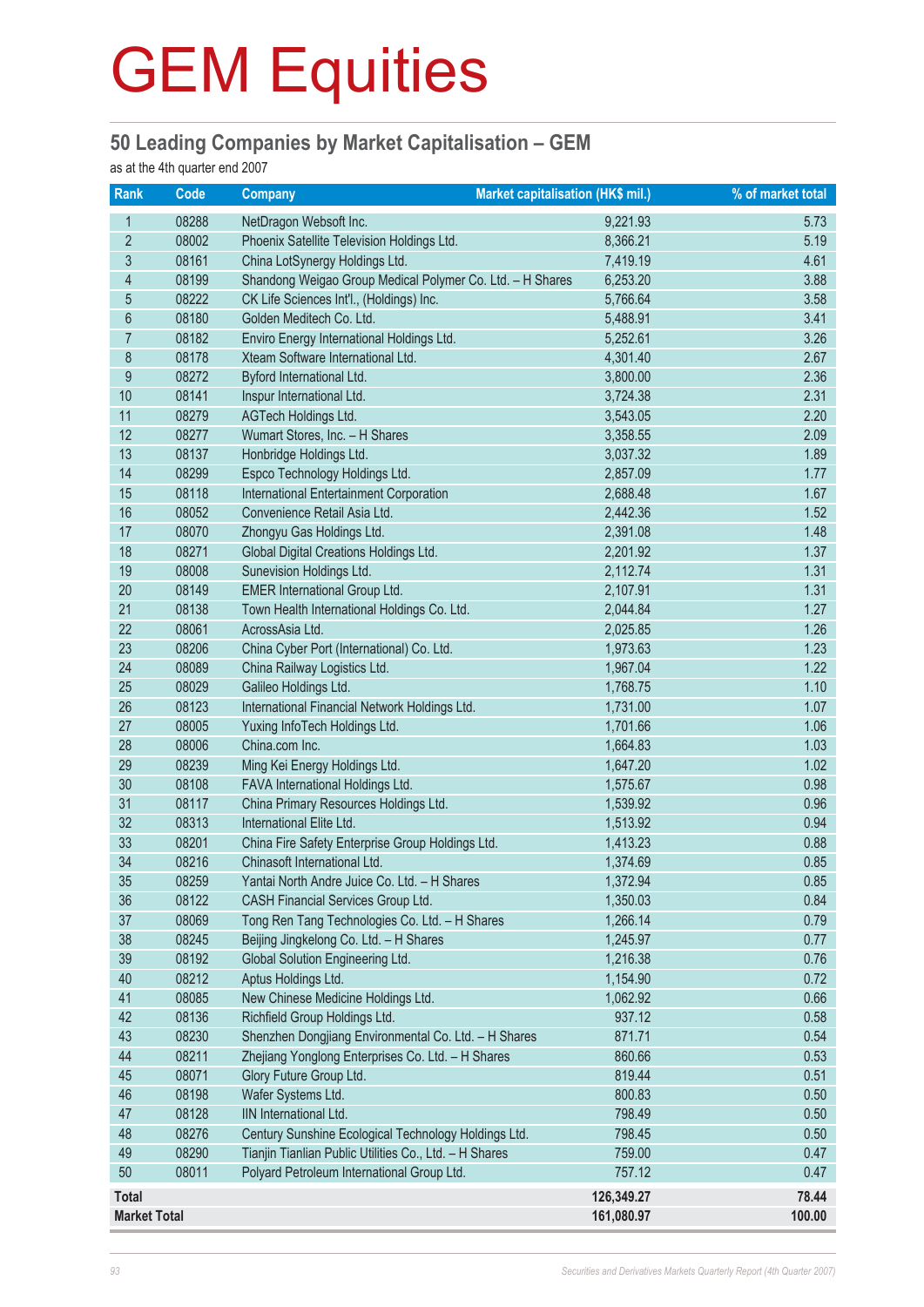#### **New Listing Statistics – equities for GEM**

|      |    | No. of newly listed companies | Funds raised (HK\$ mil.) |
|------|----|-------------------------------|--------------------------|
| 2006 | Q4 |                               | 502.71                   |
| 2007 | Q1 |                               |                          |
|      | Q2 |                               |                          |
|      | Q3 |                               |                          |
|      | Q4 |                               | 1.993.55                 |

### **Newly Listed Companies for GEM**

for 4th quarter 2007

| Code         | Company name             |            | Listing date No. of issued shares | Funds raised (HK\$ mil.) |
|--------------|--------------------------|------------|-----------------------------------|--------------------------|
| 08313        | International Elite Ltd. | 2007/10/16 | 946,200,000                       | 356.59                   |
| 08288        | NetDragon Websoft Inc.   | 2007/11/02 | 556,207,860                       | 1,636.96                 |
| <b>Total</b> |                          |            |                                   | 1,993.55                 |

#### **Withdrawal of listed Companies – GEM**

for 4th quarter 2007

| <b>Code</b> | <b>Company name</b>                       | Last trading date | <b>Delisted date</b> |
|-------------|-------------------------------------------|-------------------|----------------------|
| 08241       | Anhui Tianda Oil Pipe Co. Ltd. - H Shares | 2007/12/21        | 2007/12/24           |

### **Company Name Changes for GEM**

for 4th quarter 2007

| Code  | Old name                            | New name                                   | <b>Effective date</b> | <b>Adoption date</b> |
|-------|-------------------------------------|--------------------------------------------|-----------------------|----------------------|
| 08148 | SJTU Sunway Software Industry Ltd.  | S & D International Development Group Ltd. | 2007/08/10            | 2007/10/05           |
| 08047 | Union Bridge Holdings Ltd.          | Palmpay China (Holdings) Ltd.              | 2007/08/27            | 2007/10/08           |
| 08137 | Jessica Publications Ltd.           | Honbridge Holdings Ltd.                    | 2007/10/12            | 2007/11/05           |
| 08186 | Medical China Ltd.                  | China Asean Resources Ltd.                 | 2007/11/02            | 2007/11/09           |
| 08220 | China Photar Electronics Group Ltd. | Emcom International Ltd.                   | 2007/11/05            | 2007/11/16           |
| 08011 | Kanstar Environmental Paper         | Polyard Petroleum International Group Ltd. | 2007/11/15            | 2007/11/28           |
|       | Products Holdings Ltd.              |                                            |                       |                      |
| 08239 | MP Logistics International          | Ming Kei Energy Holdings Ltd.              | 2007/11/14            | 2007/12/10           |
|       | Holdings Ltd.                       |                                            |                       |                      |

\* Change of English name only

# Change of Chinese name only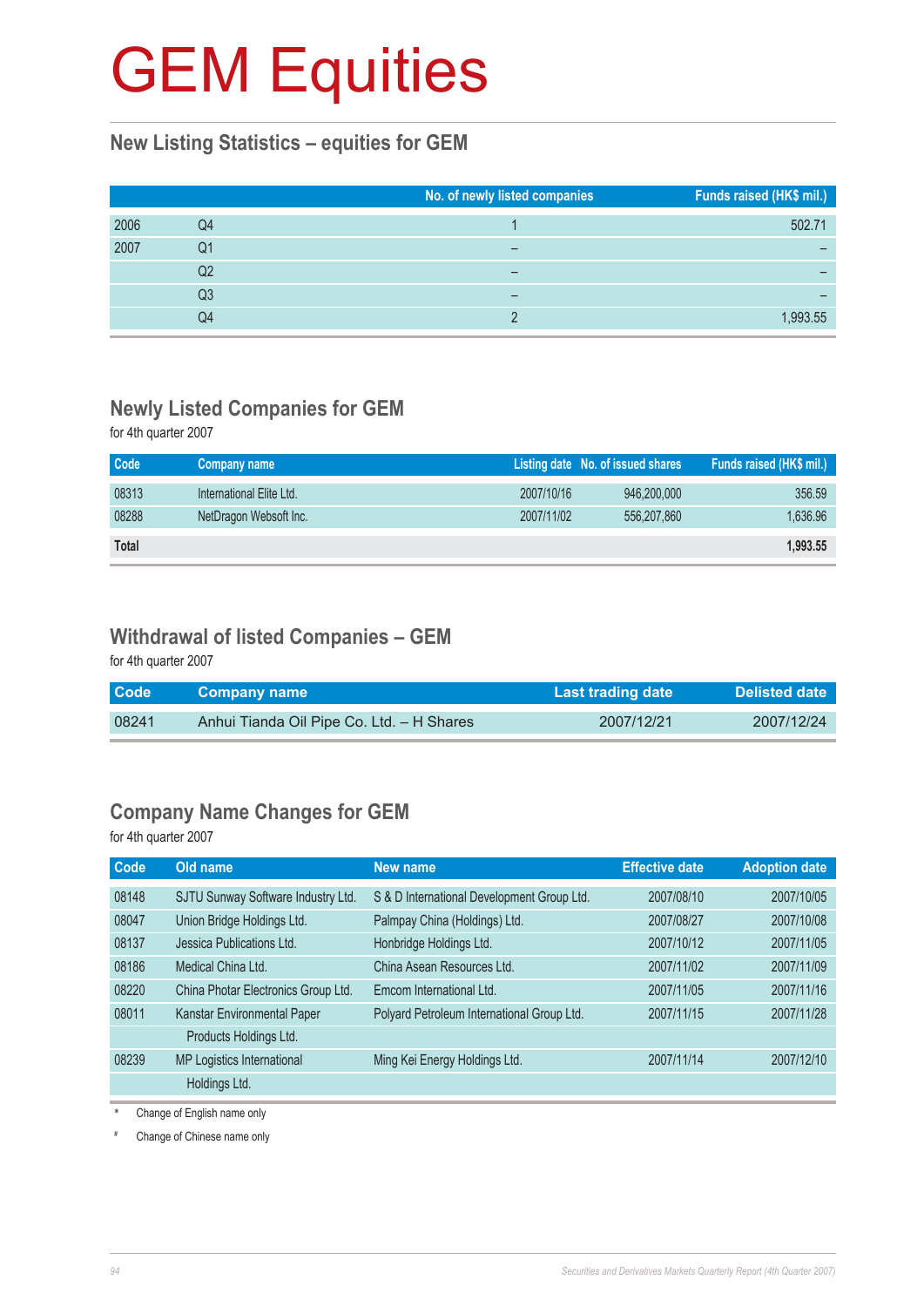#### **Bonus Issues / Bonus Warrants for GEM**

for 4th quarter 2007

| Code  | Company                                    | <b>Particulars</b> | Ex-date    |
|-------|--------------------------------------------|--------------------|------------|
| 08017 | Long Success International (Holdings) Ltd. | 2 2009 wts for 10  | 2007/12/27 |
|       |                                            | 1 for 1 offer sh   |            |

#### **Share Split / Consolidation for GEM**

for 4th quarter 2007

| Code  | <b>Company</b>                         | <b>Particulars</b>      | <b>Effective date</b> |
|-------|----------------------------------------|-------------------------|-----------------------|
| 08100 | M Dream Inworld Ltd.                   | Consolidation 10 into 1 | 2007/10/15            |
| 08272 | Byford International Ltd.              | Split 1 into 10         | 2007/10/30            |
| 08166 | Linefan Technology Holdings Ltd.       | Consolidation 10 into 1 | 2007/10/30            |
| 08299 | Espco Technology Holdings Ltd.         | Split 1 into 10         | 2007/11/12            |
| 08079 | B.A.L. Holdings Ltd.                   | Consolidation 4 into 1  | 2007/11/22            |
| 08141 | Inspur International Ltd.              | Split 1 into 5          | 2007/12/17            |
| 08192 | Global Solution Engineering Ltd.       | Split 1 into 20         | 2007/12/21            |
| 08042 | Ko Yo Ecological Agrotech (Group) Ltd. | Split 1 into 5          | 2007/12/27            |

### **Rights Issues & Open Offers for GEM**

for 4th quarter 2007

| <b>Month</b> | Code  | Company                                 | <b>Ratio</b>                         | Funds raised (HK\$ mil.) |
|--------------|-------|-----------------------------------------|--------------------------------------|--------------------------|
| Oct          | 08130 | Brilliant Arts Multi-Media Holding Ltd. | Open offer 1 for 2 @\$0.15           | 18.70                    |
|              | 08173 | Intelli-Media Group (Holdings) Ltd.     | Open offer 1 for 2 @\$0.05           | 15.03                    |
| <b>Nov</b>   | 08251 | Shanghai Tonva Petrochemcial Co., Ltd.  | Open offer 3.65 for 10 @\$1.10       | 82.71                    |
|              |       | $-$ H Shares                            |                                      |                          |
|              | 08122 | CASH Financial Services Group Ltd.      | Rts 2 for 5 @\$0.4                   | 237.37                   |
| Dec          | 08175 | KanHan Technologies Group Ltd.          | Open offer 1 for $2 \& 0.08$         | 35.48                    |
|              | 08079 | B.A.L. Holdings Ltd.                    | Rts 1 for 2 consolidated shs @\$0.20 | 47.48                    |
| <b>Total</b> |       |                                         |                                      | 436.77                   |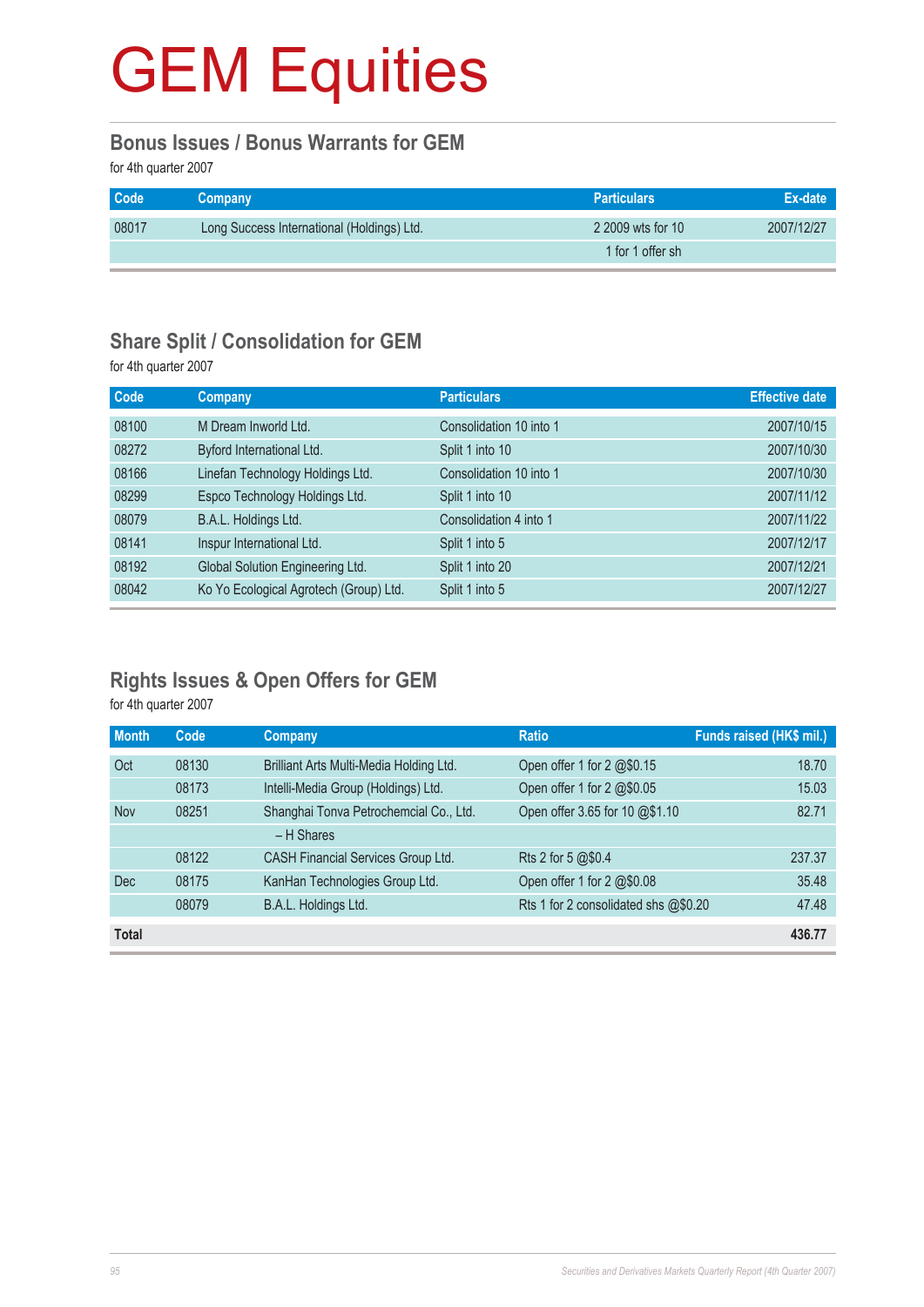### **Placing\***

|                   |             |                           | No. of        |                      |                     |
|-------------------|-------------|---------------------------|---------------|----------------------|---------------------|
|                   |             |                           | new shares    | <b>Placing price</b> | <b>Funds raised</b> |
| <b>Month</b>      | <b>Code</b> | <b>Company</b>            | placed        | (HK\$)               | (HK\$ mil.)         |
| 2007              |             |                           |               |                      |                     |
| Sep <sup>**</sup> | 08053       | A & K EDUCATION           | 51,000,000    | 2.300                | 117.30              |
|                   | 08079       | <b>B.A.L. HOLD</b>        | 270,000,000   | 0.067                | 18.09               |
|                   | 08250       | <b>CORE HEALTHCARE</b>    | 229,552,000   | 0.170                | 39.02               |
|                   | 08128       | <b>IIN INT'L</b>          | 1,000,000,000 | 0.120                | 120.00              |
|                   | 08085       | <b>NCM HOLDINGS</b>       | 300,000,000   | 0.200                | 60.00               |
|                   | 08063       | <b>TRASY GOLD EX</b>      | 330,000,000   | 0.190                | 62.70               |
|                   | 08063       | <b>TRASY GOLD EX</b>      | 335,000,000   | 0.162                | 54.27               |
|                   | 08101       | <b>VC HOLDINGS</b>        | 61,000,000    | 4.200                | 256.20              |
| Oct               | 08167       | <b>BIG MEDIA</b>          | 300,000,000   | 0.242                | 72.60               |
|                   | 08153       | <b>CCCTV GROUP</b>        | 53,000,000    | 1.570                | 83.21               |
|                   | 08186       | <b>CHINA ASEAN RES</b>    | 233,000,000   | 0.530                | 123.49              |
|                   | 08019       | <b>EVERPRIDE PHAR</b>     | 120,000,000   | 0.190                | 22.80               |
|                   | 08317       | <b>FINET GROUP</b>        | 46,080,000    | 0.680                | 31.33               |
|                   | 08071       | <b>GLORY FUTURE GP</b>    | 255,000,000   | 0.270                | 68.85               |
|                   | 08190       | <b>GOLDING SOFT</b>       | 200,000,000   | 0.250                | 50.00               |
|                   | 08137       | <b>HONBRIDGE</b>          | 2,900,000,000 | 0.007                | 20.30               |
|                   | 08141       | <b>INSPUR INT'L</b>       | 50,000,000    | 0.940                | 47.00               |
|                   | 08245       | <b>JINGKELONG</b>         | 30,360,000    | 7.300                | 221.63              |
|                   | 08037       | LONGLIFE GROUP            | 33,400,000    | 0.330                | 11.02               |
|                   | 08139       | PROSPERITY INTL           | 33,300,000    | 0.900                | 29.97               |
| Nov               | 08130       | <b>BRILLIANT ARTS</b>     | 49,860,000    | 0.120                | 5.98                |
|                   | 08029       | <b>GALILEO</b>            | 80,000,000    | 1.580                | 126.40              |
|                   | 08071       | <b>GLORY FUTURE GP</b>    | 112,695,840   | 0.290                | 32.68               |
|                   | 08190       | <b>GOLDING SOFT</b>       | 352,500,000   | 0.105                | 37.01               |
|                   | 08166       | <b>LINEFAN-NEW</b>        | 53,700,000    | 0.100                | 5.37                |
|                   | 08163       | <b>TRADEEASY</b>          | 150,000,000   | 0.285                | 42.75               |
| Dec               | 08043       | <b>ERA INFO&amp;ENTER</b> | 64,000,000    | 0.410                | 26.24               |
|                   | 08171       | <b>QUASAR COMM TEC</b>    | 60,000,000    | 0.290                | 17.40               |
|                   | 08103       | <b>TAI SHING</b>          | 18,195,000    | 0.562                | 10.23               |
| <b>Total</b>      |             |                           |               |                      | 1,813.85            |

Due to the reporting time-lag, placing figures for the quarter are provisional.

\*\* Supplementary information update for previous quarters.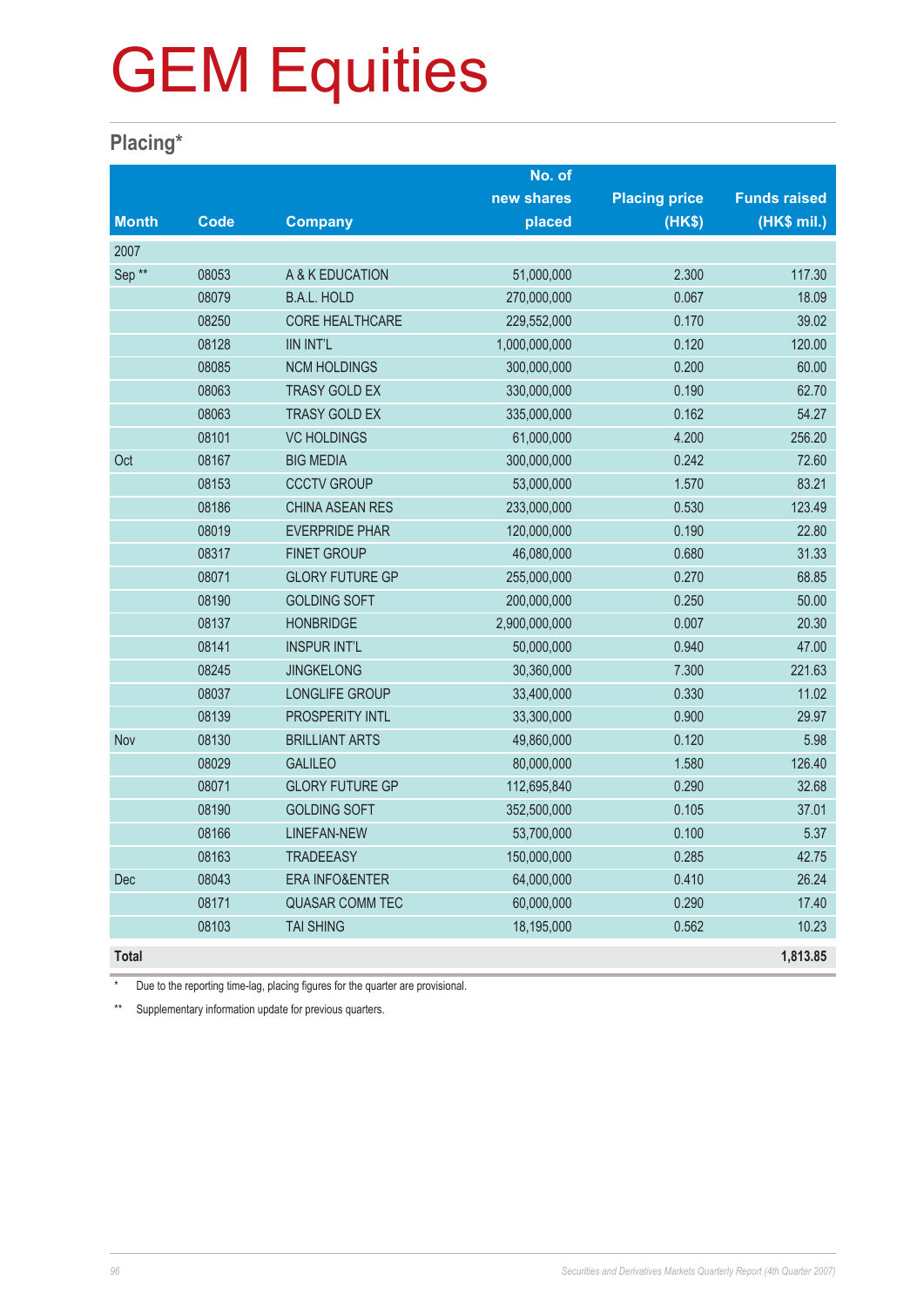### GEM Warrants

#### **Warrant Trading and Market Value Statistics – GEM**

|      |                | <b>Number</b> | Turnover value (HK\$ mil.) | Market value (HK\$ mil.) |
|------|----------------|---------------|----------------------------|--------------------------|
| 2006 | Q4             |               | 0.31                       | 10.61                    |
| 2007 | Q1             |               | 9.24                       | 59.56                    |
|      | Q2             |               | 8.51                       | 97.00                    |
|      | Q <sub>3</sub> |               | 7.59                       | 154.47                   |
|      | Q4             |               | 1.06                       | 71.23                    |

### **Newly Listed Equity GEM Warrants**

for 4th quarter 2007

| <b>Code</b><br><b>Listing date</b><br><b>Equity warrants</b><br>amount (HK)<br><b>Expiry</b> |             |
|----------------------------------------------------------------------------------------------|-------------|
|                                                                                              | (HK\$ mil.) |
| Nil                                                                                          |             |
| <b>Total</b>                                                                                 |             |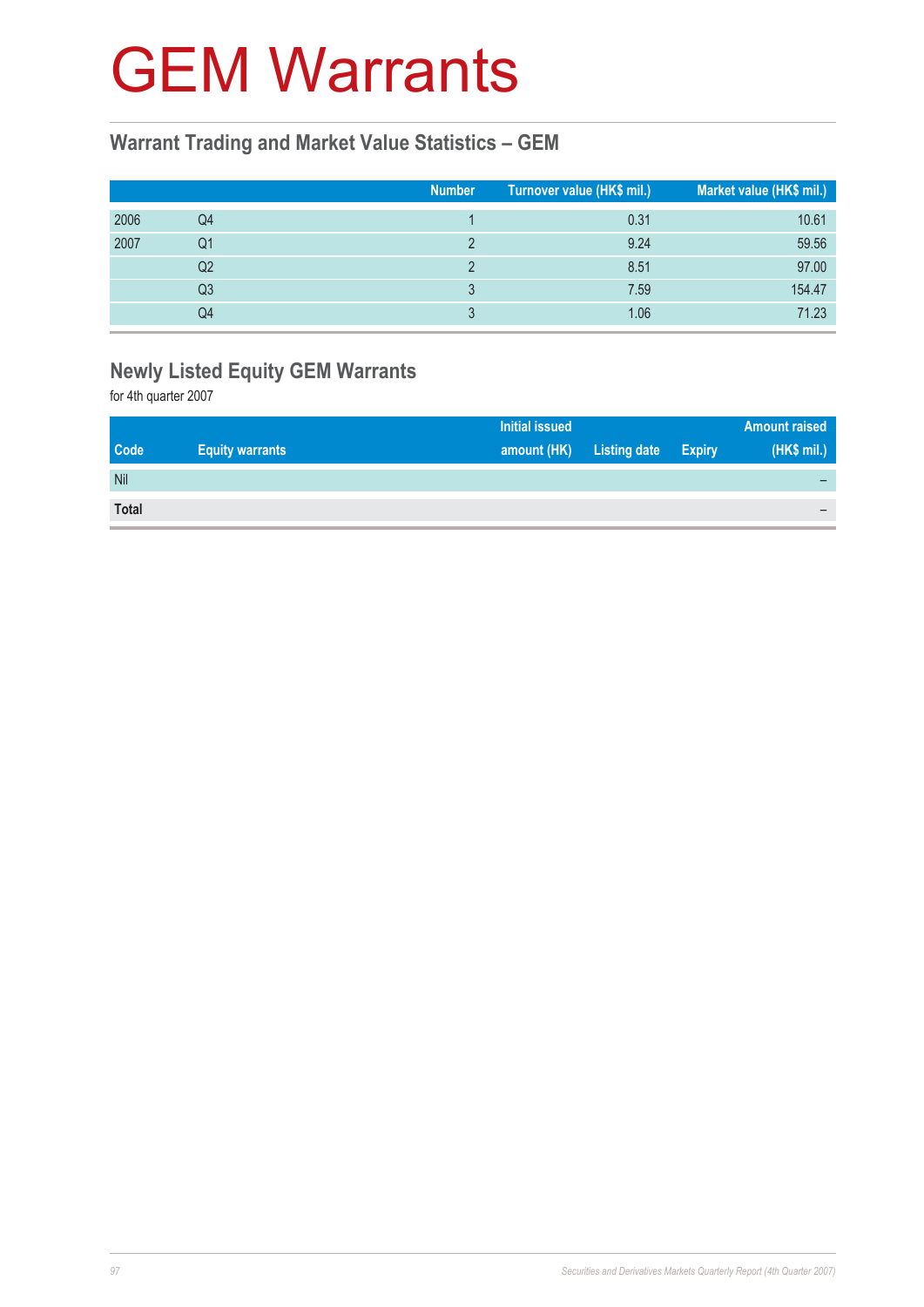### Stock Market Indices

### **Hong Kong Stock Market Indices**

|                                               | End of Dec 2007 | End of Sep 2007 |                    |
|-----------------------------------------------|-----------------|-----------------|--------------------|
| <b>Index</b>                                  | <b>Close</b>    | <b>Close</b>    | Change %           |
| S&S&P/HKEx LargeCap Index                     | 33708.99        | 32845.27        | 2.63%<br>$+$       |
|                                               |                 |                 |                    |
| S&P/HKEx GEM Index                            | 1349.64         | 1514.52         | 10.89%             |
|                                               |                 |                 |                    |
| <b>HANG SENG INDEX</b>                        | 27812.65        | 27142.47        | 2.47%<br>$+$       |
| <b>SECTORIAL INDICES</b>                      |                 |                 |                    |
| Finance                                       | 39526.27        | 41021.22        | 3.64%              |
| <b>Utilities</b>                              | 41065.12        | 36667.62        | + 11.99%           |
| <b>Properties</b>                             | 38079.97        | 32515.57        | 17.11%<br>$^+$     |
| Commerce & Industry                           | 16568.00        | 15827.00        | 4.68%<br>$+$       |
|                                               |                 |                 |                    |
| HANG SENG COMPOSITE INDEX                     | 3935.37         | 3921.23         | 0.36%<br>$\ddot{}$ |
| HANG SENG CHINA-AFFILIATED CORPORATIONS INDEX | 6111.20         | 5800.76         | 5.35%<br>$+$       |
| HANG SENG CHINA ENTERPRISES INDEX             | 16124.72        | 17017.94        | 5.25%              |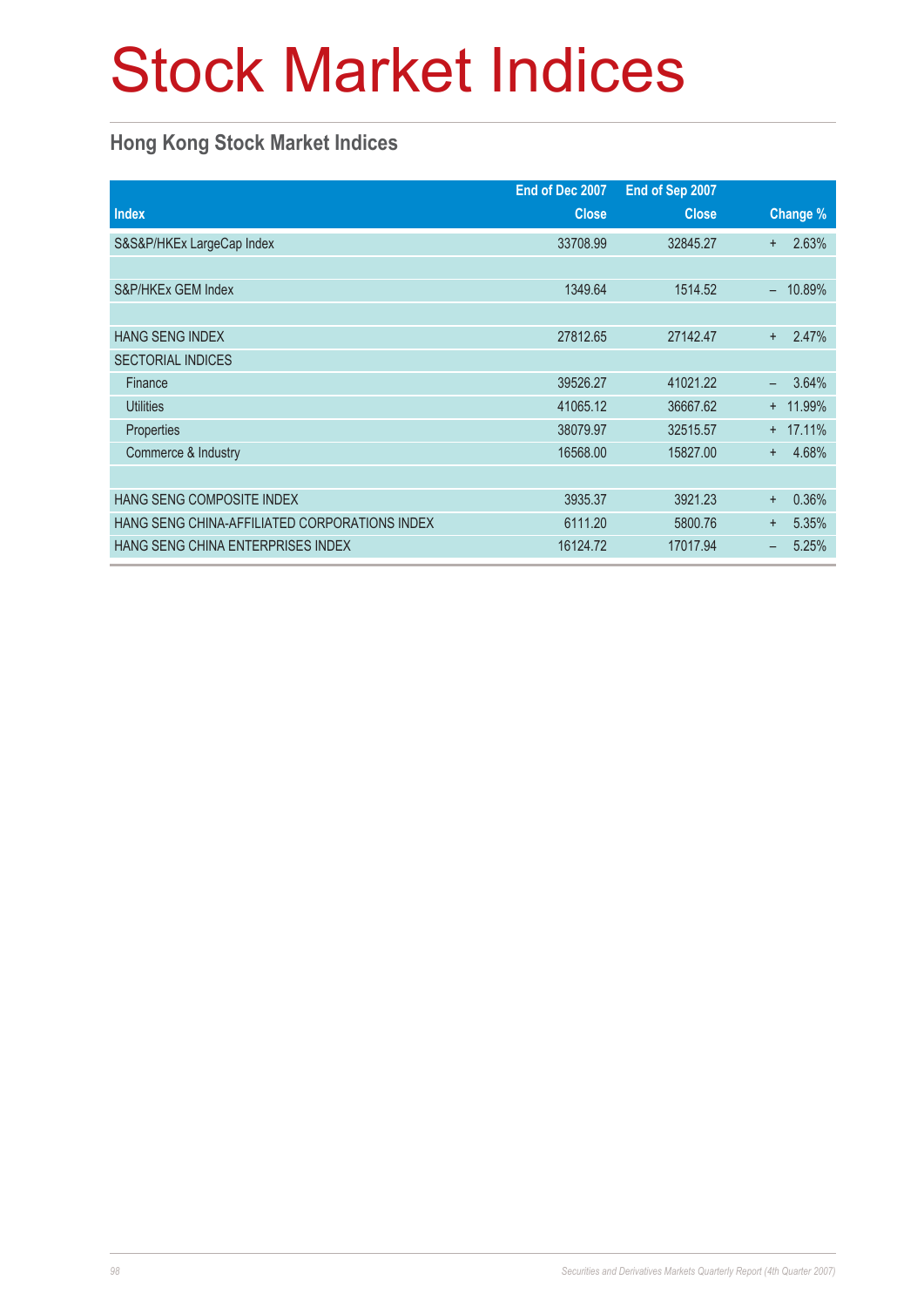### Stock Market Indices

#### **Hang Seng Index (2006/10/03 – 2007/12/31)**



#### **S&P/HKEx LargeCap Index (2006/10/03 – 2007/12/31)**



### **S&P/HKEx GEM Index (2006/10/03 – 2007/12/31)**

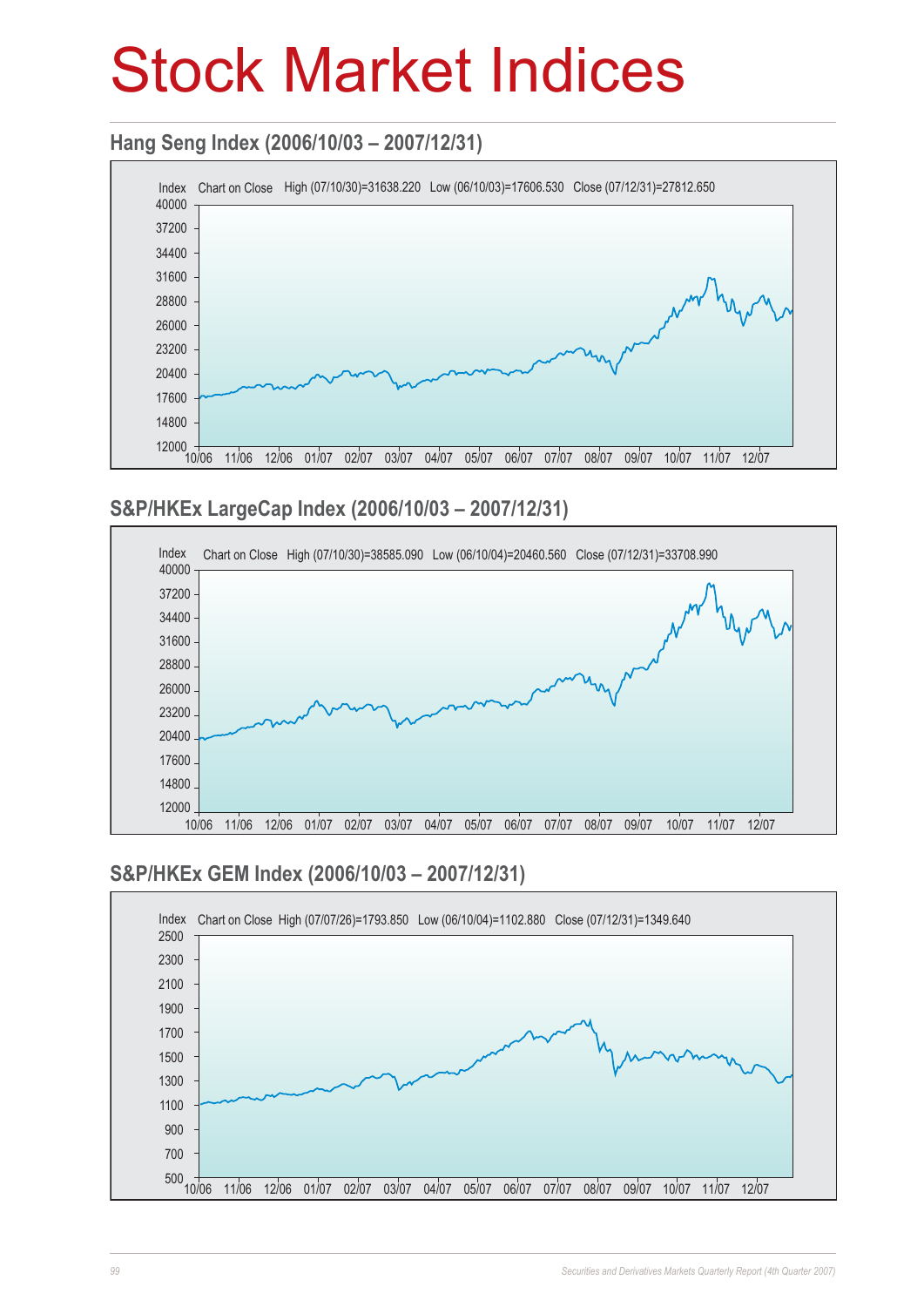### Stock Market Indices

### **WORLD INDICES**

|                             | End of Dec 2007 | End of Sep 2007 |                                   |  |
|-----------------------------|-----------------|-----------------|-----------------------------------|--|
| <b>Index</b>                | <b>Close</b>    | <b>Close</b>    | Change %                          |  |
| <b>HONG KONG</b>            |                 |                 |                                   |  |
| S&P/HKEx LargeCap Index     | 33708.99        | 32845.27        | 2.63%<br>$\ddot{}$                |  |
| Hang Seng Index             | 27812.65        | 27142.47        | 2.47%<br>$\ddot{}$                |  |
| <b>AUSTRALIA</b>            |                 |                 |                                   |  |
| All Ordinaries Index        | 6421.00         | 6580.90         | 2.43%<br>-                        |  |
| <b>JAKARTA</b>              |                 |                 |                                   |  |
| Composite Index             | 2745.83         | 2359.21         | $+ 16.39%$                        |  |
| <b>JAPAN</b>                |                 |                 |                                   |  |
| Nikkei (225)                | 15307.78        | 16785.69        | 8.80%<br>-                        |  |
| <b>KOREA</b>                |                 |                 |                                   |  |
| Composite Index             | 1897.13         | 1946.48         | 2.54%<br>$\qquad \qquad -$        |  |
| <b>KUALA LUMPUR</b>         |                 |                 |                                   |  |
| Composite Index             | 1445.03         | 1336.30         | 8.14%<br>$\ddot{}$                |  |
| <b>MANILA</b>               |                 |                 |                                   |  |
| Composite Index             | 3621.60         | 3572.90         | 1.36%<br>$\ddot{}$                |  |
| <b>NEW ZEALAND</b>          |                 |                 |                                   |  |
| <b>NZSE (50)</b>            | 4041.38         | 4268.90         | 5.33%<br>-                        |  |
| <b>SHANGHAI</b>             |                 |                 |                                   |  |
| A Shares Index              | 5521.49         | 5827.66         | 5.25%<br>$\qquad \qquad -$        |  |
| <b>B</b> Shares Index       | 365.93          | 367.35          | 0.39%<br>$\overline{\phantom{a}}$ |  |
| <b>SHENZHEN</b>             |                 |                 |                                   |  |
| A Shares Index              | 1520.99         | 1609.76         | 5.51%<br>$\overline{\phantom{m}}$ |  |
| <b>B</b> Shares Index       | 709.68          | 781.11          | 9.14%<br>-                        |  |
| <b>SINGAPORE</b>            |                 |                 |                                   |  |
| <b>Straits Times Index</b>  | 3482.30         | 3706.23         | 6.04%<br>-                        |  |
| <b>TAIWAN</b>               |                 |                 |                                   |  |
| Taipei Weighted Stock Index | 8506.28         | 9476.52         | $-10.24%$                         |  |
| <b>THAILAND</b>             |                 |                 |                                   |  |
| <b>SET Index</b>            | 858.10          | 845.50          | 1.49%<br>$\ddot{}$                |  |
| <b>NEW YORK</b>             |                 |                 |                                   |  |
| <b>DJIA</b>                 | 13264.82        | 13895.63        | 4.54%<br>-                        |  |
| Nasdaq Composite Index      | 2652.28         | 2701.50         | 1.82%<br>-                        |  |
| <b>TORONTO</b>              |                 |                 |                                   |  |
| S&P/TSX Composite Index     | 13833.06        | 14098.89        | 1.89%<br>$\overline{\phantom{0}}$ |  |
| <b>GERMANY</b>              |                 |                 |                                   |  |
| DAX Capital Value Index     | 5277.23         | 5142.60         | 2.62%<br>$\ddot{}$                |  |
| <b>LONDON</b>               |                 |                 |                                   |  |
| <b>FTSE (100)</b>           | 6456.90         | 6466.80         | 0.15%<br>$\overline{\phantom{m}}$ |  |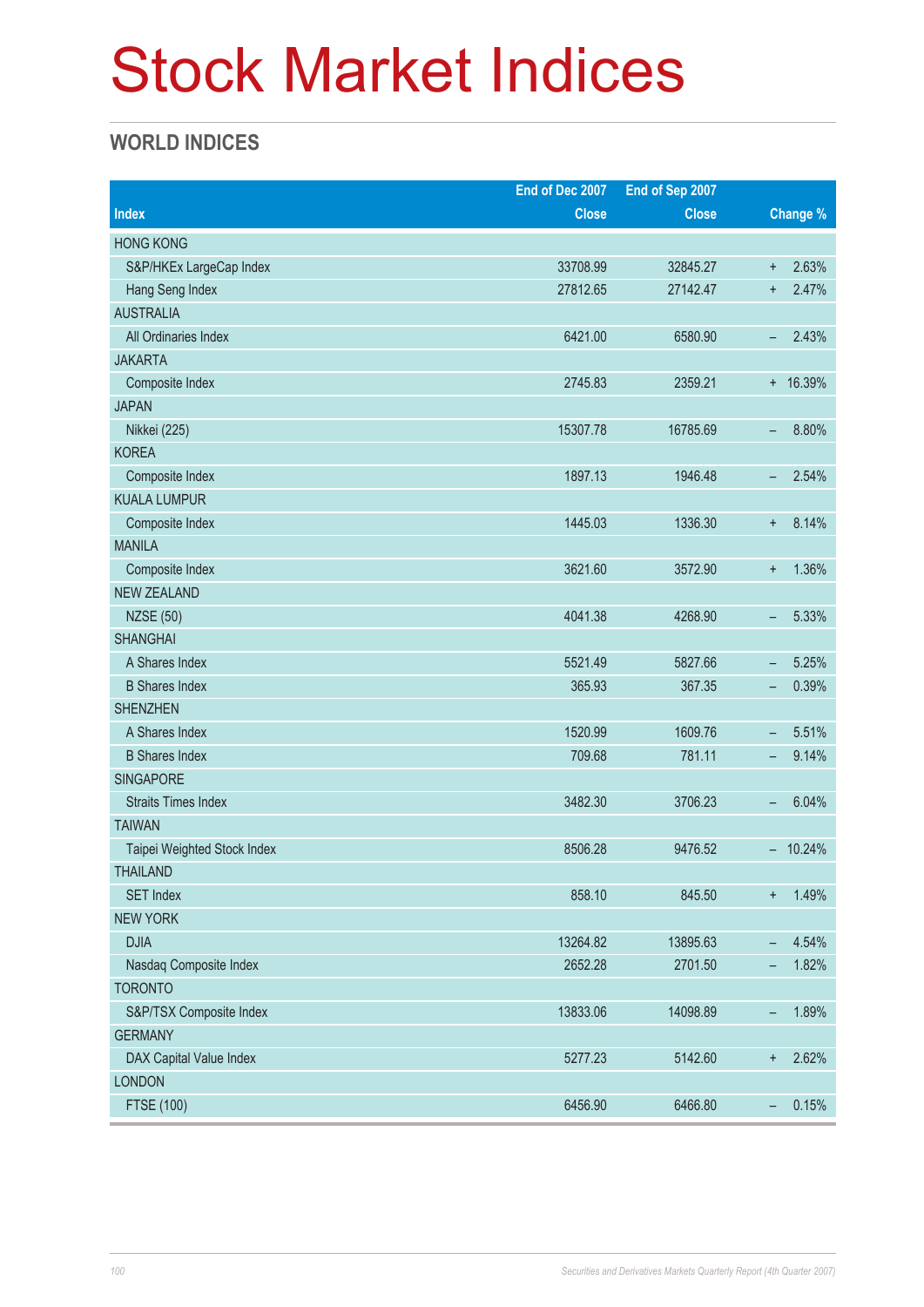### **Contract Volume by Derivatives Products**

|                                                         |                  | <b>Contracts</b> |
|---------------------------------------------------------|------------------|------------------|
| <b>Derivatives product</b>                              | 4th Quarter 2007 | 4th Quarter 2006 |
| Hang Seng Index Futures                                 | 4,885,815        | 3,340,942        |
| Hang Seng Index Options                                 | 1,323,867        | 1,114,938        |
| Mini-Hang Seng Index Futures                            | 1,804,459        | 612,196          |
| Mini-Hang Seng Index Options                            | 14,027           | 16,035           |
| H-shares Index Futures                                  | 3,453,257        | 1,376,398        |
| H-shares Index Options                                  | 331,990          | 246,375          |
| Hang Seng China H-Financials Index Futures <sup>1</sup> | 5                |                  |
| FTSE/Xinhua China 25 Index Futures                      | 183              | 1,887            |
| FTSE/Xinhua China 25 Index Options                      | 1                | 750              |
| <b>Stock Futures</b>                                    | 66,550           | 38,337           |
| <b>Stock Options</b>                                    | 14,998,891       | 6,110,304        |
| <b>Three-month HIBOR Futures</b>                        | 7,726            | 2,413            |
| One-month HIBOR Futures                                 | 469              | 20               |
| Three-year Exchange Fund Note Futures                   | 150              | $\theta$         |
| <b>Total</b>                                            | 26,887,390       | 12,860,595       |

1 Trading in Hang Seng China H-Financials Index Futures commenced on 16 April 2007.

### **Open Interest by Derivatives Products**

|                                                         |                  | <b>Contracts</b> |
|---------------------------------------------------------|------------------|------------------|
| <b>Derivatives product</b>                              | 4th Quarter 2007 | 4th Quarter 2006 |
| Hang Seng Index Futures                                 | 111,513          | 119,836          |
| Hang Seng Index Options                                 | 174,368          | 227,946          |
| Mini-Hang Seng Index Futures                            | 3,457            | 5,974            |
| Mini-Hang Seng Index Options                            | 443              | 781              |
| H-shares Index Futures                                  | 91,786           | 59,345           |
| H-shares Index Options                                  | 76,326           | 74,903           |
| Hang Seng China H-Financials Index Futures <sup>1</sup> | $\mathbf{0}$     |                  |
| FTSE/Xinhua China 25 Index Futures                      | $\mathbf{0}$     | 107              |
| FTSE/Xinhua China 25 Index Options                      | 1                | 358              |
| <b>Stock Futures</b>                                    | 5,954            | 4,260            |
| <b>Stock Options</b>                                    | 5,314,918        | 2,533,807        |
| Three-month HIBOR Futures                               | 1,992            | 1,532            |
| One-month HIBOR Futures                                 | 140              | $\Omega$         |
| Three-year Exchange Fund Note Futures                   | $\mathbf{0}$     | $\mathbf{0}$     |
| <b>Total</b>                                            | 5,780,898        | 3,028,849        |

1 Trading in Hang Seng China H-Financials Index Futures commenced on 16 April 2007.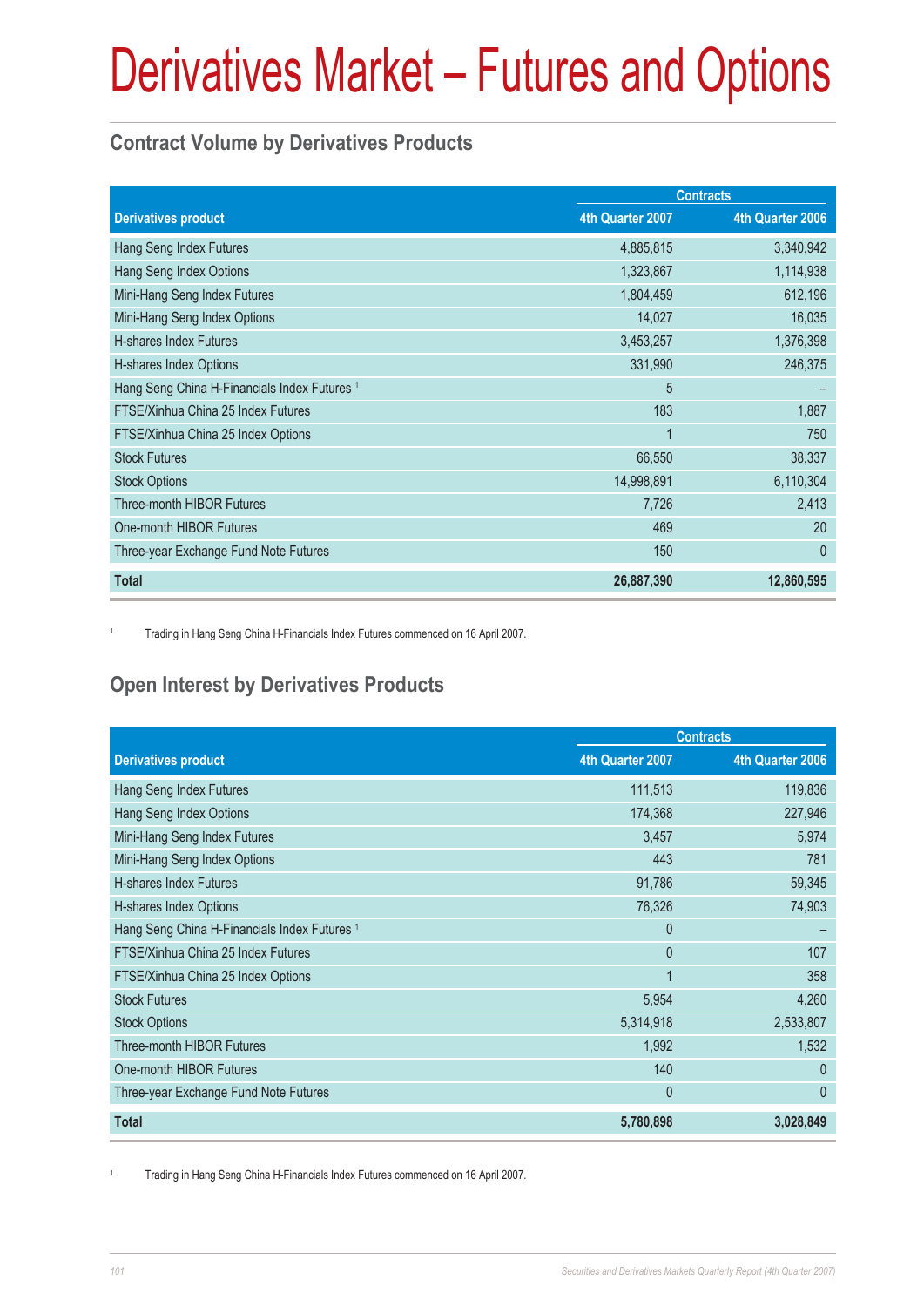#### **Stock Options Premium by Class**

for 4th Quarter 2007

|                           |            | Premium      |            |
|---------------------------|------------|--------------|------------|
| <b>Options class</b>      |            | $(HK$$ mil.) | % of total |
| <b>CHALCO</b>             | <b>ALC</b> | 263.70       | 0.48%      |
| <b>BANK OF CHINA</b>      | <b>BCL</b> | 373.09       | 0.68%      |
| <b>BANKCOMM</b>           | <b>BCM</b> | 533.43       | 0.97%      |
| <b>BANK OF E ASIA</b>     | <b>BEA</b> | 62.87        | 0.11%      |
| <b>BOC HONG KONG</b>      | <b>BOC</b> | 211.84       | 0.39%      |
| <b>CCB</b>                | <b>CCB</b> | 667.37       | 1.22%      |
| <b>CHINA COMM CONS</b>    | CCC        | 615.33       | 1.12%      |
| <b>CHINA COAL</b>         | <b>CCE</b> | 42.61        | 0.08%      |
| <b>CHINA MOBILE</b>       | <b>CHT</b> | 8,230.25     | 14.99%     |
| <b>CHINA UNICOM</b>       | <b>CHU</b> | 92.48        | 0.17%      |
| <b>CITIC PACIFIC</b>      | <b>CIT</b> | 37.13        | 0.07%      |
| <b>CHEUNG KONG</b>        | <b>CKH</b> | 2,830.51     | 5.15%      |
| <b>CKI HOLDINGS</b>       | <b>CKI</b> | 7.11         | 0.01%      |
| <b>CHINA LIFE</b>         | <b>CLI</b> | 7,247.47     | 13.20%     |
| <b>CLP HOLDINGS</b>       | <b>CLP</b> | 130.42       | 0.24%      |
| <b>CM BANK</b>            | <b>CMB</b> | 234.22       | 0.43%      |
| <b>CNOOC</b>              | <b>CNC</b> | 1,993.25     | 3.63%      |
| <b>CHINA NETCOM</b>       | <b>CNM</b> | 100.79       | 0.18%      |
| <b>CATHAY PAC AIR</b>     | <b>CPA</b> | 52.69        | 0.10%      |
| <b>SINOPEC CORP</b>       | <b>CPC</b> | 2,416.58     | 4.40%      |
| <b>CITIC BANK</b>         | <b>CTB</b> | 22.45        | 0.04%      |
| <b>CHINA TELECOM</b>      | <b>CTC</b> | 1,084.23     | 1.97%      |
| <b>DENWAY MOTORS</b>      | <b>DWM</b> | 6.32         | 0.01%      |
| <b>ESPRIT HOLDINGS</b>    | <b>ESP</b> | 60.57        | 0.11%      |
| <b>FIH</b>                | <b>FIH</b> | 19.14        | 0.03%      |
| <b>HK ELECTRIC</b>        | <b>HEH</b> | 65.51        | 0.12%      |
| <b>HKEX</b>               | <b>HEX</b> | 3,133.44     | 5.71%      |
| <b>HSBC HOLDINGS</b>      | <b>HKB</b> | 5,670.07     | 10.32%     |
| <b>HK &amp; CHINA GAS</b> | <b>HKG</b> | 86.70        | 0.16%      |
| <b>HENDERSON LAND</b>     | <b>HLD</b> | 240.58       | 0.44%      |
| <b>HUANENG POWER</b>      | <b>HNP</b> | 68.43        | 0.12%      |
| <b>HANG SENG BANK</b>     | <b>HSB</b> | 303.96       | 0.55%      |
| <b>HUTCHISON</b>          | <b>HWL</b> | 3,665.40     | 6.67%      |
| <b>ICBC</b>               | <b>ICB</b> | 599.76       | 1.09%      |
| JOHNSON ELECH             | <b>JSE</b> | 1.55         | 0.00%      |
| <b>JIANGXI COPPER</b>     | <b>JXC</b> | 31.93        | 0.06%      |
| LI & FUNG                 | LIF        | 14.55        | 0.03%      |
| <b>MTR CORPORATION</b>    | <b>MTR</b> | 122.65       | 0.22%      |
| <b>NEW WORLD DEV</b>      | <b>NWD</b> | 230.98       | 0.42%      |
| <b>PING AN</b>            | PAI        | 1,146.70     | 2.09%      |
| <b>PCCW</b>               | <b>PCC</b> | 9.13         | 0.02%      |
| <b>PETROCHINA</b>         | PEC        | 9,285.74     | 16.91%     |
| PICC P&C                  | <b>PIC</b> | 124.69       | 0.23%      |
| <b>SHK PPT</b>            | <b>SHK</b> | 2,689.18     | 4.90%      |
| <b>SWIRE PACIFIC A</b>    | <b>SWA</b> | 71.22        | 0.13%      |
| <b>TRACKER FUND</b>       | <b>TRF</b> | 3.85         | 0.01%      |
| <b>WHARF HOLDINGS</b>     | <b>WHL</b> | 18.19        | 0.03%      |
| <b>Total</b>              |            | 54,920.05    | 100.00%    |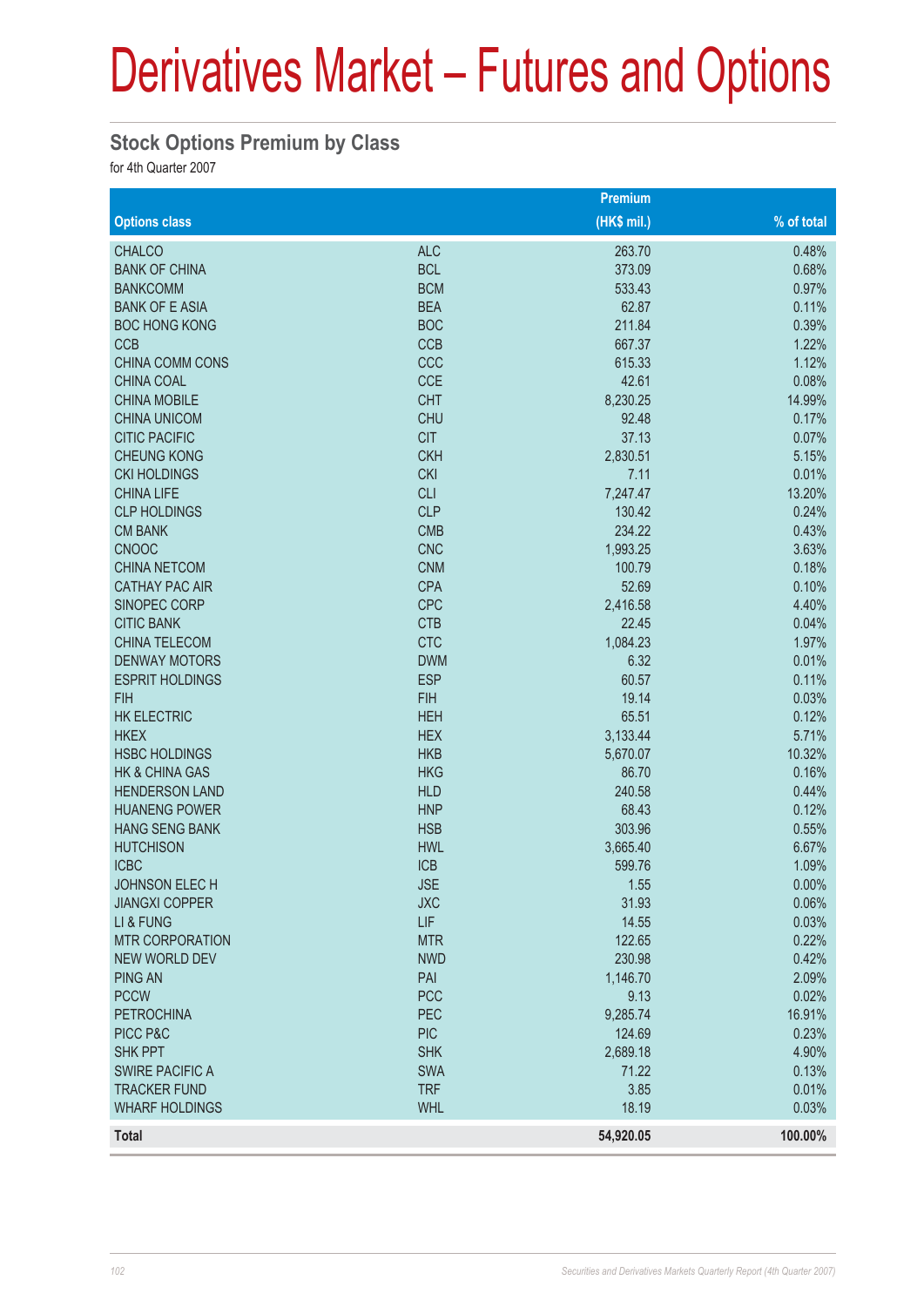#### **Stock Options Contract Volume by Class**

for 4th Quarter 2007

|                           |            | <b>Contract</b> |            |
|---------------------------|------------|-----------------|------------|
| <b>Options class</b>      |            | volume          | % of total |
| <b>CHALCO</b>             | <b>ALC</b> | 58,345          | 0.39%      |
| <b>BANK OF CHINA</b>      | <b>BCL</b> | 740,498         | 4.94%      |
| <b>BANKCOMM</b>           | <b>BCM</b> | 340,751         | 2.27%      |
| <b>BANK OF E ASIA</b>     | <b>BEA</b> | 121,101         | 0.81%      |
| <b>BOC HONG KONG</b>      | <b>BOC</b> | 280,481         | 1.87%      |
| <b>CCB</b>                | <b>CCB</b> | 744,203         | 4.96%      |
| <b>CHINA COMM CONS</b>    | CCC        | 256,549         | 1.71%      |
| <b>CHINA COAL</b>         | <b>CCE</b> | 17,634          | 0.12%      |
| <b>CHINA MOBILE</b>       | <b>CHT</b> | 1,282,499       | 8.55%      |
| <b>CHINA UNICOM</b>       | <b>CHU</b> | 28,502          | 0.19%      |
| <b>CITIC PACIFIC</b>      | <b>CIT</b> | 15,475          | 0.10%      |
| <b>CHEUNG KONG</b>        | <b>CKH</b> | 248,446         | 1.66%      |
| <b>CKI HOLDINGS</b>       | <b>CKI</b> | 8,570           | 0.06%      |
| <b>CHINA LIFE</b>         | <b>CLI</b> | 1,241,458       | 8.28%      |
| <b>CLP HOLDINGS</b>       | <b>CLP</b> | 94,724          | 0.63%      |
| <b>CM BANK</b>            | <b>CMB</b> | 121,456         | 0.81%      |
| <b>CNOOC</b>              | <b>CNC</b> | 752,519         | 5.02%      |
| <b>CHINA NETCOM</b>       | <b>CNM</b> | 82,644          | 0.55%      |
| <b>CATHAY PAC AIR</b>     | <b>CPA</b> | 38,687          | 0.26%      |
| SINOPEC CORP              | <b>CPC</b> | 778,236         | 5.19%      |
| <b>CITIC BANK</b>         | <b>CTB</b> | 45,663          | 0.30%      |
| <b>CHINA TELECOM</b>      | <b>CTC</b> | 535,833         | 3.57%      |
| <b>DENWAY MOTORS</b>      | <b>DWM</b> | 7,560           | 0.05%      |
| <b>ESPRIT HOLDINGS</b>    | <b>ESP</b> | 78,140          | 0.52%      |
| <b>FIH</b>                | <b>FIH</b> | 12,606          | 0.08%      |
| <b>HK ELECTRIC</b>        | <b>HEH</b> | 82,010          | 0.55%      |
| <b>HKEX</b>               | <b>HEX</b> | 310,876         | 2.07%      |
| <b>HSBC HOLDINGS</b>      | <b>HKB</b> | 2,351,626       | 15.68%     |
| <b>HK &amp; CHINA GAS</b> | <b>HKG</b> | 71,045          | 0.47%      |
| <b>HENDERSON LAND</b>     | <b>HLD</b> | 34,082          | 0.23%      |
| <b>HUANENG POWER</b>      | <b>HNP</b> | 34,395          | 0.23%      |
| <b>HANG SENG BANK</b>     | <b>HSB</b> | 353,884         | 2.36%      |
| <b>HUTCHISON</b>          | <b>HWL</b> | 600,809         | 4.01%      |
| <b>ICBC</b>               | <b>ICB</b> | 732,217         | 4.88%      |
| JOHNSON ELECH             | <b>JSE</b> | 14,975          | 0.10%      |
| <b>JIANGXI COPPER</b>     | <b>JXC</b> | 16,314          | 0.11%      |
| LI & FUNG                 | LIF        | 5,316           | 0.04%      |
| <b>MTR CORPORATION</b>    | <b>MTR</b> | 126,583         | 0.84%      |
| <b>NEW WORLD DEV</b>      | <b>NWD</b> | 44,244          | 0.29%      |
| <b>PING AN</b>            | PAI        | 210,494         | 1.40%      |
| <b>PCCW</b>               | <b>PCC</b> | 36,541          | 0.24%      |
| <b>PETROCHINA</b>         | PEC        | 1,716,877       | 11.45%     |
| PICC P&C                  | <b>PIC</b> | 28,539          | 0.19%      |
| <b>SHK PPT</b>            | <b>SHK</b> | 252,845         | 1.69%      |
| <b>SWIRE PACIFIC A</b>    | <b>SWA</b> | 27,996          | 0.19%      |
| <b>TRACKER FUND</b>       | <b>TRF</b> | 6,927           | 0.05%      |
| <b>WHARF HOLDINGS</b>     | <b>WHL</b> | 7,716           | 0.05%      |
| <b>Total</b>              |            | 14,998,891      | 100.00%    |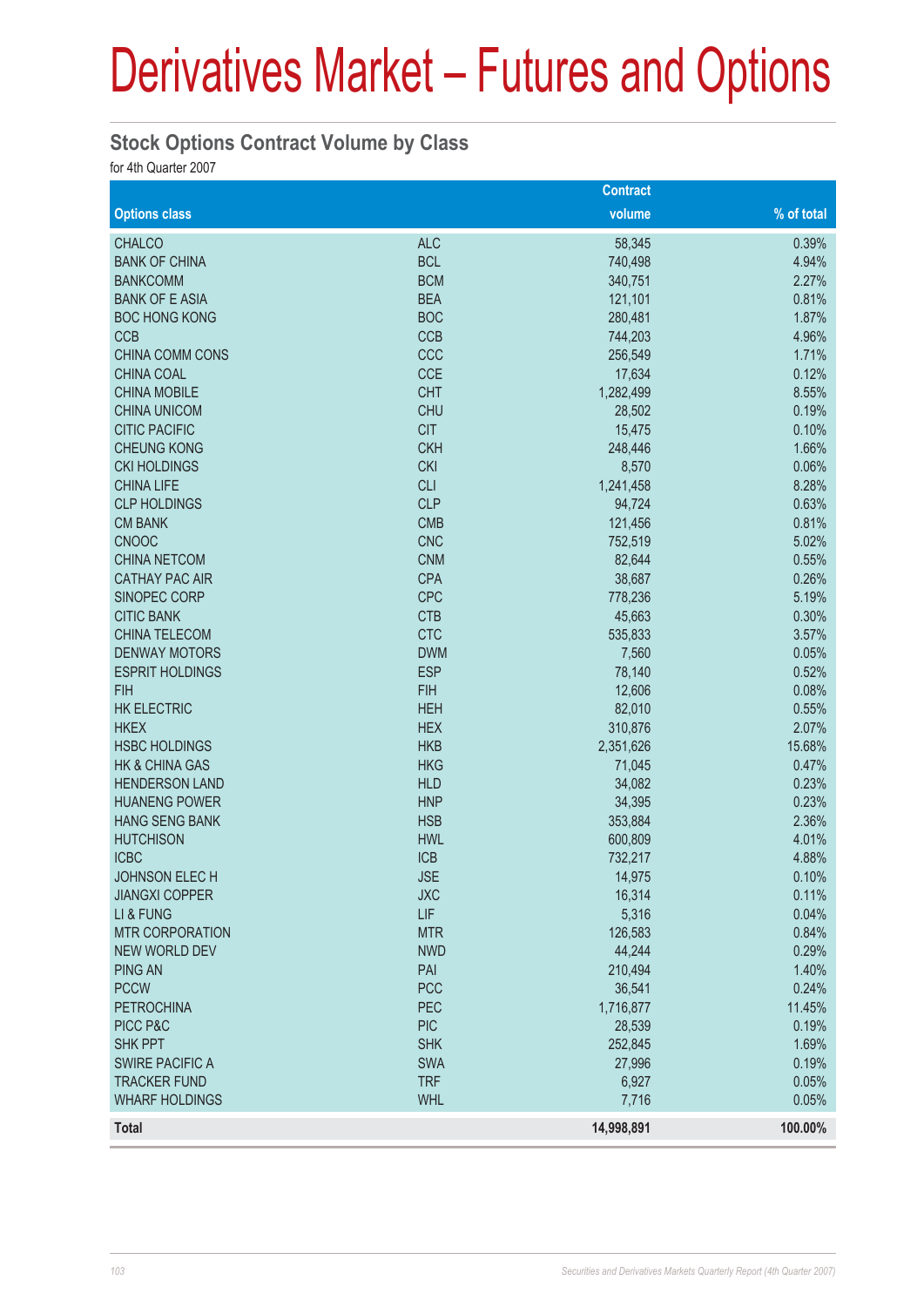#### **Hang Seng Index Futures – Contract Volume and Open Interest (contracts)**

|      |                | <b>Total</b><br>contract volume | <b>Quarter-end</b><br>open interest |
|------|----------------|---------------------------------|-------------------------------------|
| 2006 | Q <sub>4</sub> | 3,340,942                       | 119,836                             |
| 2007 | Q <sub>1</sub> | 3,793,395                       | 111,472                             |
|      | Q <sub>2</sub> | 3,675,745                       | 129,596                             |
|      | Q <sub>3</sub> | 4,806,009                       | 123,347                             |
|      | Q4             | 4,885,815                       | 111,513                             |

#### **Mini Hang Seng Index Futures – Contract Volume and Open Interest (contracts)**

|      |                | <b>Total</b><br>contract volume | <b>Quarter-end</b><br>open interest |
|------|----------------|---------------------------------|-------------------------------------|
| 2006 | Q4             | 612,196                         | 5,974                               |
| 2007 | Q <sub>1</sub> | 762,924                         | 4,861                               |
|      | Q <sub>2</sub> | 666,408                         | 4,487                               |
|      | Q <sub>3</sub> | 1,092,186                       | 3,989                               |
|      | Q4             | 1,804,459                       | 3,457                               |

#### **Hang Seng Index Options – Contract Volume and Open Interest (contracts)**

|      |                | <b>Total</b>    | Quarter-end   |
|------|----------------|-----------------|---------------|
|      |                | contract volume | open interest |
| 2006 | Q4             | 1,114,938       | 227,946       |
| 2007 | Q <sub>1</sub> | 1,890,659       | 240,259       |
|      | Q <sub>2</sub> | 1,874,672       | 259,961       |
|      | Q <sub>3</sub> | 2,390,985       | 296,304       |
|      | Q4             | 1,323,867       | 174,368       |

#### **H-Share Index Futures – Contract Volume and Open Interest (contracts)**

|      |                | <b>Total</b>    | <b>Quarter-end</b> |
|------|----------------|-----------------|--------------------|
|      |                | contract volume | open interest      |
| 2006 | Q4             | 1,376,398       | 59,345             |
| 2007 | Q <sub>1</sub> | 1,925,646       | 74,829             |
|      | Q <sub>2</sub> | 2,052,172       | 84,591             |
|      | Q <sub>3</sub> | 3,415,202       | 91,397             |
|      | Q4             | 3,453,257       | 91,786             |

### **Stock Options Market Turnover and Open Interest (contracts)**

|    | <b>Total</b>        | <b>Total</b>    | <b>Quarter-end</b> |
|----|---------------------|-----------------|--------------------|
|    | Premium (HK\$ mil.) | contract volume | open interest      |
| Q4 | 7,203.85            | 6,110,304       | 2,533,807          |
| Q1 | 11,404.52           | 7,729,060       | 2,569,935          |
| Q2 | 10,377.31           | 8,126,786       | 3,571,810          |
| Q3 | 29,463.30           | 15,128,231      | 5,435,153          |
| Q4 | 54,920.05           | 14,998,891      | 5,314,918          |
|    |                     |                 |                    |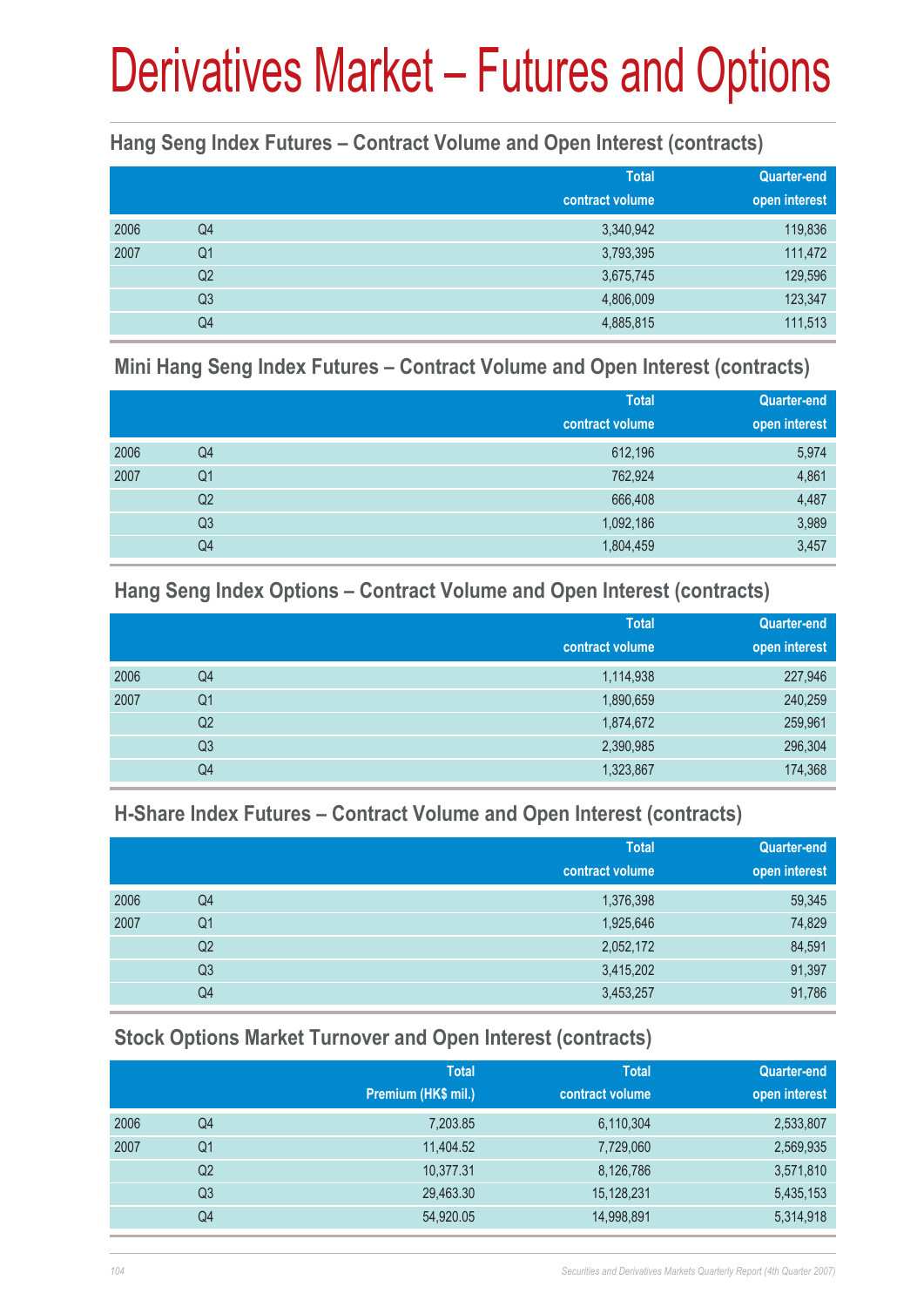### **Open Interest by Derivatives Products**

|                                                         |                  | <b>Contracts</b> |  |
|---------------------------------------------------------|------------------|------------------|--|
| <b>Derivatives product</b>                              | 4th Quarter 2007 | 3rd Quarter 2006 |  |
| Hang Seng Index Futures                                 | 111,513          | 119,836          |  |
| Hang Seng Index Options                                 | 174,368          | 227,946          |  |
| Mini-Hang Seng Index Futures                            | 3,457            | 5,974            |  |
| Mini-Hang Seng Index Options                            | 443              | 781              |  |
| H-shares Index Futures                                  | 91,786           | 59,345           |  |
| H-shares Index Options                                  | 76,326           | 74,903           |  |
| Hang Seng China H-Financials Index Futures <sup>1</sup> |                  |                  |  |
| FTSE/Xinhua China 25 Index Futures                      |                  | 107              |  |
| FTSE/Xinhua China 25 Index Options                      | $\mathbf 1$      | 358              |  |
| <b>Stock Futures</b>                                    | 5,954            | 4,260            |  |
| <b>Stock Options</b>                                    | 5,314,918        | 2,533,807        |  |
| <b>Three-month HIBOR Futures</b>                        | 1,992            | 1,532            |  |
| One-month HIBOR Futures                                 | 140              | $\Omega$         |  |
| Three-year Exchange Fund Note Futures                   | 0                | $\mathbf{0}$     |  |
| <b>Total</b>                                            | 5,780,898        | 3,028,849        |  |

1 Trading in Hang Seng China H-Financials Index Futures commenced on 16 Apr 2007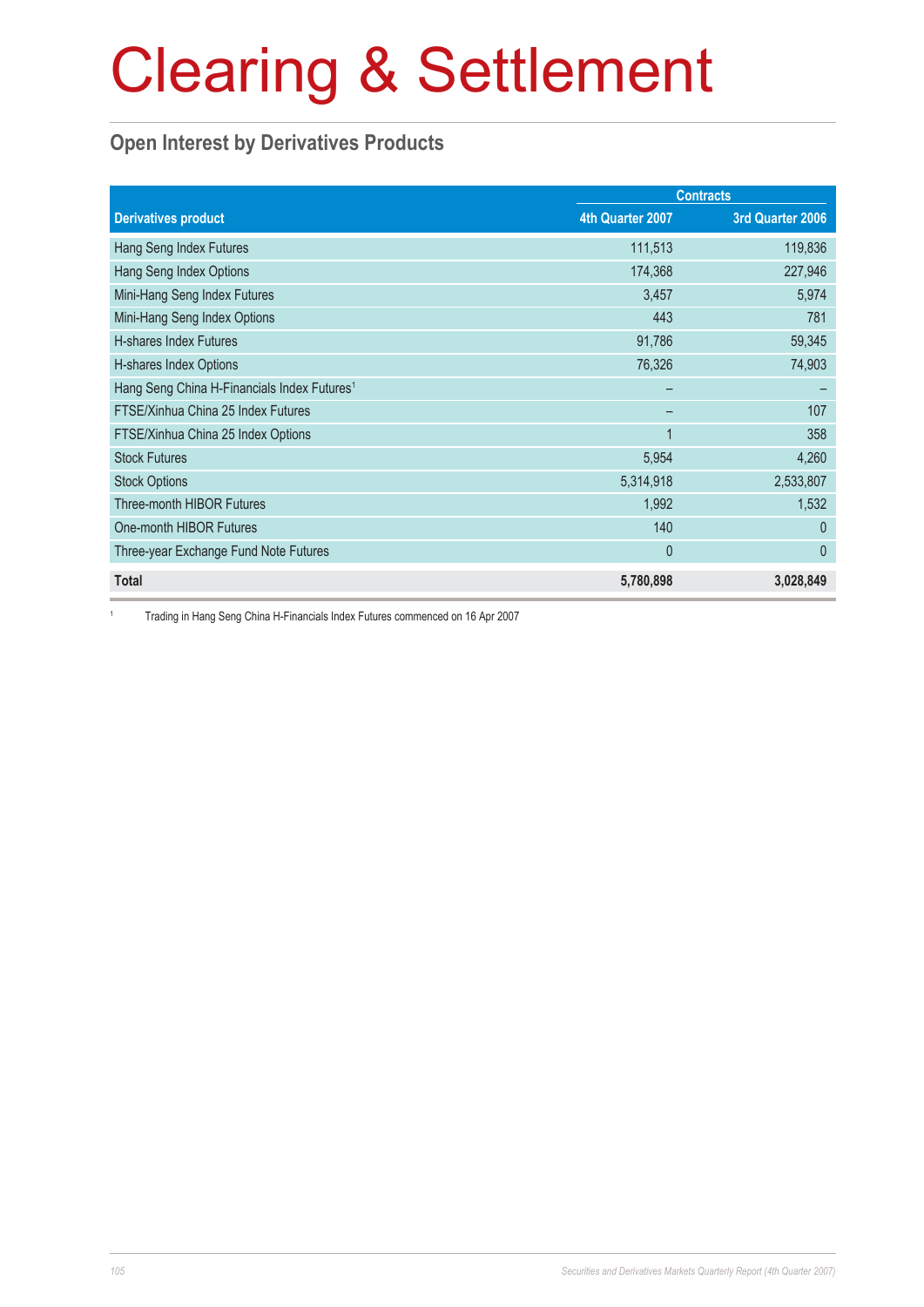#### **Stock Options Open Interest by Class**

as at the end of 4th Quarter 2007

|                           |             | <b>Open interest</b> |            |
|---------------------------|-------------|----------------------|------------|
| <b>Options class</b>      |             | (contracts)          | % of total |
| <b>CHALCO</b>             | <b>ALC</b>  | 39,780               | 0.75       |
| <b>BANK OF CHINA</b>      | <b>BCL</b>  | 408,111              | 7.68       |
| <b>BANKCOMM</b>           | <b>BCM</b>  | 159,572              | 3.00       |
| <b>BANK OF E ASIA</b>     | <b>BEA</b>  | 39,855               | 0.75       |
| <b>BOC HONG KONG</b>      | <b>BOC</b>  | 74,108               | 1.39       |
| <b>CATHAY PAC AIR</b>     | <b>CPA</b>  | 19,869               | 0.37       |
| <b>CHEUNG KONG</b>        | <b>CKH</b>  | 99,416               | 1.87       |
| <b>CKI HOLDINGS</b>       | <b>CKI</b>  | 3,749                | 0.07       |
| <b>CITIC BANK</b>         | <b>CTBO</b> | 16,039               | 0.30       |
| <b>CHINA COAL</b>         | <b>CCEO</b> | 9,314                | 0.18       |
| CHINA COMM CONS           | CCC         | 159,652              | 3.00       |
| <b>CCB</b>                | <b>CCB</b>  | 324,389              | 6.10       |
| <b>CHINA LIFE</b>         | <b>CLI</b>  | 478,125              | 9.00       |
| <b>CM BANK</b>            | <b>CMB</b>  | 50,042               | 0.94       |
| <b>CHINA MOBILE</b>       | <b>CHT</b>  | 421,190              | 7.92       |
| <b>CHINA NETCOM</b>       | <b>CNM</b>  | 29,922               | 0.56       |
| SINOPEC CORP              | <b>CPC</b>  | 249,892              | 4.70       |
| <b>CHINA TELECOM</b>      | <b>CTC</b>  | 238,795              | 4.49       |
| <b>CHINA UNICOM</b>       | <b>CHU</b>  | 10,589               | 0.20       |
| <b>CITIC PACIFIC</b>      | <b>CIT</b>  | 7,123                | 0.13       |
| <b>CLP HOLDINGS</b>       | <b>CLP</b>  | 22,536               | 0.42       |
| <b>CNOOC</b>              | <b>CNC</b>  | 236,810              | 4.46       |
| <b>DENWAY MOTORS</b>      | <b>DWM</b>  | 3,492                | 0.07       |
| <b>ESPRIT HOLDINGS</b>    | <b>ESP</b>  | 34,107               | 0.64       |
| <b>FIH</b>                | <b>FIH</b>  | 7,130                | 0.13       |
| <b>HANG SENG BANK</b>     | <b>HSB</b>  | 116,528              | 2.19       |
| <b>HENDERSON LAND</b>     | <b>HLD</b>  | 10,453               | 0.20       |
| <b>HK ELECTRIC</b>        | <b>HEH</b>  | 17,395               | 0.33       |
| <b>HK &amp; CHINA GAS</b> | <b>HKG</b>  | 27,922               | 0.53       |
| <b>HKEX</b>               | <b>HEX</b>  | 116,399              | 2.19       |
| <b>HSBC HOLDINGS</b>      | <b>HKB</b>  | 648,604              | 12.20      |
| <b>HUANENG POWER</b>      | <b>HNP</b>  | 15,117               | 0.28       |
| <b>HUTCHISON</b>          | <b>HWL</b>  | 152,564              | 2.87       |
| <b>ICBC</b>               | ICB         | 313,142              | 5.89       |
| <b>JIANGXI COPPER</b>     | <b>JXCO</b> | 8,549                | 0.16       |
| JOHNSON ELECH             | <b>JSE</b>  | 3,009                | 0.06       |
| LENOVO GROUP              | LEH         | $\mathbf{0}$         | 0.00       |
| LI & FUNG                 | LIF         | 1,187                | 0.02       |
| <b>MTR CORPORATION</b>    | <b>MTR</b>  | 58,749               | 1.11       |
| <b>NEW WORLD DEV</b>      | <b>NWD</b>  | 17,471               | 0.33       |
| <b>PCCW</b>               | <b>PCC</b>  | 19,789               | 0.37       |
| <b>PETROCHINA</b>         | PEC         | 443,621              | 8.35       |
| PICC P&C                  | <b>PIC</b>  | 11,873               | 0.22       |
| <b>PING AN</b>            | PAI         | 83,198               | 1.57       |
| <b>SHK PPT</b>            | <b>SHK</b>  | 90,506               | 1.70       |
| <b>SWIRE PACIFIC A</b>    | <b>SWA</b>  | 5,250                | 0.10       |
| <b>TRACKER FUND</b>       | <b>TRF</b>  | 5,896                | 0.11       |
| <b>WHARF HOLDINGS</b>     | <b>WHL</b>  | 4,089                | 0.08       |
| Total                     |             | 5,314,918            | 100.00     |
|                           |             |                      |            |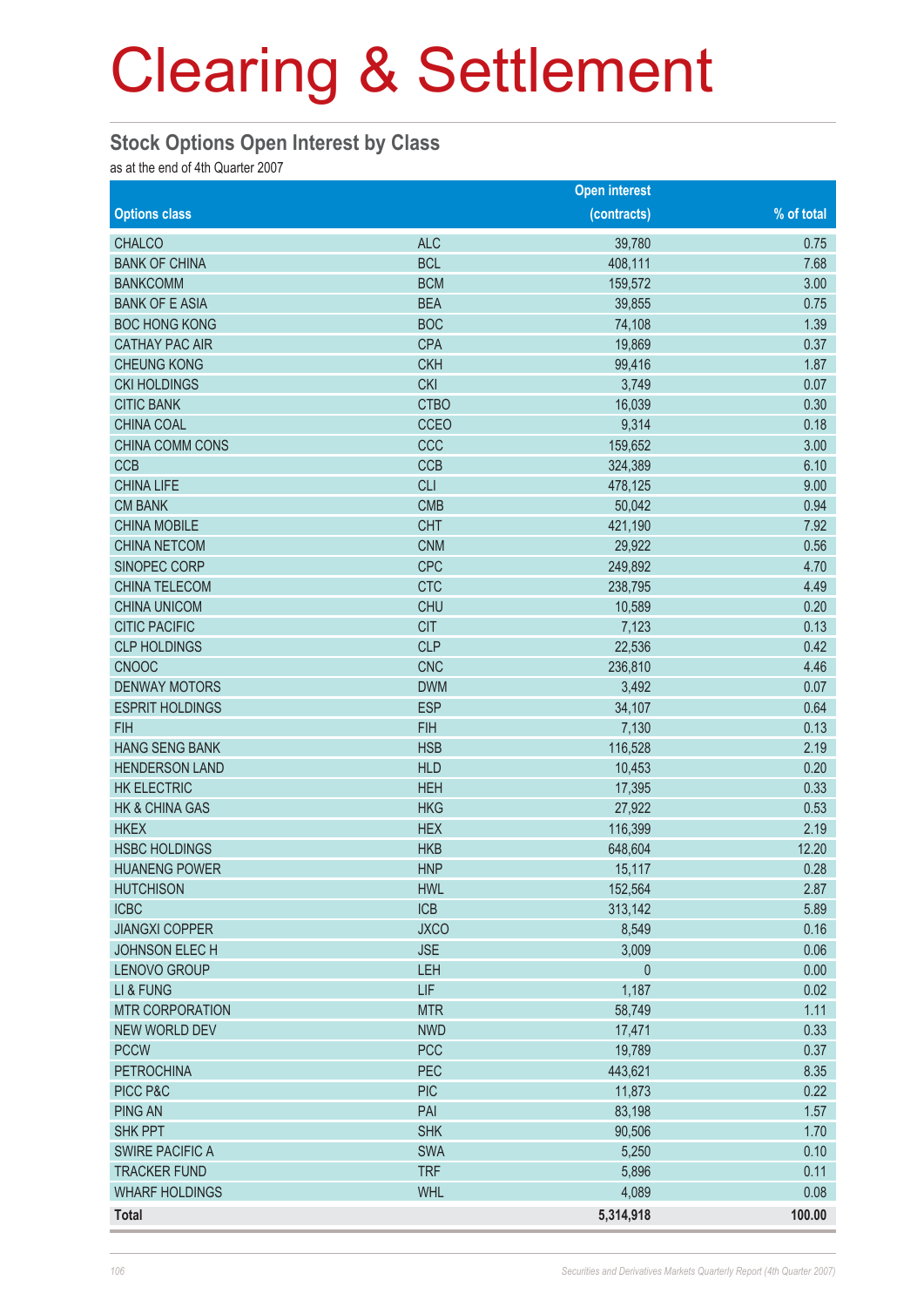#### **Securities under CCASS Custody**

(balances at quarter end)

|            |                |                         | % of issued       |                     | % of market       |
|------------|----------------|-------------------------|-------------------|---------------------|-------------------|
|            |                |                         | shares of         |                     | capitalisation of |
|            |                | <b>Number of shares</b> | admitted          | <b>Market value</b> | admitted          |
| Year/Month |                | (bil. shs)              | <b>securities</b> | (HK\$ bil.)         | <b>securities</b> |
| 2006       | Q <sub>4</sub> | 1,657.62                | 58.79             | 5,754.89            | 40.23             |
| 2007       | Q <sub>1</sub> | 1,811.09                | 61.51             | 5,787.46            | 40.05             |
|            | Q <sub>2</sub> | 2,078.82                | 65.62             | 7,102.02            | 42.40             |
|            | Q3             | 2,564.04                | 69.00             | 10,006.49           | 45.96             |
|            | Q4             | 3,570.43                | 74.95             | 10,438.86           | 47.02             |

### **Average Daily Stock Exchange Trades Processed in CCASS**

(including CNS trades, isolated trades and cross trades)

|            |                | No. of CCASS | % of Exchange | No. of shares | % of market | Value of trades | % of market |
|------------|----------------|--------------|---------------|---------------|-------------|-----------------|-------------|
| Year/Month |                | trades       | trades        | (Mil. shs)    | turnover    | (HK\$ mil.)     | turnover    |
| 2006       | Q4             | 345,756      | 100           | 47.129.04     | 100         | 44.684.24       | 100         |
| 2007       | Q1             | 431.701      | 100           | 62.821.42     | 100         | 52.883.97       | 100         |
|            | Q <sub>2</sub> | 553.015      | 100           | 79.261.31     | 100         | 65.937.98       | 100         |
|            | Q3             | 694.934      | 100           | 86.092.77     | 100         | 97.724.06       | 100         |
|            | Q4             | 780.804      | 100           | 147.873.77    | 100         | 134.512.38      | 100         |

### **Average Daily Settlement Instructions (SIs) Settled in CCASS**

| (both delivering and receiving SIs are counted) |                |                      |                          |                         |  |  |  |
|-------------------------------------------------|----------------|----------------------|--------------------------|-------------------------|--|--|--|
| Year/Month                                      |                | <b>Number of SIs</b> | SIs by shares (bil. shs) | Sis by value (HK\$bil.) |  |  |  |
| 2006                                            | Q4             | 42.553               | 29.08                    | 120.00                  |  |  |  |
| 2007                                            | Q1             | 50,130               | 28.82                    | 128.90                  |  |  |  |
|                                                 | Q <sub>2</sub> | 60,016               | 39.04                    | 155.20                  |  |  |  |
|                                                 | Q <sub>3</sub> | 72,843               | 51.56                    | 212.38                  |  |  |  |
|                                                 | Q4             | 84.422               | 74.95                    | 326.52                  |  |  |  |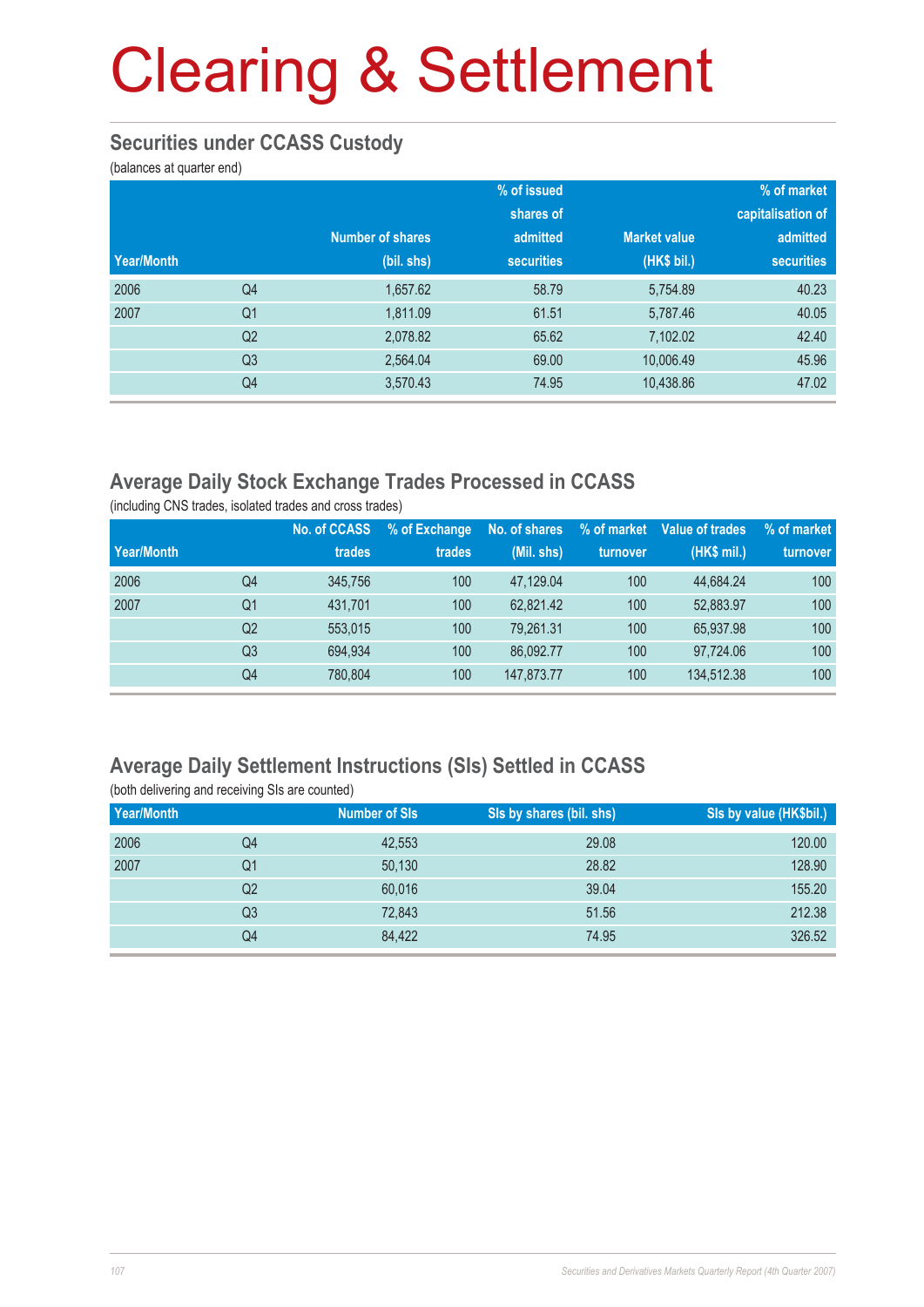#### **Average Daily Investor Settlement Instructions (ISIs) settled in CCASS**

(one sided ISIs are counted)

| Year/month |                | <b>Number of ISIs</b> | <b>ISIs by shares (Mil shs)</b> | ISIs by value (HK\$ mil.) |
|------------|----------------|-----------------------|---------------------------------|---------------------------|
| 2006       | Q4             | 745                   | 108.80                          | 362.37                    |
| 2007       | Q1             | 782                   | 88.79                           | 207.34                    |
|            | Q2             | 912                   | 187.66                          | 244.91                    |
|            | Q <sub>3</sub> | 1,033                 | 129.15                          | 452.26                    |
|            | Q4             | 1,054                 | 615.59                          | 515.86                    |

#### **Average Daily Netting Efficiency of CNS Trades**

(in stock positions and share quantity)

|                |                 | <b>Netting</b> | No. of shares due | <b>Netting</b> |
|----------------|-----------------|----------------|-------------------|----------------|
|                | No. of CNS      |                | for settlement    | efficiency     |
|                | stock positions | $(\%)$         | (Mil. shs)        | $(\%)$         |
| Q4             | 48,224          | 92.69          | 17,297.74         | 80.75          |
| Q <sub>1</sub> | 57,612          | 93.05          | 21,875.02         | 82.12          |
| Q <sub>2</sub> | 72,067          | 93.23          | 32,522.36         | 79.05          |
| Q <sub>3</sub> | 82,826          | 93.79          | 33,405.17         | 80.08          |
| Q4             | 82,533          | 94.47          | 39,009.98         | 85.87          |
|                |                 |                | efficiency        |                |

### **Average Daily Settlement Efficiency of CNS Stock Positions**

|            |                | <b>Settlement efficiency (%)</b> |             |
|------------|----------------|----------------------------------|-------------|
| Year/Month |                | S day                            | $S + 1$ day |
| 2006       | Q4             | 99.67                            | 99.97       |
| 2007       | Q <sub>1</sub> | 99.76                            | 99.97       |
|            | Q <sub>2</sub> | 99.71                            | 99.97       |
|            | Q <sub>3</sub> | 99.61                            | 99.97       |
|            | Q4             | 99.72                            | 99.97       |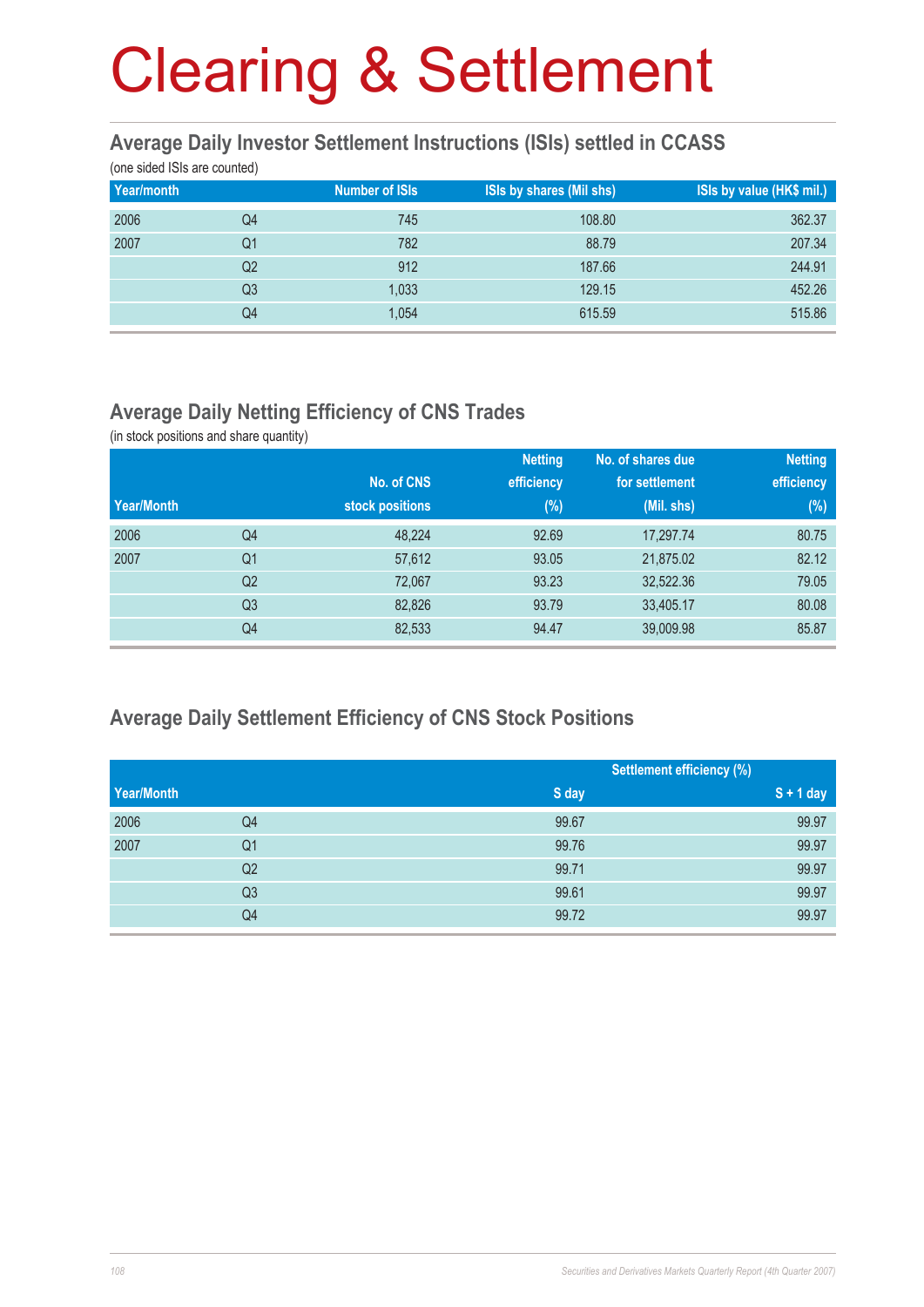# Exchange Participants Statistics

### **Stock Exchange**

|      |                | No. of Trading<br><b>Right Holders</b> | <b>Exchange</b><br><b>Participants -</b><br><b>Trading</b> | <b>Exchange</b><br><b>Participants -</b><br>Non-Trading | Non-Exchange<br><b>Participants</b> |
|------|----------------|----------------------------------------|------------------------------------------------------------|---------------------------------------------------------|-------------------------------------|
| 2006 | Q4             | 518 (921)                              | 425 (818)                                                  | 44 (54)                                                 | 49 (49)                             |
| 2007 | Q <sub>1</sub> | 517 (918)                              | 427 (822)                                                  | 43 (49)                                                 | 47 (47)                             |
|      | Q <sub>2</sub> | 515 (917)                              | 428 (822)                                                  | 42 (50)                                                 | 45 (45)                             |
|      | Q <sub>3</sub> | 514 (917)                              | 433 (829)                                                  | 39 (46)                                                 | 42 (42)                             |
|      | Q4             | 518 (921)                              | 439 (835)                                                  | 39 (46)                                                 | 40(40)                              |

#### **Futures Exchange**

|      |                | No. of Trading<br><b>Right Holders</b> | <b>Exchange</b><br><b>Participants -</b><br><b>Trading</b> | <b>Exchange</b><br><b>Participants -</b><br>Non-Trading | Non-Exchange<br><b>Participants</b> |
|------|----------------|----------------------------------------|------------------------------------------------------------|---------------------------------------------------------|-------------------------------------|
| 2006 | Q4             | 194 (225)                              | 135 (164)                                                  | $\qquad \qquad$                                         | 59 (61)                             |
| 2007 | Q <sub>1</sub> | 193 (224)                              | 136 (165)                                                  | -                                                       | 57 (59)                             |
|      | Q <sub>2</sub> | 194 (224)                              | 137 (165)                                                  | -                                                       | 57 (59)                             |
|      | Q <sub>3</sub> | 194 (224)                              | 140 (168)                                                  | $\overline{\phantom{0}}$                                | 54 (56)                             |
|      | Q4             | 194 (224)                              | 140 (168)                                                  | $\overline{\phantom{0}}$                                | 54 (56)                             |

Notes:

(1) The figures in blanket is the number of trading rights held.

(2) An Exchange Participant is a corporation who may trade on or through the Exchange and is licensed under the Securities and Futures Ordinance to carry on securities/futures/options dealing activity.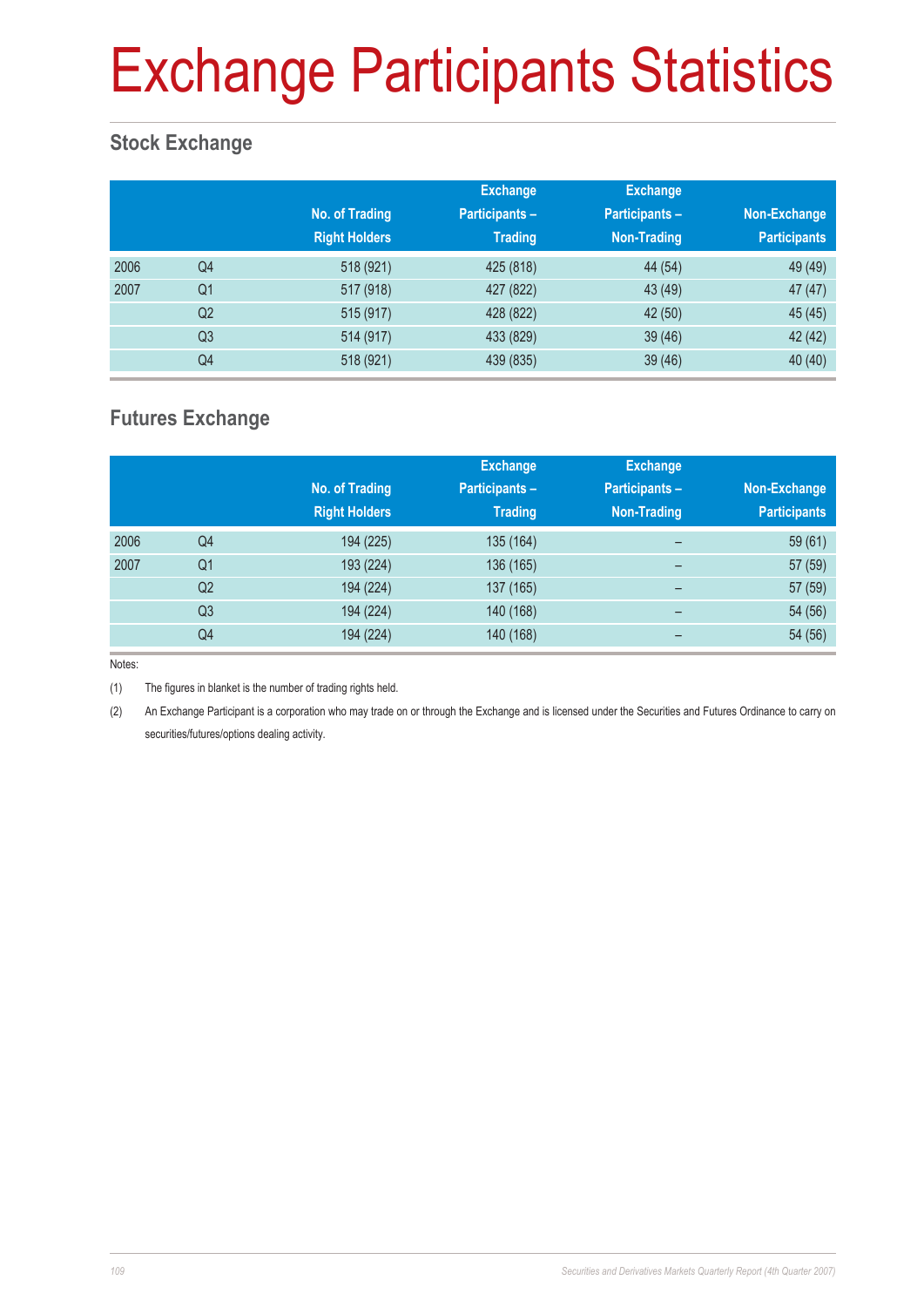# Clearing Participants Statistics

#### **HKCC Participants**

| Year/month |    | <b>Clearing Participants</b> | <b>General Clearing</b><br><b>Participants</b> |
|------------|----|------------------------------|------------------------------------------------|
| 2006       | Q4 | 125                          | 6                                              |
| 2007       | Q1 | 123                          | $6\phantom{1}6$                                |
|            | Q2 | 124                          | 6                                              |
|            | Q3 | 127                          |                                                |
|            | Q4 | 128                          |                                                |

#### **SEOCH Participants**

|    |                                     | <b>General Clearing</b> |
|----|-------------------------------------|-------------------------|
|    | <b>Direct Clearing Participants</b> | <b>Participants</b>     |
| Q4 | 46                                  | 4                       |
| Q1 | 46                                  | 4                       |
| Q2 | 46                                  | $\Delta$                |
| Q3 | 48                                  | 4                       |
| Q4 | 48                                  | Д                       |
|    |                                     |                         |

### **HKSCC Participants**

|            |                | <b>Direct Clearing</b> | <b>General Clearing</b> | <b>Broker</b>         | Non-broker            |
|------------|----------------|------------------------|-------------------------|-----------------------|-----------------------|
| Year/month |                | Participant (Note 1)   | Participant (Note 1)    | Participants (Note 1) | Participants (Note 2) |
| 2006       | Q4             |                        |                         | 431                   | 44                    |
| 2007       | Q <sub>1</sub> |                        |                         | 433                   | 44                    |
|            | Q <sub>2</sub> |                        |                         | 436                   | 44                    |
|            | Q <sub>3</sub> |                        |                         | 442                   | 44                    |
|            | $Q4*$          |                        |                         | 445                   | 46                    |
|            | $Q4**$         | 442                    | $\overline{2}$          |                       | 46                    |

Note 1: Broker Participants were replaced by Direct Clearing Participants and General Clearing Participants when Third Party Clearing was introduced on 3 December 2007.

Note 2: Non-broker participants include Clearing Agency Participants, Custodian Participants and Stock Pledgee Participants.

up to  $&$  including 2.12.2007

\*\* from 3.12.2007 to 31.12.2007